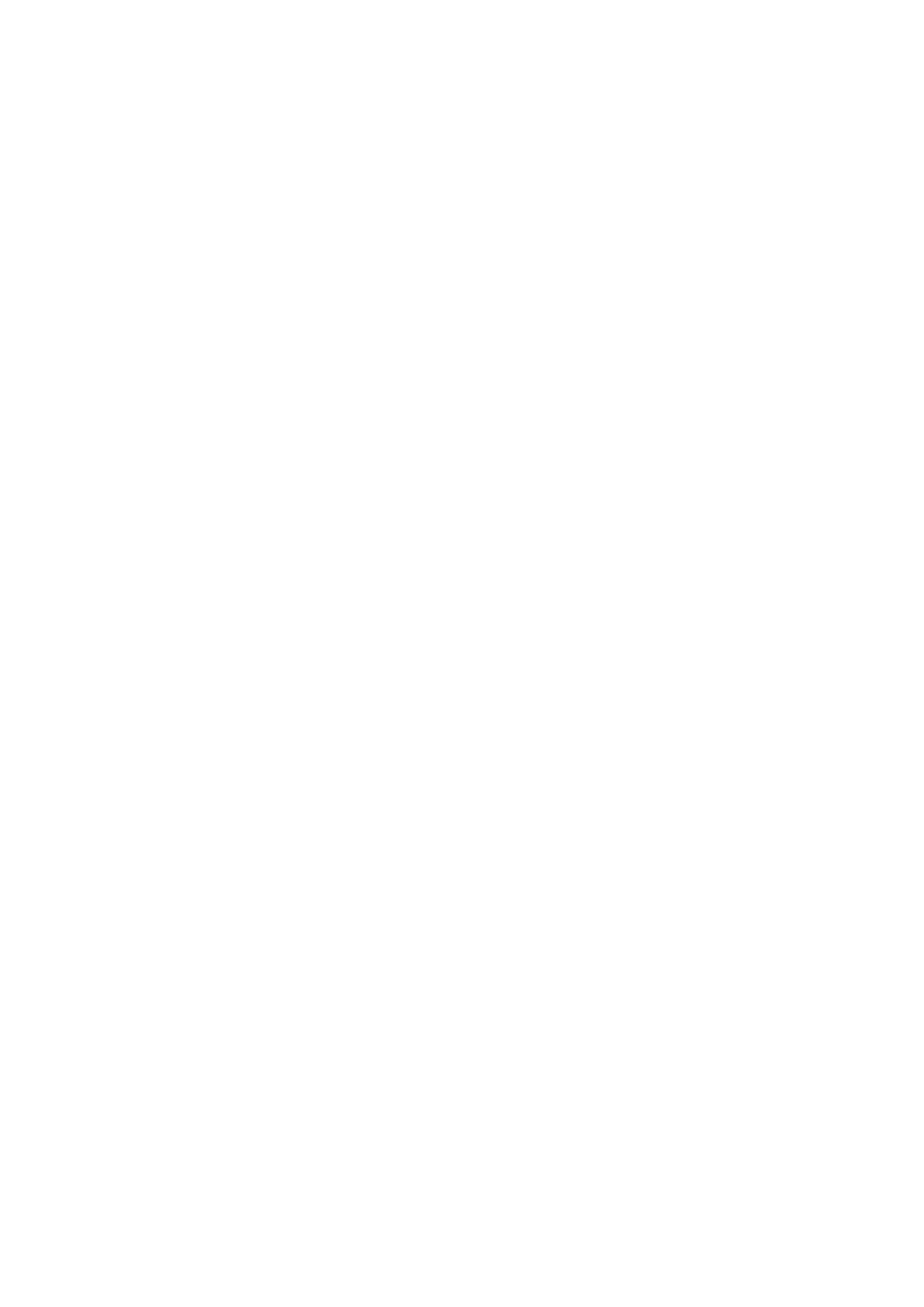

*Empowered lives. Resilient nations.* 

# Using Competition Law to Promote Access to Health Technologies:

# **A guidebook for low- and middle-income countries**

Frederick Abbott, Sean Flynn, Carlos Correa, Jonathan Berger, Natasha Nyak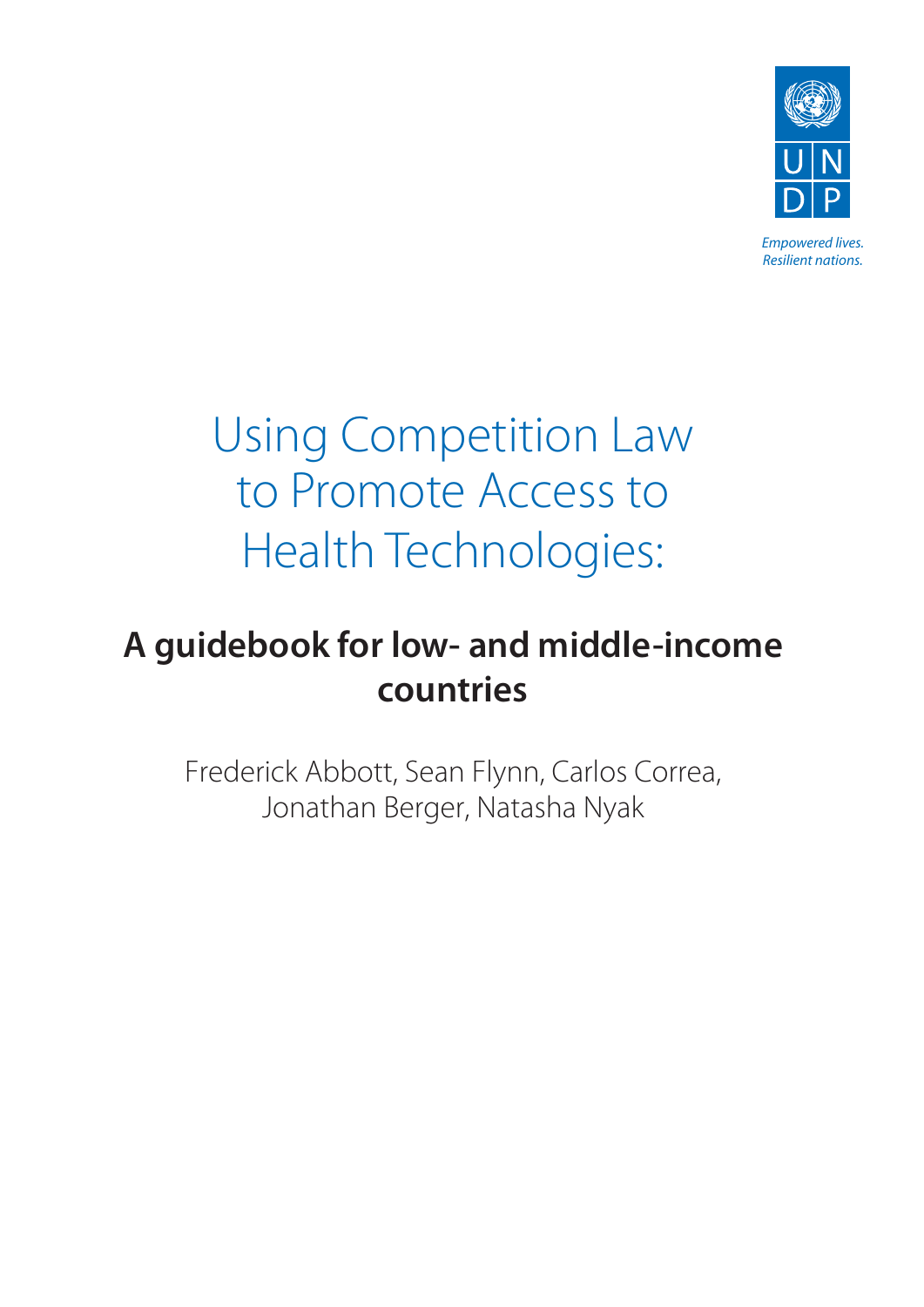Copyright © United Nations Development Programme, May 2014

One United Nations Plaza New York, NY 10017 U.S.A.

Website: http://www.undp.org/

### **DISCLAIMER:**

The views expressed in this publication are those of the authors and do not necessarily represent those of the United Nations, including UNDP, or their Member States.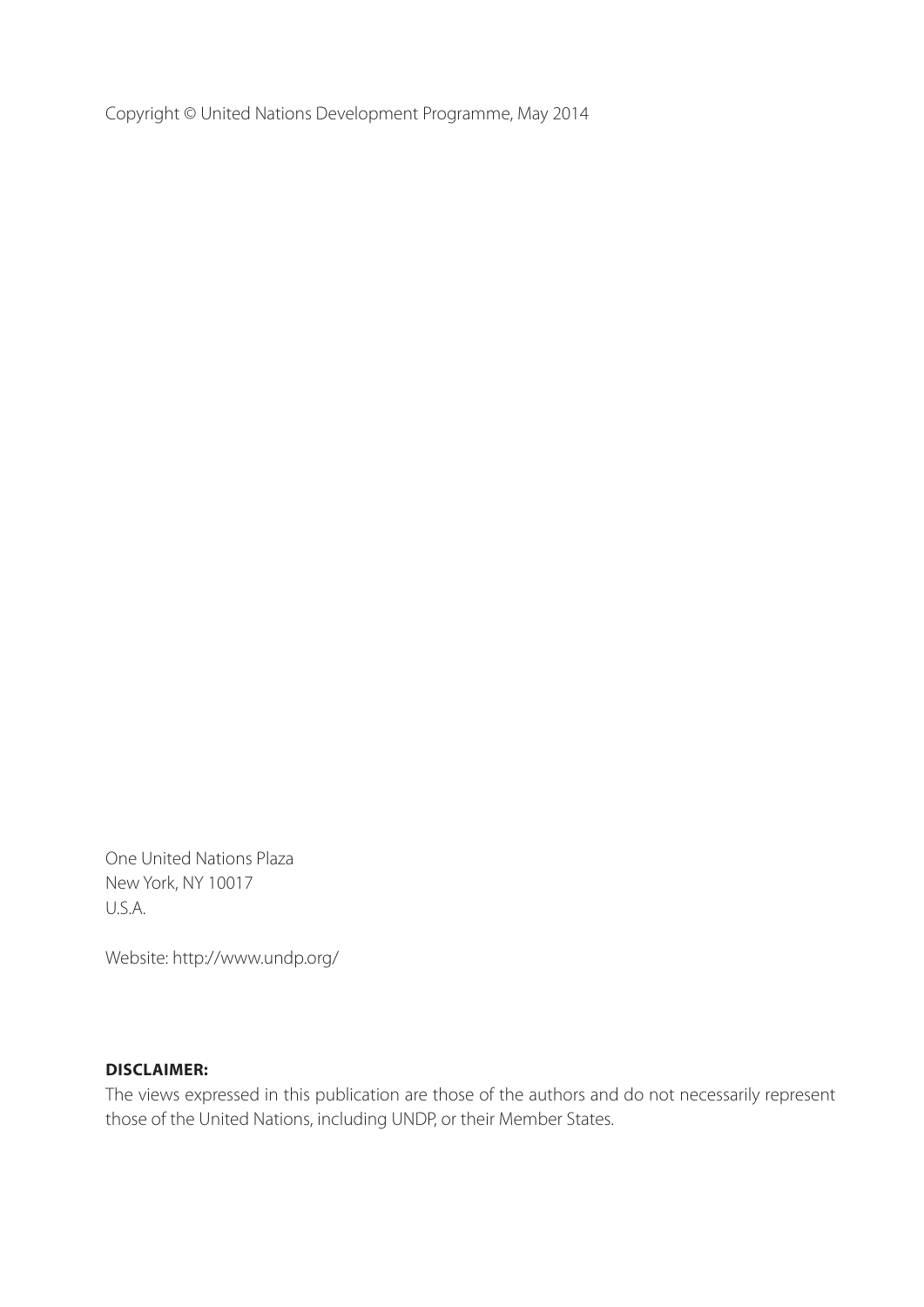| <b>Foreword</b>          | by Mandeep Dhaliwal, Director, UNDP's HIV Health and Development Practice                    | 5              |
|--------------------------|----------------------------------------------------------------------------------------------|----------------|
|                          |                                                                                              | $\overline{7}$ |
| <b>Executive summary</b> | Using Competition Law to Promote Access to Health Technologies:                              | 8              |
| <b>Chapter 1:</b>        | Introduction—the interface between intellectual property and                                 |                |
|                          | by Sean Flynn                                                                                | 18<br>24       |
| <b>Chapter 2:</b>        | Intellectual property and competition-room to legislate under<br>by Carlos M. Correa         | 35             |
| <b>Chapter 3:</b>        | Anti-competitive behaviours and the remedies available for redress<br>by Frederick M. Abbott | 58             |
| <b>Chapter 4:</b>        | by Jonathan Berger                                                                           | 96             |
| <b>Chapter 5:</b>        | Advancing competition frameworks in the low- and middle-income<br>by Natasha Nyak            | 123            |
|                          |                                                                                              | 138            |
| <b>Model 1:</b>          |                                                                                              | 141            |
| <b>Model 2:</b>          |                                                                                              | 143            |
| <b>Model 3:</b>          |                                                                                              | 145            |
| <b>Model 4:</b>          |                                                                                              | 146            |
| <b>Model 5:</b>          | Model approach to extraterritorial application of competition law                            | 147            |
| <b>Model 6:</b>          |                                                                                              | 149            |
| <b>Model 7:</b>          |                                                                                              | 151            |
| <b>Annex:</b>            | Examples of price reductions achieved through use of competition law                         | 153            |
|                          |                                                                                              | 157            |

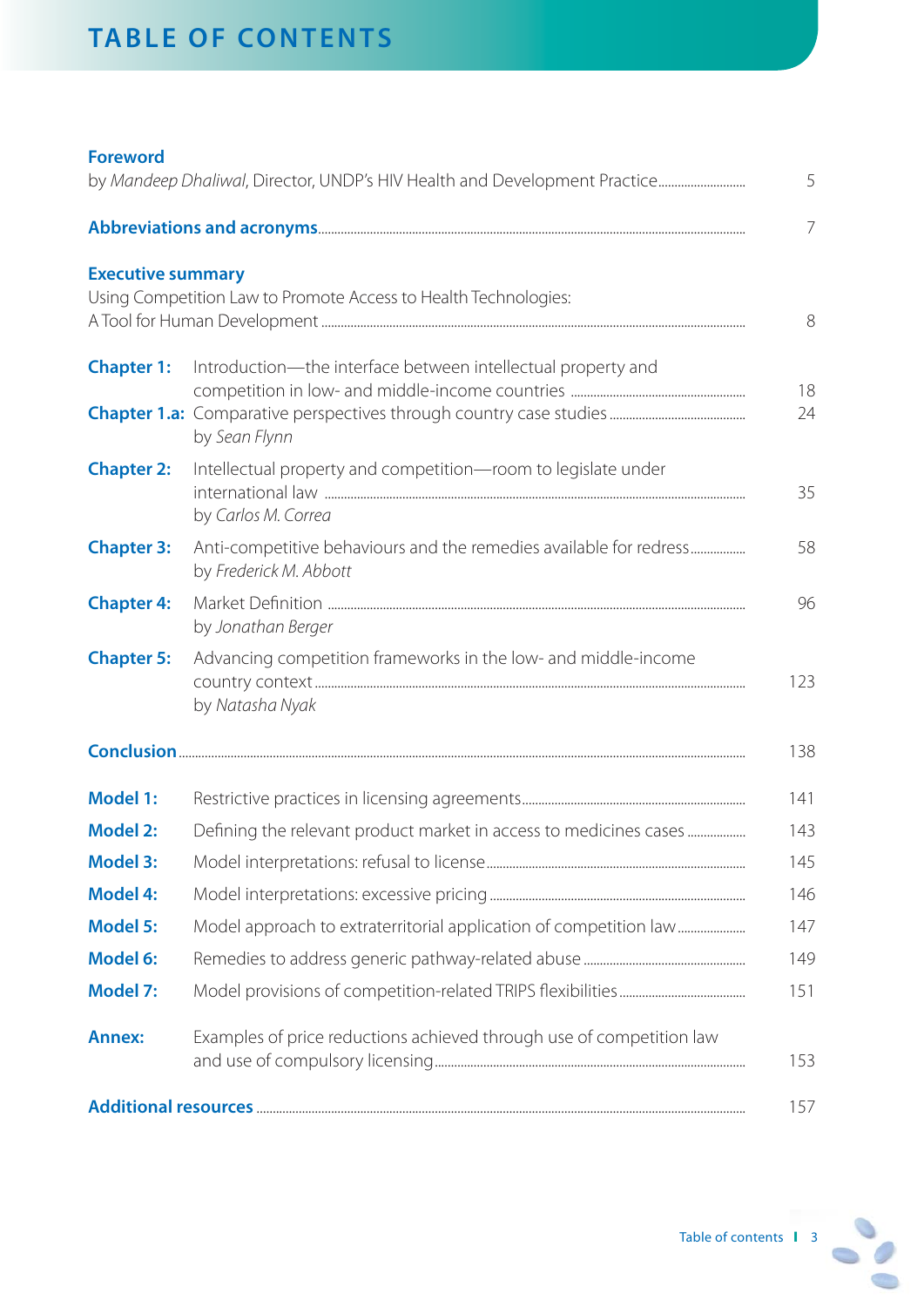This guidebook originated from a small meeting of experts convened by UNDP in March 2011 to explore how competition law and policy in low- and middle-income countries might be better harnessed to increase access to essential health technologies. Following that meeting, UNDP partnered with a subset of experts from the meeting to develop this guidebook, which was finalized in May 2014. UNDP and the authors are particularly grateful to Frederick Abbott for his stewardship in coordinating the review and amalgamating the papers as a single resource, and to Brook Baker, Kazuyuki Uji, Boyan Konstantinov, Lisa Hamelmann, Katie Kirk and Tenu Avafia for their helpful suggestions and editorial reviews. This project was overseen by Katie Kirk, Consultant, and Tenu Avafia, Policy Advisor within the HIV, Health and Development Group of UNDP's Bureau of Development Policy.

For any enquiries, contact: Tenu Avafia Email: Tenu.Avafia@undp.org Telephone: + 1.212.906.6372

# **ABOUT THE AUTHORS**

**Frederick Abbott** is Edward Ball Eminent Scholar Professor of International Law at Florida State University College of Law. He has served as expert consultant for international and regional organizations, governments and nongovernmental organizations, mainly in the fields of intellectual property, public health, trade, technology transfer and sustainable development.

**Sean Flynn** is Associate Director of the Program on Information Justice and Intellectual Property (PIJIP) at American University Washington College of Law. He has represented consumers and local governments in competition law, regulatory affairs and intellectual property matters at the law firm of Spiegel & McDiarmid and at the public interest nongovernmental organization Consumer Project on Technology (now Knowledge Ecology International).

**Carlos Correa** is a professor and the Director of the Centre for Interdisciplinary Studies on Industrial Property and Economics Law, at the University of Buenos Aires in Argentina. He is also Special Advisor on Intellectual Property and Trade, South Centre, Geneva.

**Jonathan Berger** is an advocate of the High Court of South Africa. Before joining the Johannesburg Bar, he worked as head of policy and research at SECTION27, a South African non-profit human rights organisation. He is a member of the Expert Advisory Group of the Medicines Patent Pool, and a former member of South Africa's Medicines Control Council.

**Natasha Nyak** is a competition lawyer with training in Indian competition, US antitrust and EU competition laws. She has done her LL.M and post graduate studies from the George Washington University, USA and King's College, UK. She is currently the assistant professor of law at the O.P. Jindal Global University, India, where she teaches Indian Competition Law and Comparative Competition Law.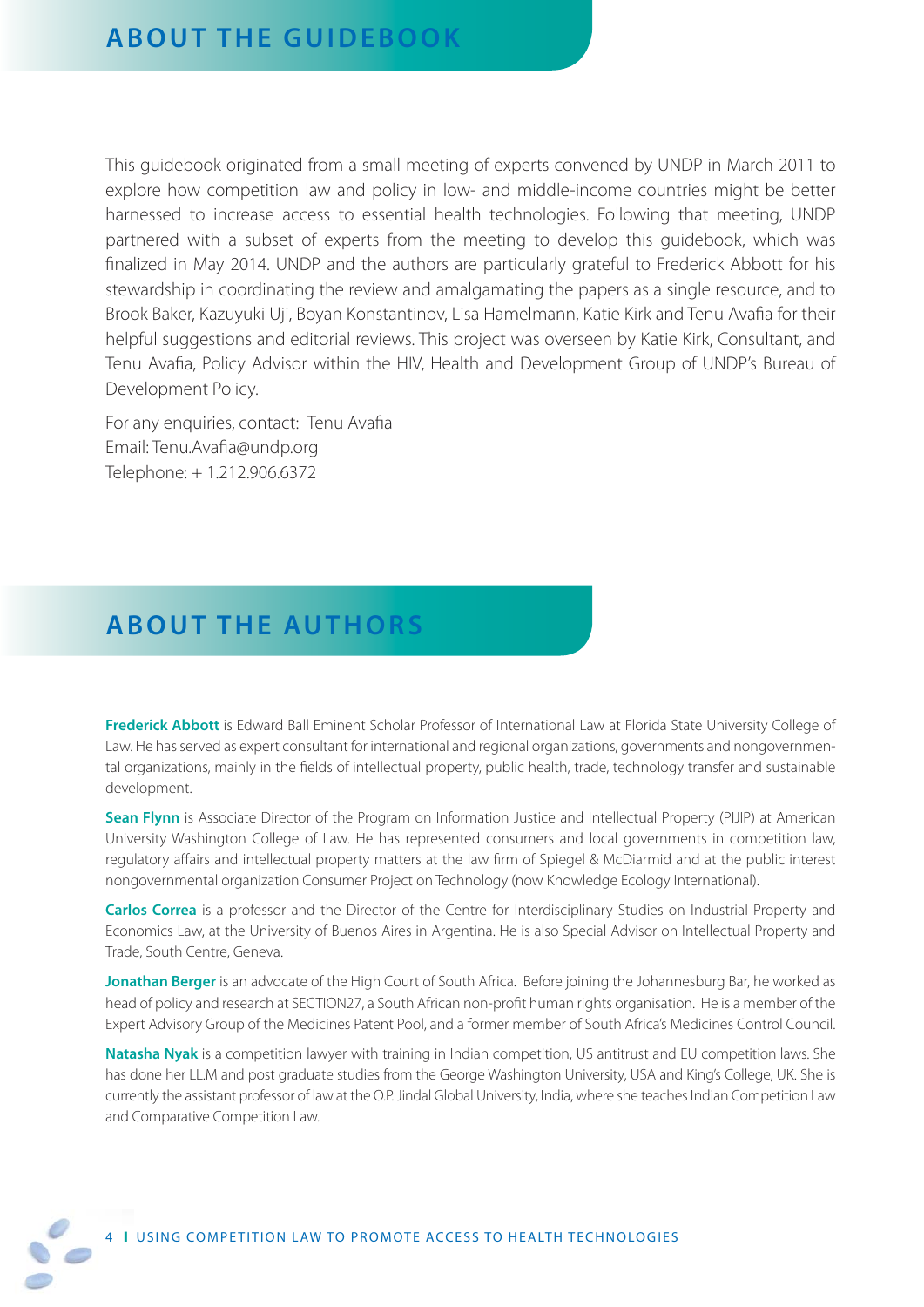There is a strong and reciprocal relationship between health and human development—just as health shapes development, development shapes health. The right of every human being to access the highest attainable standards of health is recognised by numerous international human rights treaties and national constitutions. With access to essential medicines, diagnostics and vaccines now regarded as a critical component of the right to health, countries are increasingly focusing on enabling laws and policies to achieve that right.

With 9.7 million people on antiretroviral treatment at the end of 2012, the AIDS response has provided a powerful example on realising the right to health, especially in terms of expanding access to life-saving essential medicines. Fourteen years ago, the cost of HIV treatment was US\$ 10,000 per patient per year. Today, internationally approved first-line treatment regimens are a little more than US\$ 100 per patient per year. As a result, many low- and middle-income countries (LMICs) have made dramatic gains in scaling up life-saving HIV treatment. Generic competition for antiretroviral medicines has been an indispensable part of this success, and is well accepted as one of the key drivers for expanding access to HIV treatment.

Competition law is one of the least discussed flexibilities within the World Trade Organization's (WTO) Trade-Related Aspects of Intellectual Property Rights (TRIPS) Agreement. There remains great untapped opportunity for countries to achieve price reductions for health technologies by instituting competition law and policy frameworks and complimenting them with strong enforcement mechanisms. The need for greater use of competition law was highlighted by the Global Commission on HIV and the Law, an independent body of eminent persons tasked with interrogating the relationship between human rights, law and public health in the context of HIV. The Commission recommended that "countries must proactively use other areas of law and policy, such as competition law, price control policy and procurement law which can help increase access to pharmaceutical products."

This resource provides practical guidance on using competition law and policy in LMIC settings to increase access to affordable health technologies. The guidebook provides a number of model interpretations of key aspects of competition law, and uses country case studies to examine the successes and challenges experienced in using competition law and policy.

This guidebook is intended for use by government authorities in LMICs who may have an interest in promoting access to health technologies through the effective use of competition law—including competition authorities, procurement and health authorities, judges and members of legislatures. It is also intended as a resource for civil society to inform their advocacy, policy and programmes work on treatment access and consumer/patient rights, including addressing anti-competitive activities that may affect consumer/patient welfare.

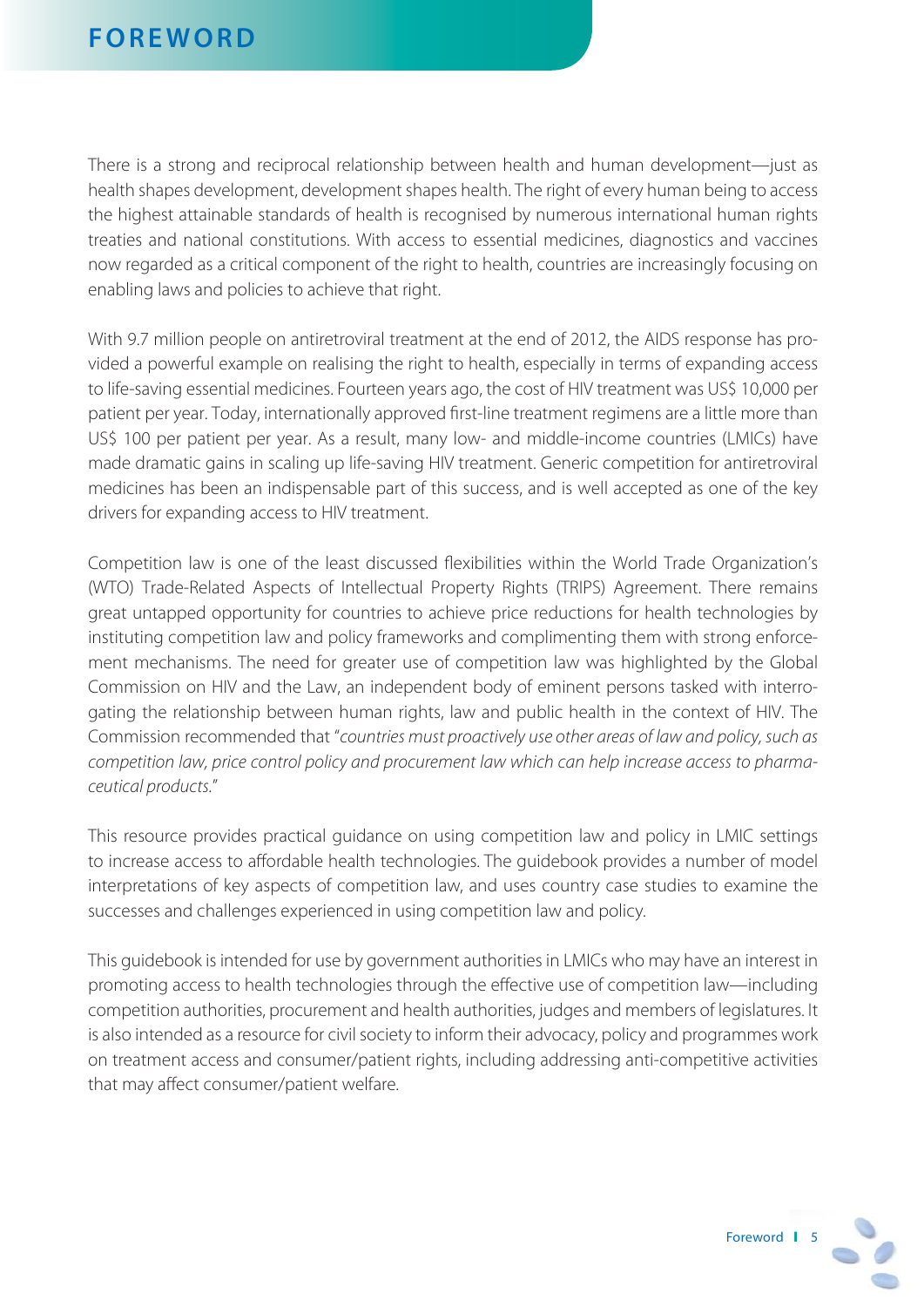By elucidating the relationships between intellectual property rights, competition law and access to treatment, and through the study of examples where competition law and policy have been successfully used to address anti-competitive practices, we hope this Guidebook will serve as a valuable starting point for expanded cooperation within and among countries on this important area of law and policy. Ultimately, we hope it will contribute to the capacity of countries to enhance value for money, allowing for greater purchasing power in essential health technologies and leading to the improved health outcomes which are critical to accelerating progress on the Millennium Development Goals and the post 2015 development agenda.

This Guidebook has been developed by UNDP's HIV, Health and Development Group, Bureau for Development Policy with the support of numerous experts and field partners. We are grateful for their valuable contributions and welcome your comments and feedback.

W. Dhahwal

Mandeep Dhaliwal Director: HIV, Health and Development Practice United Nations Development Programme

<sup>1.</sup> Global Commission on HIV and the Law, 'Risks, Rights & Health', Global Commission on HIV and the Law, New York, 2012.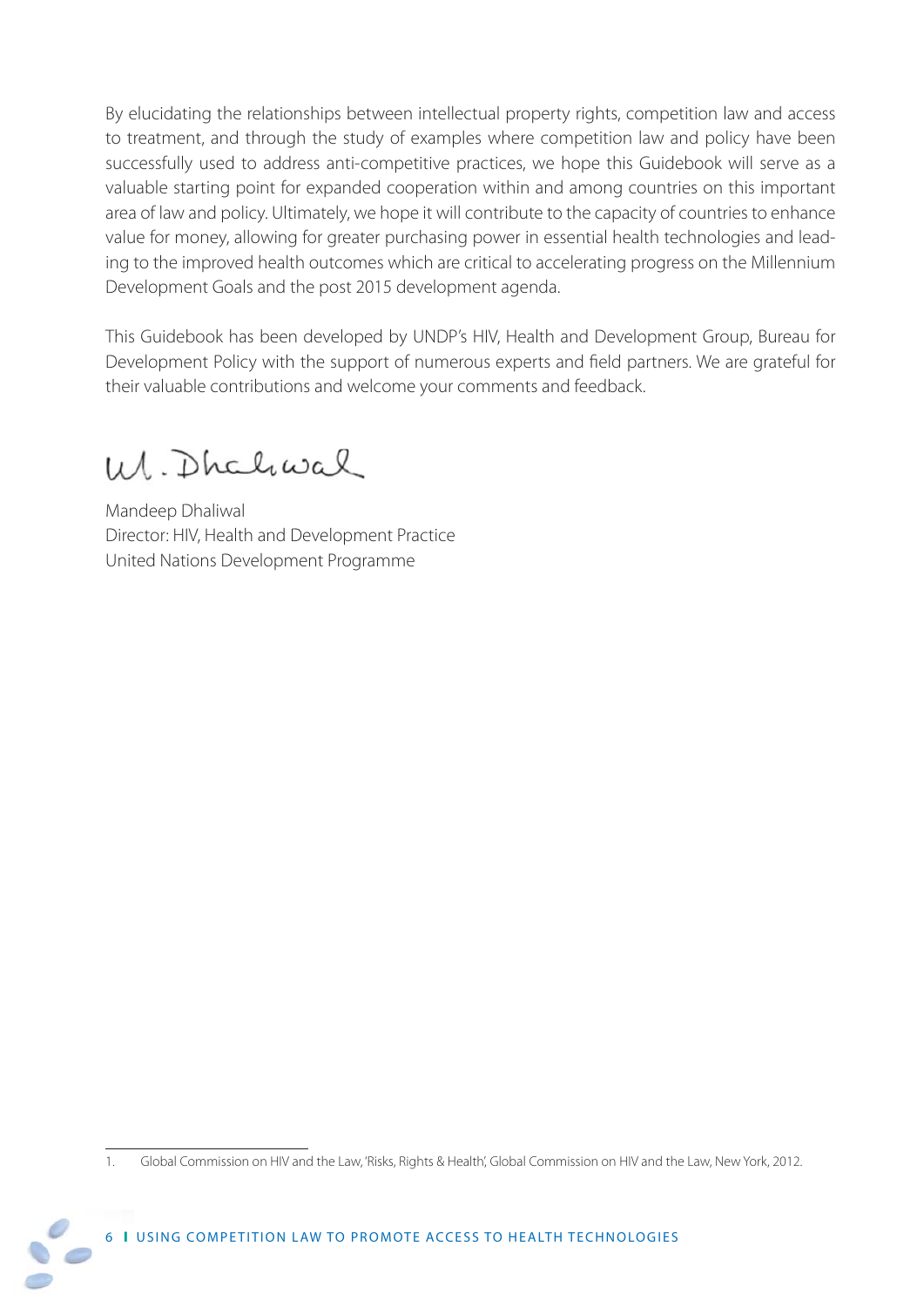# **ABBREVIATIONS AND ACRONYMS**

| <b>API</b>    | Active pharmaceutical ingredient                       |
|---------------|--------------------------------------------------------|
| ARV           | Antiretroviral                                         |
| ATC system    | Anatomical Therapeutic Chemical Classification System  |
| ECJ           | European Court of Justice                              |
| EU            | European Union                                         |
| <b>FTA</b>    | Free trade agreement                                   |
| <b>FTC</b>    | Federal Trade Commission                               |
| <b>GATS</b>   | General Agreement on Trade in Services                 |
| GATT          | General Agreement on Tariffs and Trade                 |
| <b>GDP</b>    | <b>Gross Domestic Product</b>                          |
| IP            | Intellectual property                                  |
| <b>LMIC</b>   | Low- or middle-income country                          |
| <b>NNRTI</b>  | Non-nucleoside reverse transcriptase inhibitor         |
| <b>NRTI</b>   | Nucleoside reverse transcriptase inhibitor             |
| <b>NtRTI</b>  | Nucleotide reverse transcriptase inhibitor             |
| <b>OECD</b>   | Organisation for Economic Co-operation and Development |
| <b>OTC</b>    | Over the counter                                       |
| R&D           | Research and development                               |
| <b>TFEU</b>   | Treaty on the Functioning of the European Union        |
| <b>TRIPS</b>  | Trade Related Aspects of Intellectual Property Rights  |
| <b>UNCTAD</b> | United Nations Conference on Trade and Development     |
| <b>UNDP</b>   | United Nations Development Programme                   |
| <b>WHO</b>    | World Health Organization                              |
| <b>WIPO</b>   | World Intellectual Property Organization               |
| <b>WTO</b>    | World Trade Organization                               |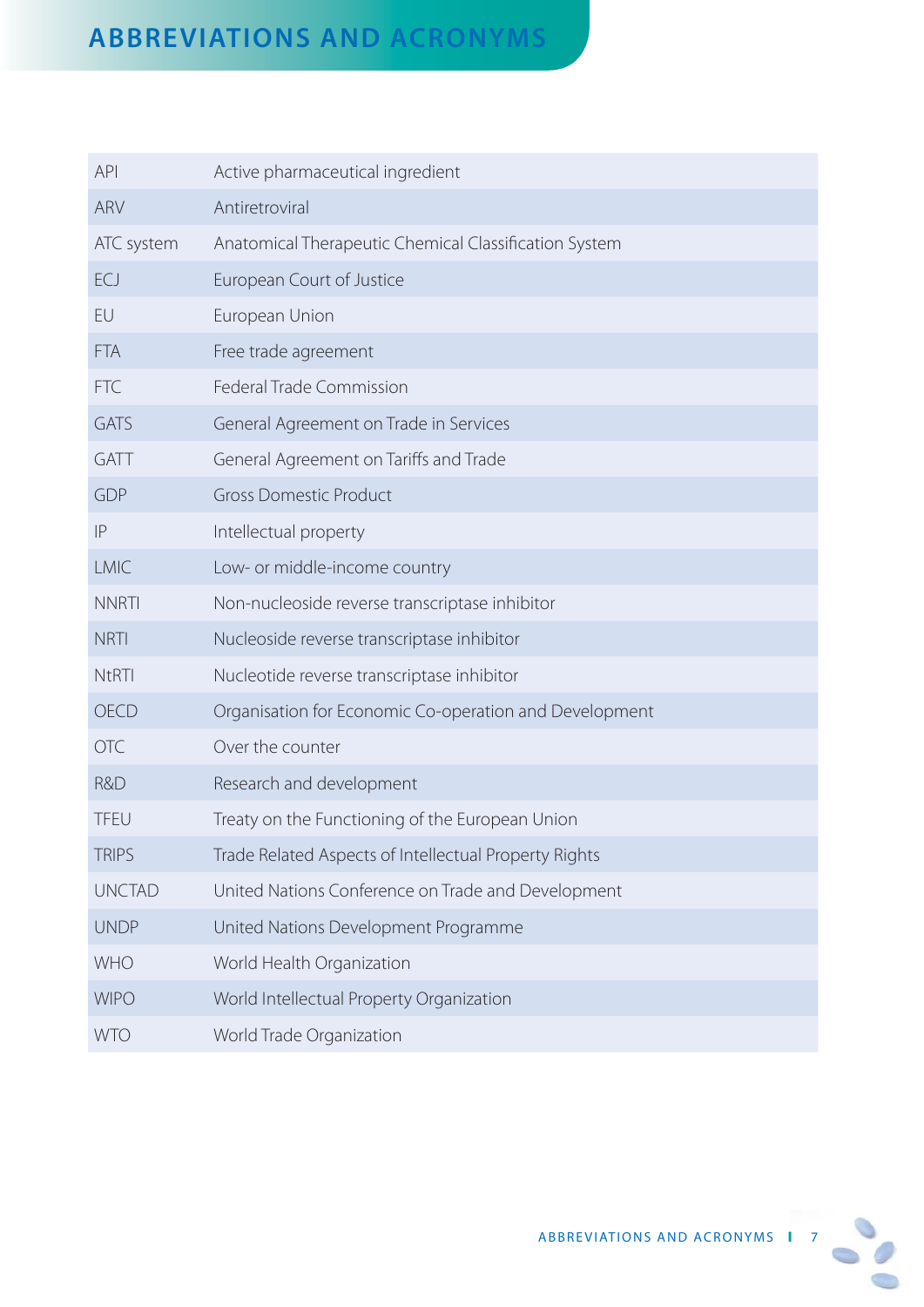# Using Competition Law to Promote Access to Health Technologies: A Tool for Human Development

There are some important reasons why low- and middle-income countries (LMICs) may choose to make greater use of competition law and policy to reduce the cost of treatment. First, multilateral trade rules allow substantial flexibility in the development and application of competition law and policy, taking into account different perspectives and approaches in this field that can and do shift over time. There is considerable room to manoeuvre. Second, as a consequence of accommodating the variety of potential competition approaches, remedies available to address anti-competitive behaviour may permit a broader range of remedial action than some other public health-related flexibilities associated solely with patents. Third, competition law typically empowers a broad range of affected parties to request or initiate enforcement action. Intellectual property (IP) law, by way of comparison, may limit remedial or enforcement action to narrowly defined parties and interests. These limitations may exclude various parties that might otherwise seek to vindicate the public interest.

Measures against anti-competitive behaviour are not suggested to be the preferable launching pad in every case from which to pursue better access to health technologies, compared to other areas of law. But as a relatively underdeveloped yet promising mechanism for doing so, competition policy should be given greater prominence for its potential to complement efforts in other areas. The increased use of competition law and policy is not without its challenges. These include the relative novelty of these measures in many developing countries; the lack of a substantial body of precedent; underdeveloped competition law frameworks; and capacity constraints concerning enforcement structures in developing countries.

This guidebook includes five chapters, each of which addresses a different aspect of the competition law environment and framework. This executive summary presents a brief overview of the content of each chapter. The quidebook also includes several 'model policies' addressing different areas of competition law enforcement that may be adaptable and useful in the LMIC context, and two annexes containing case studies in the development of competition law frameworks in different countries and examples highlighting the results of competition law put into practise.

The objectives of competition law vary: promoting consumer welfare, increasing access to important commodities or as an industrial policy objective to increase local participation in a sector. These objectives will often overlap. A core objective around the protection of consumer welfare operates by restricting or regulating unfair business practices and anti-competitive concentrations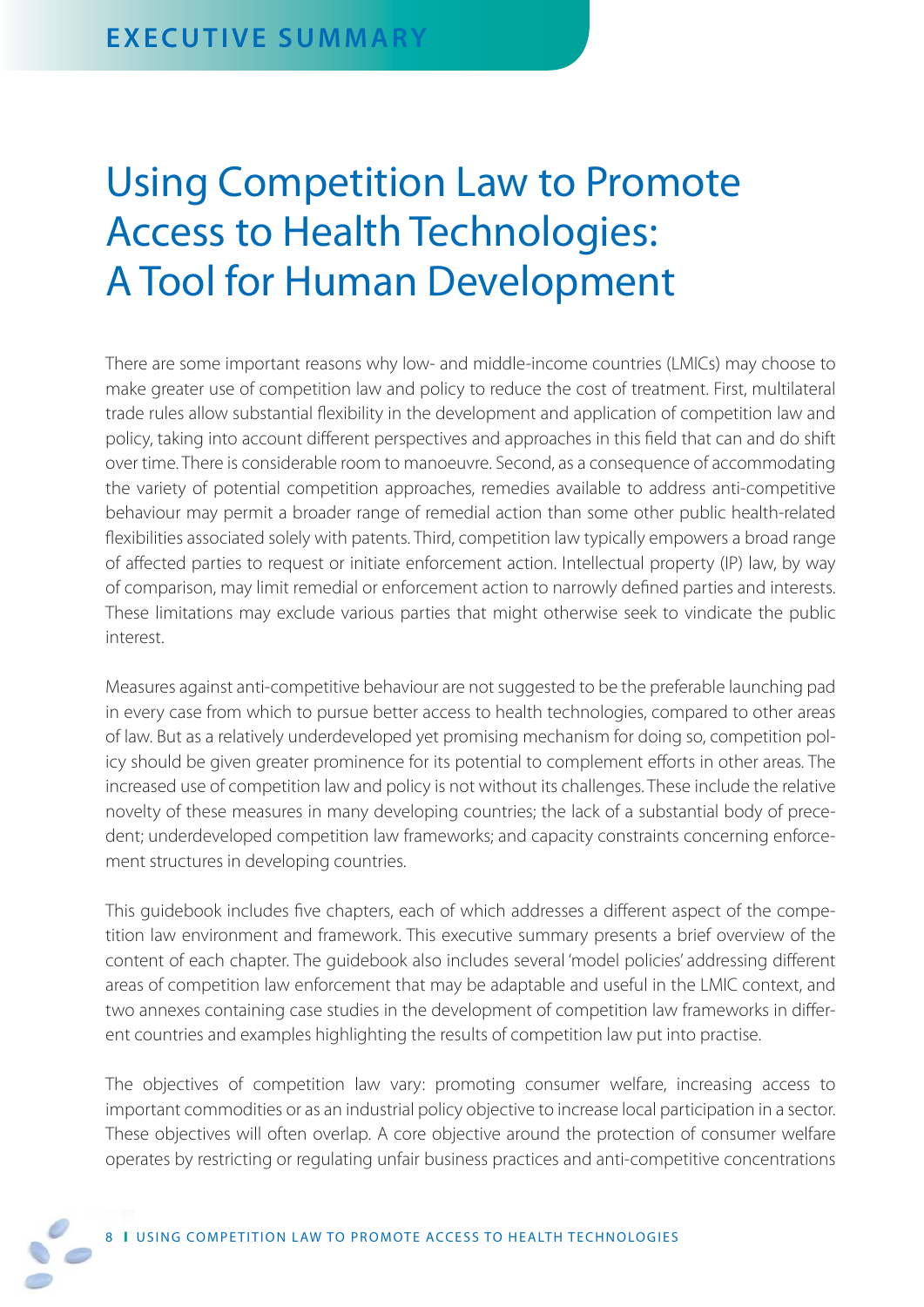of economic power. The objective of protecting consumer welfare is closely tied to the promotion and protection of human rights—in this particular context to the protection of the rights to life and health. For many LMICs, providing access to safe, effective and affordable health technologies is a major challenge that places a substantial burden on government and individual/family budgets.

## 1. The interface between intellectual property and competition in low- and middle-income countries

**Chapter 1** begins with a discussion of the economics of patents and innovation in the pharmaceutical sector as relates to LMICs. For high-income countries, the high profits secured by patent holders by charging extremely high prices for newer health technologies are used for, among other purposes, funding research and development (R&D) of additional new treatments. For these countries, the incremental spending on R&D is presumed to be justified by improvements in health care outcomes. Even if the originator/innovator pharmaceutical companies make profits greater than those for other industries, many consider there to be a net benefit to society. For most LMICs, on the other hand, the profits do not result in new treatments specifically useful to the local patient population, and few of these profits accrued by foreign originator companies are earned by locally owned and/or operated businesses (that are less likely to invest in new drug R&D). Local patients/ consumers are likely to secure immediate benefits from paying lower prices for health technologies. Paying higher prices and contributing to R&D taking place mainly abroad (and addressing diseases prevalent in developed countries) has a more marginal benefit. What this means from a competition law standpoint is that a national pharmaceutical market dominated by patent-owning originator companies may be reducing the welfare of the local population by blocking the entry of generic (i.e. those that are produced outside patent protection) and/or competitive patented products, with few offsetting benefits. An LMIC may be justified in adopting a more vigorous approach toward addressing anti-competitive conditions in its pharmaceutical market.

## 1.a. Comparative perspectives through country case studies

This chapter also provides a brief historical background on the development of early competition law, and presents a comparative perspective of competition frameworks: how greatly they vary, as well as within individual countries over time and at different stages of development. This comparative perspective is illustrated through cases studies of a number of countries or economic trading blocs: the United States, the EU, Canada, South Africa and India.

The sub-chapter—chapter 1.a.—demonstrates that competition law and policy has a long history, dating back at least to the British Statute of Monopolies in 1623. Application of competition (or antitrust law, as it is called in some countries) to control harmful business practices really emerged in the late 1800s in the United States, as government authorities and courts sought to curtail the power of large 'trusts' that dominated substantial segments of the US economy, at that time controlling the railroads and oil sectors. Competition law principles were considered important to the rebuilding

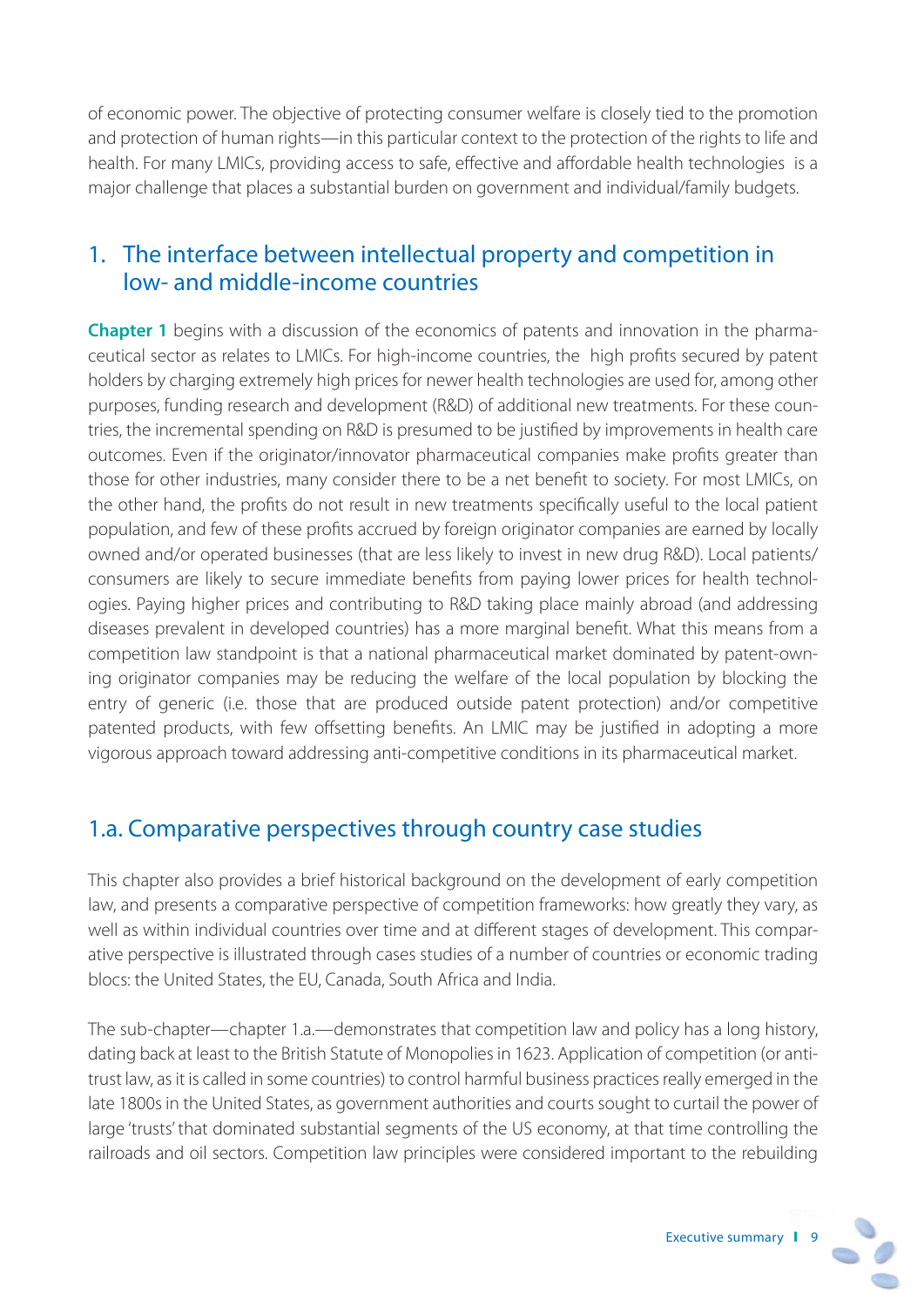and restructuring of European economies after the Second World War, since prior to that period of restructuring, European economies had been dominated by large industrial alliances, and often to the detriment of individual citizens. The European Commission Treaty established competition law and its enforcement as a foundational element of EU law and policy.

Largely due to the long history of development and application of competition law in the United States and EU, and to the resources available to government authorities in these countries, the dominance of 'precedent' in terms of the enforcement of competition law emanates from these countries. However, in recent years, strong interest has emerged in LMICs towards implementing and strengthening competition law enforcement, particularly as many such countries have taken steps to 'privatize' their economies, opening up greater possibilities that private operators may undertake anti-competitive acts that affect social welfare.

National attitudes towards competition policy tend to vary over time, as do other industrial policies. For example, in the 1960s and 1970s, antitrust law in the United States was applied aggressively, and there were a substantial number of restrictive business practices presumed to violate the law. By the late 1980s, a shift in sentiment towards accepting greater risks from unregulated markets led to a relaxation of antitrust enforcement, and a reduced focus on practices presumed to be anti-competitive. As of 2013, we see US antitrust (or competition) authorities are once again more vigorously pursuing challenges to restrictive business practices involving the pharmaceutical industry, such as attempts to delay the entry of generic products onto the market (and active in areas such as controlling mergers and acquisitions in the telecommunications sector). It is important to draw attention to the ebb and flow of attitudes about the appropriate application of competition law, because countries at different stages of economic and social welfare development are likely to have good reasons for choosing competition policies best suited to their local interests. As with many other areas of the law, including intellectual property, there is no 'one size fits all' best approach to competition law.

Chapter 1.a. illustrates different approaches that national authorities have taken to developing and implementing competition law, particularly with respect to the pharmaceutical sector. Canada, for example, has paid particular attention to the price of patented health technologies and the enhanced efficacy or benefit that such products are offering over existing products, including generic ones. Canada operates a Price Review Board that continuously monitors the pharmaceutical market, and may order remedial action in terms of price reduction when it considers that step warranted. South Africa has perhaps been the most active LMIC in terms of using competition law to reduce prices for health technologies important to treating its local patient community.

# 2. Competition law flexibility in the international legal framework

**Chapter 2** notes that there is considerable flexibility in international law regarding the adoption and implementation of competition law within national legal systems. There are a few international legal constraints likely to be found in treaties to which individual countries are bound. Pursuant to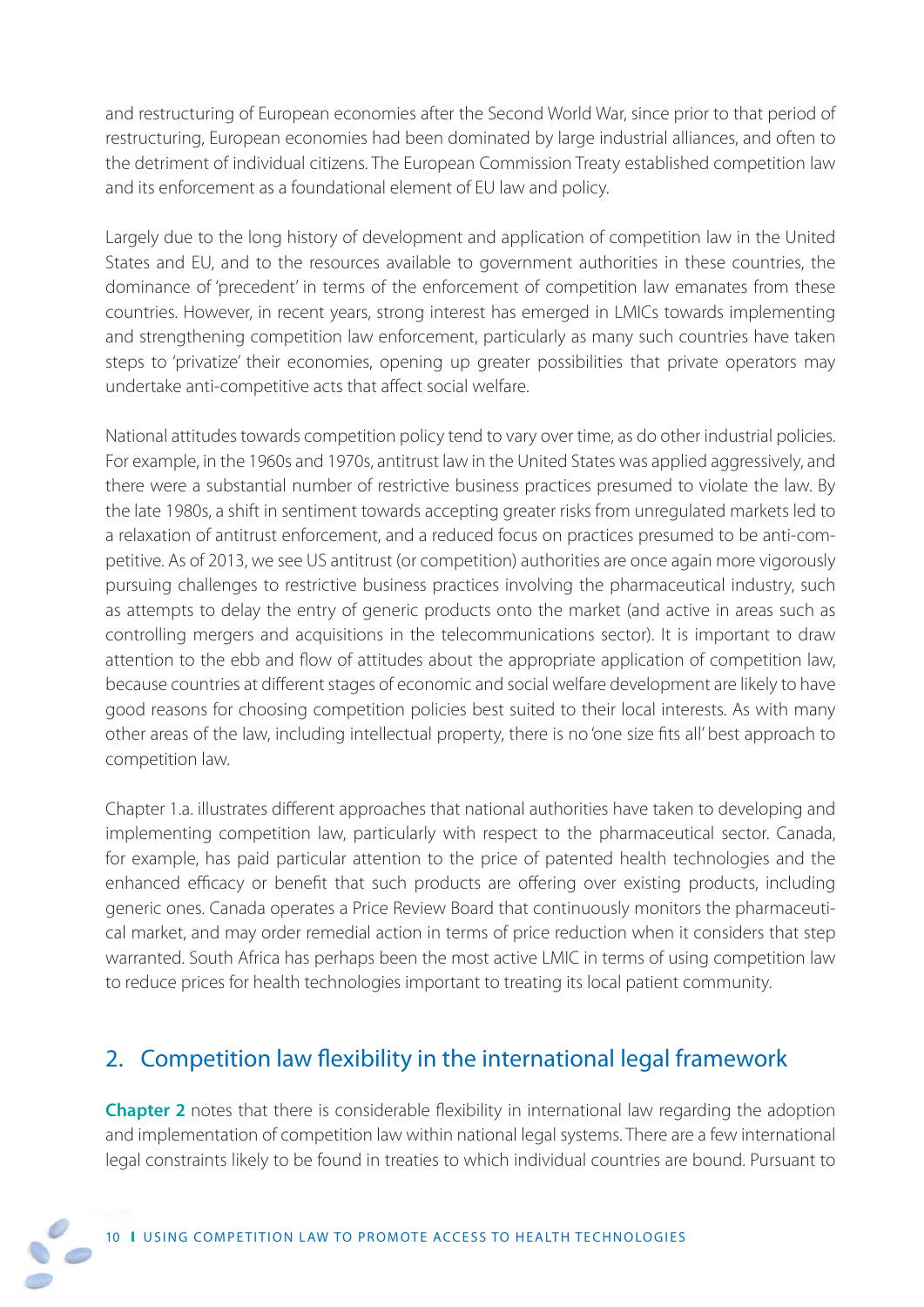the 'national treatment' principle which underpins several World Trade Organization (WTO) agreements as well as bilateral and regional treaties, national authorities, generally speaking, are obliged to treat foreign-owned businesses in the same manner as they treat domestically owned businesses from the standpoint of business regulation, including in applying competition law. The WTO Trade Related Aspects of Intellectual Property Rights (TRIPS) Agreement refers to competition law in a general way but, as discussed in the chapter, permits national authorities to address anti-competitive conduct involving IP in the manner best suited to the national situation. Also, customary rules of international law may place some constraints on extending jurisdiction to acts taking place in foreign countries when there is not a sufficient effect on the local economy.

Article 8.2 of the TRIPS Agreement provides flexibility for governments to adopt: "Appropriate measures, provided that they are consistent with the provisions of this Agreement, [that] may be needed to prevent the abuse of intellectual property rights by right holders or the resort to practices which unreasonably restrain trade or adversely affect the international transfer of technology." The TRIPS Agreement requires that governments make available certain forms of IP rights protection, and sets out some general conditions for that availability, but the TRIPS Agreement does not significantly restrain national authorities from choosing the appropriate way to address abuses of IP rights through competition law. Article 40 of the TRIPS Agreement expressly addresses restrictive licensing practices that may, inter alia, inhibit transfer of technology, and it provides illustrations of the types of practices that may do so. Article 40 authorizes national authorities to take action to control such practices. Article 6 of the TRIPS Agreement, as confirmed by the Doha Declaration, authorizes WTO Members to allow parallel importation of health technologies, a major pro-competitive form of activity that can be used to secure the lowest priced products available on international markets.

Chapter 2 highlights one risk to the degree of flexibility national authorities currently enjoy to adopt and implement competition law: this risk arises from bilateral and regional trade and/or investment agreements. One of the particular challenges concerns the inclusion of IP among the types of 'property' that may be subject to third-party arbitration initiated by private enterprises based on alleged unlawful 'takings'. An IP right holder subject to an order from a competition authority may spuriously challenge that order in an arbitration proceeding, tying up limited government legal and financial resources for a period of years. The mere threat of such an eventuality may discourage actions to address anti-competitive behaviour of IP right holders. National governments clearly have the power to regulate IP rights under competition law. However, a recent trend towards initiation of private arbitration claims involving IP rights, based on alleged unlawful 'takings', should serve as a warning against including IP rights within the scope of investment dispute chapters.

# 3. Competition law doctrine and typology of anti-competitive practices

In **Chapter 3**, core doctrines of competition law generally applied by national authorities are reviewed. Most competition laws examine anti-competitive behaviour in relation to agreements between enterprises, on the one hand, and monopolization or abuse of dominant position, on the other. Anti-competitive activity is further viewed as either 'horizontal' or 'vertical'. Horizontal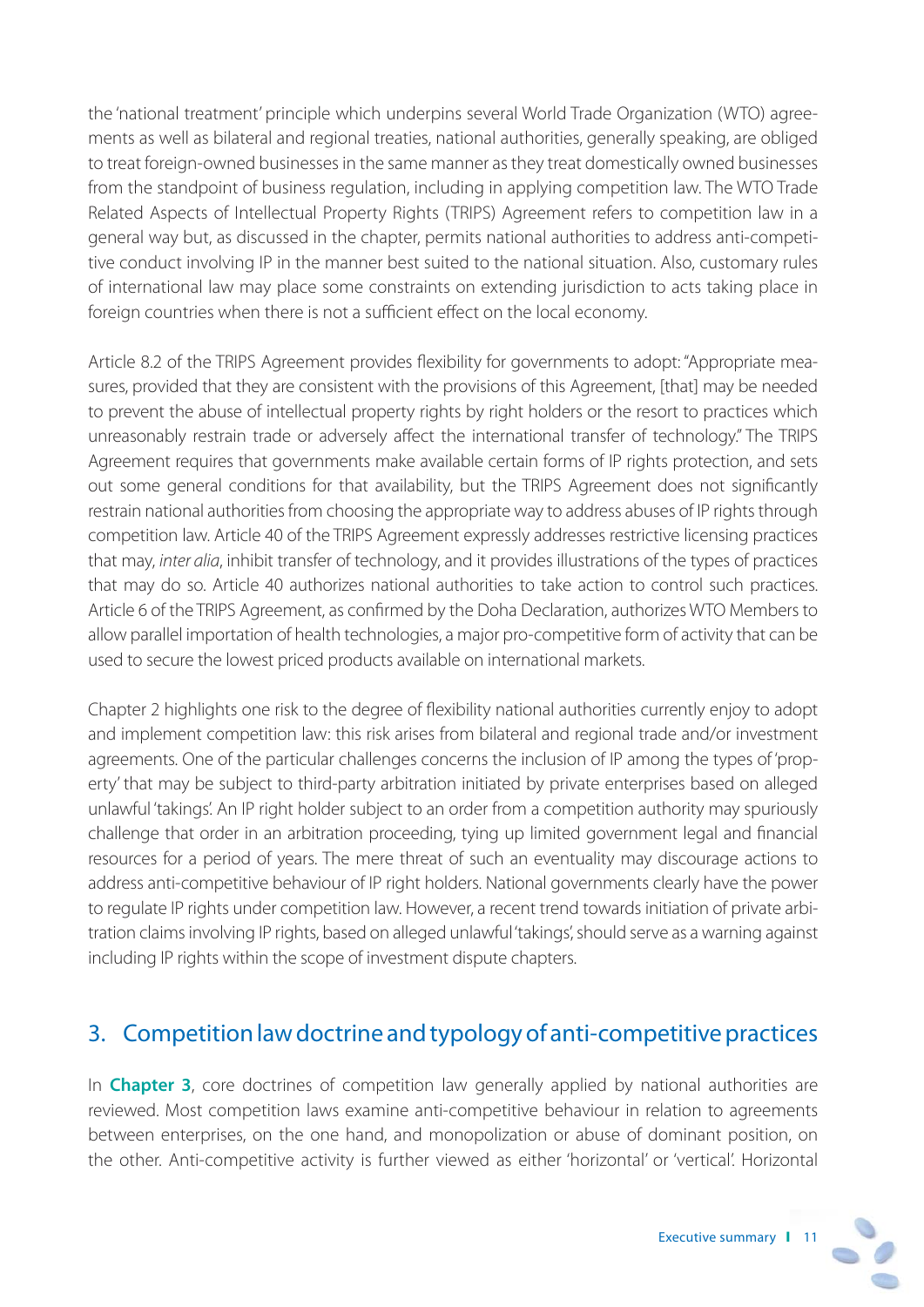anti-competitive activity refers to conduct among independent enterprises that are suppliers of competitive (or potentially competitive) goods or services. Vertical anti-competitive activity refers to the supply chain controlled by a producer, beginning with inputs to production, into production, intermediate distribution and, ultimately, the retail sale of goods or services.

Some types of agreement between enterprises are so inherently anti-competitive that proof of the existence of the agreement is sufficient to establish a violation. Such agreements are referred to either as per se anti-competitive or hard-core competition law violations. Other types of conduct that may seem anti-competitive on their face may also have a pro-competitive justification, such that competition authorities assess the balance. This balancing is often referred to as assessment under the 'rule of reason'. For a competition law violation to be found, the anti-competitive aspect of the arrangement should outweigh potential pro-competitive benefits.

Examples of horizontal anti-competitive behaviour that are per se illegal in most jurisdictions include price-fixing among competitors, output restraints and allocation of geographic territories. Examples of vertical restraints that are per se illegal in many, but not all, jurisdictions are resale price maintenance (or fixing the minimum price at which retailers may sell) and 'exclusive grantback' requirements in patent licences.

There are some significant risks of anti-competitive conduct in pharmaceuticals markets that are fairly widespread and deserve close attention from competition authorities. These include bid manipulation in procurement of health technologies, whereby a group of potential competitors may agree not to submit bids below a set price and to allocate the 'lowest set price' bid to a particular firm. Such activity may also involve inappropriate payments to government officials who might otherwise report the anti-competitive practice. Anti-competitive conduct by patent-owning enterprises may include requiring a distributor or retailer of health technologies to purchase a complete line of products as a condition of purchasing a particular product or products (i.e. a tying arrangement). Perhaps the most widely discussed form of anti-competitive conduct involving patent owners involves 'buying out' generic challenges to patents that might otherwise result in generic products entering the market at an early date. Such buyouts upset the balance legislators strive to achieve between granting patents and authorizing their challenge to foster competition.

Mergers and acquisitions may adversely affect product markets by, for example, allowing combined companies to raise prices for therapies previously in competition with each other.

Anti-competitive conduct affects markets for innovation, such as when a patent is illegitimately used to prevent the development of new products not within the scope of the patent, or when patent-owning companies combine to control markets. Mergers and acquisitions can affect markets for innovation by reducing potential R&D targets and opportunities.

As noted earlier, competition law addresses dominant enterprises and monopolies as well as agreements between enterprises. A single enterprise (or a small group of enterprises) may alone exercise such significant power in a relevant market as to be able to raise prices above competitive market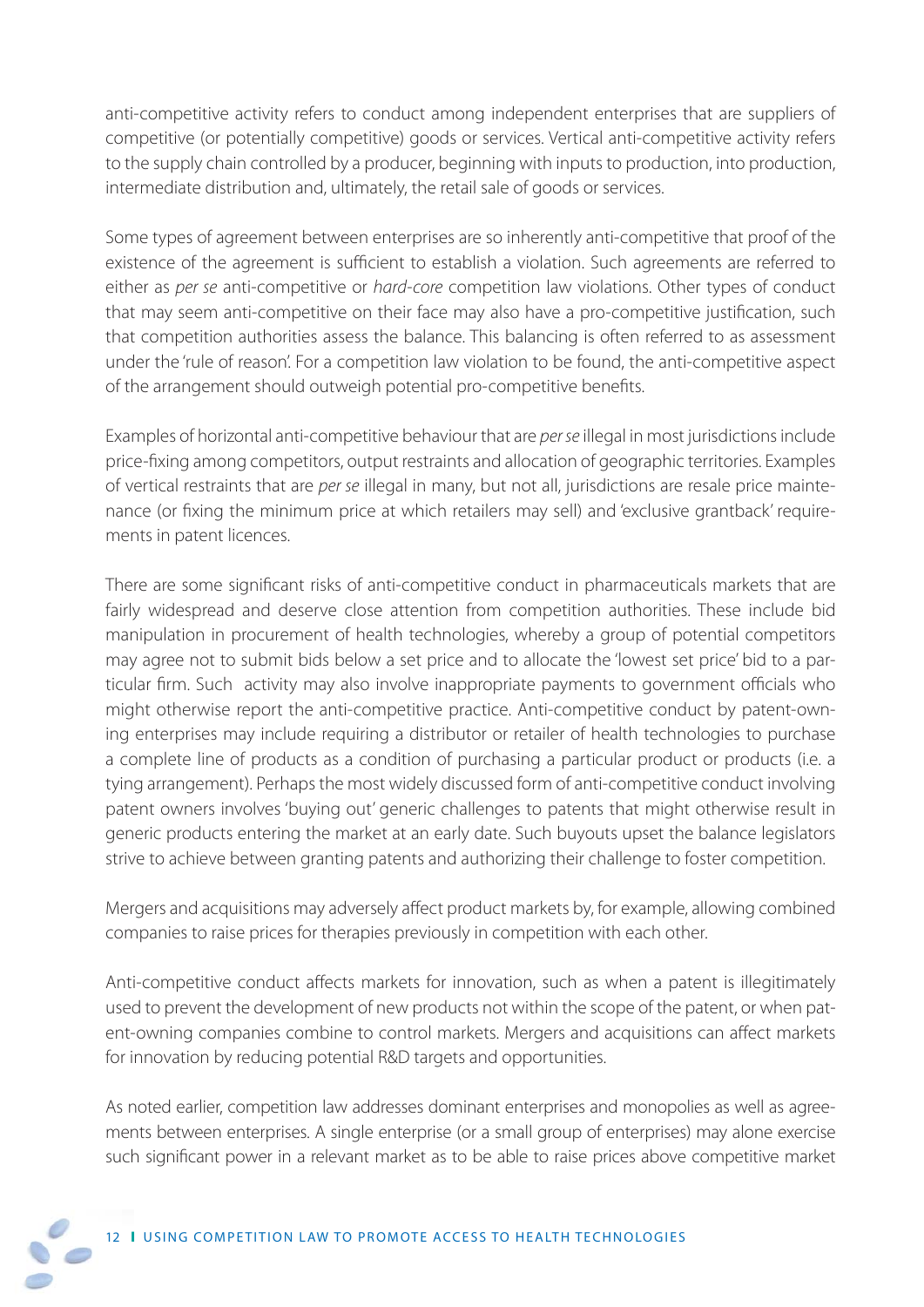prices without concern that others will enter the market and undercut it. When an enterprise dominates a market, it does not need consensual agreements with potential competitors to control them; it may unilaterally dictate terms. One objective surrounding the control of mergers and acquisitions is to prevent an enterprise from combining with others precisely to take a dominant position in the market.

Chapter 3 concludes with a discussion of the types of remedies that are available to national authorities and private parties as redress for anti-competitive conduct. It is not uncommon for the government to enter into some form of settlement agreement with an accused enterprise pursuant to which that enterprise agrees to cease its anti-competitive activities and may also make a payment either as damages or as a penalty. Such settlements may be approved and/or supervised by courts. In some jurisdictions, particularly the United States, a good deal of competition enforcement is undertaken by private actors suing for damages. Anti-competitive conduct may also be subject to criminal penalties including substantial fines, and imprisonment for individuals. Specific types of remedies may be used to address anti-competitive conduct that is undertaken to block the introduction of generic products. This may include requiring pharmaceutical patent owners to compensate public procurement authorities, generic producers and others for damages occasioned by the unwarranted invocation of patents. Strong consideration should be given to prohibiting patent owners from 'buying out' generic producers' challenges to patent validity or assertions of non-infringement. Other types of specific remedies may be considered (see Model 6).

## 4. Market dominance and market definition

**Chapter 4** addresses one important aspect of competition law as it applies to access to health technologies: how to define the parameters of the market to which a claim in competition law might be made. To assess whether an enterprise or firm holds a dominant or monopoly position, it is first necessary to define the relevant market. If a market comprises a substantial number of products and/or competing companies, it is less likely that a single firm can achieve a dominant position. If a market is relatively narrow—for example, comprising a single product and/or firm—it is substantially more likely that a single firm can control it.

The pharmaceuticals market is relatively unique. While there are a substantial number of competing originator firms, some of the products developed and sold by these firms are unique, or comparatively unique. If, for example, an originator firm develops a new pharmaceutical therapy that successfully treats a disease that was not previously treatable, it may control or dominate the market for that treatment by virtue of its uniqueness. And, typically, that new treatment will be patented, thereby preventing other companies from producing and marketing a substantially identical product.

By no means are all new health technologies, including patented ones, unique therapies. Such new products may be entering a market crowded with potential alternative treatments. In such case, even if the new pharmaceutical demonstrates some improved characteristic as compared with earlier treatments, purchasers (including public health plans) are likely to take cost considerations into account when deciding whether to buy the new treatment or use an existing one. And it is often

Executive summary **l** 13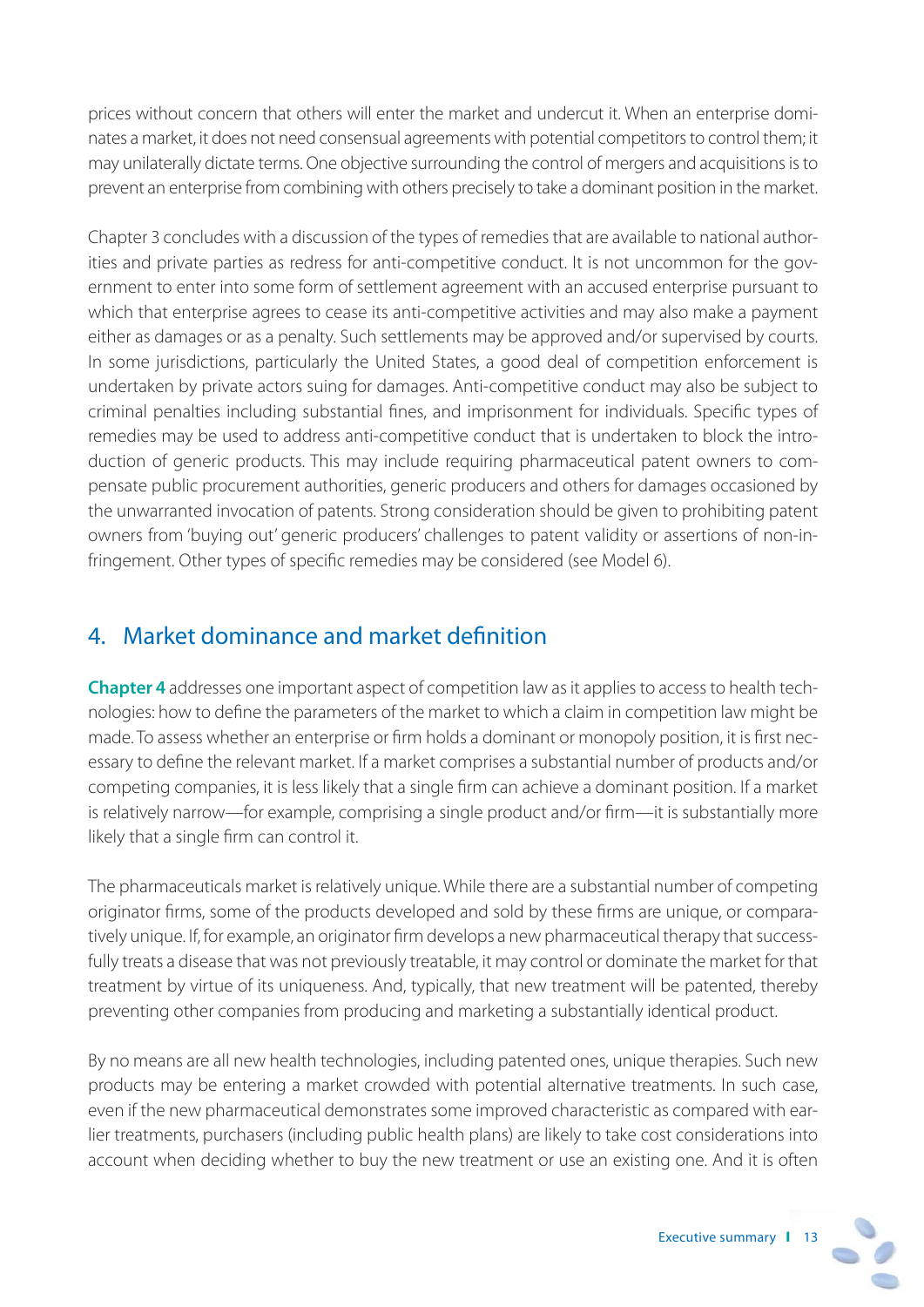rather difficult to objectively characterize rather similar treatments as decidedly better than one another. In such cases, a firm may have a dominant position in a very narrow sense (that is, for the slightly different product), but it may not dominate the therapeutic class used for treatment. In such cases a firm should not be able to raise prices above competitive market prices and keep them there.

Chapter 4 explains how competition authorities can and should determine the relevant market for a patented pharmaceutical product when considering a potential claim relating to market dominance. It suggests that competition authorities begin by assuming that the patented medicine is unique, focusing on the narrowest therapeutic class (which at the international level is described as Anatomical Therapeutic Chemical (ATC) level 5), and inherently dominant in its relevant market. The burden then shifts to the originator firm to prove that there are acceptable substitutes for the product (at a broader ATC level) and that there is competition in the relevant market such that consumers are not unduly burdened with high prices as a result of the originator's dominant position.

Dominant position and assessment of the relevant market is also important in the context of evaluating mergers and acquisitions. When two or more pharmaceutical companies combine, they are combining their portfolio of health technologies. Prior to the merger or acquisition, there may be competition between drugs in the respective portfolios, and this would place downward pressure on prices. Once the merger or acquisition takes place, the incentive for price competition is removed. A sale will benefit the combined company regardless of which product is purchased.

In the merger and acquisition context, not all drug portfolios are in competition with each other prior to a combination. It is in the interests of the combining companies to argue that drugs in the portfolios were not in competition with each other so that the merger will not eliminate competition. In this regard, Chapter 4 recommends that competition authorities approach combining health technologies firms by assuming that their portfolios are in competition, and in this context identifying drugs in a broad therapeutic class, either ATC level 2 or 3. The burden then shifts to the combining companies to prove that drugs in the portfolio are not in competition—for example, by demonstrating their uniqueness from a market standpoint.

## 5. Increasing the use of competition law in low- and middle-income countries

The great majority of LMICs have come to the adoption and implementation of competition law fairly recently. **Chapter 5** explores some of the particular challenges they face in making greater use of competition law in the health technologies sector.

There are first challenges in deciding on the legislative approach. The most common approach involves relying heavily on existing models—largely from the United States and the EU—a legal transposition. A second and more contextual approach adapts these pre-existing models to local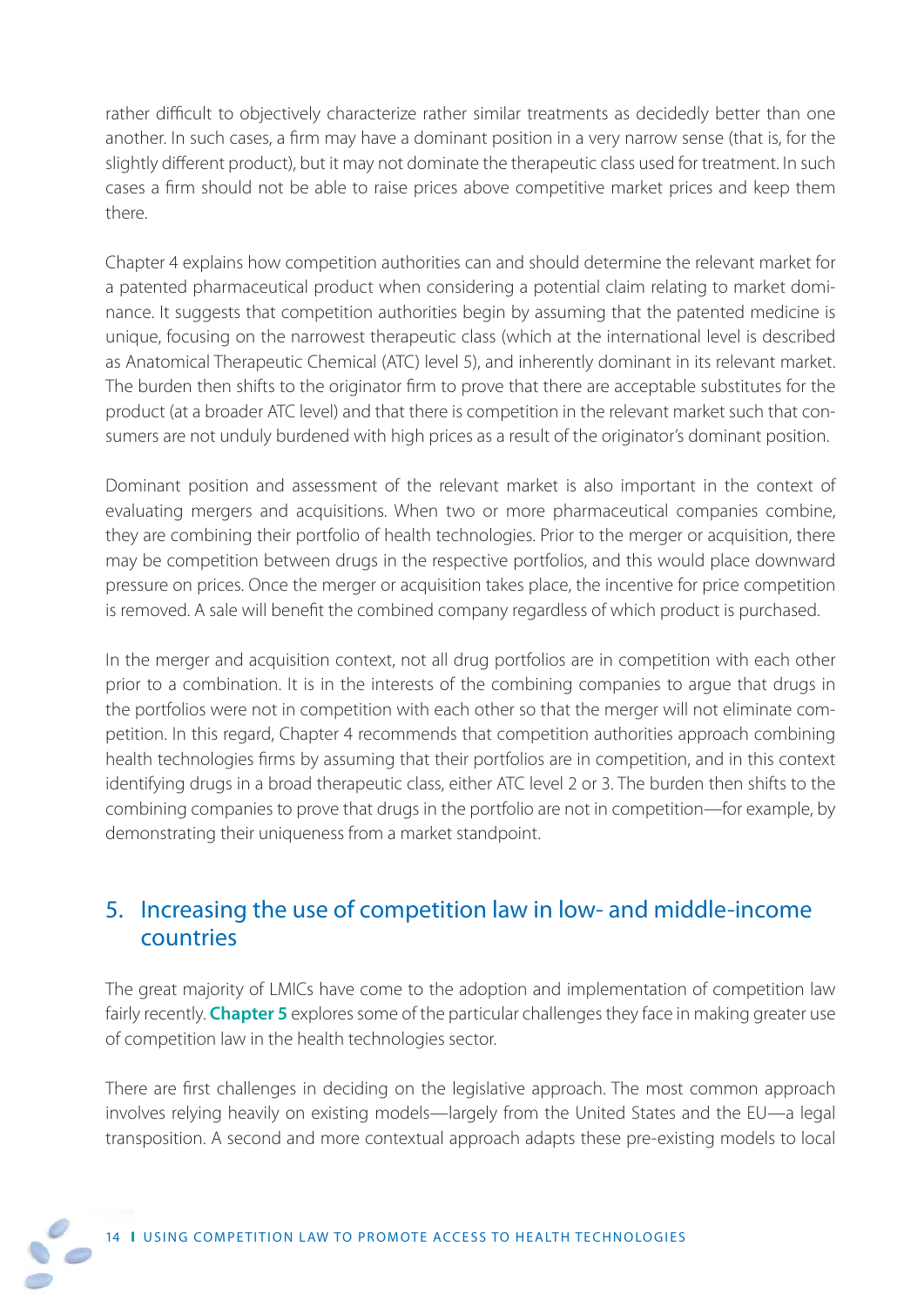conditions. A third approach creates a new set of rules based on local needs. Chapter 5 assesses the various approaches, and suggests that a combination of the contextual and new rule approaches may be the most effective.

Chapter 5 highlights a number of issues in terms of implementation. There are different approaches to competition law adopted in different countries and regions, often reflecting different national and regional economic and social circumstances. As discussed in the guidebook, there are good reasons why LMICs may pursue competition policy in the health technologies sector somewhat differently from high income countries. This chapter is focused on the interests of LMICs in providing more equitable access to health technologies.

Competition authorities in LMICs are almost certain to face budgetary constraints that directly affect their ability to hire and retain qualified personnel and to pursue anticompetitive conduct in the health technologies sector. Because most LMICs are at early stages of implementing competition laws and regulations, and because many continue to have relatively concentrated industries, resistance to implementation from business stakeholder groups may be substantial. This may manifest itself in political obstacles.

While large stakeholders from the business community may be in a position to provide material support for competition enforcement activities, governments should be cautious of any potential conflicts of interest. Large commercial stakeholders may not be the best candidates for supporting vigorous competition law enforcement. Large commercial stakeholders may not be the best candidates for supporting vigorous competition law enforcement, since large companies themselves may be the targets of government enforcement action. Support for enforcement should come from the governments, as well as from the public and small to medium-sized businesses that may be shut out of markets dominated by the interests of large businesses. In the health technologies sector, producers and importers of generic products may have a strong interest in challenging the market position of patent holders and may be supporters of competition law enforcement.

There is no simple or common solution to making budgetary resources more readily available. Government agencies are in competition for resources. But the competition authority may stress that creating a vibrant, competitive economy will cut costs of procurement in some sectors and increase business activity and, therefore, tax revenues. Competition authorities may to a certain extent finance their own activities through fees on activities such as providing opinion letters, and they may benefit from penalties that are assessed when competition violations are found.

It is important to establish a 'competition culture' in which private citizens have a broad appreciation for its benefits—that competition places downward pressure on prices and encourages the introduction of new and better products. From the perspective of this guidebook, governments, competition authorities and non-governmental organizations seeking to enhance public support for the adoption and implementation of competition law may point to the substantial potential benefits from lowering the price of health technologies.

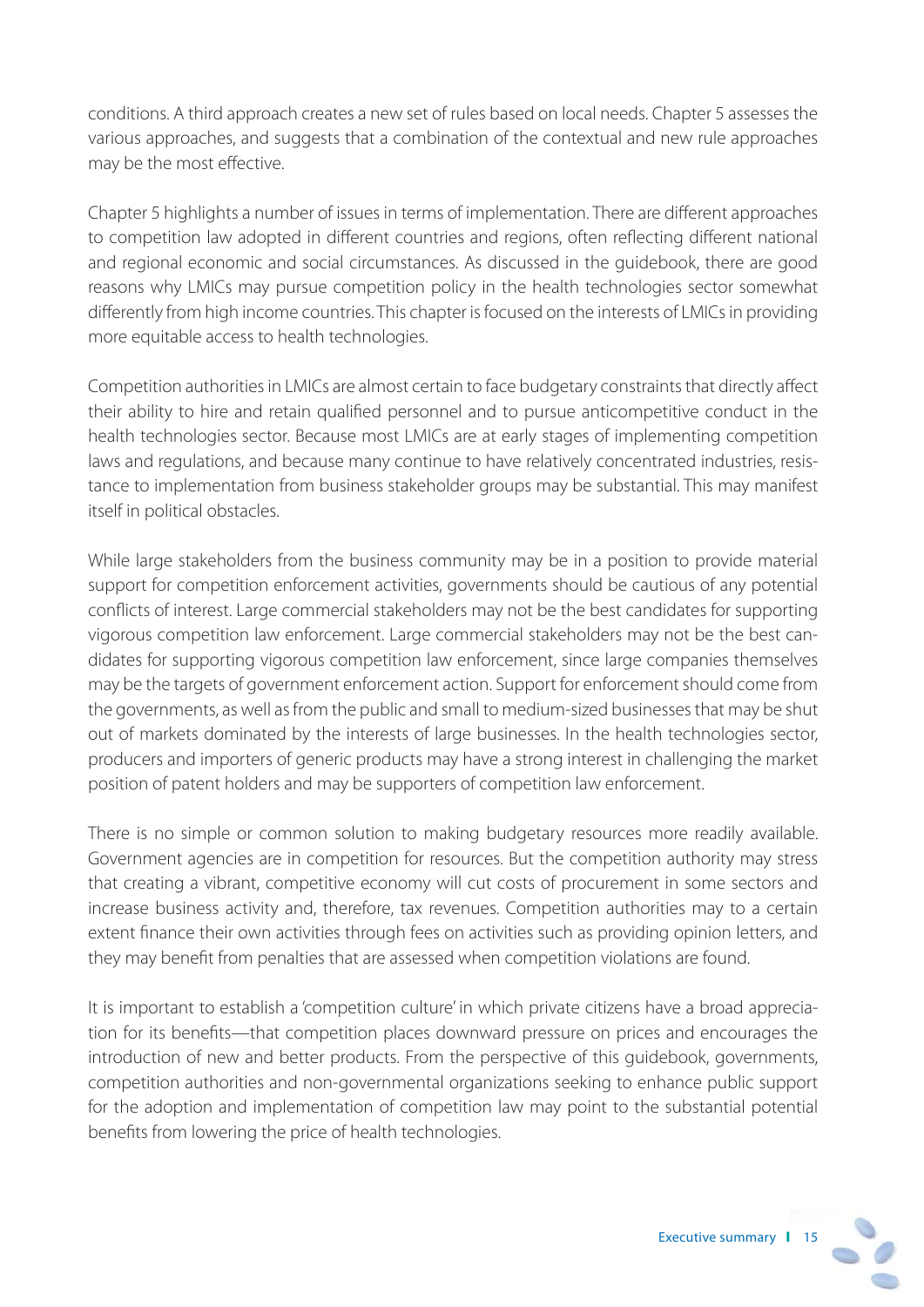# 6. Models

Following the first seven chapters, this guidebook presents five model sets of policies with respect to specific elements of competition law that may be well suited for LMICs, in particular, to address issues affecting access to health technologies. The models concern:

- 1. Restrictive practices in licensing agreements
- 2. Defining the relevant market in access to health technologies cases
- 3. Refusals to license IP
- 4. Excessive pricing
- 5. Extraterritorial application of competition law
- 6. Remedies to address generic pathway-related abuses
- 7. Model provisions of competition-related TRIPS flexibilities

Background for these models can be found in the various chapters.

## 7. Additional resources

This guidebook has been developed with the specific purpose of assisting relevant stakeholders in promoting equitable access to health technologies through the integrated use of competition law. There are a variety of components involved in the general development of effective competition law frameworks, including the introduction of legislation which is suitable to local conditions; the establishment and operation of competition law authorities; capacity for the investigation and prosecution of cases; mechanisms for the effective engagement of the private sector; and the involvement of civil society in these activities. For a responsive overall competition framework to emerge, the policymaking process must be an inclusive one, ensuring that user-needs, priorities and expertise of all stakeholders (government and non-government) are brought together to ensure that the competition framework works effectively across all these components.

There are a range of resources available through various organizations with an interest in competition law to assist in these activities. Many are made available on the Internet. In addition, there is education and training assistance offered by national competition authorities and other interested groups. While these resources seem relatively numerous, it is not always easy to discern which of them are offered from neutral perspectives of best overall national interests, and which may be driven by more vested interests. As a starting point to help distil the resources available, the bibliography accompanying this guidebook lists what the authors view as a number of the more significant publications and organizations in this area. It also provides a list of websites where additional information and resources may be found.

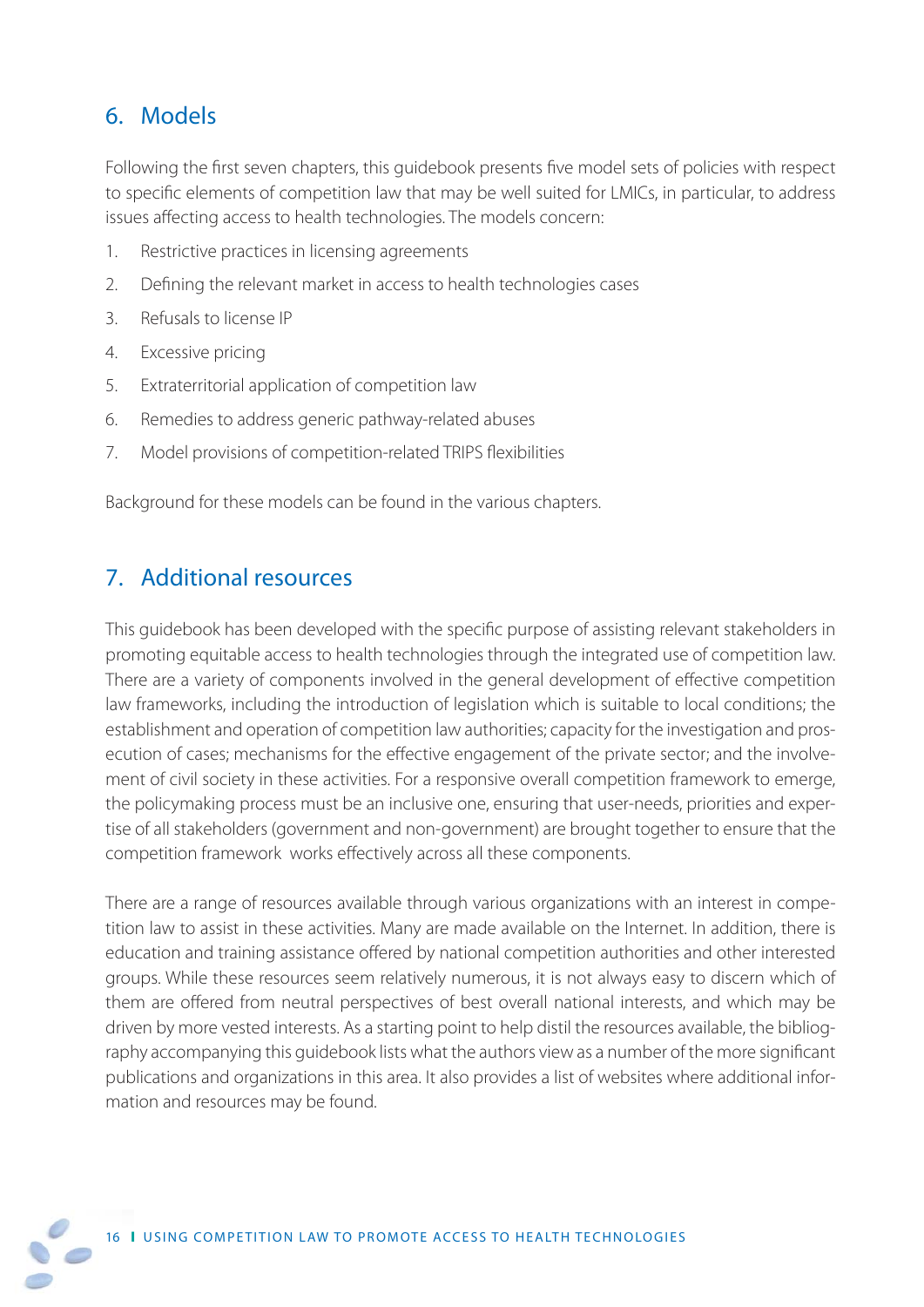## 8. Annex

## **Annex: Examples of price reductions achieved through use of competition law fl exibilities available in the TRIPS Agreement**

The Annex contains a series of examples from the guidebook – in summarised form – where countries have successfully used competition law and policies to reduce costs of health technologies, either by reducing royalties required from third-party manufacturers, through fines for anti-competitive behaviour or through the establishment of funds for purchasers of health technologies to recoup excessive payments due to anti-competitive practices. For comparison's sake, a similar table of cost-reducing results achieved through compulsory licensing is also provided. The tables, considered together, illustrate that although less well recognized as a tool to address high prices, competition law is also effective in enhancing the environment for access-promoting prices for health technologies. The annex concludes with some discussion about the advantages and disadvantages of using competition law, as compared with compulsory licensing alone, and when these two areas of law might be used to complement each other.

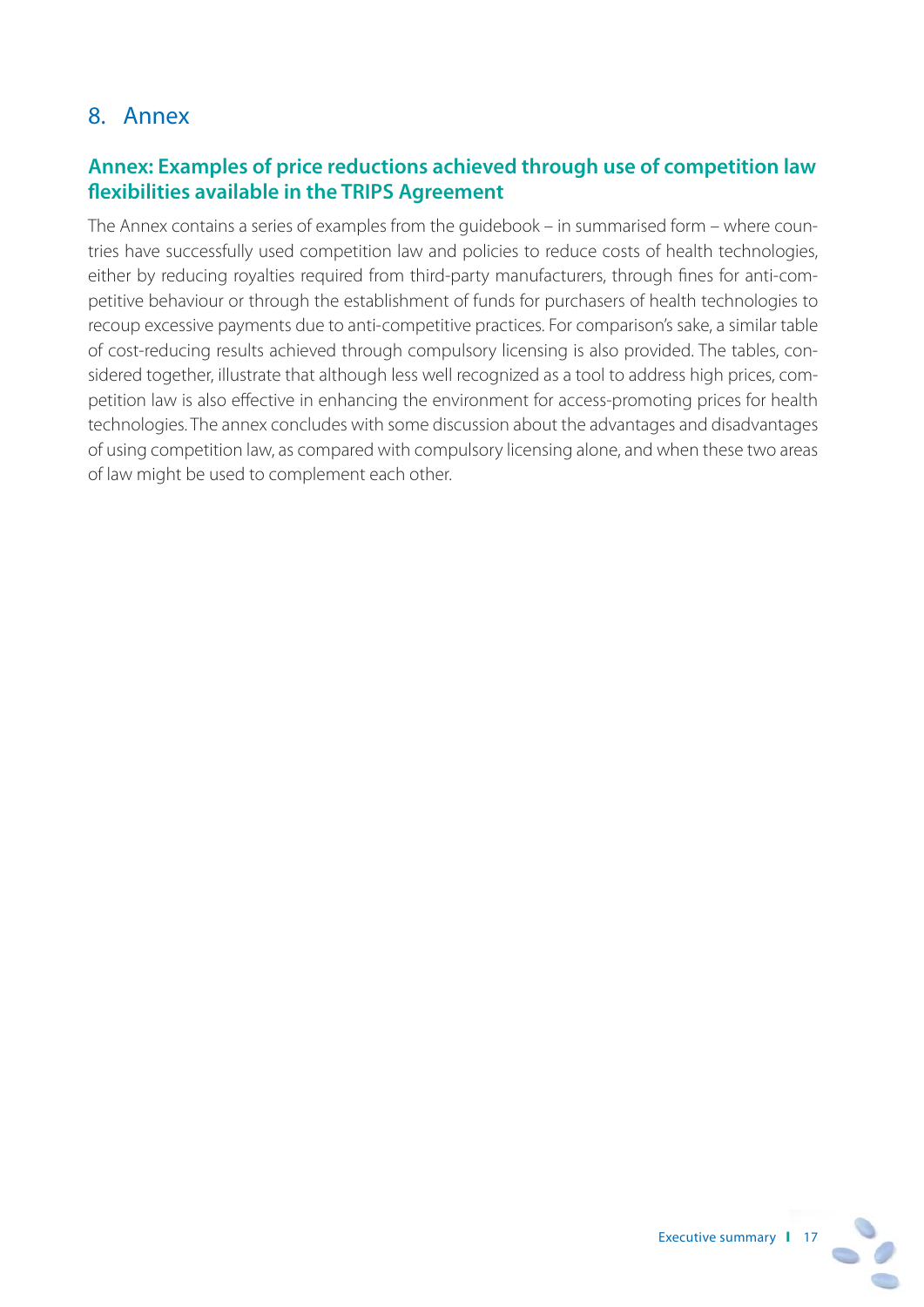# Introduction—the interface between intellectual property and competition in low- and middle-income countries

# *Sean Flynn*

### **KEY MESSAGES K E Y M E S S A G E S**

- Determining the appropriate relationship between competition law enforcement and intellectual property protection involves a policy choice. Determining the appropriate relationship between competition law enforcement and<br>intellectual property protection involves a policy choice.<br>For LMICs, an emphasis on promoting competition and reducing prices in the health
- nologies sector may be preferable to strong IP protection and enforcement.

 $\left(\begin{array}{c}\n\bullet \\
\bullet \\
\bullet\n\end{array}\right)$ IP laws and competition laws are two complementary instruments of government policy that promote an efficient economy. IP laws provide incentives for innovation and technological diffusion by establishing enforceable property rights for the creators of new and useful products, technologies and original works of expression. Competition laws may be invoked to protect these same incentives from anti-competitive conduct that creates, enhances or maintains market power or otherwise harms vigorous rivalry among firms. [C]ompetition law may result in limitations on the terms and conditions under which the owners of IP rights may transfer or license the use of such rights to others, and on the identity of those to whom the IP is transferred or licensed[.]  $\bigcirc$ <br>— Canada Competition Bureau, 'Intellectual Property

—Canada Competition Bureau, 'Intellectual Property Enforcement Guidelines'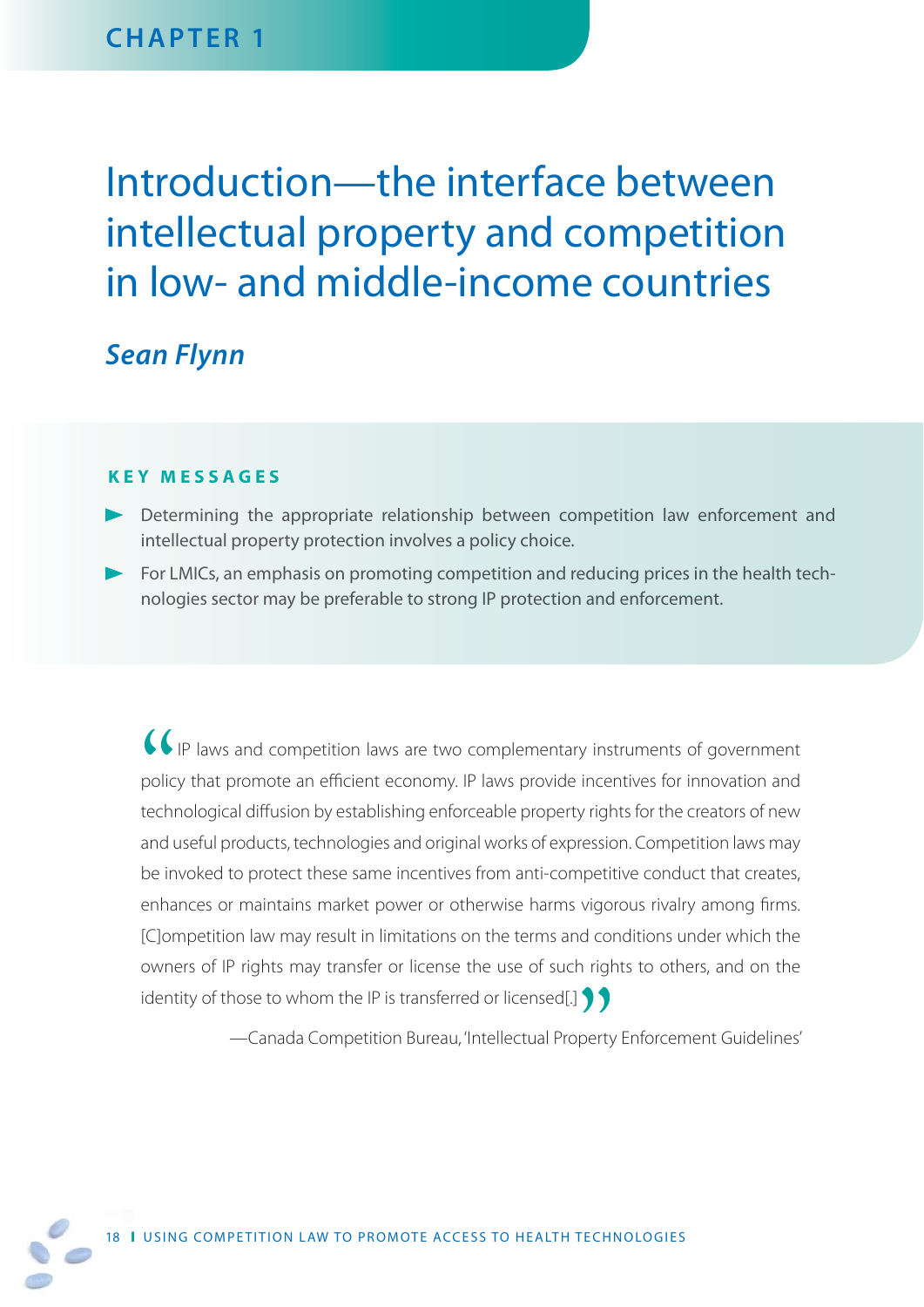$\alpha$   $\alpha$  exclusive Intellectual property law bestows on the owners of intellectual property certain rights to exclude others. These rights help the owners to profit from the use of their property. An intellectual property owner's rights to exclude are similar to the rights enjoyed by owners of other forms of private property. As with other forms of private property, certain types of conduct with respect to intellectual property may have anti-competitive effects against which the antitrust laws can and do protect. Intellectual property is thus neither particularly free from scrutiny under the antitrust laws, nor particularly suspect under them.  $\bigcap$ 

> —US Department of Justice and Federal Trade Commission, ' Antitrust Guidelines For The Licensing Of Intellectual Property' (1995)

## **When can and should a certain practice of an IP owner, when undertaken to decrease com**petition and obtain high profits, be held to violate competition laws?

Countries have the authority under international law to fashion their own doctrines and approaches to the interface between IP and competition laws.<sup>1</sup> The question is one of policy—when **should** an LMIC seek to use competition law to restrict a given exclusionary or exploitative practice by an IP holder?

IP and competition laws are most commonly, but not exclusively (see Box 1.1), justified in economic terms. In principle, both IP policies and competition laws can promote consumer welfare by enhancing economic efficiency. The two fields focus on different means to this end. Competition laws have as a primary concern, the creation of optimal competition between producers of products to promote short-term 'static efficiency' in the form of the lowest possible prices for products. The idea pursued by competition law is that in a fully competitive environment new producers will continue to enter a market in competition with existing producers until a given product is sold at the marginal cost of its production—benefiting consumers with the lowest possible prices for the good. This in turn raises consumption—all consumers who value a good at a high enough level to pay for its costs of production will be able to enjoy it. Competition can also promote longer term 'dynamic efficiency' in the form of innovation of new products not already offered in the market. Firms in a competitive market will seek to benefit from 'first mover' and other advantages of offering new products to attract more consumers.2

<sup>2.</sup> See Jonathan B. Baker, Beyond Schumpeter vs. Arrow: How Antitrust Fosters Innovation, Antitrust Law Journal , Vol. 74, 2007.



<sup>1.</sup> See Chapter 2.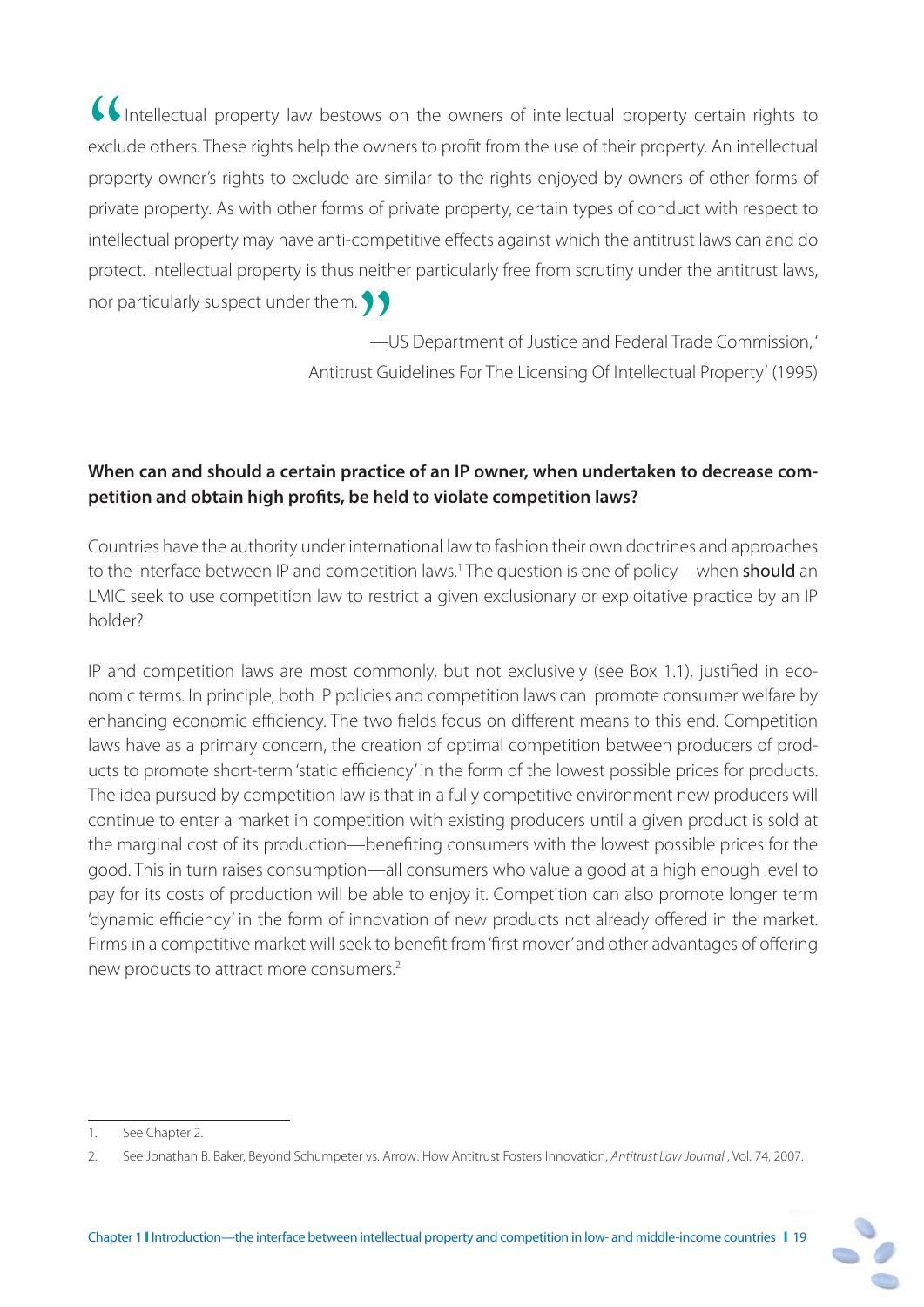#### **BOX 1.1: Social and economic purposes of competition law**

Competition laws in LMICs often seek to promote a range of social and developmental purposes, and these purposes are legitimately considered in the interpretation of any competition law.3 The South African Competition Act, for example, is intended to "advance the social and economic welfare of South Africans", "correct structural imbalances and past economic injustices" and "reduce the uneven development, inequality and absolute poverty which is so prevalent in South Africa."4

Interpretation and enforcement of competition law may also be a key 'available resource' that can and should be used to promote the fulfilment of international and national rights to the highest attainable standard of health and the right to benefit from the products of science.<sup>5</sup>

IP laws, and especially patents, are often explained as serving dynamic efficiency concerns at the expense of static aims. Such laws allow a certain degree of exclusion from competition, which allows the firm to raise prices higher than would occur in a competitive market. Patent laws permit these reductions in static efficiency to encourage investment in research and development (R&D) of new products and processes. The new products benefit consumer welfare by delivering new items of consumption that would not have existed otherwise.

In an ideal policy environment, the tools of IP protection and promotion of competition would be perfectly balanced. A society would provide only that monopoly protection for a new innovation that was absolutely necessary to provide the incentive for its creation. In this environment, consumer welfare would be maximized—there would be no more harm to static efficiency from higher prices than was needed to incentivize the creation of new products. Where competitive forces were better at promoting innovation, competition would be preferred, and the length of monopoly rights for such innovations would be set to zero.<sup>6</sup>

One set of means to tailor IP protection to best promote aggregate consumer welfare is through policy tools internal to IP law. Prior to the establishment of the World Trade Organization (WTO) and its enabling agreements, including its Agreement on Trade Related Aspects of Intellectual Property Rights (TRIPS), countries were free under international law to exclude some industries from IP protection either completely or on a limited basis. In the field of pharmaceuticals for example, many

<sup>3.</sup> See E.M. Fox, 'Equality, Discrimination, and Competition Law: Lessons from and for South Africa and Indonesia', Harvard International Law Journal, 2000, 41: 579.

<sup>4.</sup> Department of Trade and Industry, 'Proposed Guidelines for Competition Policy: A Framework for Competition, Competitiveness and Development', Department of Trade and Industry 2.4.11, Pretoria, 27 November 1997.

<sup>5.</sup> See Committee on Economic, Social and Cultural Rights, 'General Comment No. 14: The right to the highest attainable standard of health', E/C.12/2000/4, Committee on Economic, Social and Cultural Rights, Geneva, 2000, http://www.unhchr.ch/tbs/ doc.nsf/%28symbol%29/E.C.12.2000.4.En; United Nations General Assembly, 'International Covenant on Economic, Social and Cultural Rights', United Nations, New York, 1966, http://www.ohchr.org/EN/ProfessionalInterest/Pages/CESCR.aspx.

<sup>6.</sup> See Jonathan B. Baker, Beyond Schumpeter vs. Arrow: How Antitrust Fosters Innovation, Antitrust Law Journal , Vol. 74, 2007.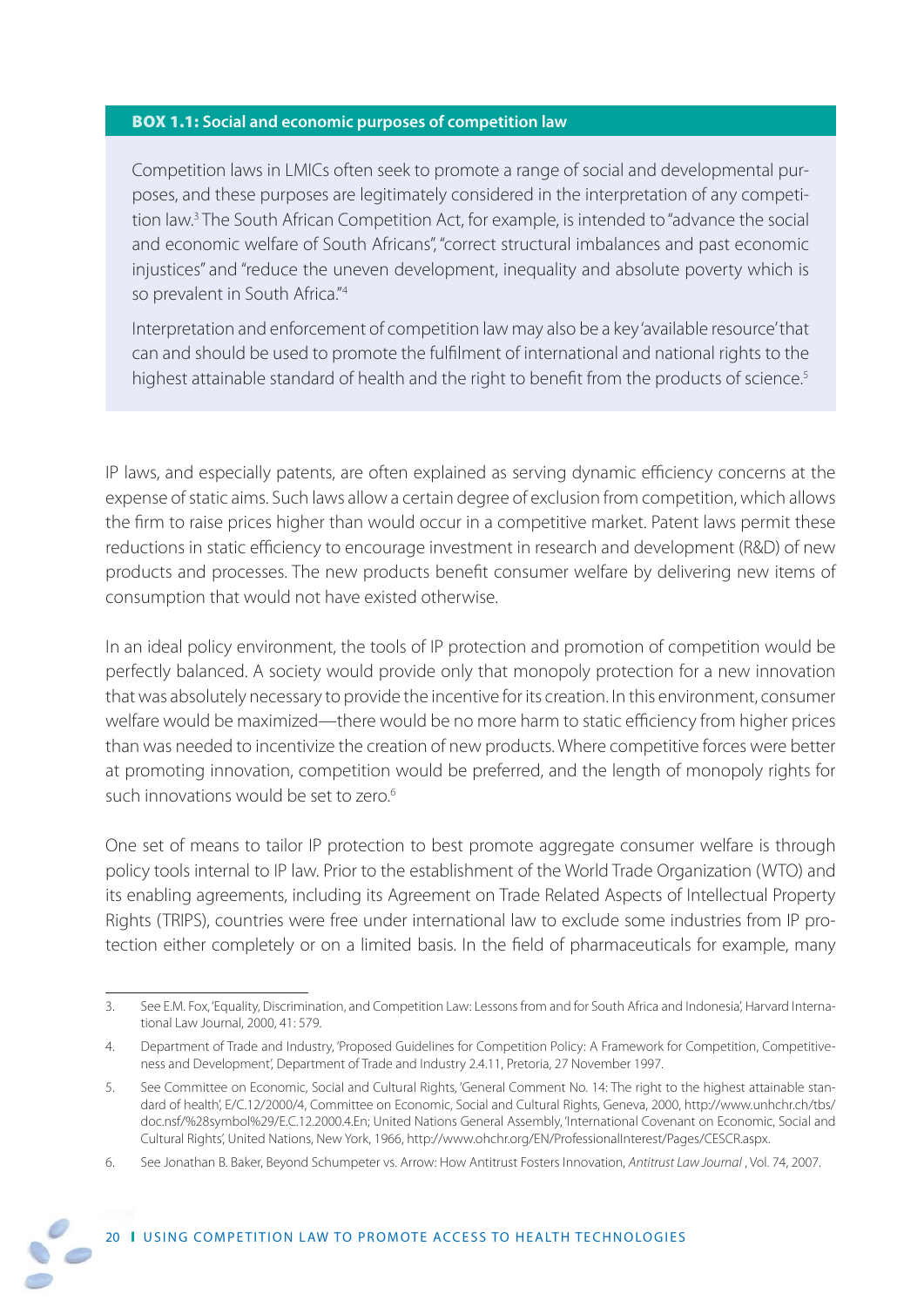countries around the world exempted pharmaceutical technologies from patent protection; others had special compulsory licensing programmes to lessen their monopoly effect. Today the TRIPS Agreement bans 'discrimination' by field of technology and requires that all patent terms, including for pharmaceutical technologies, be the same (20 years). The TRIPS Agreement allows, however, and most domestic laws have, compulsory licence regimes that permit governments to promote competition to serve the public interest.

Another policy tool available to governments to balance intellectual property monopolies with the public interest lies in the interaction between IP and competition law. The TRIPS Agreement allows, however, and most domestic laws have, compulsory licence regimes and other limitations and exceptions to patent rights that permit governments to promote competition to serve the public interest.

The different potential applications of the IP–competition interface can be charted along a spectrum. At one end, competition norms can be established as dominant over IP rights—with IP rights subject to the same or heightened standards for refusing to deal, excessive pricing, contractual restrictions on competition (tying, resale restrictions etc.) as are applied to other forms of property. At the other end of the spectrum, IP rights may be established as dominant—granting complete immunity from competition law claims that may ordinarily arise from similar uses of other property. Here, IP owners would be free, for example, to enforce tying, resale requirements and other contracts that would be per se illegal if practised by a non-IP-holding dominant firm.

Where a particular country's law falls along the spectrum is a matter of policy choice. Such policy should be made in reference to the underlying policy aims of each doctrine. Countries should select policies towards the competition law-dominant side of the spectrum where the exercise of monopoly harms consumer welfare—in terms of both higher prices and reduced innovation—more than it benefits consumer welfare through increased incentives to innovate.<sup>7</sup>

In the specific case of monopoly rights on essential health technologies in LMICs, the balance between short- and long-term efficiency concerns will often favour the competition law-dominant side of the spectrum. On the one side of the balance, it is well accepted among economists that most LMIC markets play little role in providing sufficient rewards to incentivize pharmaceutical research and innovation for consumers in those countries. While patents in wealthy countries may provide incentives for innovation for consumers in those markets, consumers in LMICs normally receive the benefits of innovation only where their interests are aligned with those of the wealthy consumers in countries. The difficulty in striking the balance is that such innovation markets are global, and the economies of most LMICs represent relatively small portion of global income. The

<sup>7.</sup> Louis Kaplow framed the question in terms of a "ratio between the reward the [IP holder] receives when permitted to use a particular restrictive practice and the monopoly loss that results from such exploitation" (L. Kaplow, 'The Patent-Antitrust Intersection: A Reappraisal', Harvard Law Review, 1984, 97: 1813, 1816). See also H. Hovenkamp, M.D. Janis and M.A. Lemley, IP and Antitrust: An Analysis of Antitrust Principles Applied to Intellectual Property Law, Aspen Publishers, New York: 1–10 (2nd ed. 2010 and Supp. 2012) (calling for "balancing the social benefit of providing economic incentives for creation and the costs of limiting diffusion of knowledge").

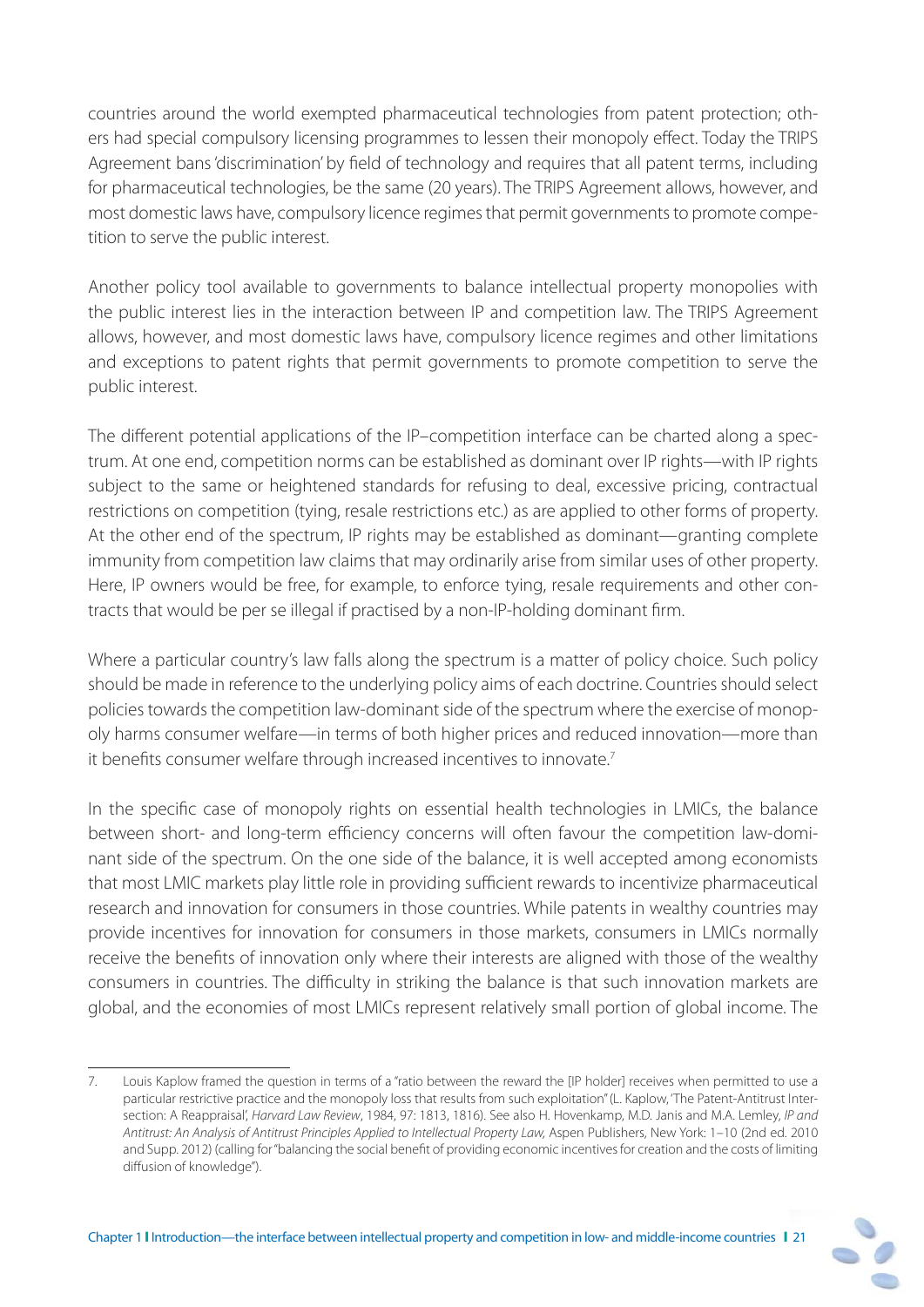36 countries classified by the World Bank as low-income countries, which are home to 2.4 billion people, account for just 3.3 percent of global Gross Domestic Product (GDP).<sup>8</sup> While there is substantial wealth in middle-income countries (about 20.7 percent of global GDP), there are high levels of income inequality with the bulk of wealth located in the hands of a few. One effect of this inequity in the global distribution of income is that there is negligible investment in R&D for health technologies particularly for the health needs of LMICs.<sup>9</sup> For instance, a *Lancet* article revealed that in a 30-year period between 1975 and 2004, only 21 drugs targeting neglected diseases were introduced into the market out a total of 1556 new drugs, or only 1.3 percent.<sup>10</sup> In contrast, these neglected diseases, which include malaria and TB, account for 11.4 percent of the world's disease burden.<sup>11</sup> From a purely economic point of view, it has been posited that aggregate global welfare is increased when poor countries are allowed to free ride on the investments in R&D of wealthier countries.12 This is because, in large part, patented products would normally have been created without the added prices paid by people in poorer countries (i.e. there is relatively low impact on R&D incentives) and because the marginal utility of income saved in poorer countries is higher than in wealthy countries.

On the other side of the policy balance, the cost of market exclusivity for pharmaceuticals in poor countries can be extreme. In many LMICs, there is often a small wealthy segment of the population with high willingness and ability to pay, and a great majority who are so poor that even a small price increase will force them to give up the purchase. In such markets, the most profit can often be captured by a monopolist by serving only the wealthy sliver of the population, leaving the great majority unserved.13

Given these characteristics of global markets, the profit-maximizing behaviour of a firm with no duties to license other firms, and no duty to avoid excessive pricing, would be likely to pursue relatively uniform high global pricing. In high-income countries the firm might set prices to serve most of the market, but in a middle- or low-income country with high income inequality only the very wealthy would be able to afford the product. In simple terms, the cost of the monopoly in such countries will be to price the great majority of the population out of access to the medicine.

<sup>8.</sup> A. Shah, 'Poverty Facts and Stats', Global Issues, 7 January 2013, http://www.globalissues.org/article/26/poverty-facts-and-stats.

<sup>9.</sup> See UK Commission on Intellectual Property Rights, 'Integrating Intellectual Property Rights and Development Policy', Commission on Intellectual Property Rights, London, 2002: 32-33, http://www.iprcommission.org/papers/pdfs/final\_report/ciprfullfinal.pdf.

<sup>10.</sup> P. Chirac and E. Torreele, 'Global framework on essential health R&D', Lancet, 2006, 367(9522): 1560–1561.

<sup>11.</sup> J.-R. Ioset and S. Chang, 'Drugs for neglected disease initiative model of drug development for neglected diseases: current status and future challenges', Future Medical Chemistry, September 2011, (3–11): 1361–1371.

<sup>12.</sup> See F.M. Scherer, 'Global Welfare in Pharmaceutical Patent Policy', Federal Reserve Bank of Philadelphia Working Paper, No. 03-11, Federal Reserve Bank of Philadelphia, Philadelphia, 2003, http://www.phil.frb.org/research-and-data/publications/working-papers/2003/wp03-11.pdf.

<sup>13.</sup> Flynn, Hollis and Palmedo describe this problem as one characterized by overly 'convex' demand curves. The authors explain: "Convexity indicates that some segment of the market (the flatter part of the demand curve) will be highly elastic—giving up the purchase with a slight price increase. Another segment of the market is likely to be more inelastic—willing to pay much higher prices for access. ...Attempting to capture a significant portion of the flat/elastic part of the demand curve is unprofitable. There, small price increases knock large numbers of consumers out of the market. The monopolist will target its price toward the steep end of the curve where large price increases will cause minimal decreases in additional sales" (S. Flynn, A. Hollis and M. Palmedo, 'An economic justification for open access to essential medicine patents in developing countries', Journal of Law, Medicine & Ethics, 2009, Summer; 37(2): 184–208).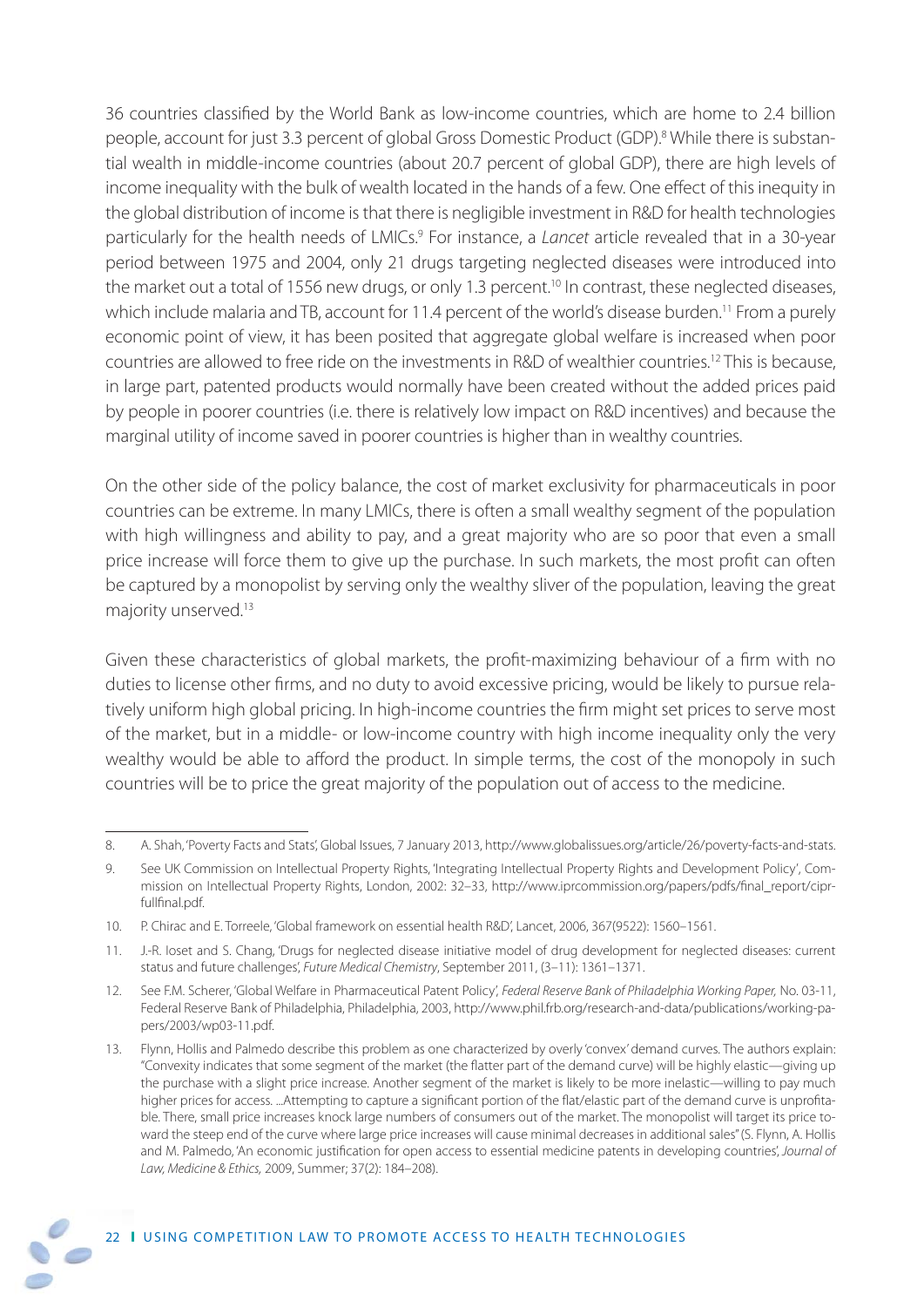The pricing of HIV medicines has been a case in point. In the late 1990s, originator pharmaceutical companies priced their products at over \$10,000 per patient per year in nearly every country. After a global campaign challenged the fact that patents were causing high prices and blocking access to the vast majority of people living with HIV in LMICs, suppliers began implementing price discrimination between countries. But the prices remained exceedingly high in many LMICs. In South Africa's Hazel Tau case (see Annex and Chapter 4), well after suppliers implemented preferred pricing programmes, the branded prices for a patented treatment were the equivalent of a quarter of the annual income of a household in the top 20 percent income bracket, and completely unaffordable for the remaining 80 percent (at least) of the country. With no public treatment programme in place, these prices effectively wrote off at least 80 percent of the entire country as deadweight loss.<sup>14</sup>

The implications of the above scenario, which lead to the death of millions of people who could not afford antiretroviral treatment, reaffirms the general finding of this guidebook, namely, that LMICs should adopt standards particular to their context. Directly copying the same standards and interpretations adopted by high-income or industrialised countries—where the exclusionary practices of pharmaceutical firms may not have the same anti-competitive impacts—neither enables LMICs to effectively respond to public health threats—or leads to better innovation outcomes for LMICs. The potential for great social and economic harm from anti-competitive practices by dominant firms in pharmaceutical markets, paired with the minimal incentives that such markets provide for global innovation, lead to the conclusion that LMICs should consider adopting policies and enforcement priorities that are on the competition law-dominant side of the enforcement spectrum. In this context, it will be generally preferable for LMIC officials to implement IP and competition laws to favour duties to license and constraints on pricing and other exploitative behaviour. The standards presented in subsequent chapters of this guidebook generally follow from this policy perspective.

<sup>14.</sup> The pricing in India's Natco compulsory licensing case (see Annex) is even more extreme, with the annual price of over US \$62,000 per year, amounting to 41 times the average per capita income in the country.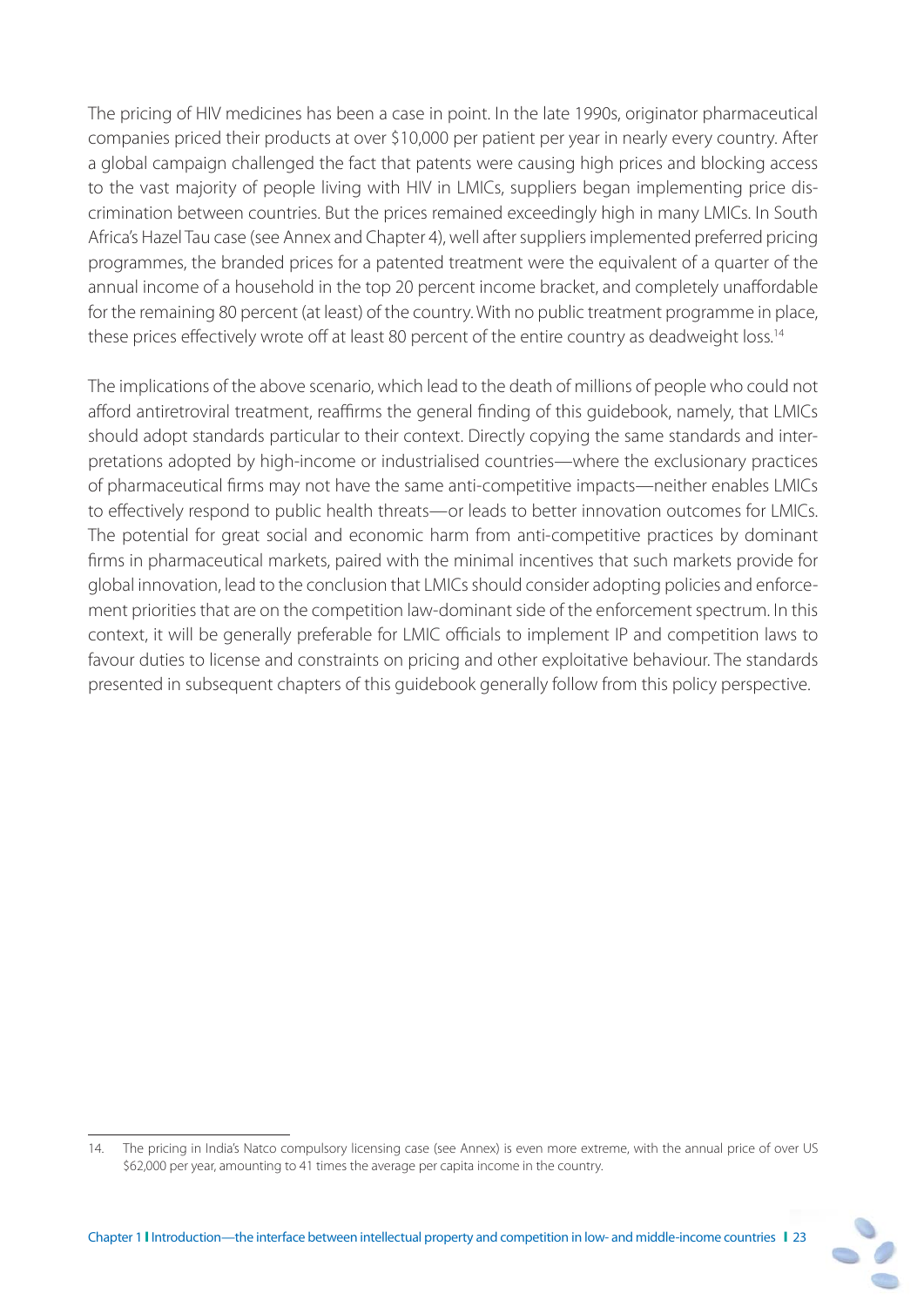# Comparative perspectives through country case studies

# 1. Early history

For centuries, authorities have sought to balance the rights of inventors with those of the consumer. The word 'patent' emerged from King Edward's *quo warranto* campaign to regulate, rather than enable, excessive pricing by the holders of royal franchises. The name 'quo warranto' derives from the Latin: 'by what authority?'. The campaign was so named because it required franchise holders to receive a 'letter patent' (Anglo-Norman lettre patente: 'open letter') designating any franchise to be free from competition in a certain activity. The purpose of the decree was to allow an enforcement of laws against excessive pricing—the letter was to be revoked from those that charge "outrageous Toll, contrary to the common Custom of the Realm."

Mandates to balance between exclusionary rights and reasonable pricing were common through the development of patent law over the following several centuries. The 17<sup>th</sup> century British Statute of Monopolies, for example, included the requirement that the use of a 'letter patent' for new and useful inventions "be not contrary to the Laws nor mischievous to the State, by raising prices of Commodities at home." Laws setting out the conditions for using a patent in compliance with local commercial laws became known as 'working' requirements. The Paris Convention for the Protection of Industrial Property of 1883 explicitly referenced such requirements, instructing that "the patentee shall remain bound to work his patent in conformity with the laws of the country into which he introduces the patented objects." Patents granted by US states in colonial times, before the Constitution federalized the power, often contained within them duties to refrain from excessive pricing.

## 2. USA

The interpretation of the US competition law in IP cases has varied substantially over time. The IP laws pre-dated the Sherman Antitrust Act by over 100 years. The Sherman Act of 1890 was passed "to protect the consumers by preventing arrangements designed, or which tend, to advance the cost of goods". Section 1 prohibits "[e]very contract, combination in the form of trust or otherwise, or conspiracy, in restraint of trade or commerce". Section 2 makes it a crime to "monopolize, or attempt to monopolize, or combine or conspire with any other person or persons, to monopolize any part of the trade or commerce". Some of the earliest decisions under the Act made clear that every contract restrains trade in some way, and, therefore, it would only be contracts that "unreasonably" restrain trade that would be prohibited under the Act. Much of the ensuing case law under the Sherman Act has been concerned with identifying such cases of unreasonable restraint.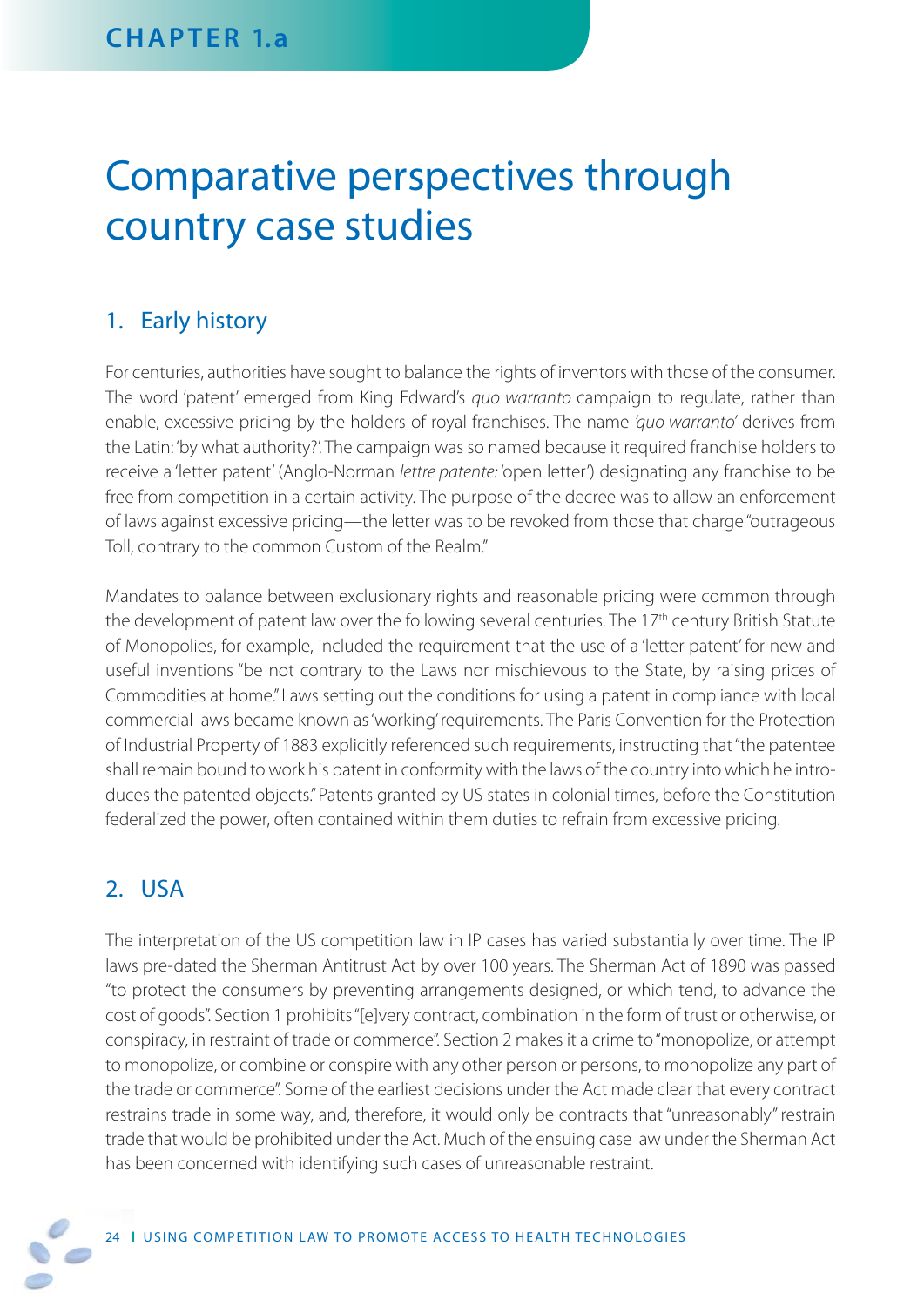Beginning in a series of landmark cases in the 1910s–1930s, the USA began applying the Sherman Act or Patent Act 'misuse' standards to prohibit a series of restrictive licensing and sales terms by patent holders. A large number of restrictive licensing practices (See Chapter 3 for examples) were deemed to be prohibited as per se (outright) violations of competition law. Many of the cases used an analysis identifying whether the given practice was an exercise or extension of market power "beyond the scope of the patent". The reach of antitrust law in this area is commonly said to have peaked in the 1970s with US enforcement agencies' use of 'Nine No-No's': a list of IP licensing practices deemed to be per se illegal.<sup>1</sup>

Despite its history in seeking to limit the privileges of patent holders, US law today is commonly described as being in an era of IP maximalism. Relative to the 1970s, there has been a dramatic increase in the length, scope and enforceability of statutory IP rights. This has been accompanied by a shift of most licensing and other potentially anti-competitive practices involving IP being reviewed under the 'rule of reason' rather than per se standards.<sup>2</sup>

The current enforcement policies with respect to IP licensing practices are expressed in two guidance documents from the Federal Trade Commission and Department of Justice. Despite the general shift of law and policy toward the IP-dominant side of the spectrum, the federal agencies still do not endorse any wholesale exemption of IP matters from the competition laws. They rather treat the use of IP in a similar way to how they would treat the use of "any other form of property".

## **BOX 1.a.1: US Department of Justice antitrust guidelines**

The US Department of Justice and Federal Trade Commission, 'Antitrust Guidelines for the Licensing of Intellectual Property' (6 April 1995) describe three basic principles for interpreting competition law requirements applicable to uses and licensing of IP:

- a) for the purpose of antitrust analysis, the agencies regard IP as being essentially comparable to any other form of property;
- b) the agencies do not presume that IP creates market power in the antitrust context; and
- c) the agencies recognize that IP licensing allows firms to combine complementary factors of production and is generally pro-competitive.

US competition law differs from the European model and that of many LMICs in that it does not regulate the exploitation of monopoly power unless there is conduct that maintains or extends such power through exclusionary conduct. Thus, for example, the US law does not regulate excessive pricing as such. One contentious and largely unresolved issue in current US law is the extent to which competition law duties banning 'refusals to deal' with competitors apply to refusals to license IP.

<sup>2.</sup> See Oren Bracha, Symposium: Intellectual Property at a Crossroads: The Use of the Past in Intellectual Property Jurisprudence: The Commodification of Patents 1600-1836: How Patents Became Rights and Why We Should Care, 38 Loy. L. A. L. Rev. 177, 188-89 (2004).



<sup>1.</sup> See Charles M. Haar and Daniel Wm. Fessler, The Wrong Side of the Tracks: A Revolutionary Rediscovery of the Common Law Tradition of Fairness in the Struggle Against Inequality, 55–78 (1986).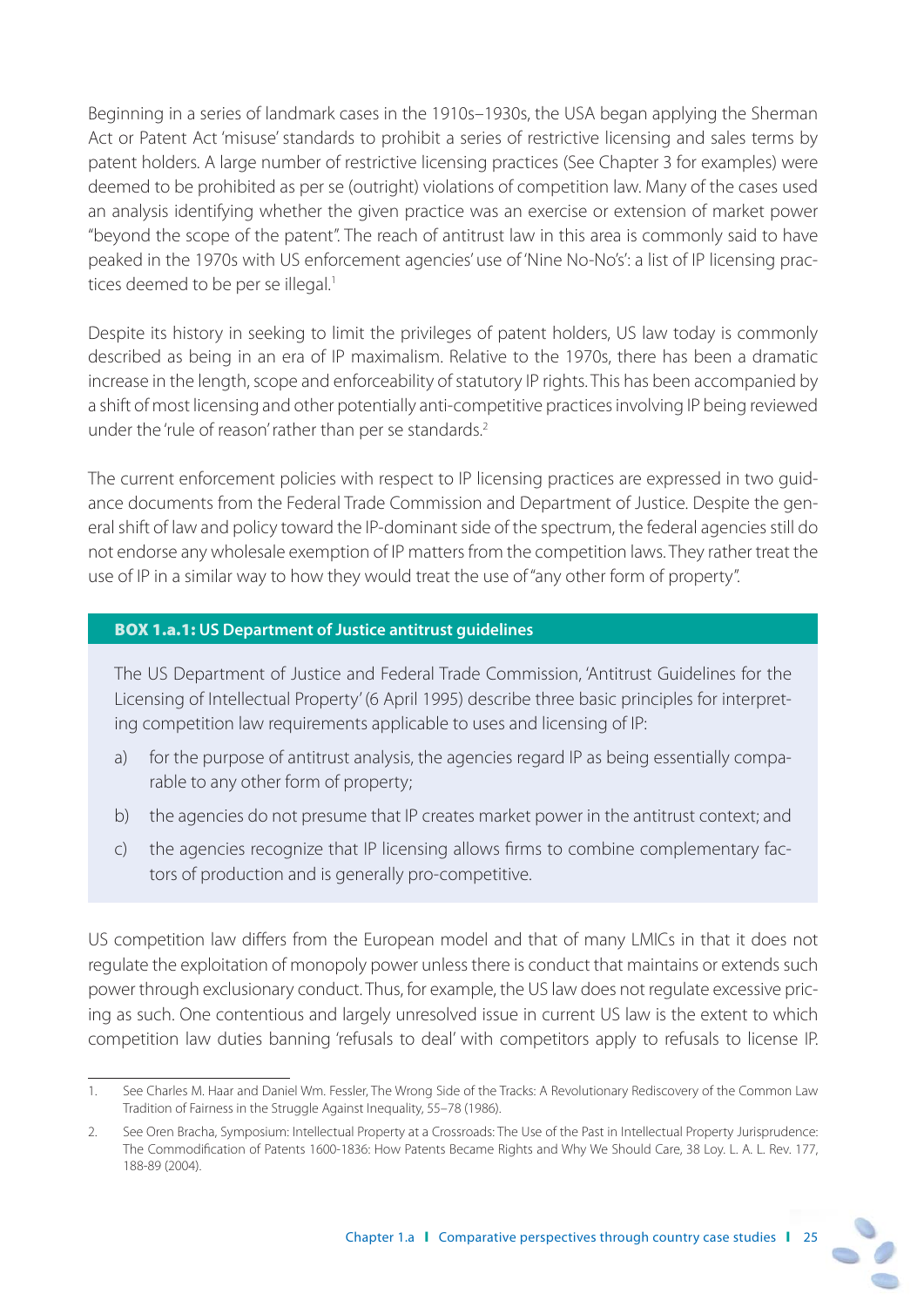The US Patent Act affirmatively states that a patent holder has not misused its rights merely because it "refused to license or use any rights to the patent". How this standard applies to dominant firms that would otherwise be under a duty to deal with competitors is left unresolved in the legislation, however. One appellate court held that a refusal to license a patent may be a violation of competition law if the patent-holding firm is dominant in a market (e.g. the market for machines) and uses the refusal to extend dominance into a downstream market (e.g. the repairs market) without a legitimate business justification. Another court on similar facts refused to recognize a duty to license.<sup>3</sup>

The enforcement agencies' 'Antitrust Guidelines' explain that their "general approach in analyzing a licensing restraint under the rule of reason is to inquire whether the restraint is likely to have anti-competitive effects and, if so, whether the restraint is reasonably necessary to achieve procompetitive benefits that outweigh those anti-competitive effects". The agencies have instructed that, as they interpret Section 271(d)(4) of the Patent Act quoted above (stating that it is not abuse to refuse to license or use any rights to the patent), it "does not create antitrust immunity for unilateral refusals to license patents". The agencies generally opine, however, that "[a]ntitrust liability for mere unilateral, unconditional refusals to license patents will not play a meaningful part in the interface between patent rights and antitrust protections." Conditional refusals to license, on the other hand, such as where the licence is conditioned on the acquisition of a licence to another patent or purchase of a separate product, can more frequently be found to cause competitive harm and "are subject to antitrust liability". The agencies have also indicated that they will scrutinize licensing arrangements where they extend market power from one market to the next, explaining:

"[L]icense restrictions with respect to one market may harm such competition in another market by anti-competitively foreclosing access to, or significantly raising the price of, an important input, or by facilitating coordination to increase price or reduce output.

... A licensing arrangement may have competitive effects on innovation that cannot be adequately addressed through the analysis of goods or technology markets. For example, the arrangement may affect the development of goods that do not yet exist. Alternatively, the arrangement may affect the development of new or improved goods or processes in geographic markets where there is no actual or likely potential competition in the relevant goods." 4

# 3. European Union

Unlike in the United States, EU competition law bans "exploitative" conduct by firms that lawfully acquired market power (see Chapter 3 for examples).<sup>5</sup> As a prime example, EU law prohibits firms with market power from directly or indirectly imposing "unfair purchase or selling prices or other

<sup>3.</sup> Compare Image Technical Services, Inc. v. Eastman Kodak Co., 125 F.3d 1195, 1209 (9th Cir. 1997) with In re: Independent Service Organizations Antitrust Litigation (CSU et al. v. Xerox Corporation), 203 F.3d 1322 (2000).

<sup>4.</sup> See Bellamy and Child, European Community Law of Competition, 9-072 (PM Roth ed. 2001).

<sup>5.</sup> See Parke, Davis v Probel, [1968] CMLR 60 para 5; Anderman, EC Competition Law and Intellectual Property Rights, The Regulation of Innovation, at 230 (Clarendon Press Oxford 1998) (discussing cases).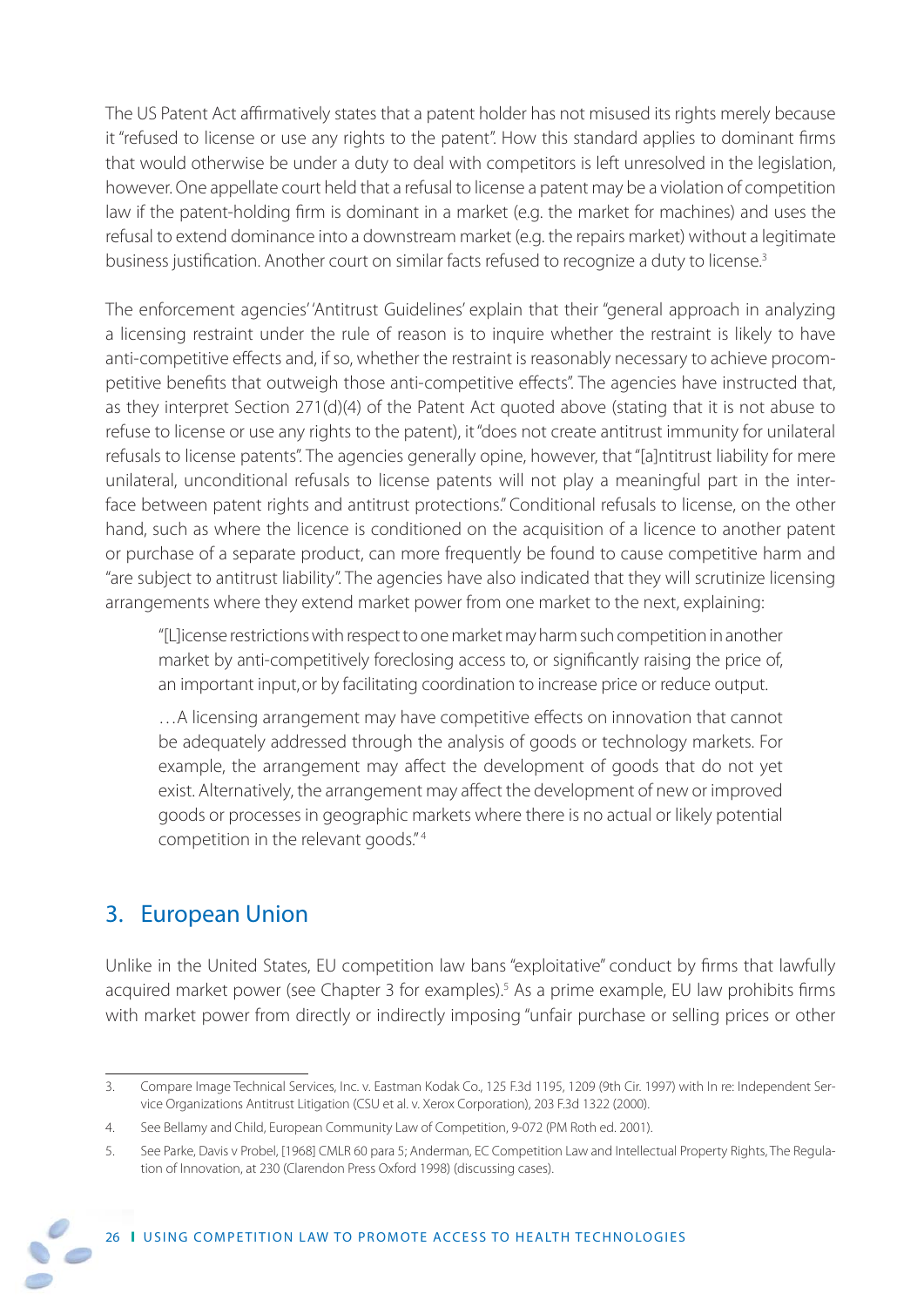unfair trading conditions". In cases not involving IP, EU courts have held that the provision bans a dominant firm from charging a price "appreciably higher" than would be possible in a competitive situation. To determine when prices are excessively high, courts have compared prices charged by the respondent to estimates of production costs and to prices in other markets or for similar products.

Courts have opined that the EU excessive pricing prohibition can be applied to IP owners, but also that IP right holders may charge prices that are higher than the competitive price would be absent their exclusive rights. Enforcement officials have further advised that the assessment of costs for an IP-protected good must include an adequate return on investments in R&D, as well as an allowance for recouping the costs associated with failed investments in R&D. In practice, the task is likely to be exceedingly difficult, and a successful case is "not likely to affect IPR owners unless their conduct is egregiously and demonstrably excessive in the light of their own previous conduct".

Excessive pricing of intermediary products can be exclusionary. Such cases have been suggested, for example, where a dominant firm excessively prices spare parts with the effect of blocking the development of secondary repair markets.

EU cases have developed a fuller set of standards than exist under US law to be used in determining when a unilateral refusal to license IP may be illegal under competition law. These standards have been developed in interpretation of Article 82(b) of the European Commission Treaty which states that an illegal abuse of a dominant position "may, in particular, consist in... (b) limiting production, markets or technical development to the prejudice of consumers". Under this norm, the European Court of Justice (ECJ) has recognized that a refusal to license in and of itself does not violate competition law.6 But in a series of cases, summarized in the box below, EU courts have held that IP owners have a duty to license technology or sell protected products at least when a refusal would either harm competition in a secondary market not itself protected by the IP right or prevent the appearance of a new innovative product not supplied by the IP owner and for which there is potential consumer demand.

## **BOX 1.a.2: Judgments by the European Court of Justice against monopolies**

## **AB Volvo v Erik Veng (UK) Ltd., Case 238/87**

The ECJ affirmed that the car maker could lawfully use its design and other rights over various car parts to monopolize the primary market for those protected goods. But it further opined that there could be liability if it engaged in "arbitrary refusal to supply parts to independent repairers" or "the fixing of prices for spare parts at an unfair level" so as to damage the development of secondary car repair markets dependent on such supplies. The concept of abuse at issue here is that the firm that is dominant in the primary market is prohibited from 'leveraging' its market power to the secondary market through actions that would unduly harm existing competitors or exclude new entrants.

<sup>6.</sup> Volvo v Erik Veng [1988] E.C.R. 6211.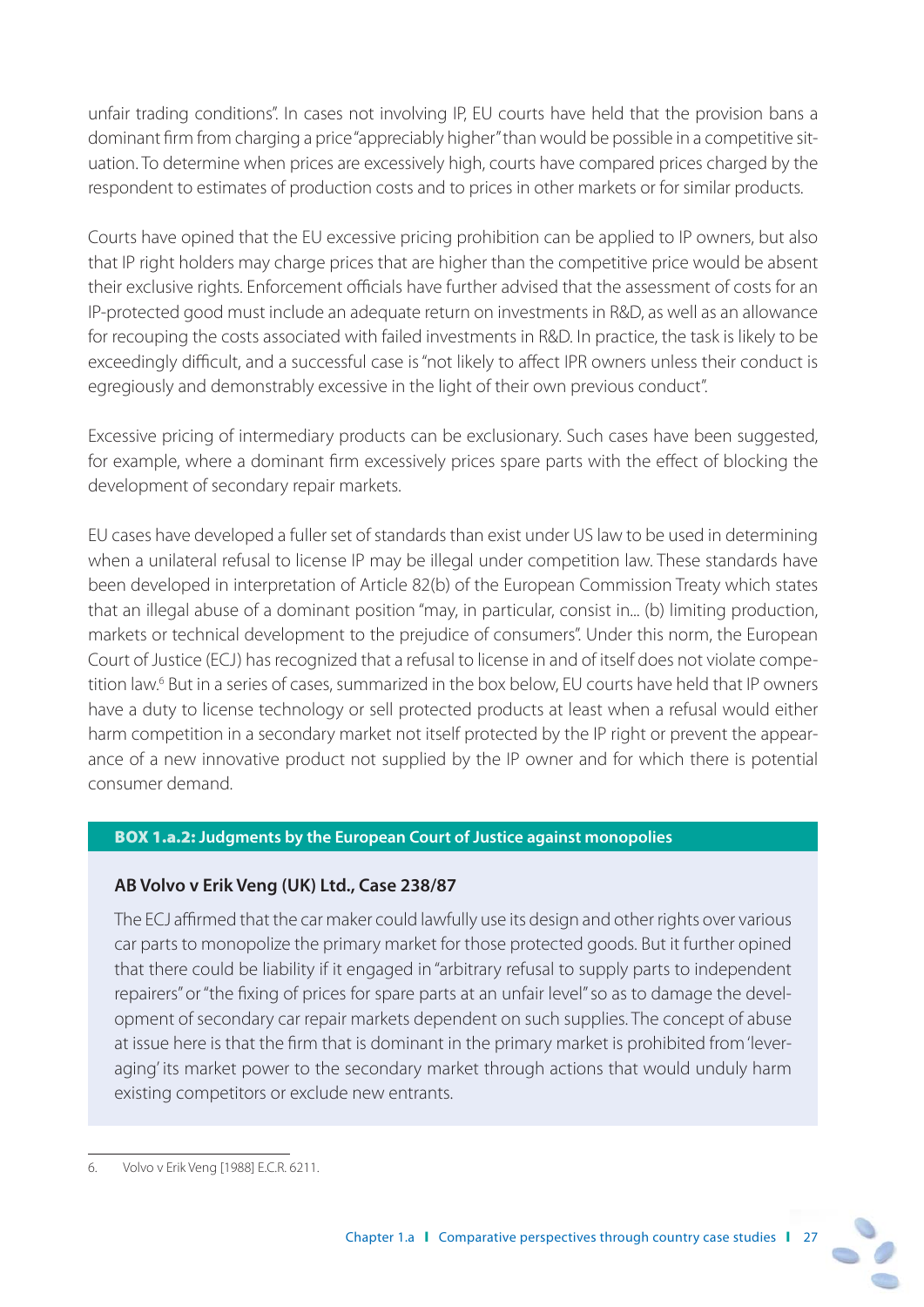#### **BOX 1.a.2** (continued)

#### **RTE v Commission ('Magill'), 1995 ECR I-743**

Magill sought to publish a combination television guide featuring the copyrighted listings of various broadcasters which each supplied their own individual guides. The ECJ ultimately held that the refusal to license violated Article 82(b) because of the "exceptional circumstances" that there was potential consumer demand for the new product, the company had a de facto monopoly over the listings, the licence was an indispensable input for the new product, and the copyright holders did not themselves offer the new product to consumers. The opinion is often cited as establishing the viability of an 'essential facility' doctrine in EU law—accessing the copyright licences under question being essential to the production of the combination guide sought to be produced.

#### **BOX 1.a.3: IMS Health v. NDC Health, Case C-418/01 (2004)**

IMS, a firm providing marketing data on pharmaceutical sales around the world, developed a map of Germany segmented into geographic reporting known as the '1860 Brick Structure'. It copyrighted that structure and refused to licence it to other potentially competing firms. National Data Corporation (NDC) attempted to develop its own brick structure but discovered that customers and suppliers of data insisted on using the 1860 Brick Structure. IDC complained to the Commission. The case ultimately reached the ECJ on referral from a German court asked by IMS to enforce its copyright against NDC. The ECJ articulated standards for assessing whether IMS's refusal to grant a licence to NDC contravened Article 82. The ECJ explained that the "exceptional circumstances" present in the Magill case, where a new product in a secondary market is blocked by a refusal to license, are not exhaustive of the situations in which IP may be required to be licensed under Article 82. The Court explained that the refusal by a dominant firm to license an IP right may constitute an abuse where: (1) the potential licensee seeks to offer new products or services not offered by the copyright owner and for which there is a potential consumer demand; (2) the refusal is not justified by objective considerations; and (3) the refusal is such as to reserve to the copyright owner the market, eliminating all competition on that market. Importantly, the court stated that the IMS refusal to license may contravene Article 82 even though NDC sought to create a directly competing product in the same market as IMS. The ECJ ultimately explained that it was for the national court to decide the indispensability of the licence in this case.

Although the standards above have been applied to other cases of blocking copyrights—including to require Microsoft to license interoperability with its systems to another software provider—there has not yet been a case in the EU applying similar reasoning to the case of patents or the particular case of patents on medicines.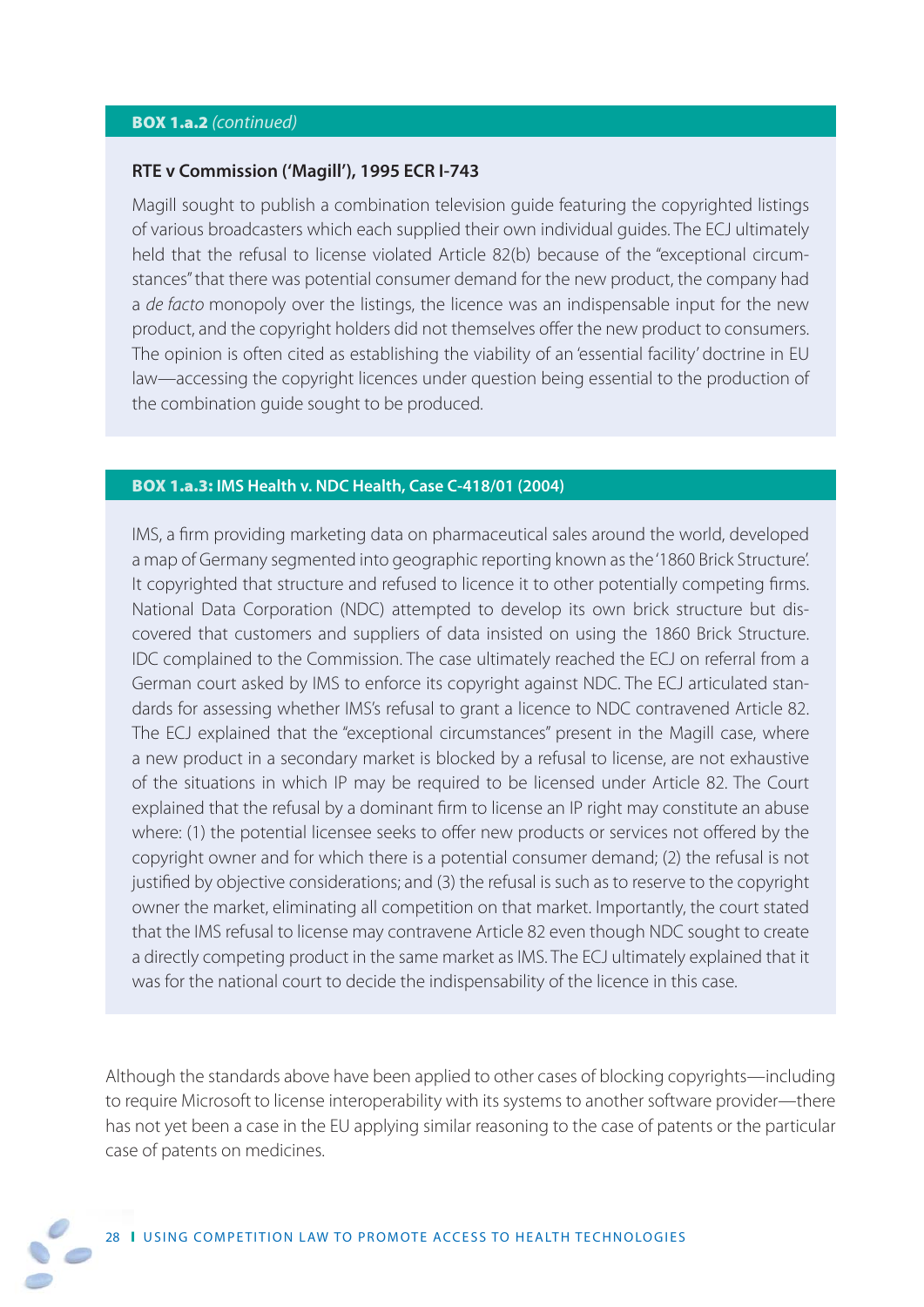## 4. Canada

Canada has long imposed obligations to license patents through both its patent and competition laws. These obligations have historically been far more assertive than the standards in the United States or the EU.

Canada's 1969 amendment to the Patent Act created a presumption in favour of granting compulsory licences for health technologies, after a series of competition inquiries. The presumption for compulsory licensing was taken out of the Patent Act in 1992 at the time of the country's entry into the North American Free Trade Agreement (NAFTA). Canada's current Competition Law, however, continues to contain a process for authorizing compulsory licensing for patents for a broad range of competitive infractions.

### **BOX 1.a.4: Canada's Competition Act on abuse of patent privileges**

## **Competition Act**

32. (1) In any case where use has been made of the exclusive rights and privileges conferred by one or more patents for invention, by one or more trade-marks, by a copyright or by a registered integrated circuit topography, so as to:

- (a) limit unduly the facilities for transporting, producing, manufacturing, supplying, storing or dealing in any article or commodity that may be a subject of trade or commerce,
- (b) restrain or injure, unduly, trade or commerce in relation to any such article or commodity,
- (c) prevent, limit or lessen, unduly, the manufacture or production of any such article or commodity or unreasonably enhance the price thereof, or
- (d) prevent or lessen, unduly, competition in the production, manufacture, purchase, barter, sale, transportation or supply of any such article or commodity,

the Federal Court may make one or more of the orders referred to in subsection (2) in the circumstances described in that subsection.

(2) The Federal Court, on an information exhibited by the Attorney General of Canada, may, for the purpose of preventing any use in the manner defined in subsection (1) of the exclusive rights and privileges conferred by any patents for invention, trade-marks, copyrights or registered integrated circuit topographies relating to or affecting the manufacture, use or sale of any article or commodity that may be a subject of trade or commerce, make one or more of the following orders:

- (a) declaring void, in whole or in part, any agreement, arrangement or licence relating to that use;
- (b) restraining any person from carrying out or exercising any or all of the terms or provisions of the agreement, arrangement or licence;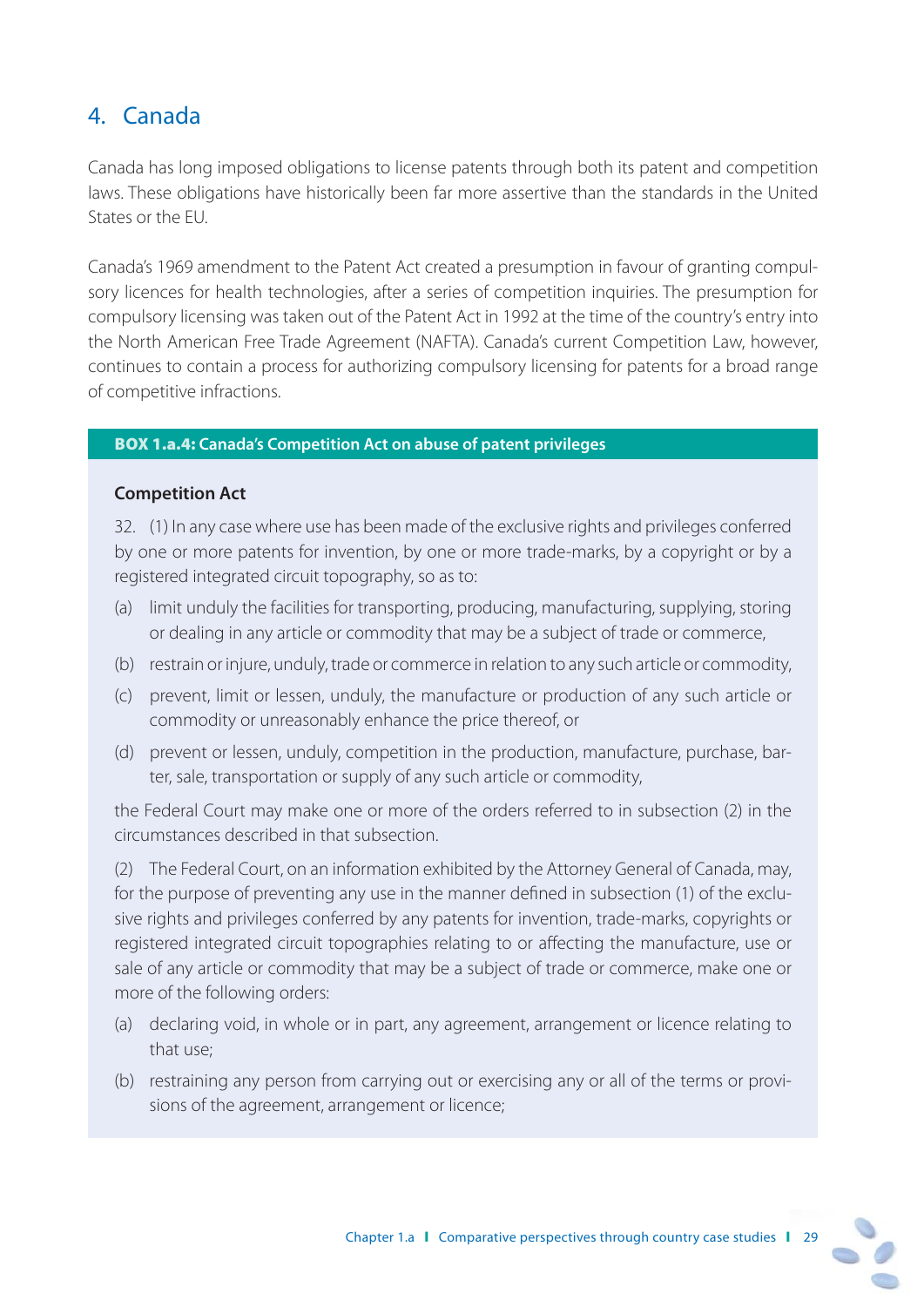#### **BOX 1.a.4** (continued)

- (c) directing the grant of licences under any such patent, copyright or registered integrated circuit topography to such persons and on such terms and conditions as the court may deem proper or, if the grant and other remedies under this section would appear insufficient to prevent that use, revoking the patent;
- (d) directing that the registration of a trade-mark in the register of trade-marks or the registration of an integrated circuit topography in the register of topographies be expunged or amended; and
- (e) directing that such other acts be done or omitted as the Court may deem necessary to prevent any such use.

The Canadian Competition Bureau's 'Intellectual Property Enforcement Guidelines' explain that "[t]he circumstances in which the Bureau may apply the Competition Act to conduct involving IP or IP rights fall into two broad categories: those involving something more than the mere exercise of the IP right, and those involving the mere exercise of the IP right and nothing else."

With respect to the grounds on which a compulsory licence may be granted for anti-competitive conduct, the Guidelines explain that "in very rare circumstances... the mere exercise of an intellectual property right may raise competition concerns". In reference to such "rare circumstances" the Guidelines elaborate that Canadian law "requires that... the competitive harm should follow directly from the refusal to license", and that "the Federal Court is to balance the interest of the system of protection of intellectual property and the incentives created by it against the public interest in the market under consideration and competition in general." The Guidelines therefore advise:

"The Bureau will first have to determine that the holder of the intellectual property is dominant in the relevant market and that the intellectual property is an essential input, and that the refusal to license prevents competition in the relevant market; and secondly, that the refusal to license is stifling further innovation and that by invoking a special remedy against the intellectual property right holder will not adversely affect the incentive to invest in innovation markets."

## 5. South Africa

South Africa's Competition Commission has investigated several cases involving the interface of IP and competition concerns, particularly in cases where complaints of excessive pricing and refusals to license competitors have been alleged. The landmark case in South Africa arose out of a September 2002 complaint by Hazel Tau and the South Africa Treatment Action Campaign (TAC) and others against GlaxoSmithKline (GSK) and Boehringer Ingelheim (BI), suppliers of the first-line antiretroviral medicines zidovudine and lamivudine.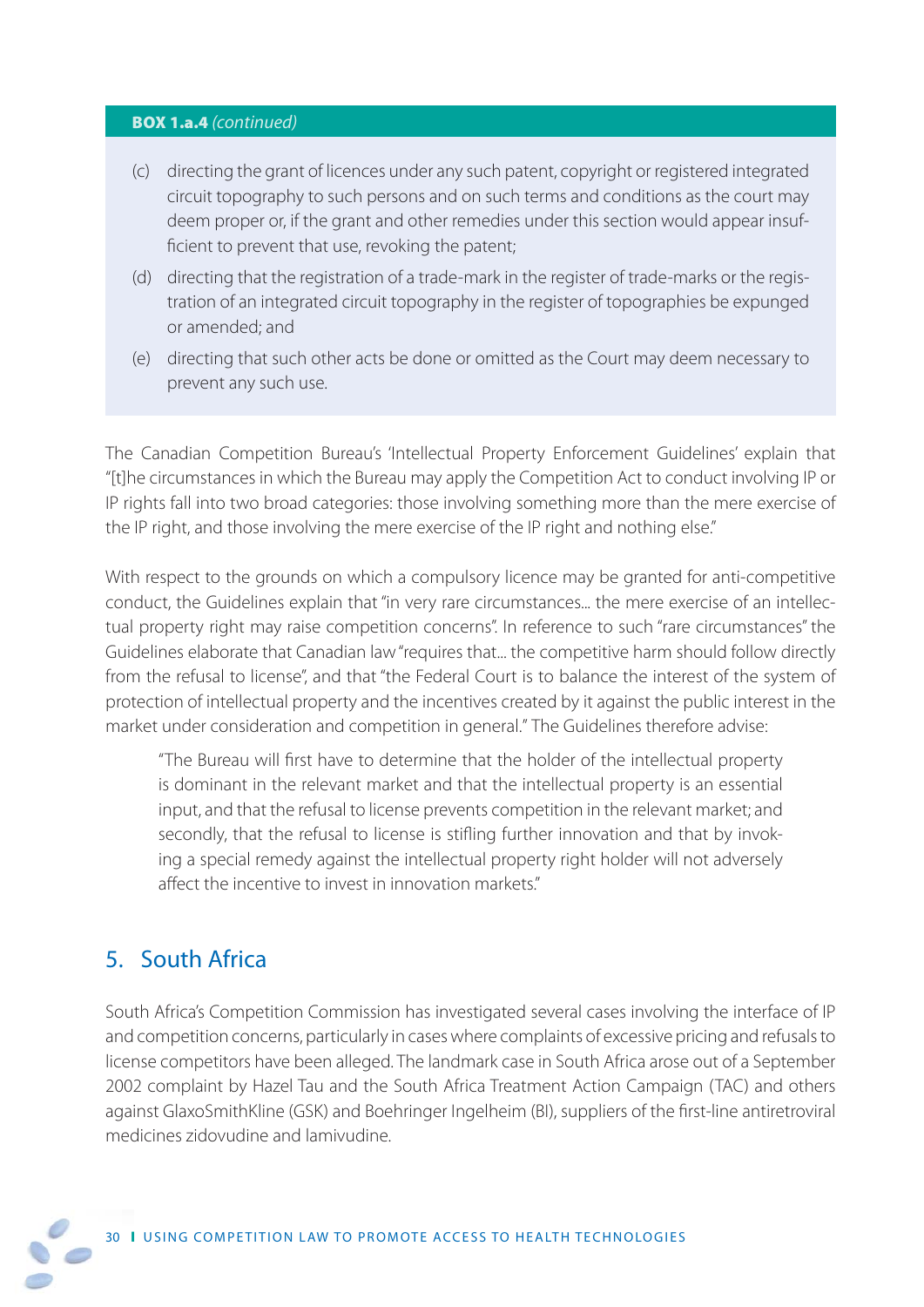In the Hazel Tau case, the prices for antiretroviral medicines from the patent holders were, at the time, from three to ten times higher than the least expensive generic version of the same medicines. There had been requests for licences by generic pharmaceutical producer Cipla and from the medical services humanitarian organisation, Médicins Sans Frontieres (MSF, or Doctors without Borders). Respondents admitted in documents filed with the South African Competition Commission that it had a general policy to refuse licences for the generic supply of its products. It also admitted that its prices were unaffordable by at least 80 percent of all South Africans.

The case resulted in an order of the Commission finding that high prices and a refusal to license Indian generic manufacturers constituted three abuses of dominance under Section 8 of the Competition Act: (a) excessive pricing; (b) refusing to give a competitor access to an essential facility, when it is economically feasible to do so; and (c) engaging in exclusionary conduct if the anti-competitive effect of that act outweighs its technological, efficiency or other pro-competitive gains. In reference to remedy, it stated that it would "request the Tribunal to make an order authorising any person to exploit the patents to market generic versions of the respondents patented medicines or fixed dose combinations that require these patents, in return for the payment of a reasonable royalty".

The South African Competition Commission has not issued specific quidelines on application of the Competition Act to IP. However it has explained its general approach in its publication The Competition Act: An Introduction.<sup>7</sup> That publication explains that "firms are not automatically exempted from the rules of the Competition Act as a result of the rights granted in terms of laws like the intellectual property laws"; "firms cannot be automatically allowed to continue with a particular prohibited practice as outlined in the Competition Act because that practice is allowed by another Act." The publication further states that the general approach of the Canadian Competition Bureau's guidelines for refusal to license cases would be "applicable to the South African legislative and economic circumstances". It described this analysis as including the following steps:

- 1. Identify the transaction or conduct.
- 2. Define the relevant market.
- 3. Establish whether the firm involved has market power.
- 4. Determine if the transaction would lessen competition in the relevant market.
- 5. Consider efficiency rationales.

In balancing the costs and benefits to competition of a given practice enabled by intellectual property in steps 4 and 5 of the analysis, the Competition Commission describes four relevant factors to take into account, listed below. The most important of the factors is likely to be the last – i.e. that conflicts between intellectual property rights and competition mandates should be resolved according to the extent to which the "long-term pro-competitive benefits" of a practice outweigh its " short-term 'anti-competitive' effects."

<sup>7.</sup> Available at http://www.compcom.co.za/assets/Uploads/AttachedFiles/MyDocuments/Nov-01-The-Competition-Act-An-Introduction-Book1.pdf.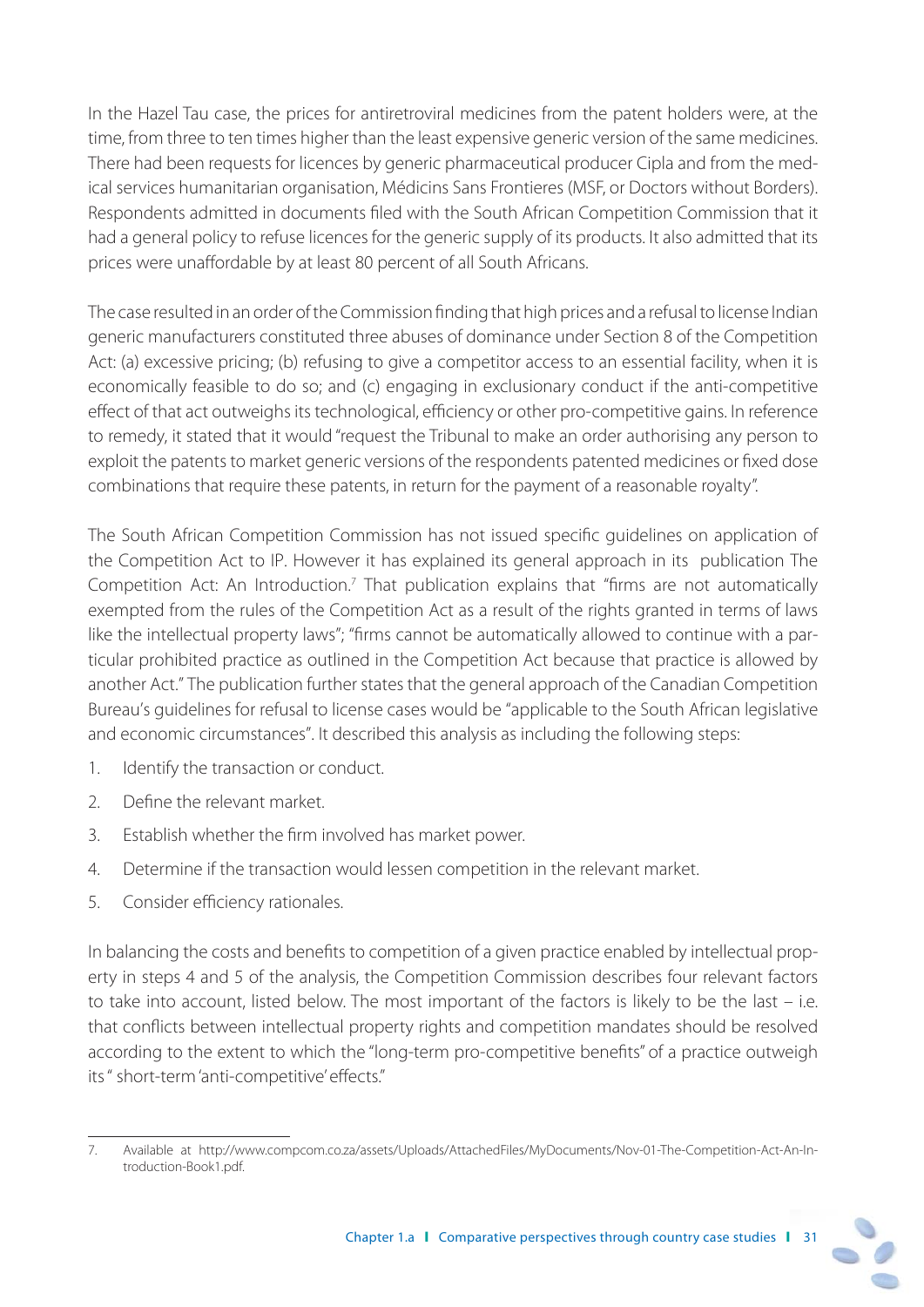#### **BOX 1.a.5: The Competition Commission of South Africa, the Competition Act: an introduction**

The Competition Commission would consider the following principles when analysing a situation with an interface between intellectual property rights and competition law:

- 1. Competition law should recognise the basic rights granted under intellectual property law. The creation and maintenance of innovation markets are necessary for economic progress and development.
- 2. Intellectual property does not necessarily create market power.
- 3. A practice involving intellectual property should not be prohibited if the practice leads to a less anti-competitive situation than without the said practice.
- 4. The long-term pro-competitive benefits should outweigh the short-term 'anti-competitive' effects of intellectual property rights.

## 6. India

India's Patent Law was amended in 2005 to comply with the WTO TRIPS Agreement, which provides the minimum standards of protection required by WTO Members. In doing so, Indian authorities adopted several standards that authorize compulsory licences for the specific purpose of responding to high prices or health needs with respect to needed health technologies.

#### **BOX 1.a.6: Indian Patent Act (2005)**

83. General principles applicable to working of patented inventions—Without prejudice to the other provisions contained in this Act, in exercising the powers conferred by this Chapter, regard shall be had to the following general considerations, namely: —

- (a) That patents are granted to encourage inventions and to secure that the inventions are worked in India on a commercial scale and to the fullest extent that is reasonably practicable without undue delay;
- (b) That they are not granted merely to enable patentees to enjoy a monopoly for the importation of the patented article;
- (c) That the protection and enforcement of patent rights contribute to the promotion of technological innovation and to the transfer and dissemination of technology, to the mutual advantage of producers and users of technological knowledge and in a manner conducive to social and economic welfare, and to a balance of rights and obligations;
- (d) That patents granted do not impede protection of public health and nutrition and should act as instrument to promote public interest specially in sectors of vital importance for socio-economic and technological development of India;
- (e) That patents granted do not in any way prohibit Central Government in taking measures to protect public health;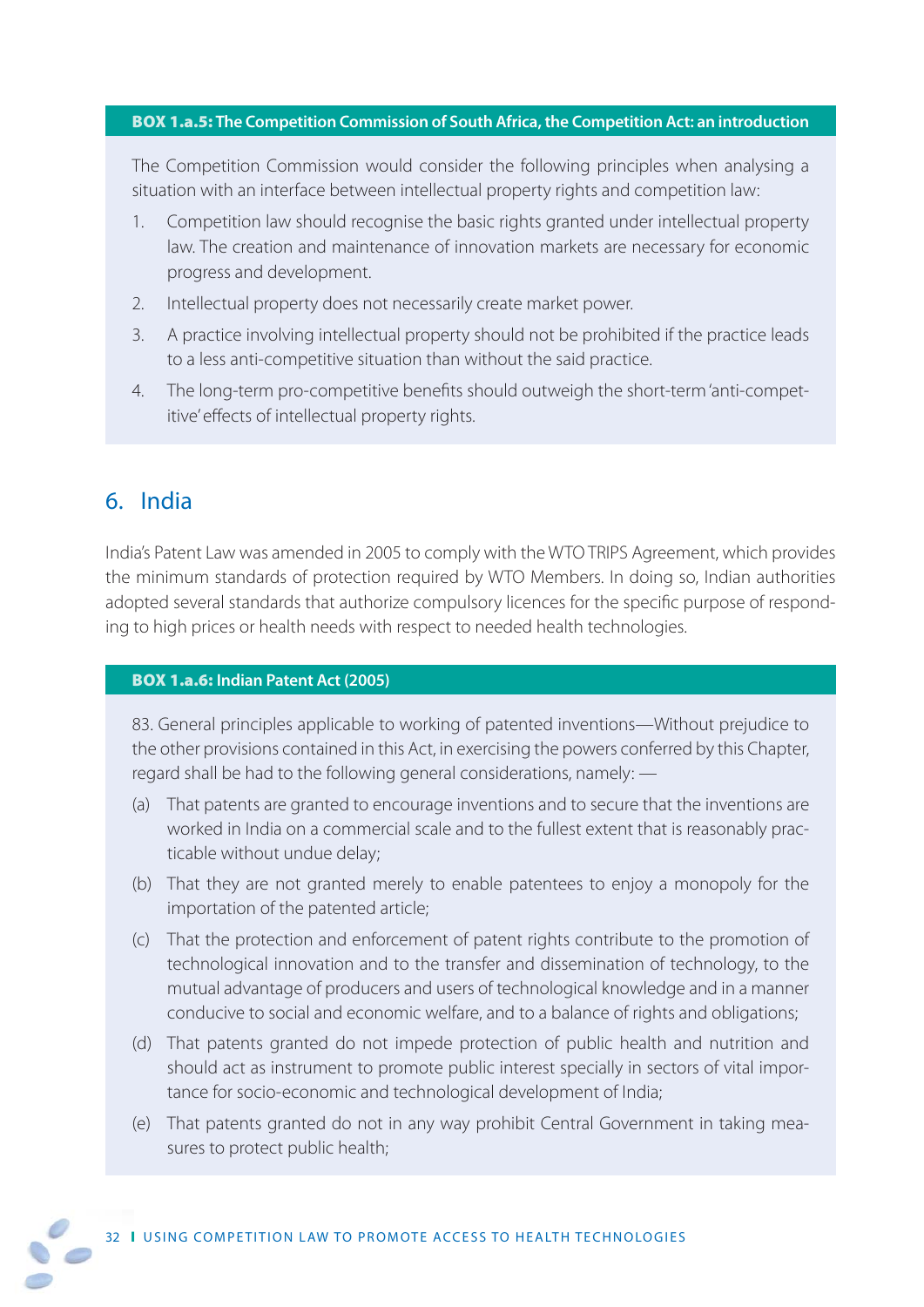#### **BOX 1.a.6** (continued)

- $(f)$  That the patent right is not abused by the patentee or person deriving title or interest on patent from the patentee, and the patentee or a person deriving title or interest on patent from the patentee does not resort to practices which unreasonably restrain trade or adversely affect the international transfer of technology; and
- (g) That patents are granted to make the benefit of the patented invention available at reasonably affordable prices to the public.

...

84(7) For the purposes of this Chapter, the reasonable requirements of the public shall be deemed not to have been satisfied—

- (a) if, by reason of the refusal of the patentee to grant a licence or licences on reasonable terms,—
	- (i) an existing trade or industry or the development thereof or the establishment of any new trade or industry in India or the trade or industry of any person or class of persons trading manufacturing in India is prejudiced; or
	- (ii) the demand for the patented article has not been met to an adequate extent or on reasonable terms; or
	- (iii) a market for export of the patented article manufactured in India is not being supplied or developed; or
	- (iv) the establishment or development of commercial activities in India is prejudiced; or
- (b) if, by reason of conditions imposed by the patentee upon the grant of licences under the patent or upon the purchase, hire or use of the patented article or process, the manufacture, use or sale of materials not protected by the patent, or the establishment or development of any trade or industry in India, is prejudiced; or
- (c) if the patentee imposes a condition upon the grant of licences under the patent to provide exclusive grant back, prevention to challenges to the validity of patent or coercive package licensing, or
- (d) if the patented invention is not being worked in the territory of India on a commercial scale to an adequate extent or is not being so worked to the fullest extent that is reasonably practicable, or
- (e) if the working of the patented invention in the territory of India on a commercial scale is being prevented or hindered by the importation from abroad of the patented article  $by -$ 
	- (i) the patentee or persons claiming under him; or
	- (ii) persons directly or indirectly purchasing from him; or
	- (iii) other persons against whom the patentee is not taking or has not taken proceedings for infringement.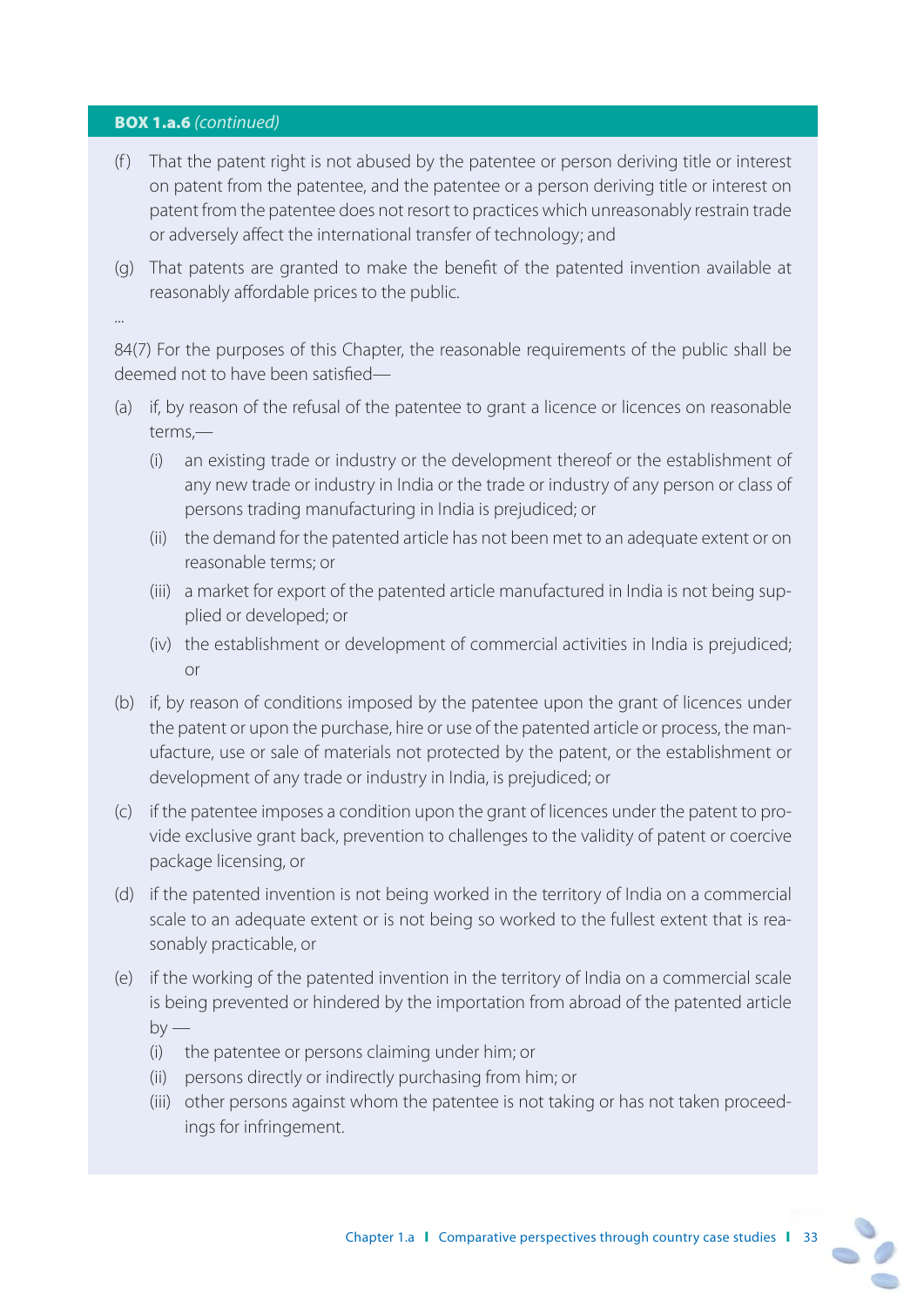## **An Indian compulsory licensing example: sorafenib**

Bayer received a patent on a cancer pain medication, Nexavar (sorafenib), in India in 2008. Thereafter, it set the price in India at over INR280,000 a month (approx. US \$5200) at the time, and over the next few years shipped a negligible amount of the drug to India for commercial sales (serving less than 2 percent of the total demand). The majority of sales of the drug in India was supplied by the Indian firm Cipla, whom Bayer was suing for patent infringement. In June 2010, another generic firm, Natco, requested a voluntary licence from Bayer to market a generic version of the drug for INR10,000 a month (approx \$180). The voluntary licence was rejected, and Natco successfully petitioned the Controller General of Patents for a compulsory licence at a 6 percent royalty rate on net sales. On appeal, the decision of the Controller was upheld by the Intellectual Property Appellate Board (IPAB).

The IPAB affirmed the compulsory licence on the central issues. In doing so, it found the "reasonable requirements of the public" standard in Section 84 must be read against the requirement to supply at a "reasonably affordable" price in section 83: "The failure to meet the demand on reasonable terms must logically mean both quantity and price" (Para. 38).

The IPAB rejected Bayer's argument that the price should be considered reasonable viewed against a claim in an unsupported affidavit that "R&D investments of more than  $\epsilon$ 2 billion are required to bring a new molecular entity (NME) on to the market" (Para. 36). The IPAB found that these figures are "neither particular to the drug nor to India" (Para. 41), and in any case disregarded their relevance under the statute, explaining:

"The reasonably affordable price necessarily has to be fixed from the view point of the public and the word, 'afford' itself indicates whether the public can afford to buy the drug and therefore, we must consider this question from the view point of whether Rs.280,000/- per month is a reasonably affordable price to the public. All the evidence filed by the appellant; the affidavits, the reports, etc. relating to the cost are not relevant to decide what the public can reasonably afford."

The IPAB found that the high price of the drug (over \$5000 a month in a country where GDP per capita is about \$1500 a year) is a significant factor in the miniscule sales in the country, making the drug eligible for a compulsory licence based on a failure to meet the reasonable requirements of the public.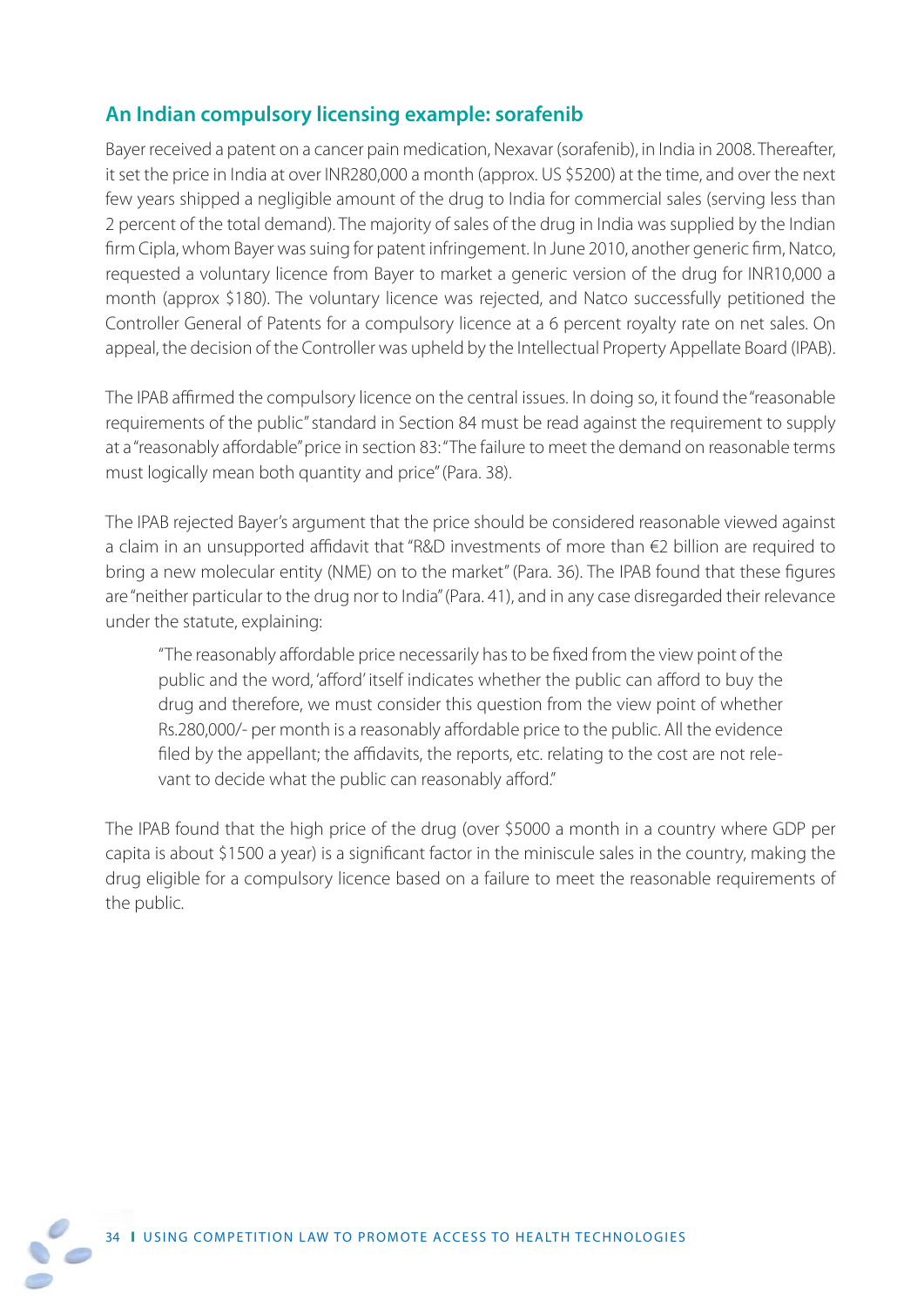# Intellectual property and competition—room to legislate under international law

# *Carlos M. Correa*

#### **KEY MESSAGES**

- Competition law may serve a variety of policy objectives, including protection of consumers and promoting industrial development.
- $\blacktriangleright$  The WTO Agreements, including the TRIPS Agreement, provide LMICs with wide flexibility to develop and implement competition laws that address intellectual property-related restraints, including abuse of patents, restrictive licensing conditions and restraints on transfers of technology.
- Authorization of parallel importation of intellectual property-protected health technologies is a pro-competitive policy.
- Compulsory patent licensing is an acknowledged remedy for anti-competitive practices under the TRIPS Agreement, which provides specific supplementary flexibilities for such licences.
- Bilateral and regional free trade agreements so far do not significantly restrain competition policy options for LMICs, but caution should be exercised in negotiating new provisions.

## Introduction

IP legislation may contain some elements (sometimes called 'safeguards') to mitigate the legal power conferred by the exclusive rights that title holders normally enjoy. Those elements include exceptions to the exclusive rights, compulsory licences and the principle of exhaustion of rights. These safeguards are often put in place and used to balance and protect the right of inventors with the rights of society to benefit from the fruits of invention—often in general respect of protecting the 'public good' and often specifically for protecting public health. They may not be sufficient, how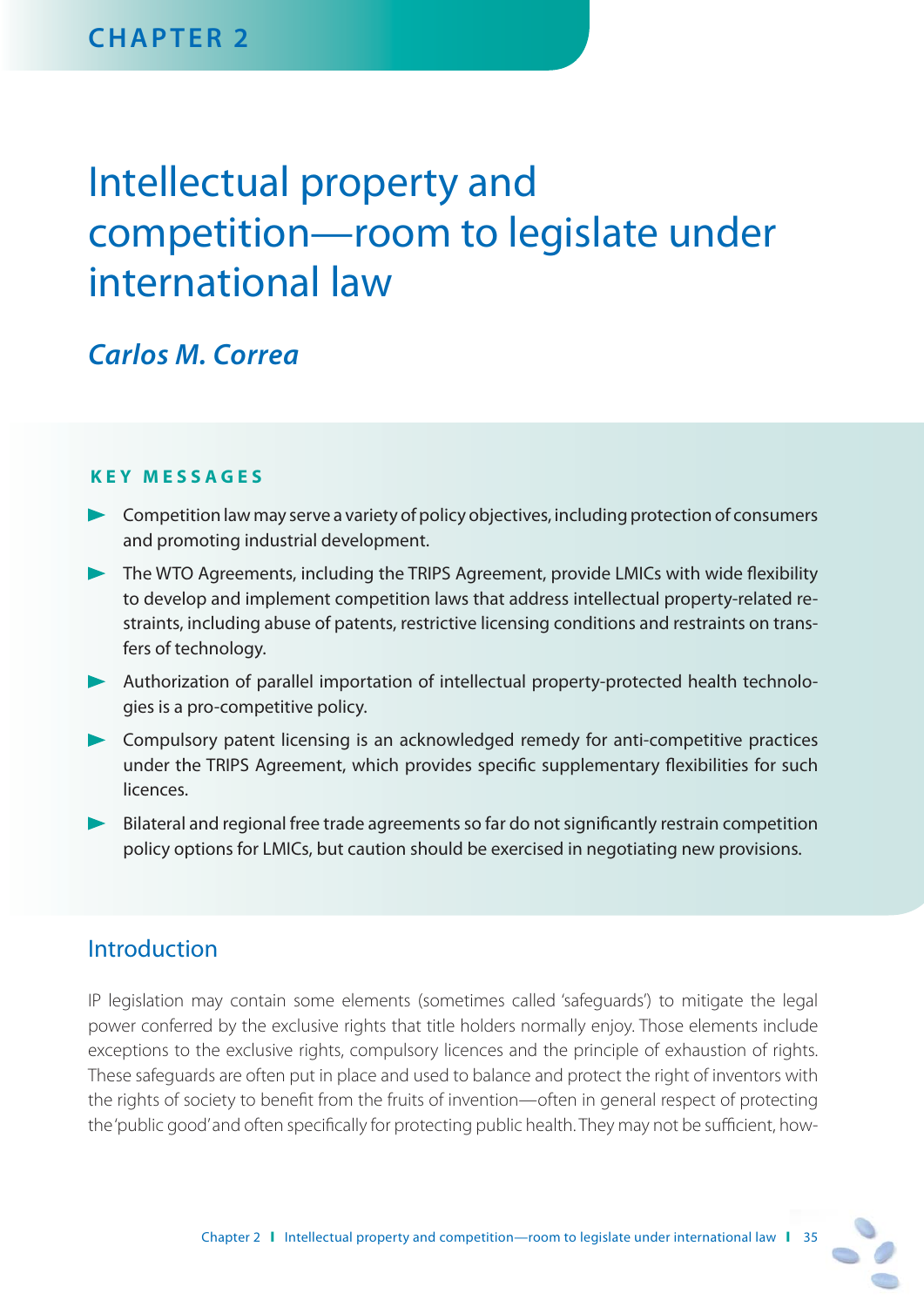ever, to prevent an adverse impact of such rights on consumers and, particularly, patients, when there is an abusive exercise of IP rights. Competition law can be applied to address these situations.

While the TRIPS Agreement has set out minimum standards of IP rights protection that significantly limit the freedom of the WTO Members to legislate on a large number of IP rights issues, competition law is in a significantly different situation. There is an important body of national administrative and judicial precedents, doctrinal work and guidelines, particularly in developed countries, which delineate principles and conditions for the application of competition law in relation to IP.

However, despite some attempts examined below, there are no binding international rules limiting the policy space to design national disciplines on competition law. So far, only non-binding principles have been internationally agreed. Hence, countries are free to design the competition laws in accordance with their domestic interests and needs, taking their level of development into account, subject only to the limitations arising from the territorial applicability of such laws.

Despite the considerable degree of flexibility all countries enjoy against their international obligations, in respect of competition law and policy, many LMICs have not implemented competition regimes. Furthermore, where these regimes are in place, enforcement issues remain—for a variety of reasons, but often tied to financial and capacity resource constraints. Therefore, most LMICs lack the capacity to use competition law to achieve public health objectives, and examples of LMICs using the flexibilities concerning competition law under the TRIPS Agreement to address IP rights-related anti-competitive practices are extremely limited.

This chapter<sup>1</sup> briefly examines, first, the significant diversity that currently exists with regard to the objectives, scope and remedies in different national competition laws. Second, it reviews international developments in the field of competition law in the context of the United Nations and in the General Agreement on Tariffs and Trade (GATT)/WTO framework. Third, the content and scope of competition-related provisions incorporated into the TRIPS Agreement are analysed. Finally, the chapter reviews the competition law components in free trade agreements (FTAs).

# Diversity in competition law

While the expression 'competition law' is generally used to describe a set of rules aimed at addressing anti-competitive behaviour associated with the existence of market-dominant positions and restrictive business practices,<sup>2</sup> the competition regimes significantly vary across countries with

<sup>2.</sup> See Chapter 3.



<sup>1.</sup> Some information and analysis in this chapter is partially based on C. Correa, 'Competition law and development policies', in Roger Zäch (ed.), Towards WTO Competition Rules. Key issues and comments on the WTO Report (1998) on Trade and Competition, Staempfli Publishers Ltd, Kluwer Law International, The Hague, London, Boston, 1999; and C. Correa, Trade Related Aspects of Intellectual Property Rights (Volume VI of Commentaries on the GATT/WTO Agreements), Oxford University Press, Oxford, 2007.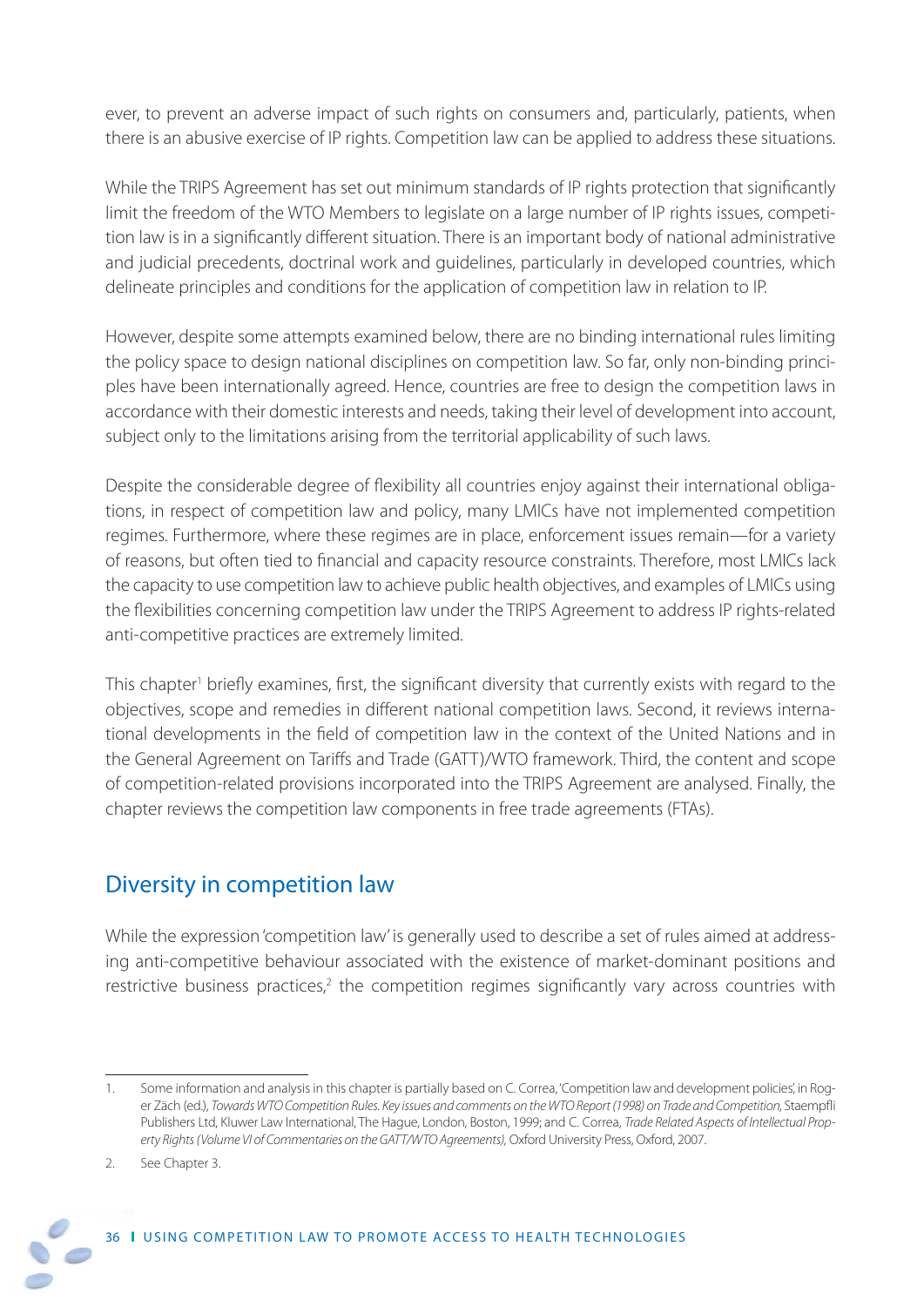regard to objectives, scope and remedies used to deal with such behaviour. That variation can even be found over time within a country.

Some national competition laws focus on the effects of regulated conducts on **competitors**, while others on **competition** as such. Consumers (and not just competitors) are protected to a different extent under various national regimes. For instance, the approaches of the United States and the EU differ in the treatment of dominant firm conduct; for instance, the US antitrust statutes have no equivalent to the excessive pricing prohibition under EU rules.<sup>3</sup> In the EU, economic integration has been a primary objective, while the development of the national economy has been an explicit objective of South Korean competition law.<sup>4</sup> In fact, it is "not possible to point to a universally acknowledged, single goal for competition law".<sup>5</sup>

Diversity in national competition laws reflects different economic, social and cultural needs and interests, which influence and separate national systems.<sup>6</sup> In particular, the role of competition law is likely to differ depending on levels of development, market size and national policies.<sup>7</sup> For instance, shielding companies from competition to protect infant industries in an early stage of industrialization may limit the intervention of competition authorities, as was the case in South Korea during the 1980s.<sup>8</sup> In LMICs the protection of consumers (e.g. in relation to excessive pricing of health technologies) could be instituted as a primary objective of competition law.

Disparate treatment of anti-competitive acts stems in many cases from the interpretation given to basic concepts such as 'relevant market', 'dominant position' and 'abuse'. The different objectives and approaches applied in various national jurisdictions have practical implications, as has been the case with the treatment of abuses of a dominant position and vertical restraints under the US and EU regimes.<sup>9</sup>

<sup>3.</sup> See, for example, W. Kovacic, 'Competition policy in the European Union and the United States: convergence or divergence in the future treatment of dominant firms?', Competition Law International, October 2008; H. Hovenkamp, M.D. Janis and M.A. Lemley, IP and Antitrust: An Analysis of Antitrust Principles Applied to Intellectual Property Law, Aspen Publishers, New York, 2008.

<sup>4. &</sup>quot;Article 1. Purpose. The purpose of this Act is to promote fair and free competition, to thereby encourage creative enterprising activities, to protect consumers, and to strive for balanced development of the national economy by preventing the abuse of Market-Dominant Positions by enterprises and the excessive concentration of economic power, and by regulating improper concerted acts and unfair business practices."

<sup>5.</sup> J. Schovsbo, 'Fire and Water Make Steam: Redefining the Role of Competition Law in TRIPS', University of Copenhagen Centre for Information and Innovation Law, Copenhagen, 2009: 8, http://ssrn.com/abstract=1339346.

<sup>6.</sup> H. Ullrich, 'International harmonisation of competition law: making diversity a workable concept', in H. Ullrich (ed.), Comparative competition law: approaching an international system of antitrust law, Nomos Verlagsgesellschaft, Baden-Baden, 1998: 12.

<sup>7.</sup> See, for example, T. Nguyen, 'Competition Rules in the TRIPS Agreement – The CFI's Ruling in Microsoft v. Commission and Implications for Developing countries', International Review for Intellectual Property and Competition, 2008, 558: 584–585.

<sup>8.</sup> M. Mariniello and M. Antonielli, 'Competition policy trends in South Korea', Bruegel, Brussels, 20 February 2013, http://www. bruegel.org/nc/blog/detail/article/1020-competition-policy-trends-in-south-korea/#.USpqXWDKZbw.

<sup>9.</sup> The treatment given by the US and European competition authorities to the Microsoft case in the respective jurisdictions is often used to illustrate differences in the regimes and practices and the lack of sufficient coordination at the international level. For an elaboration, see W. Page and J. Lopatka, The Microsoft case: Antitrust, high technology, and consumer welfare, University of Chicago Press, Chicago, 2007; and I. van Bael and J.-F. Bellis, Competition Law of the European Community, 4th Edition, Kluwer Law International, The Hague, 2005: 179.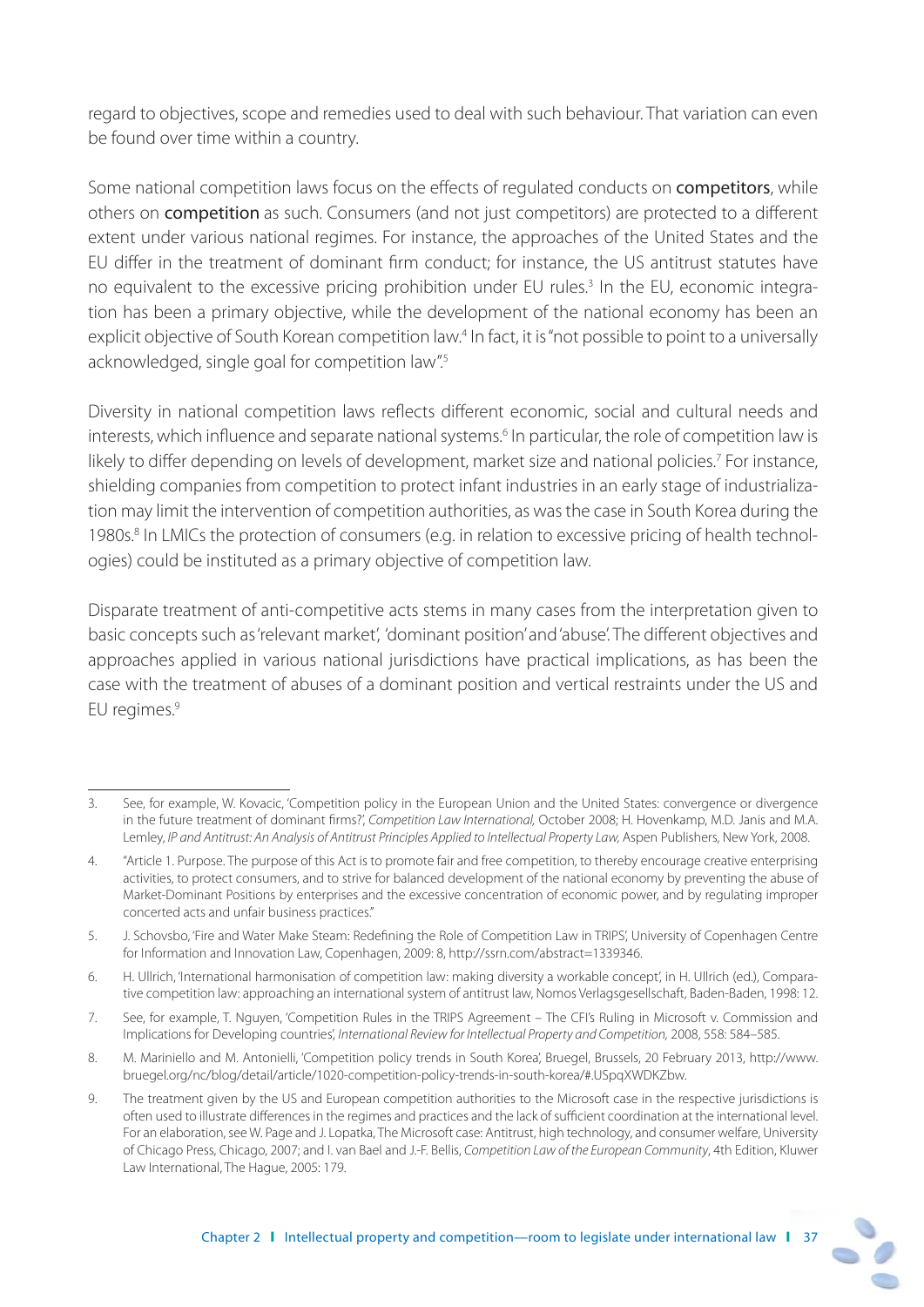On the other hand, the evolution of competition law in the United States provides a telling example of marked differences in the understanding and application of competition law over time within the same country.10 In its origin and until the 1970s, a 'structuralist approach' predominated; US antitrust law was seen as a government's tool against monopolies and oligopolies, as a means to protect the weak from exclusion by the powerful.<sup>11</sup> Later, under the influence of the 'Chicago school', the application of antitrust policy was dominated by a 'process-oriented approach': market dominance, as such, was seen to reflect efficiency and considered non-objectionable *per se*.<sup>12</sup> This change led, in particular, to a more lenient attitude towards mergers and other forms of increased concentration.

The differences in the approaches, goals and implementation tools of competition law and policies suggest that national needs and objectives—rather than international considerations—are decisive in this area. In the absence of binding international standards, all countries are free to exercise their sovereign rights in the regulation of competition within their own jurisdictions.

# The international dimension of competition law

## **Competition issues in UN forums**

Despite the importance of national differences, some scholars have advocated the potential benefits of international harmonization and enhanced cooperation in the area of competition law.13 There has also been a government-led initiative to establish international rules and principles in this area.

In December 1980 the United Nations General Assembly adopted a 'Set of Multilaterally Equitable Agreed Principles and Rules for the Control of Restrictive Business Practices' ('the UN RBP Principles'), developed under the auspices of the United Nations Conference on Trade and Development (UNCTAD) (Resolution 35/63).14

The UN RBP Principles apply to all transactions in goods and services and to all enterprises (but not to intergovernmental agreements). They deal with horizontal restraints (such as price-fixing agreements, collusive tendering and market or customer allocation agreements) and with the abuse of

<sup>10.</sup> An evolution in thinking on competition law also occurred in the European Economic Community, which relaxed its policies in the early 1980s, partially in response to the perceived failure of some member governments' strategies to build up 'national champions'. See, for example, S. Sell, Power and Ideas. North-South politics of intellectual property and antitrust, State University of New York Press, New York, 1998: 161.

<sup>11.</sup> R. Merges, P. Menell, M. Lemley and T. Jorde, Intellectual Property in the New Technological Age, Aspen Law & Business, New York, 1997: 1040.

<sup>12.</sup> P. Scheyrer, 'Competition policy and industrial adjustment', STI Review, No. 10, OECD, Paris, 1992: 95–123: 96, 100.

<sup>13.</sup> See H. Ullrich (ed.), Comparative competition law: approaching an international system of antitrust law, Nomos Verlagsgesellschaft, Baden-Baden, 1998. See also the proposal of an 'International Antitrust Code' (generally known as the 'Munich Code') drafted by a group of competition experts (World Trade Materials, 1993, Vol. 5, September: 126). Scherer also proposed the creation of an 'International Competition Policy Office' as well as the adoption of international rules that, inter alia, would require the registration and abolition (after a transitional period) of export and import cartels, the harmonization of merger procedures and the granting of compulsory licences in cases of monopolization for long periods. See F. Scherer, 'Competition policies for an integrated world economy', The Brookings Institution, Washington DC, 1994: 89–97.

<sup>14.</sup> Based on a decision adopted at UNCTAD-IV, Nairobi, 1976.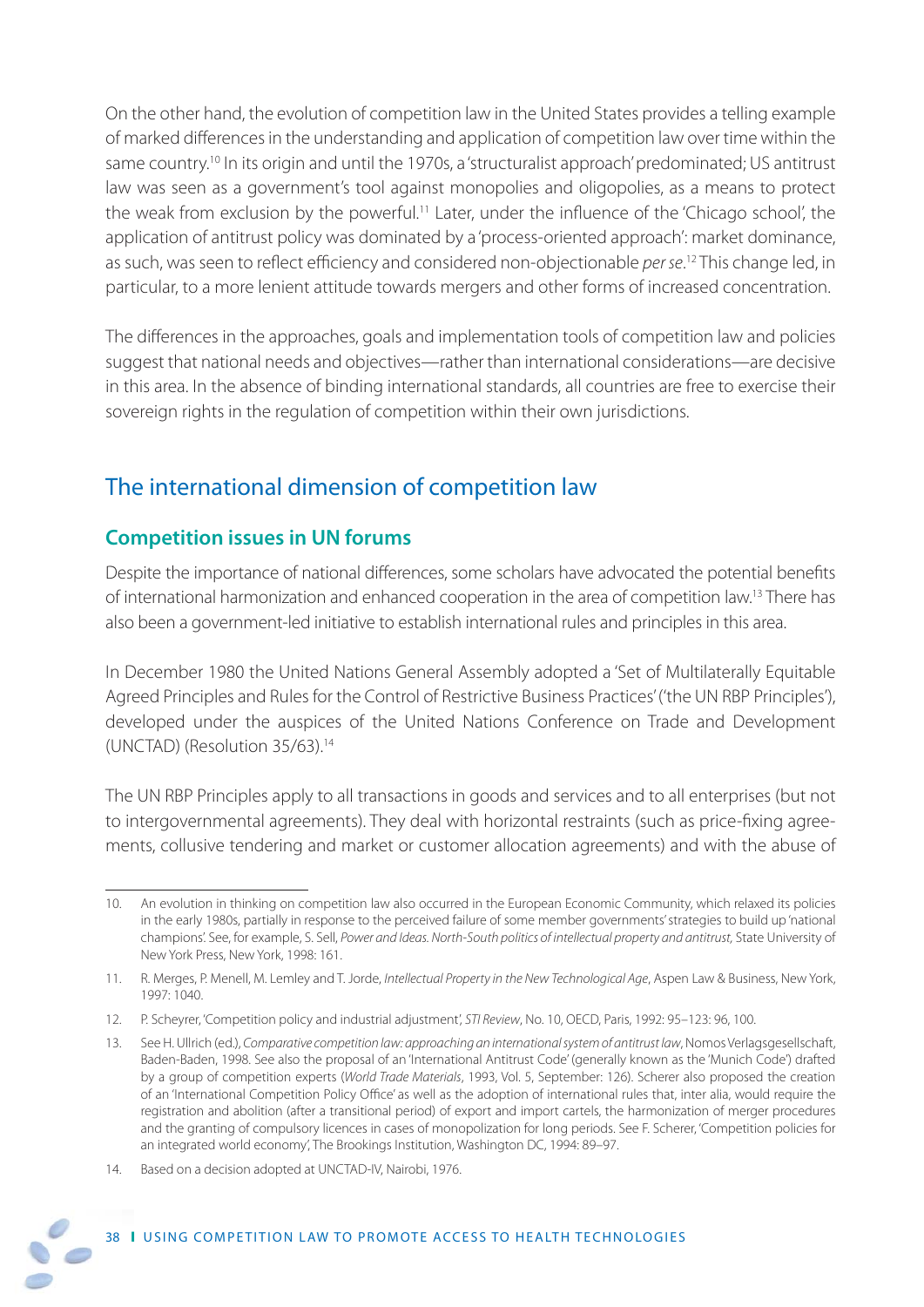dominant position or market power through practices such as discriminatory pricing, mergers, joint ventures and other acquisitions of control.

Although developed countries were generally supportive of the idea of a code on restrictive business practices during the negotiation of the UN RBP Principles, they did not wish to subject their own competition laws and policies to international rules. LMICs, on their side, aimed at an instrument that could help to curb practices that affected economic development at large, including transactions between parent and subsidiaries or among subsidiaries of transnational corporations.15

Developed countries were successful in keeping the UN RBP Principles as a non-binding instrument and within the boundaries of conventional competition law concepts as applied in those countries.<sup>16</sup> As provided for in the UN RBP Principles, conferences to review it have taken place every five years after its adoption. LMICs eventually attempted (notably at the 1985 conference) to upgrade the UN RBP Principles to a **binding** instrument and the Intergovernmental Group of Experts to a 'committee', but developed countries turned back those efforts.

Through technical assistance provided by UNCTAD, the UN RBP Principles have influenced the adoption of competition laws at the national level in several LMICs.<sup>17</sup> Although UNCTAD also developed a Model Law on Competition,<sup>18</sup> it recognizes that "countries need to continue to exercise their sovereignty over their domestic markets, and elaborate their own 'tailor-made' national competition laws and enforce them effectively".<sup>19</sup>

It is worth noting that in two other UN organizations, the World Intellectual Property Organization (WIPO) and the World Health Organization (WHO), the relationship between IP and competition has been addressed. The Development Agenda adopted by the General Assembly of WIPO in 2007 recommended the following work:

"[To][P]romote measures that will help countries deal with intellectual property-related anti-competitive practices, by providing technical cooperation to developing countries, especially LDCs, at their request, in order to better understand the interface between IP and competition policies" (Recommendation 7).

<sup>15.</sup> The establishment of rules on competition was promoted by LMICs in the framework of discussions on a 'New International Economic Order' under which those countries also—unsuccessfully—attempted to lay out rules for transnational corporations' behaviour and transfer of technology. See S. Sell, Power and Ideas. North-South politics of intellectual property and antitrust, State University of New York Press, New York, 1998; and P. Roffe, 'Control of anti-competitive practices in contractual licenses under the TRIPs Agreement', in C. Correa and A. Yusuf (eds), Intellectual Property and International Trade. The TRIPs Agreement, Kluwer Law International, London, 2008.

<sup>16.</sup> S. Sell, Power and Ideas. North-South politics of intellectual property and antitrust, State University of New York Press, New York, 1998: 172.

 $17$  Ibid $\cdot$  210.

<sup>18.</sup> See http://unctad.org/en/Pages/DITC/CompetitionLaw/The-Model-Law-on-Competition.aspx.

<sup>19.</sup> See the Opening Address by Supachai Panitchpakdi, Secretary-General of UNCTAD, of the 6th UN Review Conference, 2010, available at http://www.unctad.info/en/6th-UN-Conference-on-Competition-Policy/Conference/Opening-Address-by-Secretary-General-of-UNCTAD/. See also the UN General Assembly Resolution A/RES/59/221 on International Trade and Development, 11 February 2005, which in para. 30 encouraged "developing countries to consider establishing competition laws and frameworks best suited to their development needs, complemented by technical and financial assistance for capacity-building, taking fully into account national policy objectives and capacity constraints".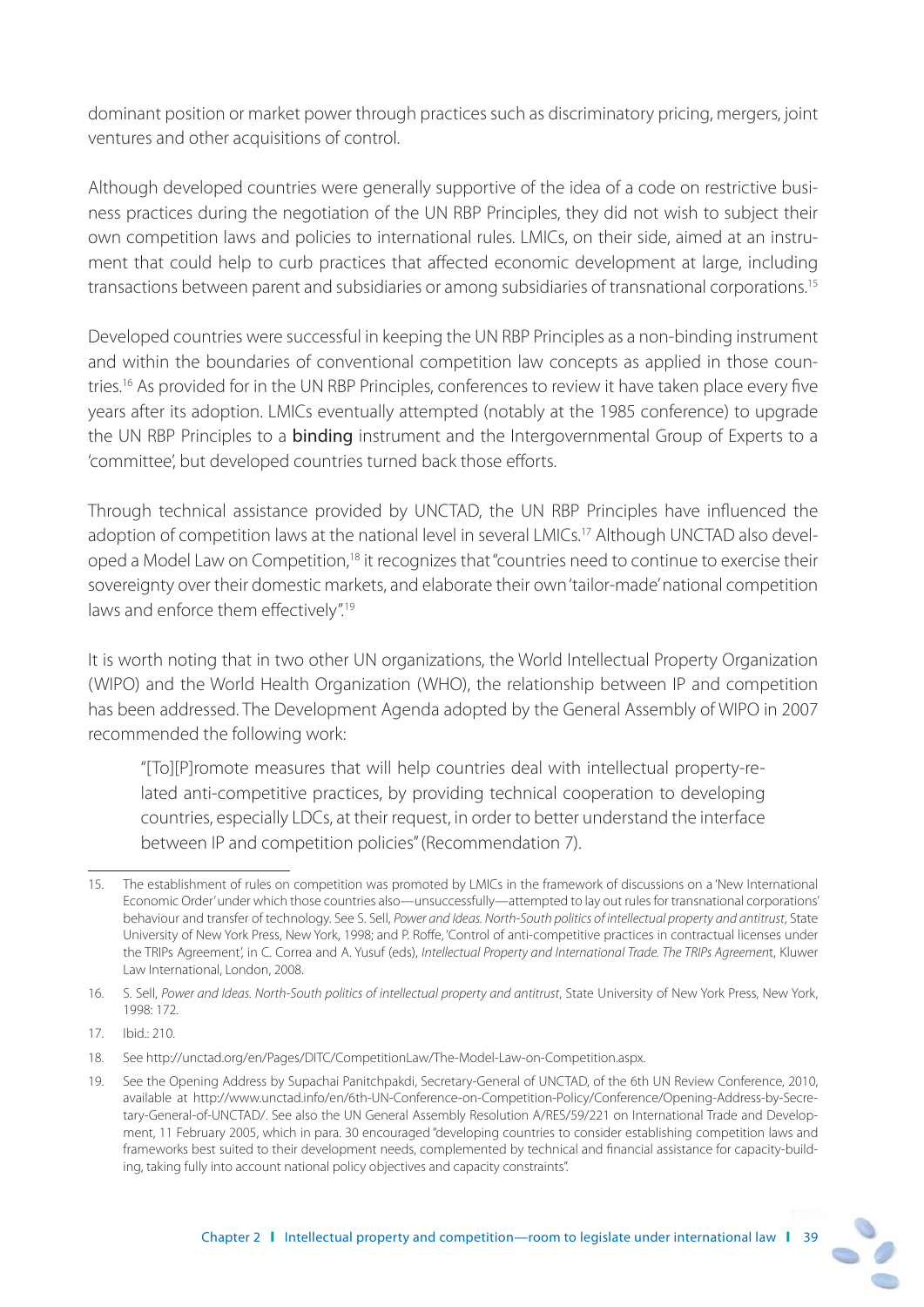"The WIPO Secretariat, without prejudice to the outcome of Member States considerations, should address in its working documents for norm-setting activities, as appropriate and as directed by Member States, issues such as: (a) safeguarding national implementation of intellectual property rules (b) links between intellectual property and competition" (Recommendation 22).

"To have within WIPO opportunity for exchange of national and regional experiences and information on the links between IP and competition policies" (Recommendation 32).

A number of studies have been prepared by the WIPO Secretariat to address these issues.<sup>20</sup>

In the case of the WHO, Element 6.3(f) of the 'Global strategy and plan of action on public health, innovation and intellectual property<sup>'21</sup> (2008) includes among the actions to be taken to promote "competition to improve availability and affordability of health products" to consider "where necessary, and provided that they are consistent with the provisions of the Agreement on Trade-Related Aspects of Intellectual Property Rights, taking appropriate measures to prevent the abuse of intellectual property rights by right-holders or the resort to practices which unreasonably restrain trade or adversely affect the international transfer of technology, in the field of health products". Follow-up to this recommendation, in the context of WHO, is still pending.

## **Competition issues in GATT/WTO**

## **a) The Havana Charter**

An early attempt to establish binding international rules on restrictive business practices was made in negotiation of the Havana Charter, the draft charter proposing the creation of an International Trade Organization (ITO), of which GATT (1947) formed a part. Article 46 of the Charter stipulated that each member "shall take appropriate measures and cooperate to prevent business practices by private or public commercial enterprises affecting international trade which restrain competition, limit access to markets or foster monopolistic control, whenever such practices have harmful effects on the expansion of production or trade and interfere with the achievement of any of the other objectives set forth in Article 1 of the Charter". The Charter also provided for consultations, investigation and the possible determination of some practices as 'restrictive business practices'.

Since the Charter was not adopted and the GATT (which assumed a primary role) did not contain specific disciplines on rules on anti-competitive practices, some efforts were made later (notably

<sup>20.</sup> See the following documents: 'Interaction of Agencies Dealing with Intellectual Property and Competition Law', http://www. wipo.int/edocs/mdocs/mdocs/en/cdip\_4/cdip\_4\_4\_rev\_study\_inf\_1.pdf; 'Interface Between Exhaustion of Intellectual Property Rights and Competition Law', http://www.wipo.int/edocs/mdocs/mdocs/en/cdip\_4/cdip\_4\_4rev\_study\_inf\_2.pdf; 'An Analysis of the Economic/Legal Literature on the Effects of IP Rights as a Barrier to Entry', http://www.wipo.int/edocs/mdocs/ mdocs/en/cdip\_4/cdip\_4\_4\_rev\_study\_inf\_3.pdf; 'Survey on Measures to Address the Interface between Antitrust and Franchising Agreements', http://www.wipo.int/edocs/mdocs/mdocs/en/cdip\_4/cdip\_4\_4\_rev\_study\_inf\_4.pdf; and 'Survey on Compulsory Licenses Granted by WIPO Member States to Address Anti-Competitive Uses of Intellectual Property Rights', www. wipo.int/edocs/mdocs/mdocs/en/cdip\_4/cdip\_4\_4\_rev\_study\_inf\_5.pdf.

<sup>21.</sup> Available at www.who.int/gb/ebwha/pdf\_files/A61/A61\_R21-en.pdf.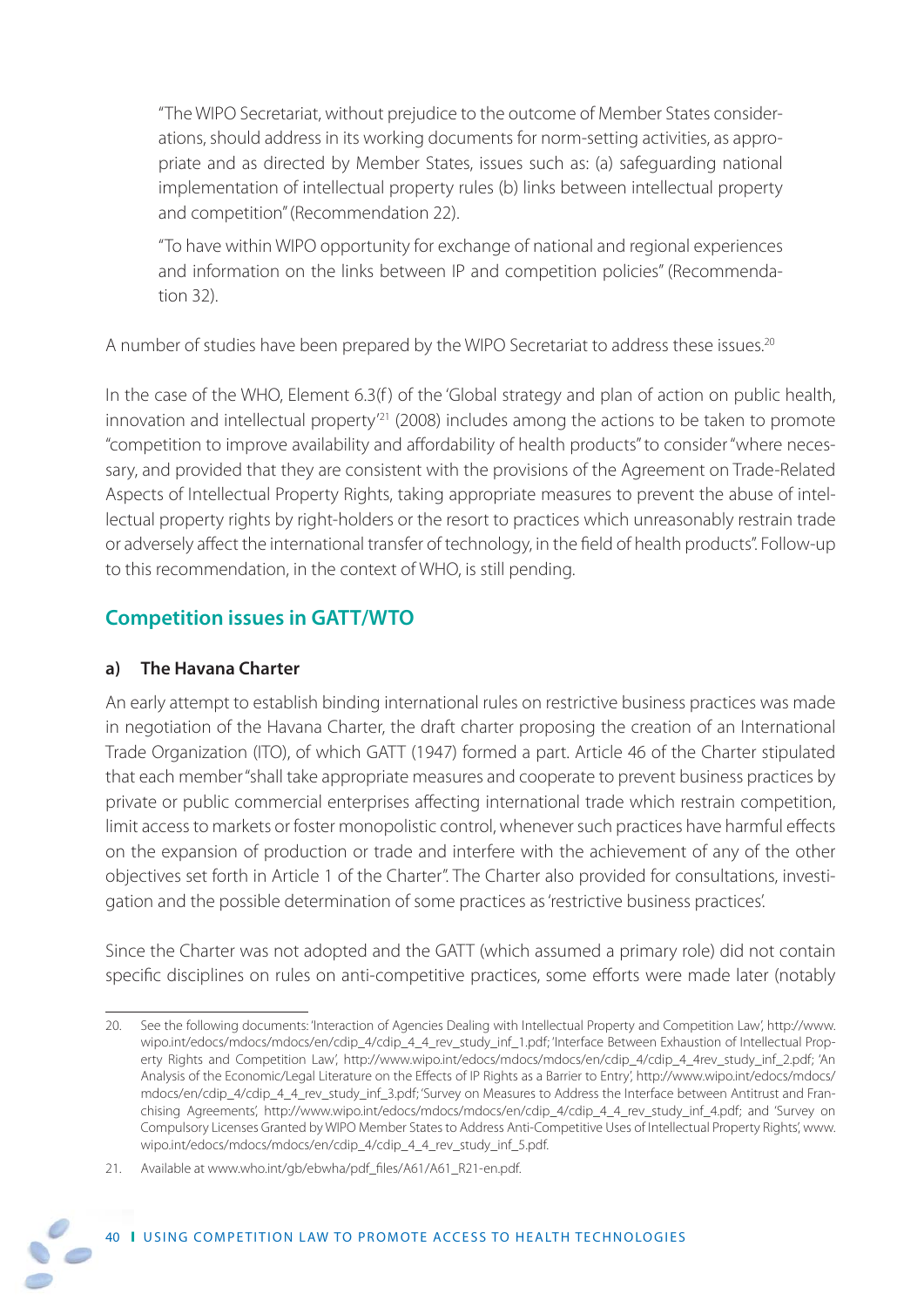in 1954) to remedy this perceived gap, but without success. In November 1958 GATT Contracting Parties recognized that international cartels could hamper expansion of world trade and economic development of countries and interfere with the objectives of the GATT. However, the majority of a group of experts convened that year concluded, in 1960:

"it would be unrealistic to recommend at present a multilateral agreement for the control of international restrictive business practices. The necessary consensus among countries upon which such an agreement could be based did not yet exist, and countries did not yet have sufficient experience of action in this field to devise an effective control procedure. Such agreements could not operate effectively, unless a sufficient number of countries had powers to act against international restrictive business practices in accordance with such an agreement or were able and willing to adopt such powers, or unless the agreement incorporated a supra-national body with broad powers of investigation and control. Therefore, it was at this stage impracticable to set up any procedures for investigating or passing judgment on individual cases within the framework of GATT"22

# WTO Agreements

The focus of the WTO agreements has been and remains practices and measures adopted by governments, not by economic agents. A few provisions in such agreements, however, address issues related to competition law:

- Article XVII of the GATT 1994 requires undertakings (either public or private) acting under special privileges and State enterprises, to grant non-discriminatory treatment in purchases or sales and to afford undertakings of other Members an opportunity to compete for the participation in such purchases or sales.
- Article 11.1(b) of the Safeguards Agreement prevents Members from "seeking, taking or maintaining any voluntary export restraints, orderly marketing arrangements or any other similar measures on the export or import side", while paragraph 3 of the same article prohibits Members from encouraging or supporting "the adoption or maintenance by public or private enterprises of non-governmental measures equivalent to those referred in paragraph 1".
- The Trade-Related Investment Measures (TRIMS) Agreement applies to measures (e.g. local content requirements) that may be used to correct or avoid anti-competitive business practices, such as foreign investors' sourcing of inputs from abroad to the detriment of local supplies (even if available at competitive prices). In principle, such corrective measures may be prohibited under the TRIMS Agreement,<sup>23</sup> though a judicial or administrative ruling establishing a remedy under competition law might overcome that general prohibition.

<sup>22.</sup> See http://www.worldtradelaw.net/misc/rbp2.pdf.

<sup>23.</sup> See, for example, C. Correa and N. Kumar, International Rules for Foreign Investment. Trade-Related Invesment Measures (TRIMS) and Developing Countries, ZED Books/Academic Foundation, London and New Delhi, 2003.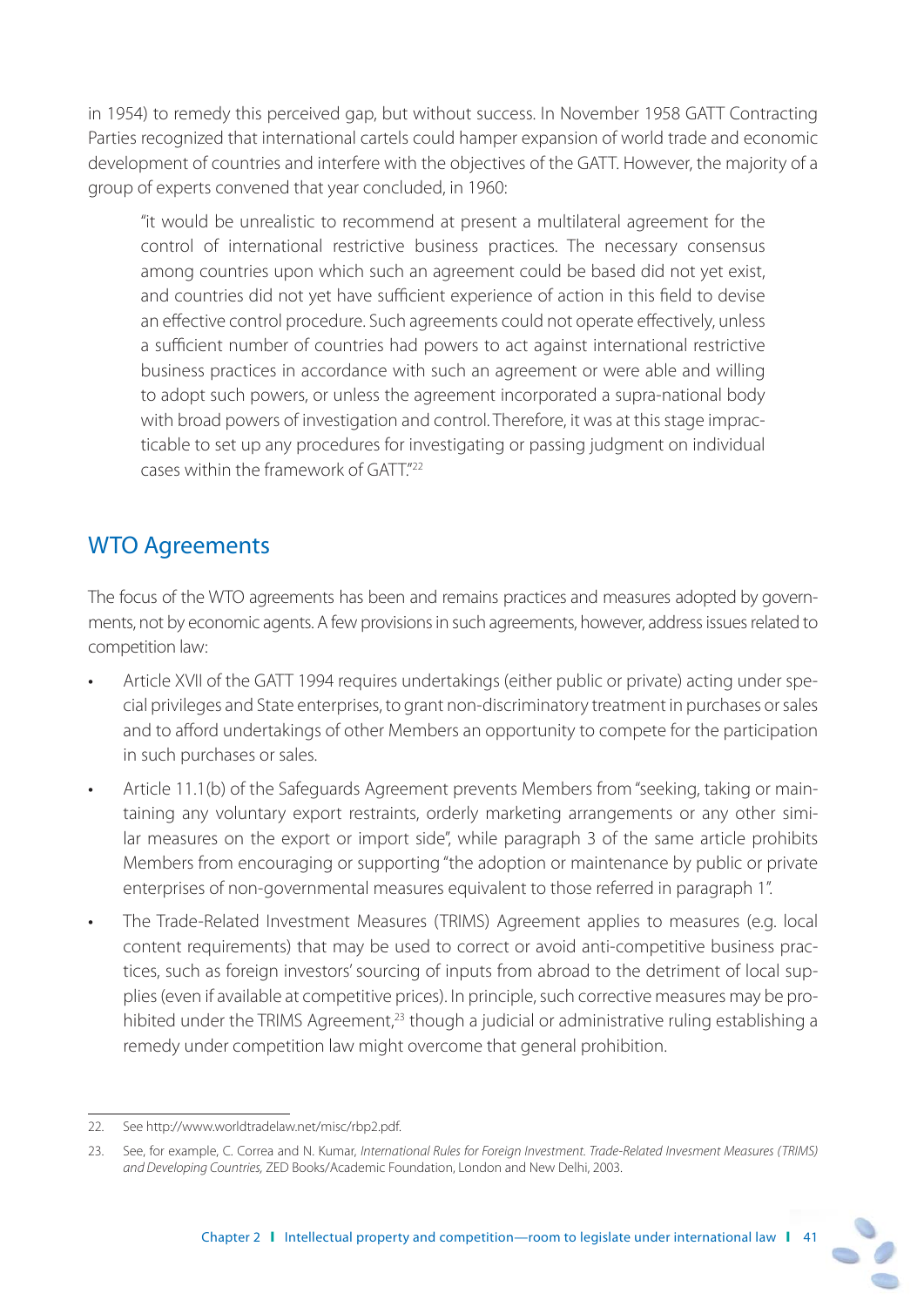Article IX.1 of the General Agreement on Trade in Services (GATS) contains a specific provision relating to business practices: "Members recognize that certain business practices of service suppliers, other than those falling under Article VIII, may restrain competition and thereby restrict trade in services", while Article IX.2 provides for a system of consultations "with a view to eliminating" such practices. However, no obligations are imposed on Members regarding the ways to deal with such practices.<sup>24</sup> The only obligation is to "accord full and sympathetic consideration" to a request from a WTO Member to cooperate through the supply of publicly available information, but not to act to curb the practice.<sup>25</sup>

A WTO panel ruling relating to several provisions of GATS, its Annex on Telecommunications and the 'Reference Paper' found in 2004 that the complained-against Member had failed to maintain appropriate measures to prevent anti-competitive practices by firms that are major telecoms suppliers ('Mexico—Measures Affecting Telecommunications Services').<sup>26</sup> The panel considered that, even if mandated by government regulations, certain acts may constitute prohibited anti-competitive behaviour.<sup>27</sup>

#### **b) Debates on competition issues in the WTO**

As observed in the previous subsection, there is not a comprehensive set of rules in the WTO regime to address competition issues. After the conclusion of the Uruguay Round, some WTO Members (notably the EU) argued for the development of multilateral rules on competition policy in the context of the WTO. During the preparatory process of the WTO Ministerial Conference held in Singapore in 1996, the EU submitted a proposal<sup>28</sup> to establish a working group to consider trade and competition policy along four tracks:

"(i) commitment by all WTO Members to adopt effective domestic competition laws; enforcement systems; and access for parties affected by anti-competitive practices to administrative and judicial procedures;

(ii) identify core common competition rules or principles (e.g., combating market-sharing and price-fixing cartels, export cartels, bid-rigging, abuses by firms of a dominant position on a certain market, certain vertical restrictions, approval procedures for mergers of large companies) and procedures (e.g. Transparency, national treatment and deadlines) and work towards adopting these at international level;

<sup>24.</sup> See, for example, M. Burri and S.Z. Bigdeli, 'Commentary of GATS Article IX: Business Practices', 26 January 2008, http://ssrn.com/ abstract=1307671 or http://dx.doi.org/10.2139/ssrn.1307671.

<sup>25.</sup> Provisions relating to competition have also been negotiated in the field of basic telecommunications. See Section 5 of the GATS Annex on Telecommunications and the 'Reference Paper' to be used as a guideline in taking additional commitments in that area, which deals with such matters as competition safeguards, interconnection guarantees and the independence of regulators. See www.wto.org/english/tratop\_e/serv\_e/telecom\_e/tel23\_e.htm.

<sup>26.</sup> Dispute DS 240. See a summary at http://www.wto.org/english/tratop\_e/dispu\_e/cases\_e/ds204\_e.htm.

<sup>27.</sup> See World Trade Organization, 'Mexico--Measures Affecting Telecommunications Services--Report of the Panel', WT/DS240/R, World Trade Organization, Geneva, 2004, https://docs.wto.org/dol2fe/Pages/FE\_Search/FE\_S\_S006.aspx?Query=(@Symbol=%20wt/ds204/r\*%20not%20rw\*)&Language=ENGLISH&Context=FomerScriptedSearch&languageUIChanged=true#.

<sup>28. &#</sup>x27;Possible elements of a WTO Work Programme to explore the feasibility of Developing an International Framework of Competition Rules in the WTO', 8 July 1996.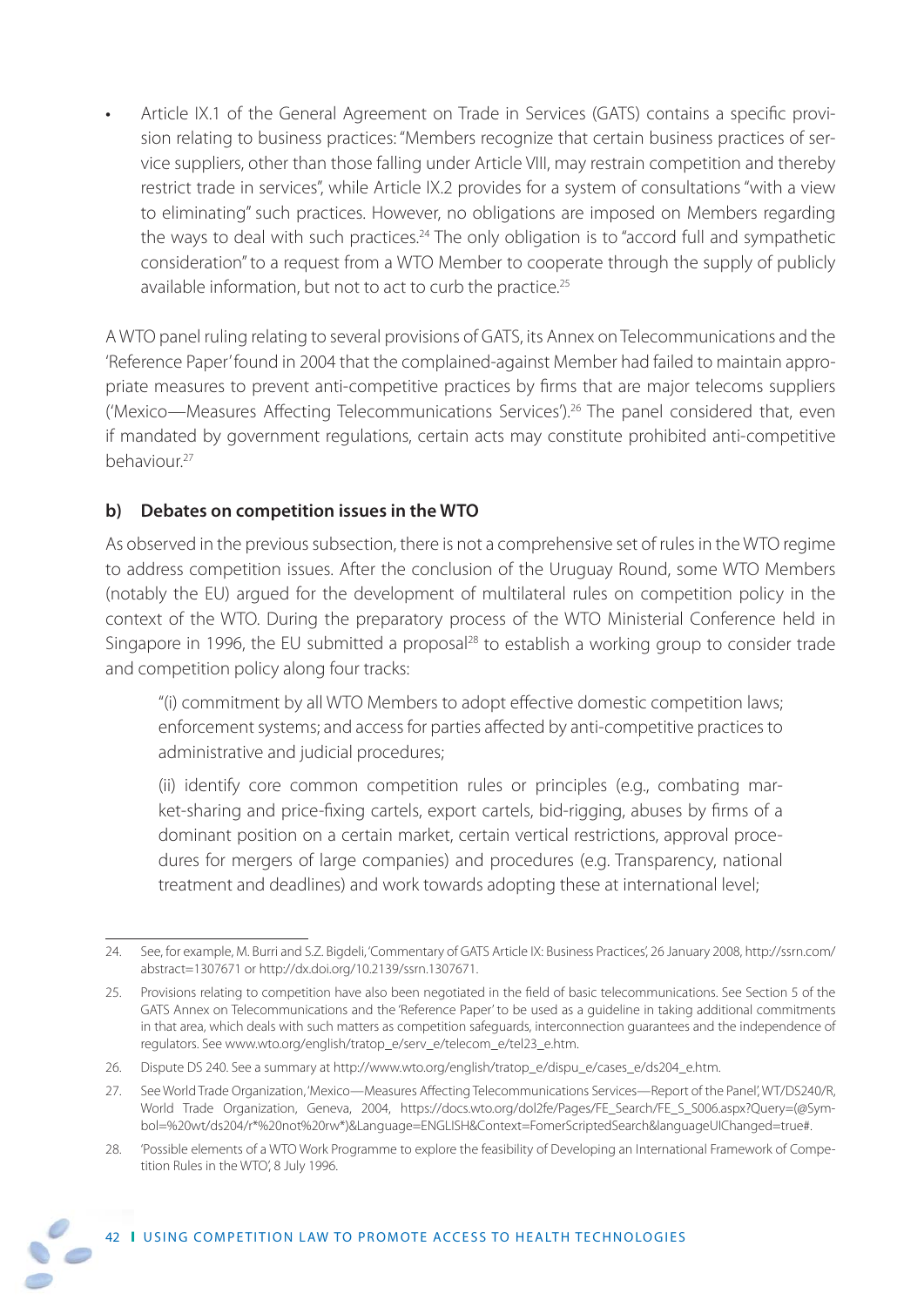(iii) establish an instrument of cooperation between competition authorities (including for information exchange, consultations on cases, coordination of procedures);

(iv) identify how the procedural and material elements can be made subject to the WTO dispute settlement mechanism."

The EU proposal was cautiously received by most WTO Members, both developed and developing countries. For instance, the US Trade Representative (USTR) indicated that work on competition should not "threaten our laws which protect the principles of fair pricing and fair competition... The work plan must focus on the problems of cartels and other private anti-competitive behaviour which can impede US exporters' access to foreign markets".<sup>29</sup> The US position reflected a general unease of government and businesses<sup>30</sup> in the United States with the possible development of disciplines that could affect the practices of US corporations on the international market, particularly if they were to reflect a degree of state intervention greater than that exerted under US law.<sup>31</sup>

Proponents of an international harmonization of competition law argued that LMICs could benefit from an enhanced capacity to curb both government and enterprise practices that may negatively affect their economies, including:

- protection of the WTO concessions to ensure market access to developed-country markets;
- protection against aggressive use of anti-dumping duties by developed countries;
- better enforcement, through international coordination, of competition law against non-competitive practices by large foreign suppliers; and
- increased competition in their domestic markets.<sup>32</sup>

Multilateral disciplines on competition policy would restrict sovereign rights to design and implement policies in this area and may, in particular, limit the ability of LMICs to use certain instruments to deal with distortive business practices. However, LMICs can be especially vulnerable to the effects of anti-competitive practices by multinational corporations. Hence, an effective international coordination of competition policies could have represented a significant gain for those countries, since government controls in developed countries are limited to the activities of such firms that have an impact in their own markets.

<sup>29.</sup> See http://www.usembassy-israel.org.il/publish/press/ustr/archive/december/ot41216.htm.

<sup>30</sup> See, for example, E. Graham and D. Richardson, 'Global competition policy', Institute For International Economics, Washington, DC, 1997: 561.

<sup>31.</sup> See, for example, E. Fox, 'Toward World antitrust and market access', The American Journal of International Law, No. 91, January 1997: 1–25.

<sup>32.</sup> C. Perroni and J. Whalley, 'Competition policy and the developing countries', in H. Thomas and J. Whalley (eds), Uruguay Round Results and the Emerging Trade Agenda. Quantitative-based analyses from the development perspective, UNCTAD, New York and Geneva, 1998: 493. These authors even attempted to quantify the potential gains of LMICs from the introduction of disciplines on competition: "the potential gains for developing countries could be large, perhaps in the region of 5–6 percent of national income" (Ibid.).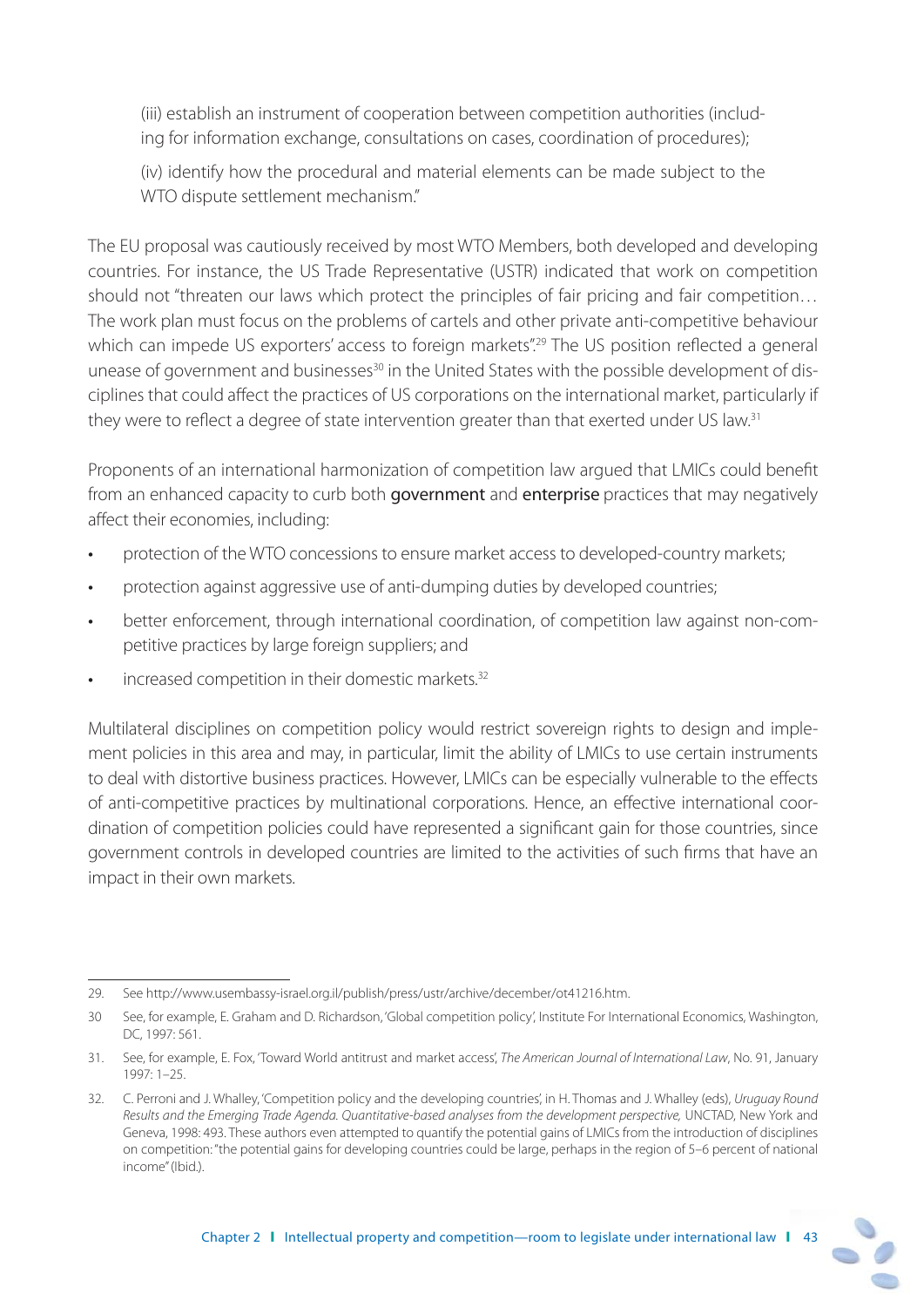However, the WTO proposal was unlikely to lead to significant progress, given the domestically centred position of developed countries on this matter.<sup>33</sup> There was also the perceived risk that, as a result of a strong linkage between trade and competition policy under the WTO philosophy, possible multilateral disciplines to be developed would focus on market access, rather than on curbing the multiplicity of restrictive business practices that raise the main concerns of LMICs.<sup>34</sup>

The Singapore WTO Conference ultimately set up a Working Group on the Interaction between Trade and Competition Policy. The Singapore Ministerial Declaration, however, clearly stipulated that it was understood that future negotiations, if any, regarding multilateral disciplines would take place only after an explicit consensus decision was taken among WTO Members regarding such negotiations (paragraph 20).<sup>35</sup> The Working Group conducted an 'educative' process on the application and effects of competition policy and its relationship with trade, investment and IP policies.<sup>36</sup> In view of the opposition by LMICs to enter into negotiations within WTO on this and other 'new' issues proposed at the Singapore Conference (investment, transparency in government procurement and trade facilitation) and of the lack of cohesion among the developed countries themselves, the issue of competition was taken off the negotiating agenda in 2004.<sup>37</sup>

# Competition-related provisions in the TRIPS Agreement

Despite the lack of progress in establishing a multilateral binding agreement on competition law, a number of provisions in the TRIPS Agreement are relevant to competition law. Article 6 of the TRIPS Agreement on exhaustion of rights is one of the important pro-competitive provisions in the Agreement. It is reviewed in this subsection jointly with three provisions that specifically refer to competition law issues: Article 8.1, Article 31(k) and Article 40. These provisions leave WTO Members broad policy space<sup>38</sup> to apply competition law in respect of acts related to the acquisition or exercise of IP rights.<sup>39</sup>

<sup>33.</sup> Under the US Foreign Trade Antitrust Improvement Act, for instance, foreign firms and consumers cannot invoke US law against US firms for acts that lessen competition only in foreign countries.

<sup>34.</sup> See M. Khor, 'Competing views on "competition policy" in WTO', Third World Network, 1997, http://www.twnside.org.sg/title/ views-cn.htm.

<sup>35.</sup> See http://www.wto.org/english/thewto\_e/minist\_e/min96\_e/wtodec\_e.htm.

<sup>36.</sup> See WT/WGTCP/2, para. 154.

<sup>37.</sup> See 'Doha Work Programme – Decision Adopted by the General Council on 1 August 2004', WT/L/579, 2 August 2004, http:// www.wto.org/english/tratop\_e/dda\_e/draft\_text\_gc\_dg\_31july04\_e.htm.

<sup>38.</sup> See, for example, T. Nguyen, 'Competition Law in Technology Transfer under TRIPS Agreement - Implications for Developing Countries', Lund University, Lund, 2009.

<sup>39.</sup> Although EU competition law has been deemed applicable to the 'exercise' of IP rights and not to their 'existence', this doctrine is based on a formalistic distinction that needs not to be adopted in other jurisdictions. See, for example, J. Schovsbo, 'Fire and Water Make Steam: Redefining the Role of Competition Law in TRIPS', University of Copenhagen Centre for Information and Innovation Law, Copenhagen, 2009: 12, http://ssrn.com/abstract=1339346.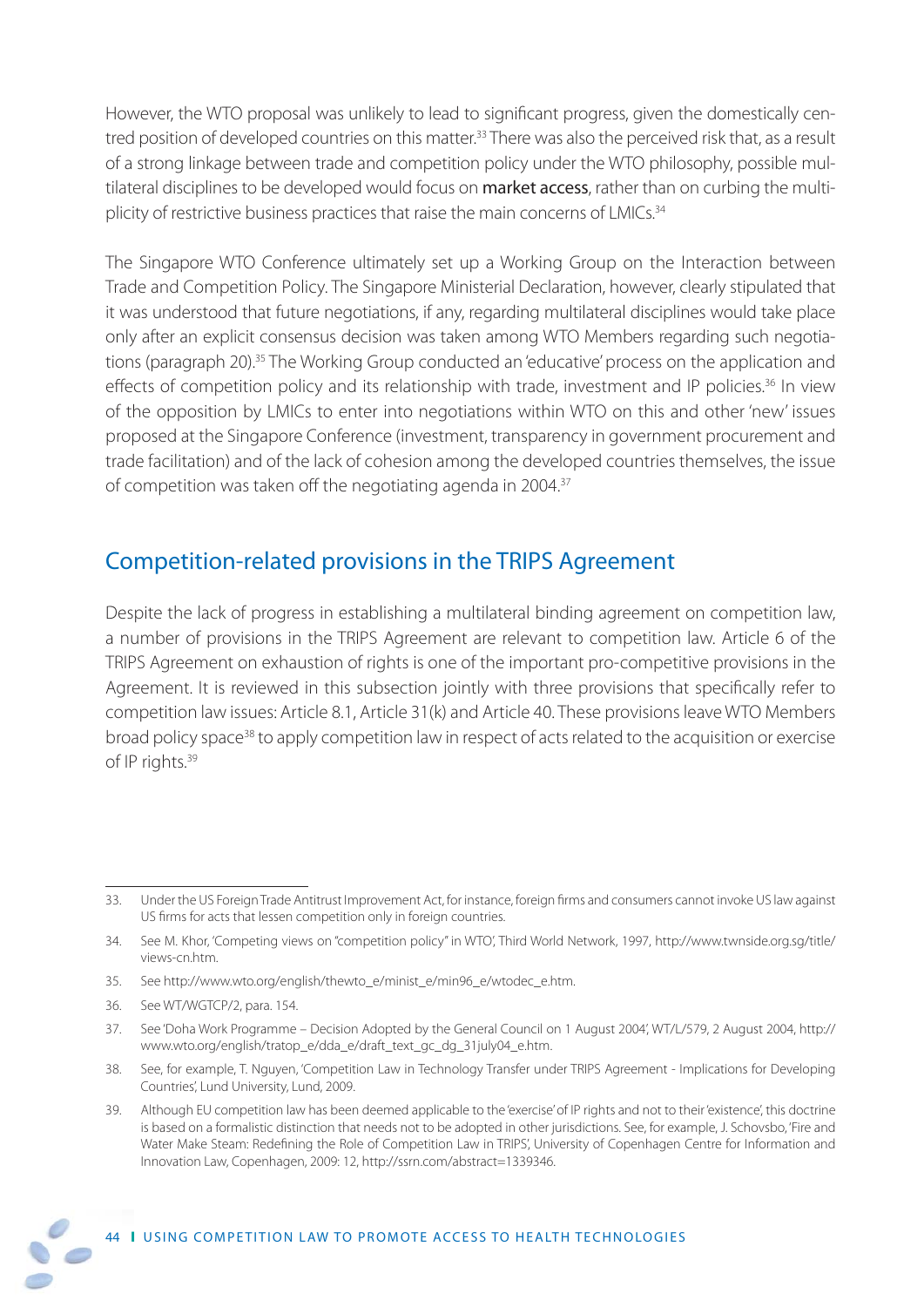## **Article 6: exhaustion of rights**

Article 6 of the TRIPS Agreement<sup>40</sup> allows Members to use one pro-competitive measure: the application of the doctrine of 'exhaustion of rights' to admit parallel imports.41 The principle of 'exhaustion of rights' may be applied at the **national** level (the rights are deemed exhausted domestically; the commercialization in foreign countries is not deemed to have exhausted the IP holder's rights), at the regional level (exhaustion is deemed to have occurred if commercialization took place in a country that is member of a regional agreement) or at the *international* level (exhaustion is deemed to have occurred if commercialization took place in a foreign country).

From a public health perspective, international exhaustion of rights is the best option, since health technologies or active pharmaceutical ingredients (APIs) may be purchased in any country on the basis of pricing or other favourable conditions. The importance of the principle of exhaustion of rights to improve access to health technologies was highlighted by paragraph 5 of the Doha Declaration on the TRIPS Agreement and Public Health, which confirmed the space available to WTO Members to decide the scope of the principle. Paragraph 5 stated:

"Accordingly and in the light of paragraph 4 above, while maintaining our commitments in the TRIPS Agreement, we recognize that these flexibilities include:

…

(d) The effect of the provisions in the TRIPS Agreement that are relevant to the exhaustion of intellectual property rights is to leave each Member free to establish its own regime for such exhaustion without challenge, subject to the MFN and national treatment provisions of Articles 3 and 4."

Parallel imports under the principle of exhaustion of rights take place in relation to IP-protected products on which the right-holder holds rights both in the exporting and importing countries. The TRIPS Agreement leaves open the question of the conditions under which the products were commercialized in the exporting country. Some national laws stipulate that, for parallel imports to be admissible, the product must have been put on the market in the foreign country by or with the consent of the patent owner. However, a WTO Member may consider that the supply of a protected product by a compulsory licensee, or by a voluntary licensee which is not authorized to export, is a legitimate source of parallel imports. If the product is sold by a licensee, either voluntary or compulsory, the right-holder would have been entitled to receive remuneration for the exploitation of its protected technology, generally in the form of a royalty payment. Hence, the patent owner would be compensated for its intellectual contribution, whether it has consented or not to the commercialization of the products subject to parallel importation.

<sup>40.</sup> Article 6. Exhaustion: "For the purposes of dispute settlement under this Agreement, subject to the provisions of Articles 3 and 4 nothing in this Agreement shall be used to address the issue of the exhaustion of intellectual property rights."

<sup>41.</sup> The principle of exhaustion has also been recognized (in relation to trademarks) by the UN RBP Principles, Section D(4)(e).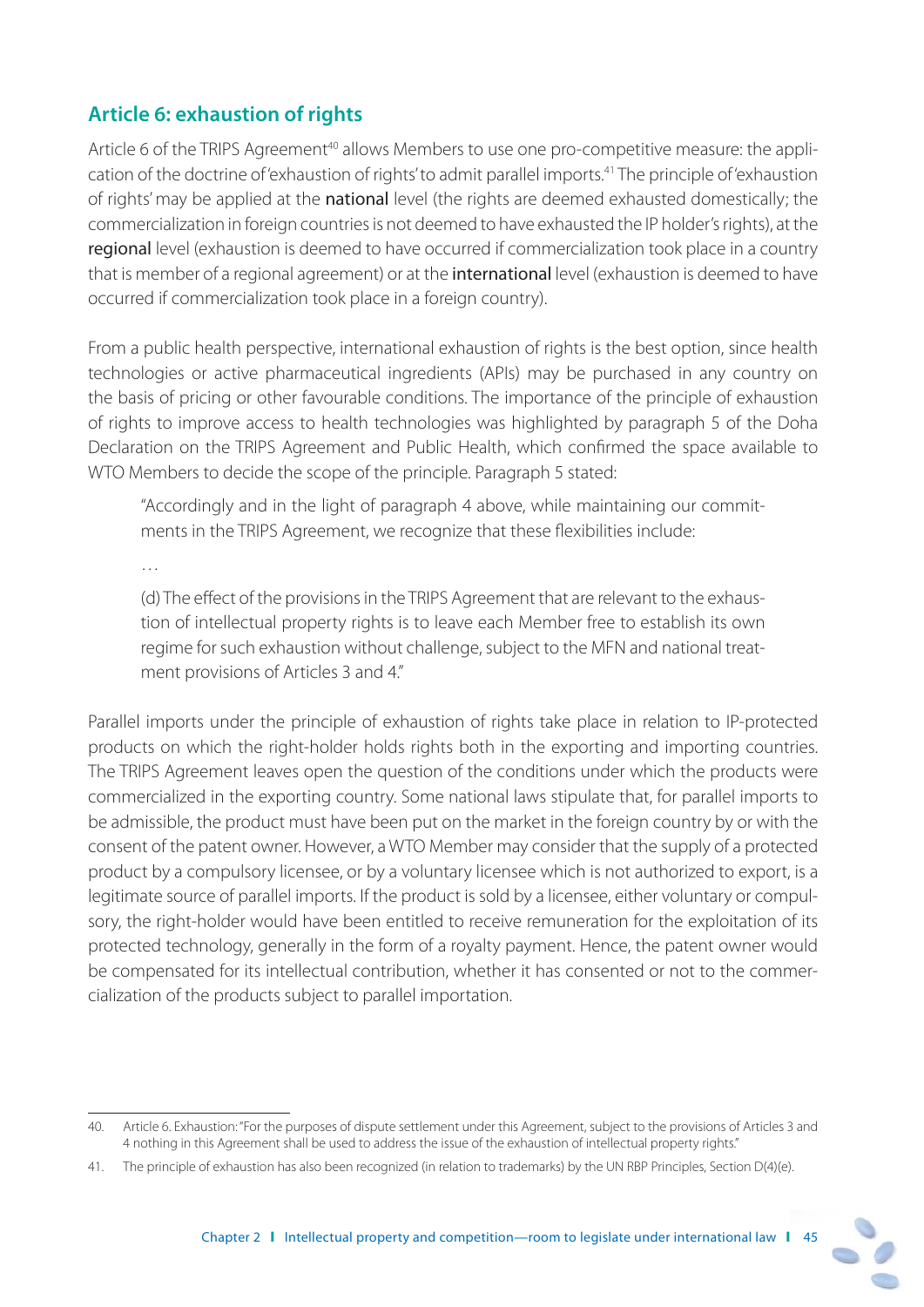A controversial question is whether parallel imports would be admissible in cases where there is no IP protection in the exporting country, such as when patent protection was not available or was not sought and/or obtained there by the right-holder, or when protection has expired in the exporting country while it is still in force in the importing country. Some decisions by the European Court of Justice have permitted parallel imports originating from a country where no IP protection was available.<sup>42</sup> In this case, there would be, *stricto sensu*, no exhaustion of rights (because they do not exist), but there would be no logical basis to reject parallel imports if the imported product was put on the foreign market by the right-holder.

Given that the international organization of companies is complex, and that a company may have been incorporated under different national laws, or be subject to the control of 'holding' societies, the concept of 'right-holder' needs to be broadly considered in implementing parallel imports policies. For instance, Section D(4)(e) of the already mentioned UN RBP Principles refers to abuse of trademarks of 'the same origin', meaning cases where the trademarks 'belong to the same owner or are used by enterprises between which there is economic, organizational, managerial or legal interdependence<sup>'43</sup>

## **Article 8.2: abuses of IP rights**

Article 8 confirms WTO Members' discretion to adopt measures that may affect the availability or exercise of IP, when necessary for certain public purposes, including control of abuses of IP. This provision constitutes—jointly with Article 7—a central element for the interpretation and implementation of the TRIPS Agreement, particularly with regard to those provisions that leave flexibilities to legislate at the national level.<sup>44</sup> Thus, a WTO panel stated in 'Canada – Patent Protection for Pharmaceutical Products', in connection with the interpretation of Article 30 of the TRIPS Agreement:

"Obviously, the exact scope of Article 30's authority will depend on the specific meaning given to its limiting conditions. The words of those conditions must be examined with particular care on this point. Both the goals and the limitations stated in Articles 7 and 8.1 must obviously be borne in mind when doing so as well as those of other provisions of the TRIPS Agreement which indicate its object and purposes."45

<sup>42.</sup> See, for example, the Merck v. Primacrown and Beecham Group v. Europharm cases, ECJ, 5 December 1996, joined cases C-267/95 and C-268/95.

<sup>43.</sup> Under the Andean Community Decision 486, the consent to commercialize a product in the exporting country may have been given "by the owner or another person authorized by the right holder or with economic ties to that patent owner…[t]wo persons shall be considered to have economic ties when one of the persons is able to exercise a decisive influence on the other, either directly or indirectly, with respect to the exploitation of the patent or when a third party is able to exert that influence over both persons" (Article 54).

<sup>44.</sup> On the TRIPS flexibilities relevant to access to health technologies, see, for example, UNDP, 'Good Practice Guide: Improving access to treatment by utilizing flexibilities in WTO TRIPS Agreement', UNDP, New York, 2009, http://apps.who.int/medicinedocs/ documents/s17762en/s17762en.pdf.

<sup>45.</sup> World Trade Organization, 'Canada – Patent Protection for Pharmaceutical Products', WTO, Geneva, 2000, http://www.wto.org/ english/tratop\_e/dispu\_e/7428d.pdf.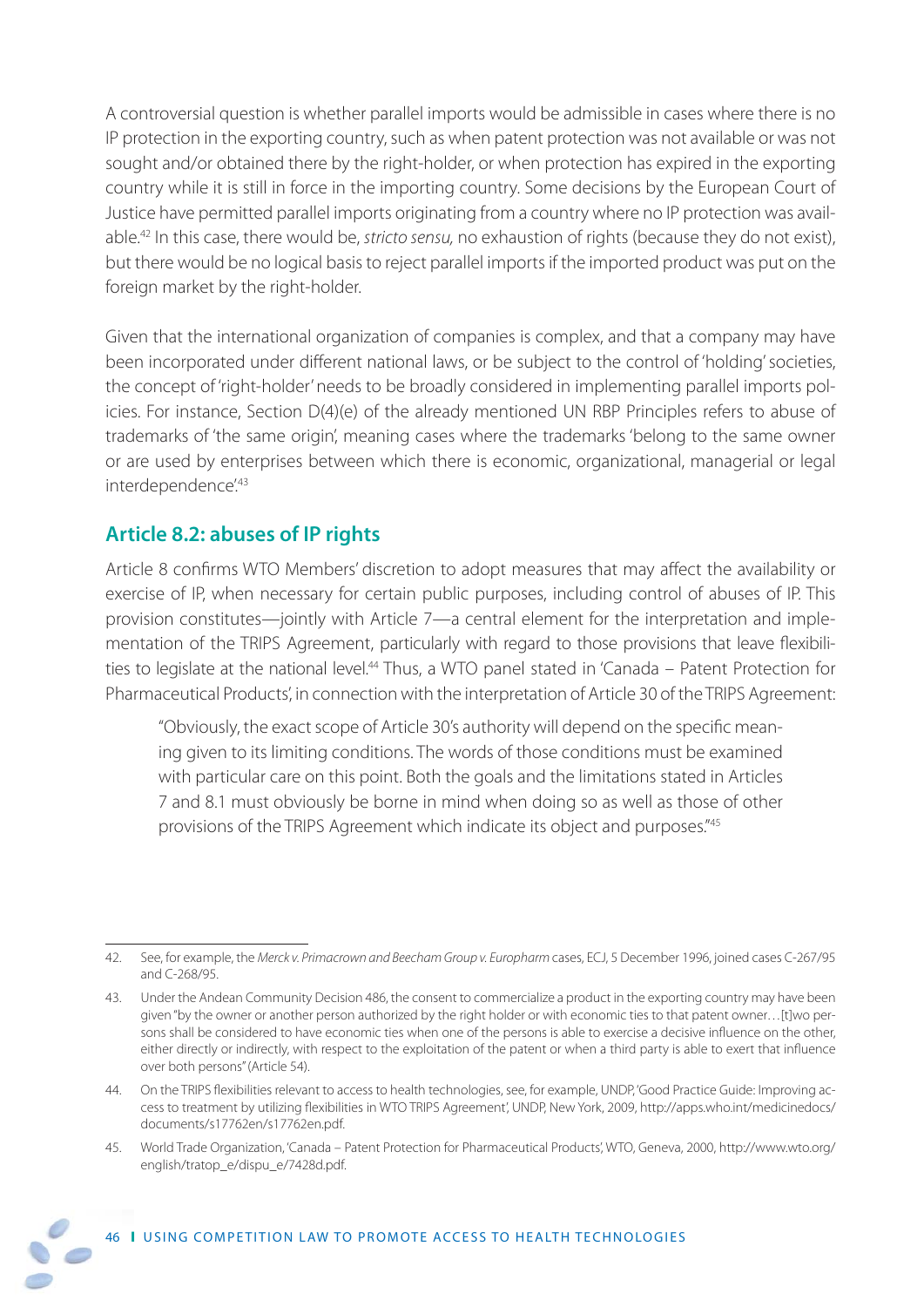Moreover, paragraph 5(a) of the Doha Declaration on the TRIPS Agreement and Public Health (the 'Doha Declaration') stated:

"In applying the customary rules of interpretation of public international law, each provision of the TRIPS Agreement shall be read in the light of the object and purpose of the Agreement as expressed, in particular, in its objectives and principles."

In accordance with Article 8.2 of the TRIPS Agreement, "[A]ppropriate measures, provided that they are consistent with the provisions of this Agreement, may be needed to prevent the abuse of intellectual property rights by right holders or the resort to practices which unreasonably restrain trade or adversely affect the international transfer of technology."

This 'principle' of the Agreement makes it clear that measures can be adopted by WTO Members to prevent or remedy abuses of IP and restrictive practices in contractual arrangements. Article 8.2 refers to three types of behaviour by IP right-holders:

#### **(a) abuse of IP rights**

Abuses of IP rights may be subject to competition laws such as in cases of tying clauses in licensing agreements (obliging the purchase of certain products),<sup>46</sup> the refusal to grant a licence on reasonable commercial terms<sup>47</sup> or excessive pricing.<sup>48</sup>

Notably, Article 8.2 of the TRIPS Agreement does not indicate that the concept of 'abuse' needs to be considered in the context of competition laws only, which often require, as a premise for their application, the determination of the existence of a dominant position. The abuse of IP rights may or may not constitute an anti-competitive practice as defined under such laws. The Paris Convention, for instance, refers to the failure to work a patented invention as an 'abuse' (Article 5.A) independently of whether the patent owner enjoys or not a dominant position. In the United States, the doctrine of 'patent misuse' has developed in parallel to the application of antitrust law to address the use of patents in a manner that leverages them beyond the scope of rights and the term of protection granted by the law. Although the application of this doctrine is statutorily limited.<sup>49</sup> a number of specific practices by which a patentee may extend their patent right beyond its statutory limits may be considered by the courts as a misuse, notably to mitigate damages following a finding of infringement.<sup>50</sup>

<sup>46.</sup> On restrictive practices in licensing agreements, see the analysis of Article 40 of the TRIPS Agreement below.

<sup>47.</sup> On 'refusal to deal' and the doctrine of 'essential facilities', see Chapter 3.

<sup>48.</sup> See, for example, Article 21(XXIV) of Brazilian Law No. 8.884/94, which considers "to impose excessive prices" as an abuse of economic power; Article 8 of the South African Competition Act which prohibits a dominant firm to "charge an excessive price to the detriment of consumers". See also http://ec.europa.eu/competition/consumers/abuse\_en.html.

<sup>49.</sup> See 35 U.S.C. § 271(d).

<sup>50.</sup> See, for example, J. Mueller, 'Patent Misuse Through the Capture of Industry Standards', Berkeley Technology Law Journal, 2002, Vol. 17: 623, http://ssrn.com/abstract=1346546.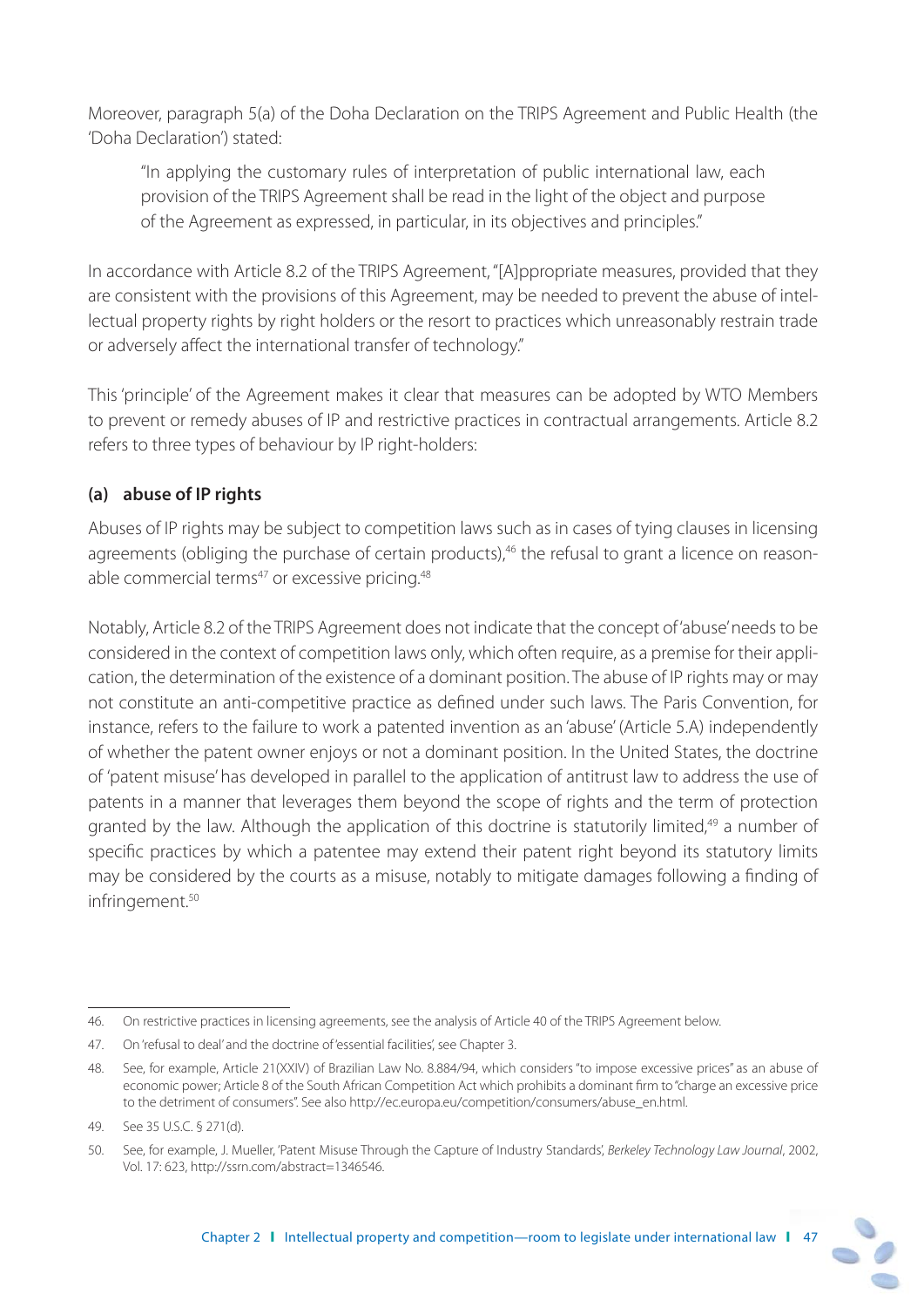The abuse of patent rights (including the acquisition and exercise of rights) to block generic competition has raised growing concerns in the area of public health.51 The WTO, WIPO and WHO report on IP and public health notes "[S]everal potentially anti-competitive strategies in relation to IP rights involving medical technology have been observed and documented. These strategies mostly are designed to extend patent protection for originator drugs and to prevent market entry by generic competitors after patent expiry."<sup>52</sup> For instance, an investigation conducted by the European Commission on the pharmaceutical industry concluded, inter alia, that:

- filing numerous patent applications for the same medicine (forming so-called 'patent clusters' or 'patent thickets') is a common practice to delay or block the market entry of generic health technologies;
- individual health technologies are protected by up to nearly 100 product-specific patent families, which can lead to up to 1300 patents and/or pending patent applications across the Member States;
- patent litigation cases increased by a factor of four between 2000 and 2007; generic companies prevailed in 62 percent of 149 litigated cases that lasted from six months to more than six years; and
- European governments and consumers paid around €3 billion in excess between 2000 and 2007 (in relation to 219 drugs) due to abuses in the exercise of patent rights.<sup>53</sup>

The possibility of requesting an indemnification in case of abuse in the enforcement of IP rights is specifically addressed in Article 48.1 of the TRIPS Agreement, according to which the judicial authorities shall have the authority to order the right-holder payment of an 'adequate compensation' for the injury suffered because of abuse of enforcement procedures, including the defendant's expenses, which may include attorneys' fees. This provision may be particularly important in cases of 'strategic' or 'sham' litigation.54

#### **(b) practices which unreasonably restrain trade**

The wording of Article 8.2 is also broad in connection with measures that WTO Members may take in relation to "practices which unreasonably restrain trade". The TRIPS Agreement does not define what these practices could be and leaves Members the capacity to determine when a restraint of trade may be deemed unreasonable, subject, however, to the 'consistency test' discussed below.

<sup>51.</sup> See also Chapter 3.

<sup>52.</sup> WHO/WIPO/WTO, 'Promoting Access to Medical Technologies and Innovation. Intersections between public health, intellectual property and trade', WHO/WIPO/WTO, Geneva, 2012: 198, http://www.who.int/phi/promoting\_access\_medical\_innovation/ en/index.html.

<sup>53.</sup> See European Commission, 'Pharmaceutical Sector Enquiry. Final Report', European Commission, Brussels, 2009, http://ec.europa.eu/competition/sectors/pharmaceuticals/inquiry/staff \_working\_paper\_part1.pdf.

<sup>54.</sup> See L. Salgado and G. Ferrero Zucoloto, 'Study on The Anti-Competitive. Enforcement. Of Intellectual Property Rights: Sham Litigation', IPEA, Brasília, 2011, http://www.wipo.int/meetings/en/2011/wipo\_ip\_ge\_11/docs/study.pdf.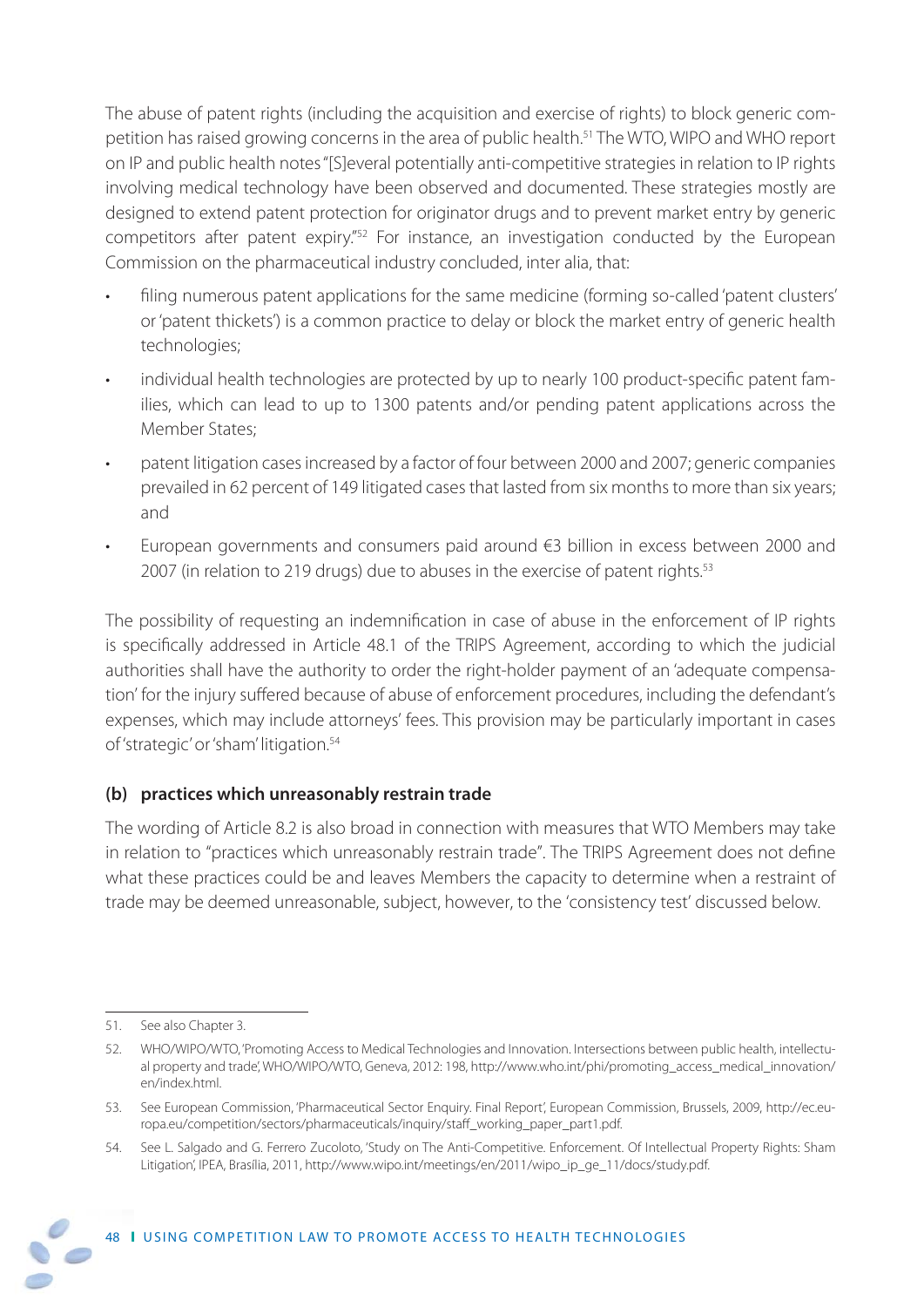It is worth noting that the Preamble of the TRIPS Agreement stresses the desire "to ensure that measures and procedures to enforce intellectual property rights do not themselves become barriers to legitimate trade", and that Article 41.1 stipulates that enforcement procedures "shall be applied in such a manner as to avoid the creation of barriers to legitimate trade and to provide for safeguards against their abuse".

Importantly, the "practices which unreasonably restrain trade" mentioned in Article 8.1 are not limited to practices in licensing agreements, specifically addressed in Article 40 of the Agreement,<sup>55</sup> but to any behaviour that may (unreasonably) restrain trade, such as legally baseless litigation aimed at delaying the entry of generic health technologies.

#### (c) practices which adversely affect the international transfer of technology

Transfer of technology ranks high in the priorities of LMICs, such as those seeking to expand the local production of pharmaceuticals. Although Article 8.2 addresses the right of WTO Members to adopt measures aimed at eliminating certain practices adversely affecting the international transfer of technology, the provision is not limited to the control of restrictive practices in voluntary licensing agreements, as stipulated in Article 40, or to other practices condemnable under competition laws. Unreasonably high royalties may deter the transfer of technology as well. As done in the past by a number of LMICs,<sup>56</sup> WTO Members may establish policies to deal with technology pricing and other aspects of transfer of technology transactions.

The wording of Article 8.2 ("[A]ppropriate measures…may be needed to prevent…") suggests that this is an "enabling provision: Members agree that there are such practices and that they have to be remedied".57 However, the recognition of Members' authority to act against the referred to abuses and practices is subject to a double test: the measure must be "appropriate" (that is, subject to a proportionality test)<sup>58</sup> and "consistent with the provisions of this Agreement". The implications of this latter test are difficult to establish, since the object of many of the measures that could be taken to address abuses and restrictive practices would fall outside the matters specifically regulated by the TRIPS Agreement. The rights recognized under the Agreement are negative in nature; they do not provide a specific right to use the protected subject matter.<sup>59</sup> Given the broad powers recognized for Members under Article 8.2, a Member challenging a measure adopted by another Member to prevent or eliminate abuses or restrictive practices would have the initial burden of proof of inconsistency with the provisions of the TRIPS Agreement.

<sup>55.</sup> See below.

<sup>56.</sup> See, for example, C. Correa, 'Innovation and Technology Transfer in Latin America: a Review of Recent Trends and Policies', International Journal of Technology Management, 1995, Vol. 10: 815.

<sup>57.</sup> UNCTAD–ICTSD, Resource Book on TRIPS and Development, Cambridge University Press, Cambridge, 2005: 546.

<sup>58.</sup> Ibid.: 553.

<sup>59.</sup> Whether there is or not of an implied right to use under the TRIPS Agreement has become an issue of particular relevance in relation to the challenge in WTO to restrictions applied by Australia on the use of trademarks for cigarettes. See, for example, M. Davison, 'The Legitimacy of Plain Packaging Under International Intellectual Property Law: Why There is No Right to Use a Trademark Under Either the Paris Convention or the Trips Agreement', in A. Mitchell, T. Voon and J. Liberman (eds), Public Health and Plain Packaging of Cigarettes: Legal Issues, Edward Elgar, 2012, http://ssrn.com/abstract=2009115.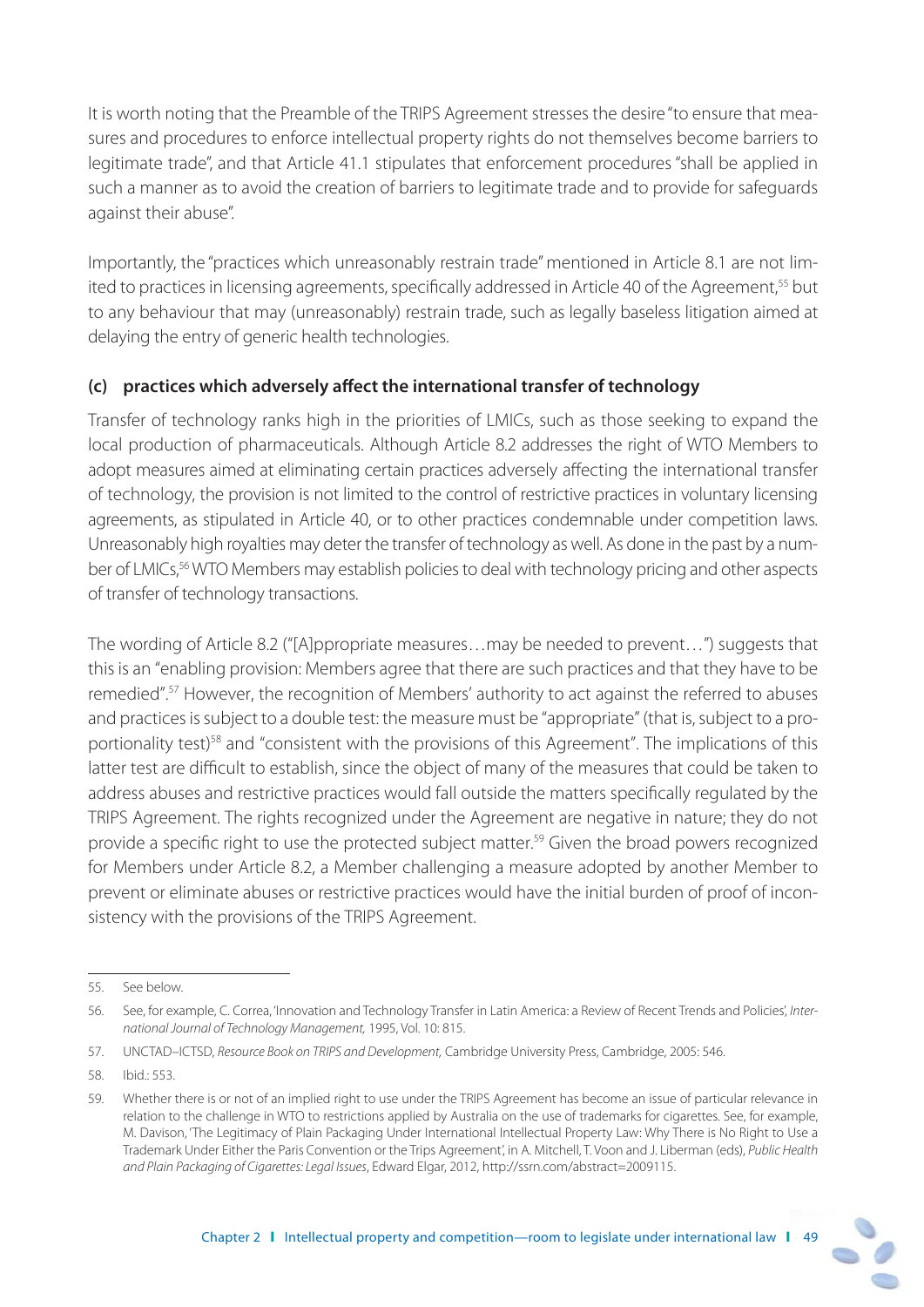Questions may arise as to the possible threat posed by 'non-violation' complaints in the case of measures addressing abuses or restrictive practices that cannot be considered in direct violation of the TRIPS Agreement provisions. The admissibility of such complaints in the context of the TRIPS Agreement is still under a moratorium, last renewed at the 2011 WTO Geneva Ministerial Conference.<sup>60</sup> Moreover, there are solid arguments to exclude such complaints altogether from the TRIPS framework<sup>61</sup>

Interestingly, in Microsoft v. Commission, the Court of First Instance (CFI) of the EU recognized the policy space left by the TRIPS Agreement to implement competition laws in cases involving IP rights. It held:

"In any event, there is nothing in the provisions of TRIPS Agreement to prevent the competition authorities of the members of the WTO from imposing remedies which limit or regulate the exploitation of intellectual property rights held by an undertaking in a dominant position where that undertaking exercises those rights in an anti-competitive manner. Thus, as the Commission correctly observes, it follows expressly from Article 40(2) of TRIPS Agreement that the members of the WTO are entitled to regulate the abusive use of such rights in order to avoid effects which harm competition."62

Although this decision refers to Article 40(2) and suggests certain conditions (valid for the EU) for the imposition of remedies, it does acknowledge the policy space left to WTO Members to apply competition laws to anti-competitive behaviour. This may be particularly relevant in the case of pharmaceuticals, where the proliferation of 'secondary' patents on minor developments (for example, polymorphs, salts, ethers, isomers etc.) is often used to block generic competition.

## **Article 31(k): compulsory licences to remedy anti-competitive practices**

Compulsory licences have been used by competition authorities in some countries, notably in the United States,<sup>63</sup> to restore competition in cases involving the exercise of IP rights.<sup>64</sup> Although US patent law does not expressly provide for the grant of compulsory licences, this is probably the country with the largest experience in granting such licences to remedy anti-competitive practices.<sup>65</sup> They have included both present and future patents and have been granted against a reasonable royalty, generally determined on the basis of the 'willing-buyer, willing-seller' formulation; however,

<sup>60.</sup> See http://www.wto.org/english/tratop\_e/trips\_e/nonviolation\_background\_e.htm.

<sup>61.</sup> See, for example, F. Abbott, 'Non-Violation Nullification or Impairment Causes of Action under the TRIPS Agreement and the Fifth Ministerial Conference: A Warning and Reminder', QUNO Occasional Paper, No. 11, Quaker United Nations Office, Geneva, 2002, http://www.geneva.quno.info/pdf/QP11-nv.pdf.

<sup>62.</sup> CFI, Case T-201/04, Microsoft v. Commission, [2007] ECR II-3601, para. 1192 (emphasis added).

<sup>63.</sup> See, for example, J. Reichman and C. Hasenzahl, 'Non-voluntary Licensing of Patented Inventions. Historical Perspective, Legal Framework under TRIPS, and an Overview of the Practice in Canada and the USA', ICTSD-UNCTAD, Geneva, 2003, http://www. iprsonline.org/resources/docs/Reichman%20-%20Non-voluntary%20Licensing%20-%20Blue%205.pdf.

<sup>64.</sup> For some cases of use of compulsory licences to remedy anti-competitive practices in Europe, see C. Correa, 'Intellectual property and competition law: exploring some issues of relevance to developing countries', ICTSD, Geneva, 2007.

<sup>65.</sup> See, for example, F. Scherer, 'Comments' in R. Anderson and N. Gallini (eds), Competition policy and intellectual property rights in the knowledge-based economy, University of Calgary Press, Calgary. 1998.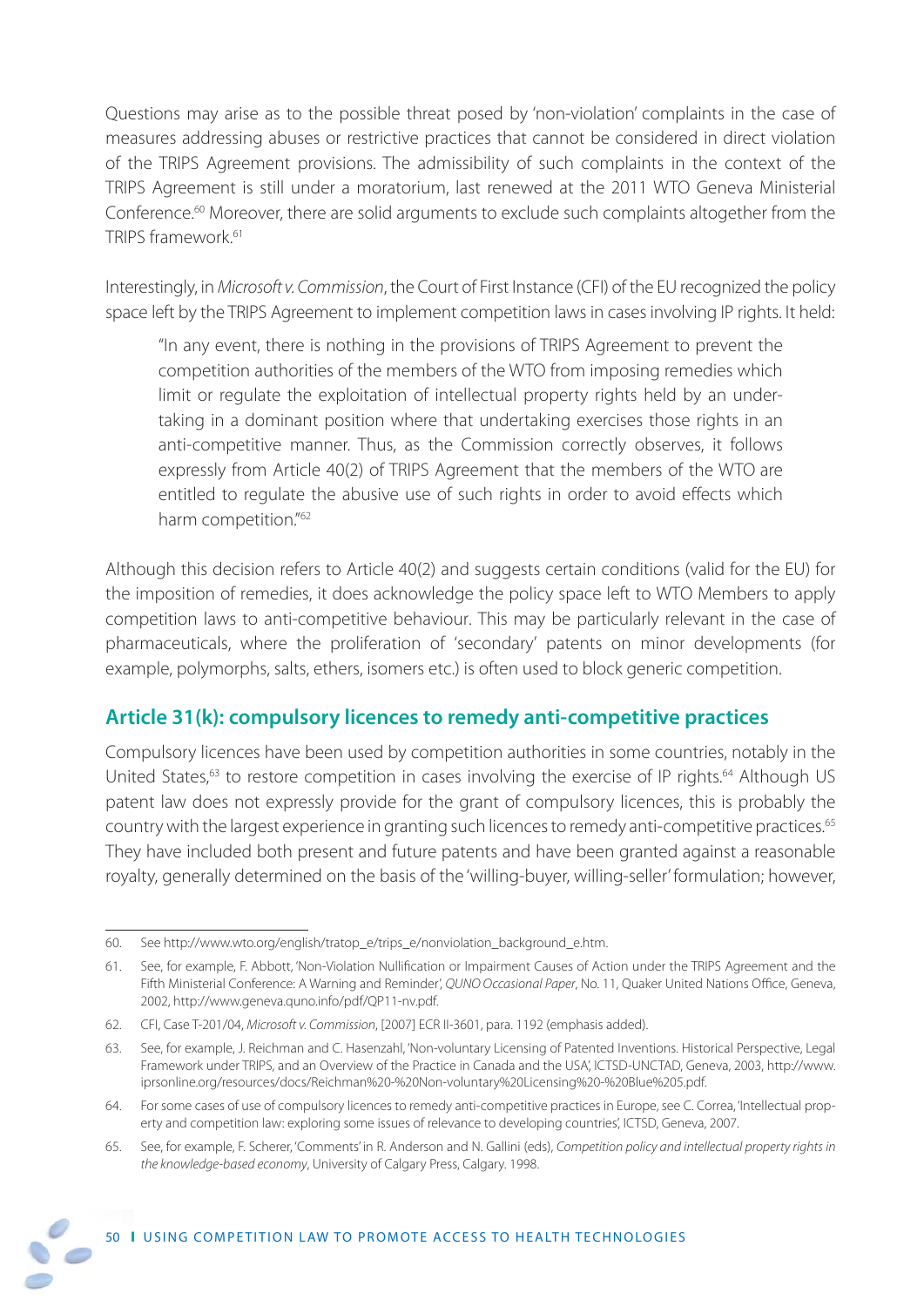in some cases the compulsory licences were conferred royalty-free, and the patentee was required to make the results of its research readily available to other industry members or to transfer the know-how actually used in production.<sup>66</sup>

Article 31(k) of the TRIPS Agreement confirmed the right to use such licences as anti-competitive remedies. Largely inspired by the US experience, this provision allows for the granting of a compulsory licence with that purpose without prior negotiation with the patent owner, as otherwise required by Article 31(b) of the Agreement. Two important additional elements of flexibility are introduced by Article 31(k):

(i) A compulsory licensee is exempted from the limitation imposed by Article 31(f ) regarding the destination of the products sold under the licence: a major part or the totality of such products may be exported.

(ii) The need to correct anti-competitive practices may be taken into account in determining the amount of remuneration to be established in accordance with Article 31(h). This means that payment may be lower than the "economic value of the authorization", as otherwise required by Article 31(h). As the US practice (prior to TRIPS) shows, payment might be excluded altogether. Remedying an anti-competitive situation may require that the compulsory licensee or licensees be exempted from such payment, to allow them to enter the market or compete effectively with the right-holder.

The only condition required by Article 31(k) for the grant of this type of compulsory licence is of a procedural nature: the anti-competitive practice needs to have been determined through a judicial or administrative process. While many national laws establish that the competition authority is competent for such determination, WTO Members may choose other authorities, notably in cases where a competition authority has not been established or is not operative in the country.

A survey conducted by WIPO, to which 34 countries responded, noted that "compulsory licenses are generally aimed at achieving objectives other than remedying, repressing, correcting or preventing anti-competitive uses of IP rights", but that "[I]t can be assumed that some of those legal grounds such as a non-use of patented inventions, or a failure to work or insufficient working of patented inventions, or public interest of extreme importance can be linked to competition, even if national statutory provisions do no clearly stipulate it."<sup>67</sup> The UK observed in its response that "the fact that the Intellectual Property Office receives so few applications for the grant of compulsory licenses could indicate that the legislation in this area acted in itself as a deterrent. It ensured that IP rights owners entered into negotiations with each other to come to voluntary agreements on licensing IP rights."68

<sup>66.</sup> See, for example, C. Correa, 'Intellectual property rights and the use of compulsory licenses: options for developing countries', Trade-Related Agenda, Development and Equity Working Papers, South Centre, Geneva, 1999.

<sup>67.</sup> See WIPO, 'Survey on Compulsory Licenses Granted by WIPO Member States to Address Anti-Competitive Uses of Intellectual Property Rights', WIPO, Geneva, 2011: 6, http://www.wipo.int/edocs/mdocs/mdocs/en/cdip\_4/cdip\_4\_4\_rev\_study\_inf\_5.pdf.

<sup>68.</sup> Ibid.: 24.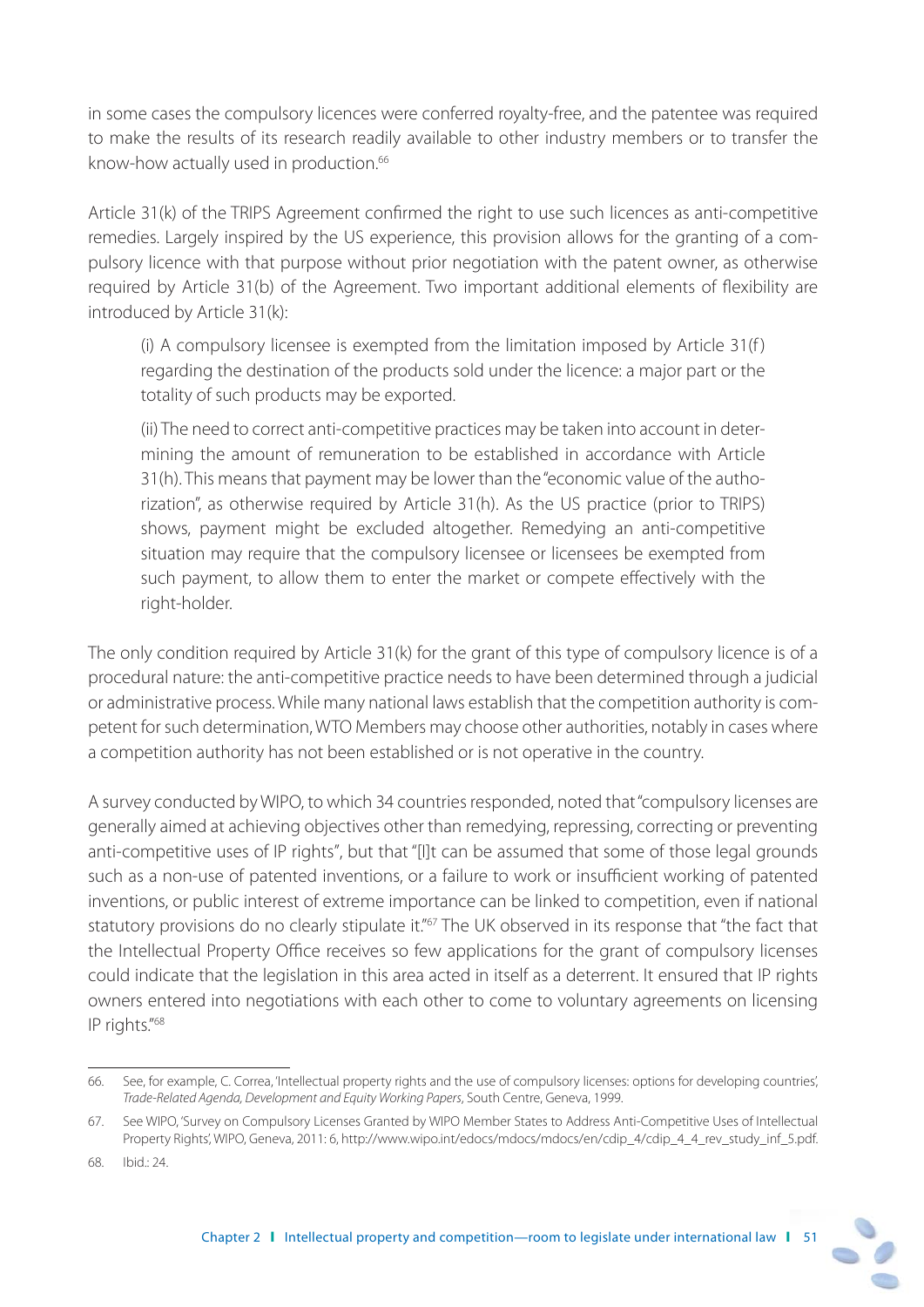## **Article 40: control of anti-competitive practices in contractual licences**

While abuses of IP rights may take various forms,<sup>69</sup> Article 40, the only operative provision in the TRIPS Agreement that specifically refers to the application of competition law, only relates to restrictive practices in contractual licences of IP.

On the one hand, Article 40 recognizes that the TRIPS Agreement does not prevent WTO Members from "specifying in their legislation licensing practices or conditions that may in particular cases constitute an abuse of intellectual property rights having an adverse effect on competition in the relevant market". It also recognizes that "…a Member may adopt, consistently with the other provisions of this Agreement, appropriate measures to prevent or control such practices…". The reference to "practices or conditions" suggests that the provision covers not only **clauses** in licensing agreements, but "all conduct surrounding the grant and the execution of licenses. Thus, refusals to license, discriminatory grant of licenses as well as discriminatory license terms, and restrictive clauses in general, all fall within the scope of the provision."70

On the other hand, this provision includes some examples of restrictive business practices in licensing agreements: exclusive grant-back conditions, conditions preventing challenges to validity and coercive package licensing. The illustrative nature of this part of this provision makes it clear that national authorities can consider other practices as restrictive. In addition, national laws may stipulate that certain practices constitute per se anti-competitive restrictions, without the need for an authority to determine the anti-competitive effects that it may have in the particular circumstances of the case. The identification of per se condemnable restrictions was, in fact, the main policy approach followed by the US antitrust authority until the 1980s. It is also reflected in the EU regulations on 'block exemptions' relating to technology transfer agreements.<sup>71</sup>

Although in the initial proposal for this provision LMICs sought to obtain a broader concept for restrictive practices,<sup>72</sup> Article 40.2 of the TRIPS Agreement seems to be based on a competition test inspired by the 'rule of reason' developed under US law ("…practices or conditions that may in particular cases constitute an abuse of intellectual property rights having an adverse effect on competition in the relevant market"). WTO Members are bound to respect measures that other Members may take in relation to licensing practices or conditions which "restrain competition" and that may have "adverse effects on trade and may impede the transfer and dissemination of technology". These qualifications were probably introduced to prevent governments in LMICs from applying a 'development test' to assess practices in licensing agreements, as proposed by such countries during the unsuccessful negotiations of an International Code of Conduct on Transfer of Technology.

<sup>69.</sup> See Chapter 3.

<sup>70.</sup> H. Ullrich (ed.), Comparative competition law: approaching an international system of antitrust law, Nomos Verlagsgesellschaft, Baden-Baden, 1998: 556.

<sup>71.</sup> See Commission Regulation (EC) No. 772/2004 of 7 April 2004 on the application of Article 81(3) of the Treaty to categories of technology transfer agreements: http://eur-lex.europa.eu/LexUriServ/LexUriServ.do?uri=OJ:L:2004:123:0011:0017:EN:PDF.

<sup>72.</sup> See P. Roffe, 'Control of anti-competitive practices in contractual licenses under the TRIPs Agreement', in C. Correa and A. Yusuf (eds), Intellectual Property and International Trade. The TRIPs Agreement, Kluwer Law International, London, 2008.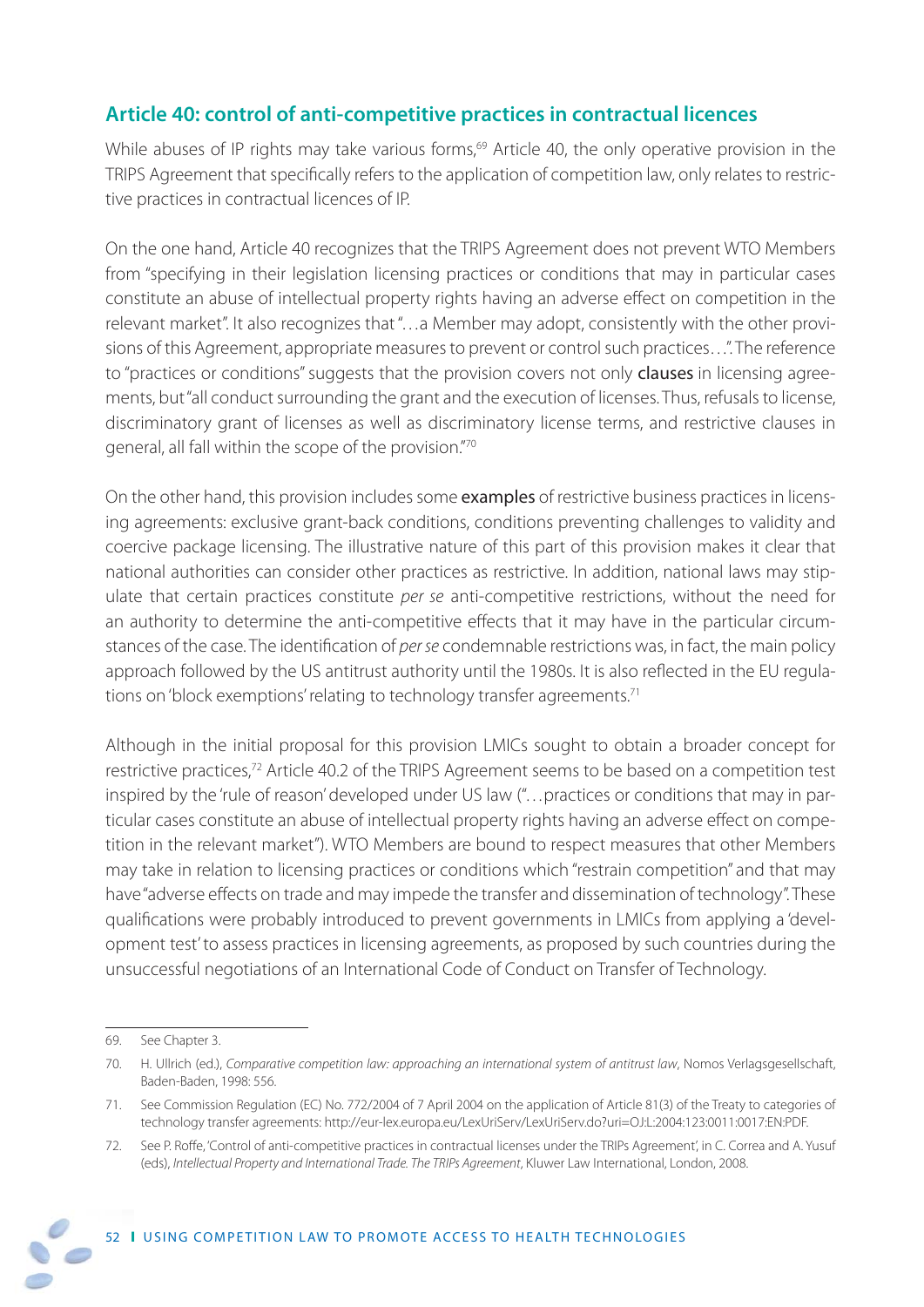However, Members are not confined to apply a competition test in dealing with licensing agreements. They may take measures based on other criteria and with objectives different from those of competition law—for instance, to reduce royalty payments or to ensure licensees the possibility of exporting to various territories. As noted by Ullrich, "Article 40.1 enshrines a competition approach to the regulation of technology transfer, albeit not to the exclusion of other approaches."<sup>73</sup>

Like Article IX of GATS, Article 40.3 of the TRIPS Agreement provides for the principle of 'positive comity'. A Member may request consultations with any other Member in cases where it believes that an IP right owner that is a national or domiciliary of the other Member "is undertaking practices in violation of the requesting Member's laws and regulations on the subject matter of this Section". However, the Member to which a request of consultation is addressed is not obliged to take measures to prevent or sanction the abuses that affect the requesting Member; it preserves "full freedom of an ultimate decision" on the action to be taken, if any. The only obligations imposed on the Member to which the request is addressed are to "accord full and sympathetic consideration" to it, to "afford adequate opportunity for consultations" and to "cooperate through supply of publicly available non-confidential information of relevance to the matter in question and of other information available to the Member, subject to domestic law and to the conclusion of mutually satisfactory agreements concerning the safeguarding of its confidentiality by the requesting Member".

There is no record of the concrete application of the consultation system established under Article 40 of the TRIPS Agreement. One explanation for this, in relation to LMICs, may be the fact that most of those countries dismantled the 'transfer of technology laws' they had implemented in the 1970s and part of the 1980s to control restrictive practices, level of payments and other conditions of transfer of technology agreements.74 No policies or regulations have been established thereafter in such countries to effectively apply competition laws or other legislation<sup>75</sup> to control such practices.

Restrictive practices are common in licensing agreements relating to health technologies, including grant-back provisions, the obligation to purchase APIs from the licensor, use of field restrictions, and limitations to export outside a given territory. Some of these restrictions may be subject to competition rules, but, as noted, laws on the matter generally require that the abuse of a dominant position be determined as a pre-condition to consider whether the licensor's behaviour is anti-competitive. As noted, restrictive practices that are not condemnable under a 'competition test' may, however, be subject to other regulations.

<sup>73.</sup> Ullrich, op cit.: 557.

<sup>74.</sup> See C. Correa, 'A decade of control of transfer of technology in Latin America', Journal of World Trade Law, 1981, Vol. 15, No. 5, Sept–Oct.

<sup>75.</sup> An exception is Chapter IV of Decision 291 (1991) of the Andean Community, 'Common Regime for the Treatment of Foreign Capital and on Trademarks, Patents, Licenses and Royalties' and Article 58 of the Decision 486 (2000) 'Common Intellectual Property Regime'. Some IP laws contain provisions relating to restrictive practices in licensing agreements, such as Article 39 of the Argentine patent law No. 24.481 (1995).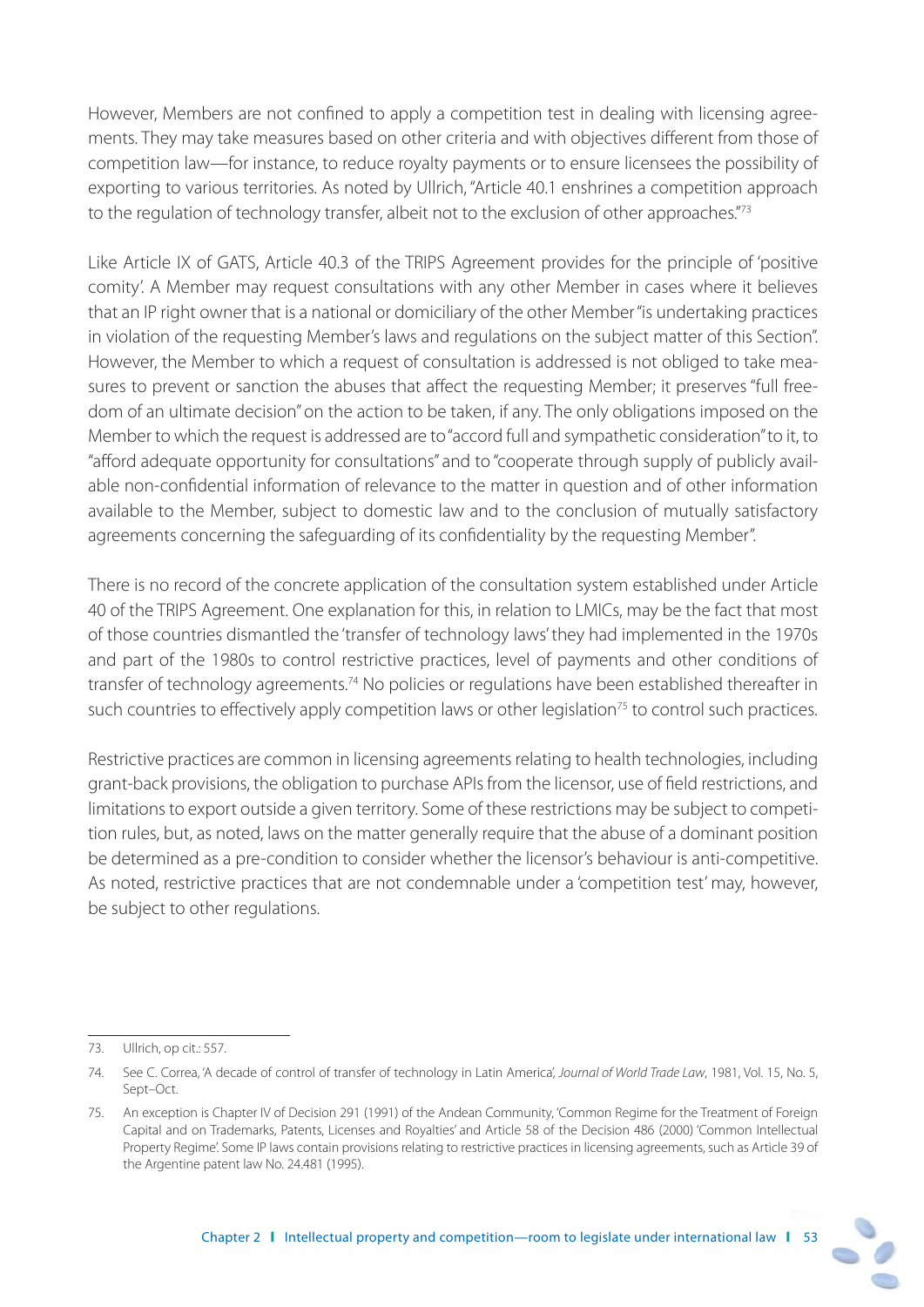# Competition provisions in FTAs

As examined above, LMICs, including Members of the WTO, have preserved a significant degree of policy space to define and implement competition laws at the national level to control abuses and restrictive practices.

LMICs can choose their own model of competition law, though the influence of those applied in high-income countries is generally significant. Many countries have adopted competition laws on the basis of 'normative persuasion' rather than coercion (as has been the case with IP rights legislation)—that is, they learned and accepted the idea of competition laws but tailored them to their particular conditions.76

FTAs generally contain chapters on competition law. Box 2.1 enumerates the most common clauses relating to competition law found in FTAs.

#### **BOX 2.1: Competition provisions commonly found in FTAs**

- 1. Measures relating to the adoption, maintenance and application of competition law
- 2. Provisions relating to the cooperation and coordination of activities by competition law enforcement bodies
- 3. Provisions relating to anti-competitive acts and measures to be taken against them
- 4. Provisions relating to non-discrimination, due process and transparency in the statement and application of competition law
- 5. Provisions to exclude the use of anti-dumping measures against the commerce of signatories
- 6. Provisions concerning the circumstances and conditions under which recourse to trade remedies (such as anti-dumping measures, countervailing duties and safeguards) are permitted
- 7. Provisions relating to the application of dispute settlement procedures in competition policy-related matters
- 8. Provisions relating to flexibility and progressivity, sometimes referred to as special and differential treatment provisions.

Source: OECD, 'Competition Provisions in Regional Trade Agreements. Part I. Secretariat Paper', COM/DAF/TD(2003)3, prepared for the Joint Group on Trade and Competition, Organisation for Economic Cooperation and Development, Paris, 1 February 2005.

Unlike other components of FTAs, the rules on competition law introduced in such agreements contain few binding commitments. Notably, the Parties agree to apply competition laws to certain types of anti-competitive behaviour and to cooperate to address anti-competitive practices.

<sup>76.</sup> S. Sell, Power and Ideas. North-South politics of intellectual property and antitrust, State University of New York Press, New York, 1998: 198 and 211.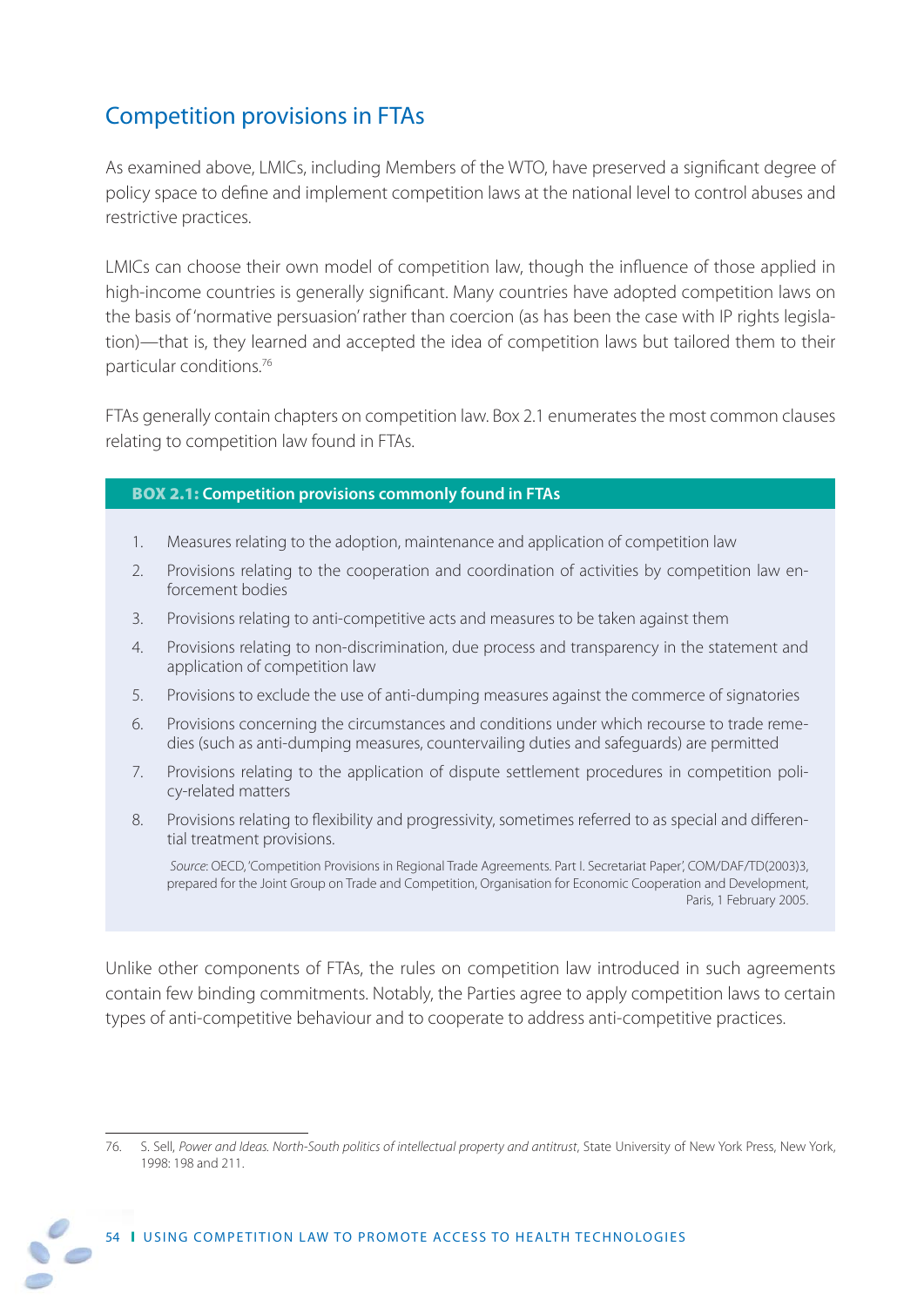Some evolution in the competition law content of FTAs may be observed. The EU, for instance, sought in some FTAs to export to its trade partners its own model on competition law, as set out in the EU Treaty. For instance, Article 53 of the EU–Jordan Euro-Mediterranean Agreement, signed in November 1997, partially reproduced Articles 101, 102 and 107 of the Treaty on the Functioning of the European Union (TFEU). Interestingly, however, the FTA did not contain the exceptions to the general rules spelled out in Articles 101<sup>77</sup> and 107<sup>78</sup> of the TFEU. In addition, the Agreement established that practices had to be assessed "on the basis of the criteria resulting from the application of the rules contained" in the Articles of the TFEU referred to—that is, in accordance with European legal standards. This not only means that such standards would prevail over or replace any standards developed to suit Jordan's circumstances, but that EU firms would enjoy a considerable advantage in invoking the Agreement's competition provisions against Jordanian competitors.<sup>79</sup>

More recent FTAs signed by the EU recognize the applicability of the domestic law of the respective trade partners to determine the existence or not of anti-competitive conduct. The Trade, Development and Cooperation Agreement between EU and South Africa, for instance, defines conduct incompatible with the Agreement (Article 35), but an Annex stipulates that it will be assessed in accordance with criteria arising from the application of the rules of each Party's domestic legislation. In the case of the EU FTA with Colombia and Peru, the Parties similarly agreed that certain behaviour is inconsistent with the FTA "to the extent that such practices may affect trade and investment between the Parties", but the determination of the behaviour's anti-competitive nature would be made in accordance with the Parties' respective competition laws.<sup>80</sup> This FTA also provides for cooperation and coordination of the respective competition authorities, including the possibility of requesting the other Party "to initiate the enforcement activities established under its legislation" if the requesting Party considers that an anti-competitive practice "carried out within the territory of another Party has an adverse effect within the territory of both Parties or on trade relations between those Parties" (Article 261.5). This provision, however, would not apply in cases where a practice carried out within the territory of the EU has an adverse effect in Peru or Colombia, and vice versa.

Interestingly, in the case of the EU CARIFORUM (Forum of the Caribbean Group of African, Caribbean and Pacific States) Economic Partnership Agreement<sup>81</sup> a provision with wording seemingly inspired by Article 40 of the TRIPS Agreement creates an obligation on the Parties to take anti-competitive measures. It stipulates:

<sup>77.</sup> The exception refers to agreements, decisions or practices that contribute "to improving the production or distribution of goods or to promoting technical or economic progress, while allowing consumers a fair share of the resulting benefit" provided that they do not: (a) impose on the undertakings concerned restrictions which are not indispensable to the attainment of these objectives; or (b) afford such undertakings the possibility of eliminating competition in respect of a substantial part of the products in question.

<sup>78.</sup> Article 107.2 enumerates cases where aid "shall be compatible with the internal market", and Article 107.3 situations where aid "may be considered to be compatible with the internal market" (emphasis added).

<sup>79.</sup> See ActionAid, Christian Aid, Oxfam International, 'The EU's approach to Free Trade Agreements Competition. Intellectual property', EU FTA Manual Briefing, No. 8, http://aprodev.eu/files/Trade/EU%20FTA%20Manual%20fta8\_ip.pdf.

<sup>80</sup> Article 259.2

<sup>81.</sup> Available at http://eur-lex.europa.eu/LexUriServ/LexUriServ.do?uri=OJ:L:2008:289:0003:1955:EN:PDF.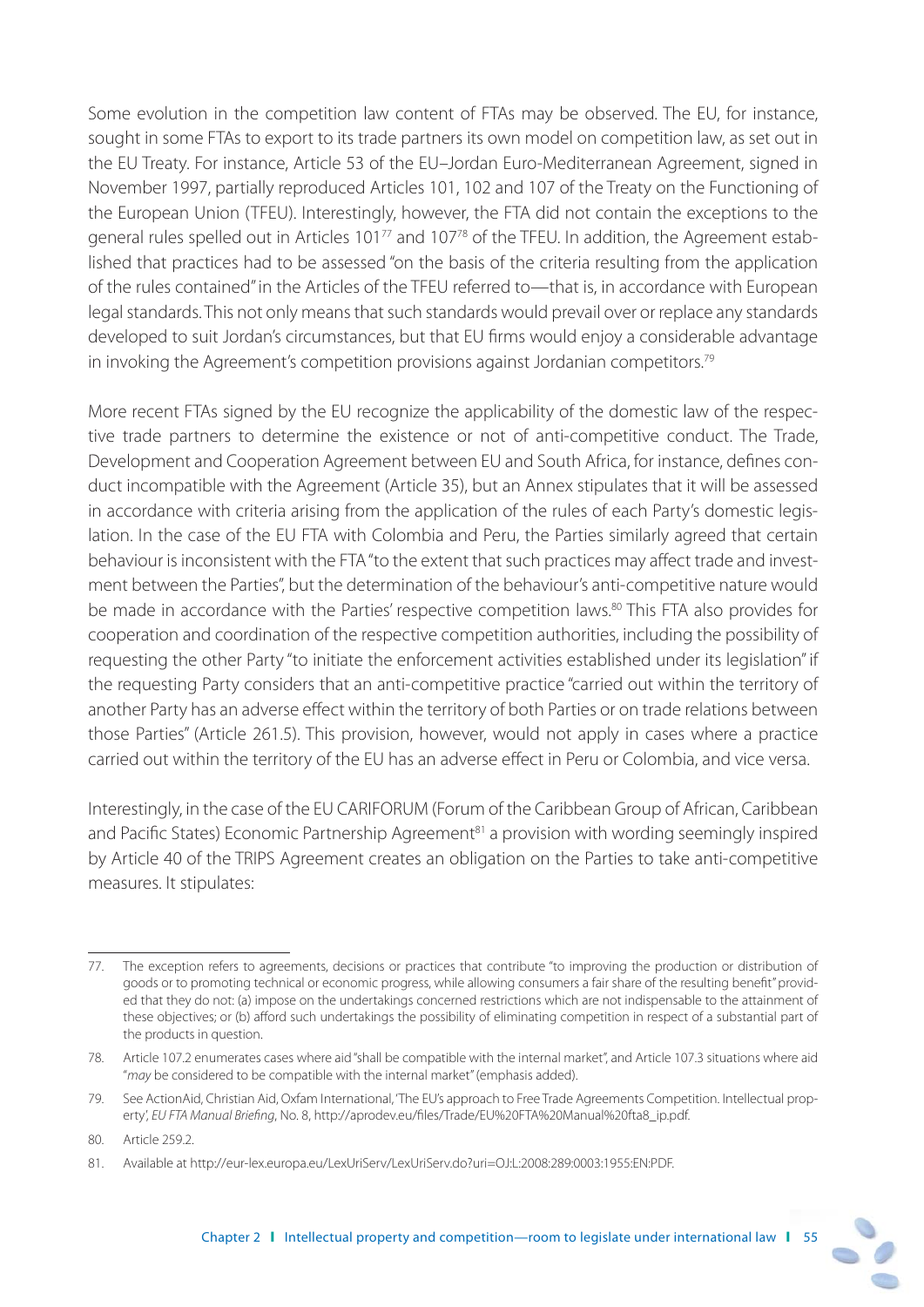"The EC Party and the Signatory CARIFORUM States shall take measures, as appropriate, to prevent or control licensing practices or conditions pertaining to intellectual property rights which may adversely affect the international transfer of technology and that constitute an abuse of intellectual property rights by right holders or an abuse of obvious information asymmetries in the negotiation of licenses (Article  $142.2$ )"

While this provision provides for an interesting precedent, the obligation is established in general terms, and it is unclear, for instance, whether the EU competition authority would take measures in cases of conduct by European enterprises that affect one of its trade partners.

FTAs signed by the United States also contain specific chapters on competition. NAFTA, for instance, obliged the Parties to "adopt or maintain measures to proscribe anti-competitive business conduct and take appropriate action with respect thereto" (Article 1501.1) and provided for cooperation and coordination among their authorities. However, NAFTA explicitly stipulated "[N]o Party may have recourse to dispute settlement under this Agreement for any matter arising under this Article" (Article 1501.3).

The more recent FTA between the United States and Colombia binds the Parties to apply their respective competition laws "that proscribe anti-competitive business conduct and promote economic efficiency and consumer welfare" and to "take appropriate action with respect to such conduct".<sup>82</sup> The FTA also provides for non-discrimination based on nationality, some procedural quarantees (the right to be heard and provide evidence and of judicial review) and cooperation between the competition authorities.

While competition-related rules in FTAs do not significantly limit the way in which the trade partners can apply their own legislation, they do not strengthen or amplify the capacity of the Parties to deal with anti-competitive behaviour. In particular, the cooperation between competition authorities does not go as far as obliging the authority of one Party to make a determination on behaviour solely affecting another Party. This means that competition rules in FTAs may be of limited help to LMICs with weak competition regimes, or in cases where they are affected by restrictive practices or other behaviour (e.g. mergers) that take place in the territory of another Party.

# Conclusions: utilizing the policy space in competition law

As a result of the implementation of the TRIPS Agreement, legislative changes in response to demands by developed countries, or commitments made in FTAs, the IP rights protection in LMICs has been raised in the last two decades to levels comparable to those applied in developed countries. There is an important asymmetry, though, in the process of elevating such protection. While competition regimes are well established and can be effectively used to remedy anti-competitive

<sup>82.</sup> Article 13.2.1 of the US–Colombia FTA.

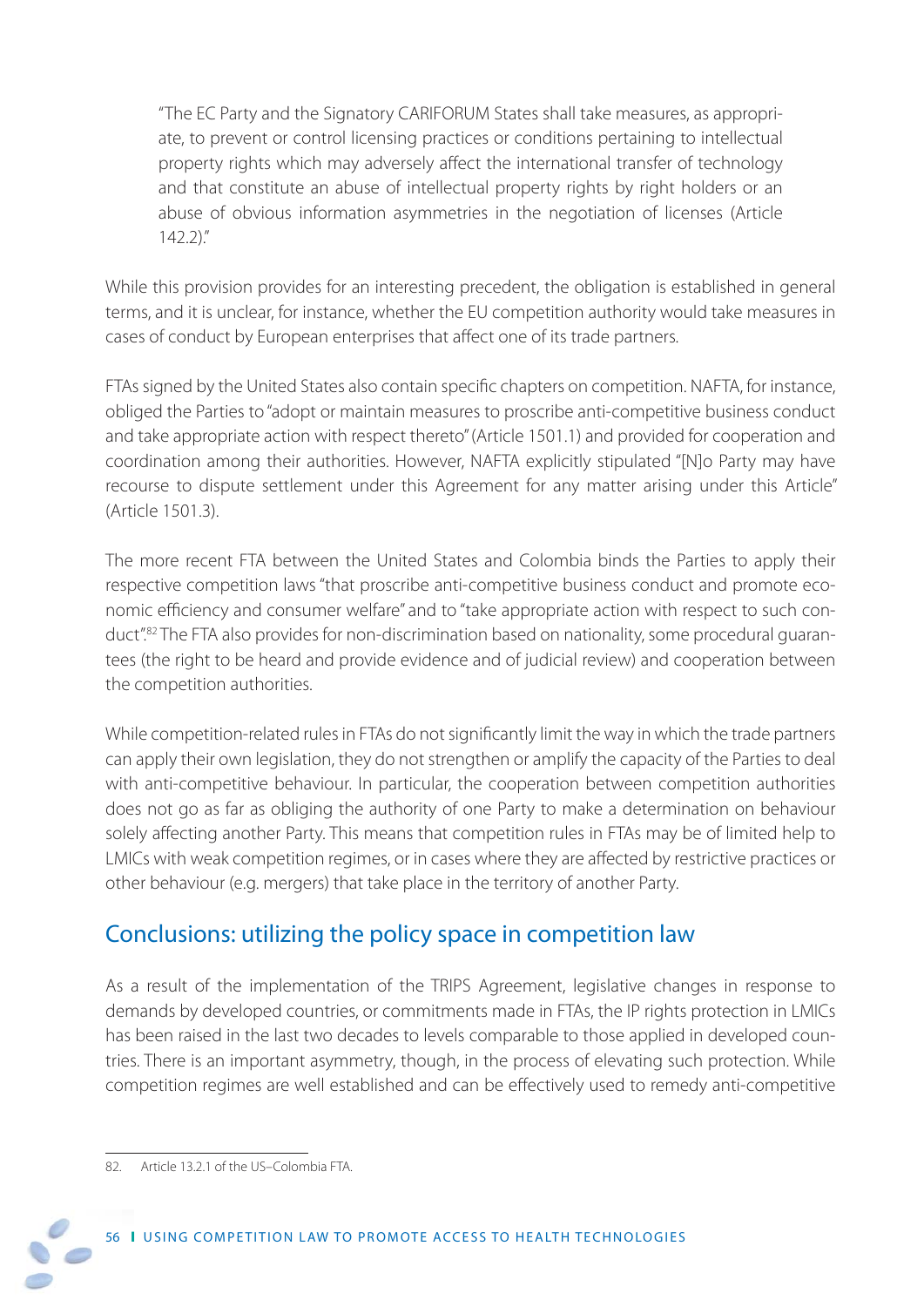practices related to IP rights in developed countries, not all LMICs have competition regimes in force, and, where they exist, serious enforcement problems remain. Hence, most LMICs lack the capacity to use competition law to counterbalance the market power conferred under IP rights and protect public health.<sup>83</sup> LMICs have, in fact, only rarely used the flexibilities concerning competition law under the TRIPS Agreement to address IP rights-related anti-competitive practices.<sup>84</sup>

As noted, there are important differences in the way national laws define and control anti-competitive practices, even among developed countries. In the absence of international rules on the matter—after the failed attempt to develop a set of disciplines in the WTO—LMICs can use the policy space available to them to implement competition law and policies consistent with their national development needs.

The domestic reach of competition laws vis-à-vis the growing global nature of anti-competitive practices calls for more cooperation in the enforcement of such laws. However, this would not be an automatic result of an international harmonization of the rules on the matter, if this still were a realistic option in the context of multilateral relations.

The competition-related provisions of the TRIPS Agreement provisions are weak and general in comparison to the obligations requiring the protection of IP rights under very specific minimum standards. They do not contain precise obligations regarding the way in which WTO Members can intervene to protect competitors and consumers. While the 'consistency test' in Article 8.2 and the 'competition test' suggested in Article 40.2 of the Agreement may be read as limiting the space for such intervention, they do not prevent Members from determining the type of abuses and practices that may be subject to control, nor the remedies to be applied.

The possible use of compulsory licences to deal with anti-competitive practices, as explicitly recognized in Article 31(k) of the TRIPS Agreement, might be of particular importance to protect public health in cases, for instance, of excessive pricing of health technologies or refusal to grant a licence on reasonable commercial terms. WTO Members enjoy great latitude to determine the reasons for the grant of a compulsory licence for public health purposes. They should ensure that the procedures are simple and effective enough to provide timely responses to public health needs.85

<sup>83.</sup> The need for such a counterbalance was noted by the European Commission in 'An Industrial Property Rights Strategy for Europe. Communication from the Commissions to the European Parliament, the Council and the European Economic and Social Committee', COM(2008) 465 final, European Commission, Brussels, 16 July 2008 (para, 3.4: "Strong protection of industrial property rights should be accompanied by rigorous application of competition rules.").

<sup>84.</sup> See Chapter 4 (reference to the decision on ARVs by the South African Competition Commission).

<sup>85.</sup> See in the Annex some model provisions that may be incorporated into national legislation to make use of the TRIPS flexibilities examined above.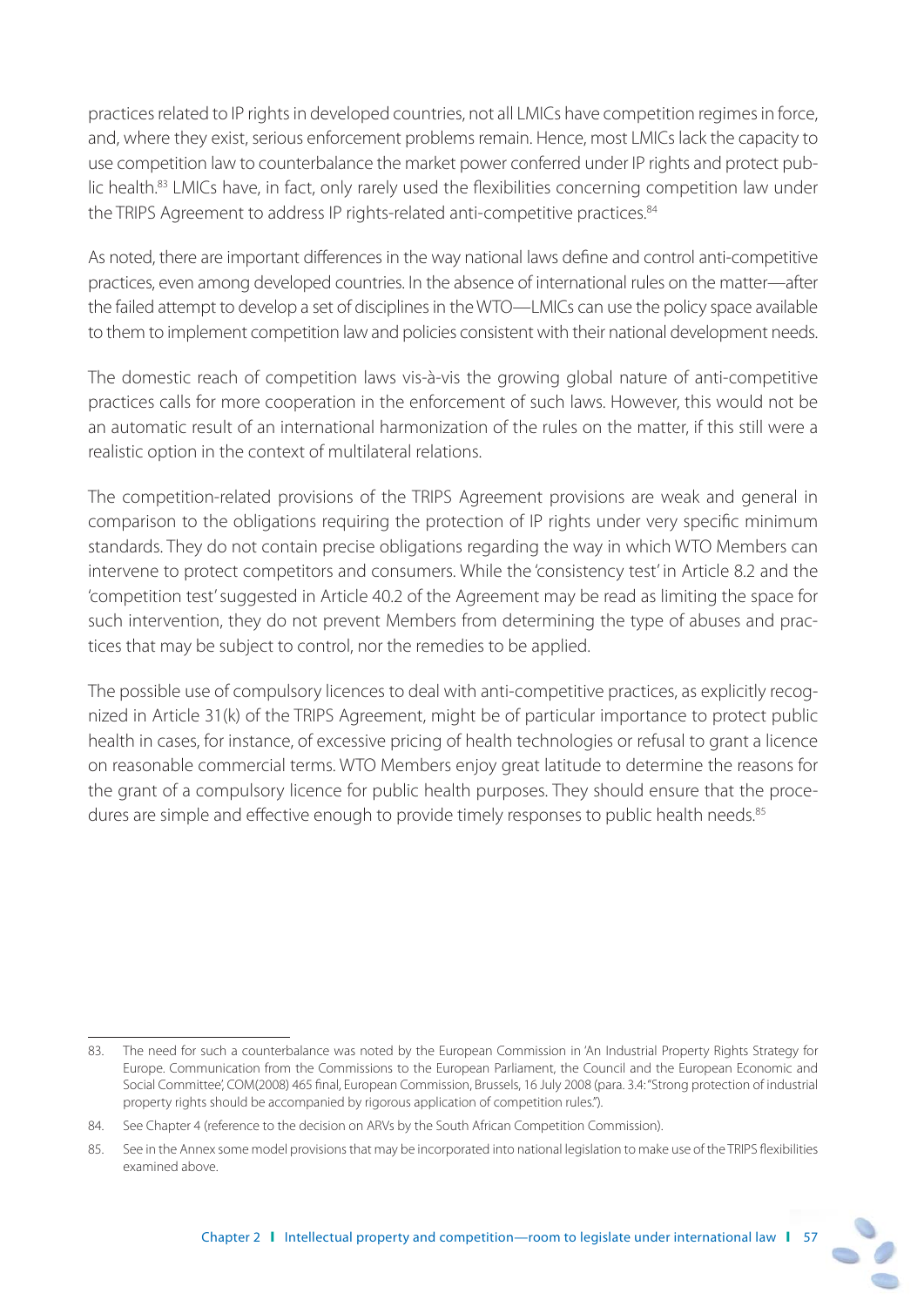# Anti-competitive behaviours and the remedies available for redress

# *Frederick M. Abbott*

#### **KEY MESSAGES**

- There are a variety of anti-competitive practices that may affect pricing and access in the pharmaceutical sector, some illegal per se, and others to be assessed under a rule of reason balancing approach.
- Anti-competitive conduct may affect health technologies as well as technology markets, including research and development.
- Patent-owning pharmaceutical companies may be in a position to abuse monopoly or dominant position, such as by refusing to supply or charging excessive prices.
- Mergers and acquisitions may create or exacerbate anti-competitive conditions.
- There are a wide range of remedies available to address anti-competitive conduct, including injunctions, damages, criminal penalties, orders of compulsory licensing, divestitures and other equitable remedies.
- $\blacktriangleright$  Specific rules addressing conduct that delays entry of generic competition through abuse of patents or related conduct may be useful.

# 1. The typology of anti-competitive practices as they relate to access to health technologies

This chapter addresses anti-competitive conduct relating to markets for health technologies. This contribution starts with a brief background concerning the typology of anti-competitive behaviour. It then narrows its focus to anti-competitive conduct likely to affect markets both for the delivery of affordable, quality health care in general and for health technologies in particular.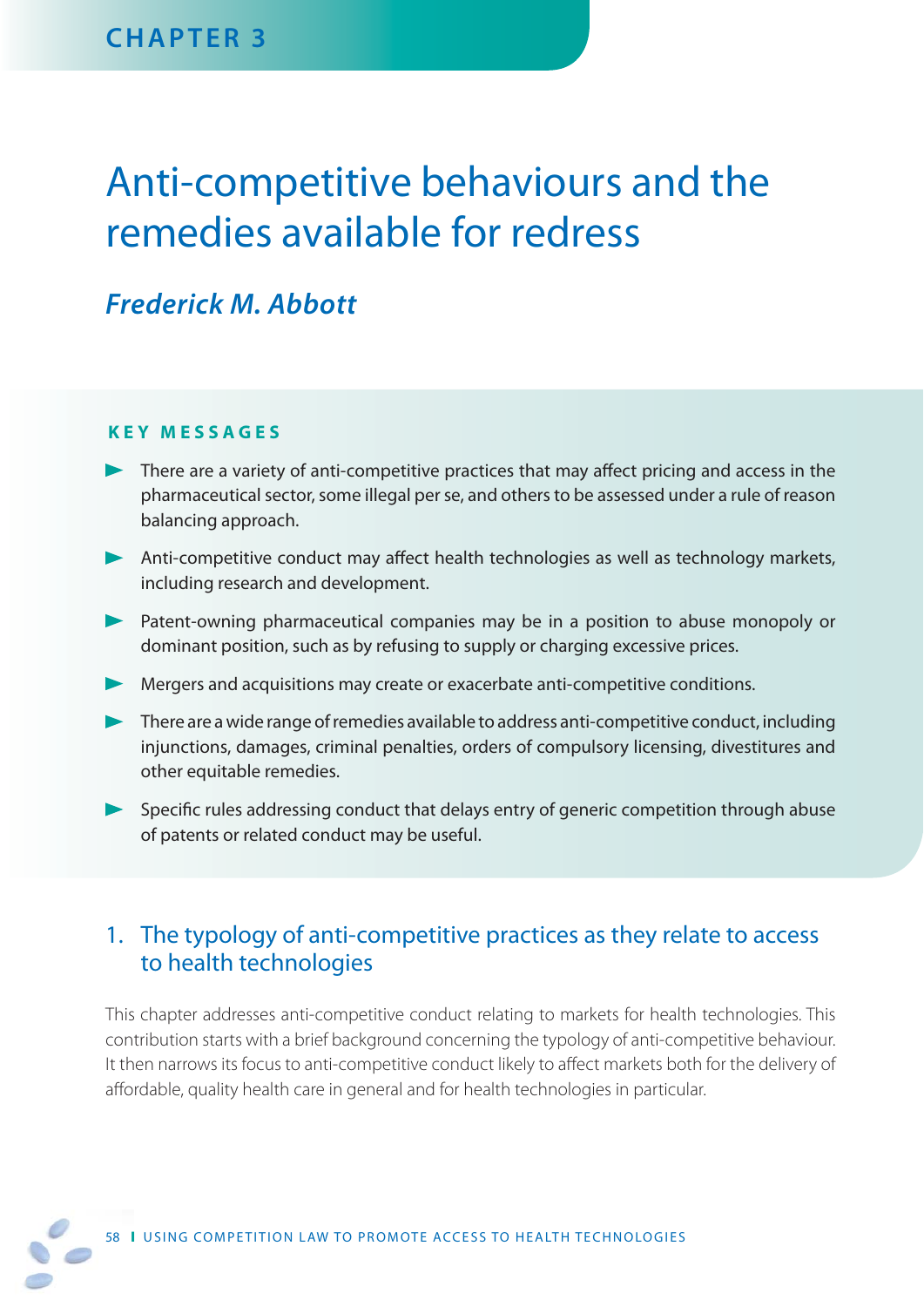#### **a) Horizontal restraints, vertical restraints and abuse of dominant position**

Competition law generally differentiates between two classes of unlawful behaviour. The first concerns activities engaged in by independent enterprises that are competitors in the production and/ or distribution of the relevant goods or services. This is the 'horizontal' class of competitors that are able to influence markets by acting in concert. Horizontal anti-competitive conduct typically involves two or more independent enterprises.

The second class of unlawful behaviour concerns the supply and distribution chain from a single producer, such as the chain moving from manufacturing to supply of wholesalers and distributors to retail sellers. This chain of supply from the producer through the retail distribution network is referred to as 'vertical'.

The types of anti-competitive conduct engaged in by enterprises in horizontal and vertical relationships tend to be different, although the objectives may be the same. The unlawful objective of anti-competitive behaviour is to obtain prices above those that would be paid by purchasers/ consumers in a competitive market, or otherwise to secure sales (i.e. market share) above that which would be obtained in a competitive market.

Competition laws tend to differentiate between conduct involving unlawful contracts or agreements between undertakings, on the one hand, and conduct involving unlawful monopolization or abuse of dominant position, on the other. Competition law needs to maintain a distinct place for 'monopoly' or 'dominant position' because enterprises that control markets may not need to enter into agreements or contracts to accomplish their objectives. Monopoly control over the market allows the single enterprise to dictate pricing and terms of supply. Abuse of dominant position is usually confined to a single enterprise, although there are situations in which several enterprises combine to establish a dominant position in the market. Abuse of dominant position may affect horizontal competition or the vertical distribution chain.

#### **b) Conduct considered straightforward, hard-core or** *per se* **anti-competitive and conduct**

The fundamental objective of competition law is to protect the integrity of competitive markets against abusive conduct, and to protect consumers from the effects of such conduct. There are many types of agreements between undertakings that are not necessarily anti-competitive, including among competitors in the same markets. In circumstances in which there are potentially pro-competitive or neutral reasons for entering into agreements, competition authorities and courts must balance these reasons with potentially restrictive elements and decide whether the agreements are, on the whole, anti-competitive. In the United States this type of balancing is often referred to as 'rule of reason' analysis, but the way this doctrine of balancing is named varies from country to country.

Some types of agreement or conduct have been considered so inherently anti-competitive that they are not subject to a balancing test. These types of arrangements or agreements are considered illegal per se (using terminology originating with the US Supreme Court) or hard-core restraints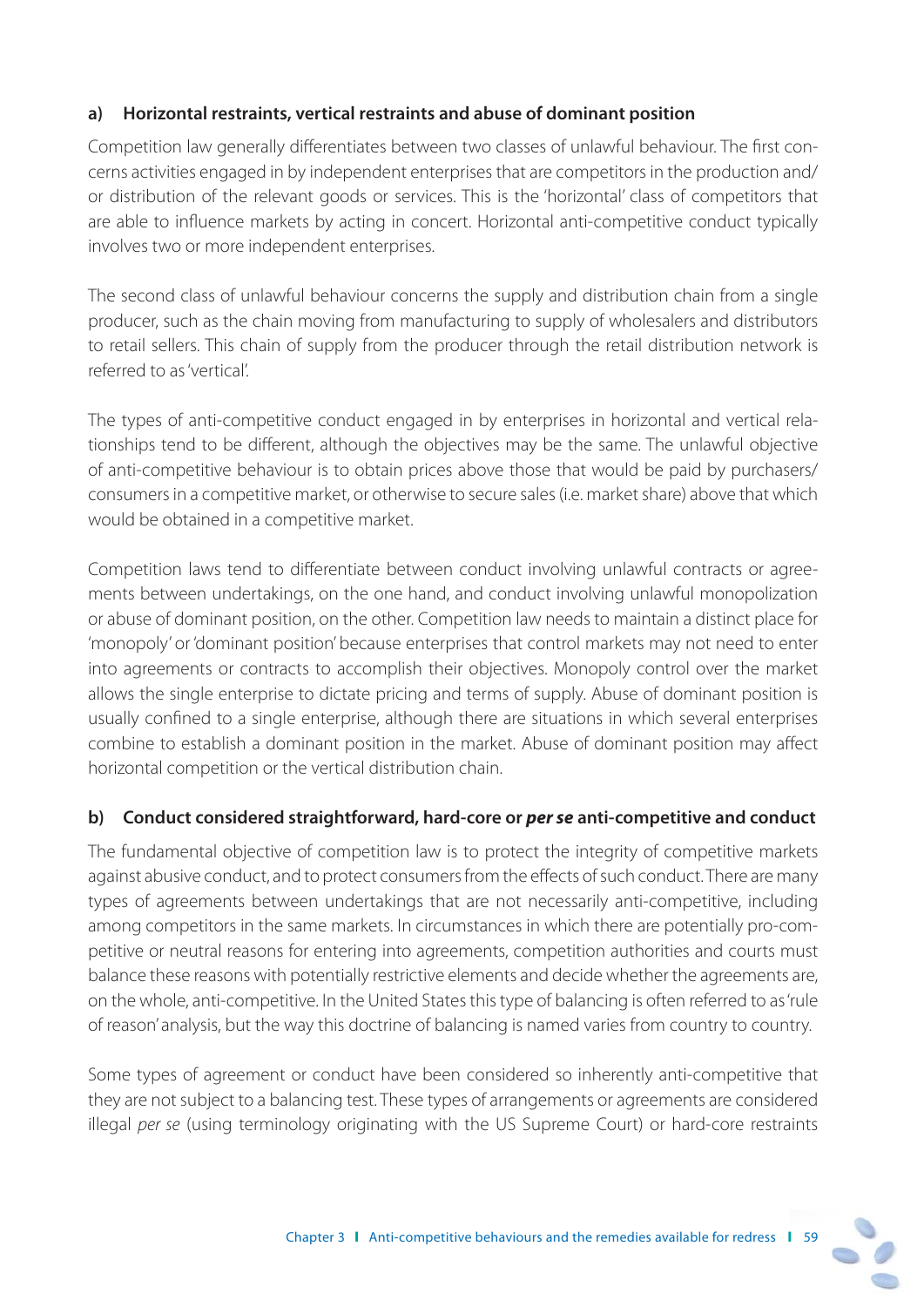(using terminology developed in the EU). Examples of conduct considered per se illegal in both the United States and EU are price-fixing and output restraints among horizontal competitors.

Not all national jurisdictions separate anti-competitive acts into those that are per se unlawful and those as to which a rule-of-reason-type analysis applies.

# 2. Horizontal restraints

As noted above, horizontal restraints involve agreements between independent economic actors that are the primary producers or distributors of goods or services. Such producers seek to maximize profits. Ways to pursue market advantage over horizontal competitors, without resorting to anticompetitive measures, include: (1) reducing costs of production and prices so as to attract a larger proportion of buyers or consumers than the competition; (2) developing improved or innovative products that shift buyers' consumption preferences; (3) increasing advertising expenditures (or improving the quality of advertising) to attract a larger proportion of consumers than the competition; and (4) improving the quality of after-sales service for consumers.

There are various reasons why independent economic actors may decide to choose instead to engage in behaviour that is anti-competitive. A group of enterprises may have collectively constructed production facilities with the potential to 'oversupply' consumer demand. To maintain prices sufficient to cover production costs plus a reasonable profit, these economic actors may agree to limit production so as to maintain profitable (or even higher than normal profit) production. For enterprises in the natural resources production sector, or in the agricultural production sector, 'natural factors' may give rise to a supply situation that exceeds buyer/consumer demand at prices sufficiently high for all of them to remain in the market. Or a group of enterprises may collectively decide that because of various factors they do not face threats from alternative or substitute products and that they may improve their individual and collective profitability by forgoing competition based on price.

These and other reasons may induce enterprises to reach agreement on horizontal restraints that are anti-competitive, allowing them to secure prices above competitive market prices. By doing this, they allocate to themselves a larger portion of national wealth than that to which they are legitimately entitled, depriving consumers of goods or services, and depriving other industry sectors of revenues.

## **a) Restraints among horizontal competitors**

#### *i. Price-fixing*

A typical form of anti-competitive behaviour is price-fixing among horizontal competitors. The price-fixing arrangement is one in which the potential competitors agree not to sell their product(s) below a set price. In other words, the enterprises agree that they will not seek to attract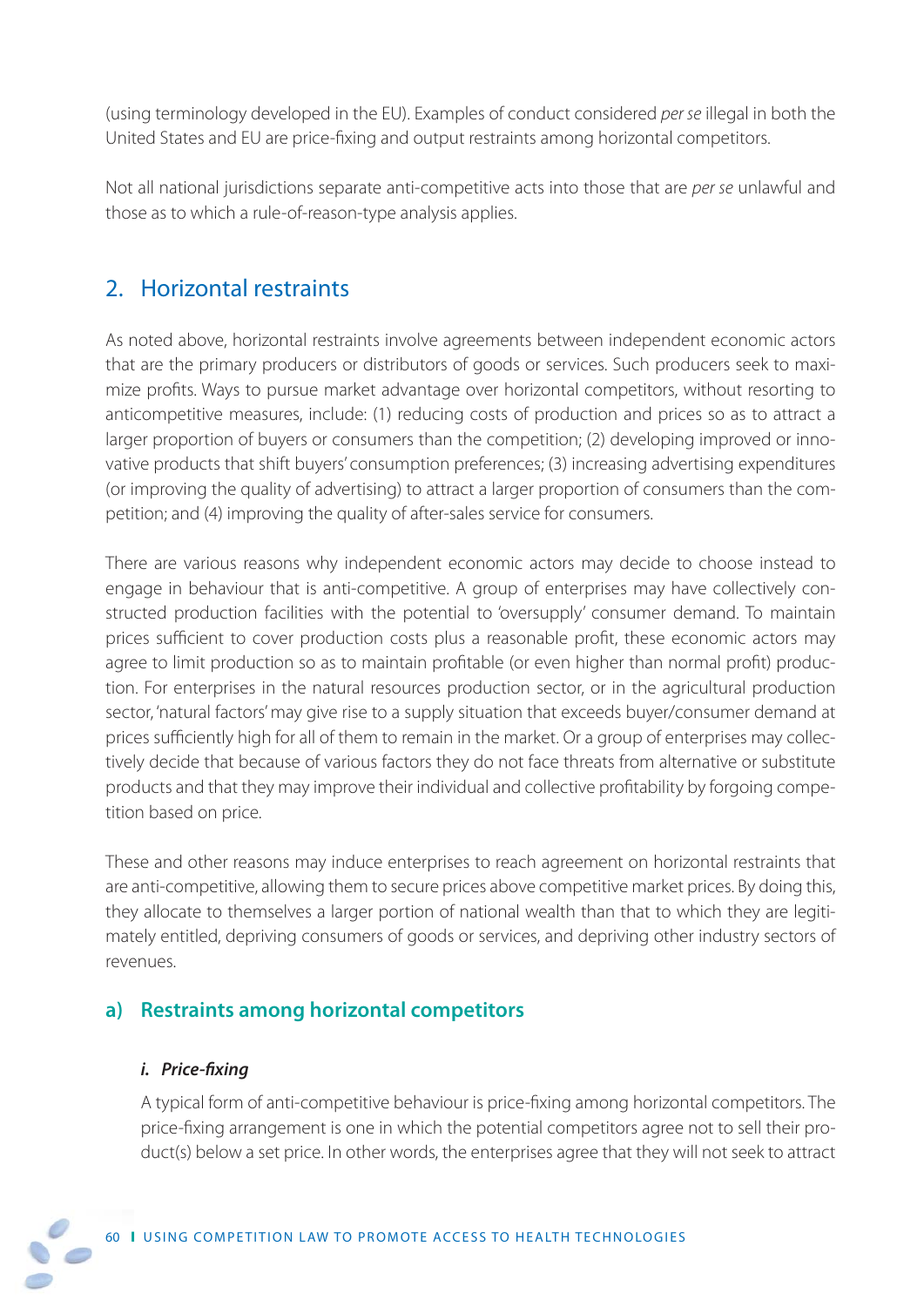marginal buyers by offering prices lower than other members of the group (see Boxes 3.1 and 3.2 for examples). There is typically nothing to prevent the enterprises from selling at higher prices than the fixed minimum.

#### **BOX 3.1: US antitrust actions in health care services and products**

The complaint alleges that Cooperativa de Farmacias Puertorriqueñas (Coopharma), a Puerto Rico cooperative of approximately 300 pharmacy-owners, has violated federal antitrust laws by negotiating, entering into, and implementing agreements among its member pharmacies to fix prices in their contracts with insurers and pharmacy benefit managers.

Coopharma members own more than 350 pharmacies in Puerto Rico. Its members represent at least one-third of all of the pharmacies in Puerto Rico, and they have a significant presence on the western side of the island.

According to the complaint, since at least 2007 Coopharma has negotiated with more than 10 payers over reimbursement rates and signed "single-signature" master contracts on behalf of its member pharmacies. In addition, the threat of collective action by Coopharma members led two payers to pay higher rates to the group's members through their individual pharmacy contracts.

The order prohibits Coopharma from entering into or facilitating agreements between or among any pharmacies to, among other things, negotiate on behalf of any pharmacy with any payer and refuse to deal with any payer. The order also prohibits Coopharma from facilitating information exchanges between pharmacies regarding whether to contract with a payer and inducing anyone to engage in the prohibited conduct.

Under the order, payers are allowed to terminate their contracts with Coopharma without penalty, and Coopharma must notify each pharmacy providing services under the contract of the termination.

Source: US Federal Trade Commission, '2013 Overview of Antitrust Actions in Health Care Services and Products', US Federal Trade Commission, Washington, DC, 2013: 23–24.

Price-fixing among horizontal competitors is widely considered per se illegal—meaning that it cannot be justified by alleged pro-competitive benefits.

Generic health technologies may be sold with low profit margins in markets that are comparatively open to competition. As a consequence, there may be substantial pressure among generic producers to fix prices to preclude selling at near or below cost, particularly when making sales to government purchasers that may be less willing to pay premium prices for 'branded' generic products. As discussed below, such price-fixing may take the form of bid-rigging with respect to government procurement.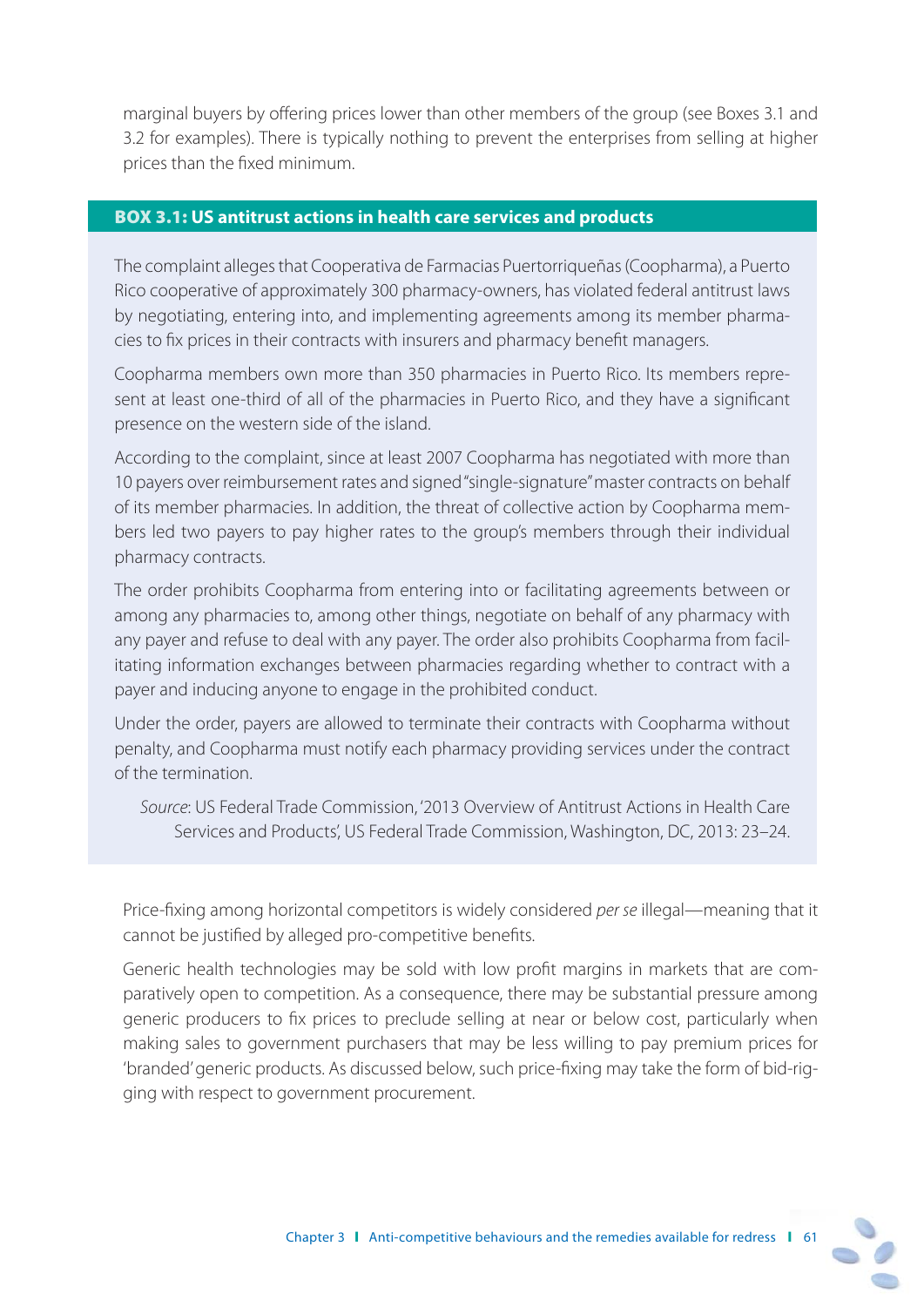Patented health technologies enjoy a form of built-in market exclusivity because potential competitors may not make and sell the same product as the patent owner. This might appear to remove the incentive for price-fixing, since the patent owner is a single source supplier and can charge the price it self-determines (assuming the absence of government price controls). However, this pricing autonomy and power depends on the extent to which substitutes are available in a particular therapeutic class of a patented drug. If there are several patented drugs that may treat the same condition, the patent owners may collectively have an incentive to fix prices and compete on other grounds, such as through advertising and promotion with physicians.

#### **ii. Output restraints**

A related way to maintain prices at an 'above competitive market' level is for enterprises to fix the total aggregate supply of the product on the market, and to allocate shares of that supply among the colluding enterprises. Assuming that demand can be held stable, the participating companies are able to maintain their pricing without concern that they will be undercut by their competitors, because their competitors have restricted the amount of product they can provide.

 Output restraints among horizontal competitors are widely considered per se illegal—meaning that they cannot be justified by alleged pro-competitive benefits.

 Competitors in an industry, including the pharmaceutical industry, may understandably want to restrict output in a situation of oversupply, since low prices may drive one or more of them out of business. But competition law is not intended to preserve the market position or viability of individual enterprises. It is, in fact, a function of competitive markets to allow companies to fail. It is through the process of failure or the threat of failure that resources are efficiently allocated within an industry and the economy as a whole. Without the prospect of failure, an industry is likely to become inefficient.

## **iii. Allocation of geographic territories or alternative market segmentation**

 Horizontal competitors may seek to inhibit price competition by allocating geographic territories among themselves. This practice may be used to segment regional, national or subnational markets. Geographic allocation may be accomplished through a variety of mechanisms. In a 'hard' form, potential competitors may agree not to sell or supply product into each other's allocated territory. In a somewhat softer form, potential competitors may agree not to actively pursue sales into each other's allocated territory but leave it open to respond to unsolicited inquiries (i.e. passive sales). Geographic allocation may be accomplished by agreement not to market within each other's territory, not to appoint local distributors or service representatives, and other means of making products less available or attractive.

As discussed below, bid-rigging is a common vehicle for giving effect to anti-competitive arrangements. Bids can be allocated along geographic lines to restrain competition, such that potential competitors agree they will not submit bids within certain geographic territories or that their bids will be priced non-competitively within those territories.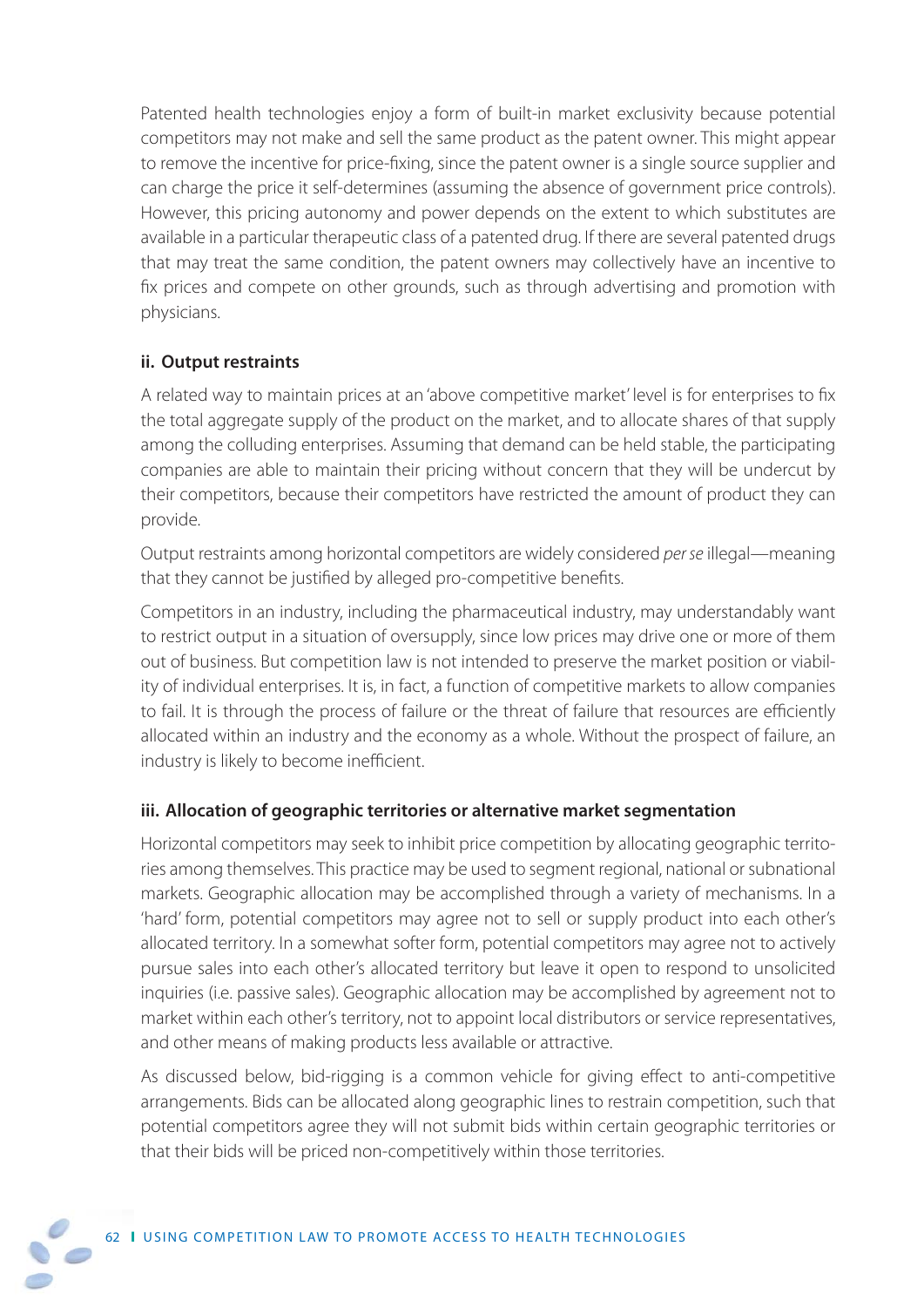It is not uncommon for allocation of geographic territories, output restraints and price-fixing to form part of the same collusive arrangement (see Box 3.2 for an example).

#### **BOX 3.2: Example of the practice of allocation by geographic territories US Department of Justice**

In 1999 the US government assessed a \$500 million criminal penalty against the Swiss pharmaceutical firm Hoffman-La Roche (pursuant to a plea agreement) "for leading a worldwide conspiracy to raise and fix prices and allocate market shares for certain vitamins sold in the United States and elsewhere", and sentenced a Swiss executive of the firm to four months imprisonment in the USA for his part in directing the conspiracy.

The US Department of Justice press release regarding the criminal plea agreement stated:

"According to the charges, Hoffmann-La Roche and BASF agreed with the world's other major vitamin manufacturers to suppress and eliminate competition in the U.S. and elsewhere. The criminal cases charge that Hoffmann-La Roche, BASF, and Sommer [the Swiss executive], with unnamed co-conspirators:

- Agreed to fix and raise prices on Vitamins A, B2, B5, C, E, Beta Carotene and vitamin premixes;
- Agreed to allocate the volume of sales and market shares of such vitamins;
- Agreed to divide contracts to supply vitamin premixes to customers in the U.S. by rigging the bids for those contracts; and,
- Participated in meetings and conversations to monitor and enforce adherence to the agreed-upon prices and market shares.

The two-count criminal case against Sommer charges him with participating in the same vitamin conspiracy and lying to the Department of Justice by providing false, fictitious and fraudulent information to investigators when he was questioned about the vitamin conspiracy."

#### **iv. Secretive practices, including disguised industry group cooperative activities**

Unlawful price-fixing, output restraints and similar horizontal anti-competitive behaviour requires an agreement among the participating enterprises. To protect against risk of prosecution by competition authorities, the participating enterprises and their employees may avoid committing an agreement to writing, and may instead rely on oral agreement. To further protect against detection, participating enterprises may go out of their way to discuss arrangements in 'secret' locations to make detection by authorities difficult. This is one of the reasons why competition authorities sometimes are reliant on 'whistleblowers' (i.e. company employees or former employees) to detect and report this type of anti-competitive conduct.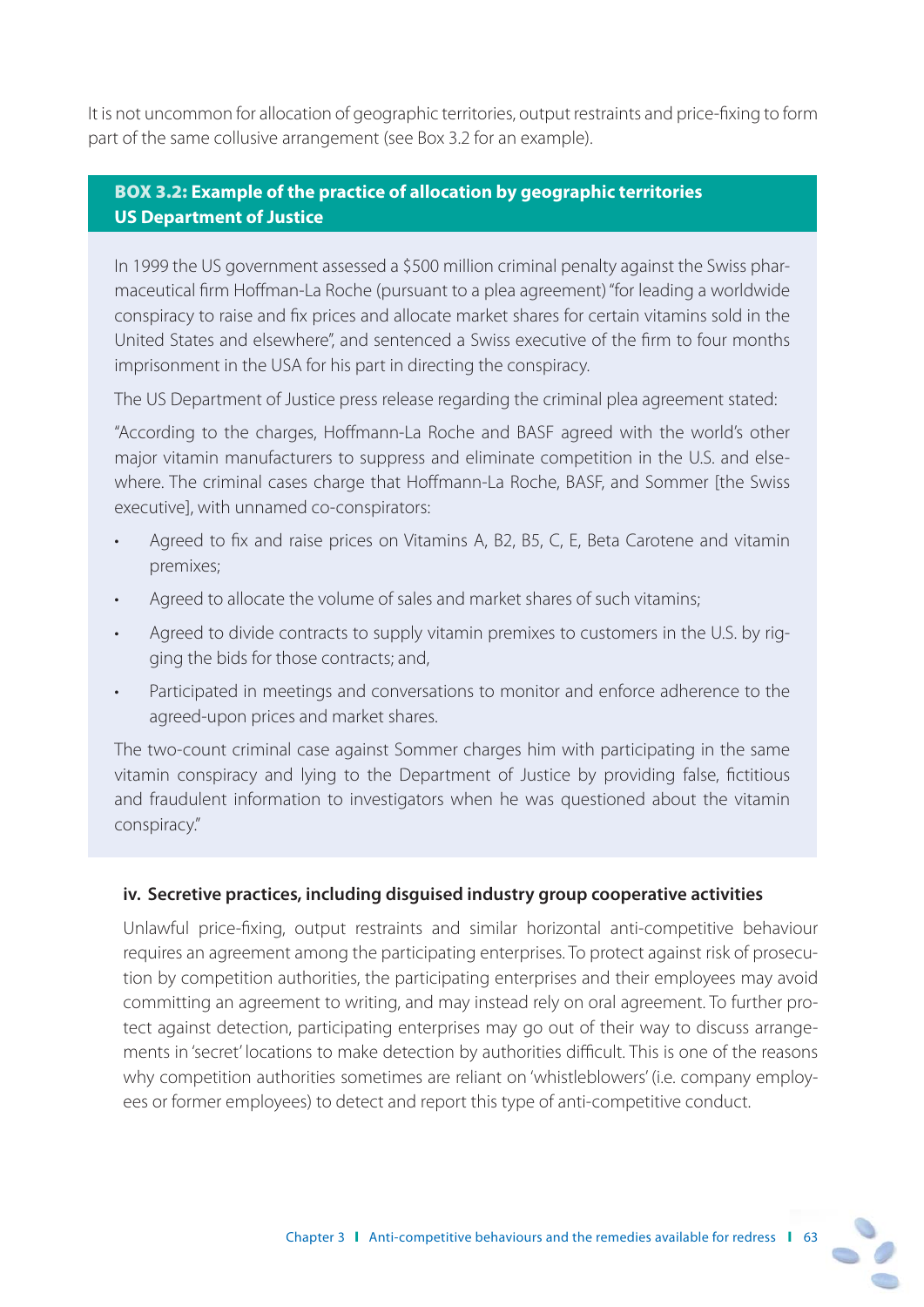Enterprises doing business in the same industry or sector may have a variety of reasons for forming cooperative networks or associations. Such industry groups may be used to advocate common positions with the government (i.e. lobbying), may provide forums for working toward common production or process standards, and may provide a forum for vendors to offer their products and services to a collected group of prospective purchasers (e.g. the industry group tradeshow).

 At the same time, while executives within the same industry are gathered at a single location for a bona fide reason (e.g. to discuss prospective regulatory standards), the risk is raised that these same executives will discuss and agree on anti-competitive arrangements. Historically, industry group forums have proven a fertile ground for organizing anti-competitive activity.

### **v. Bid-rigging, corrupt payments and related practices in procurement (government and private sector)1**

 Particularly in LMICs, the government may be one of the largest procurers of goods and services. Governments often undertake procurement through competitive bidding, typically conducted through secret bids. With some variation, the government agency issuing the tender is required to accept the lowest priced bid that meets the relevant specifications. While favourable to the government, this type of procurement practice poses serious difficulties for businesses, which must anticipate and underbid competitors. On the one hand, a particular enterprise may fail to be the lowest bidder. On the other hand, to secure the procurement contract, it may bid at a price which is the unattractive from the standpoint of earning a profit. This creates a temptation among potential bidders on a procurement contract to agree on a price that will be offered by the lowest price bidder, further agreeing that no other enterprise will submit a bid at or below that price. There will then be an ancillary agreement among the potential bidders either to allocate the tender award among themselves or to allocate among themselves the lowest bid on future tenders. In this way, the group of undertakings will have fixed the price to the government.

 Collusive bidding arrangements are not infrequently accompanied by corrupt payments to government officials. This is to help assure that evidence of bid-rigging is not explored or reported. There are various ways that a government employee with inside knowledge and/or decision-making authority can facilitate the award of a procurement contract to a particular supplier.

 Examples from Mexico and Peru provide illustrations of bid-rigging in the health care sector (see Box 3.3 for examples).

<sup>1.</sup> See, for example, OECD, 'Guidelines for Fighting Bid Rigging in Public Procurement', OECD, Paris, 2009.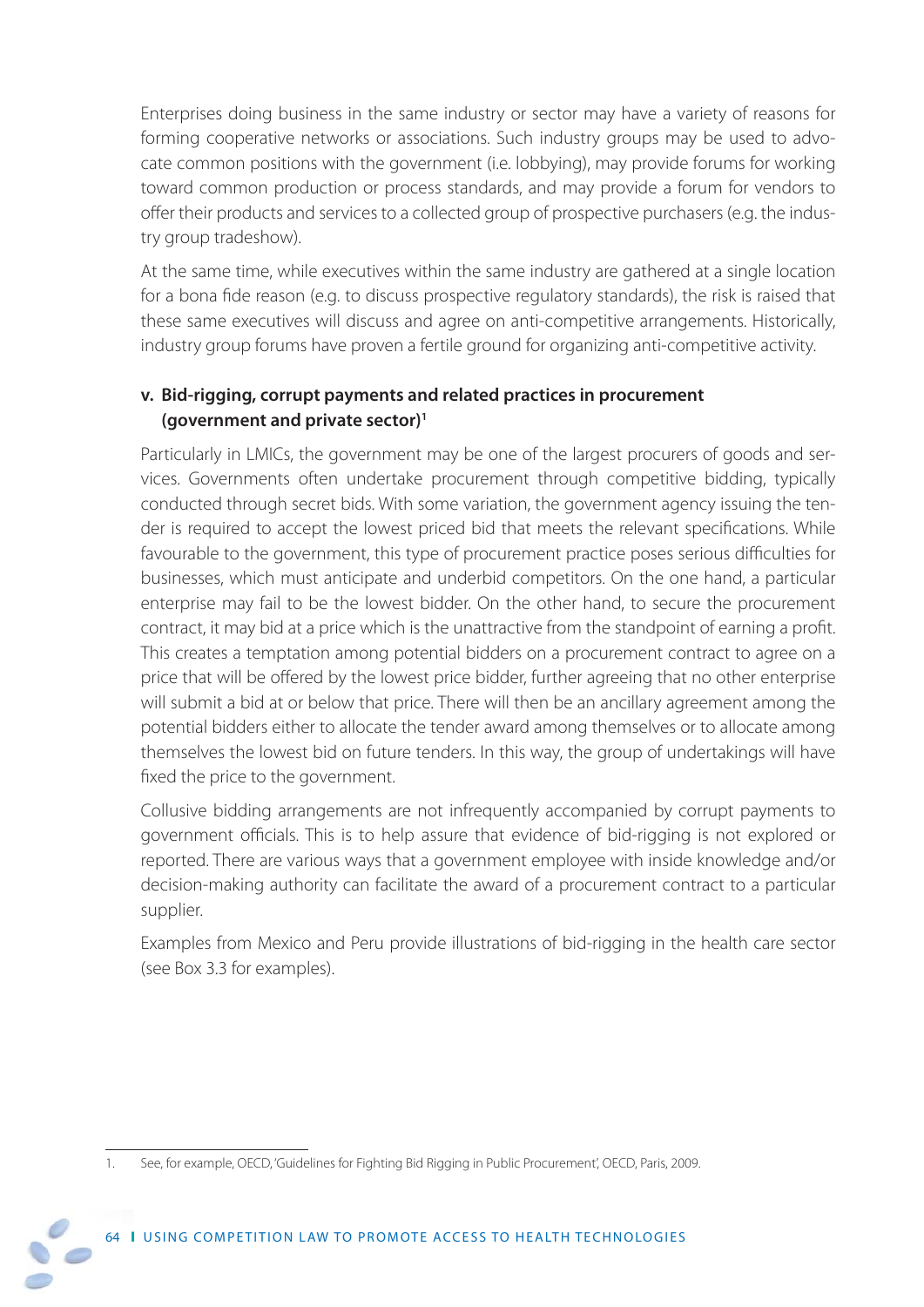#### **BOX 3.3: Bid-rigging in the health care market in Argentina, Mexico and Peru**

#### **MEXICO—Grupo Sutinmex vs Internacional Farmacéutica and others**

The Federal Competition Commission (FCC) initiated an investigation regarding collusion in public auctions of medical equipment. The companies involved were Grupo Sutinmex, Internacional Farmacéutica, Serral, Le Mare Internacional de México and Matur. During the investigation the public auctions summoned by The General Hospital of Mexico and the Institute for Social Security for State Workers were analysed. In both cases, a behaviour pattern among the bidders could be set.

One of the most important pieces of evidence considered in the investigation, was the tight difference among the bids, which differed in all cases only by few pesos. During the investigation, the companies involved confessed to the existence of collusive practices. Therefore, the FCC decided to impose a fine to each of the implicated companies and to issue a warning to refrain from acting contrary to the FLEC in the future.

Source: OECD, 'Annual Report 2000, Mexico', OECD, Paris, 2000: 3

#### **PERU**

In the case of oxygen for medical use (2008), the Comisión de Defensa de las Libre Competencia [Defense of Free Competition Commission] sanctioned companies that provided this product to Peru's public health system after it was found that between 1999 and 2004 these companies had distributed geographically the bids for purchase of the product, demand for which is inelastic because it is indispensable for sustaining the life and health of persons that do not have access to private establishments. (See: Resolution 051-2010/ CLC-INDECOPI of 13 August 2010, at: http://www.indecopi.gob.pe/RepositorioAPS/0/2/par/ RES\_051\_2010\_CLC/Res051-2010.pdf.)

…It is also important to point out that in 2010 two cases were opened that are still in process. The second case is a sanctioning action against several pharmacy chains for allegedly colluding to fix prices of some medications and supplements that are consumed on a massive scale. (The brief note at the start of this proceeding can be found at: http://www. indecopi.gob.pe/repositorioaps/0/2/jer/notas\_interes\_clc/NotasInicioProc/Nota017-2010- STCLC-INDECOPI.pdf.)

Source: OECD, 'Competition Forum, Latin America', OECD, Paris, 2012: 4–5

#### **vi. Horizontal IP-related restraints**

#### A. Buyouts of generic patent challenge

When generic producers undertake to challenge the validity of patents, the patent owners may decide that it is in their better financial interest to 'buy out' the generic challengers than to risk a court decision invalidating their patents. There are many potential variations to the buyout (see Box 3.4). The patent owner may make a direct cash payment to the generic producer. The patent owner may offer a licence to the generic producer to market other products in its line.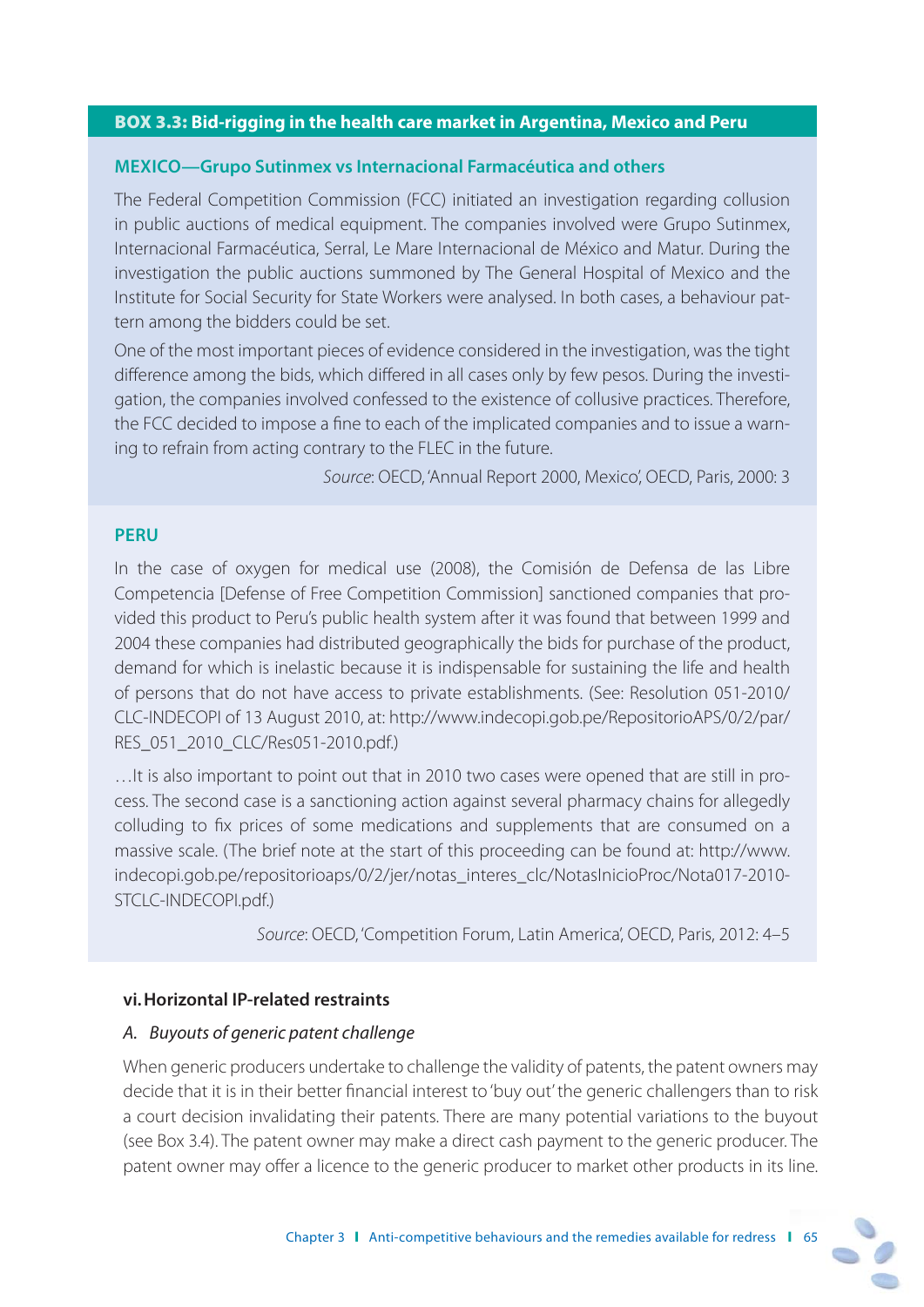The patent owner may agree to allow the generic producer to market and sell the patented product under licence in some markets. The intent of all of these arrangements is to allow the patent owner to continue to sell its drug product under patent protection for as long as possible, generally until the patent expires by its own terms (see Box 3.5).

#### **BOX 3.4: Example of settlements between originator and generic companies in the EU European Commission Competition Directorate**

#### **Patent Settlements**

The inquiry established that between 2000 and June 2008, more than 200 settlement agreements were concluded between originator and generic companies. They covered some 49 medicines, of which 31 (i.e. 63%) were best-selling medicines that lost exclusivity between 2000 and 2007. The vast majority of the settlements were reached in the context of litigation cases, the remaining settlements were concluded in out of court disputes and/or in the framework of opposition proceedings.

In approximately half of the settlements in question the generic company's ability to market its medicine was restricted. A significant proportion of these settlements contained—in addition to the restriction—a value transfer from the originator company to the generic company, either in the form of a direct payment or in the form of a licence, distribution agreement or a 'side-deal'. Direct payments occurred in more than 20 settlement agreements and the total amount of these direct payments from originator companies to generic companies exceeded €200 million. The latter type of agreement has attracted antitrust scrutiny in the USA.

Source: European Commission Competition Directorate, 'Executive Summary of the Pharmaceutical Sector Inquiry Report', European Commission, Brussels, 2009: 13.

Generic producers may also have incentives to enter into these types of buyout agreements because there is uncertainty or risk, along with considerable expense, associated with patent litigation. Also, the payment (in whatever form) being offered by the originator patent owner may be greater than the profit the generic producer would be able to make when it offers a lower priced version of the specific medicine. (In the United States there is a special 180-day marketing exclusivity incentive for generic producers to initiate patent challenges, which in principle reduces the incentive to enter into buyout agreements, but such incentive has not proved adequate to inhibit the practice.)

In June 2013 the US Supreme Court decided that buyout settlements of generic producer patent challenges by patent owners are subject to 'rule of reason' assessment under the antitrust laws.<sup>3</sup> The Court rejected the view of certain lower courts that such buyouts were essentially immunized from antitrust scrutiny, provided that the settlements were within the ordinary zone of exclusion of the challenged patents, stating:

"Given these factors, it would be incongruous to determine antitrust legality by measuring the settlement's anti-competitive effects solely against patent law policy,

<sup>3.</sup> US Supreme Court, Federal Trade Commission (FTC) v. Actavis, Sup. Ct., 526 U. S. 756, US Supreme Court, Washington, DC, 2013.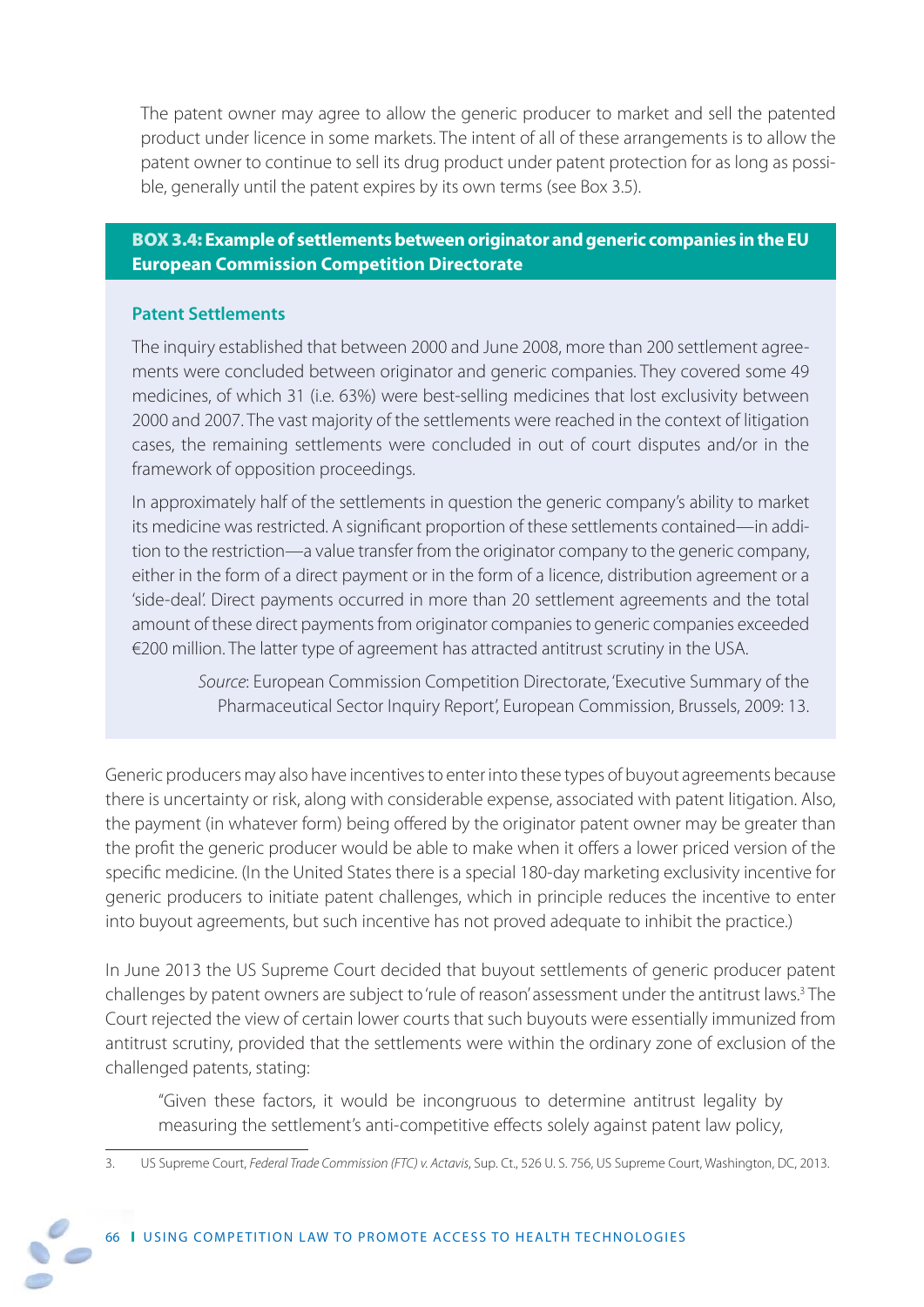rather than by measuring them against procompetitive antitrust policies as well. And indeed, contrary to the Circuit's view that the only pertinent question is whether 'the settlement agreement ... fall[s] within' the legitimate 'scope' of the patent's 'exclusionary potential', … this Court has indicated that patent and antitrust policies are both relevant in determining the 'scope of the patent monopoly'—and consequently antitrust law immunity—that is conferred by a patent."4

The Court specifically focused on 'reverse payment' settlements in which patent owners pay generic challengers (in cash or some other form of consideration) to drop patent validity challenges, suggesting that such payments are evidence that the patent owners have doubts about the validity of their patents. The Court said "An unexplained large reverse payment itself would normally suggest that the patentee has serious doubts about the patent's survival. And that fact, in turn, suggests that the payment's objective is to maintain supracompetitive prices to be shared among the patentee and the challenger rather than face what might have been a competitive market—the very anti-competitive consequence that underlies the claim of antitrust unlawfulness."5 The Court noted that both the patent owner and the generic challenger may benefit from a reverse payment settlement—the patent owner maintaining its monopoly (and pricing power) and the generic producer receiving valuable consideration (i.e. a share of those monopoly profits)—but that consumers lose because of the delay in initiation of generic competition.

#### **BOX 3.5: Example of pay for delay arrangments Press release: European Commission fines Lundbeck and other pharma companies for delaying market entry of generic medicines**

The European Commission has imposed a fine of  $E$ 93.8 million on Danish pharmaceutical company Lundbeck and fines totalling  $E$ 52.2 million on several producers of generic medicines. In 2002, Lundbeck agreed with each of these companies to delay the market entry of cheaper generic versions of Lundbeck's branded citalopram, a blockbuster antidepressant. These agreements violated EU antitrust rules that prohibit anti-competitive agreements (Article 101 of the Treaty on the Functioning of the European Union—TFEU). These generic companies were notably Alpharma (now part of Zoetis), Merck KGaA/Generics UK (Generics UK is now part of Mylan), Arrow (now part of Actavis), and Ranbaxy.

Commission Vice-President Joaquín Almunia, in charge of competition policy, said: "It is unacceptable that a company pays off its competitors to stay out of its market and delay the entry of cheaper medicines. Agreements of this type directly harm patients and national health systems, which are already under tight budgetary constraints. The Commission will not tolerate such anti-competitive practices."

Citalopram is a blockbuster antidepressant medicine and was Lundbeck's best-selling product at the time. After Lundbeck's basic patent for the citalopram molecule had expired, it only held a number of related process patents which provided a more limited protection.

<sup>4.</sup> Ibid.: 8–9.

<sup>5.</sup> Ibid.: 19.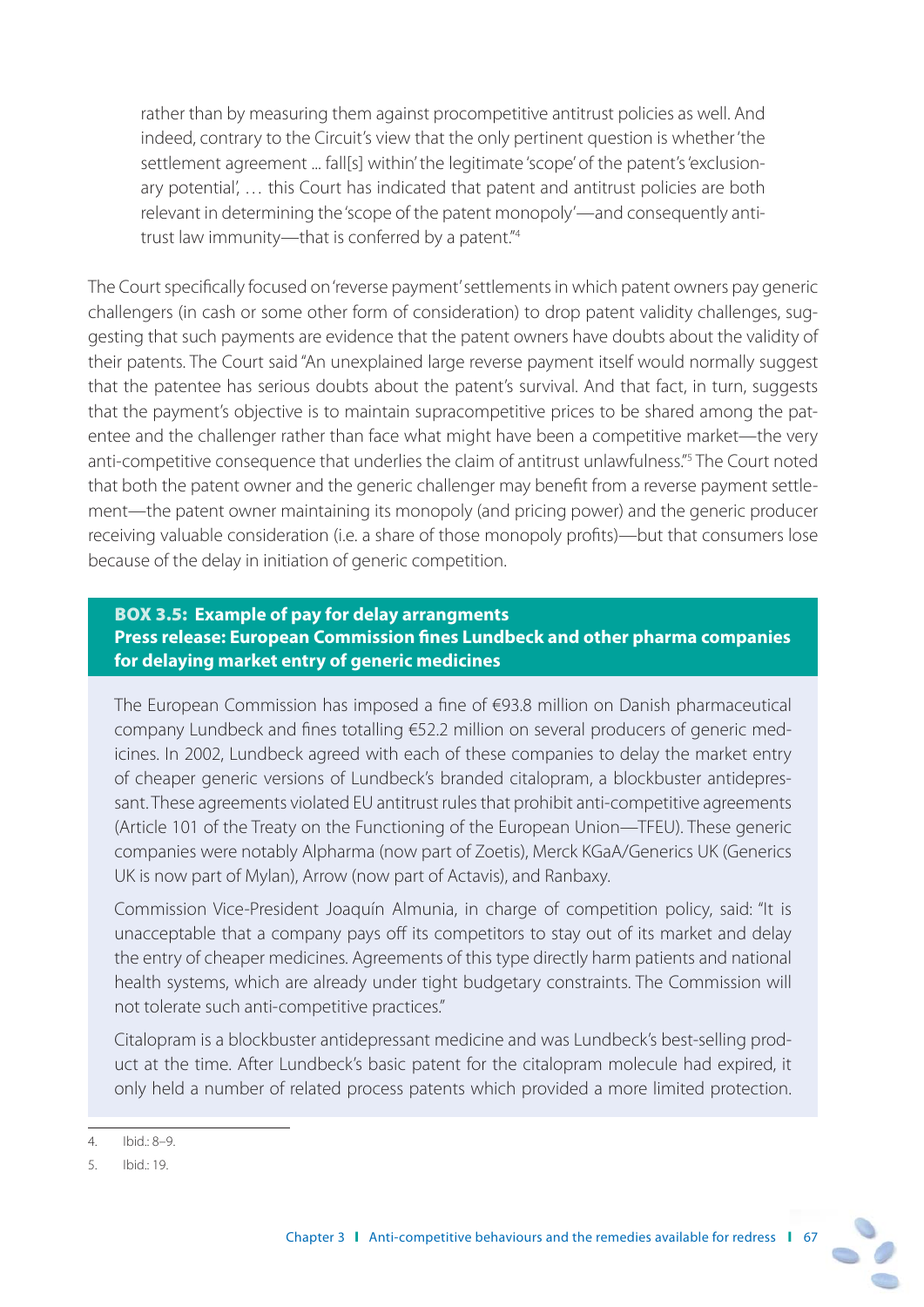#### **BOX 3.5** (continued)

Producers of cheaper, generic versions of citalopram therefore had the possibility to enter the market. Indeed, one of them had actually started selling its own generic version of citalopram and several other producers had made serious preparations to do so.

Experience shows that effective generic competition drives prices down significantly, reducing dramatically the profits of the producer of the branded product and bringing large benefits to patients. For example, prices of generic citalopram dropped on average by 90% in the UK compared to Lundbeck's previous price level once wide-spread generic market entry took place following the discontinuation of the agreements.

But instead of competing, the generic producers agreed with Lundbeck in 2002 not to enter the market in return for substantial payments and other inducements from Lundbeck amounting to tens of millions of euros. Internal documents refer to a "club" being formed and money to be shared among the participants. Lundbeck paid significant lump sums, purchased generics' stock for the sole purpose of destroying it, and offered guaranteed profits in a distribution agreement. The agreements gave Lundbeck the certainty that the generics producers would stay out of the market for the duration of the agreements without giving the generic producers any guarantee of market entry thereafter. These agreements are very different from other settlements of patent disputes where generic companies are not simply paid off to stay out of the market.

#### **Background**

The Commission's competition inquiry into the pharmaceutical sector indicated a number of structural issues and problems in companies' practices that could delay entry of cheaper medicines into the EU market. It also emphasised the importance of stronger competition law enforcement (see IP/09/1098, MEMO/09/321 and MEMO/13/56)…

#### **Action for damages**

Any person or firm affected by anti-competitive behaviour as described in this case may bring the matter before the courts of the Member States and seek damages. The case law of the Court and Council Regulation 1/2003 both confirm that in cases before national courts, a Commission decision is binding proof that the behaviour took place and was illegal. Even though the Commission has fined the companies concerned, damages may be awarded without these being reduced on account of the Commission fine.

In June 2013, the Commission has adopted a proposal for a Directive that aims at making it easier for victims of anti-competitive practices to obtain such damages (see IP/13/525 and MEMO/13/531). More information on antitrust damages actions, including a practical guide on how to quantify the harm typically caused by antitrust infringements, the public consultation and a citizens' summary, is available at: http://ec.europa.eu/comm/competition/ antitrust/actionsdamages/documents.html.

> Source: European Commission, 'Press Release: Commission fines Lundbeck and other pharma companies for delaying market entry of generic medicines', European Commission, Brussels, 19 June 2013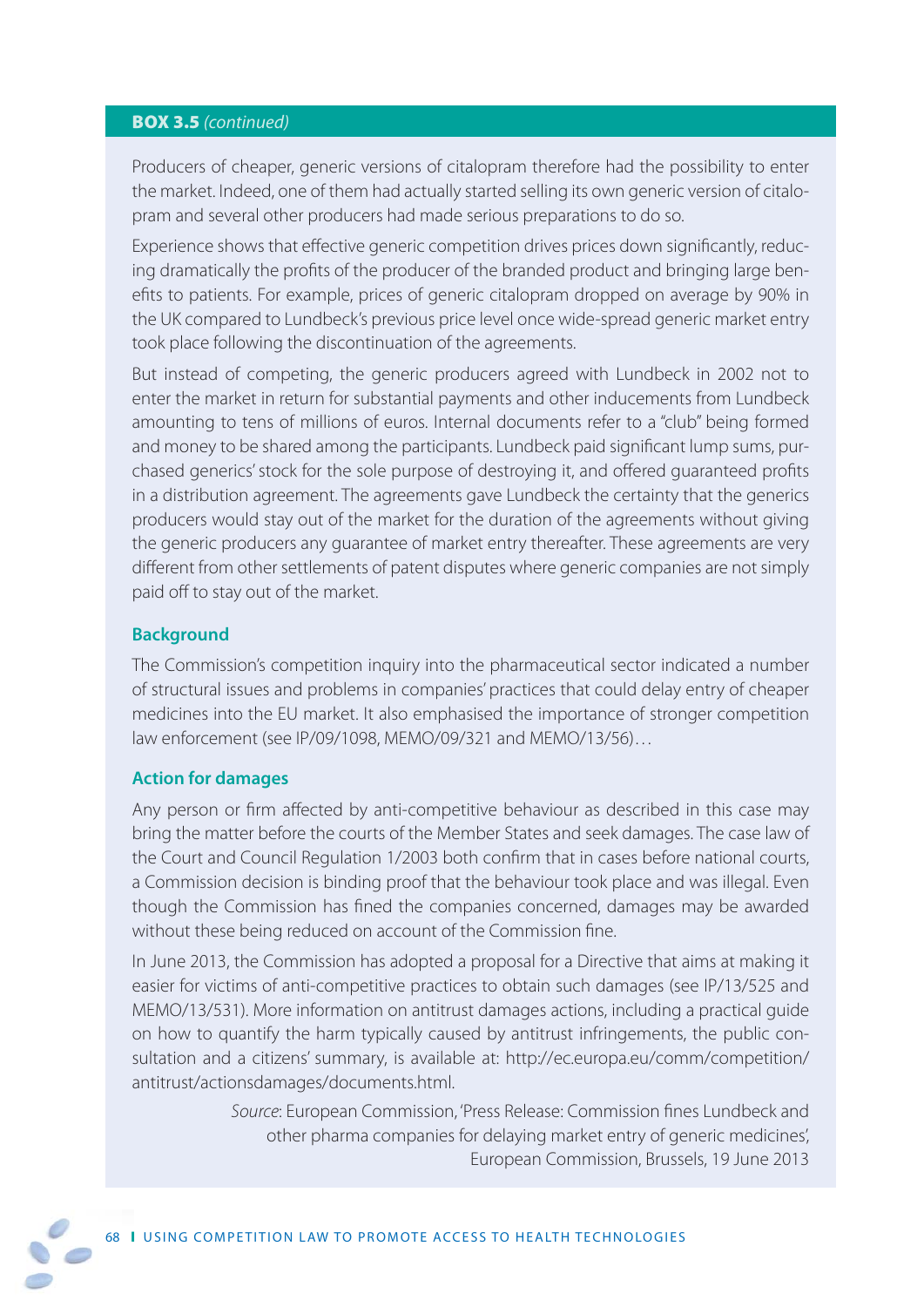#### B. Patent pools

 Two or more companies in the same sector may decide to pool their resources to undertake R&D activities with a view towards sharing costs and the resulting products of R&D. In principle, joint venture R&D arrangements may enhance the possibilities for the introduction of innovative products that benefit consumers. However, when enterprises that control significant parts of the innovation market and/or the resulting product market combine to develop new products, this may give them a significant and unfair advantage over potential competitors. This, in turn, may lead to increased concentration in the producer market and establish pricing power and market control for the combining enterprises. In this regard, competition authorities usually look at R&D joint ventures on a case-specific basis, asking whether the particular enterprises are likely to capture an unreasonably large share of the market at the expense of potential competitors. Both the competition authorities of the United States and the EU establish safe harbour market share thresholds pursuant to which it is assumed that R&D joint ventures will not be anti-competitive.

 A related type of innovation agreement involves contributions by enterprises of existing or future innovation (typically in the form of patents) into a 'pool' from which the participating enterprises may draw technology. Patent pooling arrangements may take many forms. They may involve a small or large number of companies, they may require that royalties be paid into the pool for use of the technology, they may establish conditions regarding development of new technologies based on the pooled technologies, and they may use various types of management structures.

 As a broad proposition, the more 'open' a patent pool is to enterprises wishing to make use of the contributed technology, the less likely it is that the pool will be used for anti-competitive purposes. Patent pooling arrangements may serve beneficial public health purposes. The Medicines Patent Pool (MPP), for example, negotiates licences for the use of patented antiretroviral medicines from various originator pharmaceutical companies and makes licences from the MPP available to generic producers from LMICs for distribution of medicines in defined geographic territories.<sup>6</sup>

While the MPP aims to promote competition, and by consequence more affordable treatment access, patents on health technologies may, on the other hand, be pooled in a manner that is anti-competitive. Assume that a particular type of HIV 'combination therapy' can be based on a number of combinations of antiretroviral health technologies, at least some of which are under patent, but that one particular patented component is needed for any form of the combination. Two or more enterprises agree to contribute their patents to a pool (or joint venture), allowing each of them to produce a combination therapy using the patent of the other, and that one of these enterprises owns the patent for the single necessary component. If this pool is limited, other enterprises that may (or may not) own patents and wish to produce a combination may be unable to do so because they lack access to the single necessary component.

<sup>6.</sup> The Medicines Patent Pool (MPP) offers a public-health driven business model that facilitates the production of low-cost versions of existing medicines as well as the development of needed new formulations, such as "fixed-dose combinations" – one pill comprised of several medicines that increase treatment adherence – and formulations suitable for children. It does this through voluntary licensing of key HIV medicines patents. See more: http://www.medicinespatentpool.org/about/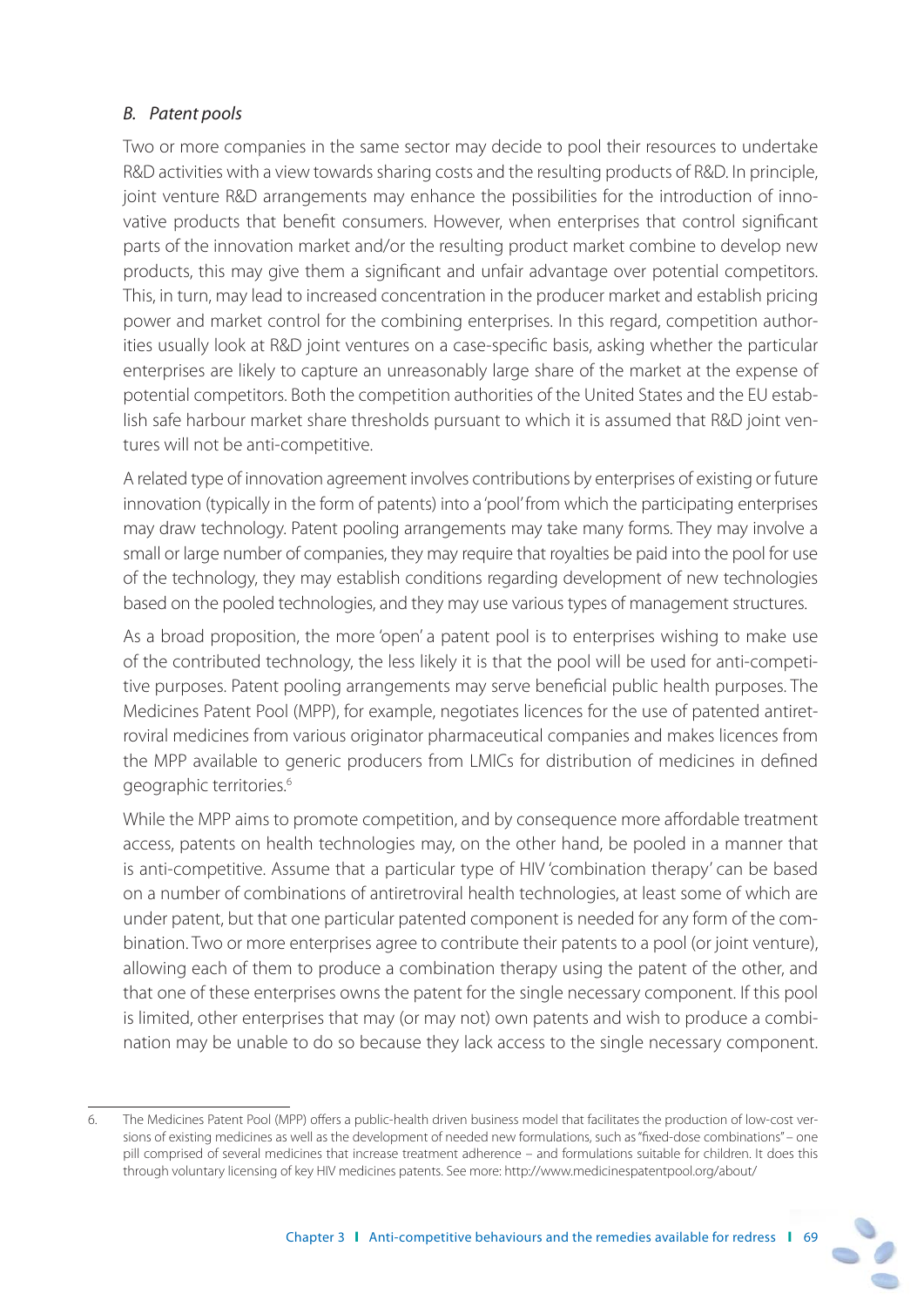This would allow the enterprises that are party to the pool to gain a significant marketplace advantage over those that are not. Depending on the structure of the market (e.g., if it is highly concentrated), this may give them an unfair competitive advantage over other patent-owning (or generic) producers.

#### **vii. Issues related to merger and acquisition**

 Enterprises frequently seek to increase market share and pricing power by acquiring competitors or potential competitors. The extent to which an acquisition may affect competition in a relevant market will depend on a number of factors, including the general level of concentration in that market. The risk to consumers is that a particular market participant will acquire sufficient power to control pricing and supply in the absence of effective competition. Relevant markets include product markets and geographic markets. With respect to geographic markets, for some health-sector services the relevant market may be rather small. For example, consumers may find it very difficult to travel for hospital services, and may be limited to seeking services within a relatively small geographic area.

 Mergers and acquisitions play a substantial role in the health care industries, including with respect to the health technologies sector, and there is considerable enforcement activity worldwide in this area.

 It is not uncommon that when two pharmaceutical companies (either originator or generic) combine, there will be a therapeutic overlap among the products they are offering for sale. If the two suppliers are replaced by a single supplier, and depending on the presence (or absence) of other participants in the relevant market, that single supplier may be able to raise prices without providing any additional public health benefit. For this reason, it is not unusual for competition authorities to require the divestiture of particular pharmaceutical product lines to third parties as a condition for allowing a merger or acquisition to proceed (see Box 3.6 for examples).

#### **BOX 3.6: US antitrust actions in health care services and products**

Sanofi -Synthelabo/Aventis, 138 F.T.C. 478 (2004) (consent order) (http://www.ftc.gov/os/ decisions/docs/Volume138.pdf#page=483)

The complaint alleged that the merger of two large French pharmaceutical companies would lessen competition in three pharmaceutical markets in the United States and increase the likelihood that consumers would be forced to pay higher prices:

• Factor Xa Inhibitors. Factor Xa inhibitors are anticoagulent products used to treat conditions related to excessive blood clot formation. Sanofi and Aventis were the only two companies positioned to successfully compete in the market for factor Xa inhibitors. Lovenox, manufactured by Aventis, accounted for 92% of factor Xa inhibitor sales in the U.S. Sanofi manufactured Arixtra, a recent entrant to the market. A successful complaint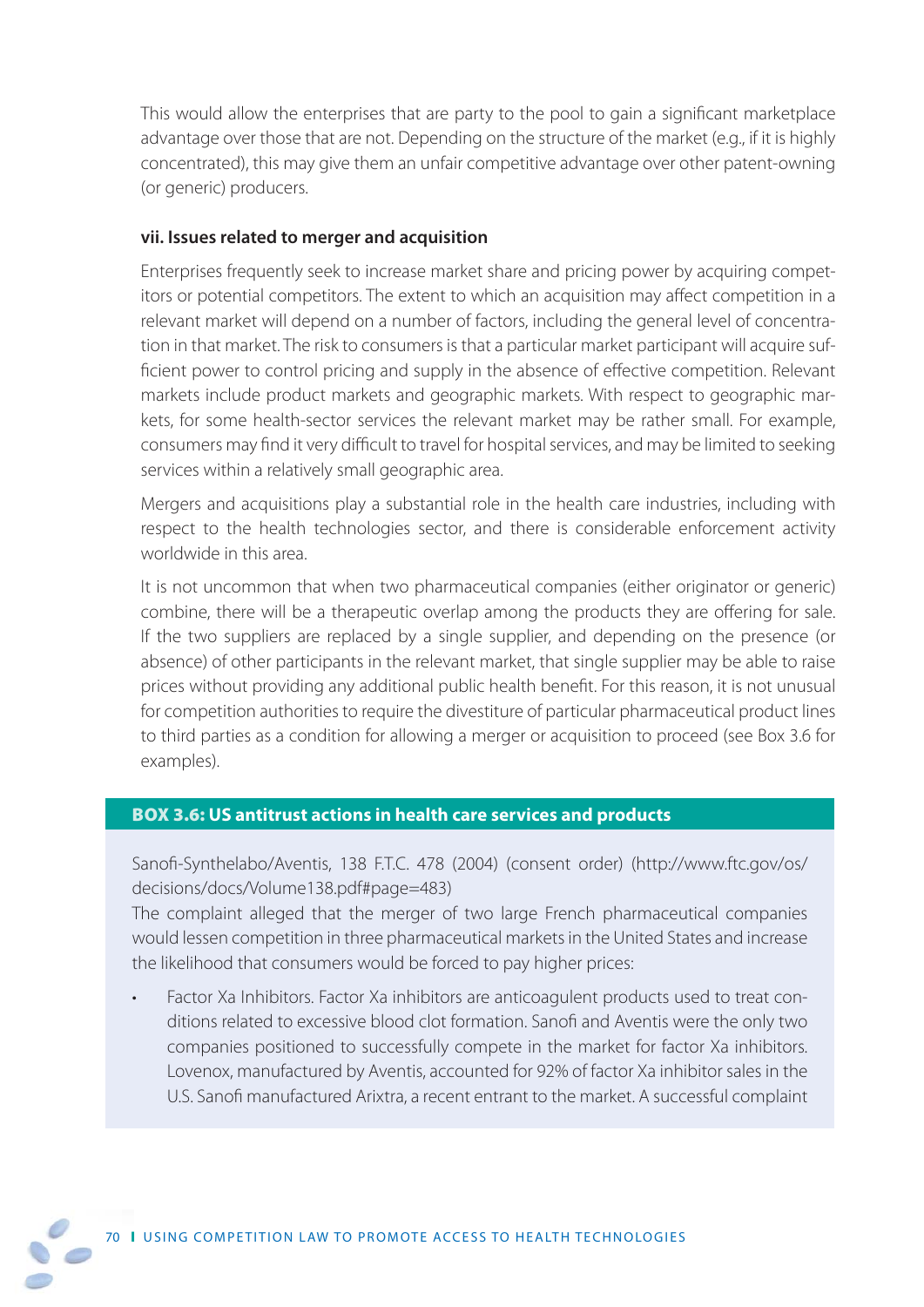#### **BOX 3.6** (continued)

resulted in an order which requires that Sanofi: 1) divest Arixtra to Glaxo, 2) transfer Manufacturing facilities used to produce Arixtra to Glaxo, 3) contract manufacture certain ingredients until Glaxo can obtain the necessary regulatory approvals and supply sources to make the ingredients, and 4) help Glaxo complete three clinical trials.

- Cytotoxic Colorectal Cancer Drugs. Cytotoxic drugs are used in the treatment of colorectal cancer. Sanofi's Eloxatin and Camptosar (irinotecan), which was manufactured by Yakult Honsha and marketed in the U.S. by Pfizer, accounted for over 80% of the U.S. market. Aventis did not market a similar drug in the U.S., but licensed irinotecan under the brand name Campto from Yakult for sale in other territories. In addition, through contractual relationships with Pfizer, Aventis shared the results of key clinical trials with Pfizer, and possessed a number of U.S. patents relating to Camptosaur. According to the complaint, the merger gave Sanofi access to Camptosar's pricing, forecasts, and marketing strategy, which would result in diluted competition between Sanofi and Pfizer. The complaint was successful and the subsequent order includes provisions that require the parties to divest to Pfizer key clinical studies for Campto that Aventis is currently conducting, certain U.S. patents and other assets related to areas where Pfizer markets Camptosar.
- Prescription Insomnia Treatments. Sanofi's Ambien accounted for over 85% of the U.S. market for prescription insomnia treatments. Sepracor planned to enter this market within nine months as a competitor to Sanofi with its product Estorra, which is licensed to Sepracor from Aventis. Under the licensing agreement, Aventis is entitled to royalty payments based on Estorra sales. After the acquisition Sanofi would control the leading product in the market and have a financial stake in what is likely to be its main competitor. The order requires the parties to divest Aventis' contractual rights to Estorra, either to Sepracor or a third party approved by the FTC.
	- Source: US Federal Trade Commission, '2013 Overview of Antitrust Actions in Health Care Services and Products', US Federal Trade Commission, Washington, DC, 2013: 96–97.

A potential adverse consequence from a competition standpoint of mergers and acquisitions in the originator pharmaceutical sector is that combined companies may seek to reduce costs by eliminating R&D projects and staff. Over time, an increased concentration of originator enterprises may significantly diminish overall R&D in the pharmaceutical sector. A reduction in the number of corporate R&D groups may also reduce competition in the innovation market, as upstream (e.g. basic) researchers are presented with fewer potential acquirers/licensees of their research efforts (see Box 3.7). Because of the transnational character of the originator industry, it is difficult for competition authorities in a single country to address the problem of industry consolidation as it affects R&D.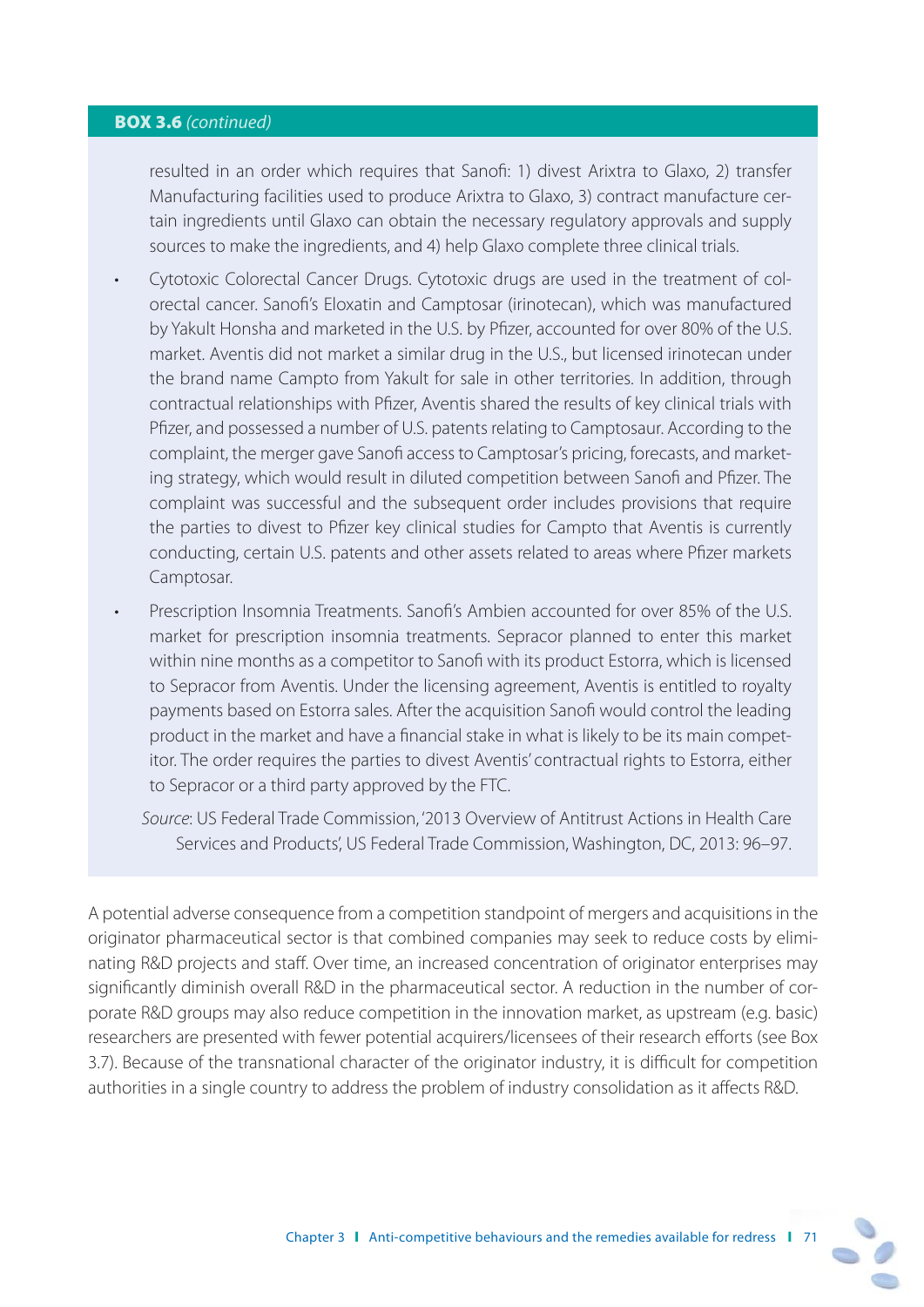#### **BOX 3.7: US antitrust actions in health care services and products**

Ciba-Geigy, Ltd., 123 F.T.C. 842 (1997) (consent order) (http://www.ftc.gov/os/caselist/9610055. shtm)

The complaint alleged that the merger of Ciba-Geigy and Sandoz would result in an anti-competitive impact on the innovation of gene therapies.

The firms' combined position in gene therapy research was so dominant that other firms doing research in this area needed to enter into joint ventures or contract with either Ciba-Geigy or Sandoz in order to have any hope of commercializing their own research efforts. Without competition, the combined entity could appropriate much of the value of other firms' research, leading to a substantial decrease in such research. In addition, there was direct competition between the two companies with respect to specific therapeutic products. At the time of the merger, no gene therapy product was on the market, but potential treatments were in clinical trials. The complaint noted that the first products would not be available until the year 2000, but that the market could grow to \$45 billion by the year 2010. The complaint identified five relevant product markets, all of which were located in the United States. The first relevant market encompassed the technology and research and development for gene therapy overall. The other markets each involved the research and development, manufacture, and sale of a specific type of gene therapy: cancer; graft-versus-host disease (GVHD); hemophilia; and chemoresistance. In the market for overall gene therapy, the complaint alleged that Ciba and Sandoz controlled the key intellectual property rights necessary to commercialize gene therapy products. For each of the four specific gene therapy markets, the complaint asserted that the relevant market was highly concentrated and that Ciba and Sandoz were the two leading commercial developers of the gene therapy product. Moreover, entry into the gene therapy markets was difficult and time- consuming because any entrant would need patent rights, significant human and capital resources, and FDA approvals.

The order centered on the intellectual property rights. The new company, Novartis, was required to grant to all requesters a non-exclusive license to certain patented technologies essential for development and commercialization of gene therapy products. Depending on the patent, Novartis could receive an up-front payment of \$10,000 and royalties of one to three percent of net sales. Novartis also was required to grant a non-exclusive license of certain technology and patent rights related to specific therapies for cancer, GVHD, and hemophilia to a Commission-approved licensee. Novartis could request from the licensee consideration in the form of royalties and/or an equivalent cross-license. Further, the merged company could not acquire exclusive rights in certain intellectual property and technology related to chemoresistance gene therapy.

Source: US Federal Trade Commission, '2013 Overview of Antitrust Actions in Health Care Services and Products', US Federal Trade Commission, Washington, DC, 2013: 114.

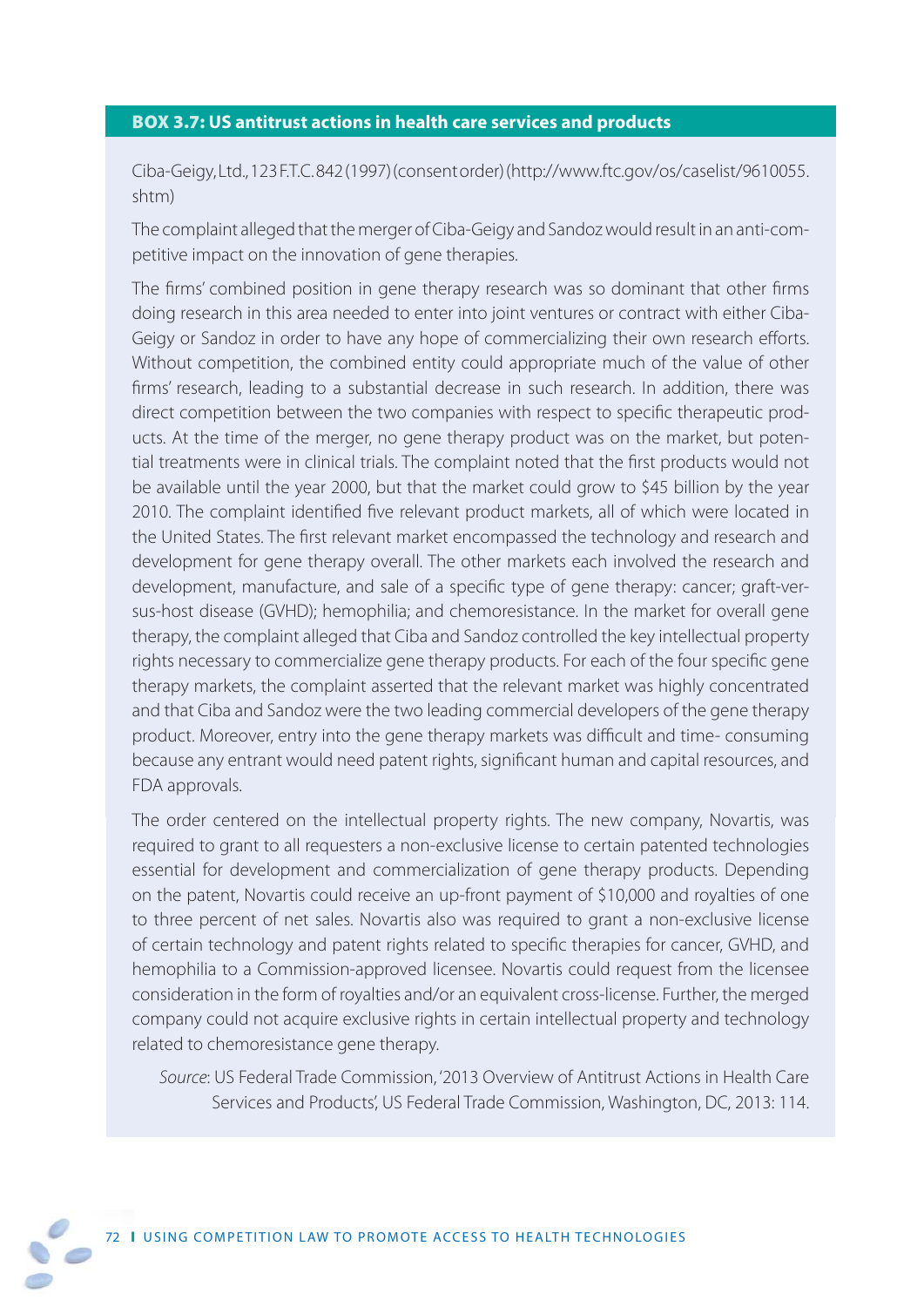Health-sector issues relating to mergers and acquisitions are by no means limited to pharmaceuticals. Combinations among hospital providers, physician services groups, health insurance providers, medical device manufacturers, testing services and others may raise concerns as concentration in the relevant market increases.

# 3. Vertical restraints

Vertical arrangements from a competition law standpoint refer to the chain of production, distribution, retail sales and servicing of goods or services. By way of contrast, horizontal arrangements refer to those among independent producers of competing (or potentially competing) goods or services, each of which may have its own vertical distribution network or chain.

Some firms maintain internal ownership and control over the entire chain from production through retail sale of products. However, in most situations, through various permutations, the producer is selling goods or services through to distributors and/or wholesalers that are reselling to retail outlets, with retail outlets selling to the ultimate consumer. Electronic commerce is influencing the types of distribution chains that are more commonly used.

# **a. Vertical restraints in the goods and services market**

With respect to health technologies and health goods and services more generally, there are different types of products and markets involved. For health technologies, the typical product used by the consumer is a physical good, a combination of chemicals, biological materials, excipients and so forth, delivered through some means (tablets, capsules, injectables etc.). That product may be manufactured in a facility located within the country where it is distributed and consumed, or it may be manufactured in a facility in a foreign country and imported.

There are a number of vertical steps in the production and distribution of health technologies, and anti-competitive conduct might be present at one or more of those steps. For the different types of health technologies (e.g. small molecule or biological), the steps are different. In respect to small molecule pharmaceuticals, a sector of manufacturers produces basic chemicals that are subsequently combined to yield APIs, which are subsequently formulated with excipients and transformed into finished forms.

It is possible that the producer and vendor of an API will seek to impose conditions on downstream formulators of finished products, such as restrictions on selling the formulated products for particular markets, including for export. If an API is unpatented, and there are multiple suppliers, it may be difficult for the producer to exercise downstream control. However, if the API is patented, and there is essentially a single source supplier, the producer is more likely to be able to impose restrictive conditions on downstream purchasers and resellers.

The finished form is packaged and enters the vertical distribution chain, which may involve a wholesale purchaser or distributor and a pharmacy or other retail point-of-sale. There are a number of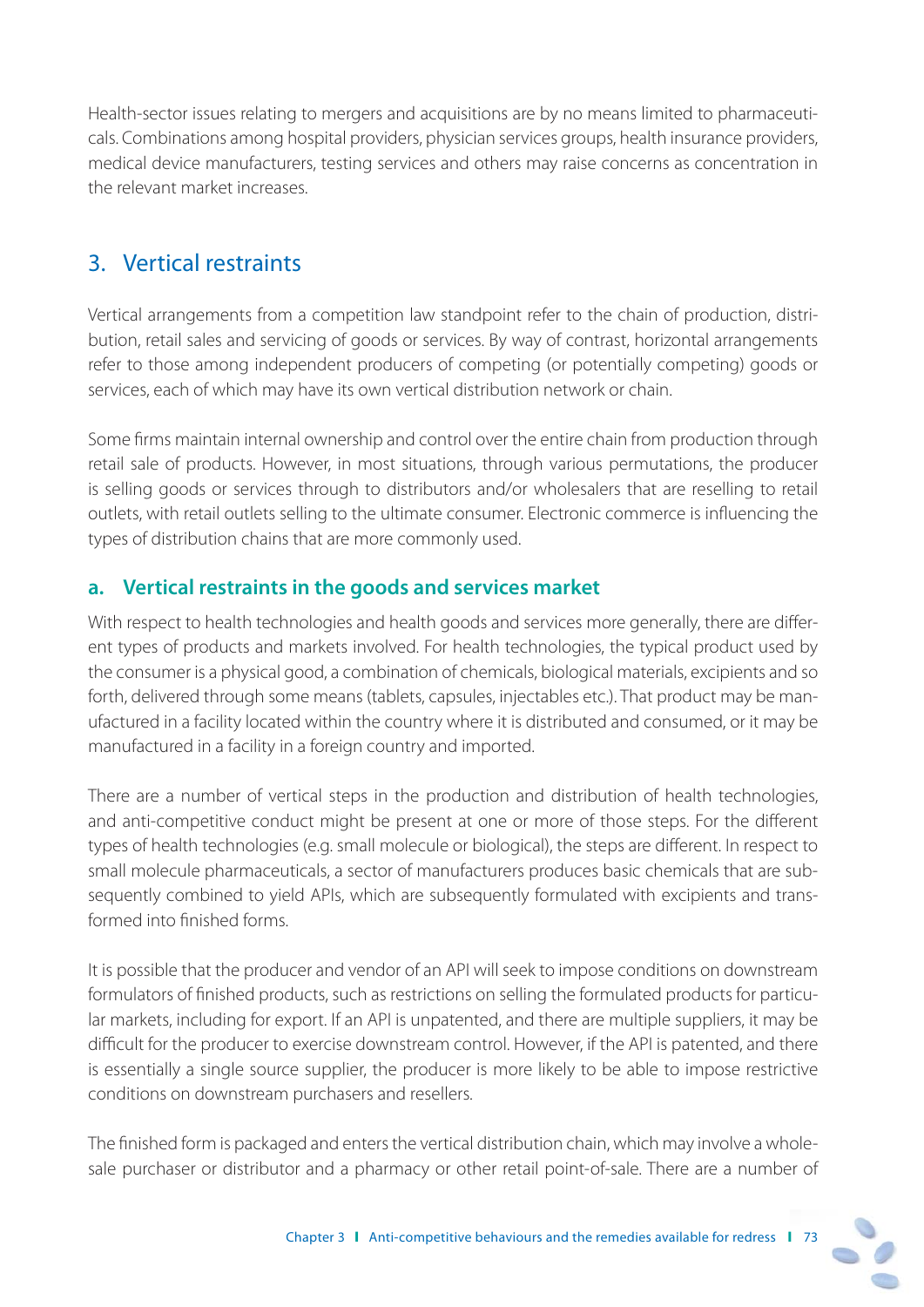restrictive conditions that the formulator may impose on retailers, including a restriction on selling below a defined price. This latter practice is referred to as 'resale price maintenance'. If independent retailers are allowed to set their own prices, they are likely to enter into competition with each other, driving them down. This benefits consumers but may also exert pricing pressure on the producer/ supplier. In some jurisdictions, resale price maintenance is per se anti-competitive (or a hard-core prohibited restraint). In others, it is evaluated under the rule of reason or balancing approach. That is, the court or administrative authority inquires whether the benefit to the producer and its distribution network is sufficiently great (e.g. by allowing it to continue producing) to offset the harm to consumers (i.e. through payment of higher prices).

Producers of finished health technologies may seek to require distributors and/or retailers to purchase a line of products, rather than allowing them to purchase only specific products (i.e. 'tying' or 'package selling'). Producers may demand that distributors/retailers purchase from them exclusively, rather than from a variety of sellers (i.e. 'exclusive dealing'). Producers may refuse to do business with particular resellers for a number of reasons including, for example, dissatisfaction with previous pricing practices (i.e. 'refusal to deal'). Producers may offer different prices to similarly situated resellers without market-based justification, with the intent or effect of reducing competition in a line of commerce (i.e. 'unlawful price discrimination'). Whether particular product tying arrangements, exclusive dealing arrangements, refusals to deal or price discrimination are anti-competitive will depend on the characteristics of the market. For example, if there are a number of alternative producers/sellers of comparable products, the distributor/retailer may have sufficient alternatives that a particular producer cannot compel or dictate the terms of purchase.

Producers may seek to restrict wholesalers and distributors to selling in particular geographic territories or to selling actively only in particular territories. Restricting resellers in this manner reduces so-called 'intra-brand' competition and tends to prevent price competition. Some jurisdictions have considered the imposition of geographic restraints on resellers anti-competitive for this reason. Other jurisdictions have allowed such geographic restraints on grounds that reducing competition among resellers may allow them to invest more heavily in promotion and service. The theory is that as long as there are other producers supplying competitive products (so-called 'inter-brand' competition), the consumer should not be adversely affected.

Parallel trade takes place as a consequence of different prices for the same product being charged in different markets. Parallel traders move health technologies (and other products) from lower priced to higher priced markets, engaging in a form of arbitrage. Parallel trade is prohibited in some countries which allow IP right holders to restrict importation based on locally held IP rights. For countries or regions where parallel trade in health technologies is allowed, producer-imposed restriction on this practice is generally considered anti-competitive.

# **b. Vertical restraints in the technology market**

Pharmaceutical technologies are the product of science and technology. The technology component of health technologies, including health technologies production, may be covered by different forms of IP right. Patents protect innovative health technologies that meet certain criteria (pat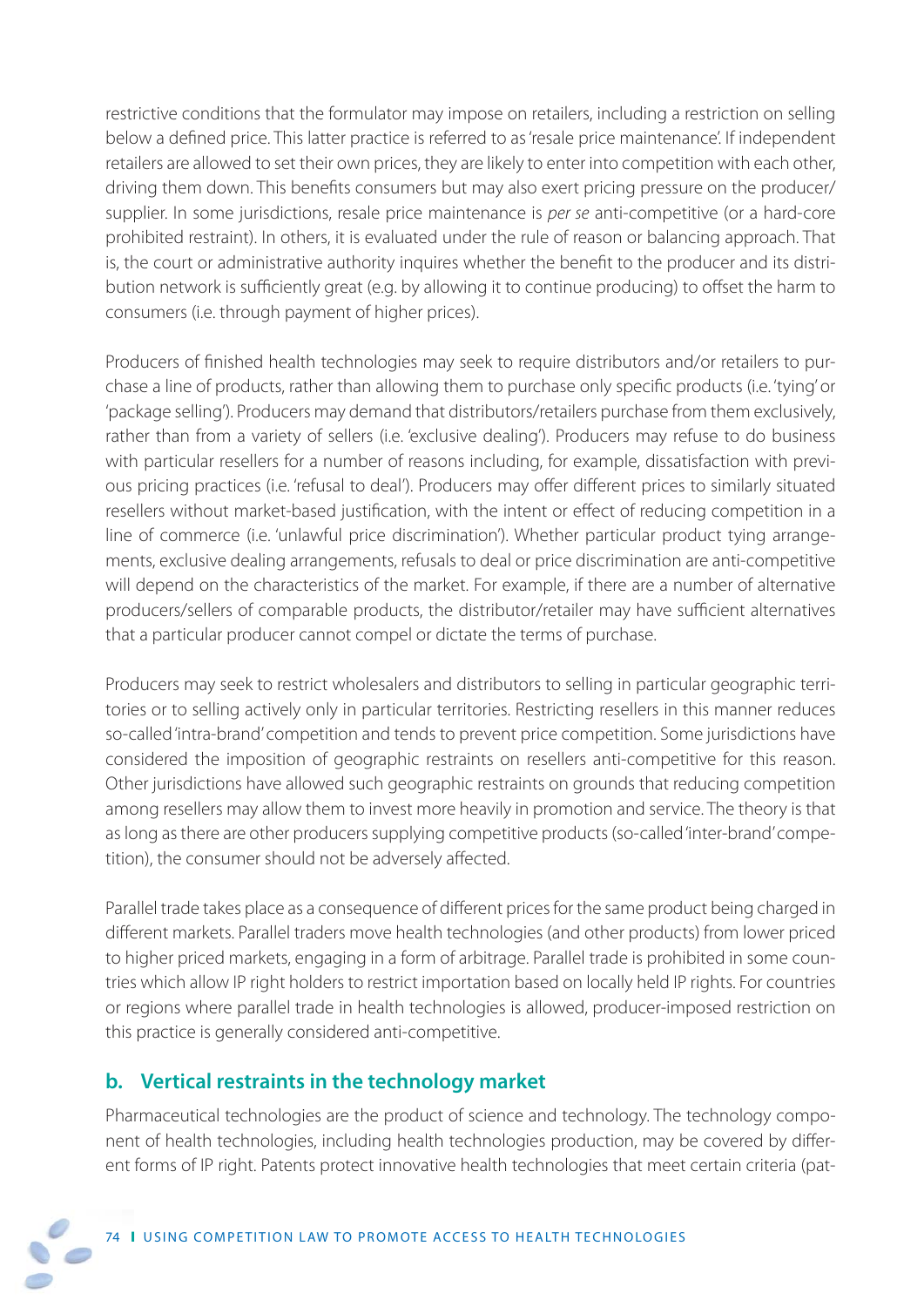entable subject matter, novelty, inventive step, utility and sufficient disclosure). Other forms of IP are relevant to health technologies production and distribution, including trademark, trade secret, copyright and regulatory data protection (insofar as the latter is considered a form of IP).

#### **i. Patents and anti-competitive measures**

A patent gives its owner the right to prevent others from making, using, selling, offering for sale or importing for these purposes the patented invention, which may include a medicine. The basic function of the patent is anti-competitive in that it prevents identical (or equivalent in a patent sense) versions of the same product from being made and placed on the market. However, patents are thought to induce innovation and new products, and this innovation-inducing function is seen as promoting competition by promoting new entrants into a market (or creating new markets). In theory, this provides an adequate social offset to the anti-competitive function.

The patent owner may license all or a portion of its exclusive rights to a third party—i.e. the licensee. When a licence is granted to a horizontal competitor, this may be to create a joint venture of some kind. Several patent owners may contribute their technologies to create a single product (such as a triple-combination antiretroviral medicine).

The patent owner may license its invention to a third-party manufacturer, wholly or for a specific purpose. For example, a manufacturer may be licensed to sell in a particular geographic territory or to a defined class of purchasers (e.g. government health systems).

Originator medicine patent owners tend to avoid licensing their patented products to third parties, preferring to manufacture and market through their own distribution networks. However, in those instances where third-party manufacturing and distribution licences are granted, there may be anti-competitive licensing conditions imposed. For example, a patent licensor may require that the licensee grant back to the licensor an exclusive right to patent and make use of an improvement to the licensed invention (i.e. an 'exclusive grant-back'). In some jurisdictions exclusive grant-back conditions are per se anti-competitive. A patent owner may require as a condition to obtaining a licence for a desired product that the licensee also take and pay for a licence on an unwanted product (i.e. 'package licensing' or 'tying'). A patent owner/licensor may insert a clause that precludes the licensee from challenging the validity of the patent (i.e. a 'no-challenge clause'). This means that the licensee must pay for the technology even if the licensee rightly concludes that the licensor was not entitled to secure exclusive rights in the invention. In some jurisdictions no-challenge causes are unenforceable as anti-competitive.

Just as goods licences that restrict the territorial distribution of health technologies may be anti-competitive, patent licences that limit the territorial distribution may be anti-competitive. However, because patents generally allow their owners to prevent third-party manufacturing and sale of products, geographic restrictions in patent licences may be less likely to raise competition law concerns. That is, because the patent owner can restrict all sales of the relevant product, it may also restrict sales to specific territories. But a patent licence with geographic restrictions might include 'ancillary restraints' such as pricing controls that are anti-competitive.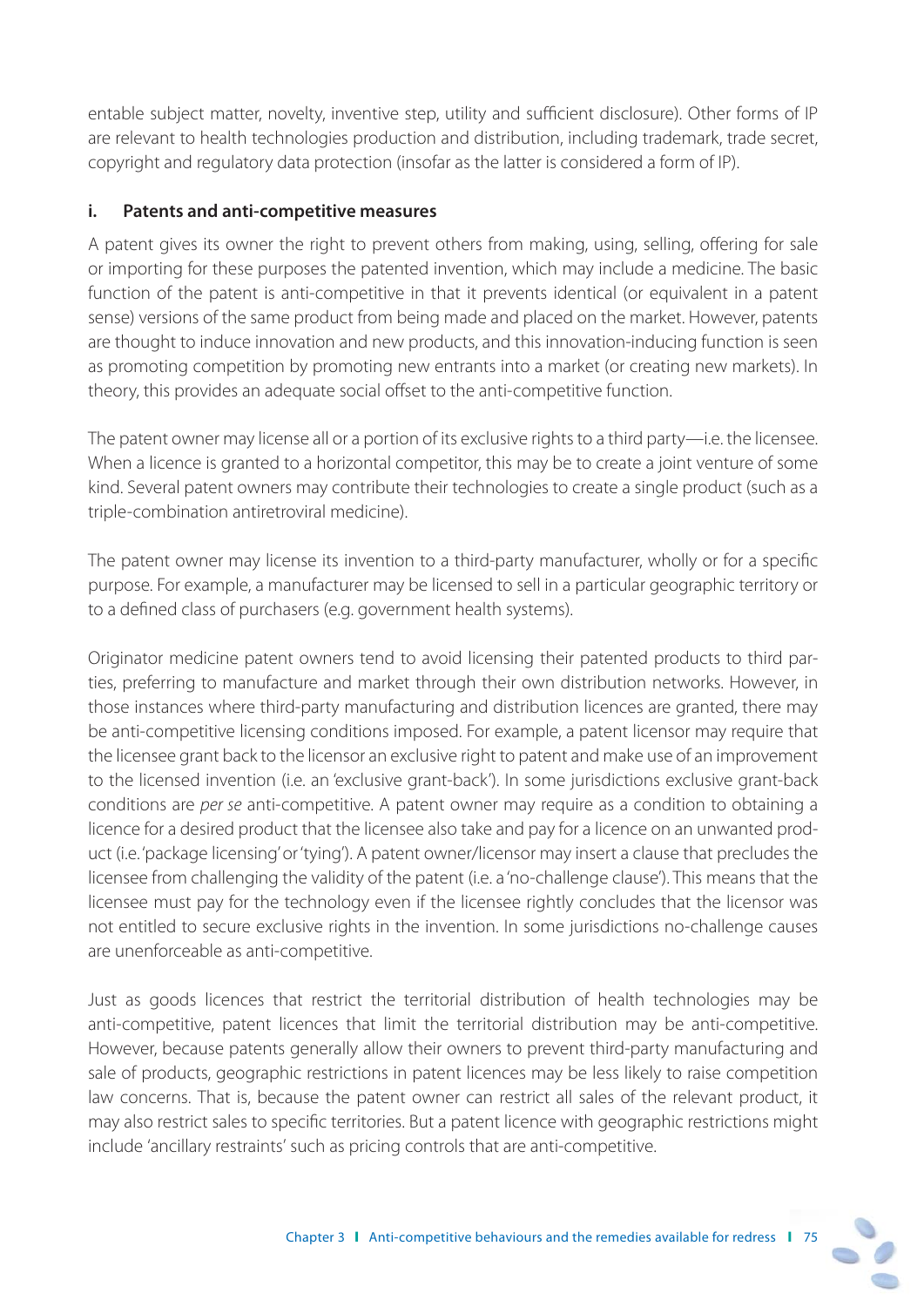### **ii. Other forms of IP**

Manufacturers of health technologies, originator and generic, may find it useful to obtain technologies that are not under patent but may be held in secret by a producer. Confidential commercial information is usually referred to as 'trade secret'. Patent licences may be accompanied by trade secret licences that assist the licensee to make use of the patented technology; and in the generic sector, trade secrets may be licensed independently.

Licences of unpatented but secret technology may be accompanied by anti-competitive conditions, such as conditions that require the licensee to make payment even if the formerly secret technology is publicly disclosed by the licensor.

# 4. Unlawful monopolization/abuse of dominant position

# **a.** Defining the market and establishing intent

The term 'monopoly' was used in the early development of antitrust law in the United States to describe a single firm that dominated its relevant market. The term 'dominant position' was adopted in European competition law to describe the same phenomenon. In both contexts, it is possible for a monopoly or dominant position to be shared by more than one enterprise, though this is perhaps the exception.

For a firm to be considered to hold a monopoly position it must have sufficient power in its relevant market to raise prices above competitive market prices and maintain those prices for a substantial period of time. Such capacity typically reflects an absence of concern that potential competitors will be drawn into the market so as to undermine the monopolist's market power.

Competition/antitrust laws usually distinguish between unlawful monopolization and abuse of dominant position, on the one hand, and conduct involving contracts in restraint of trade and unlawful agreements between undertakings, on the other. Abuse of dominant position does not require a consensual contractual relationship between the dominant enterprise and those with which it is doing business. Other forms of competition law violation typically require some form of consensual agreement among the parties, such as an agreement to fix prices or restrict output.

A predicate to determining that a monopoly position exists is defining the relevant market. It may be fairly commonplace for individual firms to dominate sales in a very narrow product line but not be able to raise prices (above competitive market prices) because of the availability of substitute products offered by competitors. A monopoly is threatening to consumer welfare when there are not readily available substitutes such that the monopolist may dictate price and availability of supply in the relevant market.

It is generally not unlawful for a firm to be a monopoly provided that it has obtained that position by lawful means, such as by producing a better product that consumers have preferred over those of competitors. Likewise, it is not unlawful for a firm to be dominant in a relevant market. However, it is unlawful for a firm to acquire or seek to acquire a monopoly through anti-competitive means or to abuse a dominant position once it has been acquired.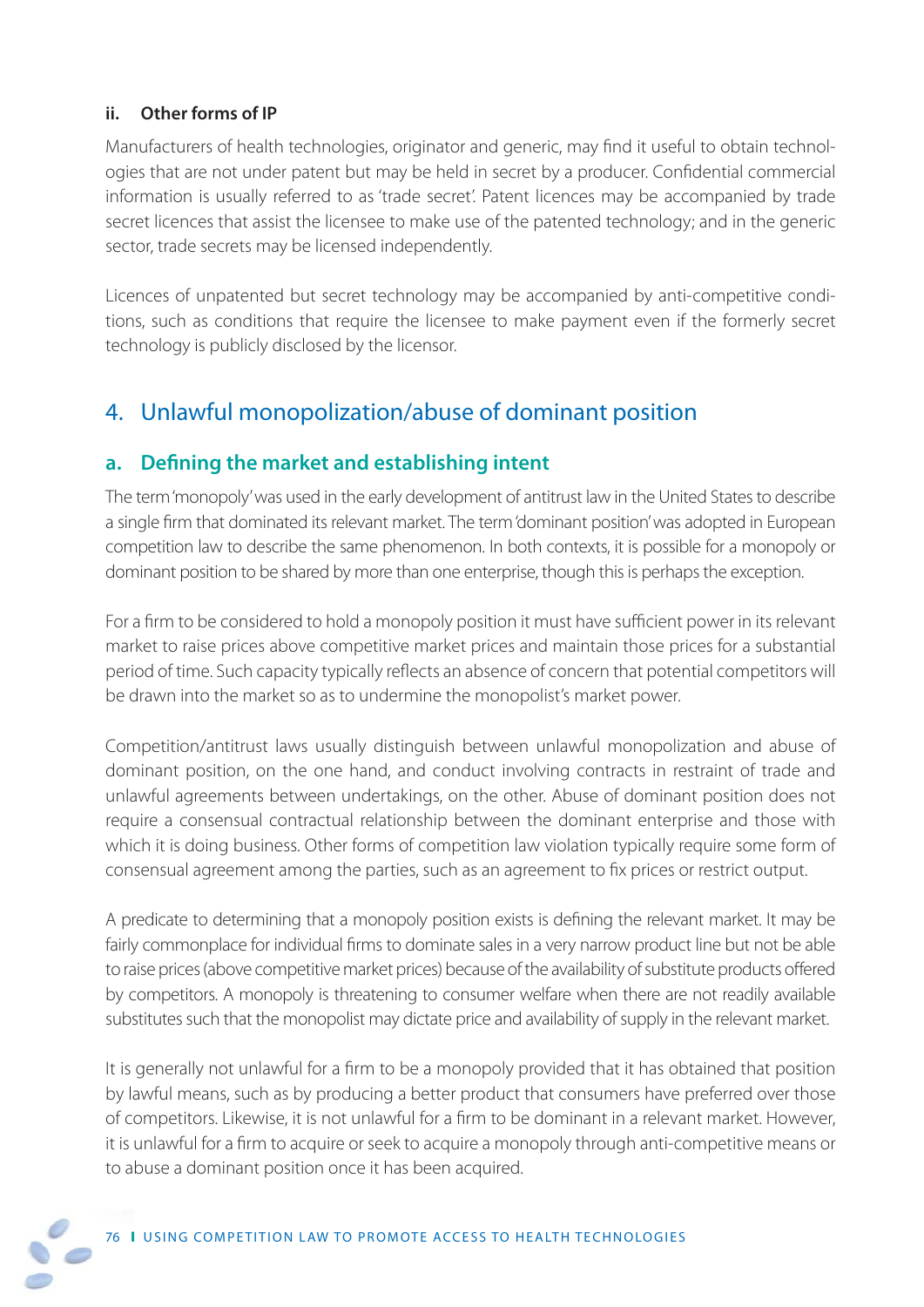# **b. Abusive practices generally**

There are various types of abusive practices in which firms may engage with the objective of obtaining monopoly or dominant position. These include establishing conditions in supply contracts that preclude purchasers from dealing with third-party suppliers (i.e. 'exclusive dealing arrangements'), pricing products below the cost of production with the intent of driving competitors from the market (i.e. 'predatory pricing'), establishing technical standards or requirements that preclude thirdparty products from interoperating with devices or networks, imposing volume and other purchase conditions that effectively foreclose competition, refusing to license under conditions where the refusal is unreasonable, and others.

A monopolist may unlawfully acquire its position by forcing competitors out of business. It may also unlawfully acquire its position by merger or acquisition. A merger or acquisition may be predatory in that the acquiring firm is attempting to secure a dominant position to raise prices above competitive market prices.

### **c. Issues relating to patents**

Patented health technologies present complex issues in respect to monopoly and/or dominant position. The patent by its nature confers on its owner the right to exclude third parties from introducing an identical or equivalent (i.e. infringing) product onto the market. When it adopts patent protection for health technologies, a national government elects to confer monopolies on particular innovators. Each patent owner (assuming a drug is introduced onto the market) possesses a monopoly for that specific product but does not necessarily enjoy monopoly in a therapeutic class. That is, there may be acceptable substitutes.

The fact that a patent owner enjoys a legislated monopoly does not mean that this monopoly position may not be abused. For example, the owner might require purchasers of its patented medicine to purchase a full product line as a condition of purchasing the patented medicine. Such a condition will substantially leverage the power of the patent owner. The patent owner may be unlawfully extending the power of the patent to foreclose competitors from pursuing the same customers. As discussed above, the US Supreme Court recently observed in FTC v. Actavis that "patent and antitrust policies are both relevant in determining the 'scope of the patent monopoly'—and consequently antitrust law immunity—that is conferred by a patent."7

#### **i. Abusive or excessive pricing**

 A monopoly established through a patent gives its owner the ability to set its price without concern over direct competition from an identical or equivalent (from a patent standpoint) product. If the particular medicine is unique in its therapeutic class, consumers/patients may not have an alternative. They are effectively required to purchase the patented product regardless of its price (assuming, of course, they can afford it). Competition authorities may take action against a pharmaceutical patent holder when they conclude that there is not a reasonable relationship between the price being charged for a medicine and the expenses of the patent

<sup>7.</sup> US Supreme Court, Federal Trade Commission (FTC) v. Actavis, Sup. Ct., 526 U. S. 756, US Supreme Court, Washington, DC, 2013.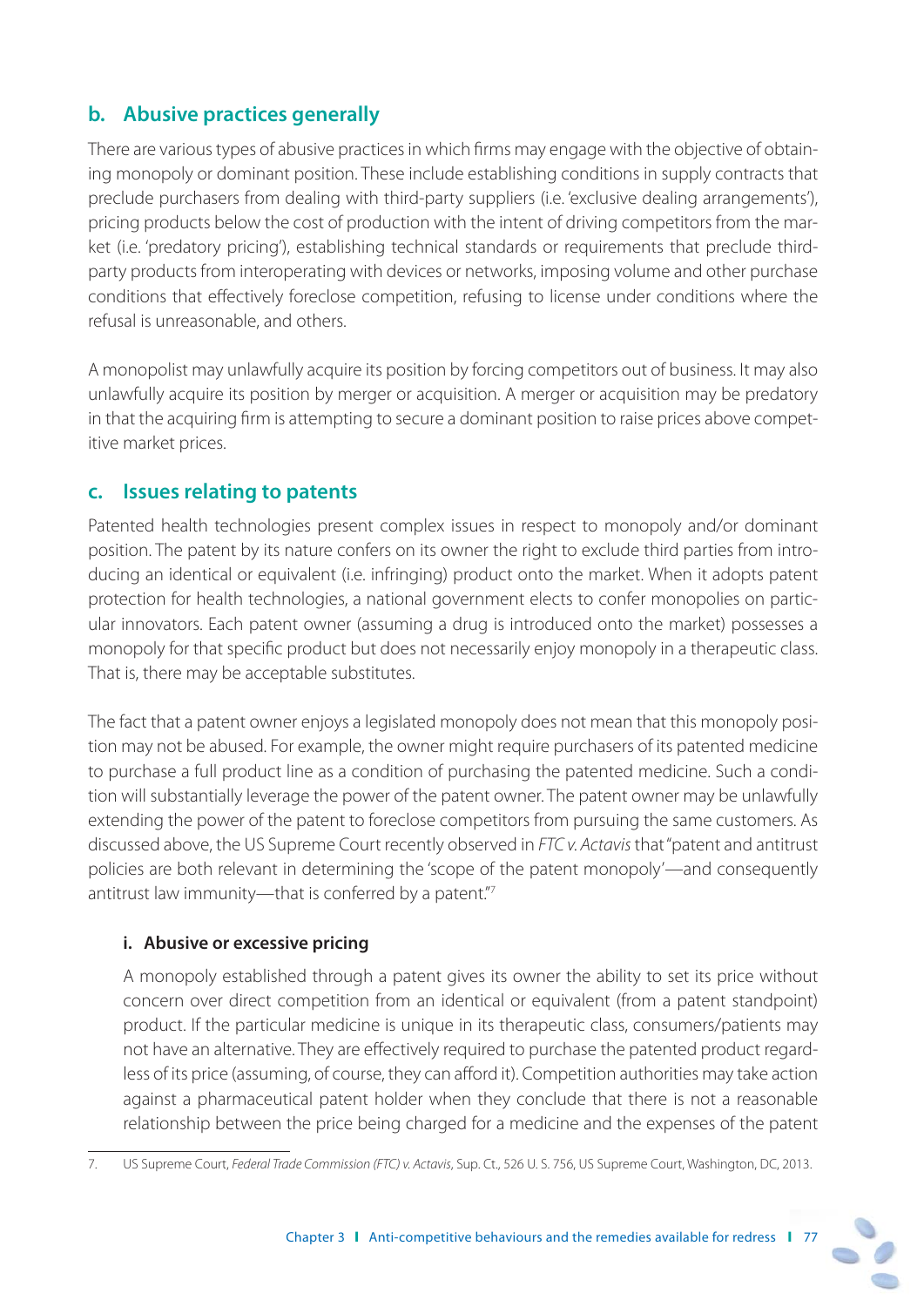holder in developing and supplying it (see Box 3.9). This lack of reasonable relationship is a form of abuse of the patent right or dominant position, given that the patient/consumer has no viable alternative. The challenge to competition authorities in such context is to establish what the reasonable price of a medicine should be, given what is often a lack of reliable information from the patent holder/producer regarding the costs of development and production.

 The refusal of the patent owner to provide cost information may itself be a form of abuse of monopoly or dominant position. Competition authorities may use their subpoena power to compel the provision of such information.<sup>8</sup> A model standard regarding excessive pricing included in this guidebook suggests that competition law may employ a presumption that pharmaceutical prices that are unaffordable to the relevant public are excessive, shifting the burden to pharmaceutical suppliers to justify the prices on the basis of demonstrated cost.

 Resource restraints aside, one reason why competition law actions involving pharmaceutical pricing are not commonplace is that government price control systems may function as a form of substitute for addressing abusive pricing, and many governments operate pharmaceutical price control systems. Some of these operate within the framework of a competition commission.

#### **BOX 3.8: Canada: Patented Medicine Prices Review Board**

The Patented Medicine Prices Review Board (PMPRB) is an independent quasi-judicial body established by Parliament in 1987 under the Patent Act (Act).

The PMPRB protects the interests of Canadian consumers by ensuring that the prices of patented medicines sold in Canada are not excessive. It does this by reviewing the prices that patentees charge for each individual patented drug product in Canadian markets. If a price is found to be excessive, the Board can hold public hearings and order price reductions and/or the offset of excess revenues. The PMPRB regulates the 'factory gate' prices and does not have jurisdiction over prices charged by wholesalers or pharmacies, or over pharmacists' professional fees.

The PMPRB is also responsible for reporting on trends in pharmaceutical sales and pricing for all medicines and for reporting research and development spending by patentees.

The first step in the PMPRB's regulatory process is a scientific review, which assesses the level of therapeutic improvement of a new patented drug product. A committee of experts known as the Human Drug Advisory Panel also recommends appropriate drug products to be used for comparison. The level of therapeutic improvement of a patented drug is used to determine a ceiling price, known as the Maximum Average Potential Price, at introduction.

Decisions of the PMPRB that establish maximum prices for patented pharmaceuticals can be found at 'Decisions and Orders' (http://www.pmprb-cepmb.gc.ca/english/View.asp?x=254). Proceedings may also result in Voluntary Compliance Undertakings by the patent owner. For example: Patented Medicine Prices Review Board Communique: Price Reduction for Remicade:

<sup>8.</sup> Originator pharmaceutical companies may assert that R&D cost information is proprietary commercial information that must be protected against disclosure. An administrative authority or court may decide that such information should be examined under confidentiality constraints as appropriate to the circumstances.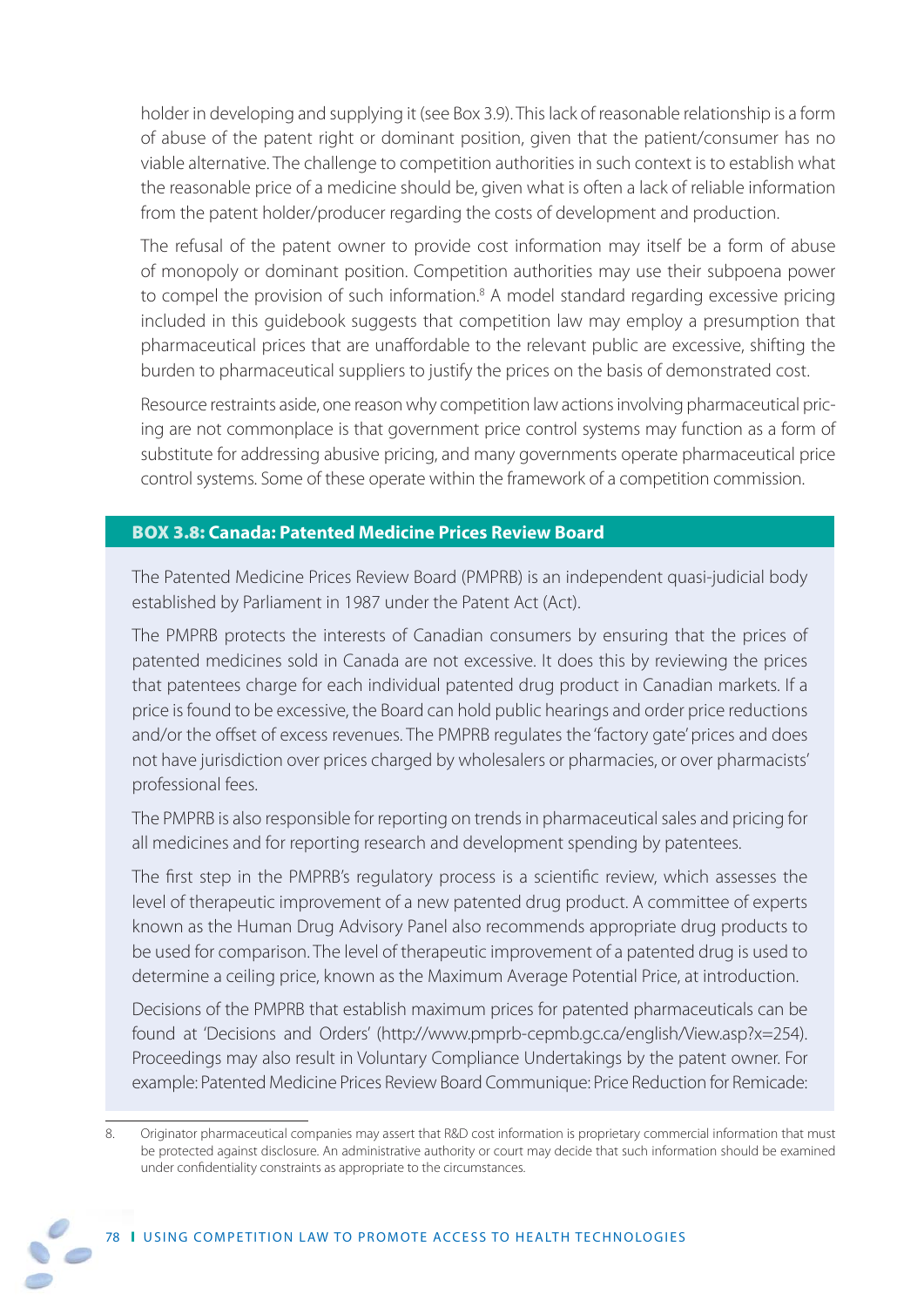#### **BOX 3.8** (continued)

Ottawa, April 1, 2003: The Patented Medicine Prices Review Board has accepted a Voluntary Compliance Undertaking (VCU) agreed to by Schering Canada Inc. (Schering) and Board Staff that will have the effect of lowering the price of the medicine Remicade.

Upon releasing its decision to accept the VCU, the Board indicated that the VCU benefits patients with an immediate price reduction of approximately 20%, bringing the price of Remicade within the Board's Price Guidelines.

Source: Patented Medicine Prices Review Board (http://www.pmprb-cepmb.gc.ca/english)

#### **Colombia: Reference prices and price controls in Colombia**

Colombia's National Medicines Pricing Commission fixes reference prices for all medicines commercialized in the country's public sector at least once a year. To do so, it takes into account the average price in the domestic market for a group of homogenous health technologies, i.e. products with identical composition, doses and formulas. If the price applied for such a medicine is above the reference price for homogenous products, direct price controls are applied and a maximum retail price is fixed by the Commission.

Direct price controls are also applied if there are less than three homogenous products on the market. In such cases, the Commission establishes an international reference price (IRP) by comparing the price applied for the same product in at least three of eight selected countries from the region (Argentina, Brazil, Chile, Ecuador, Mexico, Panama, Peru and Uruguay) and in Organisation for Economic Co-operation and Development (OECD) countries. The lowest price found in any of these countries is fixed as the maximum retail price for Colombia.

The application of price controls has played a prominent role in the case of lopinavir and ritonavir provided to HIV/ AIDS patients in Colombia. In 2009, the Colombian Ministry of Health rejected a 2008 application for a compulsory licence on the grounds of lack of public interest. As this medicine was listed on the national EML, its supply by insurers to patients was mandatory, and therefore the price applied by the right holder would not block access. At the same time, the Commission decided to regulate the price of the medicine concerned. The prices were fixed at US\$1,067 for the public sector and US\$ 1,591 for the private sector, representing an average reduction of between 54 per cent and 68 per cent per person per year (Brazilian Interdisciplinary AIDS Association, 2009). The right holder's appeal against the decision was rejected. In 2010, the originator company agreed to sell the medicine at the price fixed by the Commission.

Source: WHO, WIPO and WTO, 'Promoting Access to Medical Technologies and Innovation: Intersections public health, intellectual property and trade', WHO, WIPO and WTO, Geneva, 2012: 158, Box 4.4.

On February 26, 2014, the Superintendent of Industry and Commerce of Colombia imposed a fine of 3,080,000 Colombian pesos (more than US\$1,500,000) on the originator company (Abbvie, formerly Abbott Laboratories) for having charged prices in Colombia for the above-referenced drug combination (lopinavir and ritonavir) above the reference price established by the National Medicines Pricing Commission (Resolution No. 11990 of February 26, 2014, Director of Investigations for the Control and Verification of Technical Regulations and Legal Measures, available at http://www.citizen.org/actions-colombia).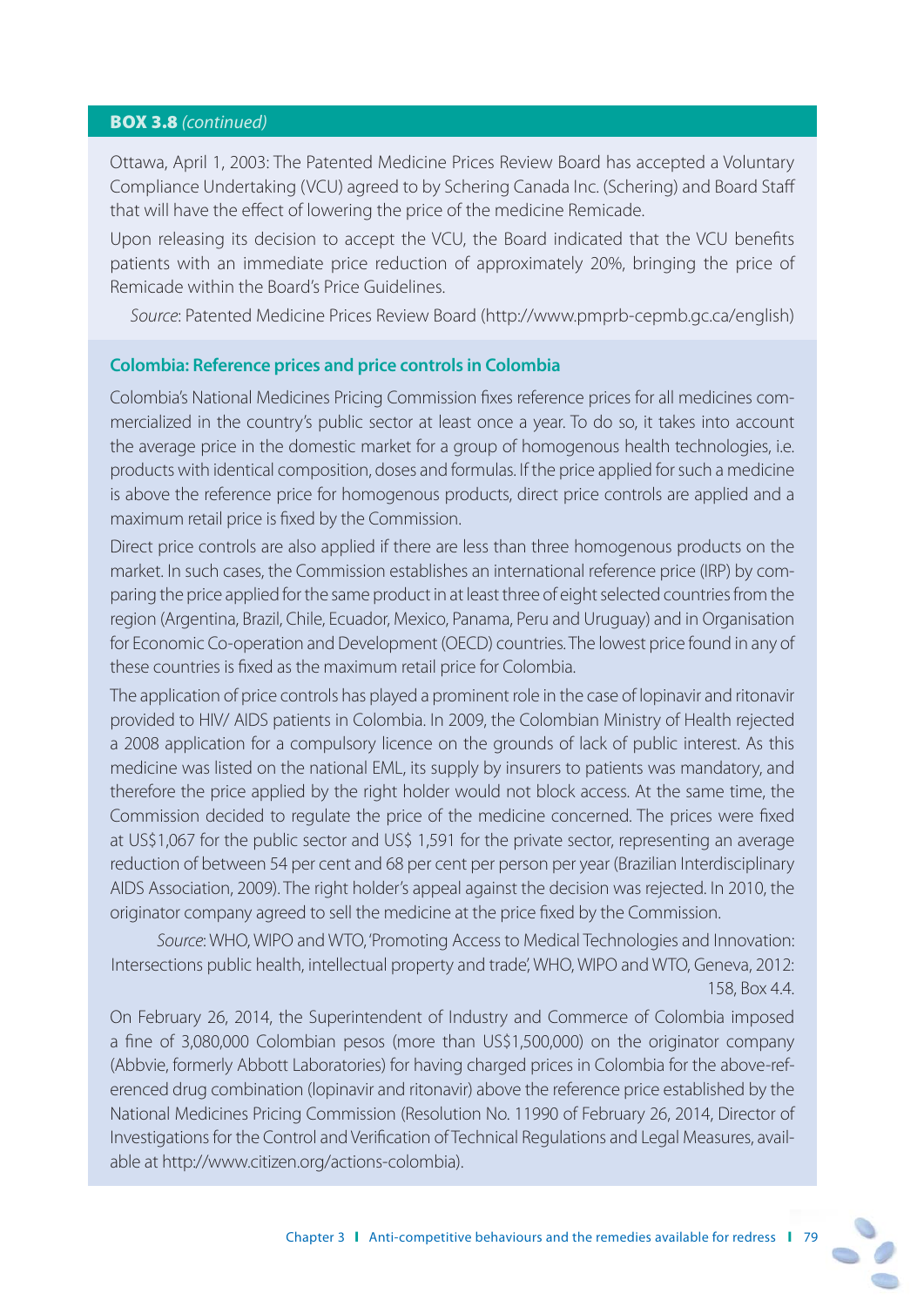#### **ii. Public interest distinguished**

 The situation in which the government intervenes to require that a patent owner make a drug available at a lower price (such as by issuing a government use or compulsory licence) because it is unaffordable to patients and necessary to protect public health is different from the competition ground discussed above. There may be situations in which a patent holder is not pricing unreasonably from the standpoint of a conventional business model but where the interests of the public are not being adequately served. In such circumstances, a government may decide that the interests of the public will take precedence over the commercial interests of the patent owner, even if that means that the patent owner will not recover its costs as rapidly as it might otherwise. A government issuing a government use or compulsory licence in this context need not make a finding that the patent holder has engaged in an abusive practice. The laws of many countries allow the granting of government use or compulsory patent licences on grounds of public interest/public health.

#### **iii. Prevention of market entry by competitors**

 As noted above, a pharmaceutical patent holder may enjoy a period of market exclusivity for a product as a legislative consequence of the grant of the patent. However, patents are granted for a limited period of time; generally, 20 years from the filing date, but potentially extended for some years, depending on a country's national legislation. When the patent expires, off -patent or generic producers may enter the market with the same or equivalent drug. This typically results in a substantial reduction in prices. In addition to the "natural expiration" of patents, generic producers may challenge the validity of patents that have been granted in order to expedite entry into the market. A patent conveys only a presumption of validity; that presumption may be challenged. Generic challengers are often successful in demonstrating that patents should not have been granted in the first place.

Pharmaceutical patent holders face significant falloff in revenue when patents expire and/or are in successfully challenged. In order to forestall or delay the entry of generic competitors, patent holders may file new applications for minor modifications to existing health technologies that complicate the potential entry of generics. Even if it is not clear that the new patents prevent the making and selling of a generic product, the mere presence of those patents may create sufficient uncertainty for generic producers that they are unwilling to go ahead until the legal situation is clarified. In jurisdictions where there is a link between the system under which health technologies are approved for marketing health technologies and the system under which patents are granted, generic producers may be precluded from obtaining marketing approval until a court rules on the patent situation.

It is not unlawful or anti-competitive for an originator pharmaceutical firm to file a patent application for an improvement to an existing drug in circumstances in which the claimed innovation should ordinarily satisfy the criteria of patentability. And, in principle, an application covering a specific improvement or modification should not preclude a generic company from obtaining marketing approval and selling a version of the drug that is not covered by a new patent. The issue from a competition law standpoint is when does the filing of a patent application constitute abuse of the patent and/or health technologies regulatory system? The firm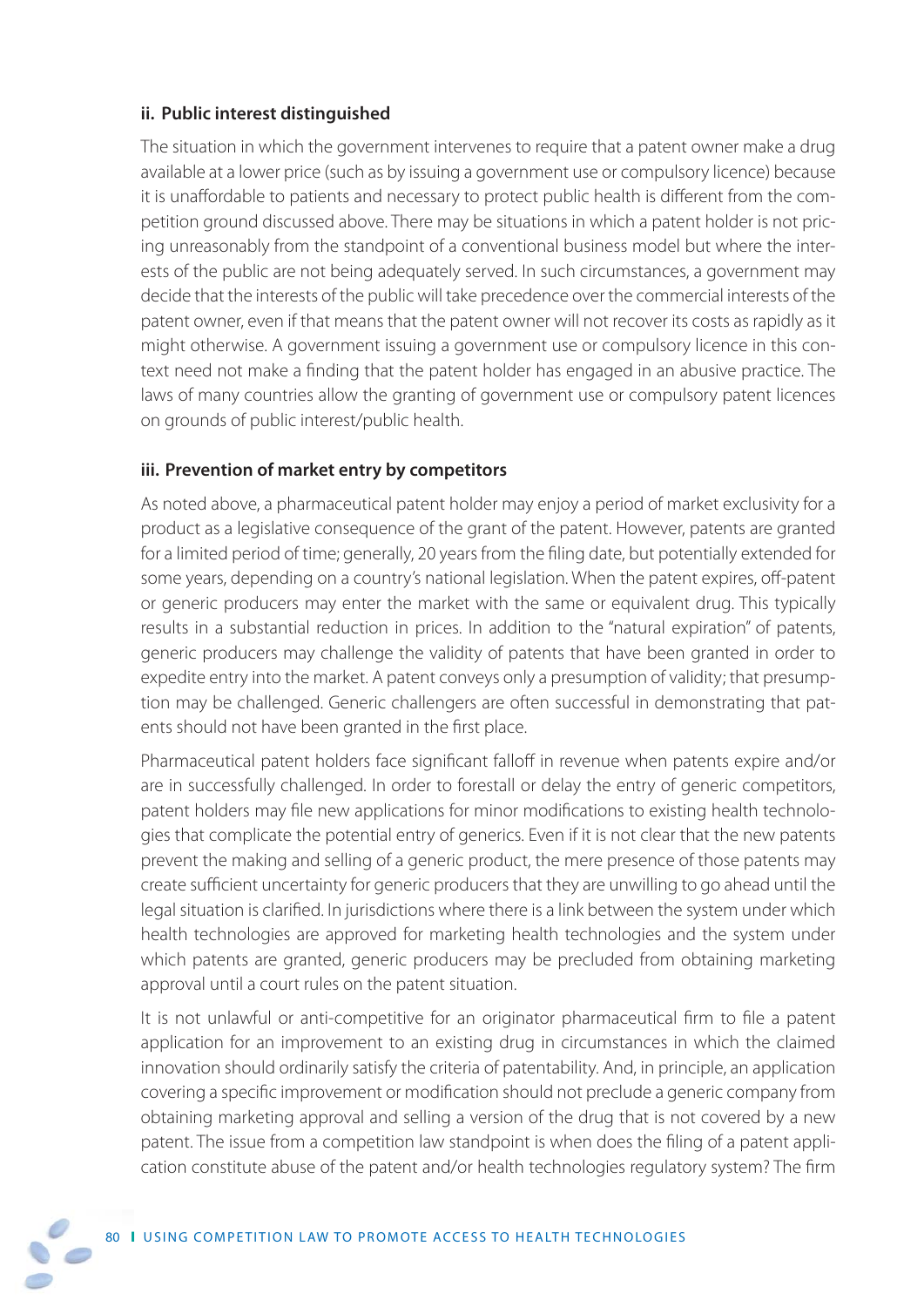filing a patent application may lack a good faith belief that the claimed invention should be entitled to patent protection. Filing an application solely for the purpose of inhibiting generic entry may be abusive (see Box 3.9 for an example, recognizing this). The firm that has secured a new patent, whether or not obtained in good faith, may initiate litigation knowing that the proposed activities of the generic producer would not infringe the new patent because, for example, the generic producer is acting within the scope of an expired patent. Such conduct by a patent owner may be anti-competitive and abusive. Such conduct may fall under the heading of "sham litigation" from a competition law standpoint, meaning that the litigation is initiated without a good faith or reasonable belief that it may be successful, and is brought for the purpose of harassing or unjustifiably inhibiting potential competitors.

### **BOX 3.9: A case study of pay for delay tactics Press Release: European Commission welcomes Court of Justice judgment in the AstraZeneca case**

19 June 2013: The European Commission welcomes today's judgment by the Court of Justice of the European Union (Case C-457/10 P) dismissing an appeal brought by AstraZeneca against the judgment by the General Court of 2010 which had upheld—to a very large extent—a Commission's decision from 2005. The Commission had fined AstraZeneca €60 million for abusing its dominant position relating to its best-selling anti-ulcer medicine Losec. The Court of Justice ruled for the first time on a Commission decision on the abuse of a dominant market position in the pharmaceutical sector. Today's judgment is significant as it clarifies a number of issues of principle in relation to market definition, dominance and the concept of an abuse in the meaning of Article 102 TFEU. In particular, it confirms that misuses of regulatory procedures can in certain circumstances constitute abuses of a dominant position within the meaning of EU antitrust rules (Article 102 of the Treaty on the Functioning of the European Union). The judgment also confirms the Commission's method to define the relevant product market and existence of a dominant position in the pharmaceutical sector.

In June 2005 the Commission adopted a decision fining AstraZeneca €60 million due to its infringements of Article 102 TFEU and Article 54 of the European Economic Area (EEA) Agreement (IP/05/737). The two infringements involved misuses by AZ of public procedures and regulations in a number of EEA states aimed at excluding generic firms and parallel traders from competing against AZ's anti-ulcer product Losec.

In July 2010 the General Court (Case T-321/05: MEMO/10/294) very largely dismissed the appeal by AstraZeneca, upholding the Commission's decision. The General Court annulled part of the Commission's decision in respect of the second abuse, resulting in a lowering of the fine from 60 to 52.5 million euros.

The judgment concerns two types of misuses of regulatory procedures and systems. It does not concern abuses or misuses of patents or other intellectual property rights. The first abuse upheld by the Court today involved the provision of misleading information to national patent offices with the aim of preventing or delaying market entry of competing generic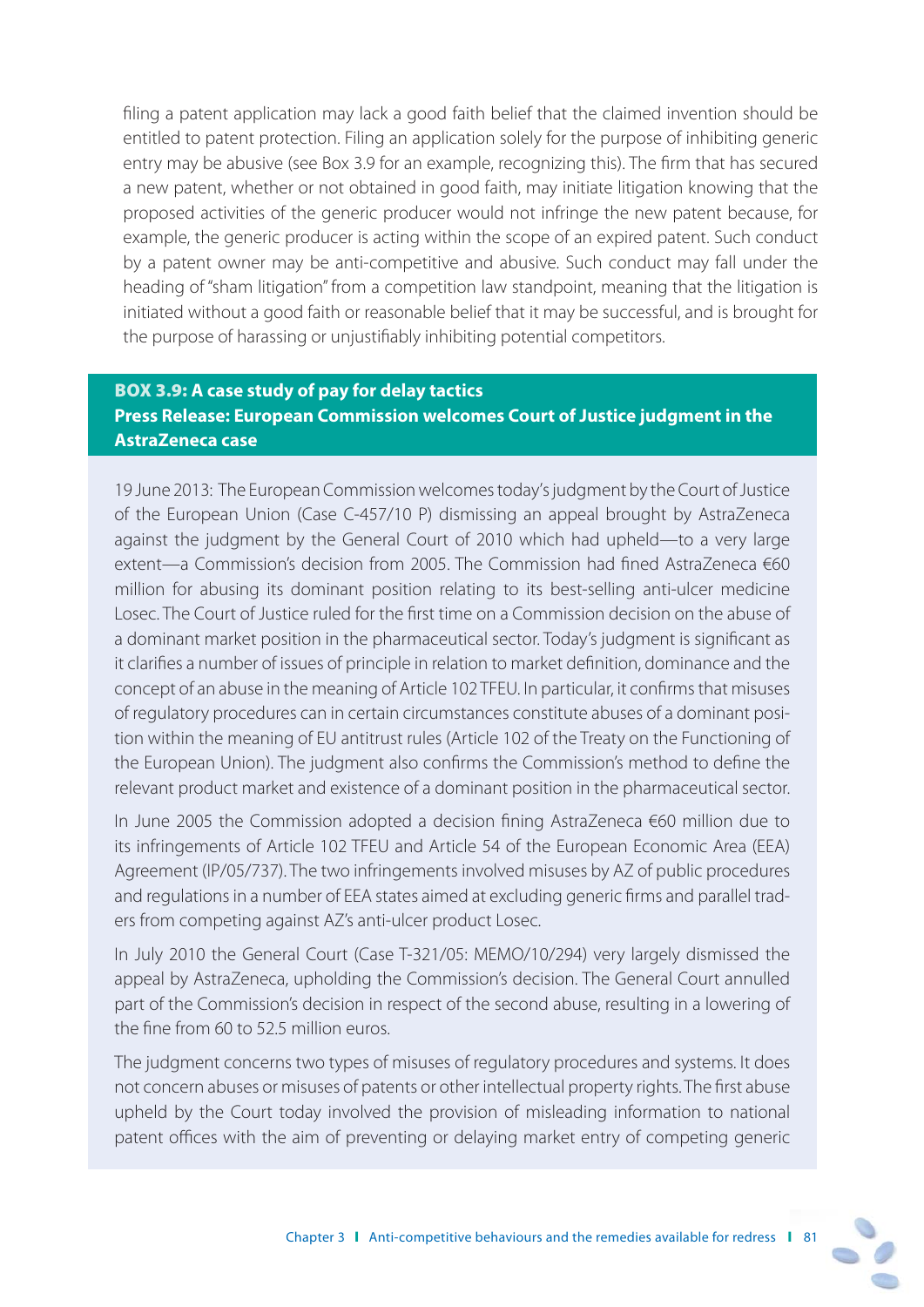#### **BOX 3.9** (continued)

products. On the first abuse the Court found that the assessment whether representations made to public authorities for the purposes of improperly obtaining exclusive rights are misleading must be made in concreto and may vary according to the specific circumstances of each case.

The second abuse involved the deregistration of the market authorisation for AstraZeneca's bestselling ulcer medicine Losec in selected countries with the aim of raising barriers against generic entry and parallel trade. The Court stated that an undertaking which holds a dominant position has a special responsibility under Article 102 and that it cannot therefore use regulatory procedures in such a way as to prevent or make more difficult entry of competitors on the market, in the absence of grounds relating to the defence of legitimate interests of an undertaking engaged in competition on the merits or in the absence of objective justification.

The Court found that the illegality that the illegality of abusive conduct under Article 102 is unrelated to the compliance or non-compliance by an undertaking of other legal rules and that, in the majority of cases, abuses of dominant positions consist of behaviour which is otherwise lawful under branches of law other than competition law.

The Court's judgment also clarifies many issues in relation to the product market definition. The judgment also confirms that IPRs constitute a factor relevant to the determination of dominance. The Court's judgment finds that a dominant position is not prohibited, only its abuse and a finding that an undertaking has such a position is not in itself a criticism of abusive conduct under Article 102 is unrelated to the compliance or non-compliance by an undertaking of other legal rules and that, in the majority of cases, abuses of dominant positions consist of behaviour which is otherwise lawful under branches of law other than competition law.

#### **The Commission decision**

On 15 June 2005 the Commission adopted a decision by which it found that AstraZeneca AB and AstraZeneca plc had committed two abuses of a dominant position. The first abuse consisted mainly of a pattern of allegedly misleading representations made before the patent offices in Germany, Belgium, Denmark, Norway, the Netherlands and the United Kingdom. The second abuse consisted of the submission of requests for deregistration of the marketing authorisations for Losec capsules in Denmark, Norway and Sweden combined with the withdrawal from the market of Losec capsules and the launch of a new version of that product (Losec MUPS tablets) in those three countries. The abuses found constituted abuses of regulatory proceedings. They did not involve abuse of patents or intellectual property rights.

The Commission imposed on AstraZeneca AB and AstraZeneca plc jointly and severally a fine of EUR 46 million and on AstraZeneca AB a fine of EUR 14 million.

Source: European Commission, 'Press Release: Commission welcomes Court of Justice judgment in the AstraZeneca case', European Commission, Brussels, 6 December 2012.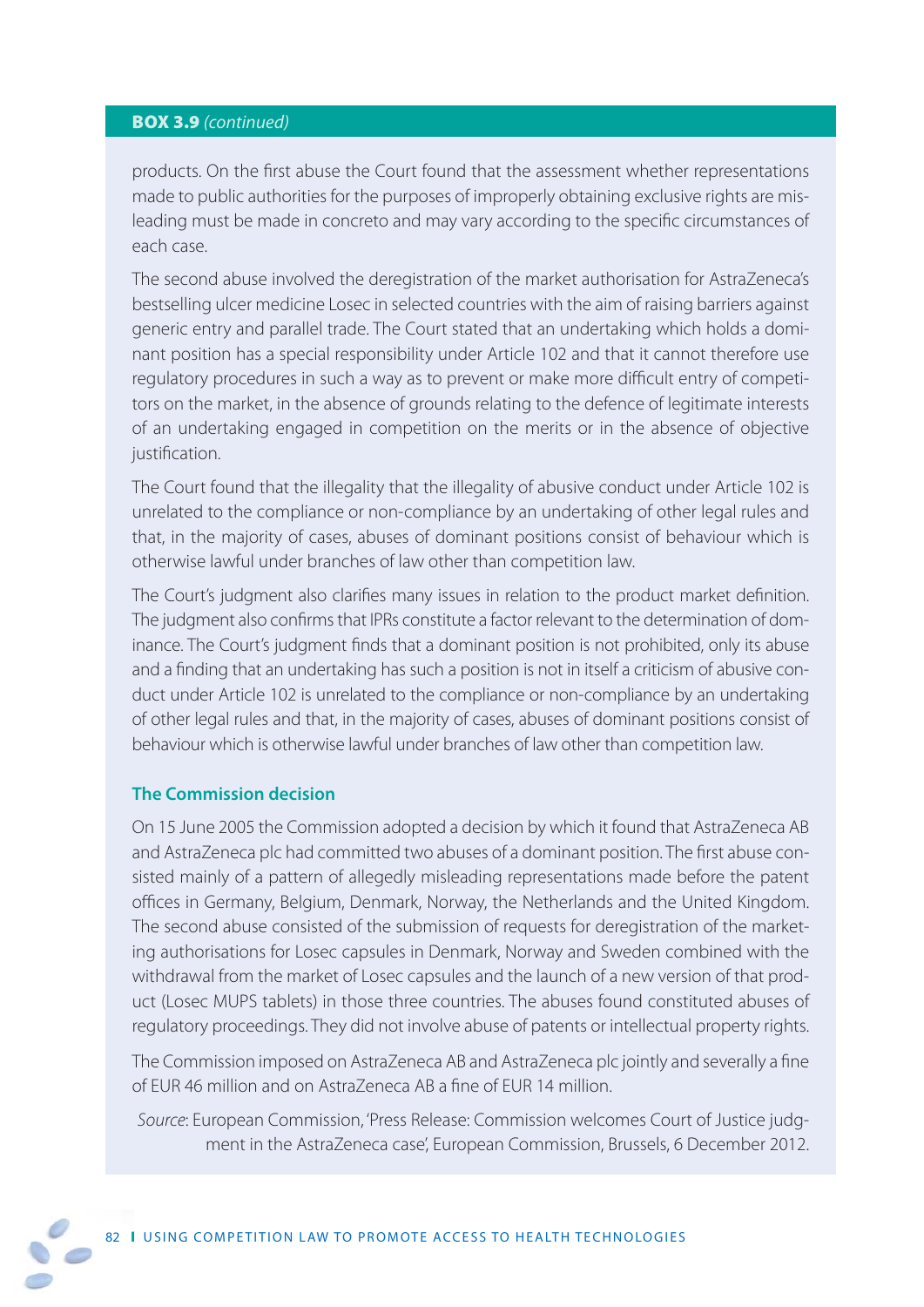#### **iv. Restricting access to essential facilities**

A good, service or technology developed by a private-sector (or public-sector) firm may become so widely adopted that third-party access to it becomes necessary as a condition of doing business. In the technology area, this phenomenon is sometimes referred to as the 'network effect' in the sense that the more widely adopted a technology becomes, the more important it becomes to doing business. To illustrate, if there is only a single Internet service provider (ISP) covering a particular geographic region, third-party providers of Internet-based services are reliant on access to that ISP's network to pursue customers and conduct business. The ISP may be privately owned, but its facilities have become 'essential'. The ISP may unilaterally determine the conditions of service, including by threat (or act) of denying access to third-party users. There are different doctrinal approaches to determining the circumstances under which a facility is 'essential', and what may constitute anti-competitive denial of access to such facility. But it would appear that most competition law jurisdictions accept some form of essential facilities doctrine.

There are certain types of arrangements that may be essential to competition in the field of health technologies. For example, assume that there is a single pharmaceutical benefits firm and/or plan covering a given geographic territory.<sup>9</sup> If that single pharmaceutical benefits firm and/or plan refused to allow bidding on contracts by a particular company (or companies) or established bidding conditions that were unusually onerous, such conduct might constitute anti-competitive restriction of access to an essential facility.

As discussed in Annex,<sup>10</sup> South Africa's Competition Commission found, in a proceeding under the Competition Act initiated by Treatment Action Campaign and others, that two pharmaceutical-patent-owning companies (GlaxoSmithKline and Boehringer Ingelheim) had refused to give a competitor access to an essential facility (in this case patents on HIV medicines) when it was economically feasible to do so. The Commission proposed to request that the Competition Tribunal issue an order for compulsory licensing of the patents on payment of a reasonable royalty. The proceeding was terminated following the decision by the patent-owning companies to grant voluntary licences to a number of generic pharmaceutical companies (see Chapter 4).<sup>11</sup>

#### **v. Refusal to license**

 Competition law generally recognizes that patent and other IP right owners have discretion whether to license or refrain from licensing their IP rights to third parties. Generally speaking, there is no affirmative duty to license.

 However, a refusal to license an IP right may be anti-competitive under certain conditions. Article 31(I) of the WTO TRIPS Agreement, by way of illustration, specifically authorizes a government to grant a compulsory patent licence in circumstances where a patent on an important technical advance (the 'second patent') over an existing patented invention (the 'first patent')

<sup>9..</sup> A pharmaceutical benefi t plan may be operated by a governmental or quasi-governmental authority. Potential anti-competitive conduct by government authorities is assessed differently from private conduct and is not addressed in this paper.

<sup>10.</sup> At Section 5.

<sup>11.</sup> At [text at notes 122–34].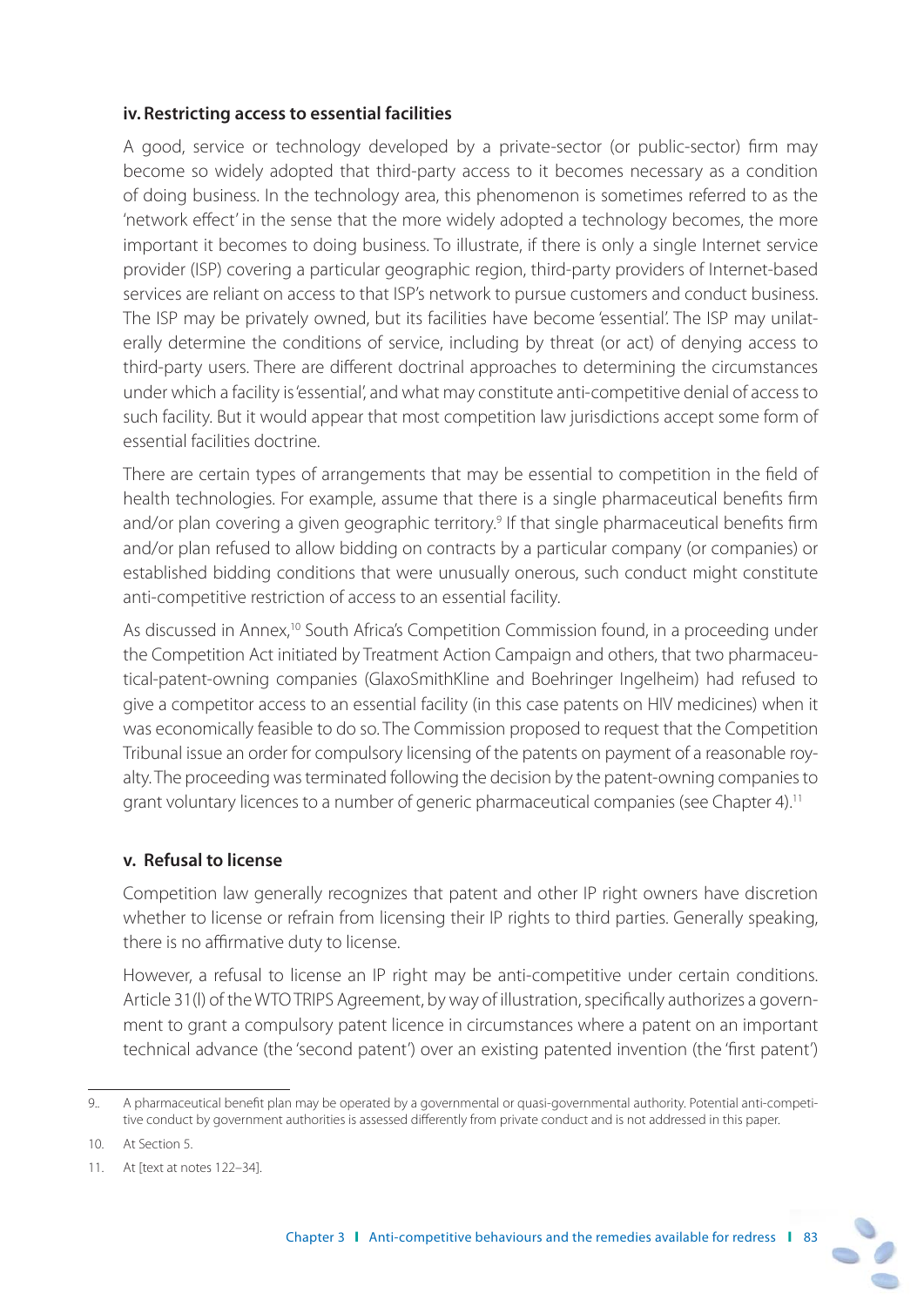cannot be exploited without infringing the first patent.<sup>12</sup> Under such circumstances, a refusal by the owner of the first patent to license it to the owner of the second patent is effectively presumed anti-competitive in the sense of unreasonably preventing the emergence of the new technological solution.

Where a patent is used to block a significant industrial or technical development, this may have a substantial anti-competitive effect by eliminating the possibility for dynamic change to the market that may occur through the introduction of the important new technology. A refusal to license on reasonable terms and conditions may thus be anti-competitive depending on the context.

 As described in Chapter 1(a), the South African Competition Commission determined that refusal by patent-owning pharmaceutical companies to grant licences to generic companies on patents needed to produce HIV antiretroviral medicines constituted anti-competitive refusals to license. The patent-owning companies were found to have a dominant position on the relevant market, and the refusals to license prevented the introduction of low-priced treatments necessary to satisfy public health requirements.

 The factors used to assess whether refusal to license is anti-competitive should take into account the characteristics of the relevant local market. The refusal to license a particular patent in the market of a highly industrialized country may have some anti-competitive effects, but those effects may be more than offset by the overall dynamism of the local R&D infrastructure or by the availability of alternative technical solutions. The refusal to license the same patent in the market of an LMIC may have anti-competitive effects that are not similarly offset, and may have an adverse effect on consumer welfare.

# 5. Remedies for anti-competitive practices relating to access to health technologies

Remedial actions to address anti-competitive behaviour may be initiated by public authorities or private parties. In many jurisdictions, government agencies responsible for competition law enforcement are the principal enforcers, with private-sector actors playing a minimal role. Among the reasons for this are that investigations of anti-competitive conduct are typically fact-intensive, and in many jurisdictions private-sector litigants may have difficulty compelling discovery and production of evidence. Also, conducting a competition enforcement action against a large enterprise may involve substantial expenditure of resources, and government agencies may be better situated to undertake such expenditures than private-sector companies. The United States appears to be unique in permitting private-sector actors to collect triple damages for harm caused by anti-competitive conduct. This provides an incentive for private plaintiffs and their attorneys to pursue anti-competitive conduct that may be absent in other jurisdictions where recovery is limited to actual damages.

<sup>12.</sup> In this situation, Article 31(l)(ii) of the TRIPS Agreement requires that a cross-licence on reasonable terms and conditions be made available to the owner of the first patent.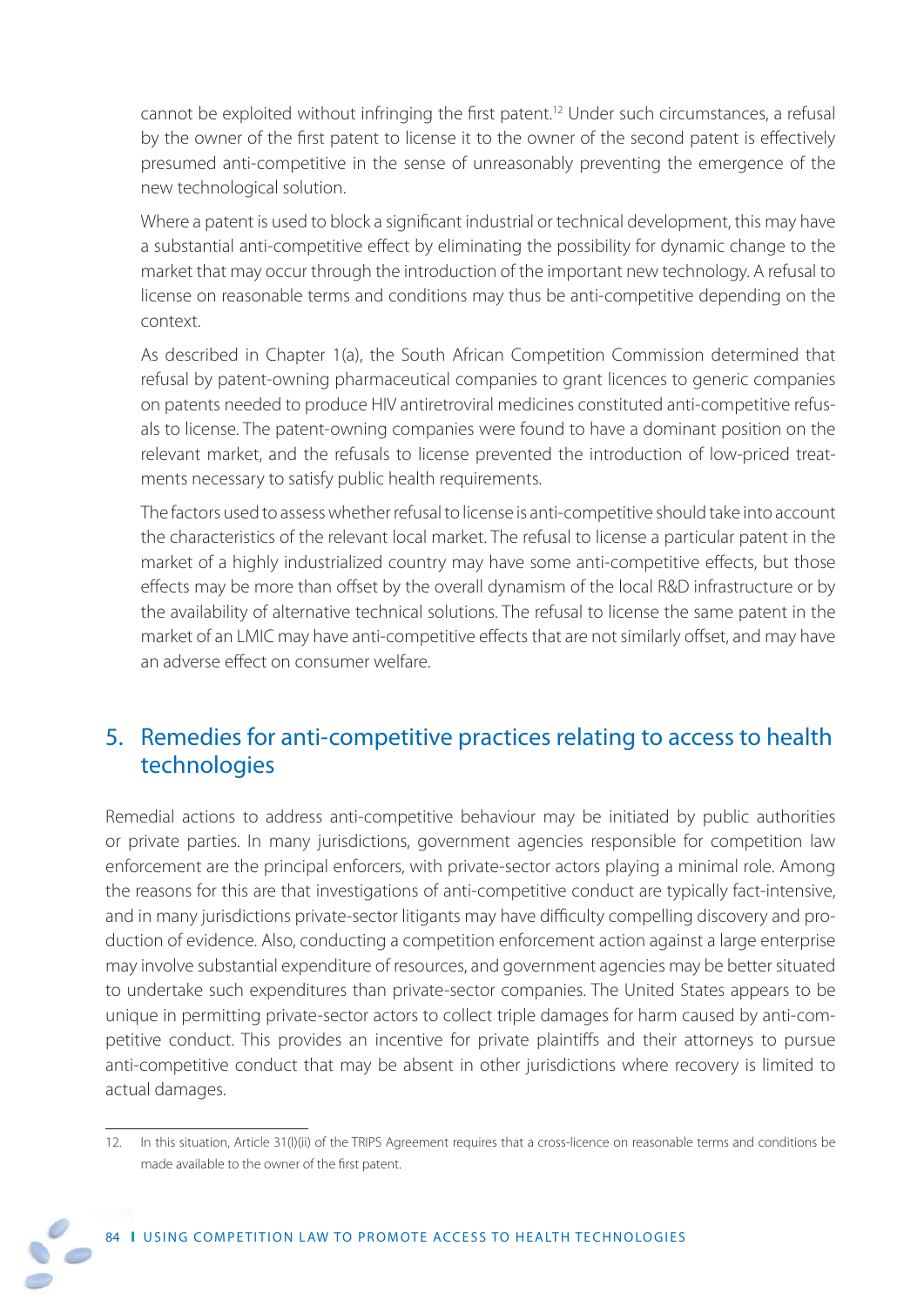#### **a. Settlement**

Probably the most common form of remedy to anti-competitive conduct takes the form of an agreement between the government and the subject of investigation setting forth an undertaking by the subject to cease the alleged anti-competitive conduct. Such an undertaking may (or may not) include an admission of wrongful conduct by the accused. Such an undertaking may include conditions of various kinds reflecting the nature of the anti-competitive conduct and an appropriate remedy (see Box 3.10 for an example). Such a settlement may also include a payment by the subject party to the government to cover the cost of the investigation, damages caused by the anti-competitive conduct and/or as a penalty. A settlement usually defines the conditions under which government action against the subject would be re-initiated, and potentially defines undertakings regarding cooperation by the subject with a future investigation.

The settlement agreement may take the form of a judicially approved order (sometimes referred to as a 'consent decree'). A judicial order typically follows the initiation by the government of proceedings against an accused competition law violator. The advantage of such a judicial order from the standpoint of the government is that its terms are enforceable by subsequent judicial decree that does not necessitate initiating a new case. In some circumstances, the judge may exercise continuing supervision over the implementation of the terms of the court order or consent decree. This may require the accused party to submit periodic reports to the judge. A consent decree may include built-in financial (or other) penalties for violating its terms.

#### **BOX 3.10: US antitrust actions in health care services and products**

Mylan Laboratories, et al., 62 F. Supp. 2d 25 (D.D.C. 1999) (http://www.ftc.gov/os/caselist/ x990015ddc.htm)

In a complaint seeking injunctive and other relief filed in U.S. District Court for the District of Columbia, the Commission charged Mylan Laboratories and three other companies, Profarmaco S.R.L., Cambrex Corporation, and Gyma Laboratories, with restraint of trade and conspiracy to monopolize the markets for two generic anti-anxiety drugs, lorazepam and clorazepate. The complaint also charged Mylan with monopolization and attempted monopolization of those markets. Thirty four state Attorneys General filed a similar complaint in U.S. District Court. According to the FTC's complaint, Mylan, the nation's second largest generic drug manufacturer, sought to restrain competition through exclusive licensing arrangements for the supply of the raw material necessary to produce the lorazepam and clorazepate tablets, thereby allowing Mylan to dramatically increase the price of lorazepam and clorazepate tablets. On July 7, 1999, the court denied defendants' motions to dismiss the FTC complaint, finding that § 13(b) of the FTC Act allows the Commission to seek permanent injunctive relief for violations of "any provision of law" enforced by the FTC, and allows the Commission to seek monetary remedies such as the disgorgement of profits.

On November 29, 2000, the Commission approved a proposed settlement, subject to approval by the federal district court, under which Mylan agreed to pay \$100 million for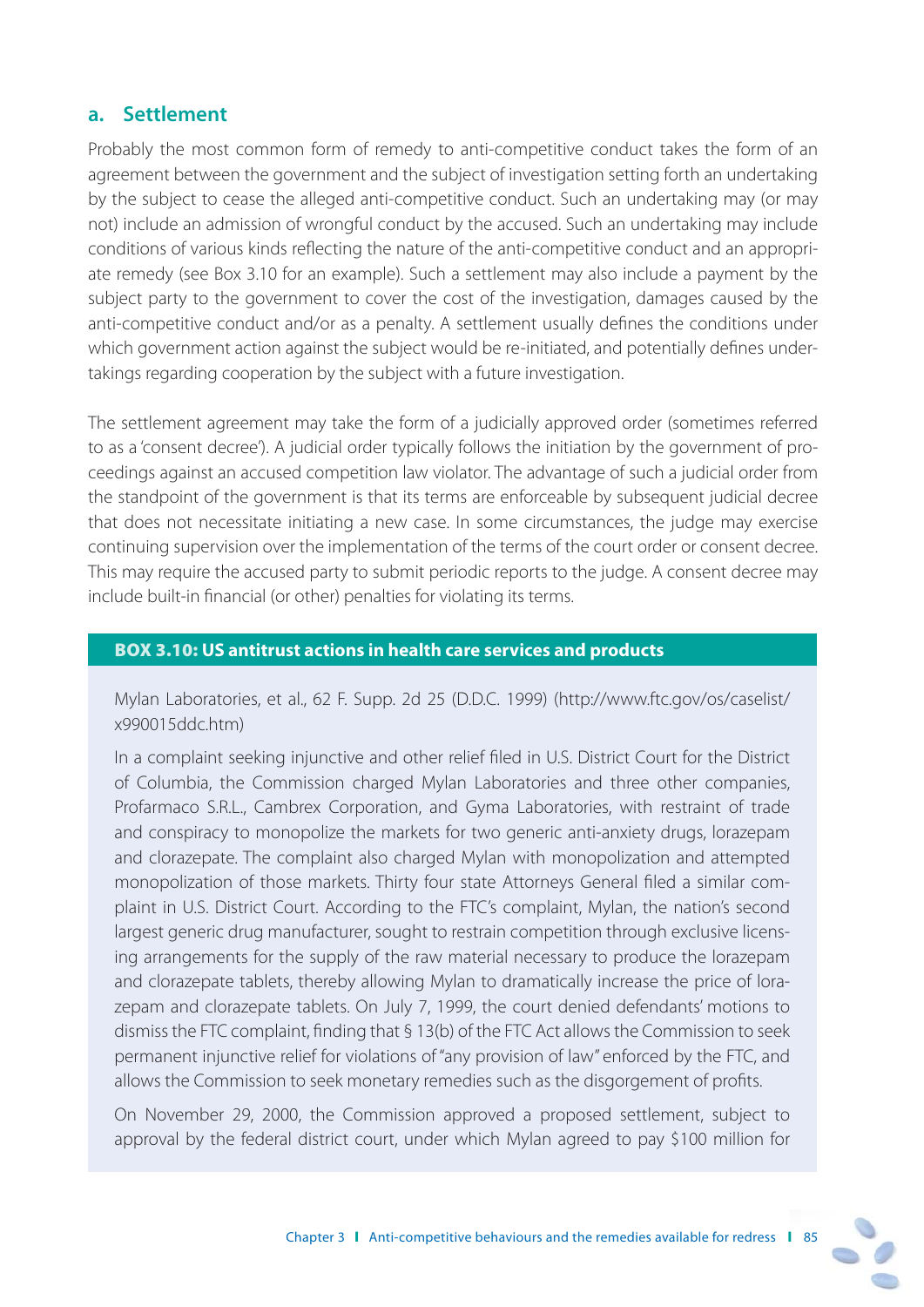#### **BOX 3.10** (continued)

distribution to injured consumers and state agencies. The defendants also agreed to an injunction barring them from entering into similar unlawful conduct in the future. Fifty states and the District of Columbia also approved the agreement. On February 9, 2001, the court entered the Stipulated Permanent Injunction agreed to by the parties. On February 1, 2002, the court granted final approval of the settlement agreement and distribution plan under which Mylan was required to place \$100 million into an escrow account for disbursement to purchasers of lorazepam and/or clorazepate during the time period covered by the settlement.

Source: US Federal Trade Commission, '2013 Overview of Antitrust Actions in Health Care Services and Products', US Federal Trade Commission, Washington, DC, 2013: 15–16.

#### **b. Injunctions**

Whether a proceeding has been initiated by the government or a private complainant, the remedy against anti-competitive conduct ordinarily will include an **injunction** directing that the accused cease the anti-competitive conduct and refrain from further anti-competitive acts (see Box 3.9). Such an injunction or order may direct the accused to restore certain conditions that may have existed prior to the anti-competitive conduct.

Although an injunction customarily refers to an order directing a party to refrain from certain conduct, a judge (or relevant administrative authority) may also direct a violator to undertake affirmative acts intended to remedy the damage it has caused. One such type of order, discussed further below, is to provide a licence to a third party or parties to use certain technologies. However, there are a wide variety of judicial orders or directives that may be issued as remedy. For example, if a judge were to determine that a pharmaceutical company had anti-competitively charged excessive prices for its health technologies, the judge could order the company to supply products at a defined lower price (i.e. 'price controls') for some period of time (as an alternative to, or in conjunction with, a compulsory licence).

#### **c. Technology remedies**

One government or judicial remedy for anti-competitive behaviour involving patented technology is the order of a compulsory licence (see Box 3.11 for an example). Pursuant to a compulsory patent licence, a party other than the patent owner is authorized to use the patented technology to manufacture the subject product, or import the subject product, and place it on the market in competition with the patent owner. As discussed above in Chapter 2, the TRIPS Agreement establishes certain limitations with respect to the issuance of compulsory licences. However, when such licences are issued to remedy competition law violations, several important limitations are waived. There need not be prior negotiation with the patent owner, there need be no royalty or compensation paid to the patent owner, and products produced on the basis of the patent can be exported without restriction (regarding predominant supply of the domestic market). Each of these waiver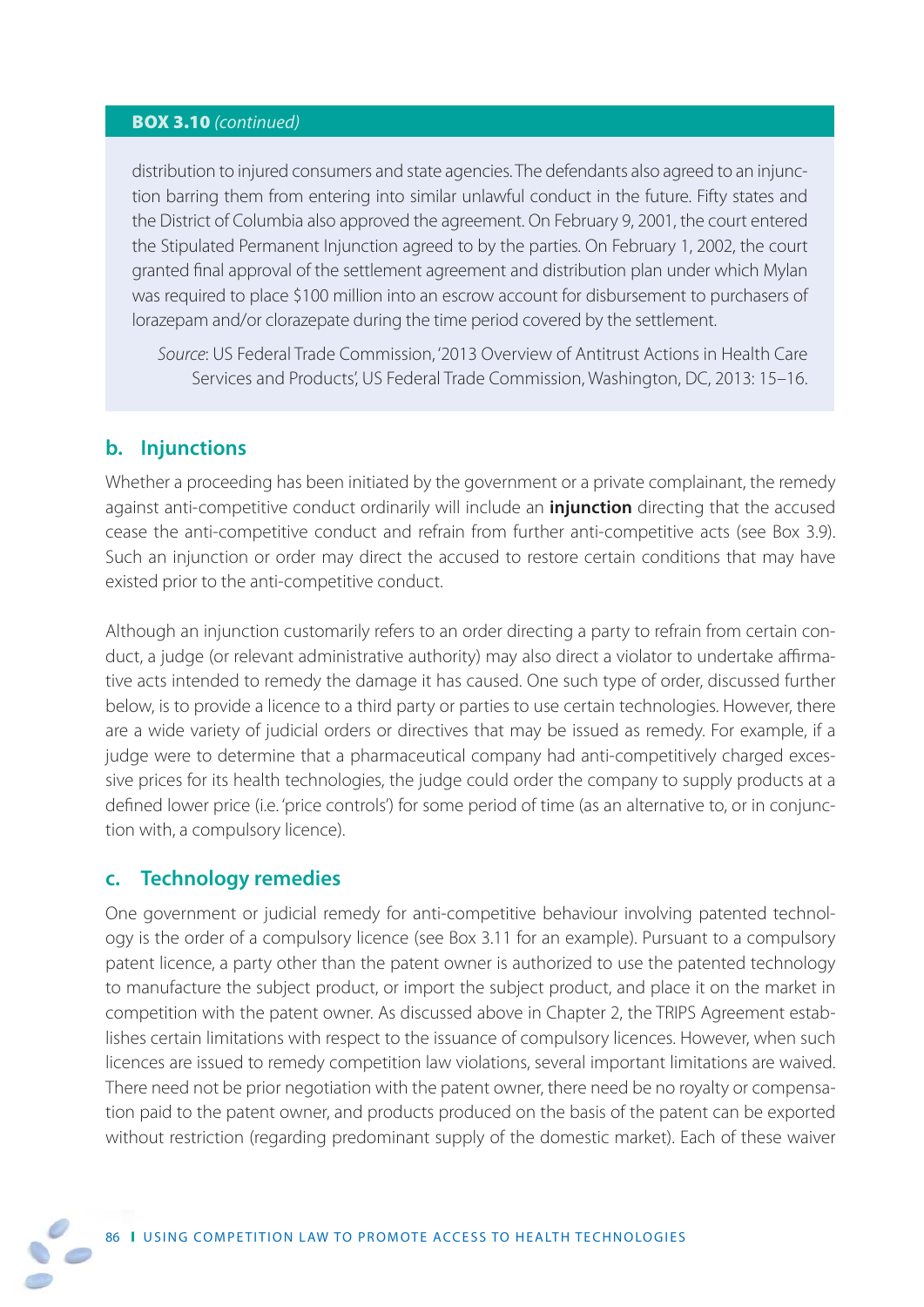conditions was initially established to take account of the competition law of the United States, where there are broad judicial powers and discretion in mandating compulsory patent licences as a competition law remedy. The TRIPS Agreement incorporates broad judicial and administrative flexibility to issue compulsory patent licences to remedy anti-competitive conduct, and some countries have incorporated this option into national law.

#### **BOX 3.11: The Italian Competition Authority**

A364—Merck—Active Ingredients (Conclusion of Investigation)

Pharmaceuticals: Antitrust Authority Rules Merck Must Grant Free Licences for the Active Ingredient Finasteride

The Authority accepts and renders obligatory a commitment presented by the companies Merck & Co. Inc. and Merck Sharp & Dohme (Italia) in order to conclude the investigation launched in February 2005 into possible abuse of a dominant position. Expected price reductions for the drug to benefit consumers and the National Health System.

The Merck group will be obliged to grant free licences to allow the manufacture and sale in Italy of the active ingredient Finasteride and related generic drugs two years before the 2009 expiration of the Complementary Protection Certificate. This was decided by the Italian Competition Authority when, at its meeting on 21 March 2007, it accepted and made obligatory the commitment presented by the multinational itself, thus bringing to a close without penalty the proceeding relating to abuse of a dominant position. The corporation's commitment to remove an obstacle to the production in Italy of Finasteride and a generic version of related pharmaceuticals, among the most important drugs used in the treatment of hypertrophy of the prostate, will encourage greater competition in this market and may lead to significant reductions in retail prices and in costs for the National Health System in Italy and in other European countries.

This ruling needs to be seen in the wider context of the Authority's efforts to encourage businesses to adopt commitments aimed at improving market conditions, competition and consumer choice. In the pharmaceuticals sector in particular the Antitrust Authority's initiative is aimed at encouraging more widespread use of generic products, taking advantage of notifications from the Italian Office of Patents and Trademarks within the Ministry of Economic Development which are based on regulations governing patents in this sector. In February 2006, the Antitrust Authority had already obtained the opening up of licensing from another multinational, Glaxo, which paved the way for the manufacture of generic forms of a powerful migraine medicine, sumatriptan succinate. In this recently concluded investigation, the Authority had also obliged the Merck group, by way of an injunction, to grant licences for the manufacture of the active ingredient imipenem cilastatina which is used in the treatment of serious hospital infections.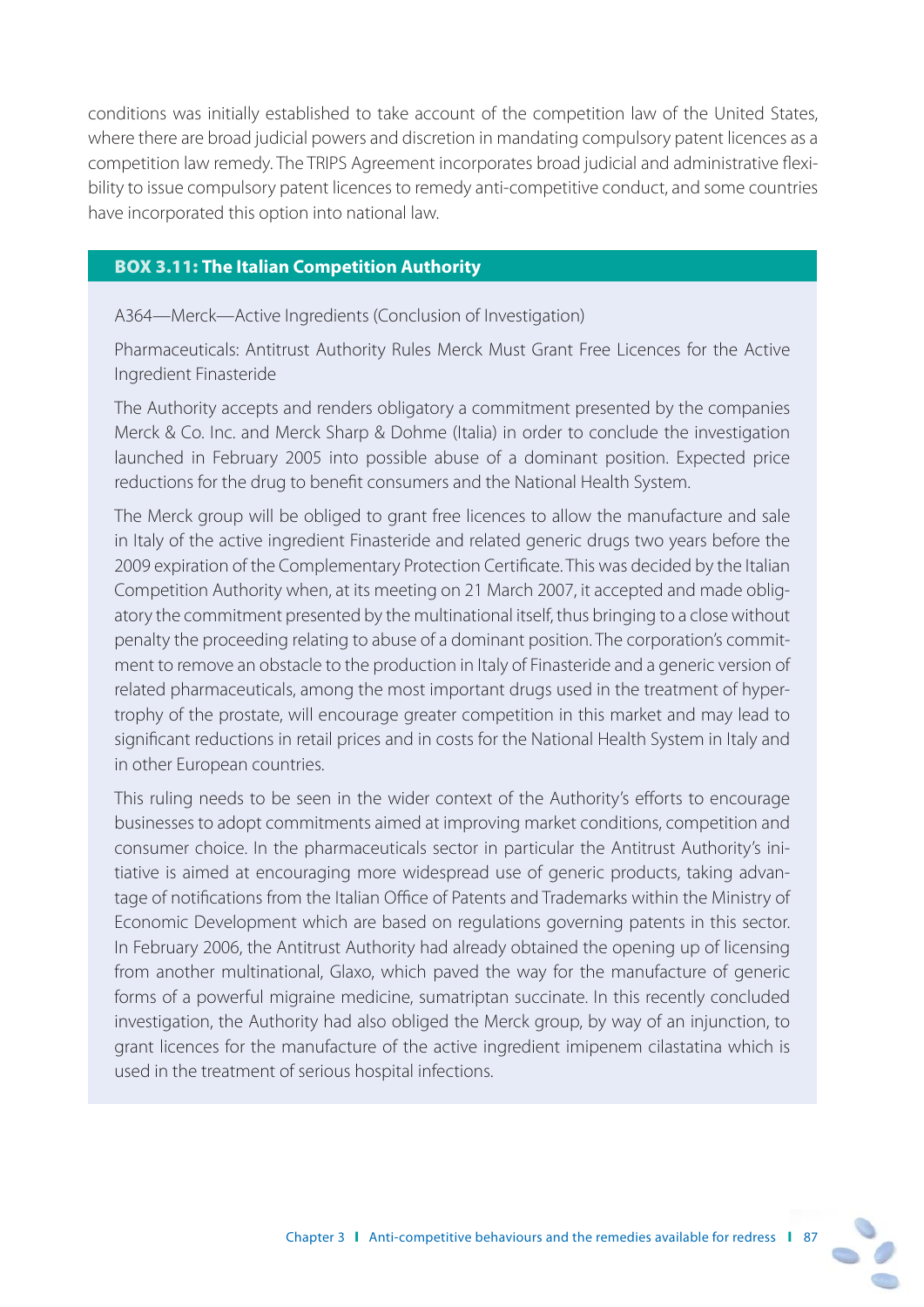#### **BOX 3.11** (continued)

These were cases in which the Authority had to assess the abusive nature of unjustified refusals to grant licences that were indispensable for the production of active ingredients in quantities sufficient to allow wide distribution of generic drugs, to the benefit of competition and consequently of consumers.

Rome, 26 March 2007

Source: Autorità Garante della Concorrenza e del Mercato (AGCM), 'Press Release: Pharmaceuticals: Antitrust Authority Rules Merck Must Grant Free Licences for the Active Ingredient Finasteride', AGCM, Rome, 2007, http://www.agcm.it/en/newsroom/press-releases/1096-a364-merck-active-ingredients-conclusion-of-investigation.html

Abusive conduct based on patents is not limited to excessive pricing or similar actions with respect to health technologies. As discussed above, a patent pool may be established or implemented to accomplish anti-competitive objectives (such as to concentrate technology-based market power in a limited number of firms). Judicial or administrative remedies with respect to a patent pool might involve modifying the terms of access to the pool, such as opening up licences to additional parties or reducing royalty payment requirements.

### **d. Damages**

Anti-competitive conduct imposes a cost on consumers and on the firms injured by that conduct. Those costs can be calculated and assessed as **damages** awarded against the violator. In jurisdictions where private competition law actions take place, damages are typically awarded in favour of the injured party that has prosecuted the legal action. The injured party must demonstrate to the court or judge the actual damages it has suffered using some reasonable basis. In the United States, the amount of actual damages suffered by a private party (or the US government) is tripled (or 'trebled') without a requirement to demonstrate some additional form of bad intent (such as willfulness). Damages may also include the forfeiture of property wrongly obtained as the result of anti-competitive acts.

A number of countries take issue with US competition law, insofar as it provides for the tripling of damages. However, as discussed above, because private prosecution of competition law complaints is an expensive and difficult undertaking, a significant financial incentive may be needed to encourage such private prosecution.

### **e. Merger and acquisition controls (e.g. blocking orders and divestment orders)**

Mergers and acquisitions in the health sector, including with respect to pharmaceutical producers, raise concerns with respect to concentration of pricing power and control of availability. In many jurisdictions, mergers and acquisitions above a threshold size require notification to competition authorities (i.e. 'pre-merger notification') and are subject to review and approval by those authorities. Denials of approval may typically be appealed to the courts.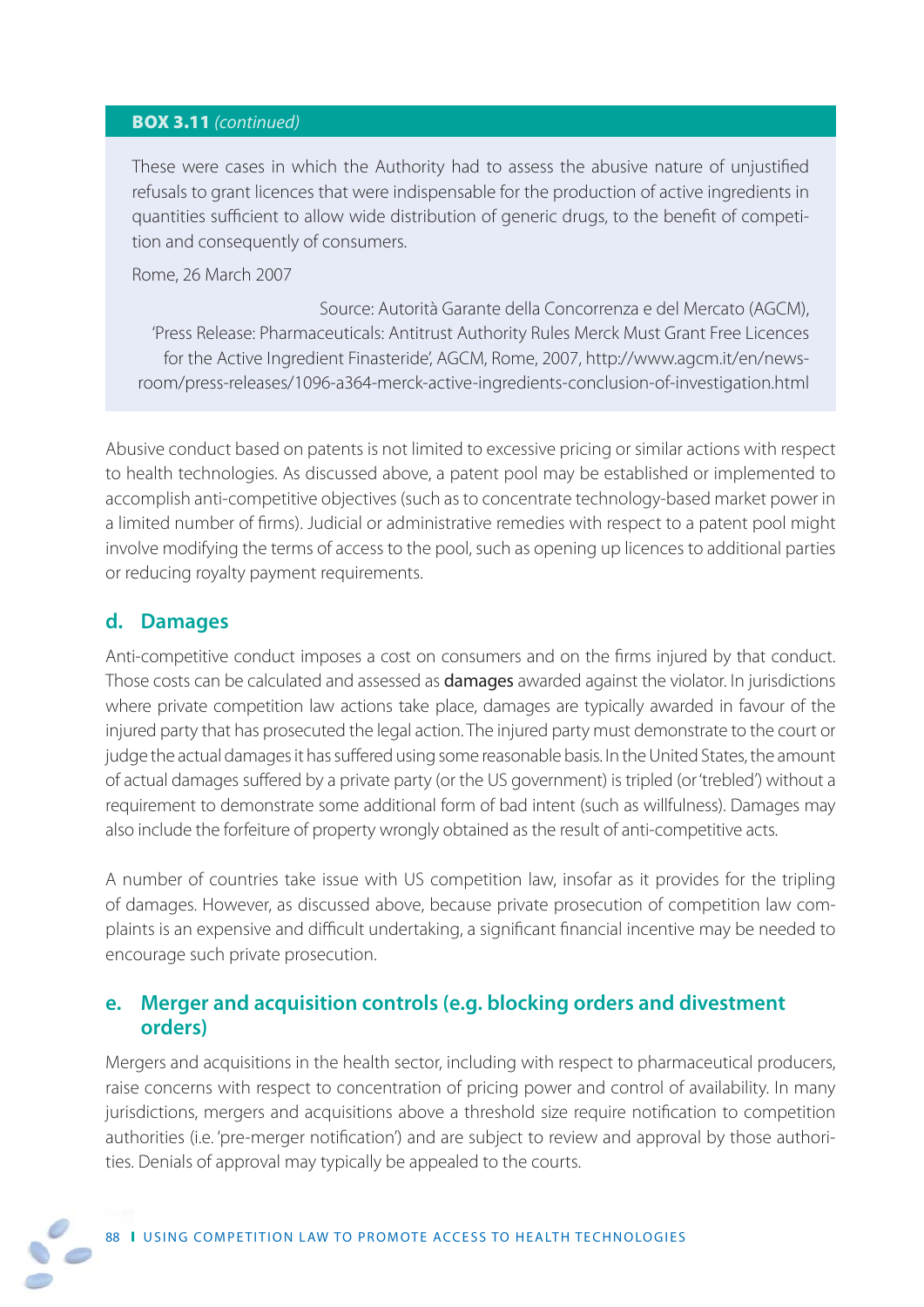Competition law authorities may take into account a variety of factors in deciding whether or not a particular merger or acquisition will be anti-competitive. These include the level of concentration of firms in the relevant industry, as well as the implications for competition in particular markets (and submarkets). In the context of mergers and acquisitions of originator and generic pharmaceutical companies, competition law authorities may consider the resulting situation as regards specific therapeutic classes of health technologies and whether there is a risk that the combined firm will exercise undue control over a specific therapeutic class. Competition authorities might also take into account whether the combined firms would create a risk of reduced competition in R&D in the development of new health technologies. In a number of jurisdictions the competition authorities have issued quidelines that should allow proposed combining firms to determine whether a combination is likely to be approved.

In terms of pre-merger review, competition authorities may establish as a condition of approval that the combining firms divest themselves of certain properties or product lines. Thus, for example, if competition authorities determine that there is a risk of reduced competition for a particular therapeutic class of health technologies, they might require that a particular medicine line be transferred to a third party whose products will compete with comparable products of the combining firm.

If competition authorities determine that a particular merger or acquisition would unduly reduce competition and should not be approved, depending on the national law, they might issue a blocking order or request such an order from judicial authorities. As noted above, such an order would be subject to challenge by the proposed combining firms. As a consequence of a challenge, the judge might modify the order, for example, authorizing the combination to proceed but under defined conditions (including, for example, with a divestiture).

# f. Criminal penalties (fines and/or imprisonment)

Anti-competitive conduct is subject to criminal penalty (in addition to civil prosecution) in many jurisdictions (see Box 3.2 above for an example). Individuals and business entities may be subject to prosecution. Culpable individuals may be subject to imprisonment, and individuals and business entities subject to criminal fines. By way of illustration, sections 1 and 2 of the Sherman Act in the United States each provide that the prohibited acts shall constitute felonies, that corporations may be fined \$100 million for a violation of each section, that individuals may be fined \$1 million, and that individuals may be imprisoned for up to 10 years. The maximum fine may be increased to twice the amount the conspirators gained from the illegal acts or twice the money lost by the victims of the crime, if either of those amounts is over \$100 million.

# **g. Remedies for patent and related abuse**

#### **i. Current trends in enforcement**

 This chapter has described various practices by which patents and other forms of IP can be abused so as to hinder competition. Traditionally, competition law remedial actions are initiated by government regulatory authorities or private parties to prevent further injury to the public and to recover damages (and, in appropriate cases, penalties) for the injuries that may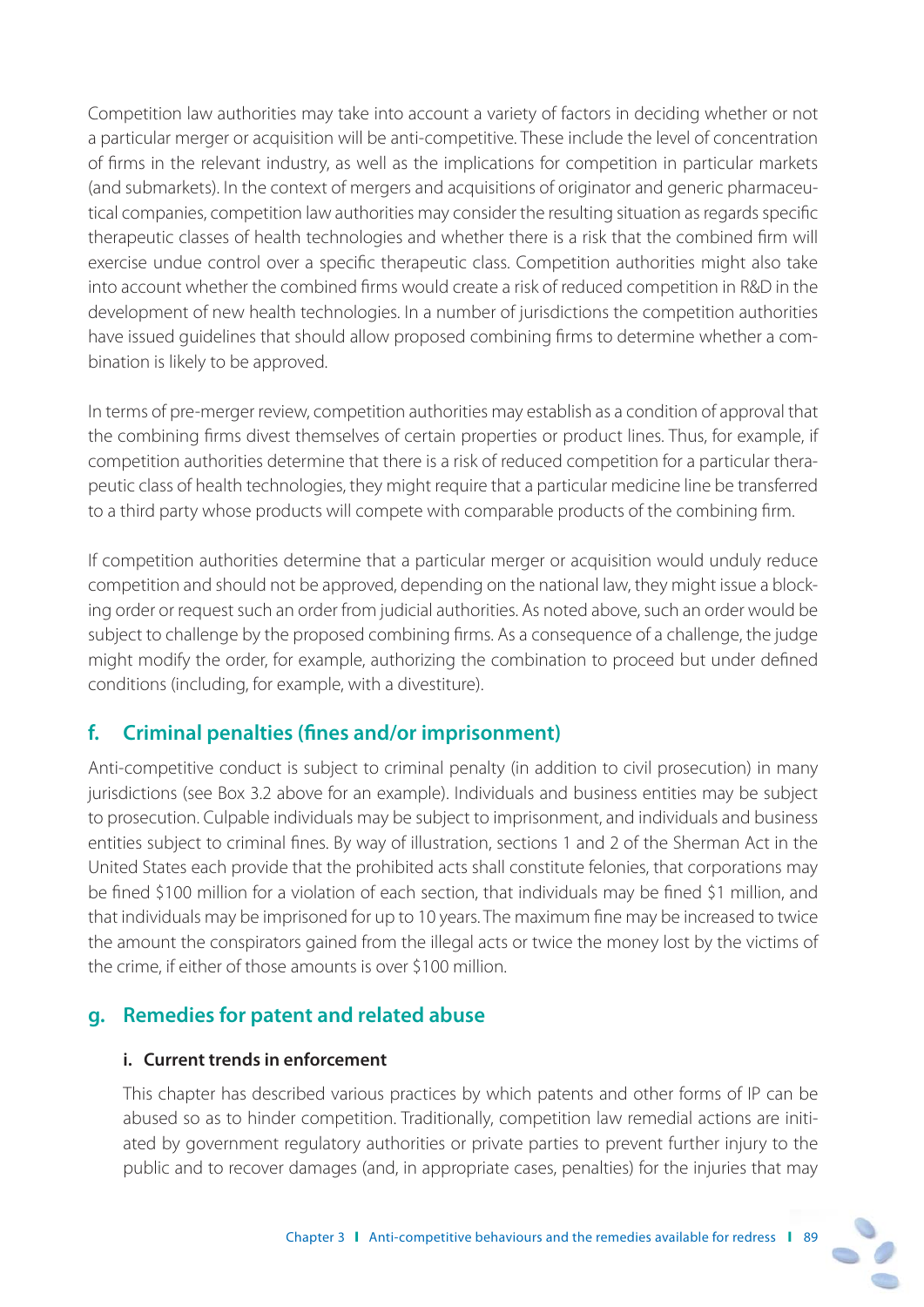have been caused. However, there is a type of anti-competitive practice that pharmaceutical enterprises have engaged in that, up until recently, has not often been appropriately or commonly addressed. This is when patents have been abused to prevent entry of generic products onto the market in suspect or abusive circumstances, such as when a pharmaceutical company applies for and secures a patent with the knowledge that it has made an invalid claim. For a number of reasons, patent offices may grant patents without adequate assessment, and it is left to third parties to challenge those patents to gain market entry (including by defending against an unwarranted infringement claim).

 If a suspect patent is eventually determined by a court or administrative authority to be invalid, and if it has been invoked by a pharmaceutical company patent owner to prevent generic competition from entering the market, the pharmaceutical company may well have abused the patent system for anti-competitive purposes. But if the only potential means by which the pharmaceutical company patent owner is penalized is through private competition lawsuits by generic companies, effective remedy may be infrequent. It is expensive and time-consuming for a private generic company to initiate and pursue a competition law cause of action. Government regulatory authorities are typically in a better position to pursue such actions because they should maintain sufficient staffing for such purposes; they have a longer time horizon (e.g. shareholders are not demanding immediate financial returns); and in the case of governments which procure large amounts of health technologies for their citizens, they will often have a significant financial incentive to do so. By pursuing competition enforcement against patent abuse and related practices, they are protecting the broad public interest.

 Recently government competition authorities have been more assertive in bringing actions against pharmaceutical-patent-owning companies that have abused their position to prevent or forestall generic market entry. This includes imposing substantial fines for so-called 'pay for delay' deals pursuant to which patent owners buy off patent challenges by prospective generic market entrants (see Box 3.5 above), and by imposing fines for using related tactics such as negative advertising campaigns against generic companies (for example, that impugn the quality of generic products without justification) (see Box 3.12).

#### **BOX 3.12: France: The Autorité de la Concurrence fines Sanofi-Aventis € 40 600 000 for denigrating generic versions of branded drug Plavix**

On 14 May 2013, following a complaint from the generics manufacturer Teva Santé, the Autorité de la concurrence (the Autorité) imposed a fine of € 40 600 000 on Sanofi-Aventis for having implemented a strategy of denigrating the generic versions of its branded drug, Plavix, vis-à-vis pharmacists and doctors, with the goal of limiting their entry on the market and favoring Sanofi-Aventis' Plavix as well as its own generic version Clopidogrel Winthrop. It found that Sanofi-Aventis had abused its dominant position, thereby infringing Article 102 TFEU as well as the corresponding French provision.

Source: http://ec.europa.eu/competition/ecn/brief/03\_2013/fr\_sanofi.pdf.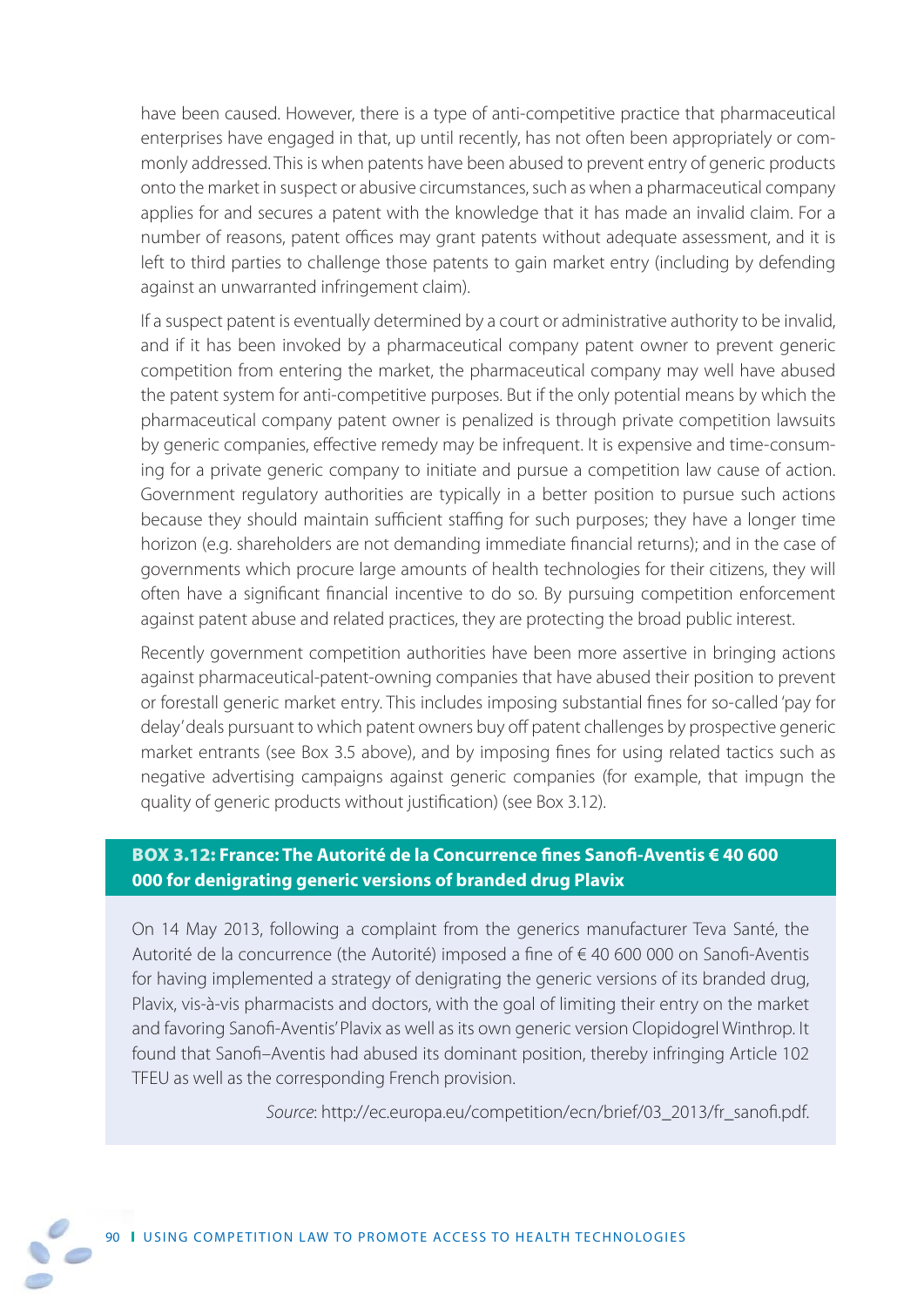Government regulatory authorities may be aided in efforts to address patent abuse by specific legislation that provides a cause of action and a pathway for obtaining damages and/or penalties from the party undertaking the abusive conduct. As an example, Australia adopted legislation that requires pharmaceutical patent owners that initiate legal actions under its patent/regulatory approval 'linkage' mechanism (i.e. that allows patent owners to block regulatory approval by invoking patents), to certify that they are proceeding in good faith against the generic company applying for market entry. If a court or administrative authority later determines that the patent claim was not brought in good faith, the patent owner is subject to a substantial fine and to the recovery by the government of the cost to the public health system of the delayed market entry. Requiring the abusive patent owner to repay the economic losses caused to the public health system may serve as a substantial deterrent to future abuse, although the harm to an individual patient who may have been denied drug benefit coverage because of high costs might not be adequately addressed.

#### **BOX 3.13: Australia's defence against abuse in patent linkage mechanisms**

Article 17.10.4 of the US–Australia FTA obliges Australia to have measures in its marketing approval process to prevent a generic company from marketing a product where that product is claimed in a patent.

Some key features of Australia's so called Anti-evergreening provisions, adopted to prevent abuse of the linkage mechanism, are:

- Certification by patent owner under Subsection 26C(3) of the Therapeutic Goods Act 1989 (TGA): If the brand company wishes to take legal action against the generic company it must certify that the proceedings:
	- (a) are to be commenced in good faith; and
	- (b) have reasonable prospects of success; and
	- (c) will be conducted without unreasonable delay.

The test for reasonable prospects of success is an objective test that takes into account circumstances beyond the mere grant of the patent (see Paragraphs 26C(4)(a) and (b) of TGA).

- A false or misleading certificate under s26C will lead to a fine to a maximum of \$10 Million (Subsection 26C(5A) of the TGA)
- The Court may order patent owner to pay compensation to Commonwealth or State Government for losses suffered from grant of interlocutory injunction (for example, losses under Pharmaceutical Benefits Scheme) (Subsection 26C(8) and Section 26D of TGA).

Source: Peter Drahos, 'Negotiating FTAs and Public Health: The Australian Experience' (PowerPoint), Bangkok, 16 February 2007.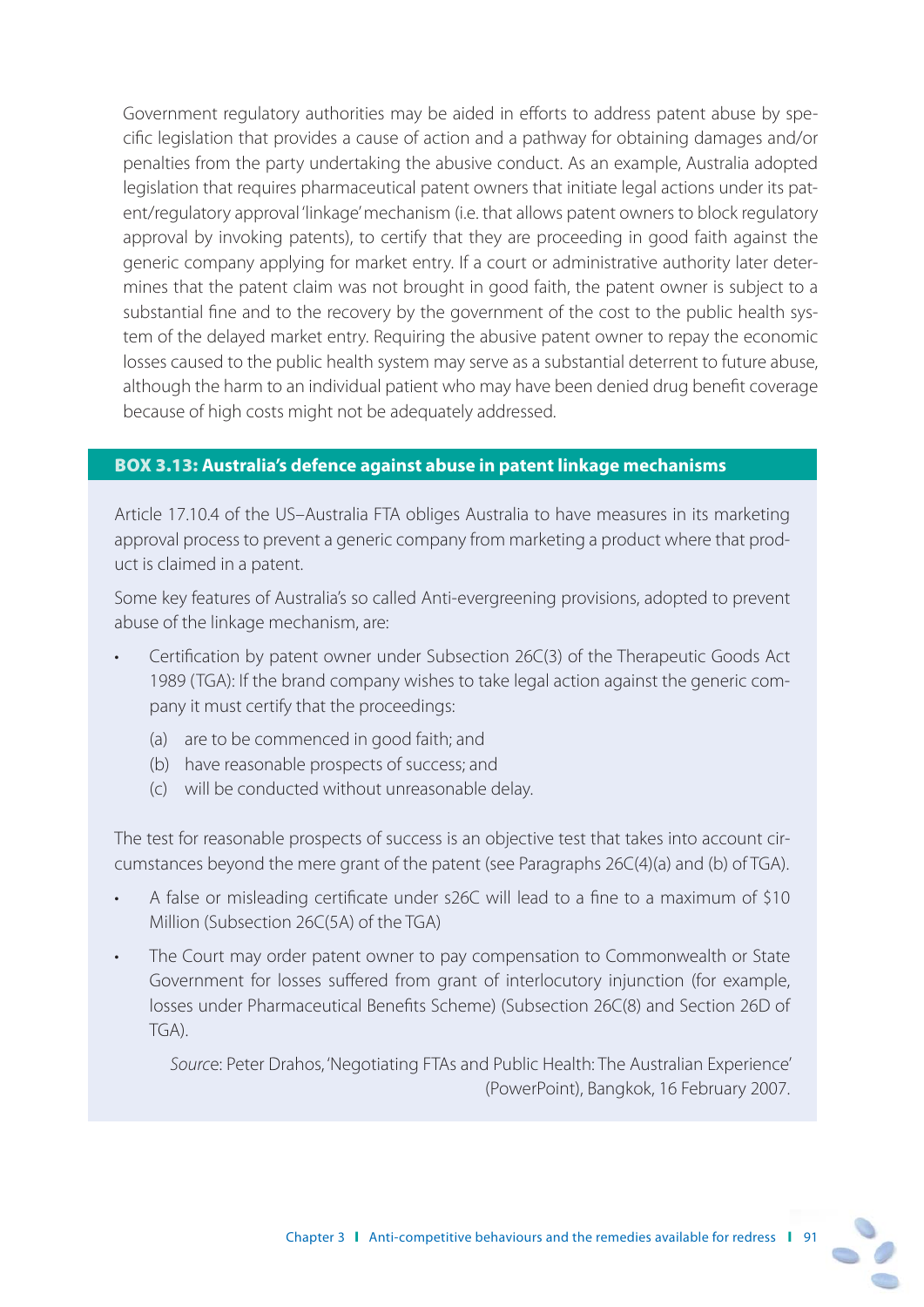In addition to the route for discouraging ever-greening prescribed in Australia's patent-regulatory approval linkage mechanism described above, another more 'conventional' Australian litigation mechanism is currently being used by the Australian government in attempting to recover the economic losses the Pharmaceutical Benefits Scheme (PBS) sustained as a consequence of invalidation of certain patents that had been invoked by their owners to block entry of generic products onto the market. Under Australian law, when a party requests a preliminary or interlocutory injunction pending the outcome of a dispute, including a patent infringement action, it must provide an undertaking to compensate injured persons in the event it is not successful.<sup>13</sup> Both Sanofi-Aventis (regarding a patent on clopidogrel) and Wyeth/Pfizer (regarding a patent on an extended release version of venlafaxine) had initiated infringement actions against generic producers (Apotex14 and Sigma<sup>15</sup>), respectively, and obtained preliminary/interlocutory injunctions. But the result of these infringement actions was invalidation of the patents. The government has initiated proceedings to collect the damages that resulted from delayed entry of the generic products based on the preliminary/interlocutory injunctions. This type of action provides a potential model for other countries looking for mechanisms to dissuade pharmaceutical patent owners from initiating weak or suspect infringement actions against generic producers seeking to enter the market. The patent owner must carefully evaluate the risks associated with pursuing a claim, and this may help reduce the burden of infringement actions on public health budgets and consumers.

#### **ii. Proactive approaches**

 Remedies generally available in competition law enforcement, both to government authorities and private claimants, include the award of 'equitable relief' as a court or administrative authority may consider appropriate. As discussed above, the abuse of patent rights or related practices may result in substantial delays to the introduction of generic health technologies. Such practices may cause substantial harm to the public in the form of higher prices and reduced access to health technologies, and they may cause substantial harm to prospective generic competitors that are blocked from entering the market.

Once a finding of patent or related abuse is made, a court or administrative authority should broadly consider how the adverse effect on the public and/or generic competitors from that abuse can be remedied. If the objective is to bring generic products onto the market as rapidly as possible, the court or administrative authority might issue an order requiring the patent owner (originator) to assist prospective generic competitors to enter the market. Such an order might require the patent owner to consent to the use by generic competitors of a confidential drug regulatory file maintained by the drug regulatory authority so that approval of the competing generic drug can be accelerated. Another order might direct the patent owner (originator) to transfer technology to prospective generic competitors, such as by providing access to production processes or methods that may be difficult for generic competitors to replicate in the absence of technical assistance. Such technology transfer might be accomplished pursuant to a court or administratively ordered licensing arrangement.

<sup>13.</sup> This is a judge-made rule deriving from equity jurisprudence in Australia, and is today applied by the courts in granting interlocutory or preliminary injunctions. Per email from Luigi Palombi, LLB, BCe, PhD (Australia).

<sup>14.</sup> See Apotex Pty Ltd ACN 096 916 148 v Sanofi-Aventis, Federal Court of Australia, New South Wales Registry, filed 16 August 2007.

<sup>15.</sup> See Sigma Pharmaceuticals (Australia) Pty Ltd v Wyeth (2011) FCAFC 132.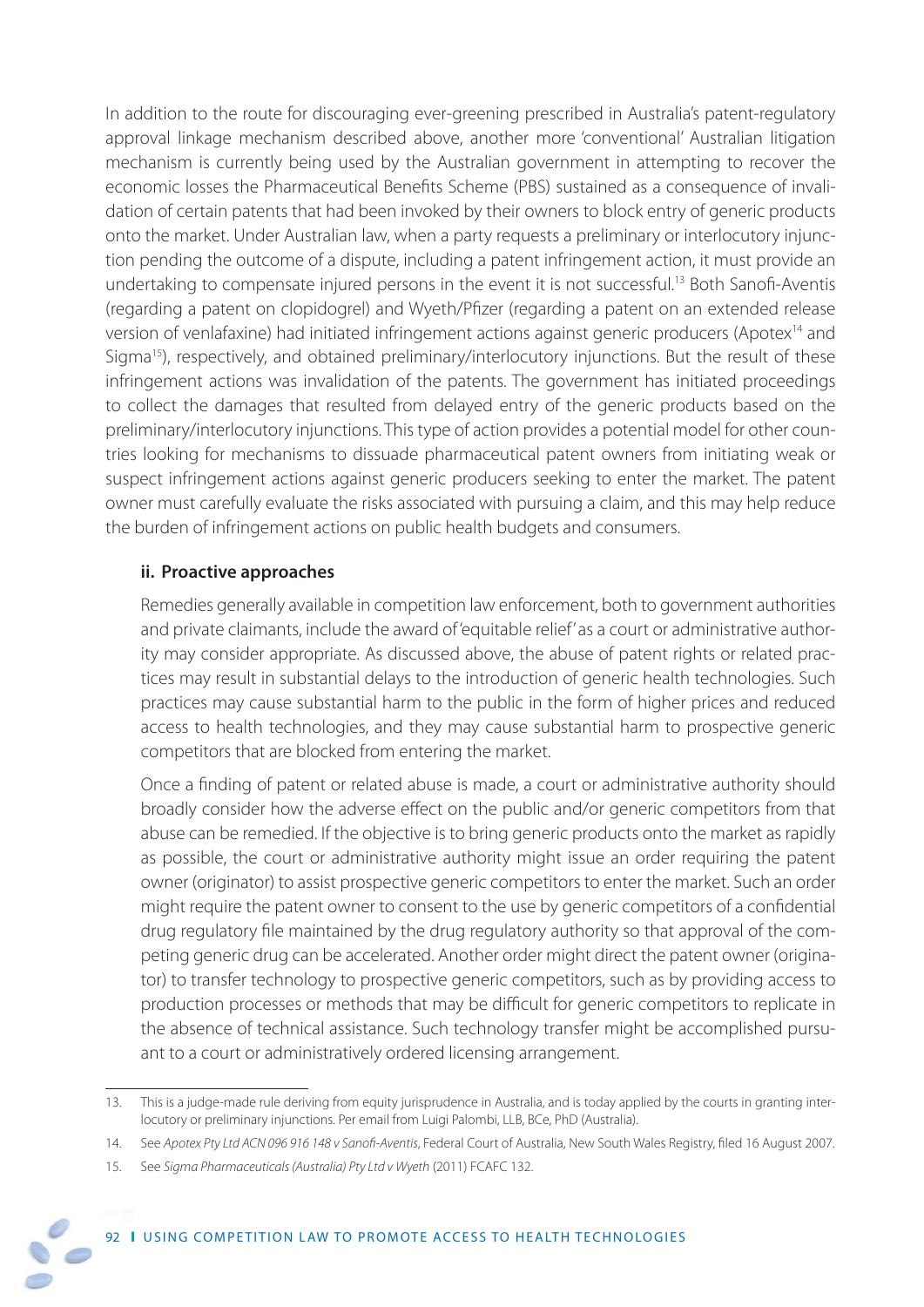Individual patients that have been denied access to necessary health technologies as a consequence of delayed introduction of generic products may not directly benefit from remedial orders that accelerate future introduction of generic products. There remains the possibility for some type of private 'class' financial compensation, such as through the creation of a fund to provide compensation to a patient group that has suffered injury. While the administration of such a private compensation arrangement may be difficult, the cost to the abusive patent owner may serve as a further deterrent to future abusive conduct.

It is difficult to foresee all of the circumstances in which patent and related abuse will cause anti-competitive harm to the public and generic competitors. In this regard, courts and administrative authorities should keep an open mind regarding potential equitable remedies that address specific circumstances. However, a fundamental and overarching principle to determining anti-competitive behaviour and finding remedies should be that pharmaceutical companies should not be permitted to engage in practices that abuse the patent system to unfairly prevent or hinder generic competition from entering the market. If the only remedy is invalidation of the patent (potentially after prolonged litigation), the pharmaceutical-patent-owning company retains its 'ill-gotten gains' (that is, the profits it made prior to invalidation of the patent) and is encouraged to repeat the behaviour. The only way to protect the public over the longer term is to establish penalties for abusive conduct sufficient to deter such behaviour.

# 6. International aspects: anti-competitive activities taking place abroad, and extraterritorial application of competition law

Although the focus of this guidebook is on strengthening national capacity to regulate anti-competitive behaviour within national borders, in many instances it is important to take into account the often important—albeit more difficult to control—implications of international dealings which affect the competitiveness of a marketplace. The health technologies market within a country may well be affected by actions or events taking place outside the territory of the country. Particularly in light of the significant role that international trade plays in the development, manufacture and distribution of health technologies, it is probably the exceptional case in which some aspect of the process has not taken place abroad. In terms of development and application of competition law, consideration must be given to how administrative authorities, courts and private parties will address the domestic or local effect of anti-competitive activities taking place outside the country.

There are several elements to addressing so-called 'extraterritorial' conduct. One issue is whether administrative authorities, courts and private parties have jurisdiction over the person (including a corporate entity) engaged in the relevant conduct abroad. Generally speaking, to exercise jurisdiction over a person, government authorities should provide notice of proceedings involving that person, and the opportunity to participate in the proceedings.16 The key thing is that for a decision, judgement or ruling to be enforceable in a domestic and/or foreign court, it is important that rules

<sup>16.</sup> Issues regarding jurisdiction over the person are common to the application of domestic rules to persons situated outside the country, and competition law is not especially unique in this regard.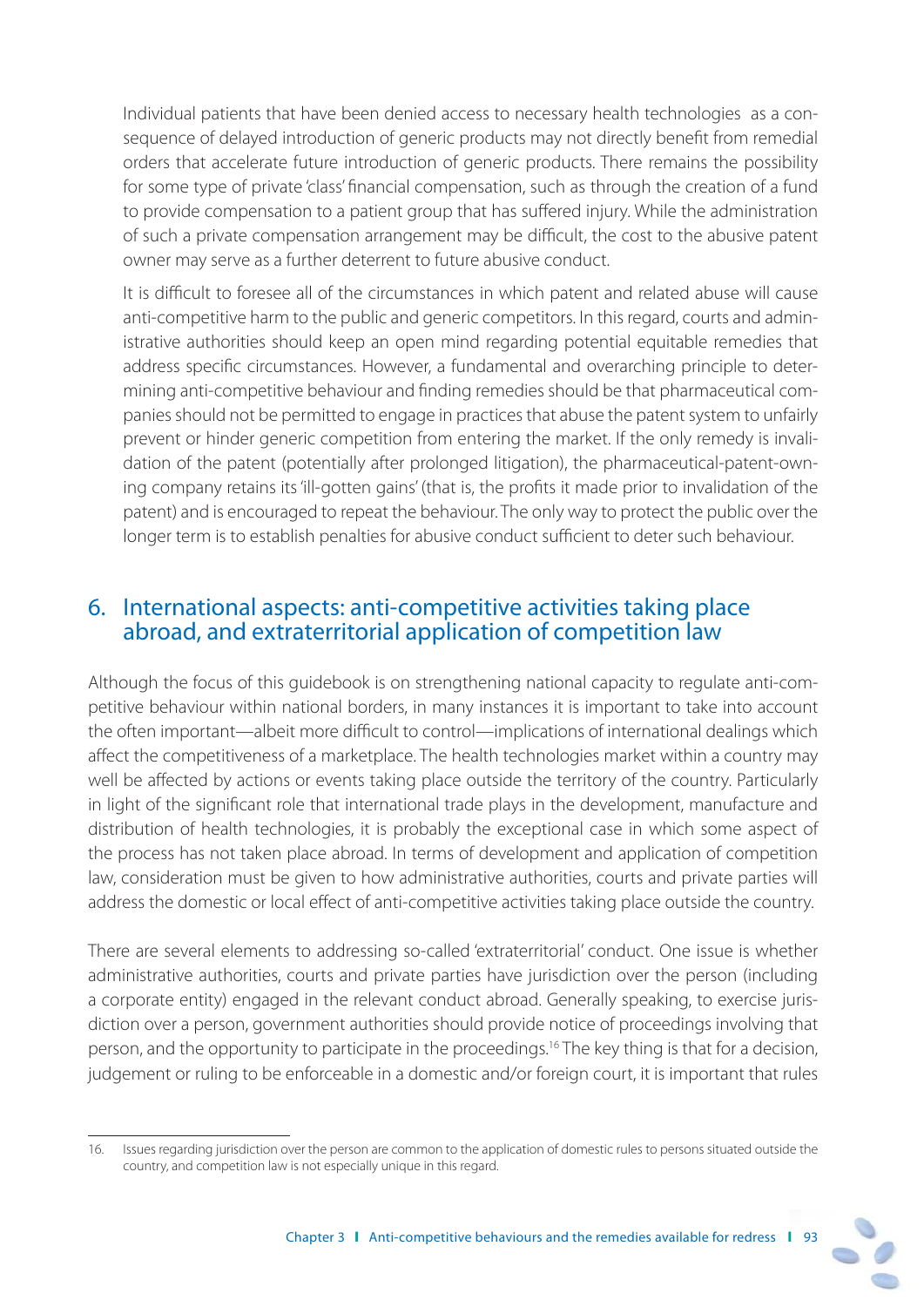regarding proper securing of jurisdiction over the person are observed.

More specific to the area of competition law enforcement is the question of when and whether conduct taking place outside a country can and should be addressed within the country. Generally speaking, as a matter of customary international law, the authorities of a country may exercise 'subject matter' jurisdiction over activities outside the country (or extraterritorial activities) when those activities have a direct and substantial effect within the country. This is a general rule designed to minimize competing or overlapping claims to exercise subject matter jurisdiction over the same conduct. Otherwise, the same activities would be governed by the law of the place where the activity takes place (i.e. the local jurisdiction), as well as by the law of the 'foreign' place which decides to exercise extraterritorial jurisdiction. This would frequently lead to conflicts between local regulation and foreign regulation, and would make conducting business rather difficult.

To make matters somewhat more confusing, international law also allows countries to regulate the conduct of their own nationals, wherever they may be located. This can (and does) lead to conflicts in regulation, though governments try to take into account the potential for such conflicts when adopting business regulations addressed to their nationals abroad.

It is certainly possible that the internal pharmaceutical market of a country will be affected by anti-competitive activities taking place outside the country. As a straightforward example, several independent pharmaceutical companies with products in the same therapeutic class may decide to fix prices for these products, expecting that this 'price-fixing' will affect import markets around the world. The pharmaceutical companies may not be 'doing business' within the territory of most of the countries where their products are sold. They may be selling to distributors that import the products into these countries from outside. In such cases, the anti-competitive price-fixing activity may be preponderantly 'extraterritorial', but it may have a direct and substantial effect within the territory of the importing countries in the form of higher prices than would prevail in competitive markets.

Though at first glance the possibilities for taking enforcement action against such extraterritorial conduct may seem straightforward, the reality may be rather complicated and difficult. There is first the issue of gathering sufficient evidence to prosecute an enforcement action, and that is likely to mean gathering evidence in a foreign jurisdiction. The rules for such evidence-gathering differ from country to country but often involve securing the cooperation of a magistrate or judicial authority in the foreign country to supervise evidence-gathering. The subject of the investigation is very likely to resist. Second, there must be some type of jurisdiction over the person within the country where the competition enforcement action is initiated, and local rules must anticipate proceedings against a person that may choose not to enter an appearance. Third, the administrative authority or court before which an action is brought must be satisfied that the requirements for exercising subject matter jurisdiction over extraterritorial activities are met. Fourth, the case must be successfully prosecuted in terms of proving that the anti-competitive activity took place. Fifth, if and when an award or judgement is rendered against a person doing business abroad, there is the matter of enforcing the judgement in the foreign jurisdiction. That is a rather complex matter in itself.

Because of the complexities inherent in bringing enforcement actions against anti-competitive

94 **l** USING COMPETITION LAW TO PROMOTE ACCESS TO HEALTH TECHNOLOGIES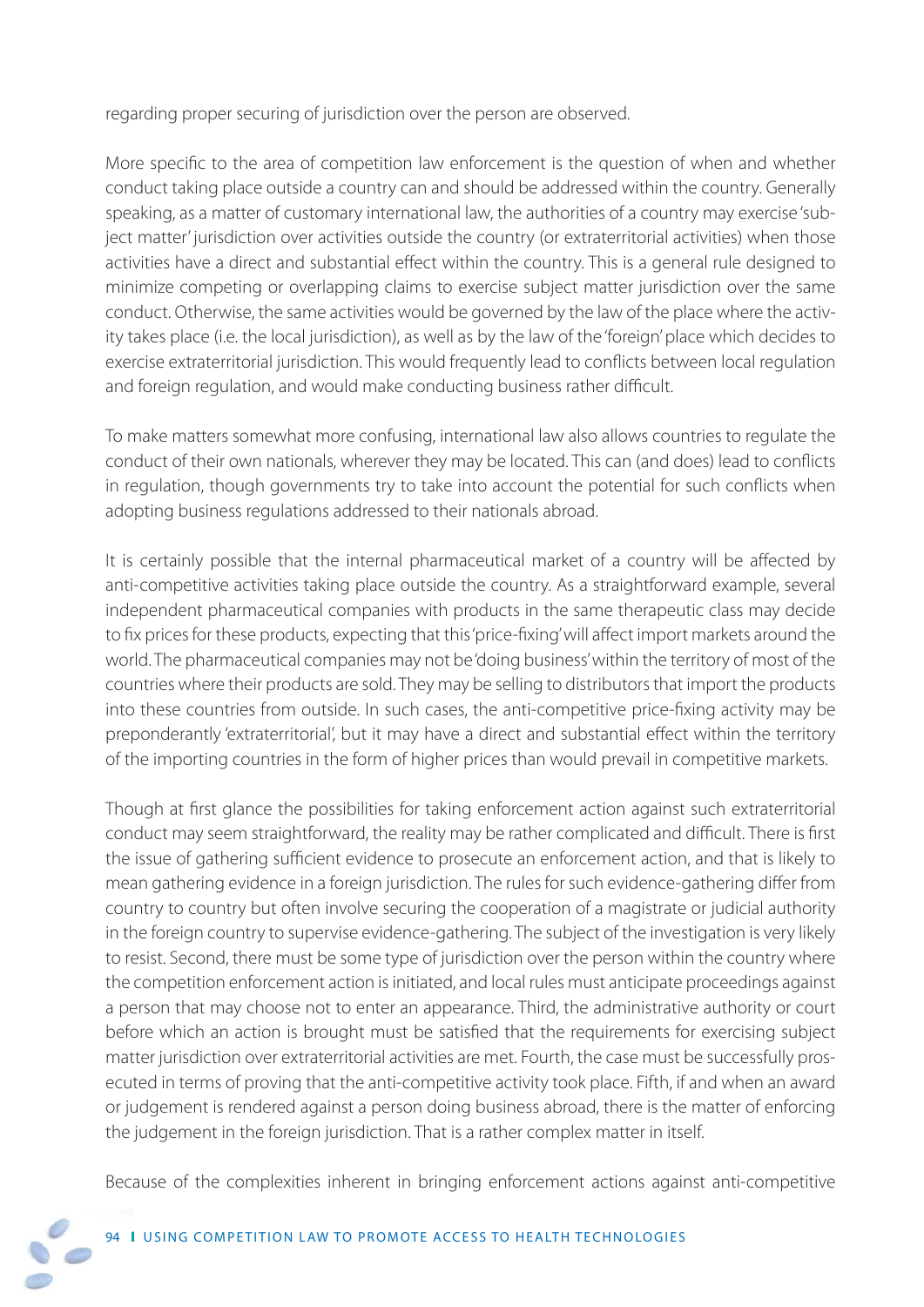activities that take place abroad, competition enforcement authorities have placed a high premium on improving cooperation. In an ideal world, competition authorities in a country that believe the local market is being affected by anti-competitive activity in a foreign jurisdiction will notify and provide the basis for their suspicion to the competition authorities in that foreign jurisdiction. They will request the foreign competition authority to aid in the investigation by pursuing evidence, and may even encourage the foreign authority to initiate an enforcement action in the foreign country (which may be easiest if the anti-competitive activity is also affecting that foreign country). The foreign competition authority may at least be asked to provide evidence in a proceeding initiated within the requesting country.

Sometimes, anti-competitive activity is only directed to export markets. Some countries, such as the United States, do not make it illegal for their domestic companies to engage in anti-competitive activity that only affects export markets. Under US statute, a group of pharmaceutical companies within the country can agree to fix prices for the export market, and this is perfectly lawful (if not somewhat shocking).<sup>17</sup>

<sup>17.</sup> Pursuant to the Foreign Trade Antitrust Improvements Act of 1982 (FTAIA), as confirmed by the Supreme Court in Hoffman-La Roche v. Empagran, 542 U.S. 155 (2004).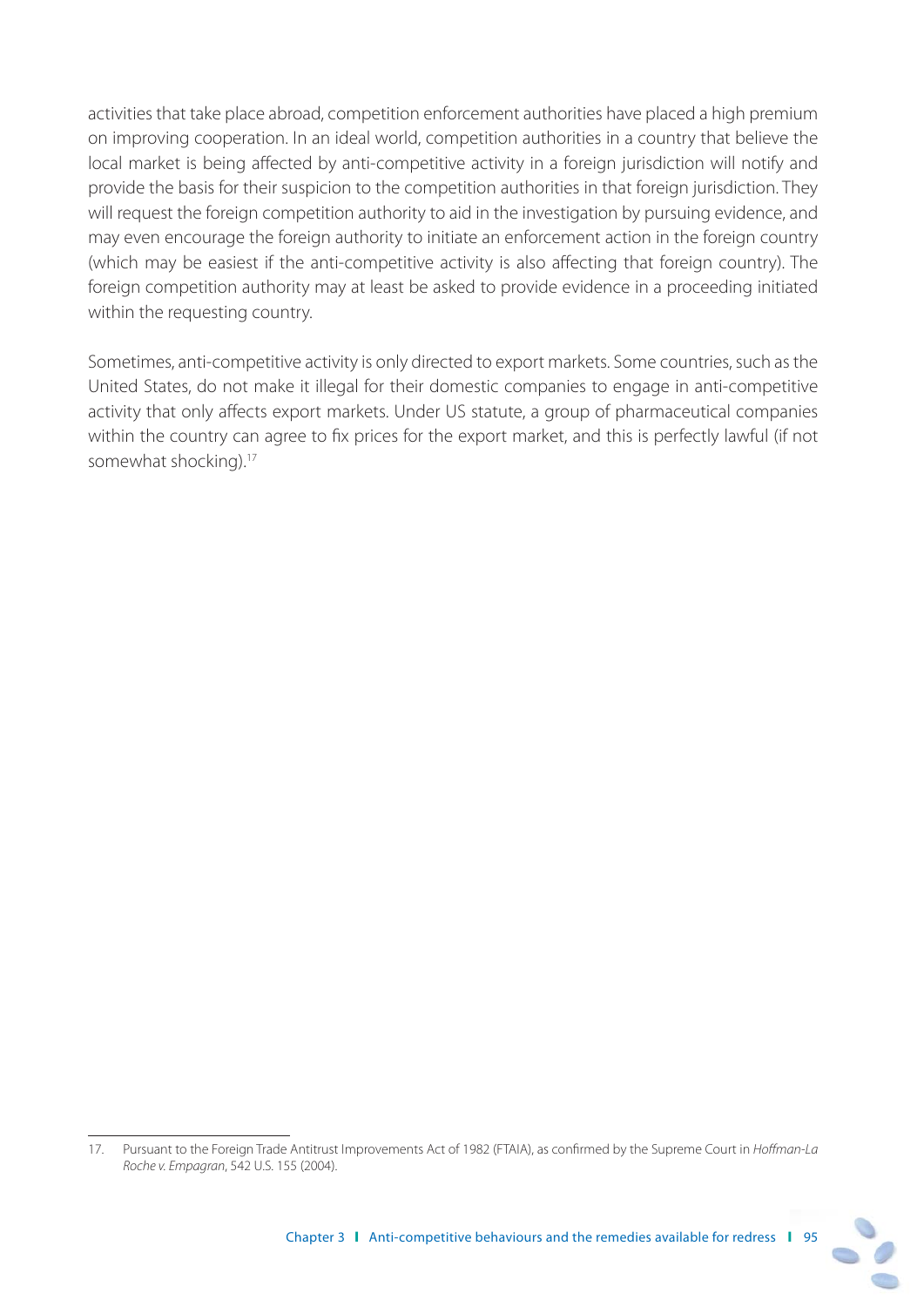# Market definition

# *Jonathan Berger*

#### **KEY MESSAGES**

- Defining the relevant market may be critical to an assessment of whether conduct is anticompetitive.
- Whether particular health technologies are competitors in a relevant market depends on a variety of factors which are likely to be case specific, including the extent to which the products are interchangeable from a treatment standpoint.
- $\blacktriangleright$  Narrow product market definition enhances the likelihood that findings of anti-competitive conduct will be made.

# What is market definition and why is it important?

In 'Is Pepsi Really a Substitute for Coke? Market Definition in Antitrust and IP', Mark Lemley and Mark McKenna explain:<sup>1</sup>

"[Competition law]<sup>2</sup> is about market relationships. It is designed to promote competition. Competition doesn't occur in a vacuum; a company must compete with others in some market. As a result, the first step in virtually any [competition] case is the definition of the market in which the competitive harm is alleged. This is true of mergers and monopolization cases, which generally require some quantum of market share as an element of the offense—you can't measure market share without having a market in which to have that share."

Put differently, market definition is about determining the size of the playing field, as well as the number and type of players on it.<sup>3</sup> Thus if the relevant geographic market is defined as the soccer field and the relevant product market is composed of the two teams playing each other on that

<sup>1.</sup> Mark A. Lemley and Mark P. McKenna, 'Is Pepsi Really a Substitute for Coke? Market Definition in Antitrust and IP', Georgetown Law Journal, 2012, 100(2055): 2077 (footnotes omitted).

<sup>2.</sup> Writing in the US context, Lemley and McKenna refer to antitrust (instead of competition law).

<sup>3.</sup> The size of the field refers to the relevant geographic market; the number and type of players refers to the relevant product market.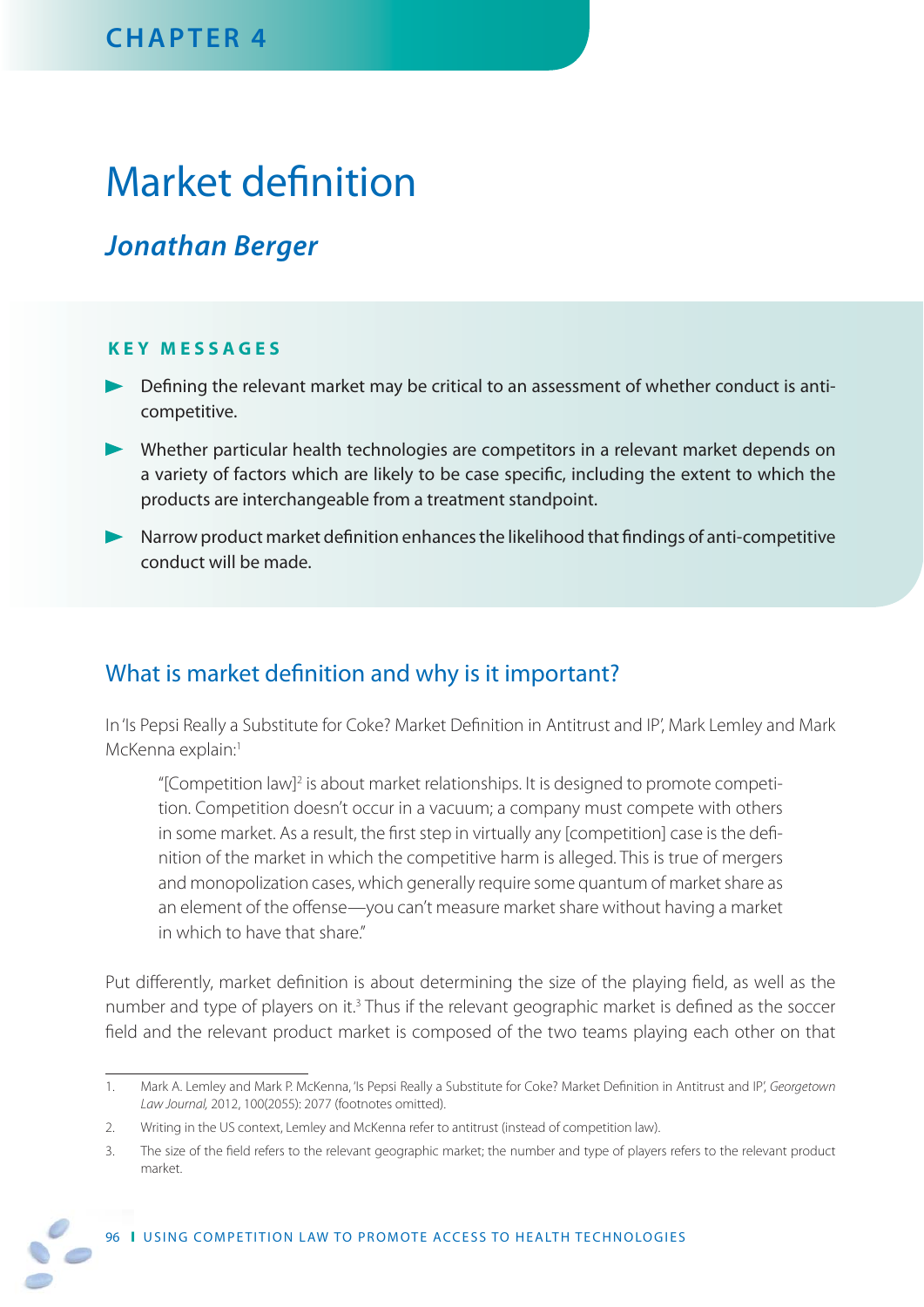field, a third team playing on a second field cannot complain about the conduct of any particular team on the first field. But if the market is defined more broadly, to include all teams in the relevant league, then the third team would be able to pursue a complaint that relates to the impact of the result of the match between teams one and two on its league prospects.

This shows why the breadth or narrowness of a market may be determinative of an issue, without any consideration of the substantive merits. As Hovenkamp explains:<sup>4</sup>

"In many cases, courts have defined differentiated markets too broadly, $<sup>5</sup>$  ignoring</sup> the fact that many of the goods that were included were not capable of holding the defendant's prices to cost. But there are other cases in which differentiated markets were defined too narrowly. A good, recent example is the Lundbeck decision,<sup>6</sup> in which the [US Court of Appeals for the] Eighth Circuit held that the only two drugs that treated a particular condition, but which were not bioequivalents,<sup>7</sup> were in different markets. As a result, the merger that united them under a single firm was lawful."

The importance of market definition was explained by the European Commission in its 'Commission Notice on the definition of relevant market for the purposes of Community competition law.<sup>8</sup> Published "to provide guidance as to how the Commission applies the concept of relevant product and geographic market in its ongoing enforcement of Community competition law",<sup>9</sup> the Commission Notice sees market definition as "a tool to identify and define the boundaries of competition between firms... to establish the framework within which competition policy is applied".<sup>10</sup> It explains:

"The main purpose of market definition is to identify in a systematic way the competitive constraints that the undertakings involved face. The objective of defining a market in both its product and geographic dimension is to identify those actual competitors of the undertakings involved that are capable of constraining those undertakings' behaviour and of preventing them from behaving independently of effective competitive pressure. It is from this perspective that the market definition makes it possible inter alia to calculate market shares that would convey meaningful information regarding market power for the purposes of assessing dominance or for the purposes of applying Article 85 [of the Treaty establishing the European Community (TEC) dealing with Commission investigations of potential infringements of Articles 81 and 82]."11

- 6. Lundbeck is discussed in some detail below.
- 7. The Merriam-Webster Dictionary defines bioequivalence as "the property wherein two drugs with identical active ingredients or two different dosage forms of the same drug possess similar bioavailability and produce the same effect at the site of physiological activity".
- 8. European Commission, 'Notice 97/C 372/03', Official Journal of the European Communities, 1997, 372/5.
- 9. Ibid.: para. 1.
- 10. Ibid.: para. 2 (footnote omitted).
- 11. Ibid. Articles 81, 82 and 85 of the TEC are now articles 101, 102 and 105 of the Treaty on the Functioning of the European Union (TFEU), respectively. The TEC was amended—and renamed as the TFEU—in 2007.

<sup>4.</sup> Herbert Hovenkamp, 'Response: Markets in IP and Antitrust', Georgetown Law Journal, 2012, 100(2133): 2146–2147 (footnotes omitted).

<sup>5.</sup> A differentiated market is one wherein the products falling within that market are differentiated from each other—while competitors in many respects, they are not carbon copies.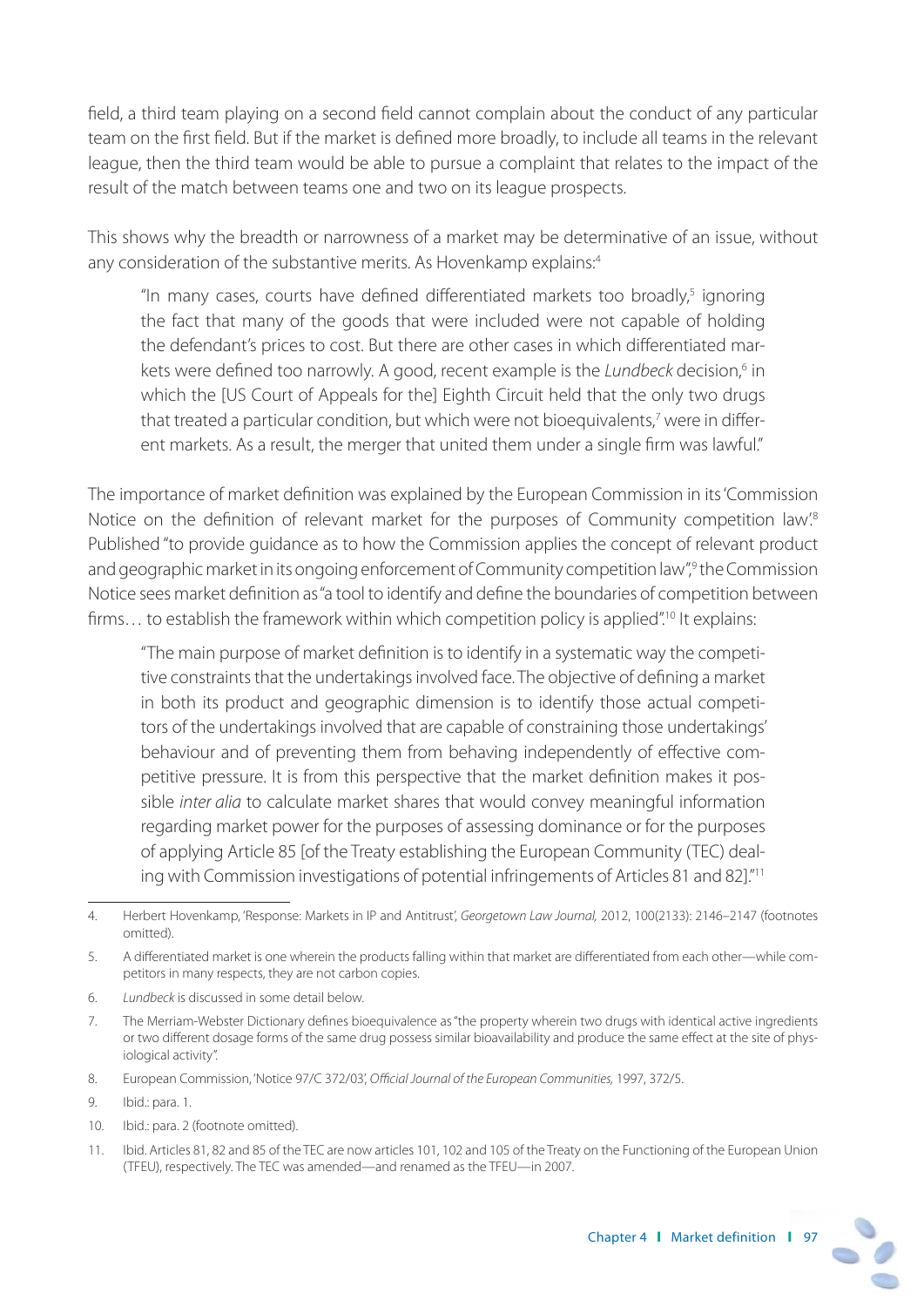The United Kingdom's Office of Fair Trading (OFT) recognizes that market definition "is not an end in itself".<sup>12</sup> Instead, it notes that market definition merely "provides a framework for competition analysis",<sup>13</sup> being "important in the process of establishing whether or not particular agreements or conduct fall within the scope of the competition rules".14

So when would the relevant market have to be defined? It will be necessary to do this, for example, when considering whether:

- an agreement between firms has the effect of limiting competition, whether dealing with licensing (with or without technology transfer) or any other relevant matter;
- a company has a dominant position and is, therefore, subject to controls dealing with abuse of dominance; and
- a merger between companies would limit effective competition, in particular by creating or strengthening a dominant position.<sup>15</sup>

In an abuse of dominance investigation, for example, defining the market enables a determination of whether the firm in question is indeed dominant and, therefore, subject to the law's regulation. The broader the definition, the more difficult it is to establish dominance; conversely, the narrower the definition, the easier it is to establish dominance. In practice, this translates into complainants seeking to define the market narrowly, with firms whose conduct is under investigation seeking to define the market as broadly as is reasonably possible.<sup>16</sup>

In various jurisdictions, courts, tribunals and competition authorities have developed a range of legal tests to provide guidance on how to define the relevant market in any particular case. Of course, the facts differ from case to case, so court decisions and policy quidelines have to be understood in their respective contexts. While a useful starting point, these generic approaches have to be supplemented with a specific focus on what distinguishes the pharmaceutical sector and why it may often be more helpful to return to first principles than to apply standard tests (which may be more appropriate in other sectors).

# Body of the chapter

As indicated above, determining market definition may be important in a range of competition law contexts, including—but not limited to—an assessment of the lawfulness of an agreement

<sup>12.</sup> OFT, 'Market Definition: Understanding competition law', OFT, London, 2004: para. 2.1.

<sup>13.</sup> Ibid.

<sup>14.</sup> Ibid.: para. 2.2.

<sup>15.</sup> Richard Whish and David Bailey, Competition Law, 7th ed., Oxford University Press, Oxford, 2012: 28–29.

<sup>16.</sup> In merger control, however, the opposite is ordinarily the case, with the merging parties ordinarily defining markets as narrowly as is possible in the circumstances. The narrower the markets of the merging parties are defined, the less likely the proposed merger is to raise competition concerns (because the product and/or geographic overlaps giving rise to such concerns simply disappear).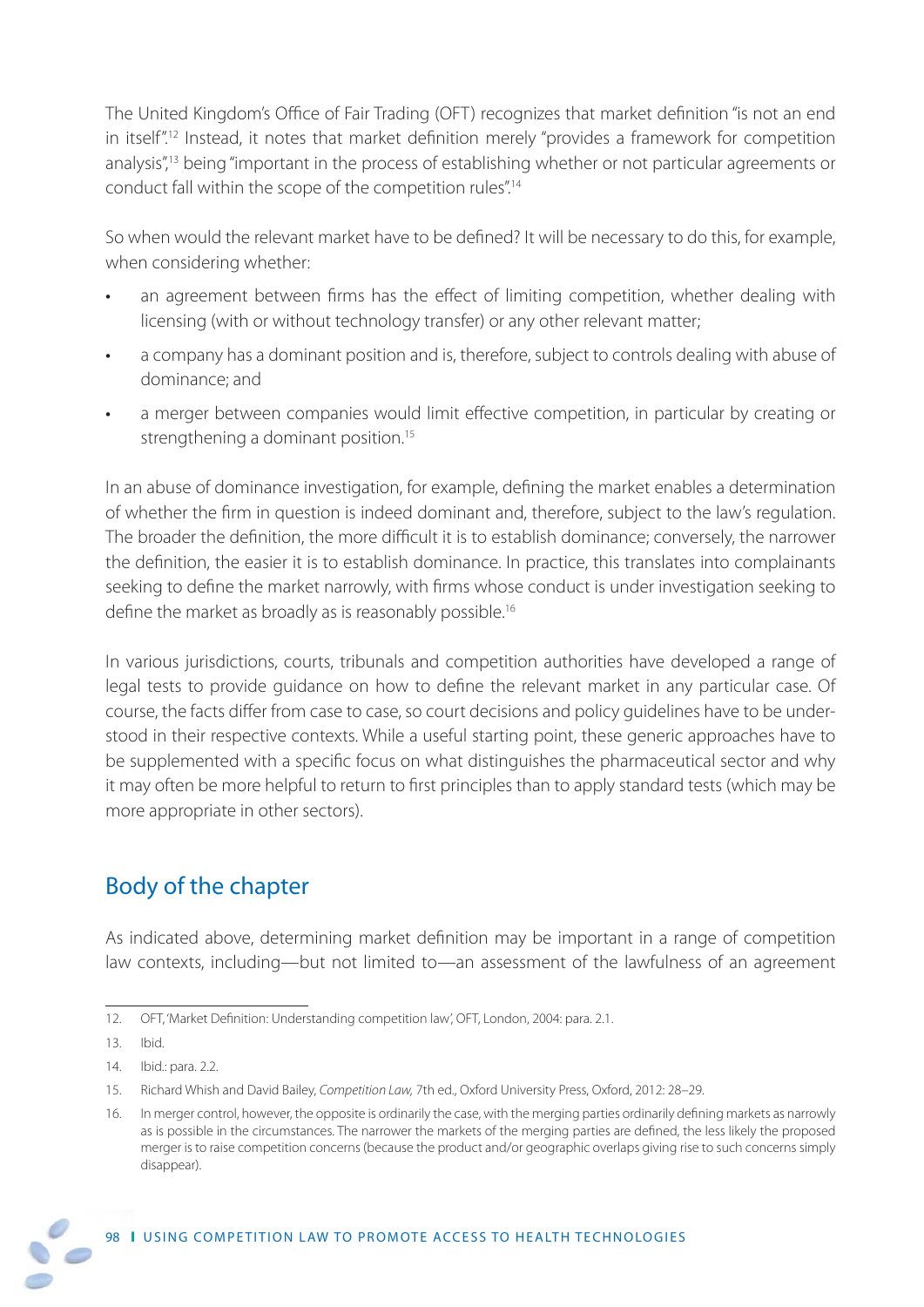between firms. For instance, at the time of entering into an agreement, the firms in question may or may not yet be rivals. As the 'Guidelines on the application of Article 81 of the EC Treaty to technology transfer agreements' recognize,17 "[i]n general, agreements between competitors pose a greater risk to competition than agreements between non-competitors."<sup>18</sup> Such firms can only be considered competitors for this purpose if they operate within the same relevant market(s).

A recent decision of the Competition Commission of India (CCI) shows the importance of market definition in adjudicating complaints relating to the alleged anti-competitive effects of agreements between rival firms. In *Manoj Hirasingh Pardeshi v Gilead Sciences Inc., USA*,<sup>19</sup> the informant (complainant) alleged that Gilead had violated sections 3 and 4 of the Competition Act, 2002 by entering into certain licensing agreements with Indian generics manufacturers for the production and distribution of certain antiretroviral medicines on certain restrictive terms.<sup>20</sup> At the time, Gilead was seeking patent protection in India in respect of the ARV medicines in question.

Central to the CCI's decision was its approach to the issue of market definition. In dealing with the abuse of dominance aspect of the complaint, the CCI concluded that "the relevant product market... was the production/manufacture of ARV drugs."<sup>21</sup> While the decision does not expressly deal with the relevant market in respect of the alleged anti-competitive agreements, it is clear from the CCI's reasoning that the same broad market—all ARV medicines and not just Gilead's drugs or the therapeutic classes into which they fall—was identified. With such a broad product market in mind, the CCI could not find any "appreciable adverse effect on competition... due to the alleged agreements".22

The analysis in this chapter, however, is limited to two other areas of competition law in which market definition is important: abuse of dominance and mergers. This is not because these two areas are more important, but rather because they are more likely to form the focus of litigation or other forms of legal action in an LMIC context. Furthermore, many of the principles and concepts that are used in establishing the relevant product market in these contexts—such as the fine-tuning of therapeutic class determinations—will be relevant in other contexts.

This chapter continues by examining what it is about health technologies and how they are used to prevent, treat or cure that may require a more nuanced approach to market definition than what may ordinarily be adopted in relation to other products or sectors. Among other issues, the relationship between patents and product market definition is considered, with a particular focus on

<sup>17.</sup> European Commission, 'Notice 2004/C 101/02', Official Journal of the European Communities, 2004, 372/5, which deals expressly with market definition at paragraphs 19–25.

<sup>18.</sup> Ibid.: para. 26.

<sup>19.</sup> Competition Commission of India, 'Case No. 41/2012', Competition Commission of India, New Delhi, 5 March 2013, http://www. cci.gov.in/May2011/OrderOfCommission/412012.pdf.

<sup>20.</sup> Section 3 deals with anti-competitive agreements; Section 4 deals with abuse of dominance.

<sup>21.</sup> Competition Commission of India, 'Case No. 41/2012', Competition Commission of India, New Delhi, 5 March 2013: para. 24, http://www.cci.gov.in/May2011/OrderOfCommission/412012.pdf.

<sup>22.</sup> Ibid.: para. 23.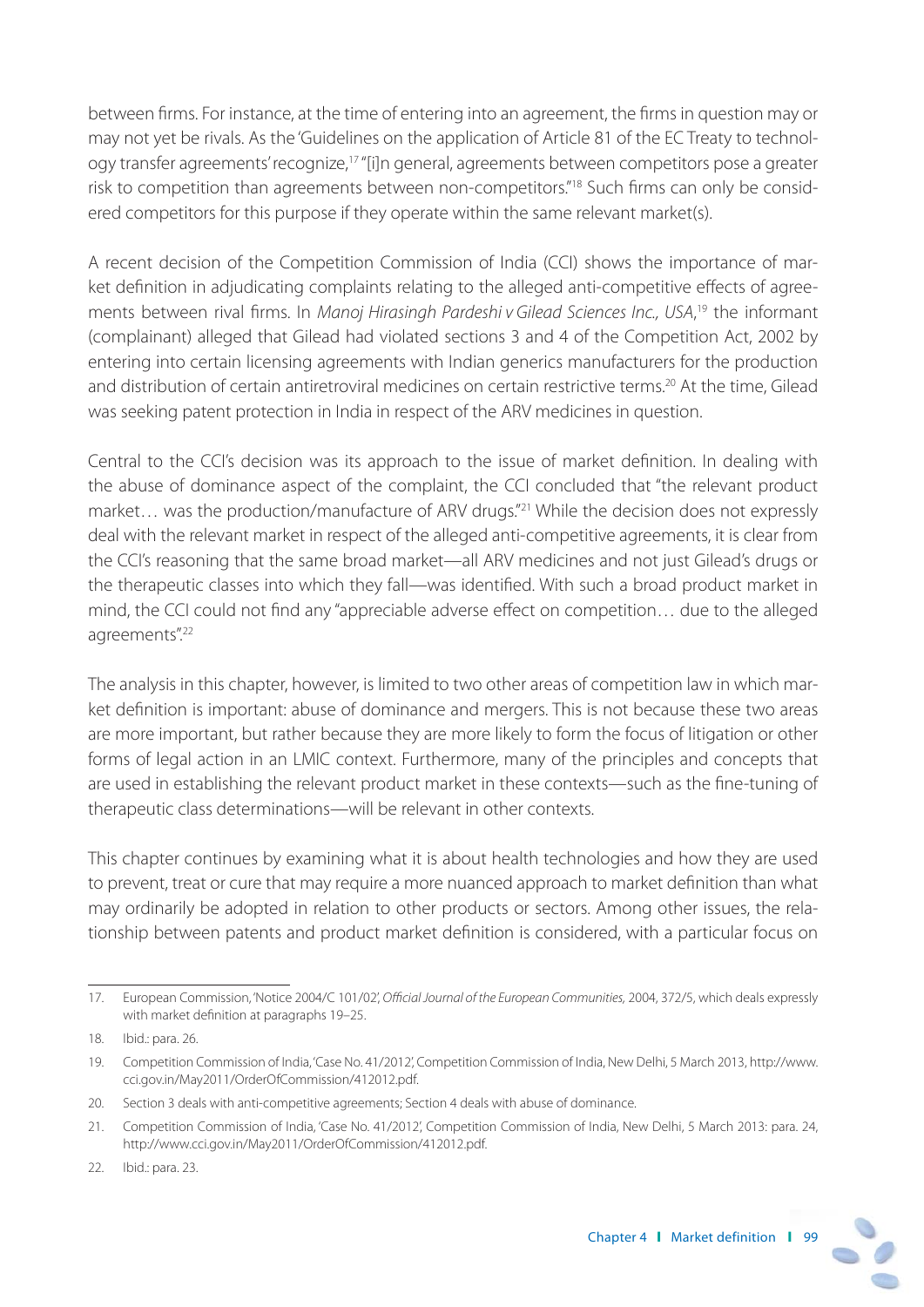whether and in what circumstances patent protection helps to define the product market. Put differently, when does patent protection result in a product constituting its very own market?

This is followed by a focus on how courts in two jurisdictions—the EU and the United States—have approached market definition in the pharmaceutical sector. Thereafter we move from theory to practice, looking at how the science of HIV treatment was used in South Africa to define the product market in an abuse of dominance case dealing with three excessively priced ARV medicines. This chapter concludes with some observations on what an access-friendly approach to market definition might entail.

Importantly, this chapter does not focus in any detail on competition law and policy dealing with market definition more broadly. Wherever useful, examples are cited in this chapter to assist in understanding why it may be more appropriate to adopt a particular approach in the context of health technologies.

# Why are health technologies different?

The European Court of Justice (ECJ) makes it plain that "the definition of the market is essentially a matter of interchangeability."<sup>23</sup> Whish and Bailey expand on what appears, at first glance, to be a simple concept:

"In practice, however, the measurement of interchangeability can give rise to considerable problems for a variety of reasons: for example there may be no data available on the issue, or the data that exist may be unreliable, incomplete or deficient in some other way. A further problem is that, in many cases, the data will be open to (at least) two interpretations. It is often the case therefore that market definition is extremely difficult; this is why the EU Courts have conducted a fairly "light touch" review of the Commission's conclusions on market definition, recognising that this involves a 'complex economic assessment."<sup>24</sup>

At a conceptual level, this is no different in the pharmaceutical sector. Consider the following example. The antiretroviral medicine lamivudine (3TC)—a nucleoside reverse transcriptase inhibitor (NRTI)—is used to prevent and treat HIV infection.25 For this indication, it is always used in combination with at least two other ARVs, one of which must ordinarily not be an NRTI (i.e. it must come from another therapeutic class).

As a stand-alone drug,<sup>26</sup> 3TC is ordinarily available in the following different dosage forms: 100 mg tablets (for hepatitis B); 150 mg and 300 mg tablets (for adult HIV); and oral solution containing

<sup>23.</sup> Richard Whish and David Bailey, Competition Law, 7th ed., Oxford University Press, Oxford, 2012: 30.

<sup>24.</sup> Ibid. (footnote omitted).

<sup>25. 3</sup>TC is also used to treat chronic hepatitis B, but at a lower dose than when used to treat HIV.

<sup>26. 3</sup>TC is also available in various two- and three-drug combinations of ARVs.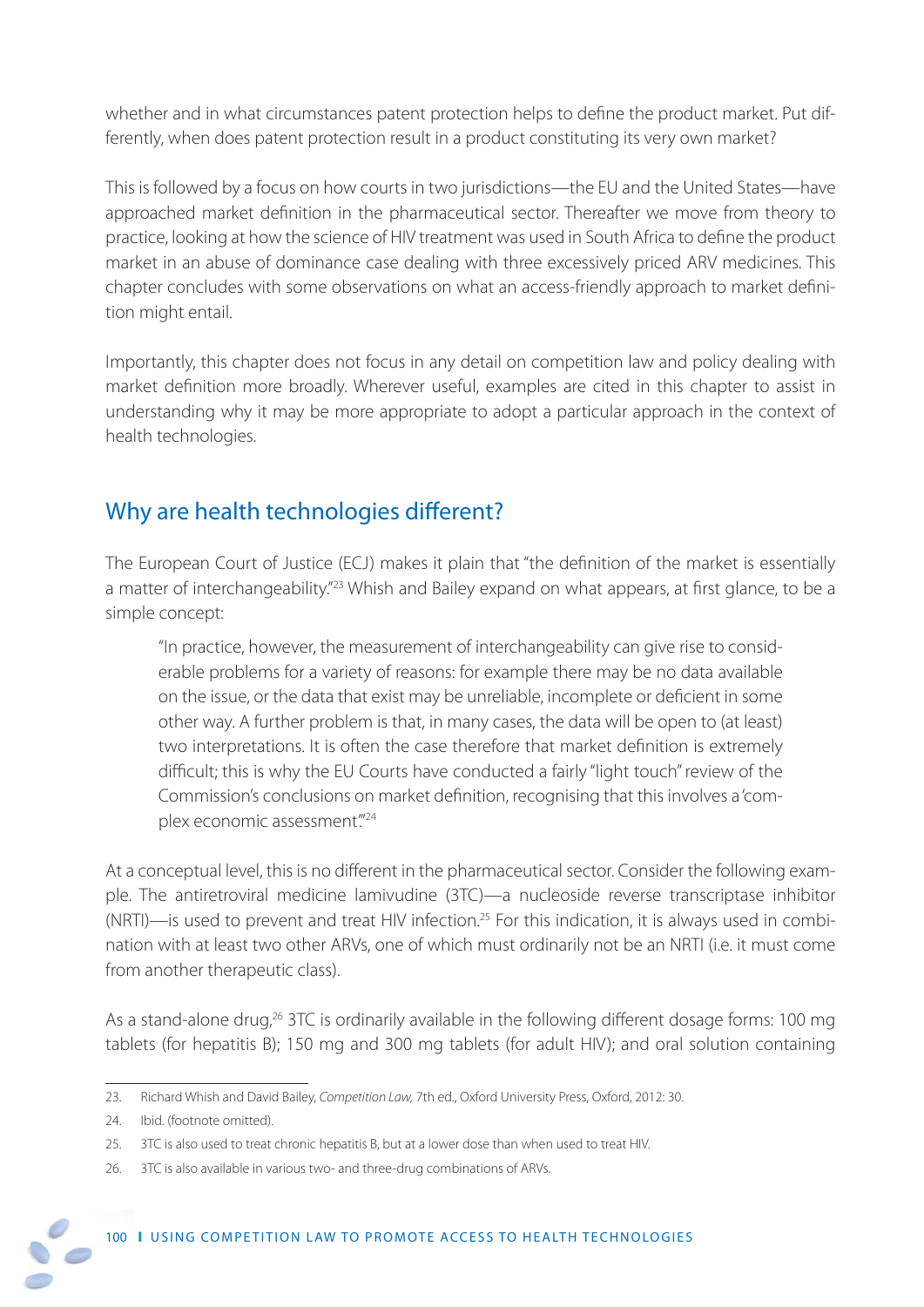10 mg of 3TC for every mL of liquid (for paediatric HIV). Adults take 300 mg of 3TC per day, either 150 mg twice daily or 300 mg once daily. Paediatric dosing varies according to weight and height; the liquid format adequately caters for this.

In terms of the Anatomical Therapeutic Chemical (ATC) Classification System,<sup>27</sup> 3TC falls into the following five categories:

- Level 1: J—anti-infectives for systemic use;
- Level 2: J05—antivirals for systemic use;
- Level 3: J05A—direct-acting antiviral drugs;
- Level 4: J05AF—nucleoside and nucleotide reverse transcriptase inhibitors (NRTIs and NtRTIs); and
- Level 5: J05AF05—lamivudine.

The levels are organized in the following way:

- Level 1 indicates the anatomical main group. There are 14 main groups.
- Level 2 indicates the therapeutic main group.
- Level 3 indicates the therapeutic/pharmacological subgroup.
- Level 4 indicates the chemical/therapeutic/pharmacological subgroup.
- Level 5 indicates the chemical substance.

At level 4, 3TC is joined by 11 other chemical substances. Of these, five are used to prevent and/or treat HIV;<sup>28</sup> two are used to prevent and treat HIV and to treat hepatitis B;<sup>29</sup> one is used to treat hepatitis B and herpes simplex virus;<sup>30</sup> and three are used to treat hepatitis  $B$ <sup>31</sup>

Assume that an abuse of dominance complaint in respect of 3TC oral solution—to treat HIV infection in children—has been lodged with a competition authority. Before the substantive complaint can be considered, the relevant product and geographic markets have to be defined. Using the ATC system to provide potential markets, the relevant product market might be one for:

<sup>27.</sup> We consider the implications of the ATC system for market definition below. In the WHO-maintained ATC system, used for the classification of medicines, medicines are divided "into different groups according to the organ or system on which they act and their therapeutic, pharmacological and chemical properties". See http://www.whocc.no/atc/structure\_and\_principles/.

<sup>28.</sup> J05AF01—zidovudine; J05AF02—didanosine; J05AF03—zalcitabine; J05AF04—stavudine; and J05AF06—abacavir.

<sup>29.</sup> J05AF09—emtricitabine (although emtricitabine is not approved for the treatment of hepatitis B in the US) and J05AF07 tenofovir.

<sup>30.</sup> J05AF08—adefovir.

<sup>31.</sup> J05AF10—entecavir; J05AF11—telbivudine; and J05AF12—clevudine.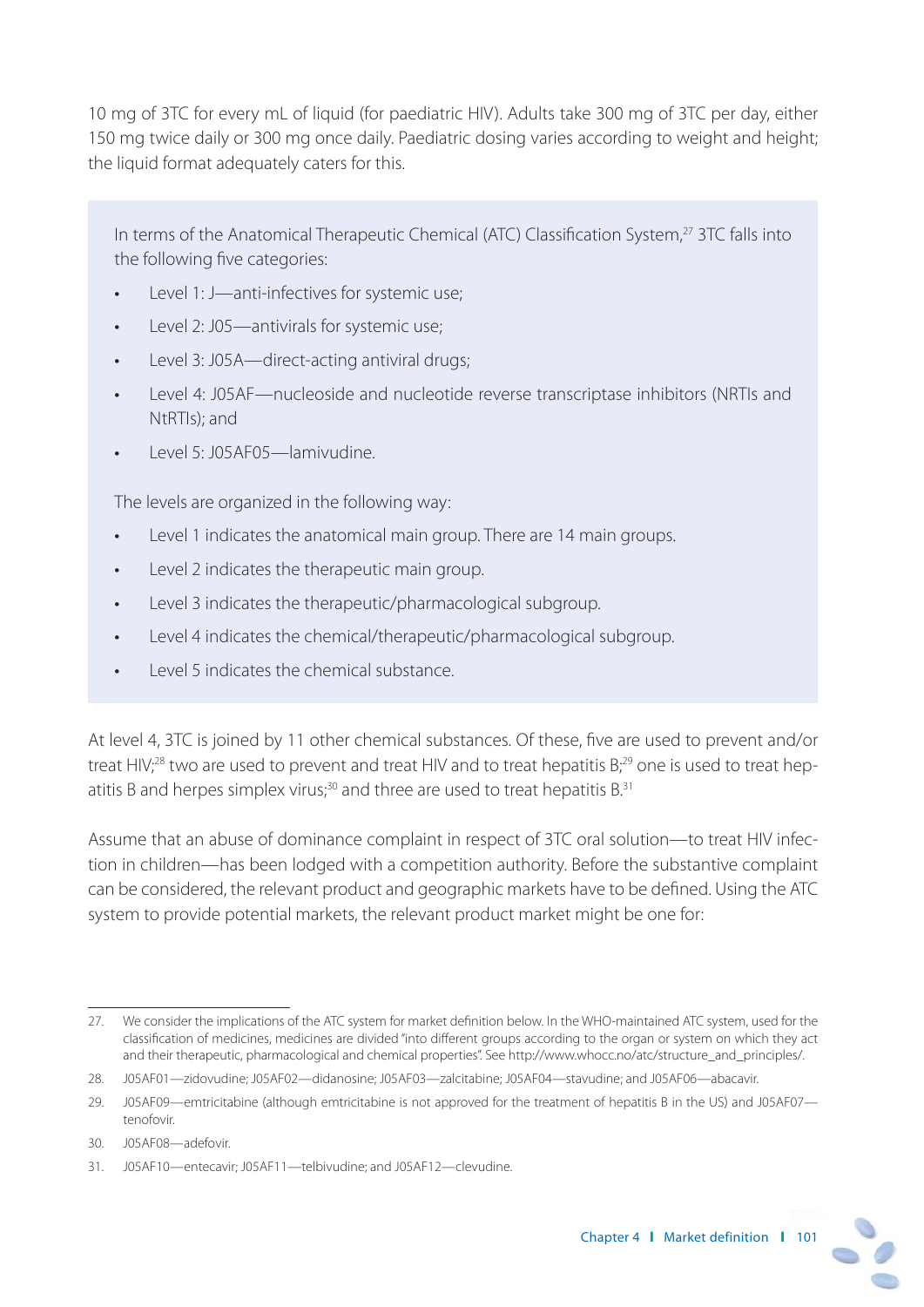- anti-infectives for systemic use,<sup>32</sup> which includes antivirals alongside antibacterials, antimycotics, antimycobacterials, vaccines, and immune sera and immunoglobulins;<sup>33</sup>
- antivirals for systemic use, $34$  which only includes direct-acting antiviral drugs, $35$
- direct-acting antiviral drugs, which includes NRTIs and NtRTIs alongside—among others protease inhibitors,<sup>36</sup> non-nucleoside reverse transcriptase inhibitors,<sup>37</sup> and neuraminidase inhibitors:<sup>38</sup>
- NRTIs and NtRTIs,<sup>39</sup> which includes drugs to treat one or more of the following infections: HIV,<sup>40</sup> hepatitis B and herpes simplex virus;
- $3TC; ^{41}$  or
- paediatric (oral solution) 3TC.

Or the relevant product market might be something else, such as the market for NRTIs and/or NtRTIs in oral solution form that are used to treat HIV. At some point, however, the breadth of the relevant product market will preclude the substantive complaint from being considered because dominance could not be achieved over such a broadly defined market.

What is clear from this degree of complexity is that it is difficult to rely on general categorization. Instead, the ATC system can be used as a broad quide, focusing in particular on first principles and their application to the facts of any particular case. Indeed, as shown below, this is the approach that has been adopted by the European Commission in its merger analysis.

# What is the key concern that underpins market definition?

Competition law is primarily concerned "with the problems that occur where one or more firms possess, or will possess after a merger, market power."42 Whish and Bailey explain:43

"Market power presents undertakings with the possibility of profitably raising prices over a period of time; the expression 'raising price' here includes, and is a shorthand for, other ways in which competition can be restricted, for example by limiting out-

- 32. Level 1—J.
- 33. J01—J06.
- 34. Level 2—J05.
- 35. Level 3—J05A.
- 36. Level 4—J05AE.
- 37. Level 4—J05AG.
- 38. Level 4—J05AH.
- 39. Level 4—J05AF.
- 40. As already explained, some of the drugs used to treat HIV are also used to prevent infections.
- 41. Level 5—J05AF05.
- 42. Richard Whish and David Bailey, Competition Law, 7th ed., Oxford University Press, Oxford, 2012: 25.
- 43. Ibid. (footnote omitted).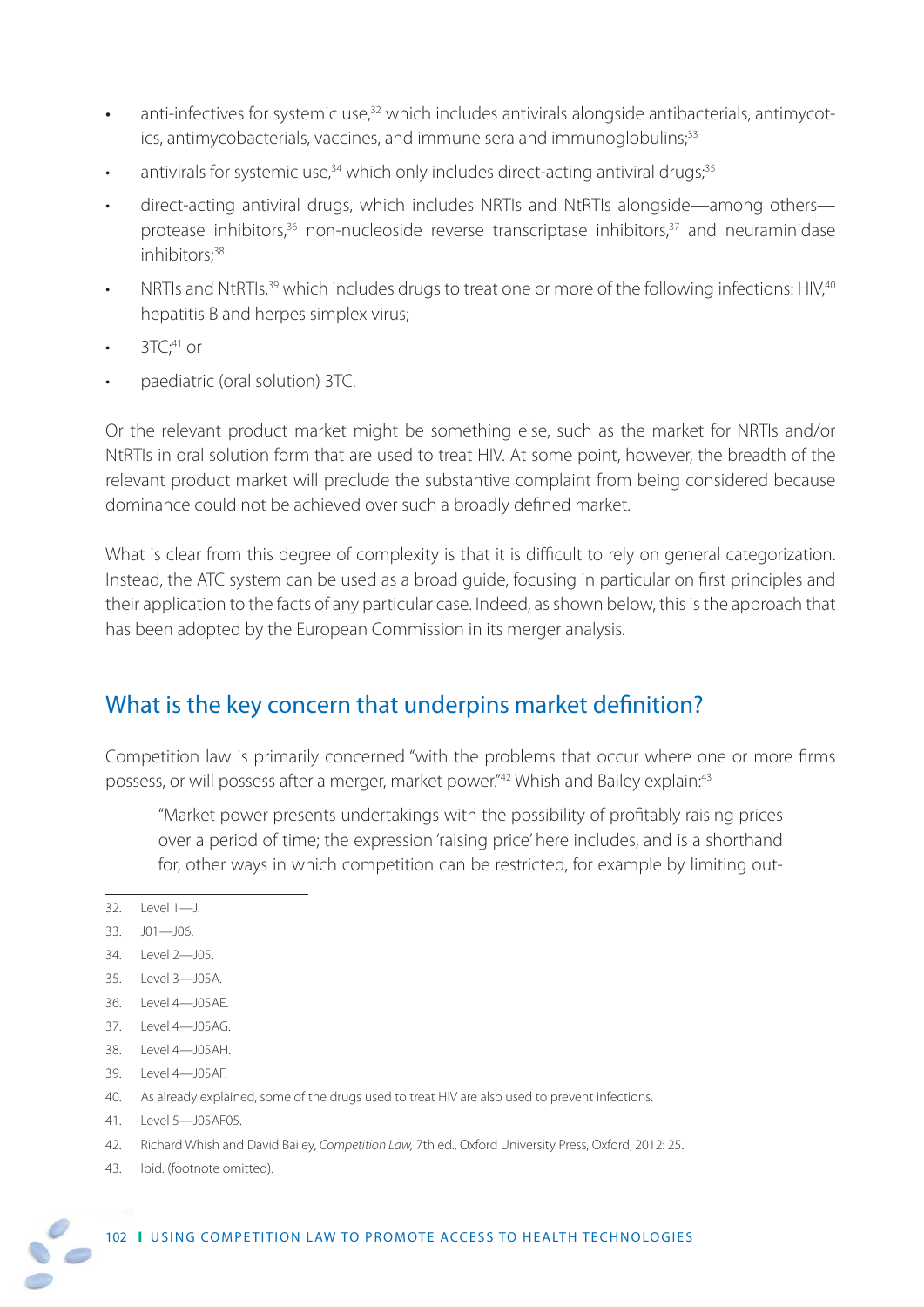put, suppressing innovation, reducing the variety or quality of goods or services or by depriving consumers of choice, all of which are clearly inimical to consumer welfare. In a perfectly competitive market no firm has market power; in a pure monopoly one firm has absolute control over it. There is a continuum between these two extremes, and many degrees of market power lie along it. Competition law attaches particular significance to 'substantial market power', often equated with 'a dominant position', since the prohibition of certain unilateral practices… applies only where an undertaking or undertakings have this amount of market power."

Pharmaceutical technologies are unlike soft drinks or cell phones. A particular increase in the price of Coca Cola may see consumers switching either to Pepsi Cola or other soft drinks; similarly, an increase in the cost of the iPhone 5 (over the previous model) may result in consumers willing to give the BlackBerry Z10 a chance. But even a substantial increase in the price of a drug to treat breast cancer will not see patients switching to antifungal medication, or even to another drug that targets a different cancer. In the health technologies field, substitutability takes on a very particular flavour.

# Factors influencing the definition of product market in the pharmaceutical sector

Over and above the ordinary considerations that apply across sectors, there are numerous factors specific to health technologies that potentially have an impact on market power and market definition. Many of them are addressed in the various cases that are still to be considered in this chapter. They include (but are not limited to):

- the identity of those who make decisions about which health technologies to use;
- the relevant domestic legislative framework;
- the science underpinning the prevention, treatment or cure of any specific condition, infection or illness;
- drug regulatory considerations; and
- where applicable, the nature and extent of patent protection.

These factors are now considered in some detail below.

### **Identity of decision makers**

Considerations of interchangeability presuppose that (a) those deciding between competitive products are in a position to make informed choices and (b) the choices are made by consumers themselves. But in the case of health technologies, this is ordinarily not the case: consumers are usually not well informed about the health technologies in respect of which they are required to exercise a choice, and decisions in respect of prescription pharmaceutical technologies are mostly taken on their behalf by health care providers and/or funders. The asymmetry of information in the prescriber–user relationship means that the user is simply not in a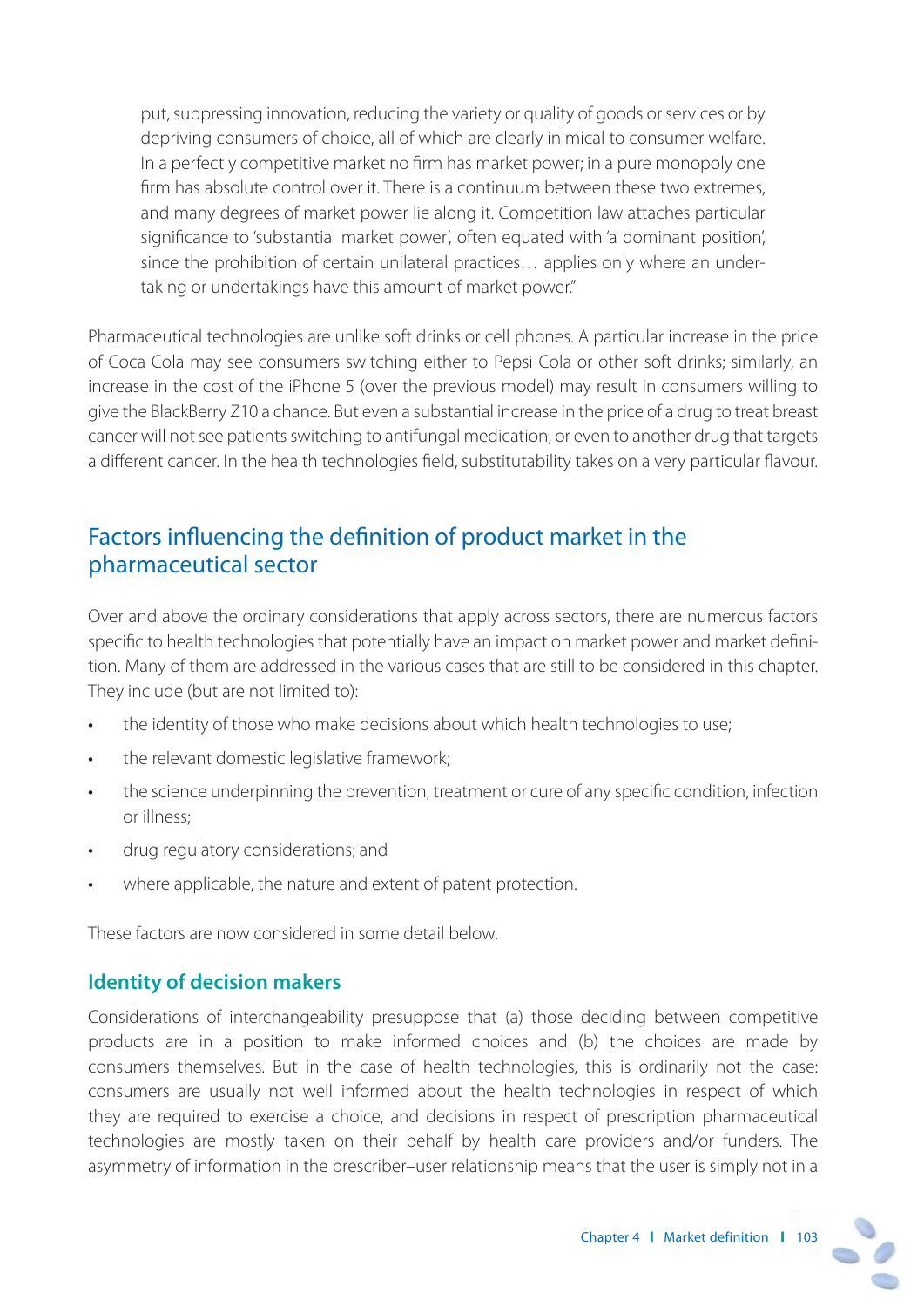position to second-guess the prescriber. And all too often, the economic choices of funders—and unfortunately, at times, prescribers—are largely determinative of which medicine gets chosen.

### **Relevant domestic legislative framework**

In many ways, a domestic legislative framework may influence the determination of the relevant product market. Laws which have the potential to do this include those dealing with price regulation and/or control, mandatory generic substitution following patent expiry, and restrictions on advertising (in particular those that prohibit direct-to-consumer advertising in respect of prescription health technologies). Thus while two health technologies may appear at face value to compete for market share, the impact of the regulatory framework may indeed be such so as to render the perceived competition merely illusory.

# **Science of prevention, treatment or cure**

Not all conditions, infections or illnesses are dealt with in the same way. Thus while a simple headache—absent other complicating factors—may be treated with a couple of ibuprofen, aspirin or paracetomol tablets, the same cannot be said, for example, in respect of the prophylaxis of malaria. According to the US Centers for Disease Control and Prevention (CDC), "[r]ecommendations for drugs to prevent malaria differ by country of travel".<sup>44</sup> Importantly, the CDC cautions to "consider the possibility of drug–drug interactions with other medicines that the person might be taking as well as other medical contraindications, such as drug allergies".

So, for example, Mozambique—where the predominant (95 percent) species of malaria is chloroquine-resistant—is considered a high-risk destination for US travellers. In recommending atovaquone/proguanil, doxycycline or mefloquine as prophylaxis, the CDC notes that "[w]hen deciding which drug to use, consider specific itinerary, length of trip, cost of drug, previous adverse reactions to antimalarials, drug allergies, and current medical history."45

The 'Guidelines for the Prevention of Malaria in South Africa' note that "[i]n order to choose a safe and appropriate prophylactic agent for a person travelling to a malaria area, various clinical and drug-related factors need to be taken into account". Among others, the following are listed:<sup>46</sup>

- current or planned pregnancy;
- pre-existing medical conditions;
- taking other health technologies, whether prescription, over-the-counter or other;
- activities requiring fine coordination and 'spatial discrimination', such as piloting and scuba-diving;

<sup>44.</sup> See Centers for Disease Control and Prevention, 'Choosing a Drug to Prevent Malaria', Centers for Disease Control and Prevention, Atlanta, 2011, http://www.cdc.gov/malaria/travelers/drugs.html.

<sup>45.</sup> Centers for Disease Control and Prevention, 'Malaria Information and Prophylaxis, by Country [M]', Centers for Disease Control and Prevention, Atlanta, 2013, http://www.cdc.gov/malaria/travelers/country\_table/m.html.

<sup>46.</sup> See Department of Health, 'Guidelines for the Prevention of Malaria in South Africa', Department of Health, Pretoria, 2009: 12, http://www.kznhealth.gov.za/medicine/2009malariaguideline.pdf.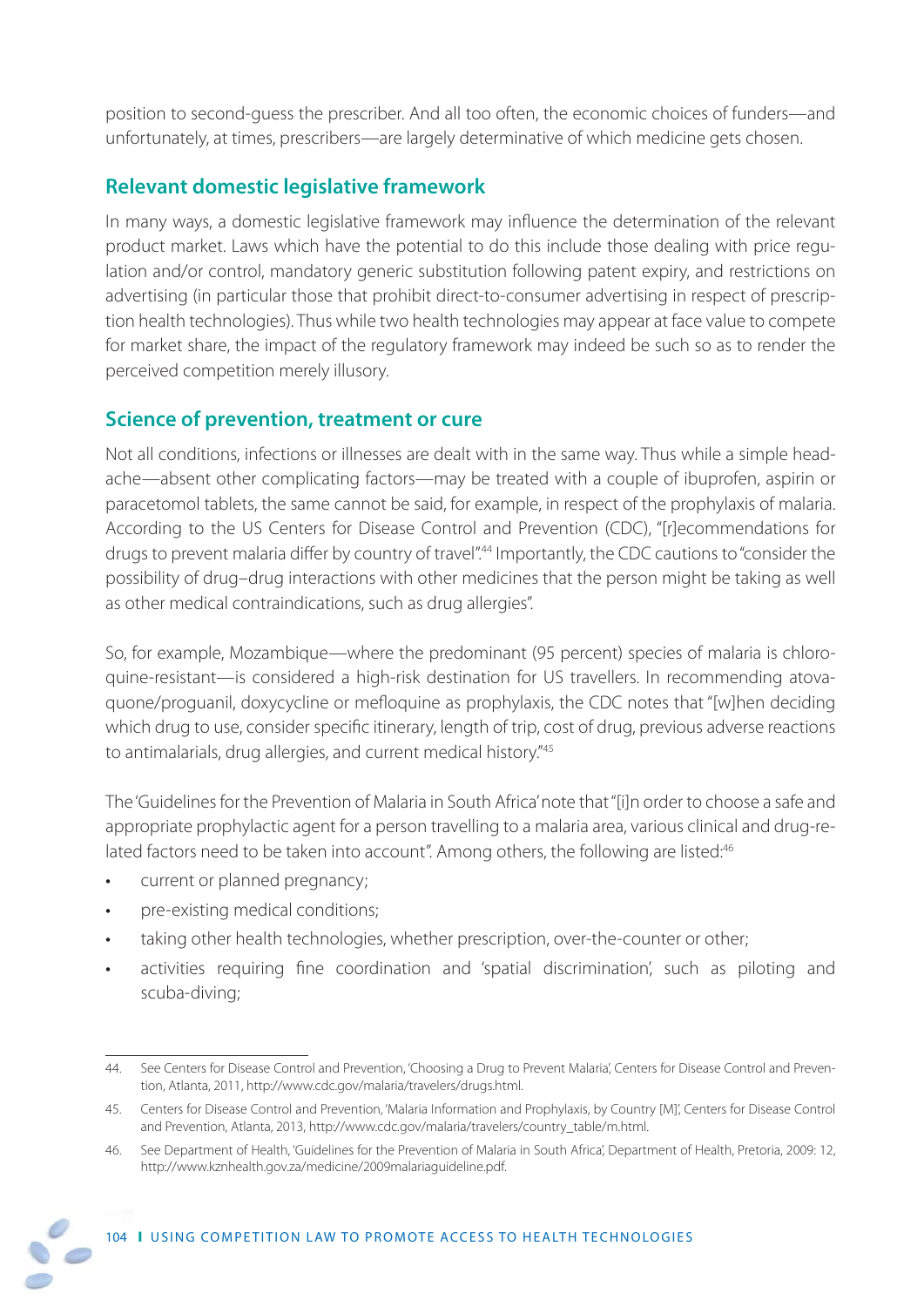- length of visit to the area, noting that the "long-term safety of some chemoprophylactic drugs has not been evaluated"; and
- the level of compliance expected with each of the options.

The Guidelines set out the benefits and risks of the prophylactic regimens recommended for travellers. The same three drugs that the CDC recommends for Mozambique are considered, based on the following seven aspects:<sup>47</sup>

- prophylactic efficacy;
- most common side effects;
- contraindications;
- special precautions;
- dosage interval;
- time period needed before entering malaria area; and
- resistance.

So while each of the drugs is considered "highly effective in areas where it has been tested", mefloquine is contraindicated for the first trimester of pregnancy, and doxycycline is contraindicated throughout pregnancy and breast-feeding. In other words, pregnant women in their first trimesters have no choice of prophylactic regimen—they have to use atovaquone/proguanil or take their chances with no chemoprophylaxis at all.

# **Drug regulatory considerations**

Globally, drug regulators differ in the manner in which they regulate the ease with which health technologies may be purchased.

In the UK, for example, the Medicines Act 1968 governs the manufacture and supply of three categories of medicine: prescription-only medicines, which can be sold by a pharmacist if prescribed; pharmacy medicines, which may be sold by a pharmacist without prescription; and general sales list medicines, which may be sold without a prescription in any shop.

In Australia, the Standard for the Uniform Scheduling of Medicines and Poisons (SUSMP)<sup>48</sup> recognises nine schedules of medicines and poisons.<sup>49</sup> The scheduling classification sets the level of control on the availability of medicines and poisons. For example:

• Schedule 2 deals with pharmacy medicines: "Substances, the safe use of which may require advice from a pharmacist and which should be available from a pharmacy or, where a pharmacy service is not available, from a licensed person."

<sup>47.</sup> Table 3 at page 28.

<sup>48.</sup> SUSMP is established under section 52D of the Therapeutic Goods Act 1989.

<sup>49.</sup> See Australian Government, 'Poisons Standard 2012', F2012L01200, Australian Government, Canberra, 2012, http://www.comlaw.gov.au/Details/F2012L01200.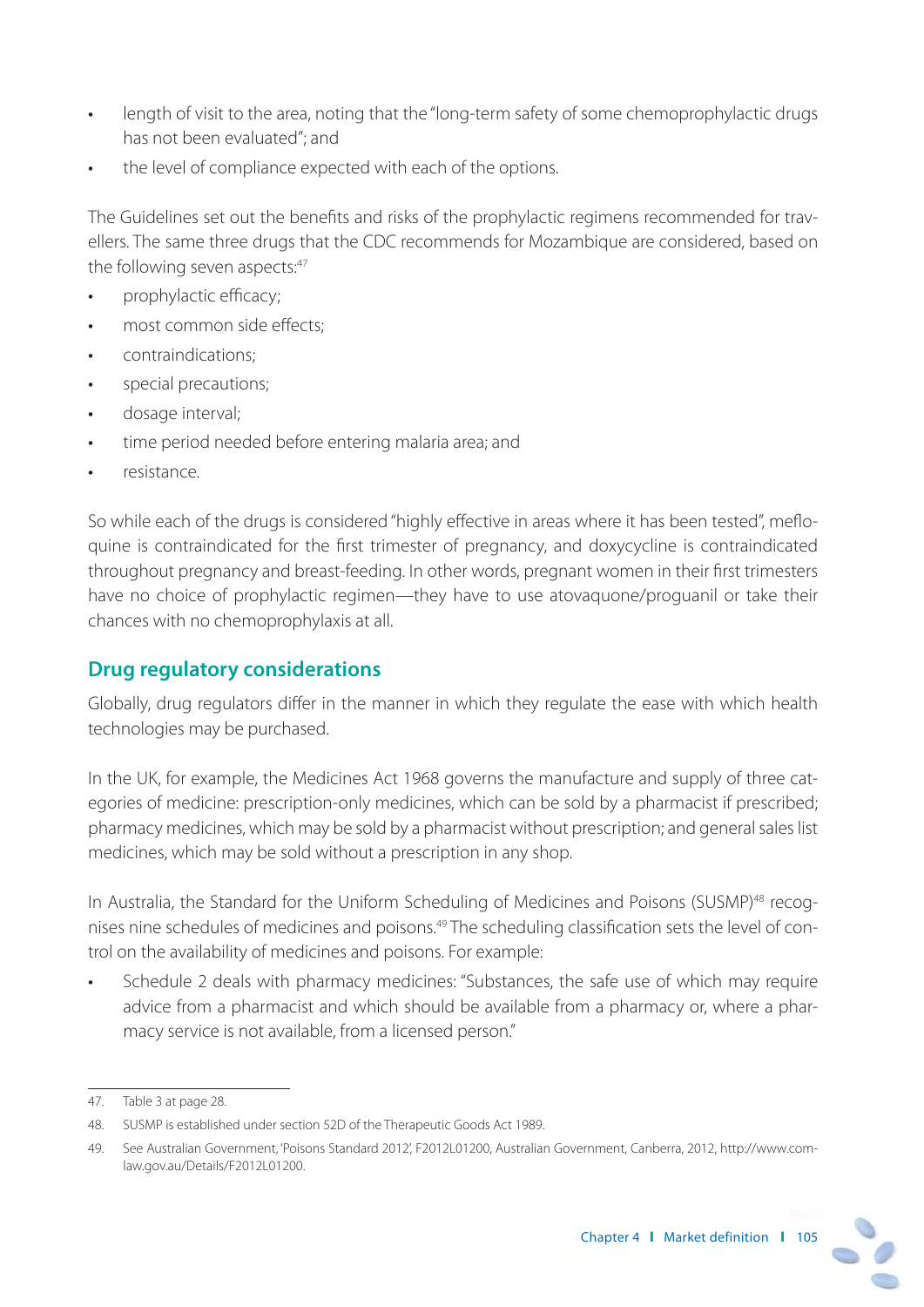- Schedule 3 deals with pharmacist-only medicines: "Substances, the safe use of which requires professional advice but which should be available to the public from a pharmacist without a prescription."
- Schedule 4 deals with prescription-only medicines and prescription animal remedies: "Substances, the use or supply of which should be by or on the order of persons permitted by State or Territory legislation to prescribe and should be available from a pharmacist on prescription."

In South Africa the Medicines and Related Substances Act 101 of 1965 recognises 10 schedules,<sup>50</sup> each with increasing levels of control. So, for example, Schedule 0 medicines "may be sold in an open shop",51 whereas only certain registered medical practitioners may sell medicines in Schedules 2 through 6 to members of the public—without a prescription for Schedule 2 medicines, but with a prescription for medicines in Schedules 3 through 6.52

Depending on its form and intended application, a medicine may be found in more than one schedule:

- The antiviral drug acyclovir is ordinarily a Schedule 4 medicine in South Africa. However, "when intended for application to the lips in the early treatment of recurrent herpes simplex virus infections",53 acyclovir—in the form of a topical cream—is to be found in Schedule 1; and
- Ranitidine, a histamine receptor antagonists ('H2 blocker')<sup>54</sup> that inhibits the production of stomach acid and is used to treat acid reflux, is listed in Schedule 2 "when administered orally for short-term symptomatic relief of heartburn and hyperacidity, subject to… a maximum dose of 75 milligrams…, a maximum daily dose of 300 milligrams… [and] a maximum treatment period of two weeks." Otherwise, ranitidine is a Schedule 3 medicine, requiring a prescription.

Put simply, scheduling status may well have implications for the definition of the relevant product market.

# **Nature and extent of patent protection**

In the introduction to this chapter, the need to consider the relationship between patents and product market definition was identified. Given increasing harmonization in respect of national patent laws, in large part as a consequence of the WTO TRIPS Agreement, it is unlikely that the extent of variation in this area compares to what is seen in respect of medicines regulation. That said, national patent laws do vary, with potential consequences for product market definition.

On its own, the existence of a patent does not necessarily mean that a particular medicine constitutes its own market. What is needed is something more: the exclusion of generic alternatives plus

<sup>50.</sup> See section 22A.

<sup>51.</sup> Section 22A(3).

<sup>52.</sup> Section 22A(5).

<sup>53.</sup> Schedule 1 to the Medicines and Related Substances Act 101 of 1965.

<sup>54.</sup> See discussion below on the AstraZeneca case in the EU.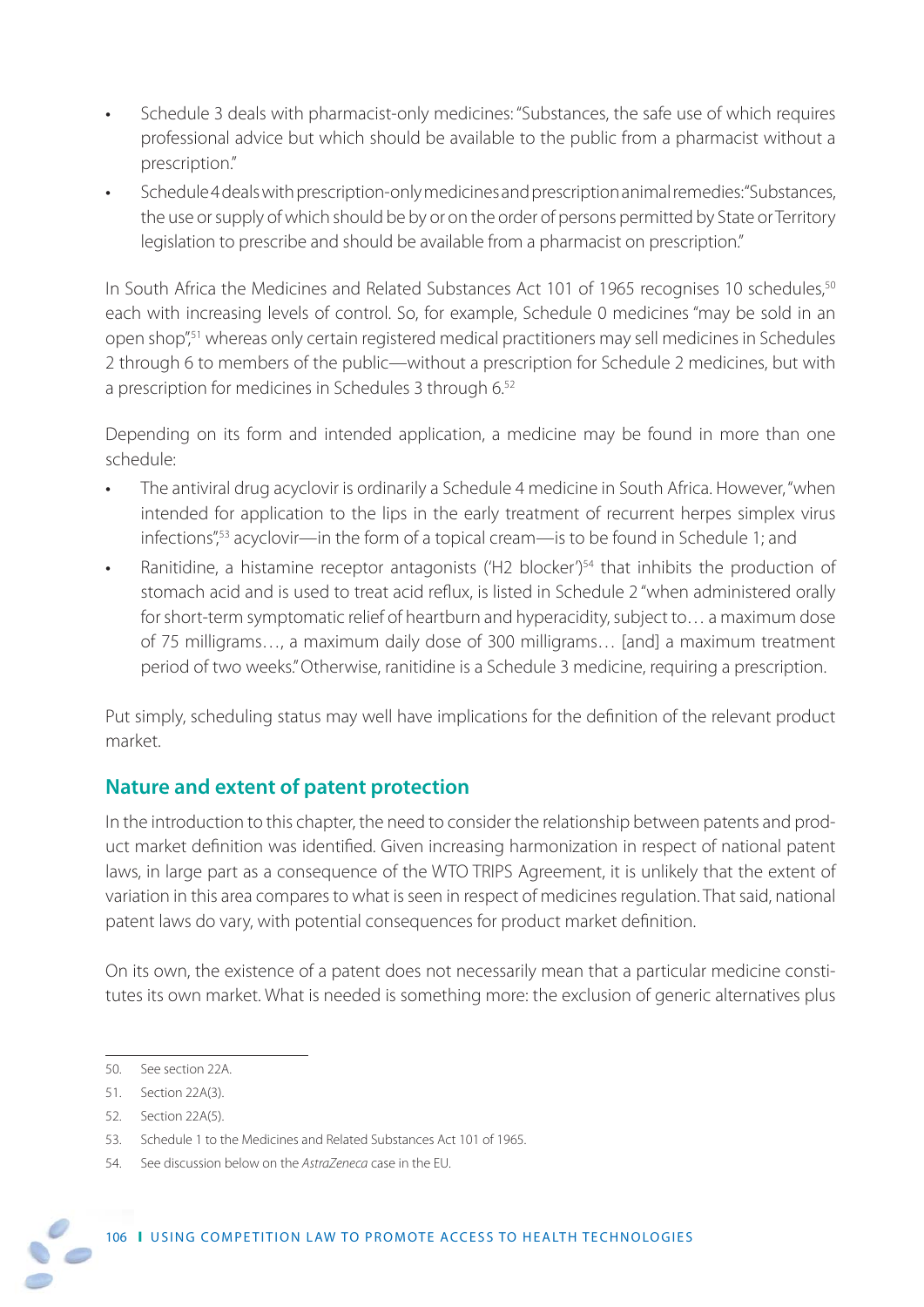a scientific reason to exclude other chemical entities also indicated for the prevention, treatment or cure of the same infection, illness or condition.

Take the example of Emtriva® (emtricitabine or FTC), a patented ARV medicine used in combination with others to treat HIV infection. While ARVs may not ordinarily be considered as interchangeable.<sup>55</sup> emtricitabineand lamivudine are widely considered to be interchangeable.<sup>56</sup> While patent protection in respect of Emtriva® currently precludes the market entry of generic emtricitabine products in many countries, the patent on Epivir® (the patented version of lamivudine) has expired in such countries, and generic lamivudine products are widely available. At minimum, the relevant product market comprises, therefore, Emtriva®, Epivir® and the various generic versions of lamivudine.

# Geographic market in the pharmaceutical sector

Given that patents are granted by a national authority, that health technologies are ordinarily regulated at the national sphere of government and that courier pharmacies are available to deliver health technologies anywhere in a particular country, the geographic market will ordinarily be the national market. However, the facts of a particular case may suggest otherwise: it may well be that the geographic market is limited to the public sector, or to hospitals, or to a particular state or province. Again, context is key.

# How courts in the EU and the United States have approached the issue

This part of the chapter seeks to understand how various courts, tribunals and other institutions in the United States and Europe have approached the issue of market definition in relation to health technologies. Focus is limited to the EU and the United States because there is much more—from an access to health technologies perspective—to consider in the jurisprudence.

## **The EU**

A discussion on relevant EU law begins with the recent ECJ decision in AstraZeneca v Commission.<sup>57</sup> In that case, which upheld the findings of the General Court,<sup>58</sup> the ECJ had to consider the relevant product market in dealing with the European Commission's findings of abuse of dominance in respect of a medicine used to treat gastrointestinal hyperacidity. At issue on this point was whether the product market was limited to proton pump inhibitors (PPIs), which act directly on the 'proton pump'<sup>59</sup> or whether it also included medicines which employ a different mechanism to treat the

<sup>55.</sup> See the discussion below on Hazel Tau.

<sup>56. 3</sup>TC is discussed in some detail above.

<sup>57.</sup> As yet unreported decision of the ECJ (First Chamber) in Case no. C-457/10 P (6 December 2012).

<sup>58.</sup> The ECJ hears appeals against decisions of the General Court.

<sup>59.</sup> The proton pump is an enzyme found in certain cells along the stomach wall that pumps acid into the stomach.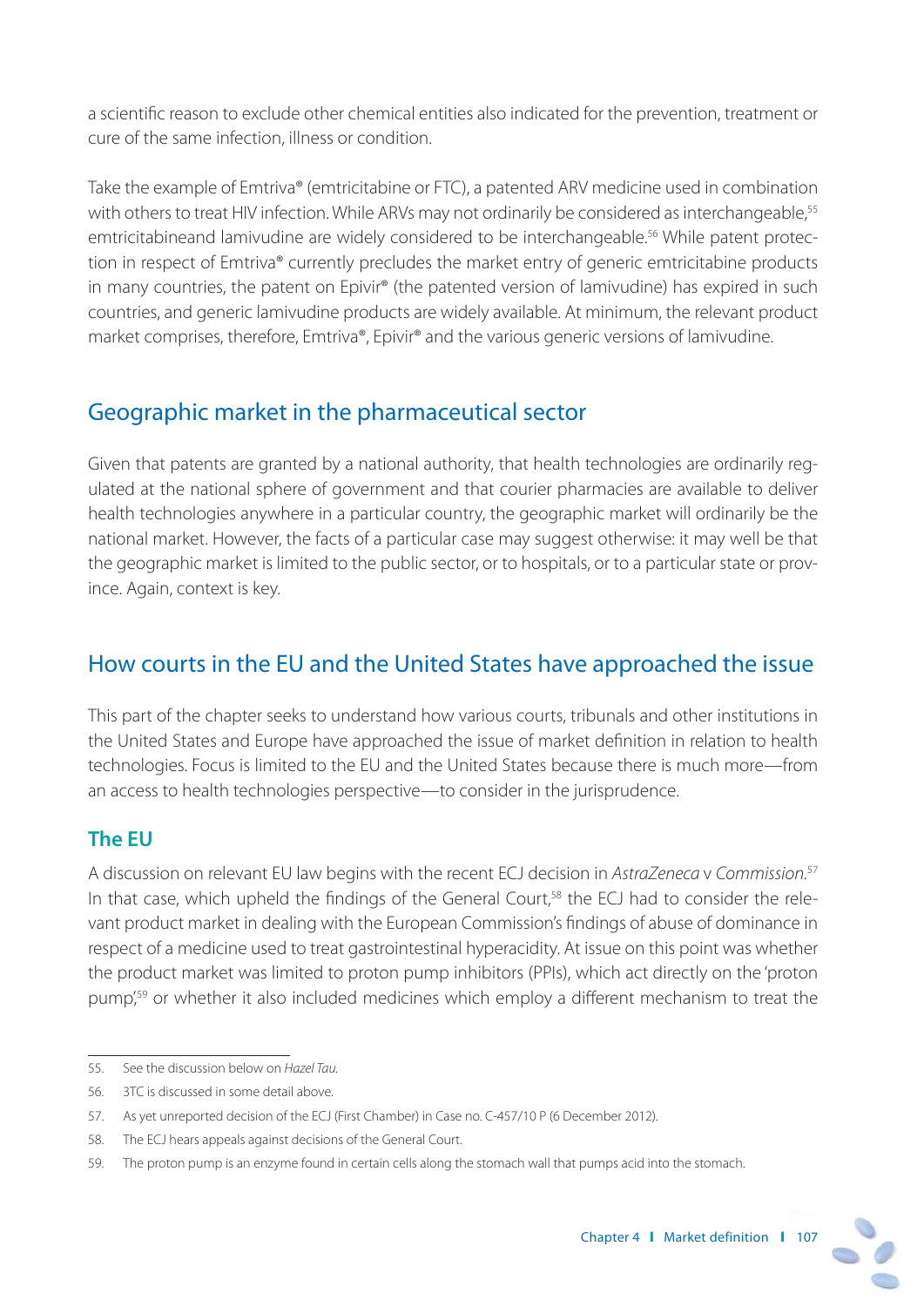same condition. Histamine receptor antagonists ('H2 blockers'), for example, only act indirectly on the proton pump, blocking one of its stimulants.

The abusive conduct had nothing to do with H2 blockers. Two AstraZeneca companies—based in Sweden and the UK, respectively—had been fined €60 million by the Commission "for having abused the patent system and the procedures for marketing pharmaceutical products in order to prevent or delay the arrival of competing generic [PPIs] on the market and to impede parallel trade."<sup>60</sup> In particular, the conduct related to attempts to delay the market entry of generic omeprazole, the active compound in AstraZeneca's Losec<sup>®</sup> (omeprazole), following expiry of the relevant patent(s).<sup>61</sup>

AstraZeneca had sought to delay market entry in two ways:<sup>62</sup>

- first, by making misleading representations to patent offices and before courts in various European countries, which resulted in the effective extension of patent protection for Losec® to which AstraZeneca was either not entitled or to which it was only entitled for a shorter duration; and
- second, by taking steps to deregister certain formulations of Losec® that would effectively delay market authorization (registration) of generic omeprazole products.

In addition to three other grounds of appeal, AstraZeneca sought to overturn the General Court's decision on the basis that it had made an error of law in the way it determined the relevant product market. In short, it sought to overturn the finding that the market was limited to PPIs.

Before considering the ECJ's reasoning, it is important to understand the ATC categorization of the drugs in question. As a class, PPIs are located at level 4.<sup>63</sup> So too are H2-blockers.<sup>64</sup> Together with prostaglandins,<sup>65</sup> combinations for the eradication of Helicobacter pylori<sup>66</sup> and other drugs for peptic ulcer and gastro-oesophageal reflux disease (GORD), $67$  they both fall under 'drugs for peptic ulcer and GORD' at level 3.<sup>68</sup> Together with drugs such as antacids, medicines for peptic ulcer and GORD fall under 'drugs for acid-related disorders' at level 2.69

At its most basic, the product market definition question was whether it should be defined with ref-

68. A02B.

<sup>60.</sup> At para. 1

<sup>61.</sup> Losec was the first PPI to market.

<sup>62.</sup> At paras 18–19, read together with para. 8

<sup>63.</sup> A02BC.

<sup>64.</sup> A02BA.

<sup>65.</sup> A02BB.

<sup>66.</sup> A02BD.

<sup>67.</sup> A02BX.

<sup>69.</sup> Drugs for acid-related disorders (A02—level 2) include antacids (A02A), drugs for peptic ulcer and GORD (A02B) and other drugs for acid-related disorders (A02X). A02 falls under alimentary tract and metabolism (A—level 1).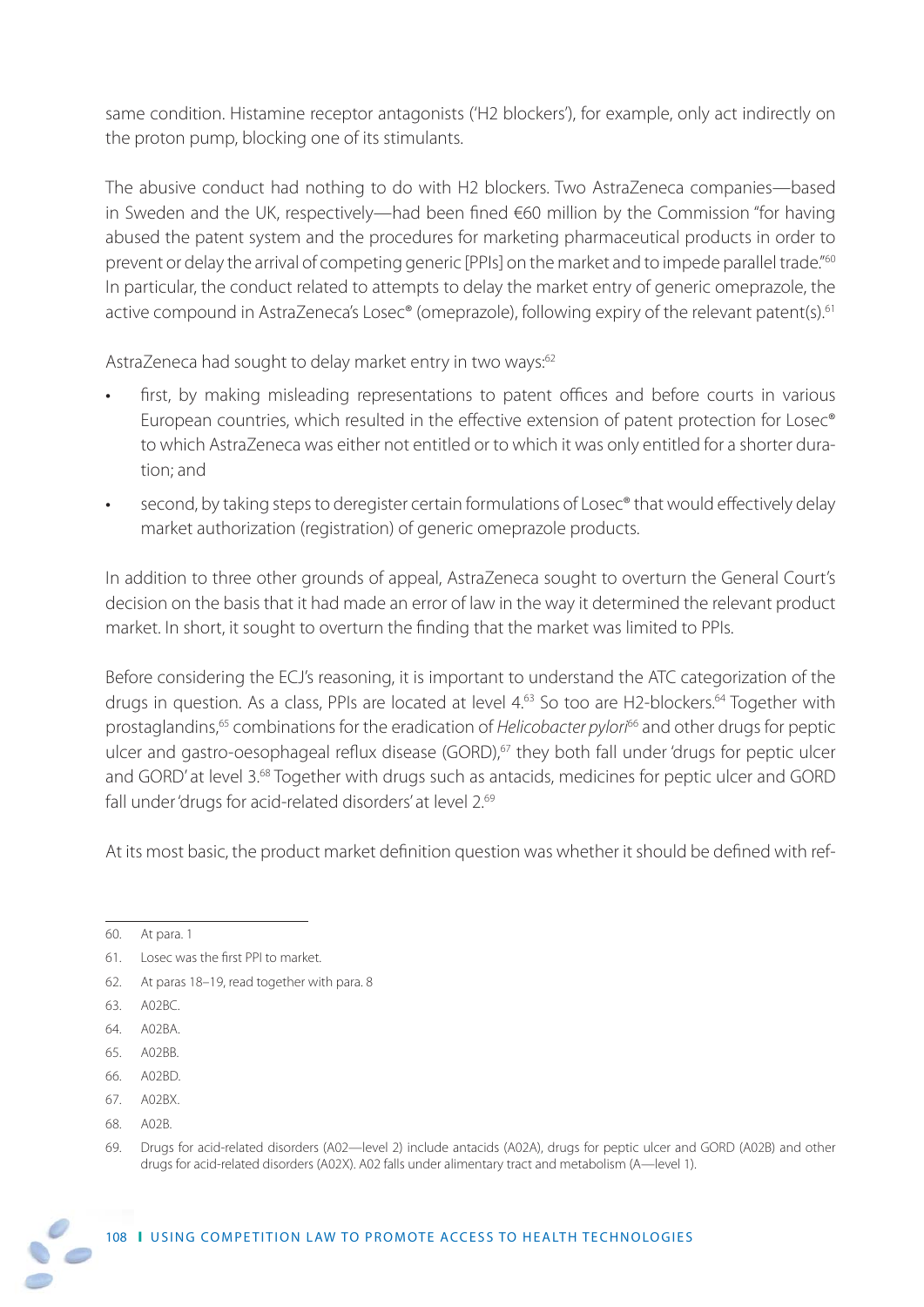erence to ATC3 or ATC4 classes of drugs. The appellants essentially pushed for ATC3; the Commission, in contrast, pushed for ATC4. And the ECJ upheld the General Court's decision to accept the Commission's view. In doing so, it noted that the Commission had made a number of (uncontested) findings in respect of AstraZeneca's market share of PPIs during the period in question (1993–2000). Among others, these included the following:<sup>70</sup>

- In Germany, AstraZeneca held a market share of 96 percent in 1993 and nearly 83 percent in 1994. Its market share, as well as the market shares of the two companies marketing other PPIs, fell considerably following the introduction of generic omeprazole during 1999.
- In Belgium, AstraZeneca's market share was 100 percent until 1993, remained above 90 percent between 1994 and 1996, fell slightly below 90 percent in 1997, and dropped to 81 percent in 1998 and 68 percent in 2000.
- In Denmark, AstraZeneca held 100 percent in 1993 and almost 97.5 percent of the market in 1994. From 1995 to 1997, it had between 85 percent and 75 percent of the market. That share increased in 1998, stabilizing at just below 75 percent in 1999.
- In the UK, AstraZeneca's market share varied between 100 percent and 88 percent from 1993 to 1996. In 1997 it fell to 78 percent, then to 68 percent in 1998, 63 percent in 1999 and 57 percent in 2000.

At the time it first received marketing approval in the EU,<sup>71</sup> Losec was the only PPI on the market. That only changed six years later with the first marketing approval for lansoprazole (Prevacid®).<sup>72</sup> The third PPI to enter the EU market was pantoprazole (Protonix®) a year later.<sup>73</sup> The first generic version of any PPI to enter the EU market was omeprazole in 1999.

So what considerations did the ECJ take into account in upholding the General Court's—and the Commission's—approach to market definition? According to the ECJ, the General Court—in making its determination on product market definition—considered an overall appraisal of the evidence on the basis of which the Commission had made its finding. Among others, these included:

- the greater efficacy of PPIs (compared to H2-blockers);
- the different therapeutic uses of PPIs and H2-blockers;
- "the trend of asymmetrical substitution that characterised the growth in sales of PPIs and the corresponding decrease or the stagnation in sales of H2 blockers"; and
- price indicators.

73. In September 1994.

<sup>70.</sup> See para 246–252 of the General Court's decision.

<sup>71.</sup> April 1987 in France.

<sup>72.</sup> In June 1993.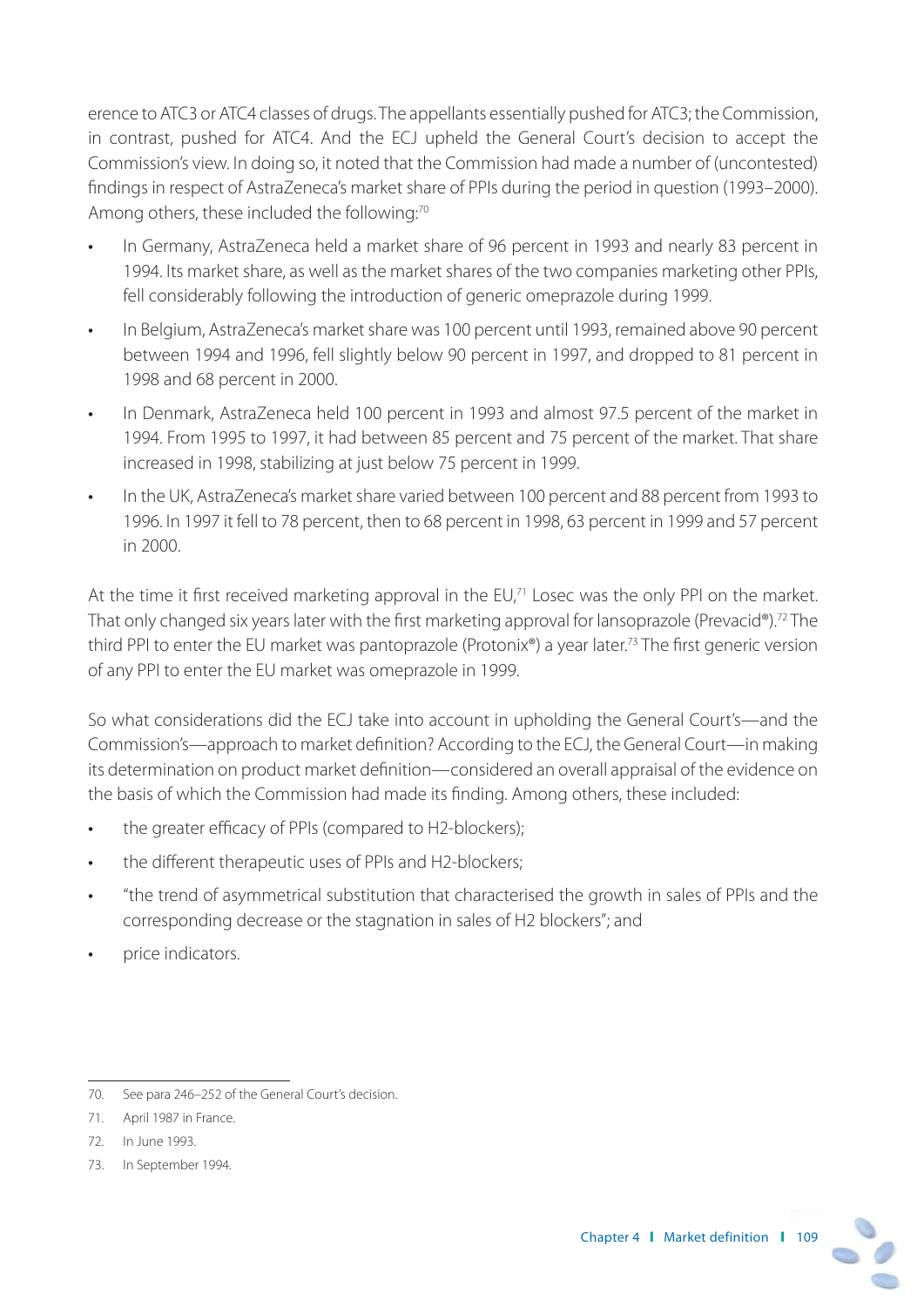For the Commission, this evidence—as a whole—"was sufficient to substantiate the conclusion that H2 blockers did not exercise a significant competitive constraint on PPIs during the reference period between 1993 and 2000."

For the ECJ, the following two considerations were central:

- first, the General Court's finding that while PPIs and H2-blockers were used to treat the same conditions between 1991 and 2000, the former were "generally prescribed to treat severe forms of gastrointestinal conditions linked with hyperacidity", while the latter "were generally prescribed more to treat their mild or less serious forms";<sup>74</sup> and
- second, the ECJ's understanding that "the gradual nature of the increase in sales of a new product being substituted for an existing product does not necessarily mean that that latter product exercised on the former a significant competitive constraint." On this issue, the ECJ found it possible that, "even in the absence of an earlier product such as H2 blockers, the sales of PPIs as a new product would have evolved overall in the same gradual manner on account of the prescribing doctors' fears as regards the possible carcinogenic effects of PPIs."75

It is not uncommon for European Commission authorities to define markets for pharmaceuticals very narrowly in abuse of dominance cases. In Istitutio Chemioterapico Italiano S.p.A. and Commercial Solvents Corporation v Commission of the European Communities,<sup>76</sup> for example, the ECJ was faced with a complaint by a pharmaceutical manufacturer that it was denied the supply of an active ingredient needed to create the anti-tuberculosis drug ethambutol. The Court affirmed the Commission's findings that the relevant market was the "separate market in the raw material for the manufacture of this product", in which the defendant was dominant, rather than the market for the end product itself.77 It explained:

"Contrary to the arguments of the applicants it is in fact possible to distinguish the market in raw material necessary for the manufacture of a product from the market on which the product is sold. An abuse of a dominant position on the market in raw materials may thus have effects restricting competition in the market on which the derivatives of the raw material are sold and these effects must be taken into account in considering the effects of an infringement, even if the market for the derivative does not constitute a self-contained market."

The Advocate General's opinion in the case argued that the Commission should define the relevant market as that for ethambutol itself, despite the presence of other anti-tubercular medicines, "because it was used in combination with other anti-tubercular drugs and was a complement of them rather than their competitor."78 This line of thinking was adopted by the complainants in the

<sup>74.</sup> At para. 41.

<sup>75.</sup> At para. 50.

<sup>76. [1974]</sup> E.C.R. 223.

<sup>77.</sup> At para. 19.

<sup>78.</sup> Opinion of Mr Advocate General Warner, quoted in opinion of Mr Advocate General Jacobs (delivered on 28 May 1998) in Oscar Bronner GmbH & Co. KG v Mediaprint, [1998] ECR I-7791: para. 60.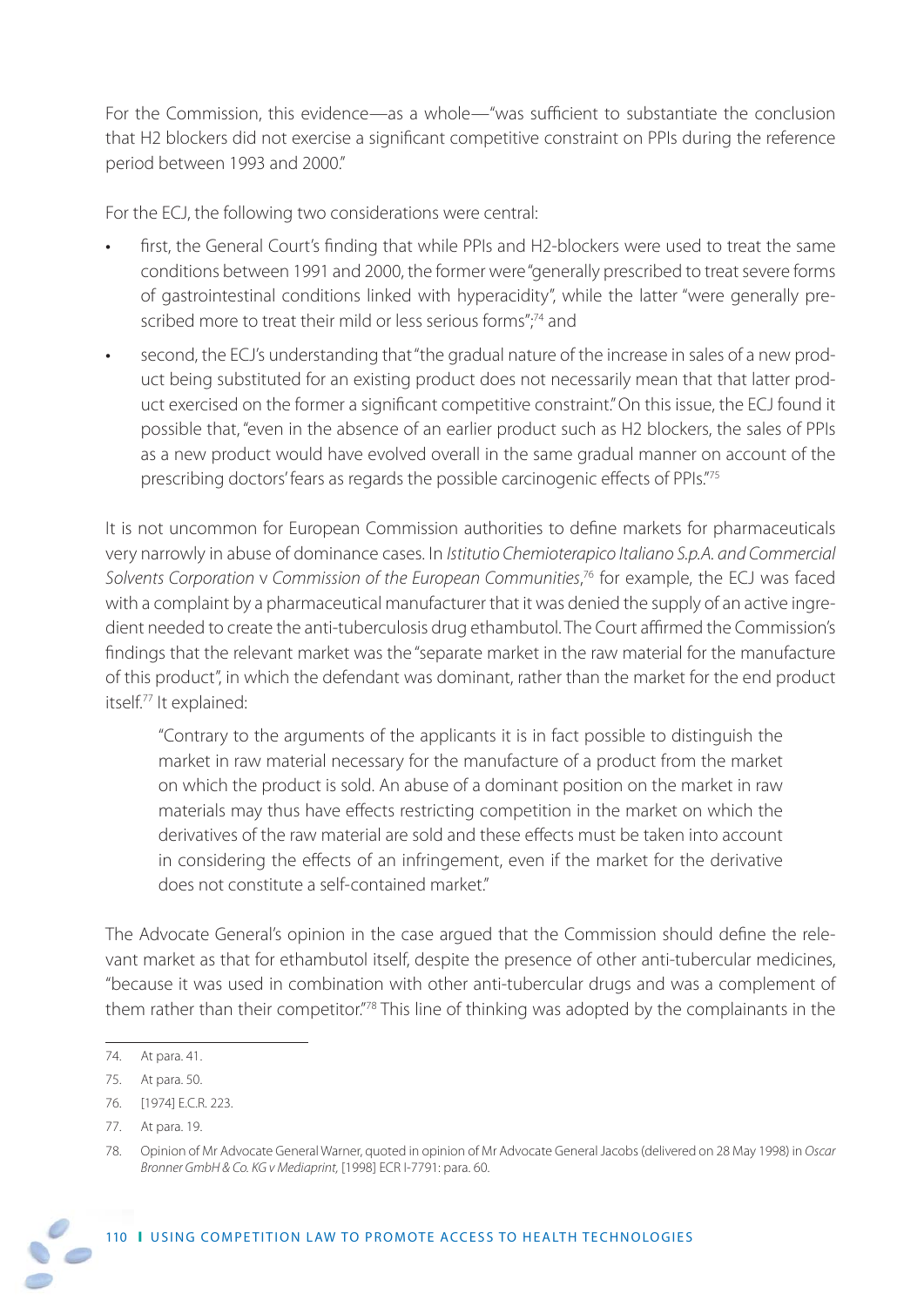Hazel Tau matter, an abuse of dominance complaint in South Africa that is discussed in some detail towards the end of this chapter.

AstraZeneca v Commission illustrates that while the ATC system is a helpful start, it is not able to answer the product market definition question fully. This is in line with Commission decisions in merger cases, which have expressly considered the value of the ATC system. Thus in Takeda/ Nycomed, $79$  the Commission explained as follows: $80$ 

"ATC 3 is generally used by the Commission as a starting point for market definition. Products classified in one and the same ATC 3 class generally have the same therapeutic indication and, subject to exceptions, cannot be substituted by products belonging to other ATC 3 classes. The Commission has previously departed from the ATC 3 class in cases where the market investigation indicated that another market definition was more appropriate, such as the ATC 4 class, the active pharmaceutical ingredient ('API') or galenic form (dosage, pharmaceutical form and route of administration)."

In Teva/Barr,<sup>81</sup> the Commission noted that the ATC3 level "is generally used as the starting point for investigating and defining relevant product markets in competition cases."<sup>82</sup> That said, it also noted that:

"it is appropriate to carry out analyses also at other ATC levels, or a mixture thereof, if the circumstances of a case show that sufficiently strong competitive constraints faced by the undertakings involved are situated at another level and there are indications that ATC3 class does not lead to a correct market definition."<sup>83</sup>

In the specific context of the EU, Teva/Barr considers two factors relevant to the determination of the correct product market: the distinction between prescription and over-the-counter (OTC) pharmaceuticals; and the distinction between innovator and generic pharmaceuticals.

In respect of the first factor, the Commission's investigation "largely confirmed that OTC and prescription pharmaceuticals constitute separate product markets."<sup>84</sup> The Commission explained:<sup>85</sup>

"In the past, the Commission has considered that [OTC] drugs… normally belong to a different product market than drugs available only on prescription. Medical indications, side effects, legal framework, distribution and marketing tend to differ between these drug categories, even if the active ingredients are sometimes identical. OTC pharmaceuticals may be advertised to the general public, whereas advertising of

<sup>79.</sup> Case No COMP/M.6278.

<sup>80.</sup> At para.19 (footnotes omitted and emphasis added).

<sup>81.</sup> Case No COMP/M.5295.

<sup>82.</sup> At para. 10.

<sup>83.</sup> At para. 11 (footnote omitted).

<sup>84.</sup> At para. 13.

<sup>85.</sup> At para. 12 (footnotes omitted).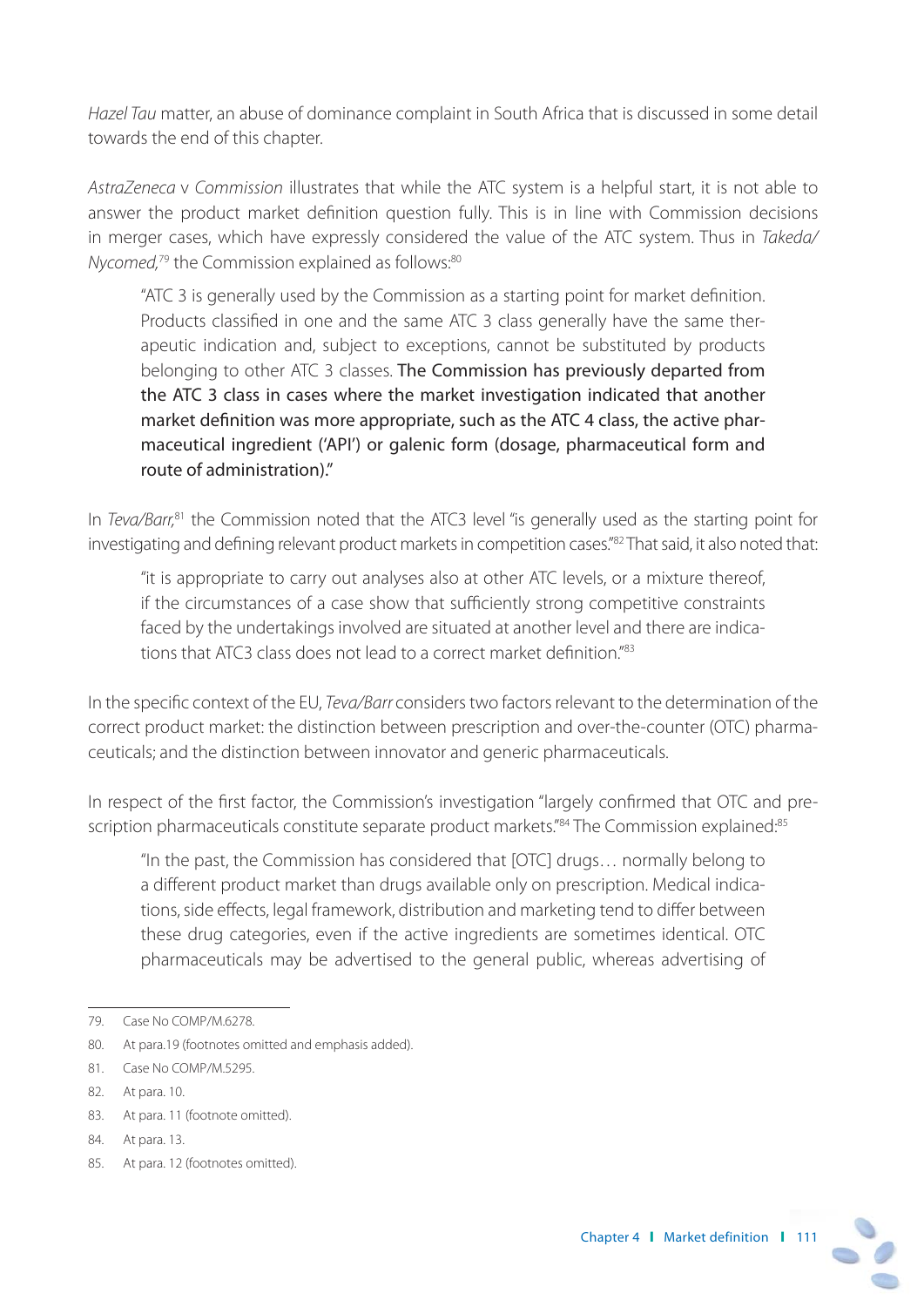prescription pharmaceuticals is restricted in most Member States. In most cases, consumers choose OTC pharmaceuticals themselves and purchases are not reimbursed. Prescription pharmaceuticals are prescribed by a doctor and part of the patient's purchase price is reimbursed by the public health-care system. Marketing of prescription pharmaceuticals is therefore targeted at the prescribers and not the patients."

In other words, OTC and prescription drugs do not effectively compete with each other, sometimes even in cases where they contain the same APIs. And while this part of the Commission's reasoning is limited to the distinction between prescription and OTC pharmaceuticals, its importance goes way beyond. Teva/Barr tells us that we should be mindful of a range of factors in our considerations of the relevant product market, whether or not such factors ordinarily flow from the prescription–OTC distinction.

#### Almost two years later, the Commission expanded in Teva/Ratiopharm.<sup>86</sup>

"In numerous cases in the past, the Commission has defined separate relevant product markets for pharmaceuticals available without prescription (over-the-counter, 'OTC') and pharmaceuticals available only on prescription, because medical indications (including possible side-effects), the legal framework, marketing, distribution and rules on reimbursement all tend to differ between the two categories of medicines, even when the active ingredients are identical. Doctors do not directly play a role in the purchase of OTC pharmaceuticals, whereas pharmacists can suggest other (substitutable) products, and in most cases consumers bear the full cost. Prescription pharmaceuticals are prescribed by a doctor and part of the patient's purchase price is reimbursed or directly paid by health insurers. Marketing of prescription pharmaceuticals, if it takes place, is targeted at the prescribers and not the patients. Moreover, it may happen in certain markets that some variants of a drug with the same active ingredient or brand name are classified as OTC, whilst others are classified as prescription-only, depending on the package size, dosage or galenic form.<sup>87</sup>

In respect of the second factor, the Commission noted—in line with previous decisions—"that originator drugs and their generic copies belong to the same relevant product market." It explained:<sup>88</sup>

"It was found in previous decisions that generics can efficiently substitute originator drugs after patent expiry, especially if the regulatory system encourages switching. When assessing the competitive situation in a given product market, the Commission takes into account the fact that the originator drug is exposed to generic competition. Most off-patent drugs are available both in their original version and as generic copies. Once a drug goes off -patent and generic producers enter the market, the originator tends to lose market share, unless he reduces his price."

<sup>88.</sup> Para. 14 (footnote omitted and emphasis added).



<sup>86.</sup> Case No COMP/M.5865: para. 19.

<sup>87.</sup> Galenic form refers to the pharmaceutical dosage form of a medicine—such as whether oral (tablet, capsule or solution), topical or for intravenous injection.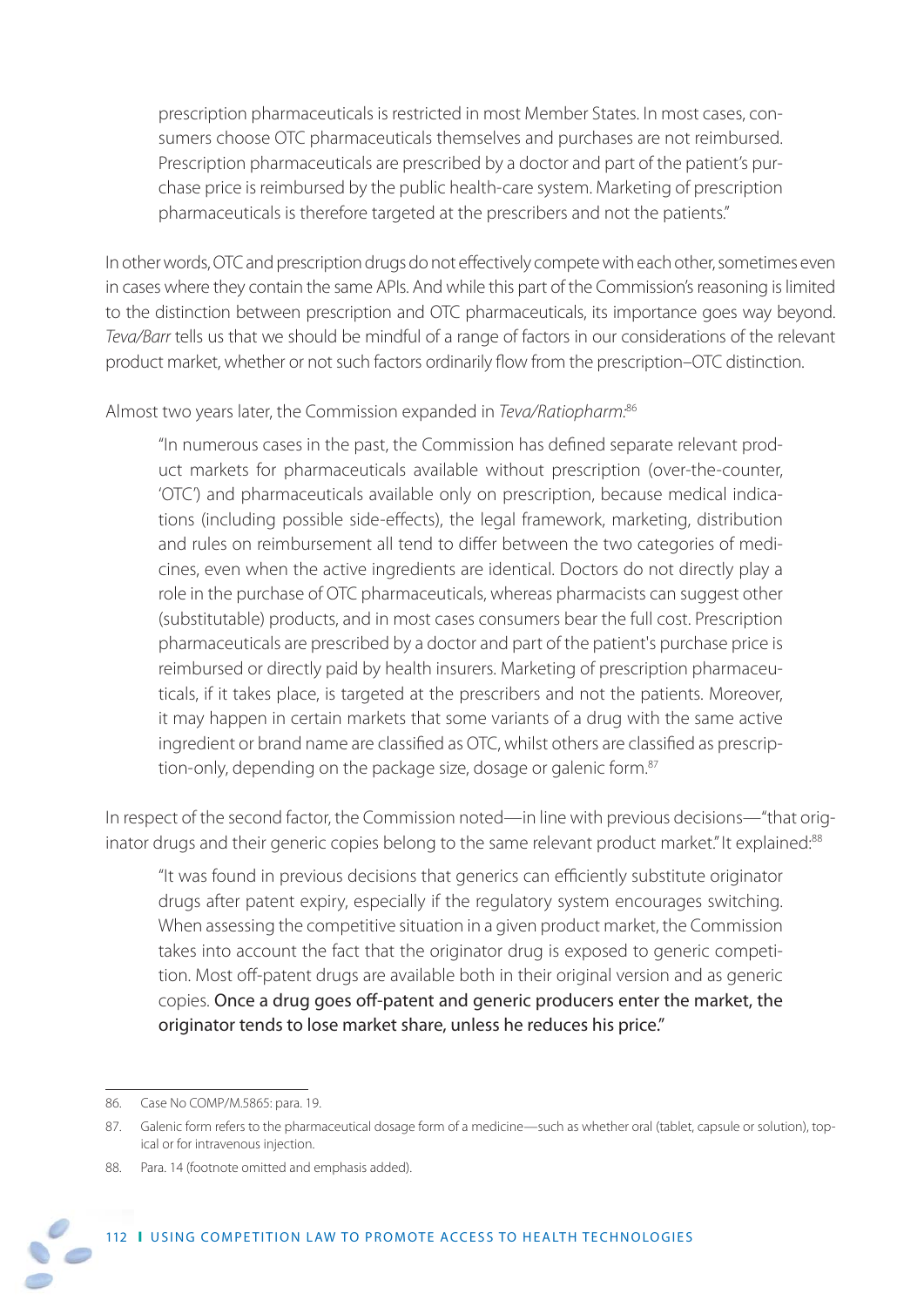Collectively, the EU cases provide a lengthy list of relevant considerations to be applied to the particular facts of any proposed merger or abuse of dominance complaint. What they show is that while the ATC system may provide a good starting point, helping to explain how the medicine in question relates to others used to prevent, treat or cure the same condition, much more needs to be considered in determining which products form the relevant product market under investigation. This chapter now considers US cases, which place no reliance directly on the ATC system.

## **The United States**

In the 1962 case of Brown Shoe Co., Inc. v. United States, the US Supreme Court held that "[t]he outer boundaries of a product market are determined by the reasonable interchangeability of use or the cross-elasticity of demand between the product itself and substitutes for it."89 The Court expanded:

"[W]ithin this broad market, well defined submarkets may exist which, in themselves, constitute product markets for antitrust purposes. The boundaries of such a submarket may be determined by examining such practical indicia as industry or public recognition of the submarket as a separate economic entity, the product's peculiar characteristics and uses, unique production facilities, distinct customers, distinct prices, sensitivity to price changes, and specialized vendors."<sup>90</sup>

Two years later in United States v. Continental Can Co.,<sup>91</sup> the Supreme Court made it plain that price is but one factor to consider. The case dealt with the proposed divestiture of certain assets acquired in an earlier merger between Continental Can Company (at the time the second largest producer of metal containers) and Hazel-Atlas Glass Company (at the time the third largest producer of glass containers). At the time of the merger, Continental Can Company did not produce glass containers; similarly, Hazel-Atlas Glass Company did not produce any metal containers. At issue was how the relevant product market should be defined:<sup>92</sup>

"[P]rice is only one factor in a user's choice between one container or the other. That there are price differentials between the two products, or that the demand for one is not particularly or immediately responsive to changes in the price of the other, are relevant matters, but not determinative of the product market issue. Whether a packager will use glass or cans may depend not only on the price of the package, but also upon other equally important considerations. The consumer, for example, may begin to prefer one type of container over the other, and the manufacturer of baby food cans may therefore find that his problem is the housewife, rather than the packer or the price of his cans. This may not be price competition, but it is nevertheless meaningful competition between interchangeable containers."93

93. Footnote omitted.



<sup>89. 370</sup> U.S. 294 (1962): 325 (emphasis added).

<sup>90.</sup> Footnote omitted and emphasis added.

<sup>91. 378</sup> U.S. 441 (1964).

<sup>92.</sup> Ibid.: 455–56.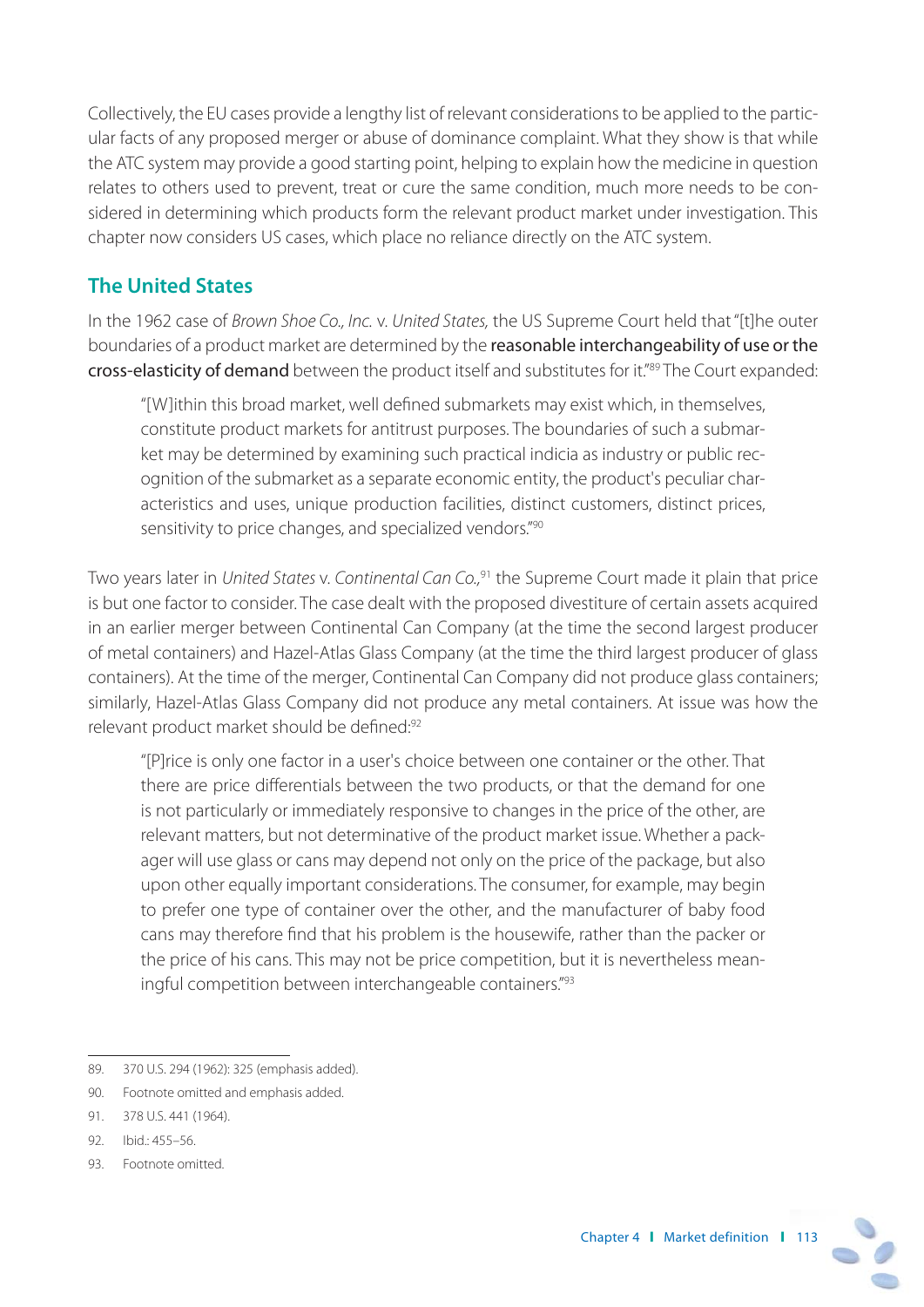Before the District Court, the government had submitted that there were 10 product markets, including the can industry, the glass container industry and various lines of commerce defined by the end use rather than the type of containers. In respect of the 'end-use' markets, it identified "containers for the beer industry, containers for the soft drink industry, containers for the canning industry, containers for the toiletry and cosmetic industry, containers for the medicine and health industry, and containers for the household and chemical industry."94

The District Court found only three product markets: metal containers, glass containers and metal and glass beer containers. In reversing that decision, the Supreme Court held as follows:<sup>95</sup>

"It is quite true that glass and metal containers have different characteristics which may disqualify one or the other, at least in their present form, from this or that particular use; that the machinery necessary to pack in glass is different from that employed when cans are used; that a particular user of cans or glass may pack in only one or the other container, and does not shift back and forth from day to day as price and other factors might make desirable; and that the competition between metal and glass containers is different from the competition between the can companies themselves or between the products of the different glass companies. These are relevant and important considerations, but they are not sufficient to obscure the competitive relationships which this record so compellingly reveals."

In abuse of dominance cases involving pharmaceuticals, US antitrust authorities almost always define markets as consisting of a single product (ATC level 5). These conclusions are often based on findings that other medicines in the same ATC3 or ATC4 therapeutic class are "different in terms of chemical composition, safety, efficacy, and side effects", as well as on evidence showing "little price sensitivity" between the potential substitute products.<sup>96</sup> The authorities sometimes define the market as consisting only of a specific formulation of a single product.<sup>97</sup>

In In the Matter of Biovail Corporation, the Federal Trade Commission (FTC) defined the relevant product market as Tiazac®—or diltiazem hydrochloride, a prescription drug taken once daily to treat high blood pressure and chronic chest pain—and generic versions of diltiazem hydrochloride While acknowledging therapeutic substitutes, the Commission argued that they did not constrain Biovail's pricing in the way generic competition would:

<sup>97.</sup> See FTC complaint, FTC v. Mylan Laboratories, Inc., Cambrex Corporation, Profarmaco S.R.I., and Gyma Laboratories of America, Inc., FTC File No. X990015 (District for the District of Columbia), 1999, http://www.ftc.gov/os/1999/02/mylanamencmp.htm; and FTC complaint, In the Matter of Schering-Plough Corporation, Upsher-Smith Laboratories, and American Home Products Corporation, Docket No. 9297, 2001, www.ftc.gov/os/2001/04/scheringpart3cmp.pdf.



<sup>94.</sup> Ibid.: 447.

<sup>95.</sup> Ibid.: 450 (emphasis added).

<sup>96.</sup> See FTC complaint, In the Matter of Abbott Laboratories and Geneva Pharmaceuticals, Inc., Docket No. C-3946, 2000, http://www. ftc.gov/os/2000/03/abbottcmp.htm; FTC complaint, In the Matter of Hoechst Marion Rousell, Inc., Carderm Capital L.P., and Andrx Corporation, Docket No. 9293, 2000, http://www.ftc.gov/os/2000/03/hoechstandrxcomplaint.htm; and FTC Complaint, In the Matter of Asahi Chemical Industry Co., Ltd., 2000, http://www.ftc.gov/os/2000/12/fmcasahicomplaint.htm.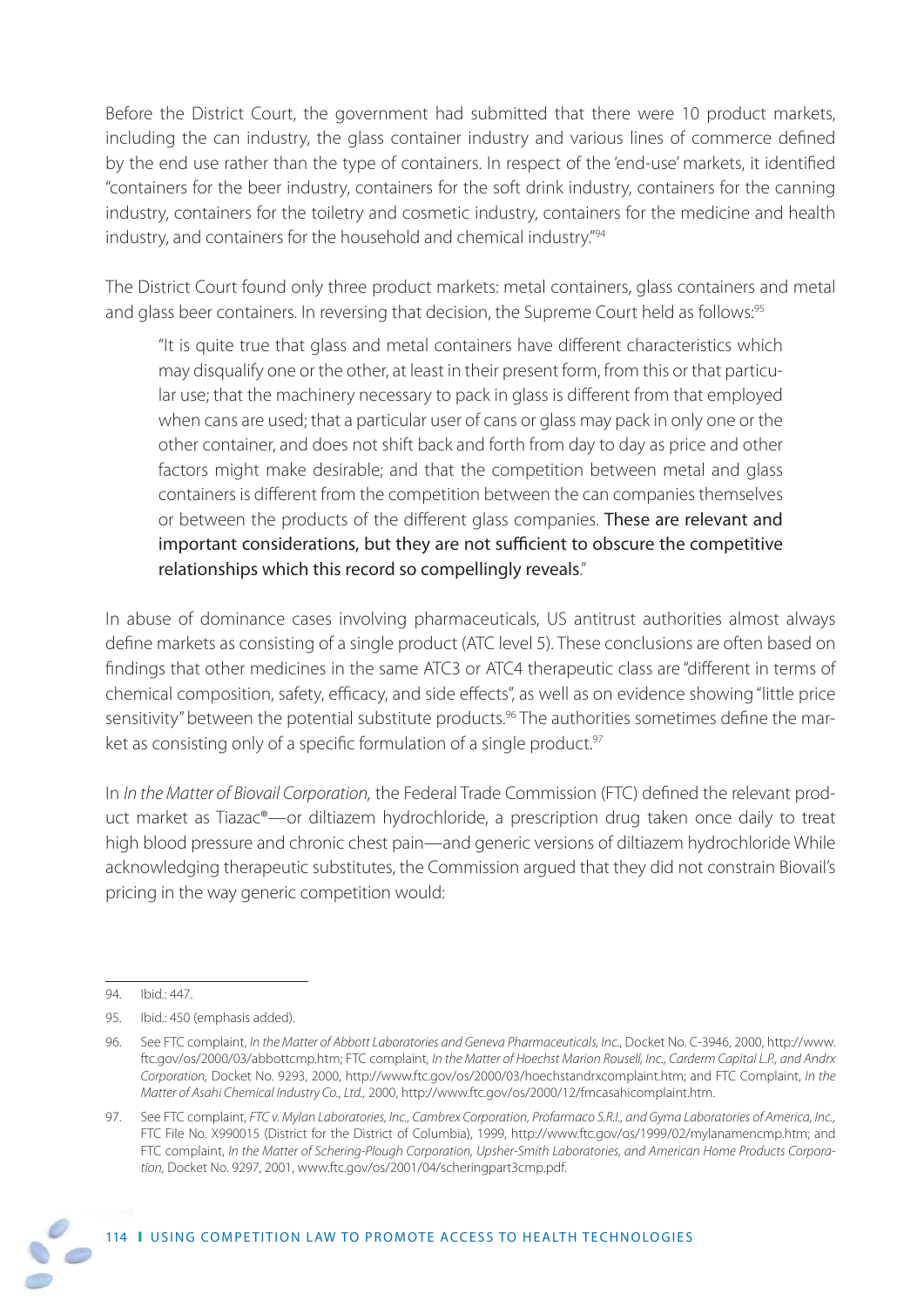"In addition to Tiazac®, other therapeutic agents can be used to treat high blood pressure and chronic chest pain, including several branded and generic formulations of once-a-day diltiazem, but these other therapeutic agents do not significantly constrain Tiazac<sup>®'</sup>s pricing. In contrast, entry of a generic bioequivalent version of Tiazac<sup>®</sup> likely would result in a significant, immediate decrease in the sales of branded Tiazac<sup>®</sup>, and lead to a significant reduction in the average market price paid for Tiazac® and its generic bioequivalents."98

In a case involving Bristol-Myers Squibb (BMS), the FTC defined the relevant product market as the market for buspirone products, which consists of BMS's product BuSpar® and generic bioequivalents of buspirone hydrochloride. In reaching this determination, the FTC made parallel arguments to those adopted in the **Biovail** case:

"Entry of generic buspirone products significantly and immediately decreased BMS's BuSpar sales and market share, and led to a substantial reduction in the average market price padif or buspirone products. Before generic entry, BMS's U.S. BuSpar sales were over \$600 million. In the year after generic entry, BMS's U.S. BuSpar sales declined by more than 50%. …

Because of this competitive relationship between BuSpar and its generic bioequivalent drug rivals, such products comprise a distinct relevant product market for antitrust purposes. Other therapeutic agents can be used to treat anxiety, but the presence of these therapeutic agents is not sufficient to prevent the anti-competitive effects from BMS's conduct."<sup>99</sup>

In merger cases, US practice is to scrutinize closely overlapping markets between merging firms. Current trends require divestiture of overlapping products in narrowly defined product and geographic markets, where post-merger combinations would give the newly merged firm market power or expand the existing market power of one of the firms. The general approach has led the US antitrust authorities to assess markets in merger cases on a case-by-case basis, without presumptive reliance on therapeutic groups or other general product groupings. In practice, the authorities generally find product markets to be defined by therapeutic group, though whether this tracks ATC3 or ATC4 varies.100

In some pharmaceutical merger cases, the US antitrust authorities have defined relevant product markets as consisting of a single product:

<sup>100.</sup> See, for example, FTC complaint, In the Matter of Amgen Inc. and Immunex Corporation, Docket No. C-4056, 2002, http://www. ftc.gov/os/2002/07/amgencomplaint.pdf; FTC complaint, In the Matter of Baxter International, Docket No.C-3726, 1997, http:// www.ftc.gov/os/1997/03/c3726cmp.htm; FTC complaint, In the Matter of Baxter International Inc., and Wyeth, Docket No. C-4068, 2002, http://www.ftc.gov/os/2002/12/baxter\_wyethcomplaint.pdf; and FTC complaint, In the Matter of Pfizer Inc., and Pharmacia Corporation, Docket No. C-4075, 2002, http://www.ftc.gov/os/2003/04/pfizercmp.htm.



<sup>98.</sup> FTC complaint, In the Matter of Biovail Corporation, Docket No. C-4060, 2002: paras 19–20, http://www.ftc.gov/os/2002/04/ biovailcomplaint.htm.

<sup>99.</sup> FTC complaint, In the Matter of Bristol-Myers Squibb Company, Docket No. C-4076, 2003: paras 65–66, http://www.ftc.gov/os/ caselist/bristolmyerscmp.pdf.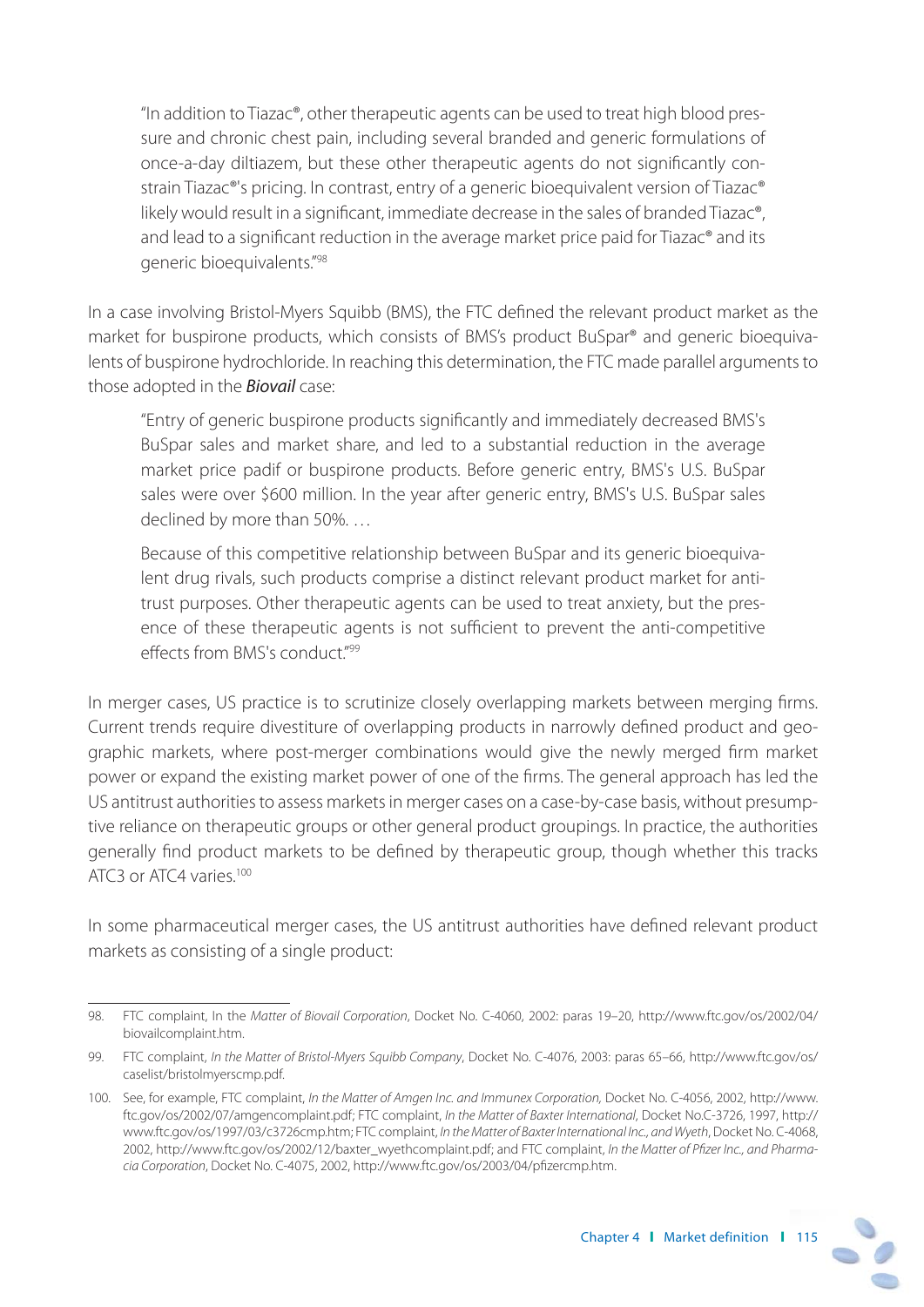- In the Glaxo-Wellcome–SmithKline Beecham merger, for example, the FTC identified nine separate markets, varying across therapeutic categories, and in one instance composed of a single drug.101
- In the Ciba-Geigy–Sandoz-Novartis merger, the FTC defined relevant markets in the following three ways:<sup>102</sup>
	- a specific gene therapy to meet a specific therapeutic purpose (analogous to defining a single drug as the product market);
	- all gene therapies to serve a particular therapeutic purpose (similar to defining the product market as a therapeutic class, though this definition is narrower than therapeutic class); and
	- all gene therapies.

The Supreme Court has not yet had the opportunity to consider product market definition in the pharmaceutical sector. A relatively recent decision of the Court of Appeals for the Eighth Circuit— Federal Trade Commission v. Lundbeck, Inc.<sup>103</sup>—was to be appealed when the FTC announced that it did not intend to seek Supreme Court review, despite recognising:

"that the result in this case was profoundly wrong, reflecting a serious misunderstanding… of the dynamics of this market and of the competitive consequences of an acquisition that allowed one company to control the only two pharmaceutical treatments for a life-threatening medical condition and raise prices by nearly 1300 percent."104

At issue in Lundbeck was whether the only two approved drugs (at the time) for treating patent ductus arteriosus (PDA)—a congenital heart problem that sees abnormal blood flows between two of the major arteries connected to the heart in newborns—competed with each other in the same product market. The rights to the two drugs—Indocin IV® (indomethacin for injection) and NeoProfen® (ibuprofen lysine injection)—were purchased by Lundbeck in 2005 and 2006, respectively. From then until generics entered the market in 2010, Lundbeck controlled the PDA therapeutic market.<sup>105</sup>

 In a dissenting view, Commissioner Rosch explained why Supreme Court review should be pursued. In this regard, see http:// www.ftc.gov/os/closings/publicltrs/120120lundbeck-rosch.pdf.

105. Majority decision of the Court of Appeals for the Eighth Circuit.

<sup>101.</sup> FTC complaint, In the Matter of Glaxo Wellcome plc, and SmithKline Beecham plc, Docket No. C-3990, 2000, http://www.ftc.gov/ os/2000/12/glaxosmithklinecmp.pdf.

<sup>102.</sup> FTC complaint, In the Matter of Ciba-Geigy Limited, Ciba-Geigy Corporation, Chiron Corporation, Sandoz Ltd., Sandoz Corporation, and Novartis AG, Docket No. C-3725, 1997, http://www.ftc.gov/os/1997/04/c3725cmp.htm.

<sup>103.</sup> FTC v. Lundbeck, Inc., 650 F.3d 1236 (8th Cir. 2011), affirming FTC v. Lundbeck, Inc., 2010 U.S. Dist. LEXIS 95365 (D. Minn. Aug. 31, 2010).

<sup>104.</sup> See http://www.ftc.gov/os/closings/publicltrs/120120lundbeck-jdl-brill-ramirez.pdf. A majority of the FTC explained:

 <sup>&</sup>quot;The Court of Appeals' opinion unfortunately upheld [the] result. But it did so on narrow grounds, emphasizing the narrow standard of review that it applies to issues it views as factual in nature. The decisions of both the Court of Appeals and the District Court are limited to the District Court's assessment of the evidence, which Judge Kopf observed in his concurrence was 'perplexing', 'odd', and 'strange'. We therefore intend to forgo further review in this case, and turn our energies to other enforcement priorities."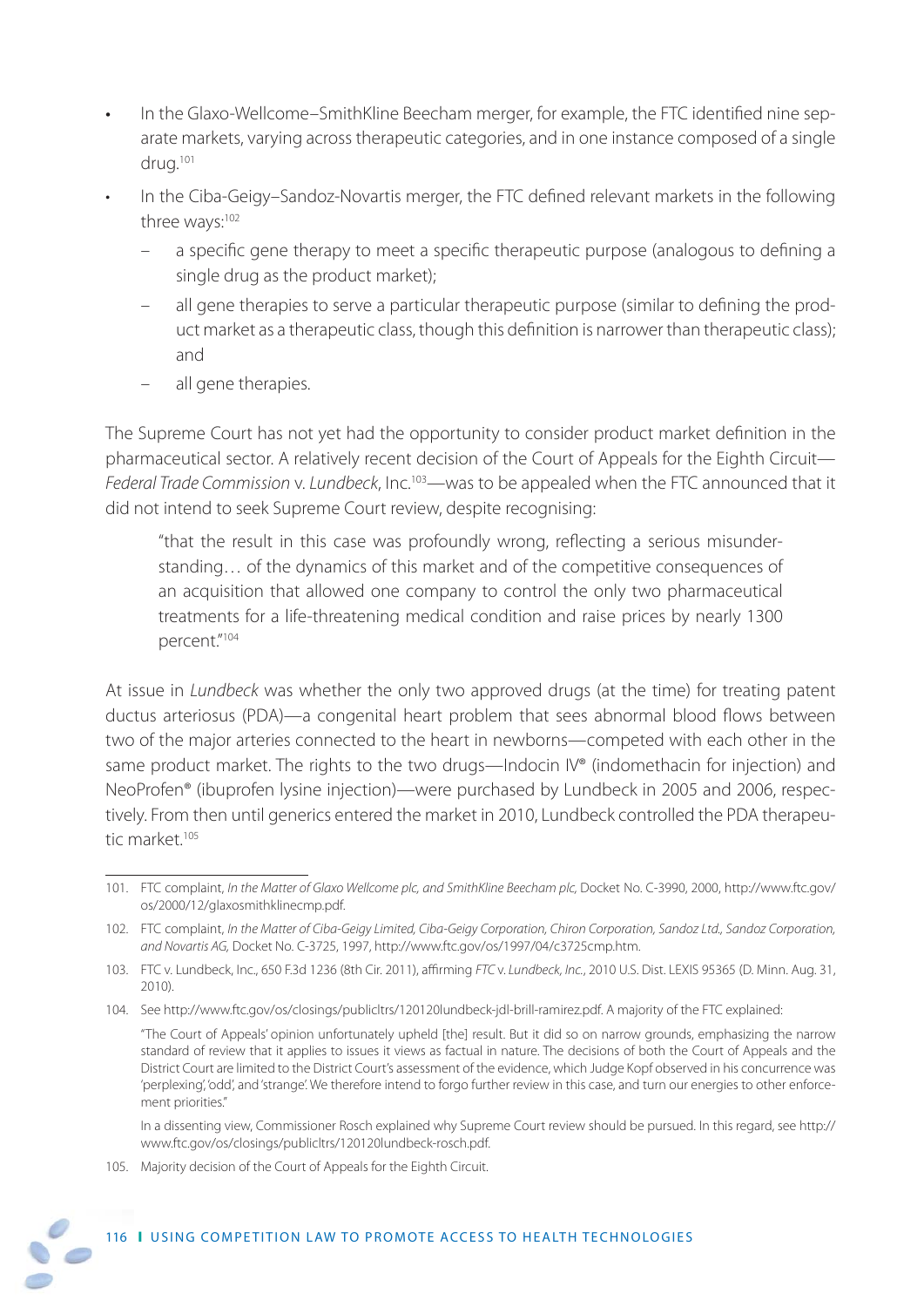When Lundbeck purchased the rights to Indocin IV® from Merck & Co., the latter was charging \$77.77 per treatment. Lundbeck immediately raised the drug's price. Just two days after acquiring the rights to NeoProfen® from Abbott Laboratories the following year, Lundbeck raised the price of Indocin IV® by ± 1200 percent. By 2008, the price of Indocin IV had settled at \$1614.44 per treatment—a 1975 percent increase on Merck's original pricing. Unsurprisingly, this price compared favourably with the settled price of NeoProfen®-\$1,522.50.<sup>106</sup>

The case arose when the FTC filed a complaint in federal court challenging the acquisition by Ovation Pharmaceuticals Inc.—subsequently bought by Lundbeck—of NeoProfen®. In its complaint, the FTC alleged that this acquisition eliminated Ovation's only competitor for the treatment of PDA, said to affect more than 30,000 babies born prematurely every year in the United States. The FTC press release explained:<sup>107</sup>

"By acquiring its only competitor in the treatment of a serious heart condition affecting premature babies, Ovation has been able to charge dramatically higher prices for its drugs,' said Acting FTC Bureau of Competition Director David P. Wales. 'While Ovation is profiting from its illegal acquisition, hospitals and ultimately consumers and American taxpayers are forced to pay millions of dollars a year more for these life-saving medications. The action taken today is intended to restore the lost competition and require Ovation to give up its unlawful profits."

Following a trial, the district court held that the FTC failed to identify a relevant product market. The Court of Appeals approached its task mindful that "[t]he determination of the relevant market is an issue for the trier of fact".<sup>108</sup> It stressed that it "reviews for clear error the district court's fact-findings supporting its ultimate determination of the existence of a relevant market."<sup>109</sup> Put differently, the appropriate standard of review was such that the Court of Appeals' job was not to determine whether the district court had reached the correct decision:

"It is precisely the job of the district court to consider the evidence offered by both sides and render a judgment. …Whether this court would come to the same conclusion is irrelevant. The district court's fact-finding was not clearly erroneous."

Notwithstanding the narrow review powers, the decision has been subjected to much criticism.<sup>110</sup> While recognising that the FTC and its commissioners were heavily invested in the case, it is nevertheless worthwhile to consider Commissioner J. Thomas Rosch's statement in which he explains why seeking Supreme Court review would have been appropriate. In addition to exploring numerous errors of law that he identified, one of which is discussed below, Rosch noted that the Supreme Court had not reviewed a merger decision since the mid-1970s:111

<sup>106.</sup> When Lundbeck introduced NeoProfen to the market in 2006, it charged \$1450 per treatment.

<sup>107.</sup> The FTC press release is available at http://www.ftc.gov/opa/2008/12/ovation.shtm.

<sup>108.</sup> Ryko Mfg. Co. v. Eden Servs., 823 F.2d 1215 (8th Cir. 1987): 1232; General Indus. Corp. v. Hartz Mountain Corp., 810 F.2d 795 (8th Cir. 1987): 805.

<sup>109.</sup> See Community Publishers, Inc. v. DR Partners, 139 F.3d 1180, 1183–84 (8th Cir. 1998).

<sup>110.</sup> See Commissioner Rosch's statement, http://www.ftc.gov/os/closings/publicltrs/120120lundbeck-rosch.pdf.

<sup>111.</sup> Ibid.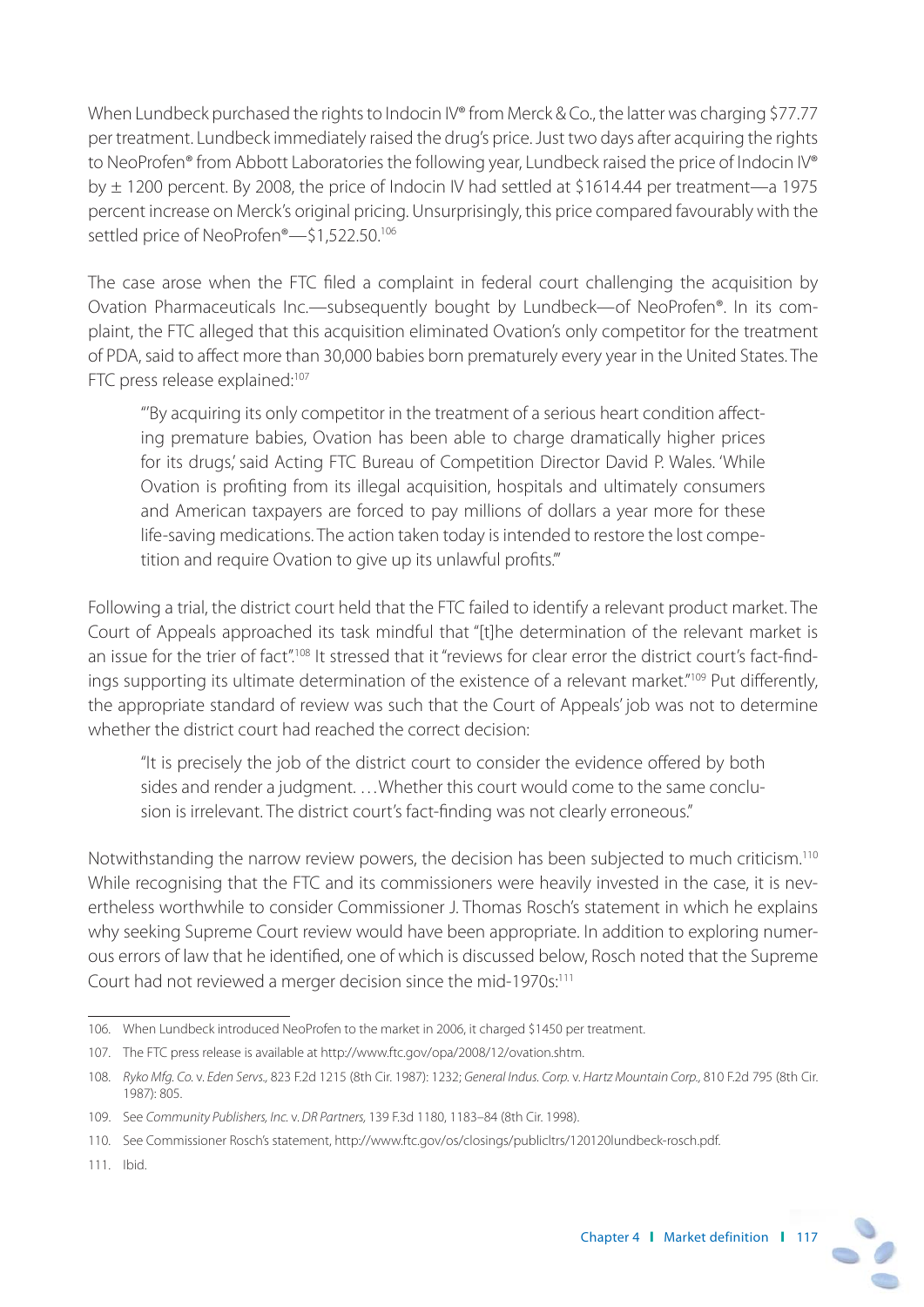"To the extent that the Court has been unclear as to what 'reasonable interchangeability... or ...cross- elasticity of demand' means in its merger case law, this case presents an excellent opportunity for the Court to make clear that customers may switch from one product to another based on changes in non-price terms as well as price terms."

Central to Rosch's substantive criticism of the Court of Appeals' decision was its focus on "cross-price elasticity of demand"—"whether customers would switch from one product to the other based on **price** considerations alone". In his view, which accords with the earlier Supreme Court decisions in—among others—Brown Shoe Co. and Continental Can Co, the Court of Appeals "failed to embrace the basic legal (and economic) principle that cross-elasticity of demand includes non-price considerations as well."

Bayer Schering Pharma AG v. Sandoz, Inc., a relatively recent district court judgment from New York, neatly summarises the law applicable to that court:<sup>112</sup>

- "The relevant market... is the 'area of effective competition' within which the defendant operates."113
- "The goal in defining the relevant market is to identify market participants and competitive pressures that restrain an individual firm's ability to raise prices or restrict output."<sup>114</sup>
- "A relevant product market consists of 'products that have reasonable interchangeability for the purposes for which they are produced—price, use and qualities considered."<sup>115</sup>
- "The relevant market is defined as all products 'reasonably interchangeable by consumers for the same purposes,' because the ability of consumers to switch to a substitute restrains a firm's ability to raise prices above the competitive level."<sup>116</sup>
- "Every product that can be substituted for the same use or purpose should be included within a single product market."<sup>117</sup>
- "The product market inquiry focuses on the range of products that actually compete in the disputed market, and that inquiry turns on the concepts of reasonable interchangeability and cross-elasticity of demand."118

<sup>112. 813</sup> F.Supp.2d 569 (S.D.N.Y. 2011). The case was decided by the District Court: Southern District of New York. That court falls within the jurisdiction of the Court of Appeals for the Second Circuit, which includes the states of Connecticut, New York and Vermont, and has appellate jurisdiction over district courts in the following districts: Connecticut, Eastern District of New York, Northern District of New York, Southern District of New York, Western District of New York and Vermont.

<sup>113.</sup> AD/SAT, Div. of Skylight, Inc. v. Associated Press, 181 F.3d 216 (2d Cir. 1999); 227, quoting Tampa Elec. Co. v. Nashville Coal Co., 365 U.S. 320 (1961): 327–328.

<sup>114.</sup> Geneva Pharma. Tech. Corp. v. Barr Laboratories, Inc., 386 F.3d 485 (2d Cir. 2004): 485.

<sup>115.</sup> PepsiCo, Inc. v. Coca-Cola Co., 315 F.3d 101 (2d Cir. 2002): 105 (quoting United States v. E.I. du Pont de Nemours & Co., 351 U.S. 377, 404 (1956)) (emphasis added).

<sup>116.</sup> Geneva Pharm. Tech. Corp., 386 F.3d: 496 (quoting E.I. du Pont de Nemours & Co., 351 U.S.: 395)

<sup>117.</sup> Intellective, Inc. v. Massachusetts Mut. Life Ins. Co., 190 F. Supp. 2d 600, 610 (S.D.N.Y. 2002).

<sup>118.</sup> Mathias v. Daily News, L.P., 152 F. Supp. 2d 465, 480–81 (S.D.N.Y. 2001).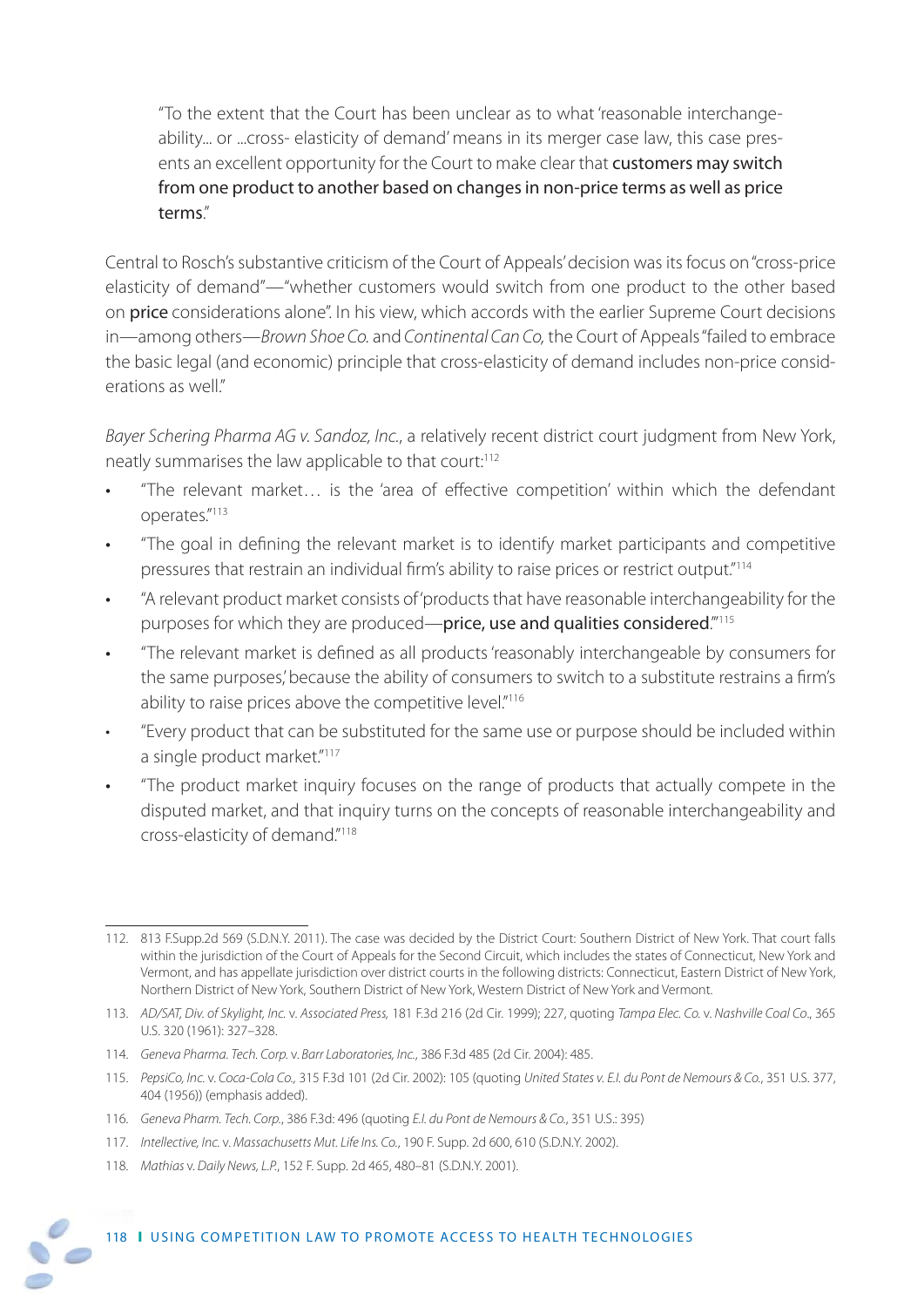- "'Interchangeability' looks to the use or function of the given product as compared to other products."119
- "Products will be considered to be reasonably interchangeable if consumers treat them as 'acceptable substitutes."<sup>120</sup>
- "'Cross-elasticity' is related to interchangeability, and requires a consideration of the extent to which a change in the price of one product will alter demand for another product."<sup>121</sup>

The footnote to the final quote above states that "[a]pplication of this principle in the prescription drug context is complicated given that (1) patient choice is constrained by the physician's prescribing authority, and (2) the impact of price variation may be blunted by the effect of health insurance." These factors need to be borne in mind when dealing with prescription health technologies, something that the Court of Appeals for the Eighth Circuit arguably failed to do in Lundbeck.

While the tests of reasonable interchangeability and cross-elasticity of demand provide some guidance to defining the relevant product market, US case law also shows that these tests can be applied in ways that have very unpredictable outcomes. There appears to be much scope under US law to argue for a product market that suits a particular desired outcome in the circumstances of any case. Put differently, facts matter, as does convincing legal argument.

# From theory to practice: Hazel Tau, market definition and access to treatment for HIV

In September 2002, legal and community activists in South Africa turned to the country's competition authorities for assistance in their decade-long battle for access to treatment for HIV infection. In the complaint, Hazel Tau—a woman living openly with HIV—and her fellow activists focused on the prices of three patented ARV medicines. Jonathan Berger explains:<sup>122</sup>

"Alleging that GlaxoSmithKline (GSK) and Boehringer Ingelheim (BI) were acting in violation of section 8(a) of the Competition Act 89 of 1998 by charging excessive prices for certain of their ARV medicines to the detriment of consumers, Hazel Tau and others argued—in a formal complaint lodged with the Competition Commission—that the prices charged by the two groups of pharmaceutical companies for their essential and life saving medicines were directly responsible for the premature, predictable and avoidable deaths of women, men and children living with HIV.

<sup>122.</sup> Jonathan Berger, 'Litigating for Social Justice in Post-Apartheid South Africa: a Focus on Health and Education' in Varun Gauri and Daniel M. Brinks (eds), Courting Social Justice: Judicial Enforcement of Social and Economic Rights in the Developing World, Cambridge University Press, New York, 2008: 57–58 (footnotes omitted).



<sup>119.</sup> Intellective, Inc., 190 F. Supp. 2d: 610.

<sup>120.</sup> PepsiCo, Inc., 315 F.3d: 105 (citing FTC v. Cardinal Health, Inc., 12 F. Supp. 2d 34, 46 (D.D.C. 1998).

<sup>121.</sup> Intellective, Inc., 190 F. Supp. 2d: 610.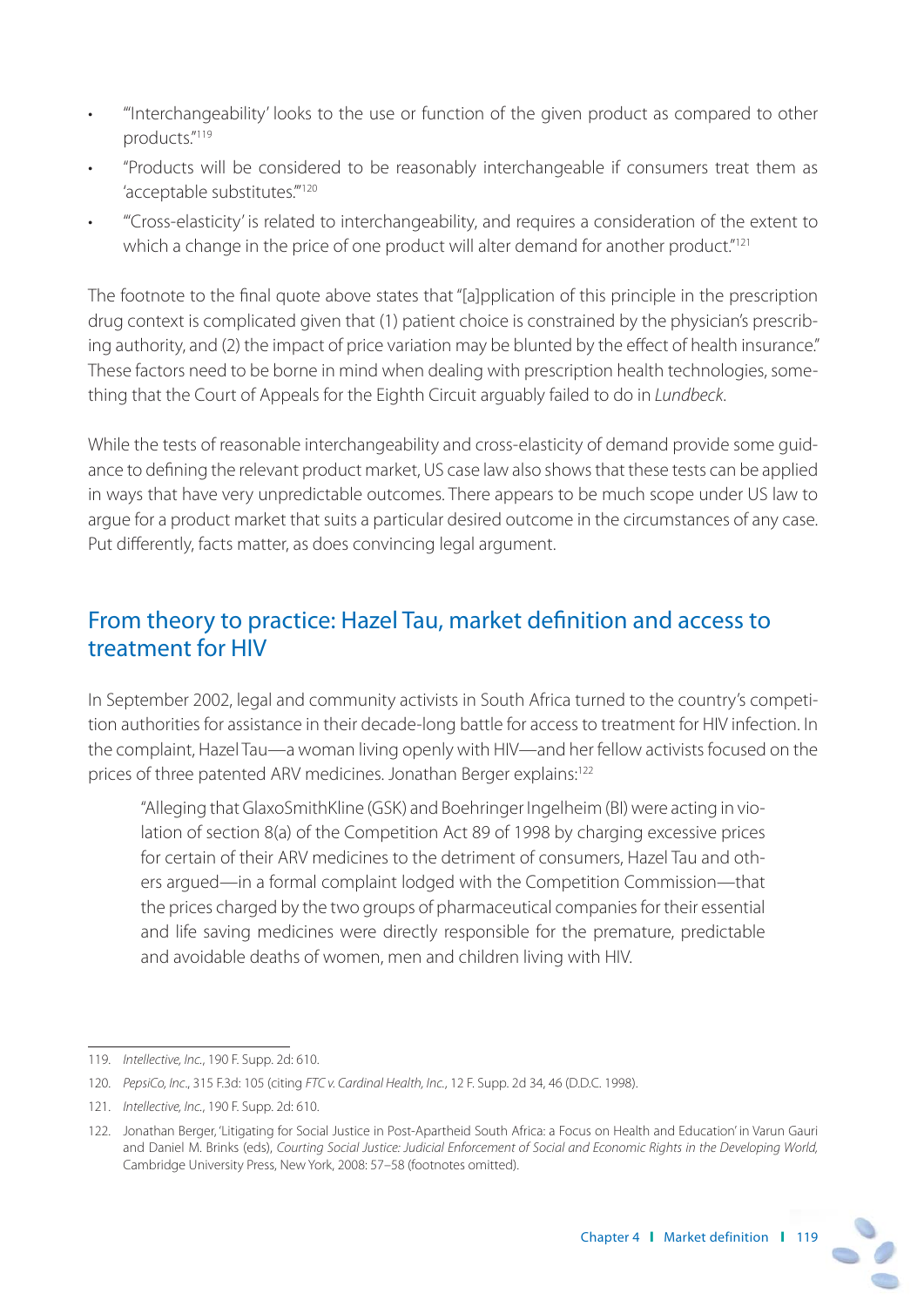The complaint—which assembled the testimonies of people living with HIV and health care workers who treat people living with HIV, as well as the expert evidence of leading HIV clinicians, nurses, scientists, economists and actuaries—attempted to show that even when allowance was made for the costs of research and development, higher profits, licensing fees and the incentive to develop new drugs, the prices of these ARV medicines could not objectively be justified."

The very first hurdle to be overcome was the identification of the relevant geographic and product markets within which the respondent companies were alleged to have abused their dominant positions. The complainants' statement of complaint dispensed quickly with geographic market:<sup>123</sup>

"It is clear that the relevant geographical market for each ARV that is the subject of this complaint is the national South African market. This follows from the fact that the registration of and the authorisation to use and sell medicines in South Africa, rests exclusively with the South African Medicines Control Council (MCC). Other factors supporting such a finding include the national regulation of the medical scheme industry which is currently responsible for financing the bulk of ARV sales in the country and the regulation of patent protection that also takes place at the national level."124

In respect of the relevant product market, the complainants first explained the impact of patent protection:125

"As a result of the respondents' reliance on patent protection, none of the ARVs that are the subject of this complaint can at present be sold in the South African market in the form of generics. In other words, the respondents' branded ARVs are not substitutable by equivalent products in South Africa. For the purposes of establishing whether the respondents are dominant in a relevant market the remaining question is whether other ARVs that are available in South Africa can be substituted for the particular ARVs which are the subject of this complaint. In other words, for example, can a patient whose proper and effective treatment requires the use of zidovudine be satisfactorily treated by the substitution of another ARV available in South Africa."

Thereafter, two arguments were advanced: first, each antiretroviral medicine constituted its own market; and second, in the alternative, each respondent was dominant with respect to the therapeutic class of antiretroviral medicine in question. The complaint concerned three ARVs: zidovudine, lamivudine and nevirapine. Both zidovudine and lamivudine fall within the theraputic class of nucleoside analogue reverse transcriptase inhibitors (NRTIs), with nevirapine being a non-nucleoside reverse transcriptase inhibitor (NNRTI).126 On either approach, the complainants argued, the

<sup>123.</sup> Para. 53. The statement of complaint is available at http://www.section27.org.za/wp-content/uploads/2010/10/TauvGSKevidenceAndLegalSubmissions.pdf.

<sup>124.</sup> At the time the complaint was lodged, ARV treatment was not available in the public health sector.

<sup>125.</sup> Para. 54 (emphasis added).

<sup>126.</sup> Earlier in the complaint, these therapeutic classes were described in some detail.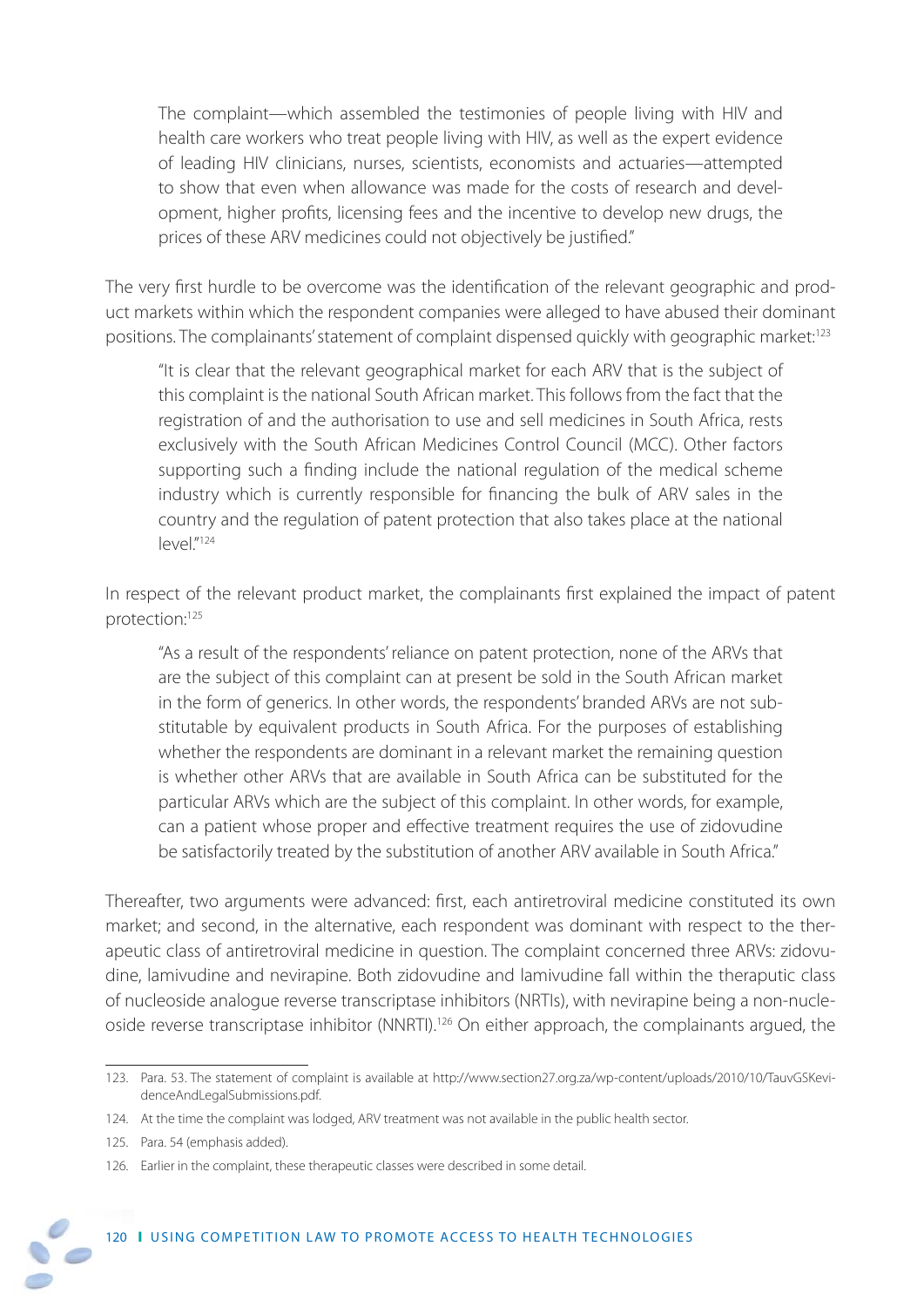firms were dominant and, therefore, subject to the prohibition on excessive pricing to the detriment of consumers.

To advance the first argument, the complainants relied on the expert testimony of Professor Robin Wood.<sup>127</sup> A summary of his affidavit evidence was included in the statement of complaint:<sup>128</sup>

"In general, ARVs cannot be considered as substitutable for each other. In order to access HAART, a person living with HIV/AIDS must at a minimum be able to have access to all of the ARVs that are the subject of this complaint. This is because HAART requires the commencement of at least three ARVs simultaneously, with alternative regimens being necessary to meet specific requirements at initiation of treatment and to substitute for regimens in the case of unmanageable side effects or treatment failure.

…In the result, each ARV constitutes its own market both in respect of manufacturers and marketers. Coupled with patent protection, the relevant international respondent companies (as manufacturers and suppliers to South Africa) and the relevant South African respondent companies (as marketers within South Africa) are dominant in respect of the South African market for each particular ARV that is the subject of this complaint. In this case, therefore, dominance exists regardless of each firm's share of the market for a particular therapeutic class of ARVs."

To advance the second argument, the complainants relied on available information for the 2002 financial year in South Africa:<sup>129</sup>

- GSK was responsible for 83.7 percent of the NRTI market,<sup>130</sup> "substantially in excess of the 45 percent threshold above which the abuse of dominance provisions are automatically triggered" under the Competition Act 89 of 1998; and
- BI was responsible for 48.3 percent of the NNRTI market,<sup>131</sup> also in excess of the 45 percent threshold.

The Competition Commission—the body entrusted by law to investigate alleged infringements of the Competition Act—agreed that GSK and BI had abused their dominant positions.<sup>132</sup> That said, the Commission's decision to refer the matter to the Competition Tribunal for adjudication identified neither the relevant markets nor the basis on which it determined that the respondent compa-

<sup>127.</sup> At the time, Professor Wood held the position of the Principal Medical Specialist for the Provincial Administration of the Western Cape. In addition, he also held the following positions at that time: Associate Professor of Medicine, University of Cape Town; Head of the Department of Medicine, Somerset Hospital, Cape Town; and Director of the HIV Research Unit, Somerset Hospital.

<sup>128.</sup> Paras 55-56. Professor Wood's full affidavit was submitted as part of the complaint.

<sup>129.</sup> Para. 57.

<sup>130.</sup> In terms of units sold, of a total market of 18,420 units, GSK sold 9060 (or 49 percent).

<sup>131.</sup> In terms of units sold, of a total market of 5260 units, BI sold 2500 units (or 47.5 percent).

<sup>132.</sup> The Commission investigates and 'prosecutes', the Tribunal adjudicates, and the Competition Appeal Court (CAC) hears appeals. In appropriate cases, CAC decisions may be taken on appeal.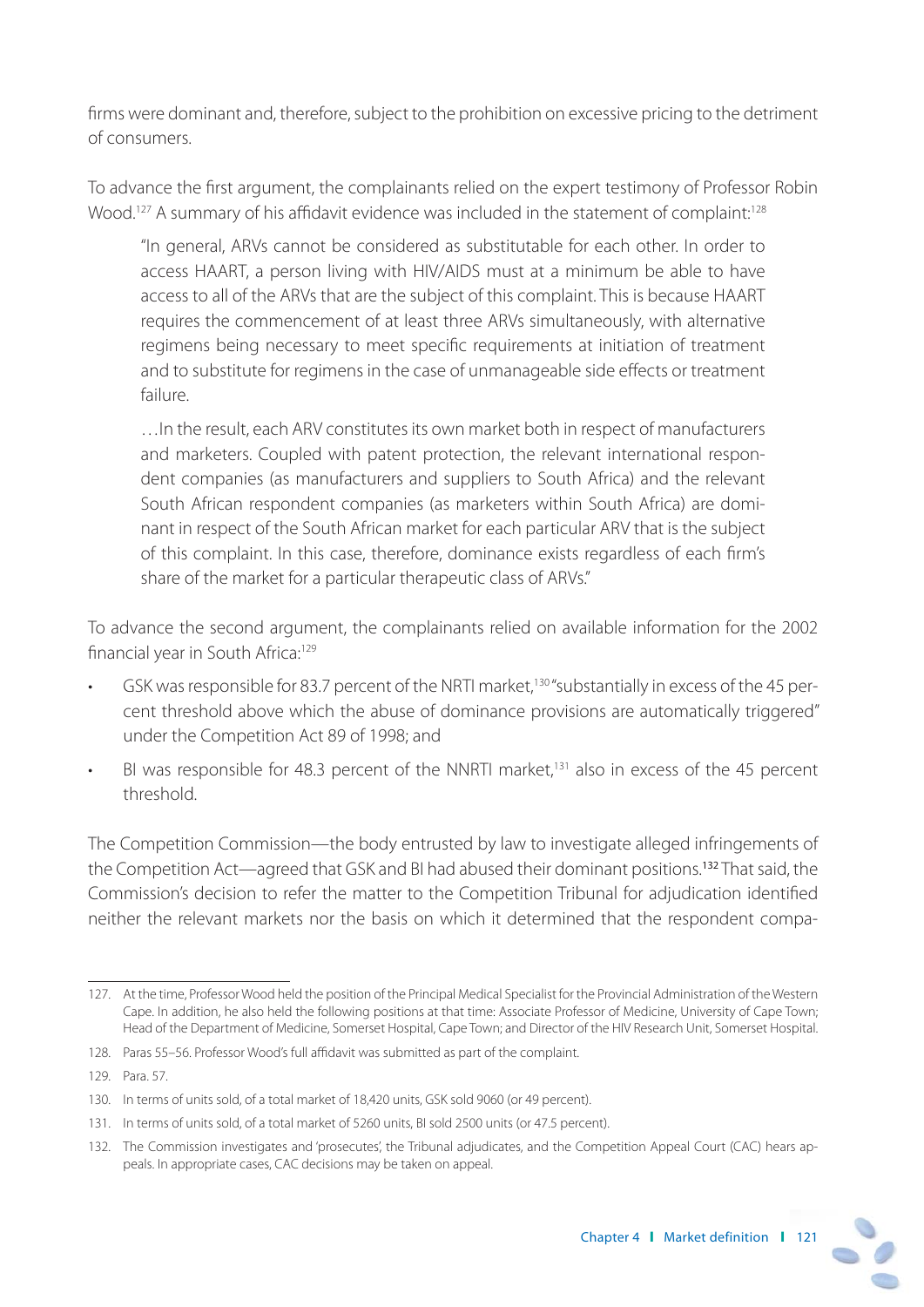nies were dominant.133 As such, the argument about each patented medicine—in these circumstances—constituting its own market remains untested.

So how did the complaint get resolved? Berger described its outcome:<sup>134</sup>

"As a result of its investigation, [the Competition Commission] had found sufficient evidence to support the referral on the basis of prohibited excessive pricing as well as two additional grounds, both of which dealt with the failure of GSK and BI to license generic manufacturers in the circumstances. By December 2003, within two months of the Commission's announcement, GSK and BI entered into separate settlement agreements with the complainants and the Commission respectively, in terms of which the two groups of companies effectively agreed to open up the market for these drugs to generic competitors."

# Towards an access-friendly approach to market definition

So what would an access-friendly approach to market definition entail? Despite varying approaches in different jurisdictions, what is clear is that there are no simple tests to apply. Put differently, context is key; the facts really do matter.

What is also clear is that an approach that seeks to narrow the relevant product market to promote access in an abuse of dominance case might similarly be used to limit access in merger analysis. Just compare Hazel Tau to Lundbeck.<sup>135</sup> On the other hand, reliance on first principles—at the expense of rigid tests—might result in fairer, less formulaic outcomes.

Insofar as market definition in respect of health technologies is concerned, the current uncertain state of play globally could be understood by some as a barrier in the way of those seeking to use competition law to increase access to health technologies. But another way to consider the status quo is to see this uncertain state of affairs as providing opportunities to create new law, unencumbered by an old and (possibly) outdated body of law. The right set of facts, considered within the context of a progressive legal framework,<sup>136</sup> may very well pave the way to an access-friendly approach to market definition.

<sup>133.</sup> See http://www.cptech.org/ip/health/sa/cc10162003.html.

<sup>134.</sup> Jonathan Berger, 'Litigating for Social Justice in Post-Apartheid South Africa: a Focus on Health and Education' in Varun Gauri and Daniel M. Brinks (eds), Courting Social Justice: Judicial Enforcement of Social and Economic Rights in the Developing World, Cambridge University Press, New York, 2008: 58 (footnotes omitted).

<sup>135.</sup> In the one case, access was promoted by defining the product market narrowly—by bringing the respondent companies within the scope of the abuse of dominance provisions. In the other, access was undermined by defining the product market narrowly—by treating the parties as operating in separate product markets that could be merged without giving rise to any anti-competitive concerns.

<sup>136.</sup> Such as one that expressly recognises a right to have access to health care services.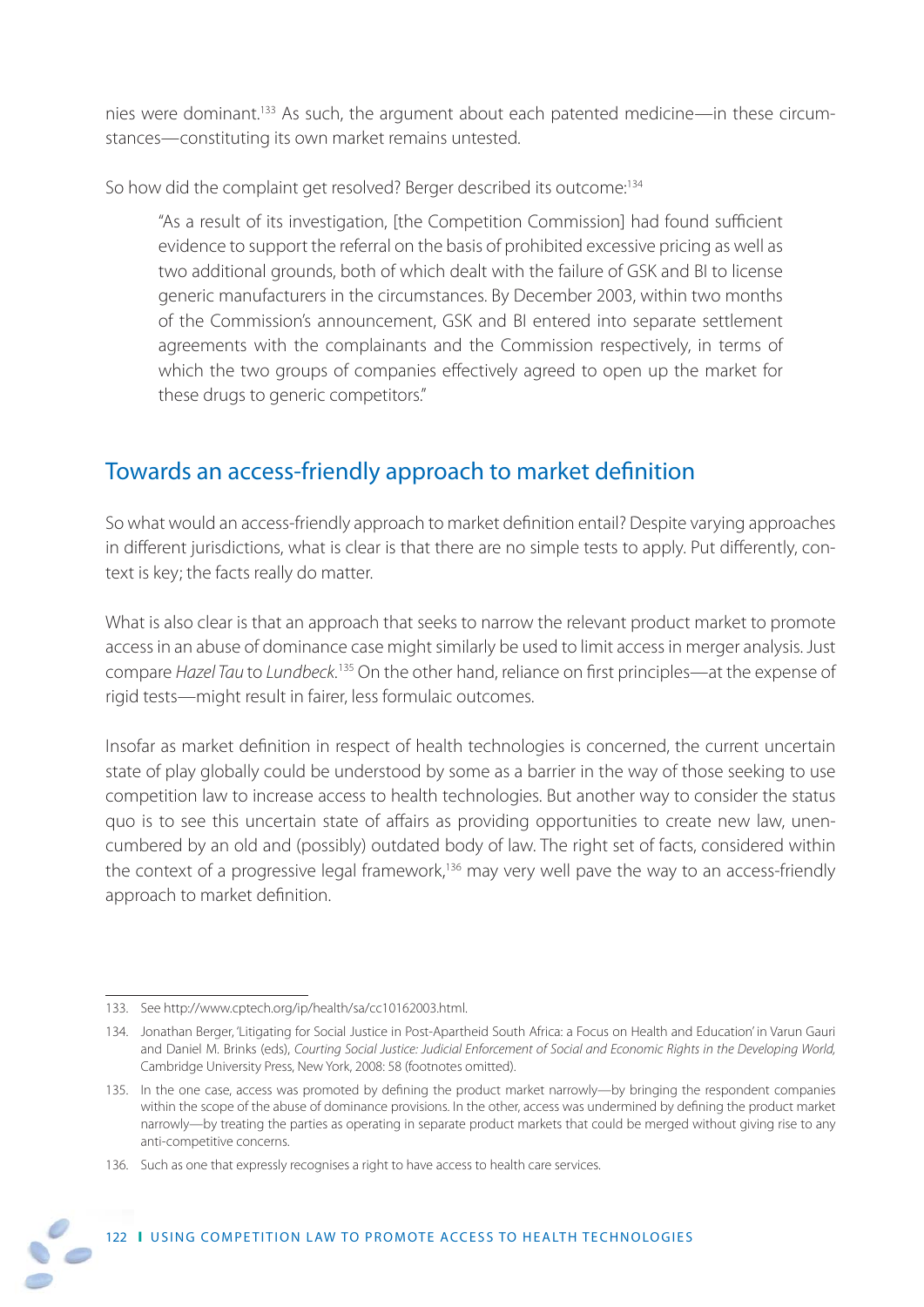# Advancing competition frameworks in the low- and middle-income country context

# *Natasha Nyak*

#### **KEY MESSAGES**

- In drafting competition laws, LMICs should avoid direct transposition of developed-country laws, but should rather adapt such laws to their own circumstances or create their own approaches.
- $\triangleright$  Competition authorities in LMICs may be hampered by human resource, financial and political economy constraints, but there are ways to overcome these constraints.
- Awareness among the public and business community of the potential benefits of competition law enforcement is needed to support the competition authorities.
- International cooperation is particularly important for competition authorities in LMICs that are engaged in a learning process.
- Civil society organizations can and should encourage coalition-building, networking and capacity-building in competition law enforcement.

Previous chapters have focused on how competition laws and policies can be used to promote access to health technologies, addressing the interface of the IP regime, relevant anti-competitive practices that inhibit access, and possible remedies. This chapter does not focus on these issues. The main issues for discussion here are: (i) how competition law has been adopted in LMICs; (ii) the implementation and enforcement challenges in these countries; and (iii) some recommendations on how these challenges could be addressed.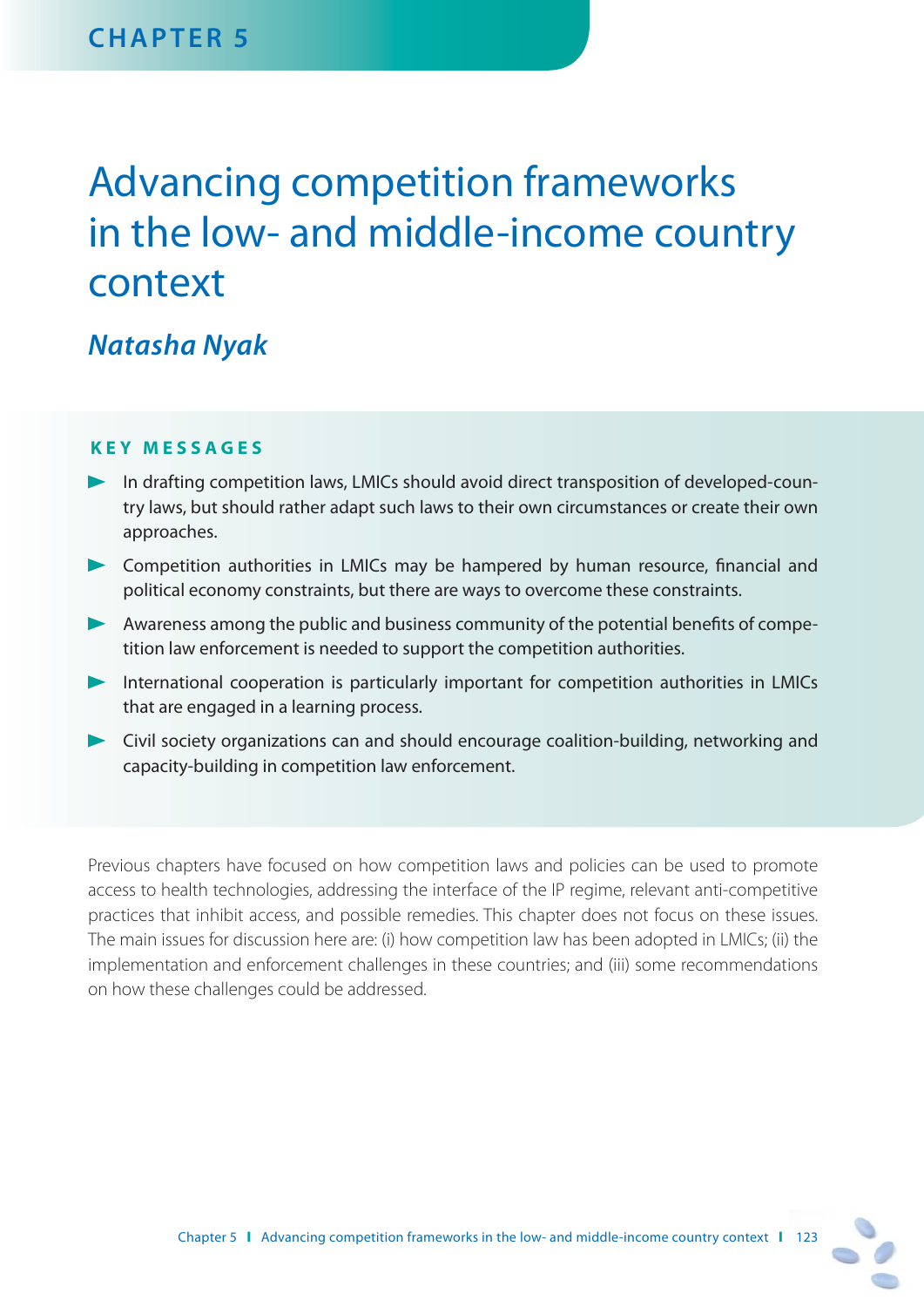# I. Evolution of competition regimes

It is not surprising to see that while countries have increasingly embraced trade liberalisation over the last decade, more countries have also adopted competition laws. At the start of the 1990s, there were approximately 30 countries with a competition law. However, at present, the number is over 130, with more in the pipeline.<sup>1</sup>

A combination of factors may have contributed to the adoption of competition regimes in LMICs. The onset of privatization reforms and moves towards market economies have resulted in the need for a regulatory mechanism to check, inter alia, firms' behaviour; adverse cross-border impacts of anti-competitive practices (such as international cartels, mergers and acquisitions etc.); and commitments under FTAs etc.; along with a growing realisation by many that competition is good public policy for both developed and developing countries—these factors can be seen as some of the core reasons.<sup>2</sup>

## **Adoption of the law**

Countries drafting competition laws in more recent years have the benefit of being able to observe the experiences of some of the more developed countries or communities such as the United States, Japan, Germany and the EU. In fact, the 20th century has seen several proactive efforts, especially by the United States and EU, to install their models of competition in LMICs that were just beginning to embrace this concept. International aid and development agencies such as the OECD, the World Bank and the United Nations Conference on Trade and Development (UNCTAD) have also been influential in this process, having provided assistance in the preparation, amendment and adoption of new competition laws in many countries.

There is no international consensus as such on what is the best model to follow for LMICs seeking to adopt competition law. However, some scholars have, to a large extent, rightly characterised the approach adopted by such countries into three generic models: the cut and paste model, the contextualised model and the tailor-made model.<sup>3</sup> The following section discusses these three approaches with the help of examples from countries that have incorporated each of the models.

<sup>1.</sup> P. Mehta, 'Towards a multilateral framework on competition policy', International Centre for Trade and Sustainable Development, Geneva, 2011, http://ictsd.org/downloads/2012/02/pradeep-mehta-towards-a-multilateral-framework-on-competition-policy.pdf.

<sup>2.</sup> In the cases of India and Pakistan, high levels of concentration—i.e. production or trade being controlled by a handful of businesses—contributed to the adoption of competition law. In the former (Soviet bloc) and current (China and Viet Nam) Communist countries, it was to curb state monopolies and government policies that hindered competition. Guatemala, Singapore, Jordan etc. had to adopt competition law because of their commitment under an FTA with the USA. Cambodia and Nepal agreed to adopt a competition law under their commitment to the WTO when acceding to it, though to date, progress has been poor. See P. Mehta and S. Evenett, 'Evolution of Competition Policy and Law', Briefing Paper, CUTS International, Jaipur, 2006.

<sup>3.</sup> H. Shahein, New Jurisdictions and Competition Law: shaping policies and building institutions, Edward Elgar, Cheltenham, 2012.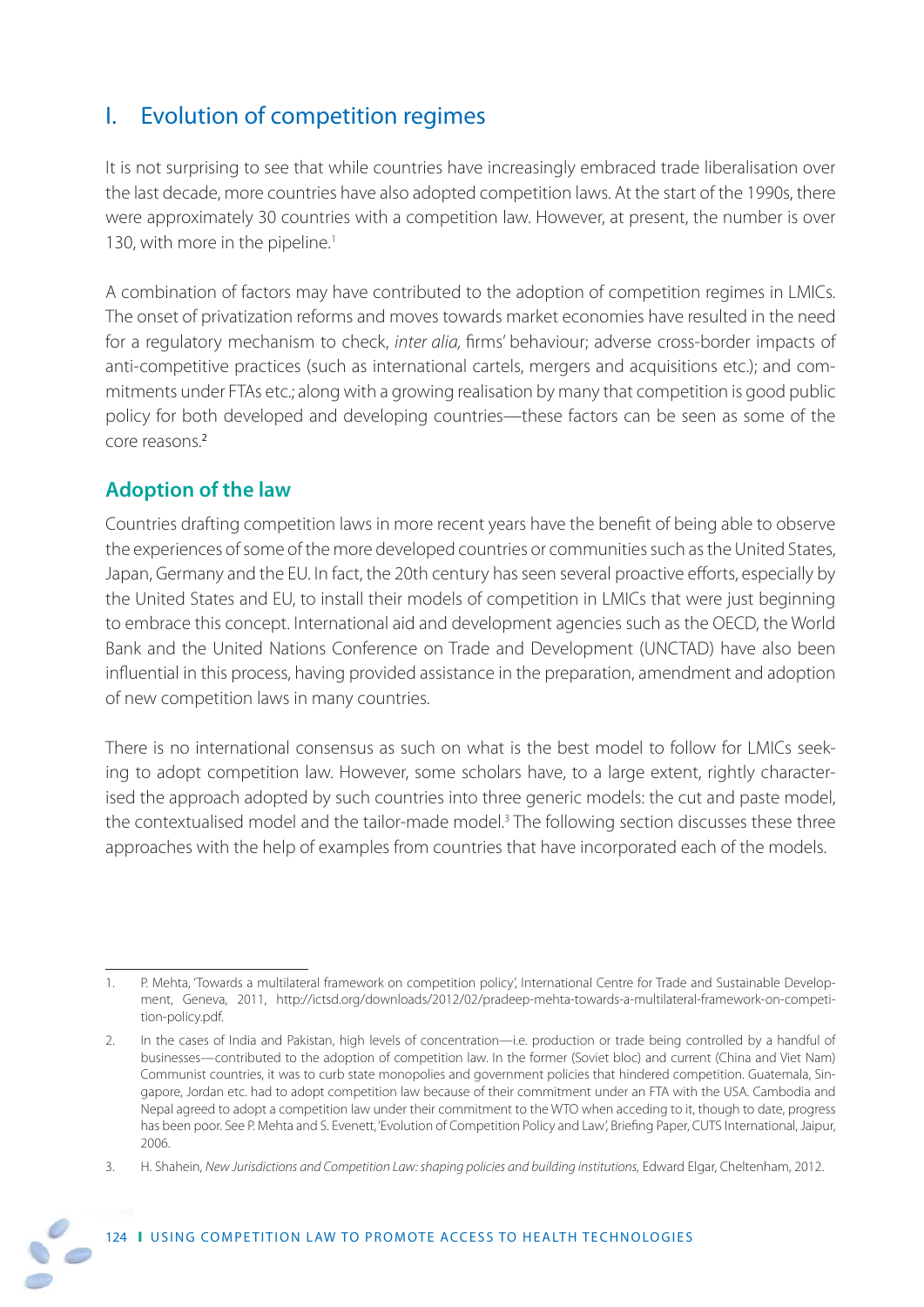The cut and paste model, as the term suggests, is the importation either wholly or partially from established competition rules. This model follows Watson's theory<sup>4</sup> most closely, which argues that laws in general could be transplanted from one country to fit into another's setting, regardless of the unique economic and political circumstances which influenced rule-making in the country from which they are taken/adopted in the first place.<sup>5</sup> For instance, the last amendment of the Israeli competition law of 1998 added a new Article (29A) dealing with abuse of dominance, which reveals that Israel's decision makers followed a 'cut and paste' of Article 102 of the TFEU, inspired by its success in the EU. Scholars such as Rodric, Owen and Sheth have raised serious concerns about this type of transplantation, suggesting that it would not be sympathetic to the realities of LMICs.<sup>6</sup>

By contrast, the **contextualised model**, adapts specific successful foreign competition law concepts and ideas to fit its specific needs. A country should, according to this model, adopt foreign law in a way that is sensitive to its current conditions by trying to contextualise the transplanted rules.7 For example, China's Antimonopoly Law blends common Chinese legislative practices with distinct principles and practices from foreign jurisdictions, relying on legislative provisions of the EU, United States, Japan, Germany and Korea. However, although the Antimonopoly Law incorporates ideas from foreign jurisdictions, it has amended them to fit China's unique institutions, cultures and policy constraints. A good example is the introduction of 'administrative monopoly' provisions<sup>8</sup> in the Antimonopoly Law to regulate administrative abuse in China, a significant step in its economic reforms process. However, the enforcement of this regulation has been limited by adoption of some other provisions. For example, Article 7<sup>9</sup> effectively exempts some state-owned enterprises from competition scrutiny under the Antimonopoly Law's administrative monopoly regulation such that it is the State and not competition agencies that continues to have the ultimate power over some of the most powerful state-owned enterprises which are present in China's strategic sectors.<sup>10</sup>

7. See P. Mehta and S. Evenett, 'Evolution of Competition Policy and Law', Briefing Paper, CUTS International, Jaipur, 2006.

<sup>4.</sup> The concept of 'legal transplant' was coined by Scottish-American legal scholar Alan Watson in the 1970s, to describe the process whereby a rule of law is moved from one country to another. Watson was a proponent of the view that transplantation is the most fertile source of legal development. See A. Watson, Legal Transplant: An Approach to Comparative Law, University of Georgia Press, Athens, GA, 1993.

<sup>5.</sup> M. Gal, 'The "Cut and Paste" of Article 82 of the EU treaty in Israel: conditions for a successful Transplant', European Journal of Law Reform, 2008, 9(3): 467.

<sup>6.</sup> See D. Rodrik, 'Institutions for High-Quality Growth: What They Are and How to Acquire Them', NBER Working Paper, No. 7540, National Bureau of Economic Research, Cambridge, MA, 2000; B. Owen, 'Competition Policy in Latin America', paper presented at a Conference on Sectoral Reform in Latin America, 13 November 2003; and M. Sheth, 'Formulating Antitrust Policy in Emerging Economies', Georgetown Law Journal, 1986, 86: 451.

<sup>8.</sup> Antimonopoly Law, Chapter V, Articles 32–37.

<sup>9.</sup> Article 7 provides in pertinent part that industries controlled by the state-owned economy and relied on by the national economy and national security or industries implementing exclusive operation and sales in accordance with the law shall be protected by the State to conduct lawful operation by the undertakings. The State shall supervise and control the price of commodities and services provided by these undertakings and the operation of these undertakings so as to protect the interests of the consumer and facilitate technological progress.

<sup>10.</sup> In one of her articles Professor Eleanor Fox argues that the exemption of state monopolies in strategic sectors could drive a huge hole in China's efforts to help the market work, and while China has privatized much of its business, monopolies in the key sectors, including telecommunications, banking, electricity, petroleum, railroads, aviation and insurance, remain under state control. See E.M. Fox, 'An Antimonopoly Law for China –Scaling the Walls of Government Restraints', Antitrust Law Journal, 2008, 75: 173.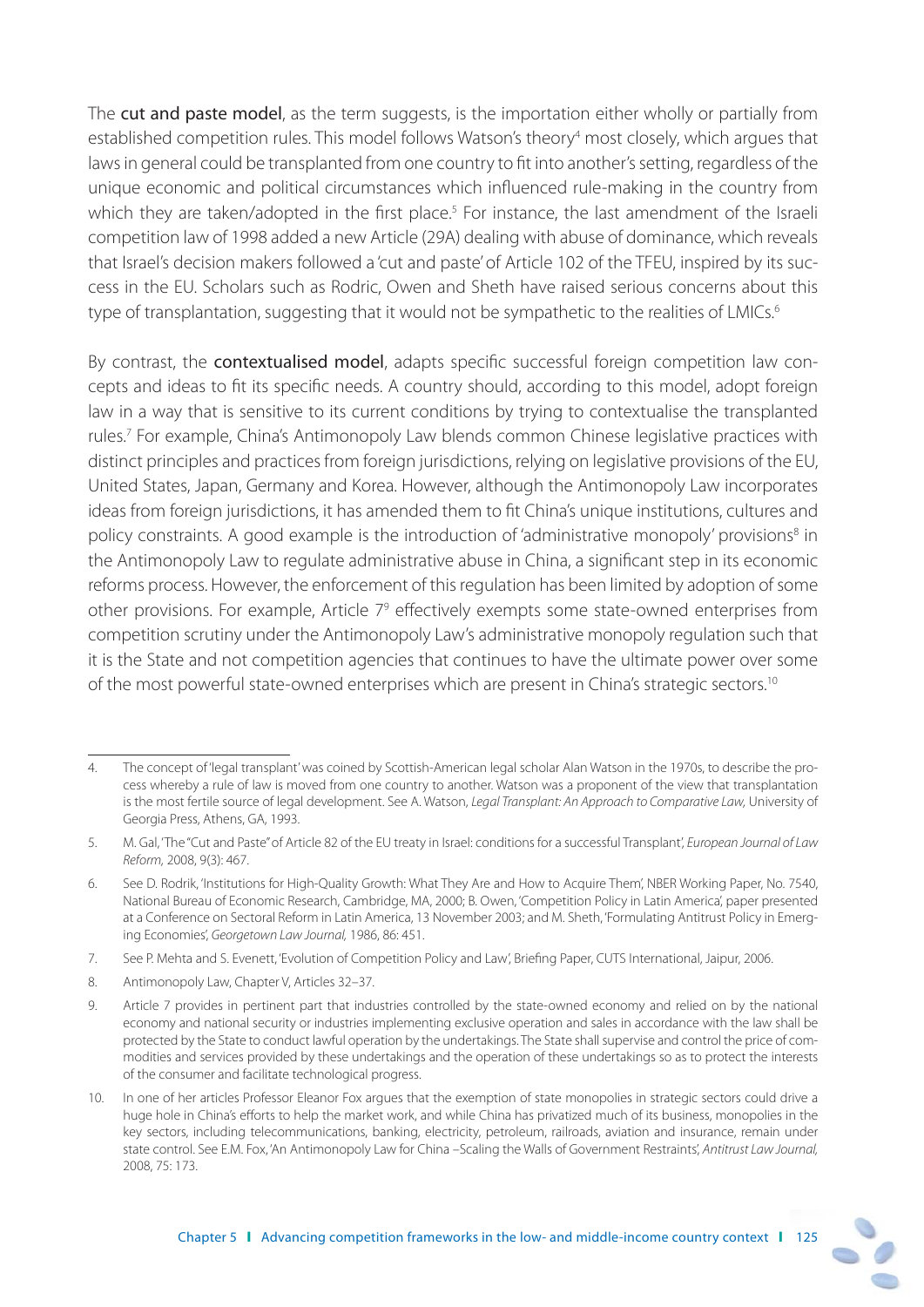The third model is a newly created structure. The **tailor-made model** creates a new model that specially addresses its unique realities and is 'tailored' to those needs. Examples of countries that have done this are South Africa and Indonesia. South Africa has been examined in previous chapters. Indonesia incorporates explicitly, under various articles of the law, as its main objectives: to protect people's welfare, public interest and small business; to fight unfair dominance by large enterprises; equity among stakeholders; and prevention of corruption.<sup>11</sup>

As mentioned earlier, the United States and EU have been very active in providing assistance to LMICs seeking support in drafting their laws. Primarily, the motivations for this might be traced to the creation of a web of countries sharing the same principles of competition law and enhancing their own competitiveness in export markets. On the other hand, there are several reasons why LMICs have sought to import the developed-country models of competition law. One of the obvious reasons is that the US and EU competition rules are highly evolved—both have experimented and created effective systems of competition regulation which might provide valuable insights into the process of competition law development for decision makers in new jurisdictions. Eleanor Fox argues that LMICs have, in the past, been induced into adopting Western designs of competition laws to attract much-needed Western investment, by making the environment familiar to these firms and instilling greater trust and confidence.<sup>12</sup> Another factor that has played a role are the FTAs (generally with some of these countries), which often give foreign States a stronger voice in the domestic competition laws of these countries. Beyond these factors, of course, there appears to be a general tendency towards transplanting and adopting Western competition laws from developed countries into reforming economies.13

Although LMICs certainly needed to look to their developed counterparts and donor agencies for support in this regard, this may be seen to have a negative impact in the long run, as seen in the implementation challenges that many of these countries are grappling with today. In a study conducted by CUTS International, a civil society organization, the findings revealed that in many instances, the adoption of competition policy has been a result of pressure from outside agencies and countries, rather than internal policy reforms. Having employed such a reactive approach to evolving competition regimes, governments in LMICs have failed to support the process of adopting competition law through concurrent policy measures and practices that support competition in the market.<sup>14</sup> Therefore, many realities of the developing world continue to hamper any reform initiatives intended at meaningful enforcement of competition laws by LMICs, such as resource constraints and other competition enforcement challenges, political economy constraints, lack of regulatory independence, bureaucratic constraints and lack of a culture of competition. Mere adoption of competition law in the presence of such bottlenecks cannot yield the intended results.

<sup>11.</sup> See Republic of Indonesia, 'Law of the Republic of Indonesia No. 5 of 1999, Concerning the Ban on Monopolistic Practices and Unfair Business Competition', Republic of Indonesia, Jakarta, 1999: Articles 3, 20 and 50, http://www.wipo.int/wipolex/en/text. jsp?file\_id=181117.

<sup>12.</sup> E.M. Fox, 'Antitrust and Regulatory Federalism: Races up, Down, and Sideways', New York University Law Review, 2000, 75: 1784.

<sup>13.</sup> See P. Mehta and S. Evenett, 'Evolution of Competition Policy and Law', Briefing Paper, CUTS International, Jaipur, 2006.

<sup>14.</sup> R. Sengupta and C. Dube, 'Competition Policy Enforcement Experiences From Developing Countries and Implications for Investment', presented at the 'OECD Global Forum on International Investment', 27–28 March 2008, Paris.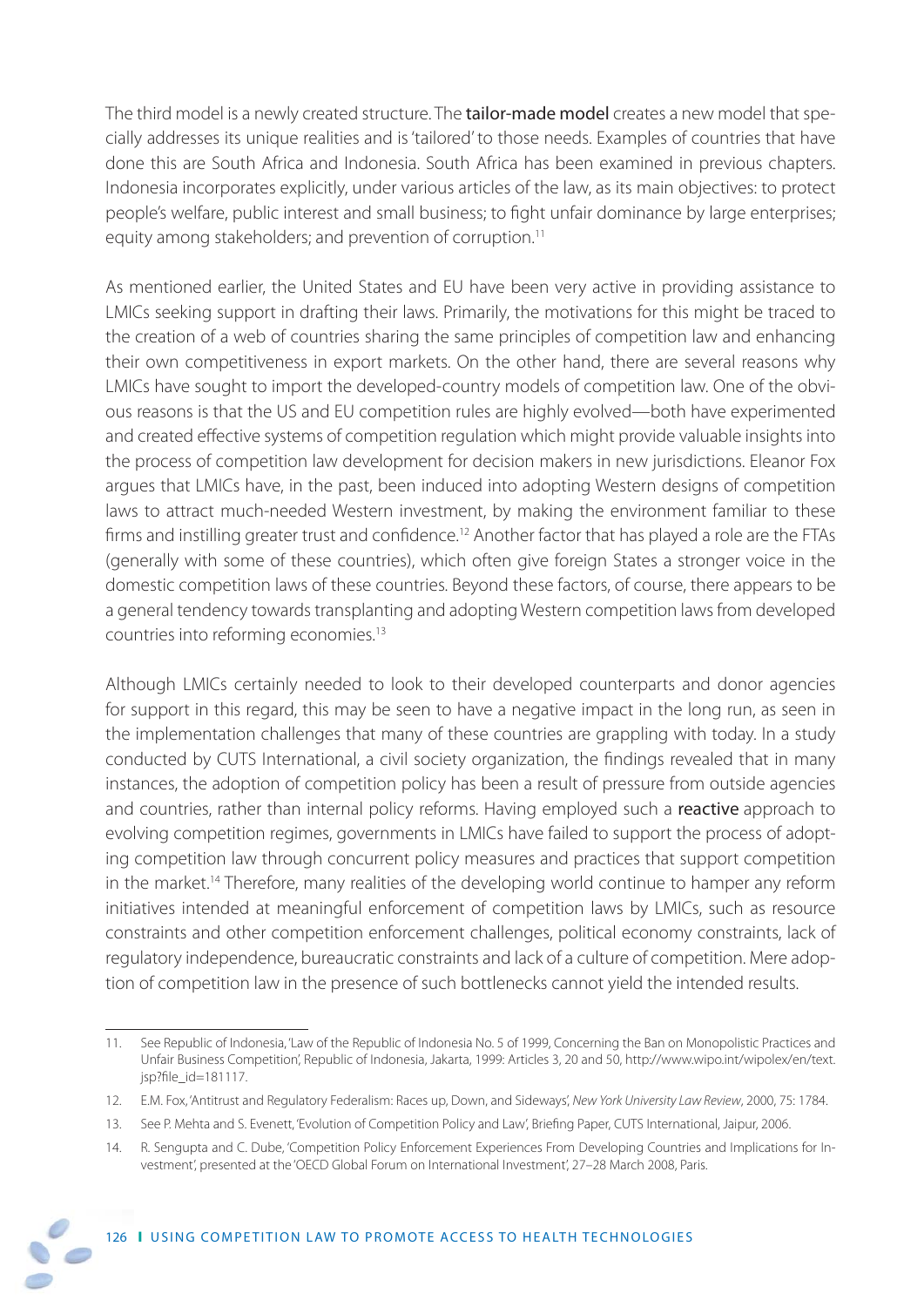Scholars have often argued that competition law in LMICs adopts the language of Western models but frequently reflects little understanding of the economic objectives of modern Western antitrust enforcement policy. This may be largely true of the cut and paste model. While the foreign experience may provide much-needed guidance and contribute to the attainment of legal certainty, the failure to consider the political, commercial, cultural and structural nuances unique to each particular economy prior to the mere adoption of foreign legislation may actually stifle, rather than promote, competition therein.<sup>15</sup> Owen<sup>16</sup> notes that while the goal of competition law across the globe is constant, the content of the laws formulated uniformly for the rich and the poor will not be able to achieve the same goals. For example, the presumption that a relatively high market share automatically confers market power in developing economies could result in a misapplication of abuse of dominance provisions, penalising dominant firms unnecessarily. Inexperienced authorities may further fail to take account of the fact that positions of dominance may be attained by a single firm acting in isolation or by a group of firms acting in concert. Bill Kovacic,<sup>17</sup> former FTC Commissioner, who has assisted in drafting many competition laws in Asia, Africa and Eastern Europe, stresses in his work that the law-drafting process should involve a collaboration between indigenous experts and external technical advisers.From his point of view, the strongest draft law is one where the principles emerge from the recommendations of local experts of the borrowing countries who have a command of the market's need, and is enriched by the experiences of other foreign competition laws. This is to ensure that the needs of the markets are appreciated while knowledge and experiences of developed competition rules are also addressed during the borrowing process.

Having observed the sources of assistance and types of models that have guided the drafting of competition laws for LMICs, one would conclude this section with a recommendation for those countries that are yet to adopt a competition law. It would be important here to reiterate that the effectiveness of competition law depends on the extent to which the law has actually evolved in a country in tandem with the socio-economic realities of that country. The law should be able to reflect the realities of a country with respect to its economic development, social and political realities, culture and constitution. Here context informs design, and blindly transplanting competition law from another developed country or an LMIC with a different history and context should be avoided. However, having said this, a tailored model is also often practically impossible to achieve. The proposed way to go is a combination of the contextualised and the tailored approach.

<sup>15.</sup> See P. Mehta and S. Evenett, 'Evolution of Competition Policy and Law', Briefing Paper, CUTS International, Jaipur, 2006.

<sup>16.</sup> B. Owen, 'Competition Policy in Latin America', paper presented at a Conference on Sectoral Reform in Latin America, 13 November 2003.

<sup>17.</sup> See W. Kovacic, 'Capitalism, Socialism, and Competition Policy in Vietnam', Brooklyn Journal of International Law, 1997, 13(57): 403; 'The Competition Policy Entrepreneur and Law Reform in Formerly Communist and Socialist Countries', American University Journal Law and Policy, 1996, 11: 437; 'Designing and Implementing Competition and Consumer Protection Reforms in Transitional Economies: Perspectives from Mongolia, Nepal, Ukraine and Zimbabwe', DePaul Law Review, 1995, 44: 1197; and 'Competition Policy, Economic Development, and the Transition to Free Markets in the Third World: The Case of Zimbabwe', Antitrust Law Journal, 1996, 16: 253.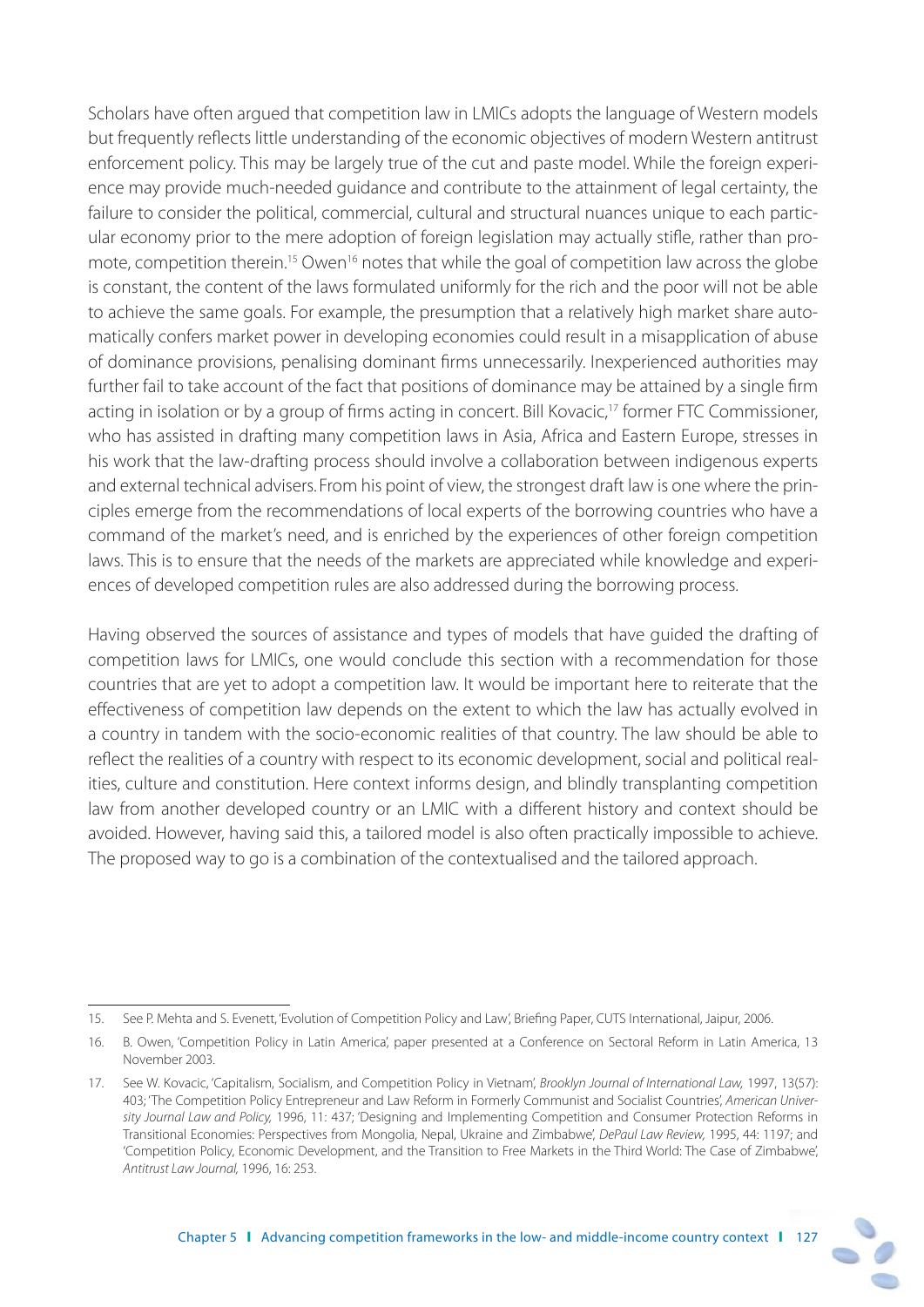# II. Implementation challenges

After having adopted a competition law, the current challenge that most LMICs face, as mentioned earlier, pertains to implementation. Despite enactment, countries often fall short of implementing the law effectively for several reasons; therefore, it can be concluded that enacting a competition law may not necessarily translate into an effective competition regime.

CUTS International has been running a phased multi-country initiative on competition reforms targeting 19 countries since 2000, known as the 7-Up initiative. The project launched several competition advocacy initiatives in the select countries with the aim of building awareness and capacity among key stakeholders instrumental in bringing about competition reforms and building a culture of competition across parts of Asia and Africa. A large part of this section on implementation challenges, and the following one on preparing an agenda for reform, derive their data and learnings from the findings of this project.

One of the observations of the 7-Up initiative was clearly that competition regimes in most of the select countries were found to be ineffective after adopting competition law.<sup>18</sup> Furthermore, while the growing realisation of the importance of competition law and policy has been felt, what continues to remain a challenge is the creation of the right institutional environment and adequate resources to enable effective implementation of competition law and policy. Most importantly, a culture of competition, engagement with stakeholders, civil society etc. is gravely missing in many LMICs that may have formally adopted competition regimes but have consistently failed to implement them.

While implementation challenges are several, this section identifies and focuses on a few major constraints: resource constraints of competition agencies, weaknesses in the draft/design of law, political economy challenges (such as lack of political will, vested interests, favourable treatment to state-owned enterprises) and absence of a culture of competition. The following section thereafter seeks to recommend the way forward and also includes some encouraging examples of how countries have successfully overcome the identified challenges.

## **1. Financial/budgetary resource constraints**

Budgetary constraints are a pervasive problem with all competition agencies, more particularly those of LMICs. Insufficient operational funding and below par compensation levels are two key reasons why competition authorities have been unable to attract top-quality economists and lawyers. CUTS 7-Up studies have revealed that except in Zambia and South Africa, the salaries paid in other South Asian and African countries are considerably lower than the salaries paid in the private sector.

Competition agencies are often unable to raise their own resources and have to rely on government funds, which are often scarce and plagued by red tape. In some countries, there is limited budgetary support from the government, which is exacerbated by the fact that the Commission has no

<sup>18.</sup> CUTS International, 'Pulling Up Our Socks—A Study of Competition Regimes of Seven Developing Countries of Asia and Africa under the 7-Up Project', CUTS International, Jaipur, 2003.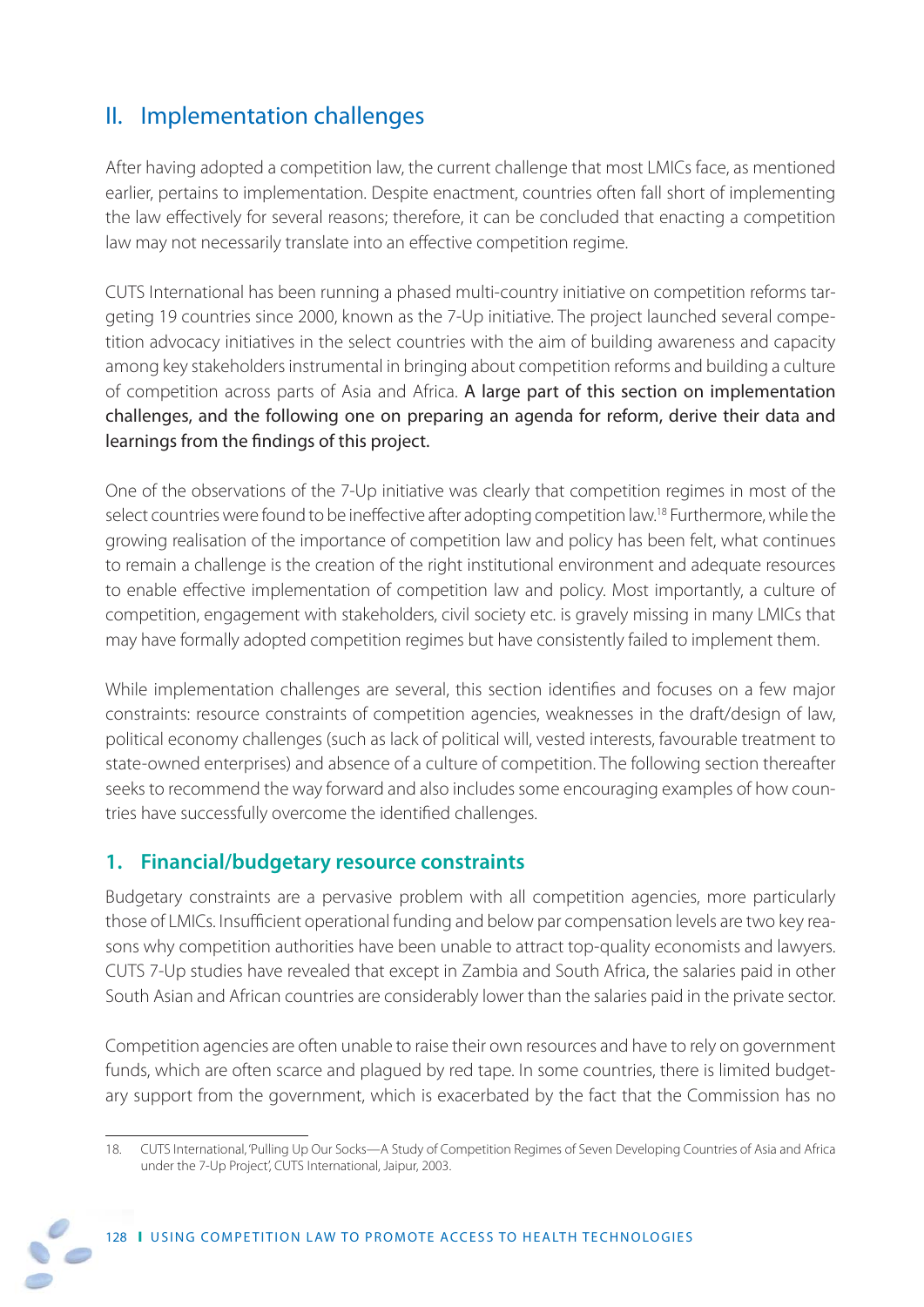authority to impose fines—only the courts can impose fines, and they are payable to the Crown. In other countries, a lack of human and financial resources is a big challenge, primarily because of red tape in bureaucratic procedures in transferring budgets from the Treasury.19

While financial constraints cannot be completely overcome, agencies have of late been exploring ways to work their ways around this problem. For example, it has now been proposed that certain commissions are considering charging fees for providing opinions to private firms, to help deal with the financial difficulties. Other competition agencies have found alternative means and innovative ways of addressing budgetary constraints, with some amount of success, which could serve as lessons for others (discussed in the subsequent section). An additional challenge here is to ensure that their independence is not compromised in this process.

#### • Technical (capacity, personnel) constraints

 Competition is a fairly new concept for many LMICs; therefore, even after a law is adopted, many of the personnel struggle to enforce it due to capacity constraints. This stands as a big stumbling block in the implementation of a country's competition regime.

The financial and budgetary constraints have a direct impact on the type of personnel recruited at the agencies. As mentioned earlier, an inability to pay better makes recruitment and on-thejob capacity-building of professional and technical staff particularly challenging. Additionally, there is a general shortage of skilled personnel in relevant areas of study. This is because the vast majority of LMICs do not offer courses or continue with legal education programmes specific to competition law and its enforcement. Even for a country such as India, competition as a specialised area of expertise has only started to develop recently. Several universities and law schools still do not offer specialised courses in this area. Further, the officials at the agencies often struggle with the inability to handle so many cases at once. While it is extremely important that competition agencies allocate their limited resources effectively and prioritise their case work, they have very little experience in doing so. And if they end up taking on too many difficult cases at first, it is likely that their overall performance in case handling suffers. There are also few training programmes for agency officials. Determining how best to design technical assistance programmes to interact with nascent and financially constrained competition agencies is another difficult and complex matter.

# **2.** Deficient legislation/weaknesses in drafting the law

As mentioned in the previous section, one of the factors contributing to implementation and enforcement challenges is transplantation of laws from advanced jurisdictions without being mindful of the socio-economic and political context of the borrowing country. There is no one-size-fits-all solution, which is why any such cut and paste approach can prove problematic subsequently. A number of countries also lack key safeguards against anti-competitive behaviour as a result previously adopted laws, for example, where there is a lack of a general merger control regime and no provisions on predatory conduct.

<sup>19.</sup> CUTS International, '7-Up4 Evaluation Report', CUTS International, Jaipur, 2011.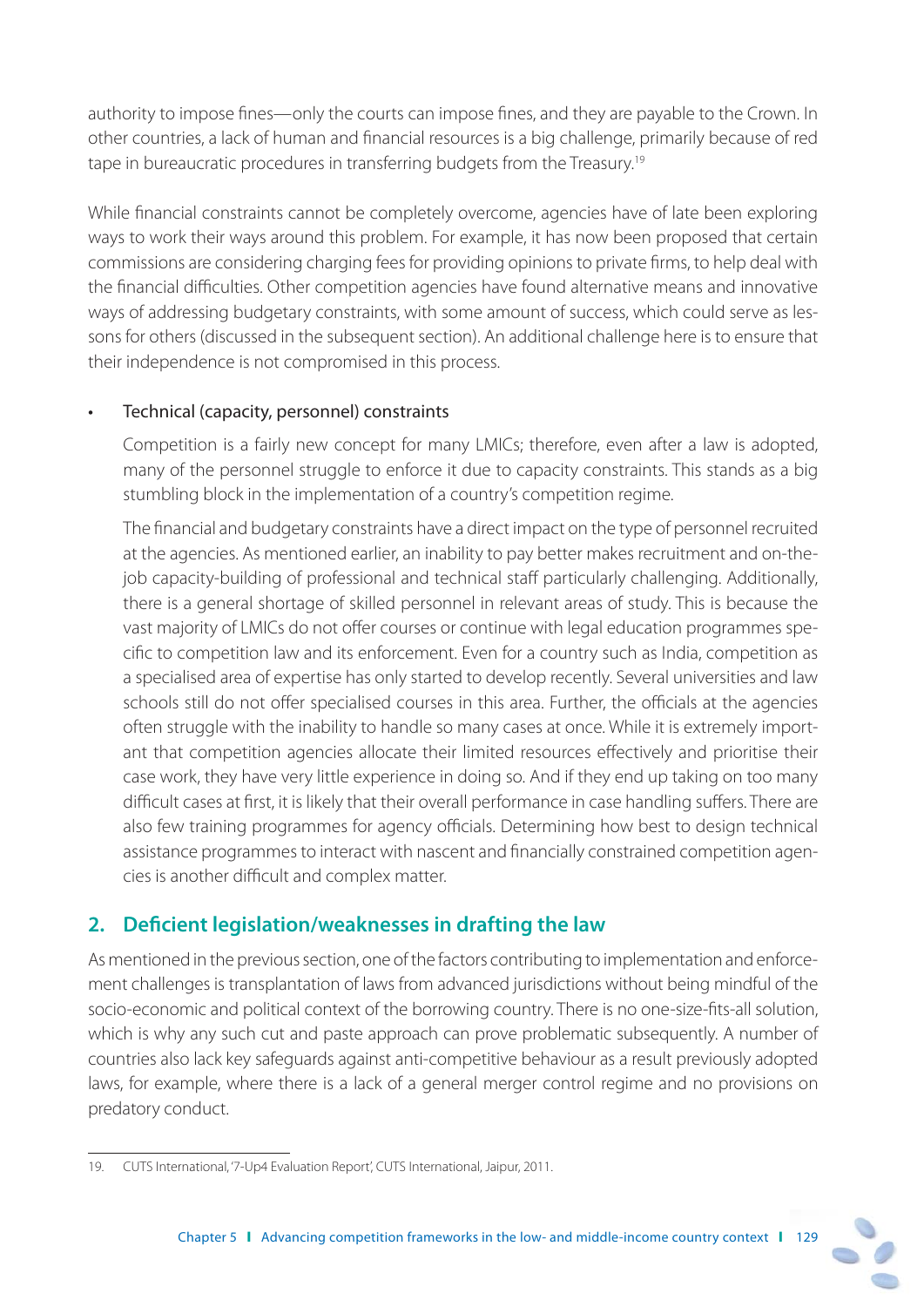## **3. Political economy constraints**

Access to adequate and appropriate resources is not the only factor preventing many countries regardless of income level—from pursuing and sustaining strong competition frameworks. The state of the political economy, which encompasses a wider range of influences than those affecting simple supply-side capacity, also plays an important role.

CUTS, in its 7-Up initiative report, observed that political economy challenges were possibly the most significant of all in operationalizing national competition regimes. It found several examples of countries where such political economy constraints had deeply affected the adoption and implementation of competition regimes.

#### • Political will

The effectiveness of competition law in developed countries has clearly been dependent on the political climate. Therefore, to better understand economic policy reform outcomes in each country, it is necessary to study its political context. In LMICs, adoption and implementation of competition and regulatory laws is quite politically charged, as one of its core objectives is to constrain concentrated political and economic power and work towards the welfare of the poor.20 Political will in adoption and implementation of the law can play a big role in how successful such reforms eventually are. For example, in countries where there is substantial national commitment towards market reforms, such as Chile and Mexico, agencies have shown signs of success.

#### • Links between business and government

 In some countries, the distinction between public and private sectors and interests may be blurred. This has an impact on the actual or perceived relationship between vested private sector interests and a public sector competition authority. Concerns have often been raised that such proximity could influence the government while framing policies affecting the private sector, such as competition policy or law. Under the circumstances, adoption and implementation of a competition regime may easily fall prey to being captured or side-lined by powerful vested interests. Evidently, some countries have witnessed strong opposition to the introduction of competitive reforms. And even where the law has been adopted, countries struggle with limited implementation of the law because of the strong nexus of businesses with polity.

However, little effort has been made to identify potential gains for politicians out of promoting competition measures—i.e. how competition regime outcomes could help them retain/ enhance their public image/support base. It might be the case that, so far, a great deal of effort has not been made in the right direction to sell competition reforms to politicians.

<sup>20.</sup> P. Mehta, M. Agarwal and V.V. Singh, 'Politics Trumps Economics—Lessons and experiences on competition and regulatory regimes from developing countries'. CIRC and CUTS C-CIER, Jaipur, 2007.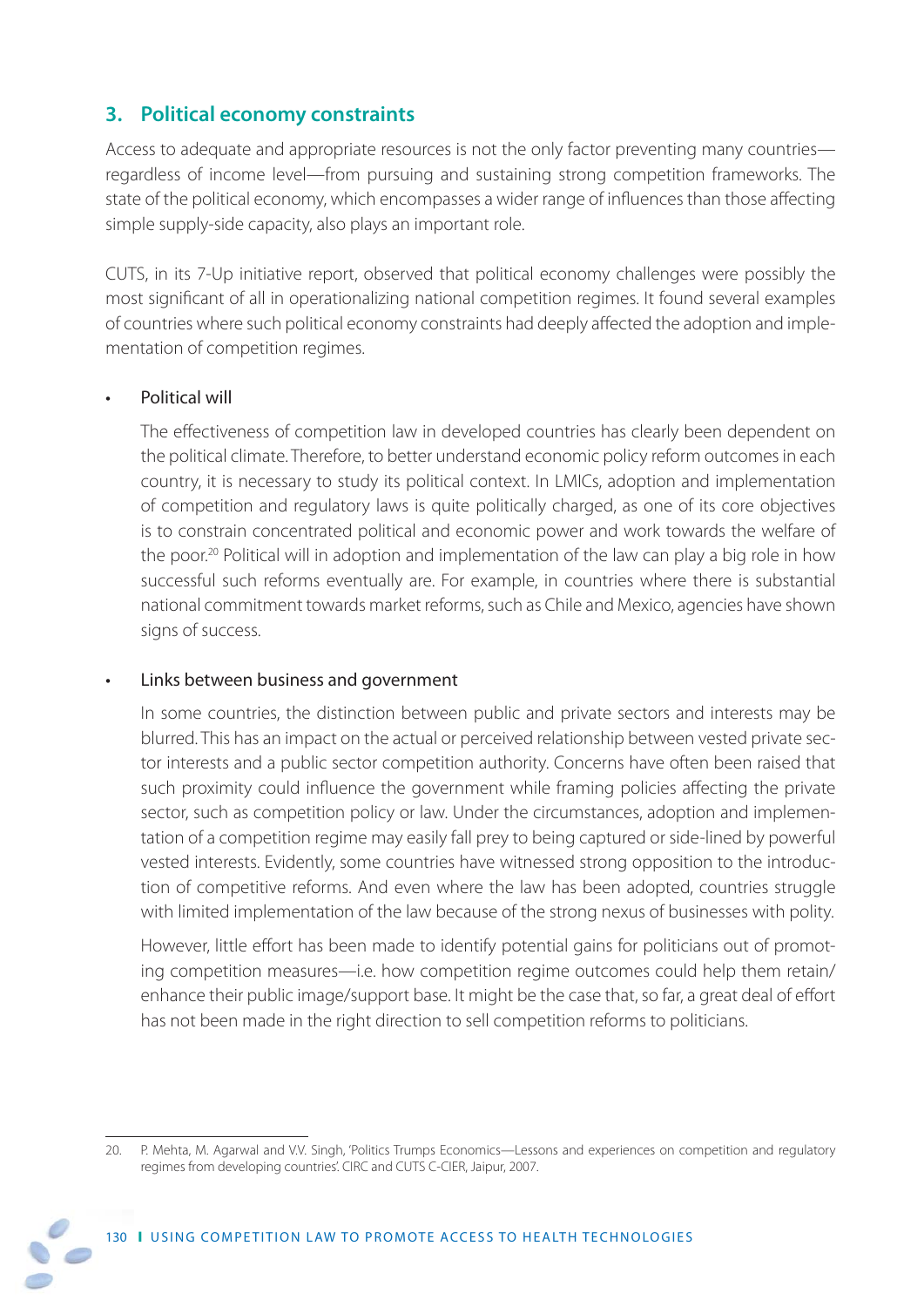#### • Favourable treatment to state-owned enterprises/creating regulatory entry barriers

 Competitive neutrality means that state-owned and private businesses compete on a level playing field. In practice, it is difficult to ensure competitive neutrality in sectors where government or its agencies retain control or insist on doing so, which is the case with many of the LMICs starting to undertake privatisation reforms. In certain LMICs, for example, the stateowned companies have been exempted from various taxes, where private companies enjoy no such exemptions. Exemptions such as these put private operators at a relative disadvantage when it comes to competing with the state-owned incumbent, ultimately restricting competition and maintaining high prices in the sector.

 In some countries, certain sectors have low levels of regulation applied where state-owned companies are active. In the absence of competition, such sectors do not achieve the kinds of efficiencies and levels of production which competition might afford. In the mining sector, for instance, regulations might prohibit competitive bidding of an area considered for allocation to a government company, or vested interests might retain the power to choose prime contracts with the government companies, leaving less productive blocks for competitive bidding. Life insurance is another sector where state-owned enterprises may enjoy privilege, for example regulations might require that policies receive a sovereign guarantee against failure to pay, while the same might not available to the private life insurance companies which have recently entered the market.

## **4. Lack of a culture of competition**

Almost all young and new competition regimes experience a lack of a culture of competition to varying degrees—commonly defined as the desirable situation that exists within a country when the rules and benefits of competition are widely known and supported, and serious consideration of the likely impact of actions and regulations on competition forms a natural part of the background for decisions by firms and governments.

In other words, competition culture refers to the awareness of the general public, including the business community, politicians and civil servants about competition law and the benefits of competition. In some countries, however, this kind of understanding among the government and people appears to be insufficient, and this has often resulted in tacit resistance to reforms. For example, in the 7-Up studies, it was revealed that the competition agencies in several project countries not only face problems in implementing and enforcing the law with regard to international issues but also face opposition on the domestic front. Even when competition agencies are *de jure* independent, their independence is threatened and made obsolete if their decisions are overruled or not carried out by the government. In many LMICs, government intervention in the functioning of markets continues to be significant.

A survey on implementation constraints by the International Competition Network, an international informal (virtual) network/platform which seeks to facilitate cooperation between competition law authorities globally, observes the need for a culture of competition, because competition authorities depend on a continuous supply of evidential and supporting information in their investigations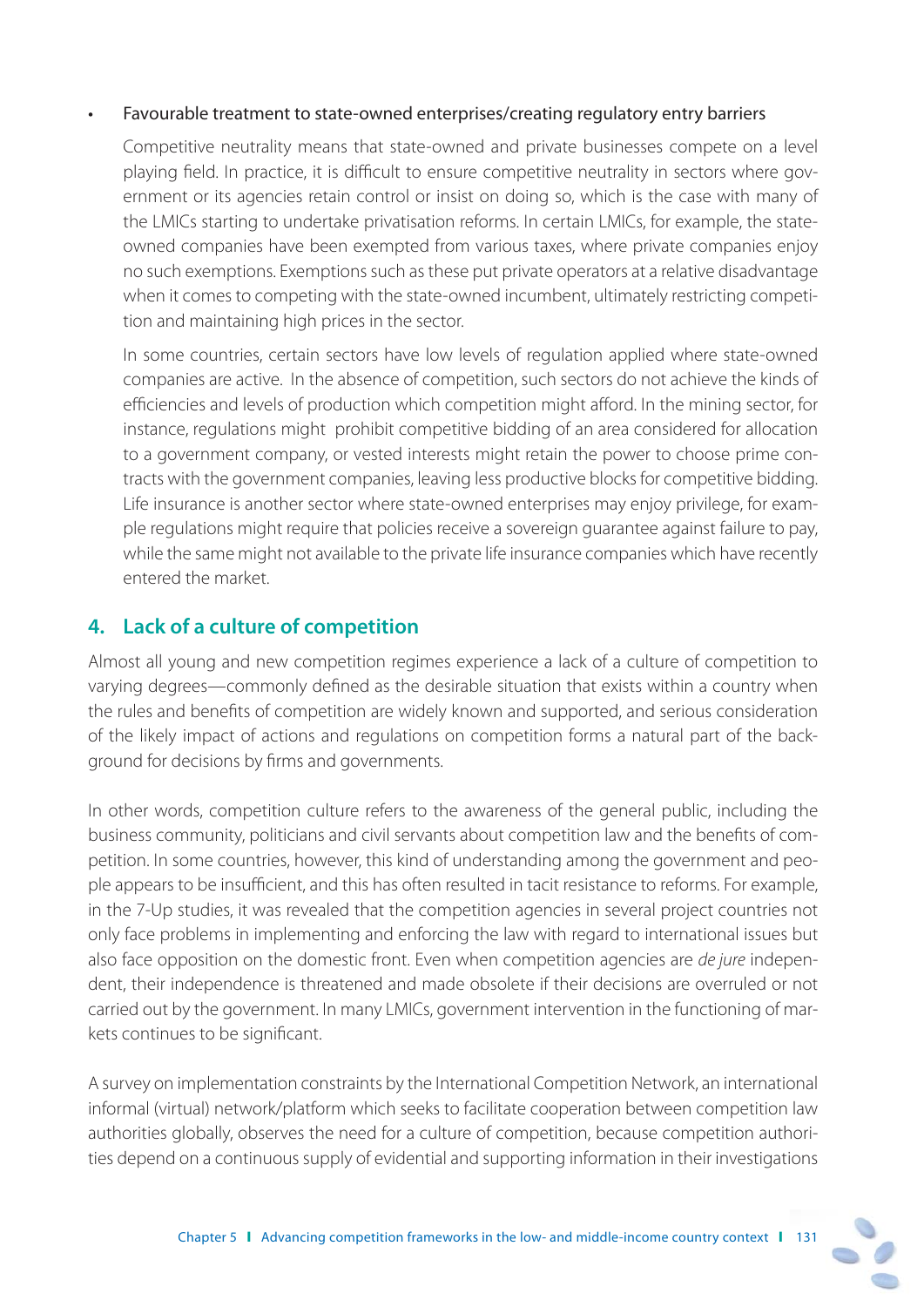with regard to the effect of certain business practices on domestic competition. Only a knowledgeable and aware community will demand and provide such cooperation.<sup>21</sup>

Creating a culture of competition is very important, therefore, and has unfortunately plagued many young competition jurisdictions. Efforts in this regard will involve broad advocacy work explaining the benefits of competition regulation in the face of liberalising markets to business, consumer communities, politicians and the media. A strong consumer movement is crucial in the creation and sustenance of a culture of competition. It is also useful to support and amplify the voice of small and medium-sized enterprises, which, at this stage, are crucial to the development prospects of many LMICs.

# III. Reform agenda

Having discussed some of the core challenges in the previous section, this section highlights how some of those implementation challenges have been successfully addressed by countries, and attempts to set a future agenda for reform.

# **1. Addressing financial resource constraints**

As mentioned earlier, competition agencies are coming up with innovative ways to raise funds and address the constraints posed by insufficient budgets. In South Africa, for example, the competition authorities have streamlined their processes within the enforcement and mergers areas to improve turnaround times for investigations. For instance, merger applications are divided by the Competition Commission into three phases, with phase 1 types requiring less extensive analysis than phase 3 types. In this manner, they manage to address both capacity and financial constraints. Importantly, agencies do not compromise on their independence in trying to procure funds, which is very important for them to be able to work efficiently.<sup>22</sup>

A major challenge facing competition authorities is reliance on government funding. To address this, agencies can look at alternative sources of funding as well. Although increased government funding is a possibility, especially in countries where the authority's budget is a small percentage of the government's total budget, the 7-Up projects recommend international donors as a potential source to finance training and advocacy programmes.. Donors could play a role in setting up and providing specific training programmes and finance advocacy activities to create a culture of competition. They could also provide resources to establish and maintain libraries and databases.

Care should be taken to align the interests of donors with national priorities to strengthen competitive market conditions. Investigations must be made to verify that any proposed funding will not raise any conflicts of interests vis-à-vis potentially affected corporate or industry interests. Building

<sup>22.</sup> Ibid.



<sup>21.</sup> International Competition Network (ICN), 'Lessons to be learnt from the experiences of young competition agencies', Competition Policy Implementation Working Group Report, ICN, Cape Town, 2006.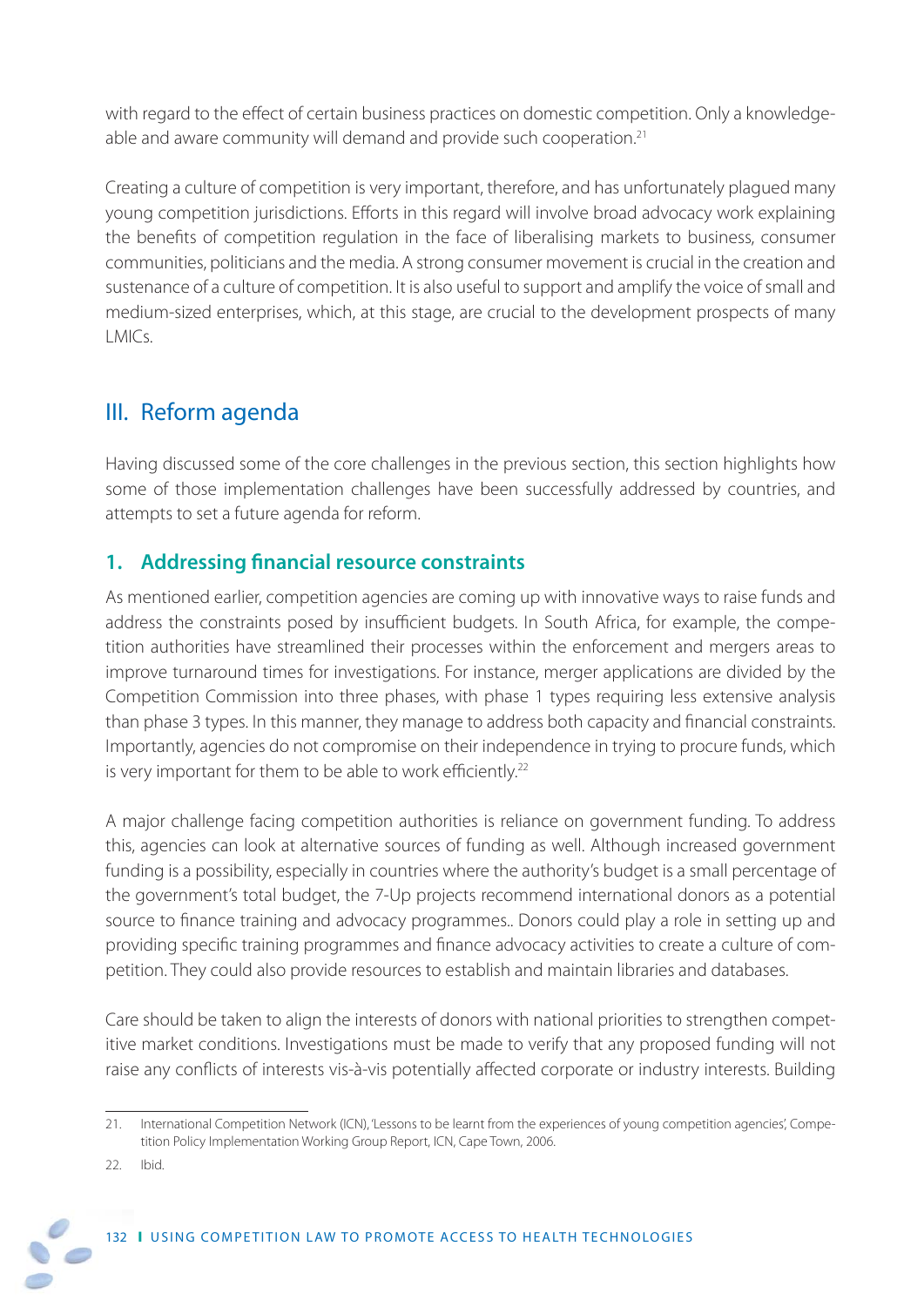South–South institutions and expert resources and sharing information that would specialize in a 'new' developmental competition policy could be one way to avoid such conflicts.

Second, the competition agencies can raise financial resources through other means such as fees for notifications/complaints and charges for providing copies of publications/reports. Here again, South African agencies are a very good model to follow. The majority of their funds are obtained through notification and process fees from merger cases. The Competition Commission is, therefore, also financially quite independent. A third possibility for competition authorities to increase their financial resources while at the same time making them less dependent on government funds would be to grant them a percentage of the fines imposed on companies that violate competition laws. A problem with this is that the authorities would have a perverse incentive to impose excessive fines on these companies, which could potentially put their credibility as an independent regulator under question.

## **2. Addressing capacity constraints**

Many countries have augmented their capacity with technical assistance from outside players, including foreign governments, international organisations and civil society. Technical assistance programmes might provide a supply of professionals through training not only in prioritization of tasks (as mentioned earlier) but also in rigorous legal and economic analysis. Technical assistance can also be provided by multilateral agencies. Various LMIC commissions have made use of such technical assistance from multilateral agencies. As stated above, when accepting such technical assistance, countries must be careful to avoid any real or perceived conflicts of interest. In the case of support from competition authorities from high-income countries, care must also be taken against pursuing a single-minded 'cut and paste' method without first making a full assessment of implications, to ensure that any laws or policies introduced are suitable to the level of development and in line with the developmental priorities of the country.

The South African Competition Commission has also spent considerable effort in increasing the skills base of existing staff through relevant training. Its commitment to a culture of continuous learning is reflected in the number of hours spent by its employees on training, as well as the percentage of the budget being invested in academic development.23 The Commission has invested in the training of its staff through its collaboration with international organisations. South Africa has also had arrangements with foreign competition authorities such as the US Department of Justice, the US FTC, the Australian Consumer and Competition Commission and the Norwegian Competition Authority, in which staff from these agencies have been seconded to the South African Commission as mentors.

A recommendation on addressing capacity constraints as developed from the 7-Up findings<sup>24</sup> calls for cooperation with foreign competition authorities which is also required for dealing with

<sup>23.</sup> Ibid.

<sup>24.</sup> P. Mehta and R. Sengupta, 'Did we make any difference? Reforming Competition Law Regimes in the Developing World through the 7Up Programme', CUTS International, Jaipur, 2012.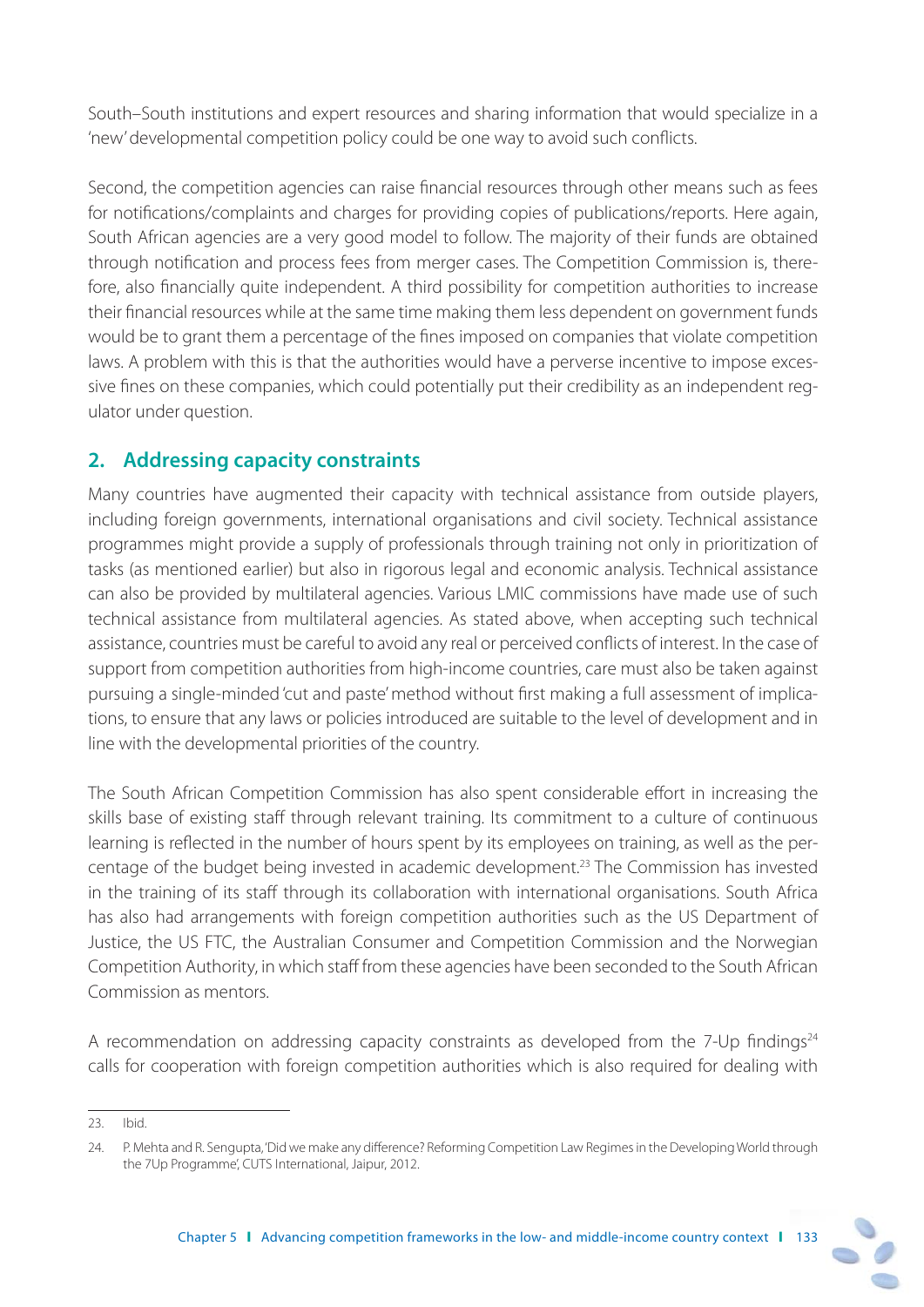cross-border issues. The findings suggest that whether countries have special provisions for extraterritorial jurisdiction or apply the 'effects' doctrine is not important when they have no means to enforce their decisions. (See more on extraterritorial application of competition laws in Chapter 3 and recommendations in Model 5).

Often the companies involved are beyond the reach of the competition agencies, which also causes problems in obtaining the information necessary to make a decision. Cooperation with foreign agencies could certainly help in this regard. Further, the project highlighted the need for exchange visits between LMICs competition agencies. The Zambian government offered this service to Botswana soon after Botswana finalised its competition law. IThis may be a valuable way for LMIC competition authorities to share their experiences in this way with others. Courses can also be developed on competition to enhance the knowledge of students and young professionals. This would help address the problem of a lack of skilled personnel faced by competition agencies. Universities in Ethiopia, Bangladesh and Viet Nam have already started offering such courses.<sup>25</sup>

Some countries have adopted this strategy while implementing their competition laws, wherein the first year has been spent in creating awareness in society, the second in checking anti-competitive practices, and the third in taking up structural issues or vertical restraints.

## **3. Addressing opportunities for law reform**

In most cases countries have tried to address this problem of inadequate legislation by way of amendments through parliament, by insertions and corrections. For example, the Peruvian Congress is currently discussing a Bill that would introduce a general merger review regime for relevant transactions in the market which has been shaped and proposed by the Competition Agency, which has gained a lot of expertise working over the last two decades. The Bill follows international standards in the matter and establishes a mandatory ex ante merger review regime in which only mergers and acquisitions of companies with turnover exceeding \$1.387 billion would need to be notified (Article 5 of the Bill).26 The proposal has not yet been adopted but is currently under debate.

Similarly, the Costa Rican Competition Commission has, thanks to the international cooperation agreements in recent years, prepared a Bill to amend the competition law to strengthen its facilities and expand its field of application.

For countries that are yet to adopt or are in the process of adopting a competition law, reliance on the cut and paste approach must be avoided and a more contextualised approach be followed.

# **4. Overcoming political economy challenges**

While political economy factors can impose substantial constraints in the competition reform process, it is important to take lessons from countries such as Zambia, where implementation of the

<sup>25.</sup> Ibid.

<sup>26.</sup> International Competition Network (ICN), 'Lessons to be learnt from the experiences of young competition agencies', Competition Policy Implementation Working Group Report, ICN, Cape Town, 2006.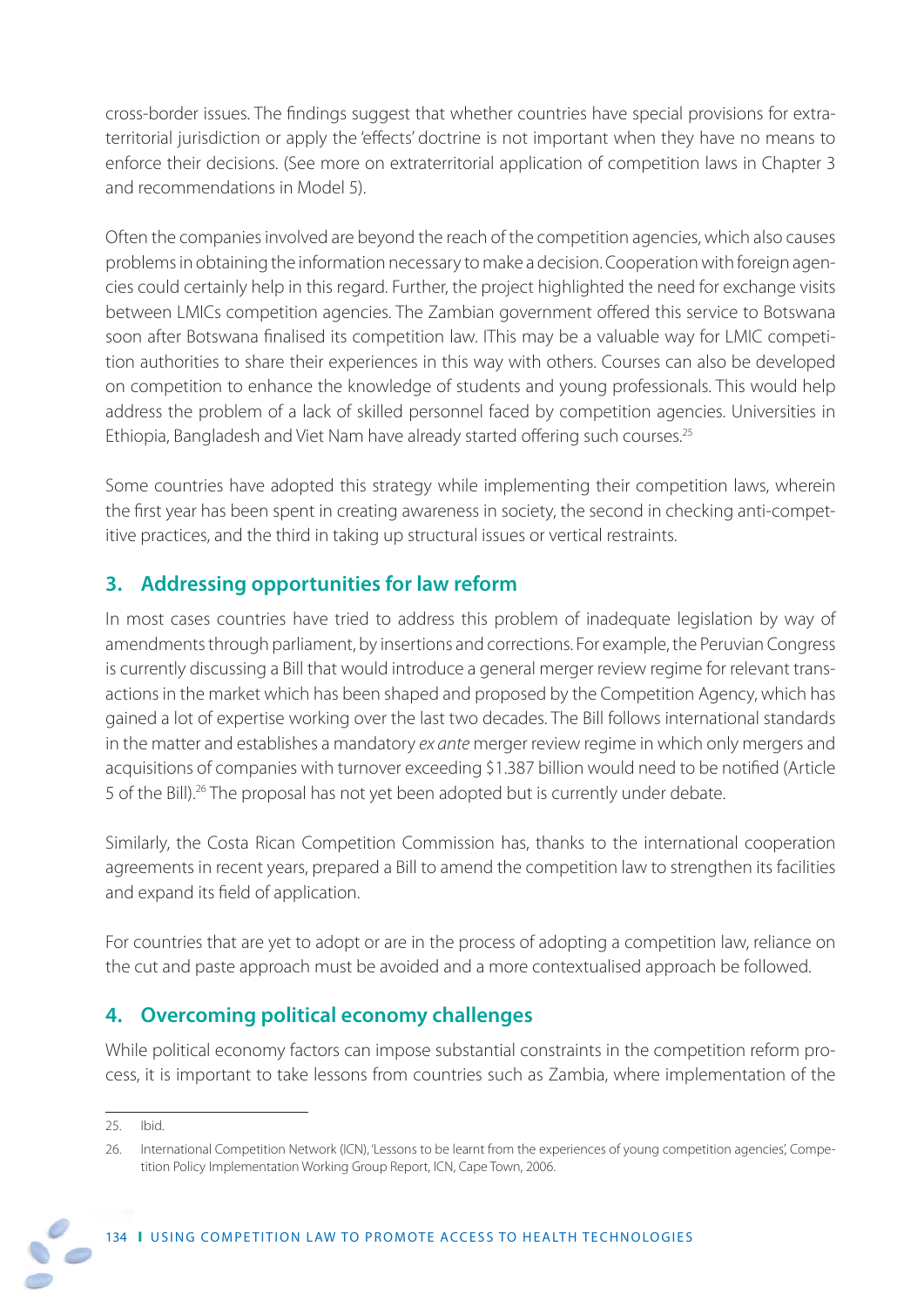competition regime has been rather successful despite several political economy challenges. The main credit for overcoming these challenges goes to the way in which the competition agencies proactively worked within these constraints and tried their best to enforce the laws within the existing challenging environment. The key tool to success was strong advocacy and outreach with opinion leaders such as civil society, policymakers and bureaucrats/senior public servants.<sup>27</sup>

#### • Parliamentary outreach and sensitisation

Members of the executive and legislature should be sensitised on the benefits of competition, and how to apply its principles to government decisions. This holds the key to a successful competition reform process. It has proved useful in the past to identify parliamentarians as friends of competition and sensitise them on its benefits. The Gambia is a good example here of the reforms process being fast-tracked to such initiatives and the interest generated among relevant ministers such as the Minister of Trade and Industry.<sup>28</sup> In India, after a lot of similar efforts, politicians have started appreciating the need for an effective competition regime. Clear-cut measures backed by policy decisions were undertaken to develop the present competition regime in the country (Competition Act 2002, as amended by the Competition (Amendment) Act 2007). A parallel process has also been envisaged by the policymakers (hosted by the Planning Commission, Government of India) to evolve the national competition policy for the country. To this effect, a working group of experts has also been constituted.

#### • Engagement with businesses

 Competition helps to create an environment more conducive to doing business by lowering entry barriers, creating a level playing field for competing firms in the market and driving innovation/production of new products and services. Furthermore, competition helps boost investments by creating an enabling environment for businesses to operate. Unfortunately, business communities in many LMICs are not well versed on how they stand to gain from competition, and often oppose such reforms. Businesses are one of the key categories of stakeholders that competition advocacy efforts must target. Efforts to engage with them on the various benefits of competition should emphasize the gains that outweigh the costs they may bear from enhanced competition in markets.

## **5. Building a culture of competition**

Flowing from the previous discussion, LMICs who may be newcomers to competition laws need to build awareness and capacity among relevant stakeholders through advocacy, outreach and networking initiatives. The stakeholders should include, among others, civil society groups, media, policymakers, businesses and consumers.

<sup>27.</sup> CUTS International, 'Political Economy Constraints in Competition and Regulatory Regimes', CUTS International, Jaipur, 2007.

<sup>28.</sup> International Competition Network (ICN), 'Lessons to be learnt from the experiences of young competition agencies', Competition Policy Implementation Working Group Report, ICN, Cape Town, 2006.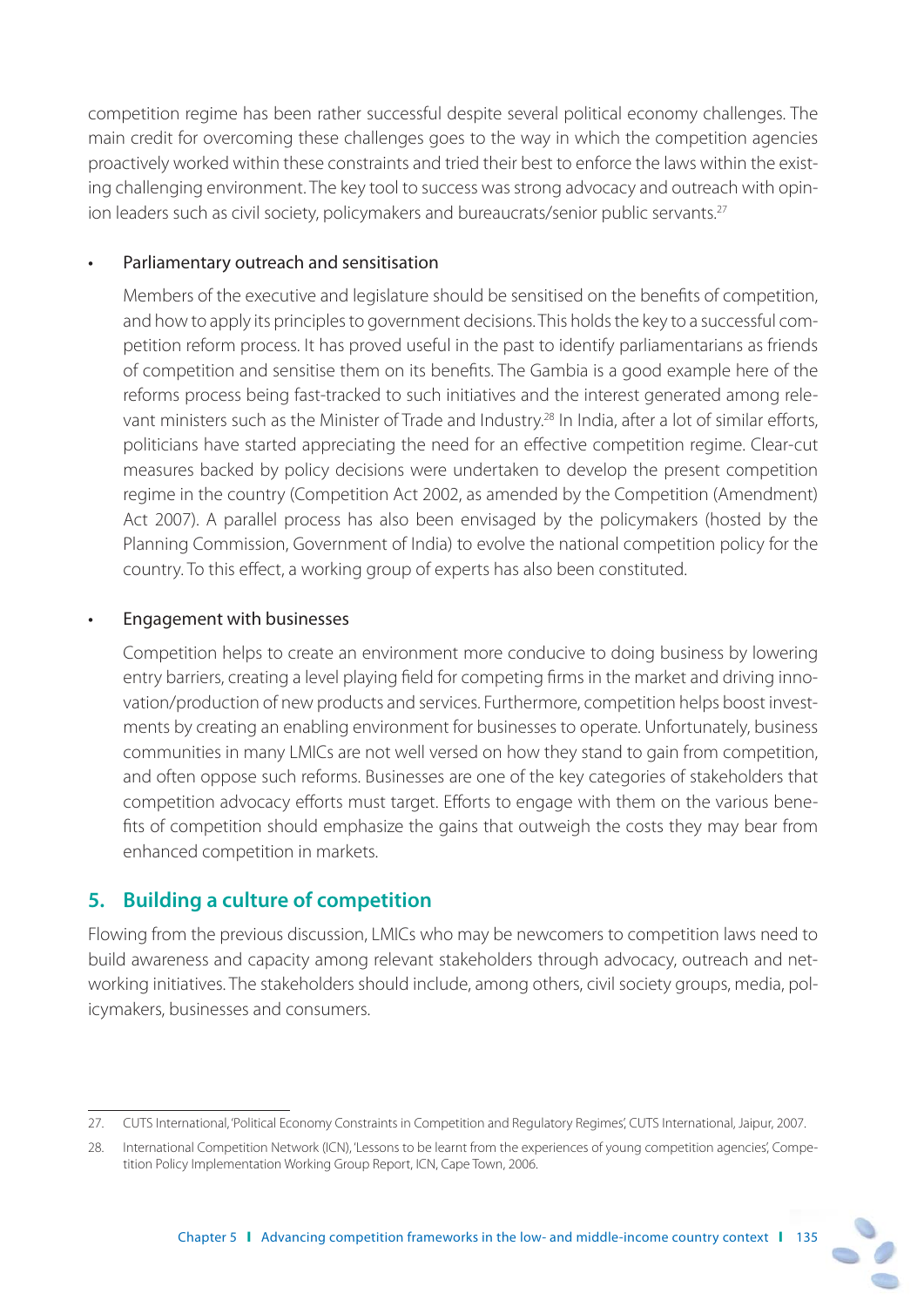#### Generating awareness/sensitising stakeholders

Generating awareness and sensitisation are continuous processes, and necessary to gather public support for competition reforms. Multiple stakeholder initiatives and focus group discussions are helpful ways of doing so. It is important to note that awareness cannot be raised in a generic way and in isolation—i.e. without any cases studies. Until such time that a competition authority builds up its own armoury of case studies, it can rely on cases studies from other jurisdictions, particularly from other LMICs. Communicating with all the stakeholders on relevant issues pertaining to competition such as its benefits, the costs of competition distortions to the stakeholders etc. is a key—and this needs to be effectively managed by modern competition agencies in LMICs.

Public education on competition issues is very important to dispel some of the myths associated with it, such as that competition is bad for LMICs and only works for the rich, or that it is harmful for domestic industries, as well as to explain how consumers, producers and the government can gain from competition. All of this forms part of competition advocacy, which is a core component in building a culture of competition.

The Competition Commission of India has actively been pursuing competition advocacy efforts with the help of toolkits, booklets etc. Civil society organizations can also play an important role in addition to countries' competition agencies in terms of taking on such advocacy initiatives.

In its efforts to generate awareness and sensitisation, the Turkish Competition Authority organizes events such as panels, conferences and regional seminars to increase awareness of competition by the public and the business community. It has also extensively used media to inform the public and the business community about its practices and has produced a great number of publications on competition law and policy that are available as soft and hard copies. The agency is in close contact with law and economics faculties in universities to enable the students to have a course on competition law and economics. It can be argued that the Turkish Competition Authority has been quite successful in these endeavours.<sup>29</sup>

The South African competition authorities have similarly managed to secure the buy-in and participation of specific stakeholders and are continuing their advocacy efforts aimed at raising public awareness through presentations, workshops and meetings with business entities, labour groups, consumer groups and other affected stakeholders. Its successful engagement with businesses can be seen now that most firms have an internal competition law compliance programme.

#### Advocacy and capacity-building on competition reforms through networks

Competition advocacy and capacity-building initiatives need not be confined to the domestic territories of countries. Building strong networks that go beyond borders can play a very effective role in this regard. For example, the African Competition Forum was launched in Nairobi in 2011. Its principal objective is to promote the adoption of competition principles in the implementation

<sup>29.</sup> International Competition Network (ICN), 'Lessons to be learnt from the experiences of young competition agencies', Competition Policy Implementation Working Group Report, ICN, Cape Town, 2006.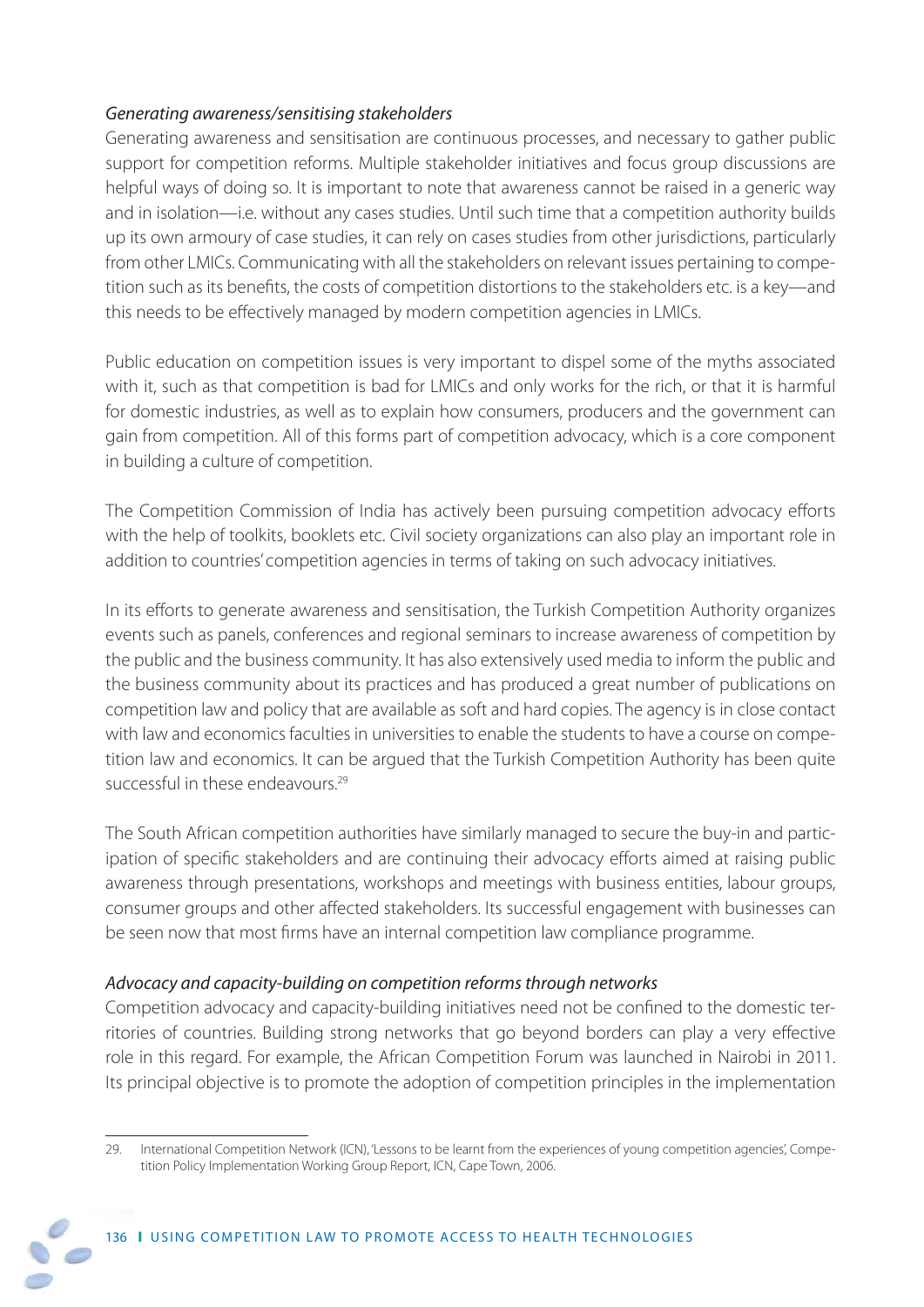of national and regional economic policies of African countries. Specifically, the Forum assists in building the capacities of agencies in the region and promoting awareness and appreciation of competition principles among government and other stakeholders.

Another network that deserves mention here is made up of civil society organizations and called the International Network of Civil Society Organizations on Competition (INCSOC). The network intends to put civil society on the map of competition policy discussions at the international and domestic arena. Its main objective is to promote and maintain a healthy culture of competition among civil society and other interested organisations. The activities of the network revolve around the objectives of coalition-building, networking and capacity-building on competition issues, primarily of civil society organizations but also of other stakeholder groups, achieved by sharing experiences and through information dissemination projects. In working towards the long term goal of building an effective competition framework and competition culture, various stakeholders, organisations and regulatory bodies have a role to play – no one network or organisation should be considered isolation.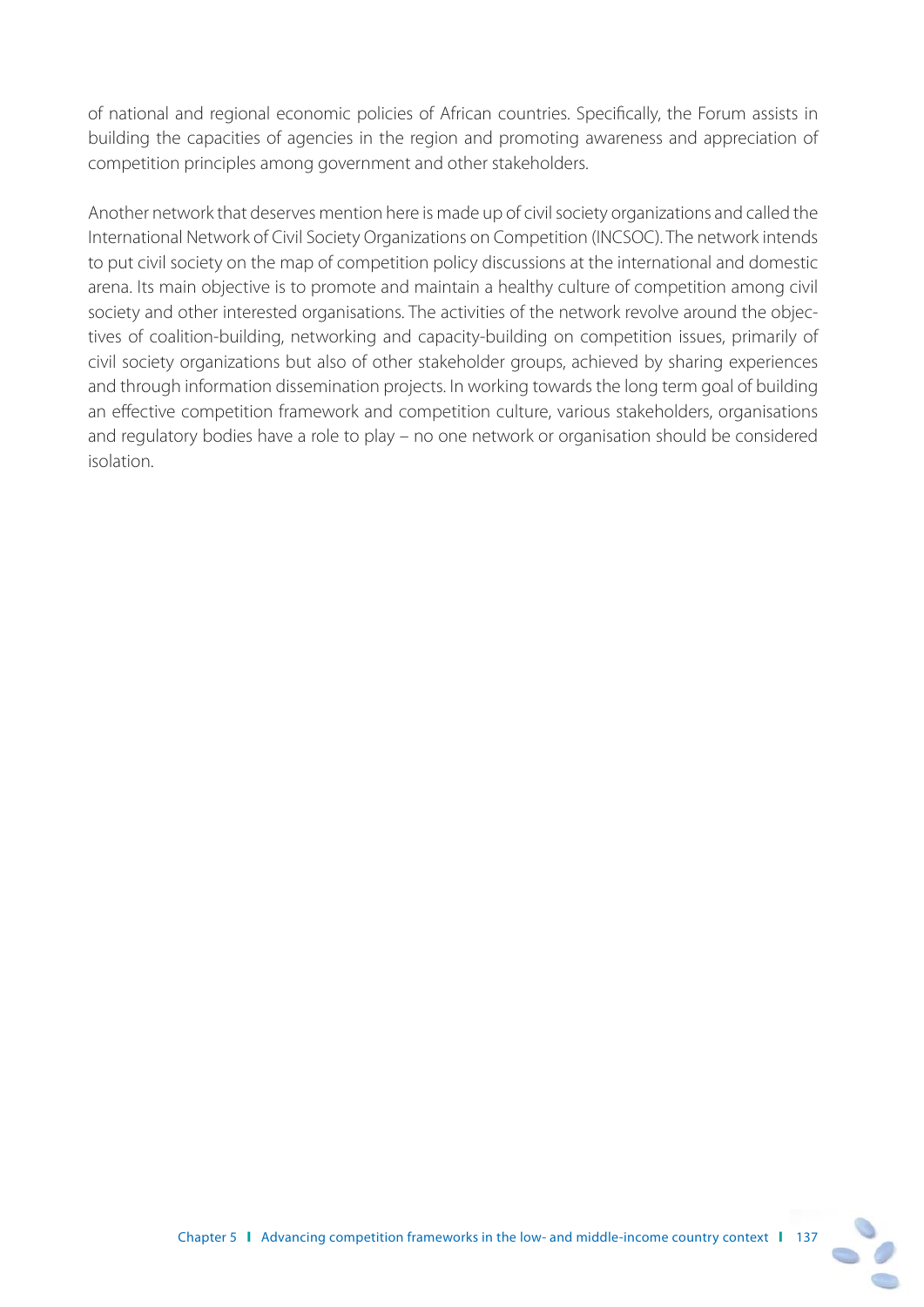# **CONCLUSION**

Access to health technologies is a fundamental human right that should be promoted using all of the means available. Making health technologies accessible and affordable to populations of LMICs requires resources and tools of various kinds. A robust competition framework and resources to effectively carry out its mandate is one of those means. While competition law does not provide the financial resources necessary to procure and supply health technologies, it may well be used to bring down prices and to help ensure that budget resources are used most efficiently. Competition law can also help spur the quicker introduction of novel and improved health technologies. This will promote the achievement of human rights objectives.

Competition law is an underused tool in the toolbox for LMICs. This guidebook has shown that in certain circumstances competition law has advantages over and complementaries with some of the flexibilities built into international IP and trade rules and, therefore, warrants further attention. In terms of advantages, competition law can be used to address 'market failures' and wrongful conduct in the health technologies sector, whether or not they are associated with the abuse of patents or other IP rights. For instance, anticompetitive activities undertaken in the context of government procurement processes, such as bid-rigging and price-fixing, are not necessarily associated with IP.

Competition law enforcement actions can be initiated by government authorities, or by affected persons or groups, without the need to demonstrate some type of infringing activity or without being the subject of an infringement claim by an IP right holder. Additionally, damages or penalties can be assessed on the basis of effects on the market, and need not be limited to individual claimants.

Unlike some other areas of law, there are no extensive overarching international agreements on competition law. As a consequence, there are few external constraints on the approaches that governments may legitimately adopt to address anticompetitive conduct, and governments, particularly those in the developed world, have adopted and employed substantially different approaches to competition law over time. Competition law is a part both of industrial policy management and consumer protection, and governments require flexibility to address changing needs and perspectives in each of these areas.

That said, LMICs face substantial challenges in effectively using competition law to promote affordable access to health technologies. While some have already built up competition law enforcement agencies, many are at early stages in this process.

Competition law enforcement typically involves investigation into private business practices, which often requires authorities being equipped to issue and execute demands for documents, testimony and so forth. A case must be built based on the evidence that has been assembled. For a competition law authority to undertake its mission effectively, adequate budget and staffing, accompanied by the political will for such an enabling legal and political environment, is core.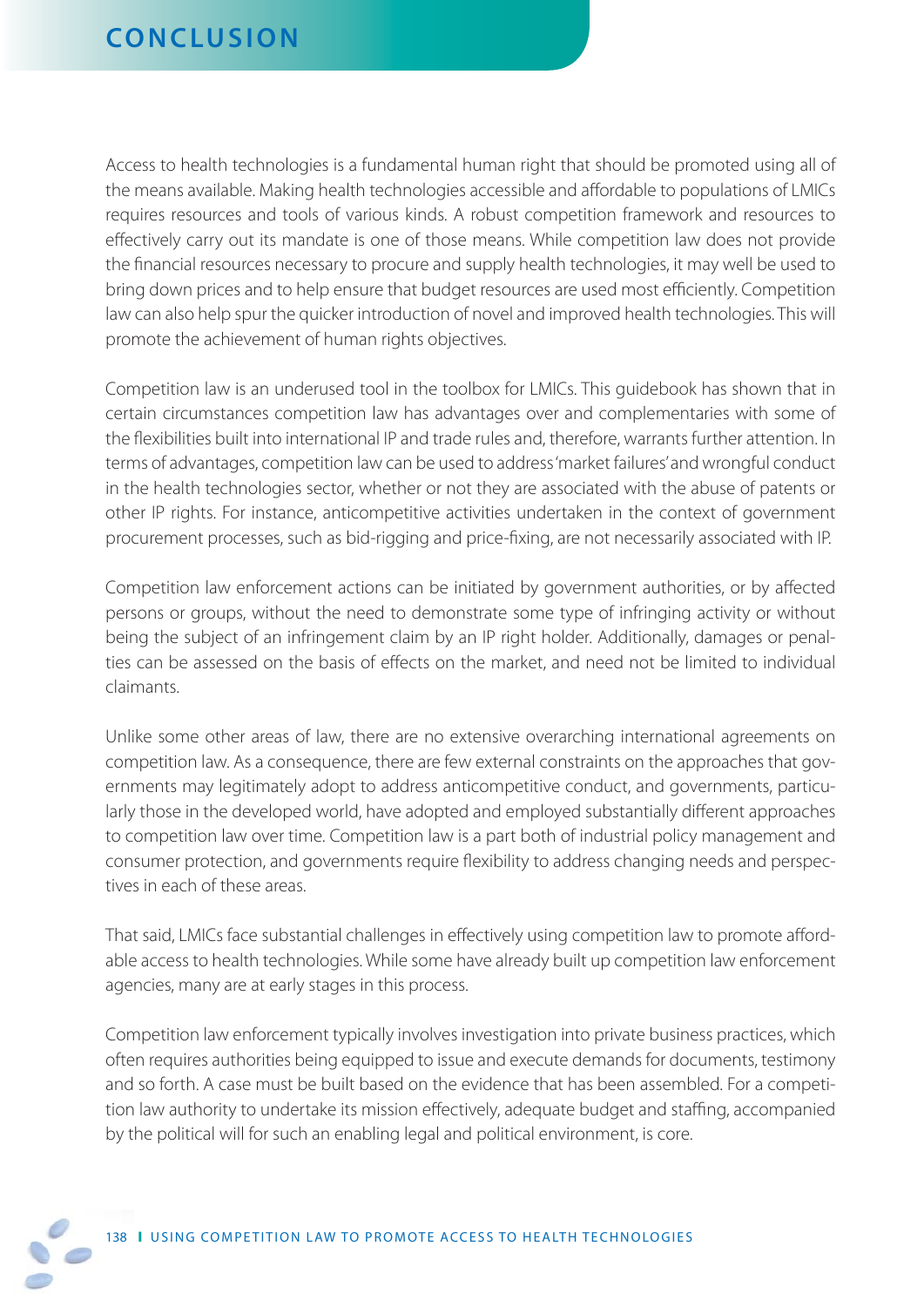One way that LMICs can mitigate some of the potential burden of complex law enforcement is to make use of per se rules that do not require applying a balancing test (e.g. the rule of reason) in each case. For conduct such as horizontal price-fixing or bid-rigging, it is enough for the authorities to present evidence that the activity has occurred.

Another way that competition authorities in LMICs can reduce their operating burdens is to work with presumptions in areas such as assessment of market power. As discussed in Chapter 4, the holder of a patent on a therapeutic drug should be presumed to have market power in respect to that drug, shifting the burden to the patent owner to demonstrate (if it can) that alternative therapies act as effective substitutes. Similarly, when a merger or acquisition is proposed among pharmaceutical companies, there should be a presumption that drugs in the same broad ATC class are in competition with each other, and that the combination should not be permitted to eliminate that competition. The burden should shift to the combining companies to demonstrate that drugs in the same broad class do not compete.

The model provisions following this conclusion are intended to provide suggestions or guidance regarding potential per se rules and/or presumptions that may be used in competition legislation or regulations in LMICs.

There are also ways to simplify remedies under competition law. Usually, remedies include the assessment of damages caused by or related to the anticompetitive conduct, and the potential assessment of criminal fines and penalties, as well as imprisonment for individuals. To reduce the burdens of litigation, consent orders or agreements that put an end to the anticompetitive conduct might be used, and may also include monetary compensation. In addition, courts and administrative authorities may issue compulsory licences as a remedy for patent-related anticompetitive conduct. An advantage is that the TRIPS Agreement provides greater flexibility for compulsory licensing as a remedy for anticompetitive conduct than it does for some other contexts. For instance, a compulsory licence issued to remedy anticompetitive conduct need not require the payment of a royalty to the patent owner; prior negotiation with the patent owner is not required; and the licence may authorize exports as well as supply of the domestic market without employing specific WTO rules adopted for 'compulsory licensing for export'. At the same time that it is desirable to simplify some remedies to reduce adjudicative burdens, it might also be appropriate to consider new and broader remedies to address previously unaddressed harms to consumers, patients and payers, as well as to competitors.

While competition law authorities in LMICs may well lack experience as compared with their counterparts in developed countries, the only way to overcome that lack of experience is to get started. Once the competition law has been enacted, it may be necessary to put in place regulations and working procedures. It may also be useful to bear in mind the old adage, 'perfection can be the enemy of the good'. Regulatory structures take time to evolve, and are 'perfected' only through the experience gained from implementation. Competition authorities are policing the market in the interests of protecting the public, including the public health budget. There is no country or region where markets are functioning without some form of anticompetitive abuse, and there is plenty of

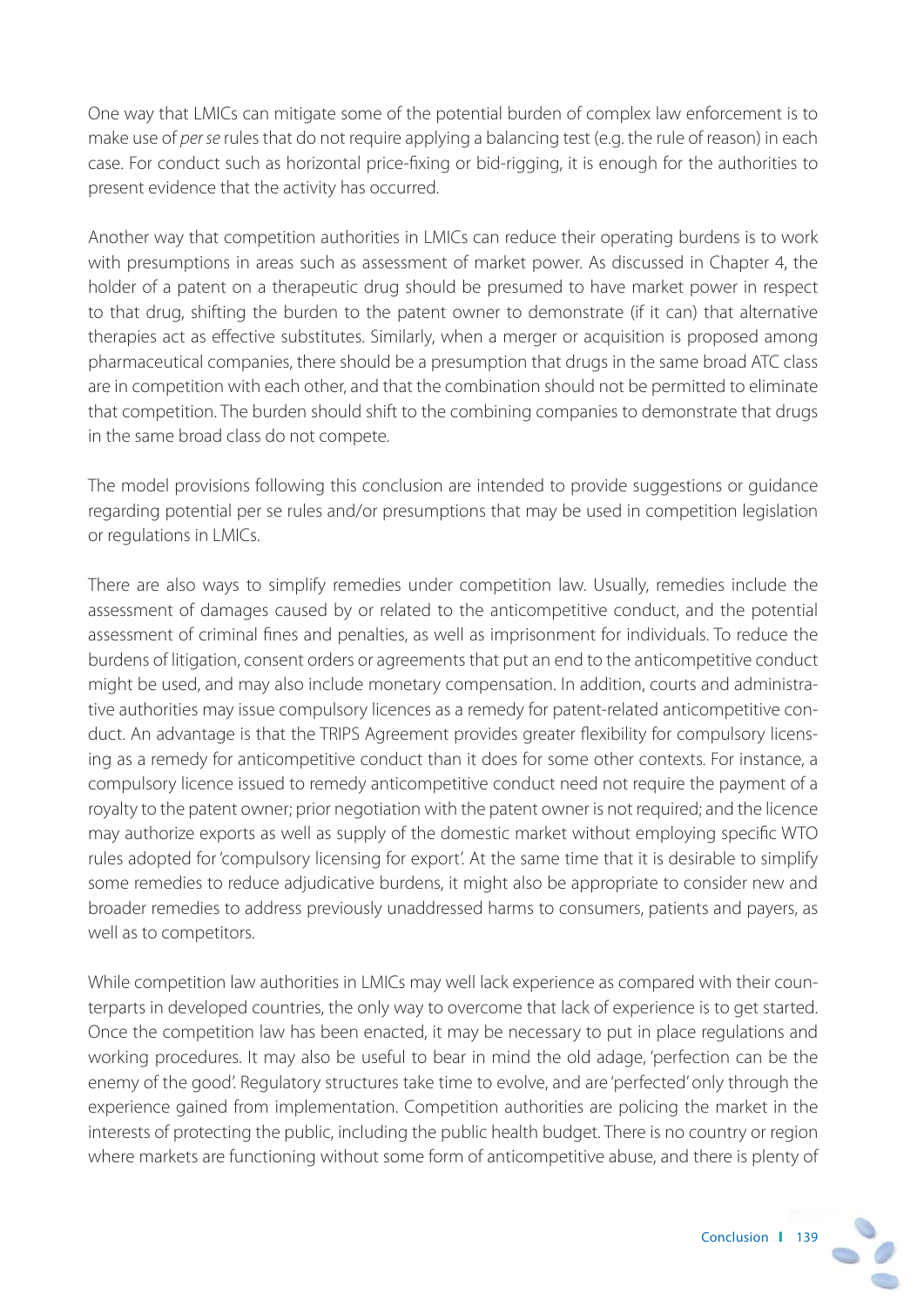work to be done everywhere. If competition authorities in LMICs wait until they have developed perfect programmes, the delay may be contrary to the public interest.

Furthermore, there should be no reason for any LMIC competition authority to 'go it alone'. Competition authorities can share knowledge and experiences formally and informally. A number of the developed-country competition law authorities, along with international organizations and civil society organizations, are able to help with technical training and support. As in so many other areas, the Internet enables competition law authorities, and the public (including civil society organizations), to learn from the experience of others at very low cost and with few barriers. The laws, regulations and practices of competition law authorities across much of the world are available online, and in several languages.

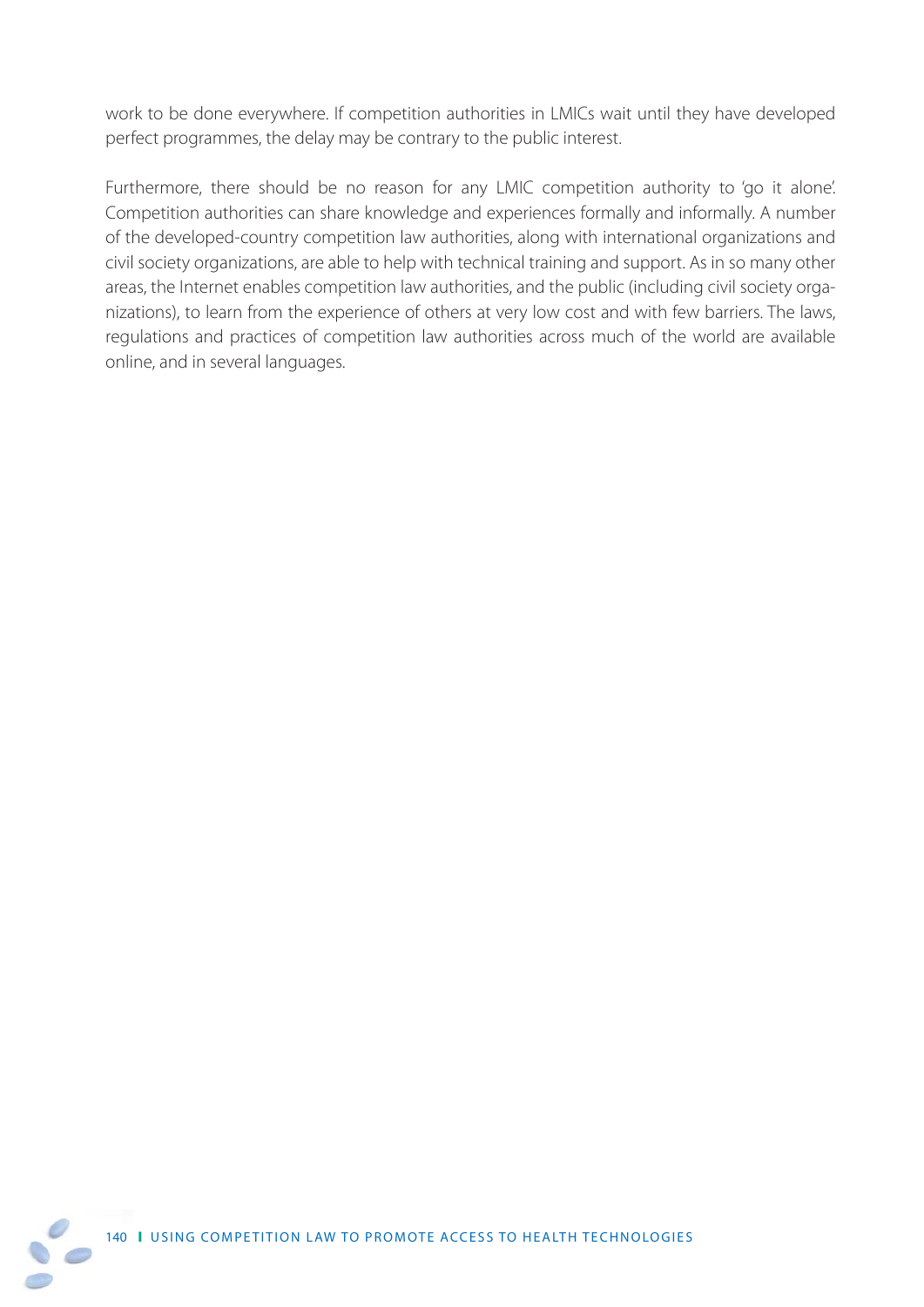# Restrictive practices in licensing agreements

Restrictive practices in licensing agreements may have negative effects on the capacity of the licensee to produce and offer health technologies at competitive prices locally or internationally. They may also limit its ability to innovate or improve on the received technologies.

Restrictive practices may be enumerated in competition laws and subject to the control of competition authorities, or regulated under other pieces of legislation, such as industrial property laws. In some countries, industrial property offices have the competence to review the terms and conditions provided for in licensing agreements.

In cases where restrictive practices are found, remedies may include the non-registration of the licensing agreement (where required to produce certain effects or for fiscal purposes) or the invalidation of the agreement or of those clauses deemed contrary to the applicable laws and regulations. Where restrictive practices have caused injury to a licensee, the licensor may be held liable to pay damages to compensate the licensee.

One important aspect of the legislation regarding the control of restrictive practices is how the lawfulness or unlawfulness of a particular practice is determined. One approach (based on what is known as the 'rule of reason') is to investigate and establish in each particular case whether a practice has anti-competitive effects. This approach requires a case-by-case balancing analysis that may be difficult to conduct, particularly when the competent authorities have limited resources.

Another approach is to define a set of restrictive practices that may be considered unlawful per se—that is, without a specific analysis and evaluation of the circumstances of the particular case. This approach was extensively used by US antitrust authorities in the past, and continues to be used in the EU and other jurisdictions. Its implementation is more straightforward than the 'rule of reason' and could be the most suitable option for LMICs. The adoption of *per se* rules regarding the unlawfulness of certain practices may be undertaken through legislation. Per se rules may also be adopted through judicial or administrative decision. As discussed in Chapter 2, under the WTO TRIPS Agreement countries are free to regulate IP licensing agreements.

The following provisions in licensing agreements may be considered abusive or anti-competitive per se:

(i) exclusive grant-back provisions and/or zero-royalty grant-backs; grant-backs of know-how and unrelated improvements;

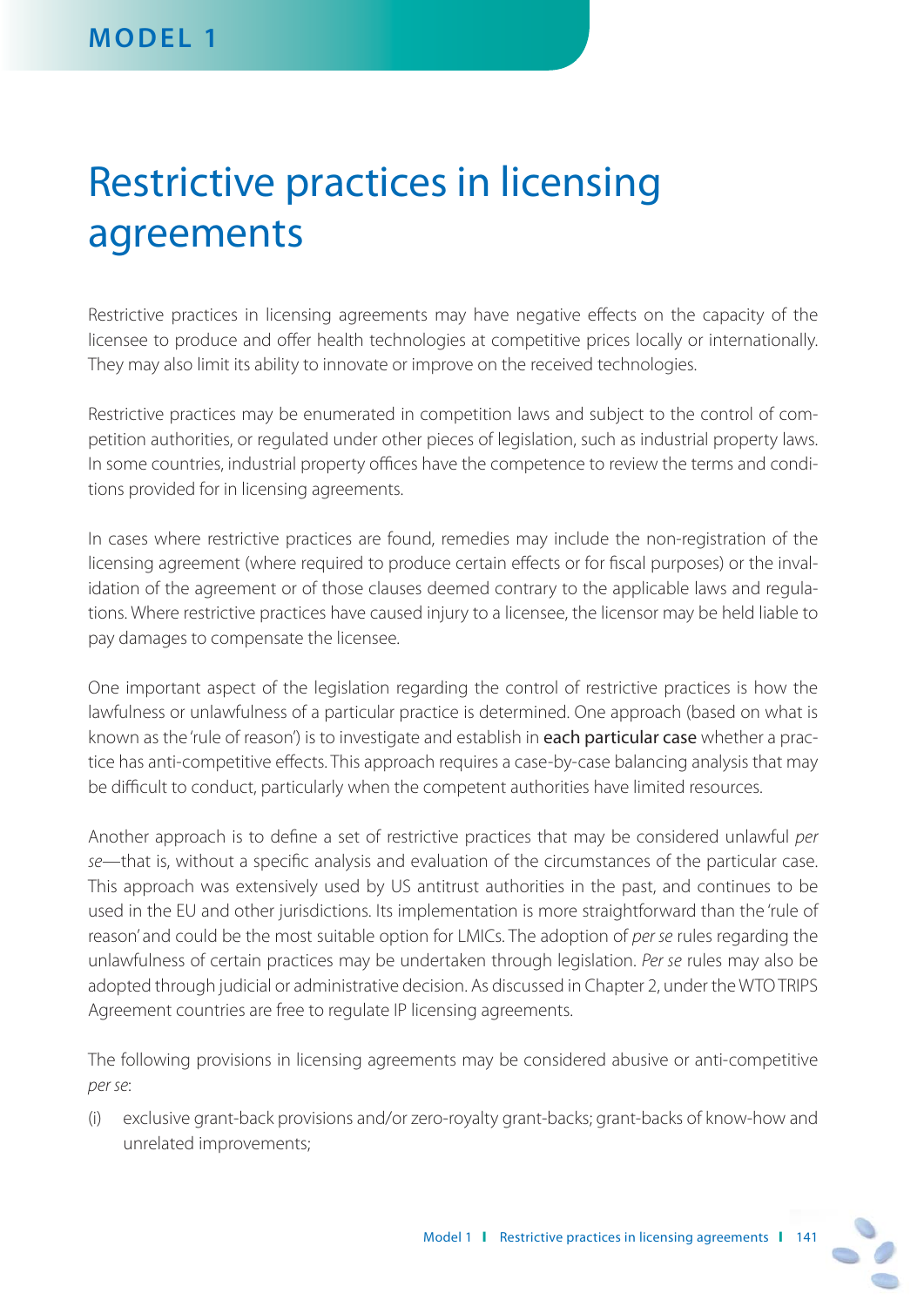- (ii) non-challenges to validity of industrial property rights;
- (iii) ineligibility to become a compulsory licensee;
- (iv) exclusive dealing;
- (v) restrictions on research;
- (vi) restrictions on use of personnel;
- (vii) price-fixing;
- (viii) restrictions on adaptations;
- (ix) exclusive sales or representation agreements;
- (x) tying arrangements;
- (xi) export restrictions, particularly for the supply to countries without a blocking patent;
- (xii) restrictions on publicity of licensed products;
- (xiii) payments and other obligations after expiration of industrial property rights;
- (xiv) restrictions after expiration of the licensing agreement.<sup>1</sup>

Importantly, Article 40 of the TRIPS Agreement does not prevent WTO Members from defining which restrictive practices can be deemed abusive or anti-competitive per se.

<sup>1.</sup> This list is based on one of the proposals discussed during the negotiation of the TRIPS Agreement (Chairman's Draft of 23 November 1990 and the Brussels Draft).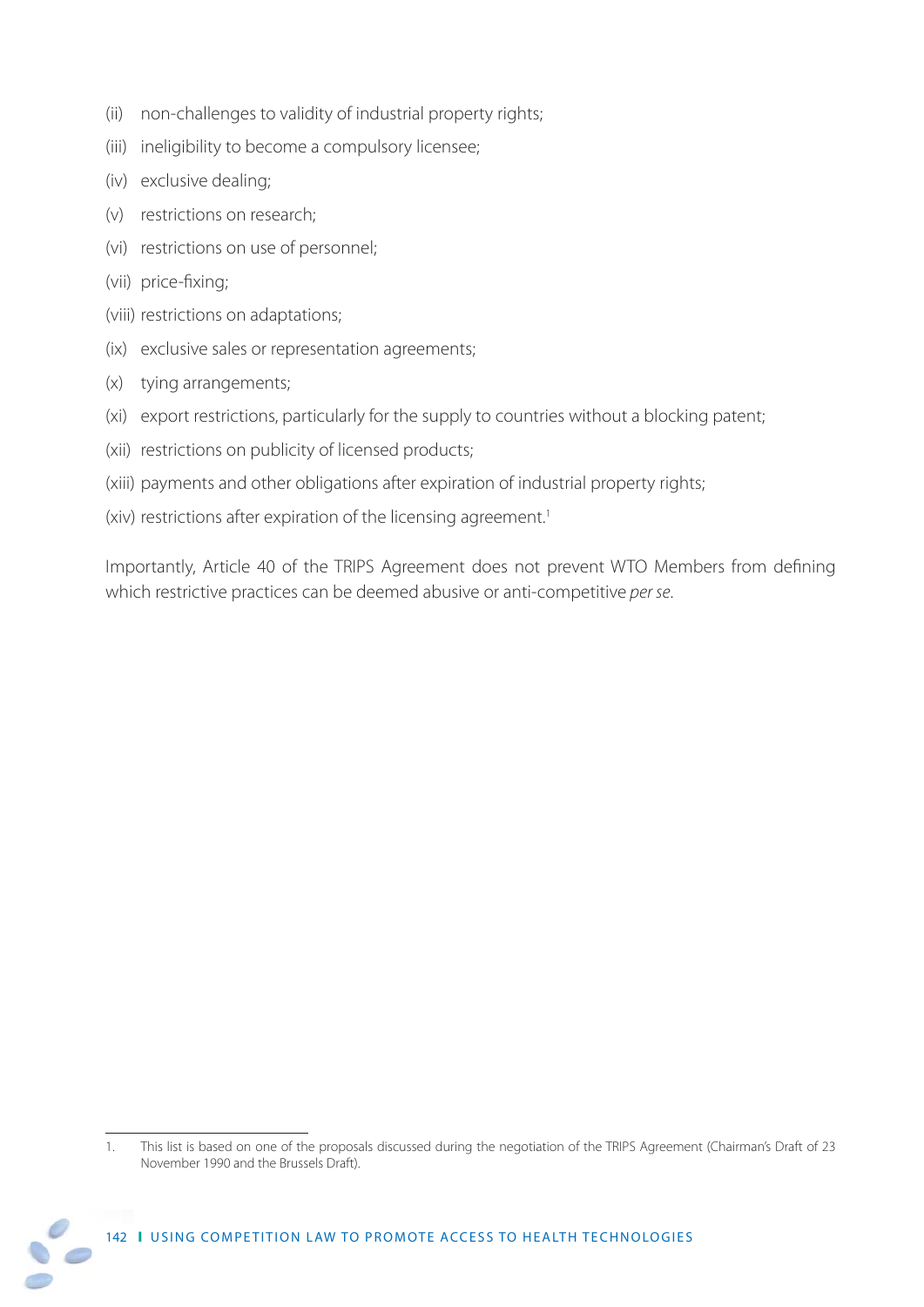# Defining the relevant product market in access to health technologies cases

### Using the ATC system as a starting point

The Anatomical Therapeutic Chemical Classification System (the "ATC system"), which is used for the classification of medicines, divides medicines into groups based on the organ or system on which they act and their therapeutic, pharmacological and chemical properties. There are five levels in the ATC system:

- ATC level 1: anatomical main group (14 main groups, such as dermatologicals, medicines that work on the cardiovascular system, and anti-infectives for systemic use);
- ATC level 2: therapeutic subgroup (dermatologicals, for example, are divided into 11 therapeutic subgroups, including antifungals for dermatological use, antiseptics and disinfectants, and anti-acne preparations);
- ATC level 3: pharmacological subgroup (antifungals for dermatological use are divided into two pharmacological subgroups: antifungals for topical use and antifungals for systemic use);
- ATC level 4: chemical subgroup (antifungals for topical use are divided into three chemical subgroups: imidazole and triazole derivatives, antibiotics and 'other antifungals for topical use'; and
- ATC level 5: chemical substance (there are 21 imidazole and triazole derivatives that are recognised as antifungals for topical use, including clotrimazole, ketoconazole and fluconazole).

The European Commission recognises that medicines in the same ATC 3 class "generally have the same therapeutic indication and, subject to exceptions, cannot be substituted by products belonging to other ATC 3 classes". That said, the appropriate ATC level must be identified on a case-by-case basis, with the circumstances of any particular case being considered to identify the relevant product market. In other words, the ATC system is only a guide; a starting point.

## Abuse of dominance

When a health technology is patented, there should be a presumption that it has its own product market. If the drug in question is no longer patented (or is a generic version—a bioequivalent—of the originator drug), the presumption should be that the originator drug and all its bioequivalents constitute a single product market. This translates into using the ATC level 5 as a starting point for market definition in any abuse of dominance matter.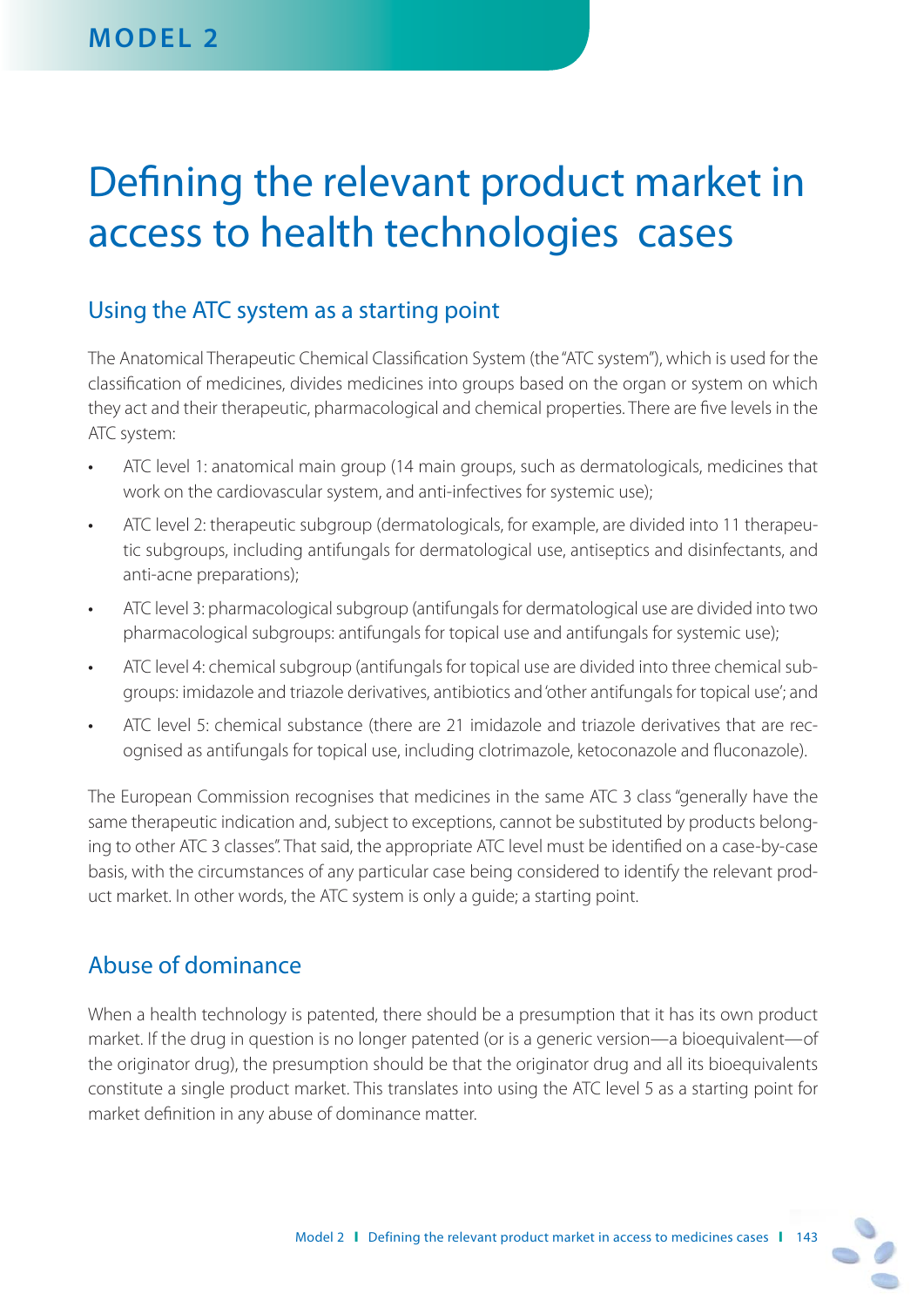While it is ordinarily appropriate to start the assessment with the lowest ATC level and move upward to identify potential substitutes, there may be cases where the starting point of market definition should be even more specific than the ATC level 5—that is by first considering the galenic form of the drug. The galenic form refers to the pharmaceutical dosage form of a medicine—whether oral (tablet, capsule, solution or other), topical or for intravenous injection. It may be appropriate to use the galenic form as a starting point, for example, when dealing with a drug used to treat young children. In other cases, it may even be appropriate to distinguish between prescription and OTC markets involving the same active ingredient medicine.

The question that arises is who should have to show that the market should be defined more broadly—who bears the onus of rebutting the presumption regarding the relevant product market? An access-friendly approach would see the onus resting on the party which is alleged to have abused its dominance (the company under investigation) to make out a case why the relevant product market should be defined more broadly.

### Merger control

In merger control, the objective is to prevent a decrease in market competition. This makes it appropriate to presume that drugs in the same therapeutic class can ordinarily be substituted for each other, which ordinarily translates into ATC 3. But depending on the condition, infection or illness that is the target of the drug(s) in question, either ATC level 2 or ATC level 3 should be used as a starting point. The following two examples explain why:

- In a proposed merger between two firms that market drugs to treat fungal infections of the skin, it may be appropriate to use ATC level 2 as a starting point. This is because, as indicated above, antifungals for dermatological use are located at the ATC 2 level; at the ATC 3 level, one finds both antifungals for topical use and antifungals for systemic use. A fungal infection of the skin may be treated either topically or systemically.
- In a proposed merger between firms that market drugs to prevent malaria, it may be more appropriate to use ATC level 3 as a starting point. This is because antimalarials are located at the ATC 3 level. Antiprotozoals, which are located at the ATC 2 level, include antimalarials as well as agents against amoebiasis and other protozoal diseases and agents against leishmaniasis and trypanosomiasis.

Who bears the onus of showing that the market should be defined differently? While an accessfriendly approach should see the onus resting on the merging parties to prove that the relevant product market should be defined more narrowly, in jurisdictions where the competition authority is responsible for review of proposed mergers, it is that regulatory authority that should have the statutory mandate—acting in the public interest—to define the market appropriately.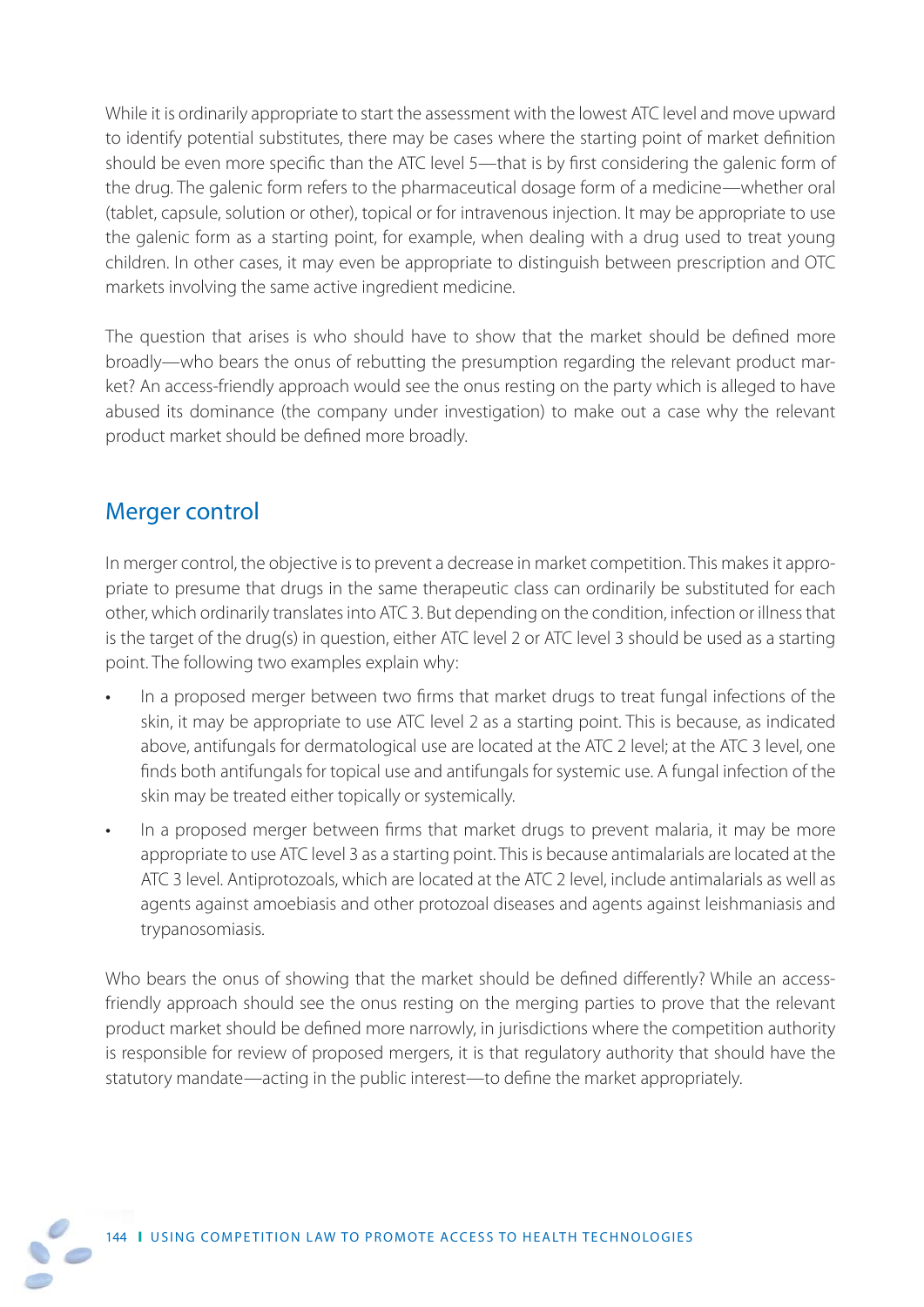# Model interpretations: refusal to license

- A refusal to license an IP right in and of itself is not a violation of competition law.
- A refusal to license IP rights, including patents, data rights and know-how, by a dominant enterprise may violate competition law where the refusal has a substantial anticompetitive effect that outweighs its technological, efficiency or other pro-competitive gain.
- A refusal to license an IP right on reasonable commercial terms may be presumed to cause anti-competitive harm that outweighs any pro-competitive gain in the following situations:
	- i) The IP holder does not make the medicine available at reasonably affordable prices to the public, and the refusal to license involves an essential input such that the refusal to license prevents competition in the relevant market; or
	- ii) The refusal to license extends market power beyond the scope of the patent as defined by the patent law and its working requirements, such as where the refusal:
		- (1) prevents supply of a segment of the market that is not served by the IP owner on reasonable prices, terms and conditions; or
		- (2) forecloses access to, or anti-competitively raises the price of, an important input needed to supply a market other than that which is protected by the IP right, including by blocking R&D or marketing of new products for which the IP right is an essential input (for example, a rational fixed-dose combination medicine);

or

- iii) The refusal is in respect of an IP right that covers minimal creative contributions (considering, for example, the nature and funding of the R&D) compared to the anti-competitive effects of the refusal: or
- iv) The refusal is motivated by anticompetitive animus, rather by a legitimate business justification.
- In determining a remedy for an illegal refusal to license, authorities should consider the availability of standard form licenses of right as may be available under the patent law and the possibility to license on reasonable and non-discriminatory terms through the Medicines Patent Pool or similar mechanism.

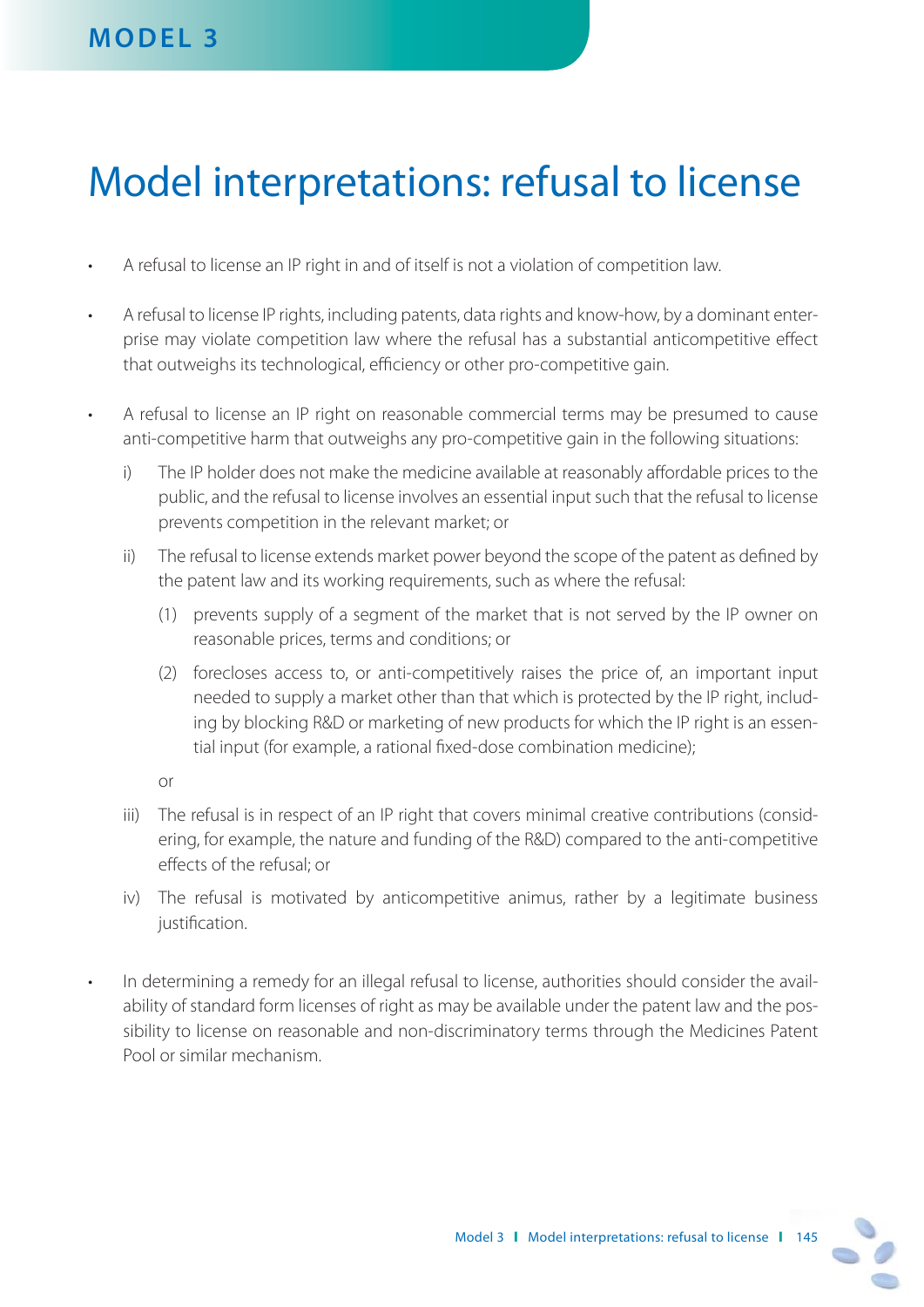# Model interpretations: excessive pricing

An excessive price of a needed medicine may be presumed where the price maintained by a dominant supplier of a medicine does not make the benefit of the patented invention available at reasonably affordable prices to the public.

The IP holder may rebut the presumption above by showing any of the following:

- 1. The owner of the IP has open licensed the technology to all potential competitors on reasonable and non-discriminatory terms, including at reasonable royalties determined in reference to the WHO/UNDP 'Remuneration Guidelines for Non-Voluntary use of a Patent' or as compared to average royalty rates in the industry for comparative goods; or
- 2. Competitive provision of the good is not economically feasible—for example, because of the relatively small size of the market, and the price is reasonable in the light of the demonstrated cost of production of the particular good plus a reasonable and proportionate reward for R&D, including a reasonable rate of return on invested capital.

A reasonable reward for R&D should be proportionate to the resources of the country—for example, as measured by GDP per capita.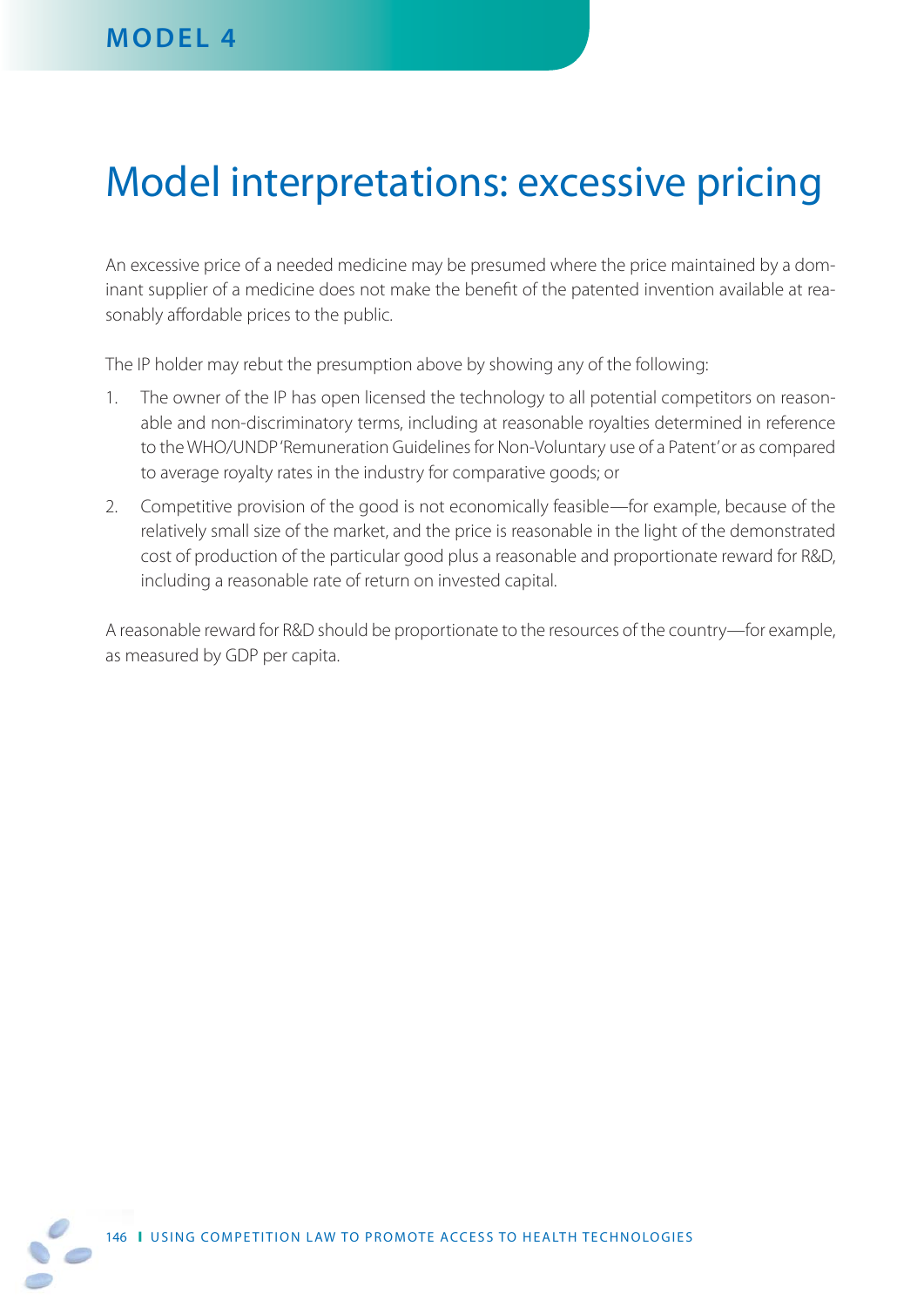# Model approach to extraterritorial application of competition law

### 1. General international legal principles regarding jurisdiction

Under general principles of international law, each country typically exercises jurisdiction (or legal control) over activities taking place within its own territory (i.e. territorial jurisdiction) and over its nationals, wherever they may be located (i.e. nationality jurisdiction).<sup>1</sup> As part of territorial jurisdiction, it is also generally accepted that each country may extend jurisdiction to acts occurring outside its territory when those acts have a direct and substantial effect within the national territory (i.e. 'objective territoriality').2

### 2. Transnational anti-competitive conduct

When applying competition law, national enforcement authorities (and private complainants) are usually concerned with conduct that is taking place within the territory of the country. But, particularly in a highly integrated global economy, anti-competitive acts undertaken outside the national territory may have a direct and substantial effect within the country. For example, several enterprises exporting a particular product to a country may fix its export price such that all importers must pay the price established through an anti-competitive arrangement. Some exporting countries—for example, the United States—provide an exemption in their competition law allowing exporters to undertake this kind of anti-competitive conduct as long as the products are exported.<sup>3</sup> As a consequence, importing countries and their consumers are denied the potential benefits of competition among exporters. There are a variety of other circumstances in which anti-competitive arrangements have both domestic (local) effects and foreign elements or causes. The executives of a group of suppliers may travel outside the country to discuss a bid-rigging arrangement for a government procurement contract; establishing their agreement outside the country and then carrying it out within the country.

Some anti-competitive conduct is intended to broadly affect the entire global market for a product, rather than being directed towards an individual importing country. Such conduct may nevertheless have an adverse impact on local consumers in each affected territory. Such conduct should not

<sup>1.</sup> There are other bases on which a country may exercise jurisdiction, but those are not relevant here.

<sup>2.</sup> Bernard H. Oxman, 'Jurisdiction of States', Max Planck Encyclopedia of Public International Law, MPEPIL 1436, Oxford, 2014.

<sup>3.</sup> Pursuant to the Foreign Trade Antitrust Improvements Act of 1982 (FTAIA), as confirmed by the Supreme Court in Hoffman-La Roche v. Empagran, 542 U.S. 155 (2004).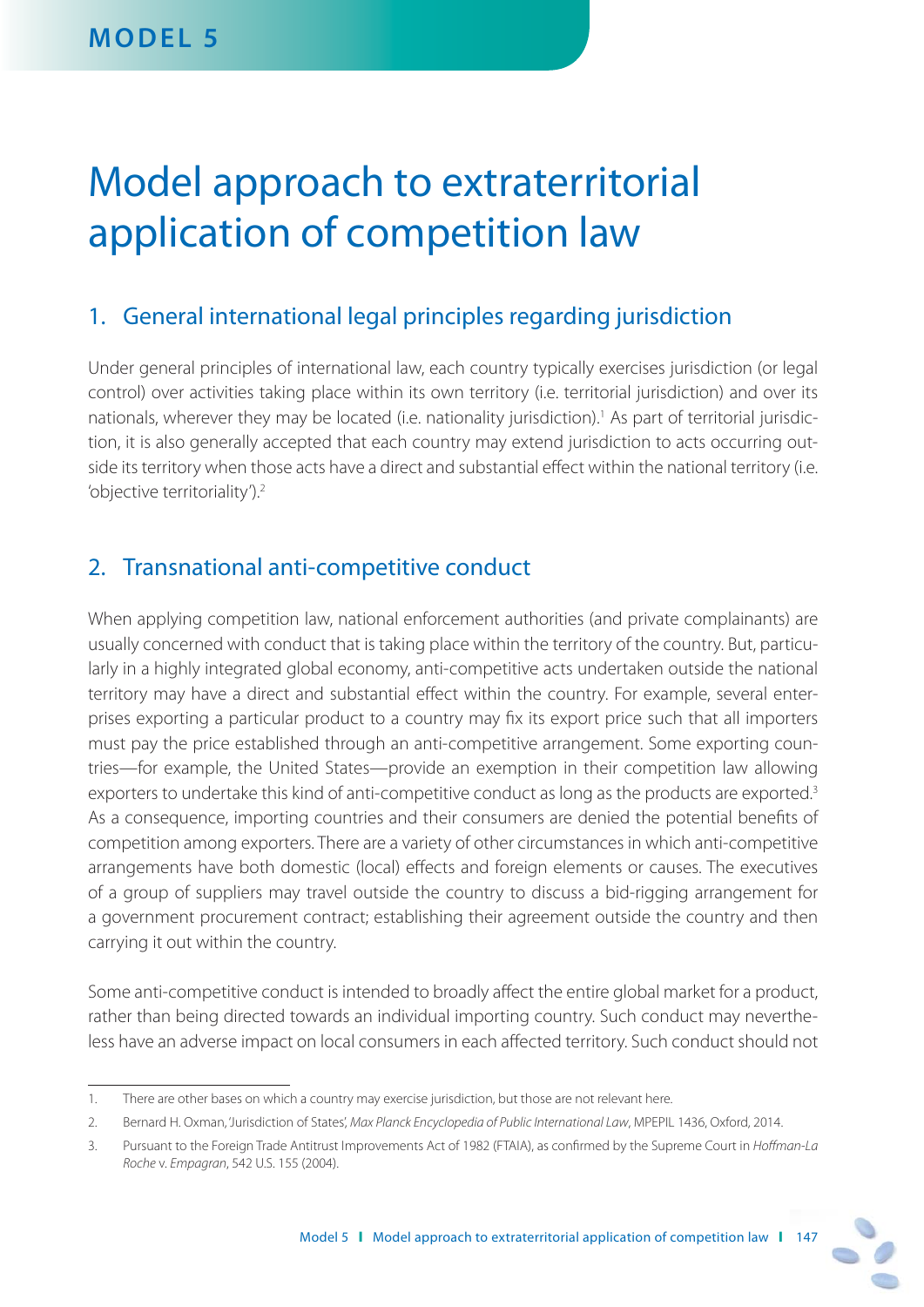escape the application of competition law just because the perpetrators did not target a particular country. Such conduct might be considered to have a 'widespread' or 'diverse' direct effect.

### 3. General principle for applying competition law to extraterritorial conduct

Competition authorities, private complainants and courts should be empowered to take action against persons (including enterprises) whose anti-competitive conduct outside the national territory has a direct and substantial effect within the national territory. Jurisdiction may extend to anti-competitive conduct that is widespread or diverse (i.e. the country need not have been specifically 'targeted'), in the sense of that the anti-competitive conduct was intended to affect the global market for a product, with a resulting impact on local prices or availability.

## 4. Comity

Some governments (including their courts) have expressed concern that competition laws of other countries should not be extended so far as to interfere with their own local approach to formulating rules and enforcing competition law. Activity that is considered anti-competitive in one country may not be considered anti-competitive in another. Extraterritorial application of competition law might be so intrusive as to undermine or negate the sovereign authority of other countries to develop and apply their own approach. In applying domestic competition law to activities being carried out in other countries, competition authorities and courts should be attentive to the rules of those other countries insofar as this does not result in substantial adverse effects in the domestic market. Foreign comity concerns, however, should not be addressed at the expense of the local consumer.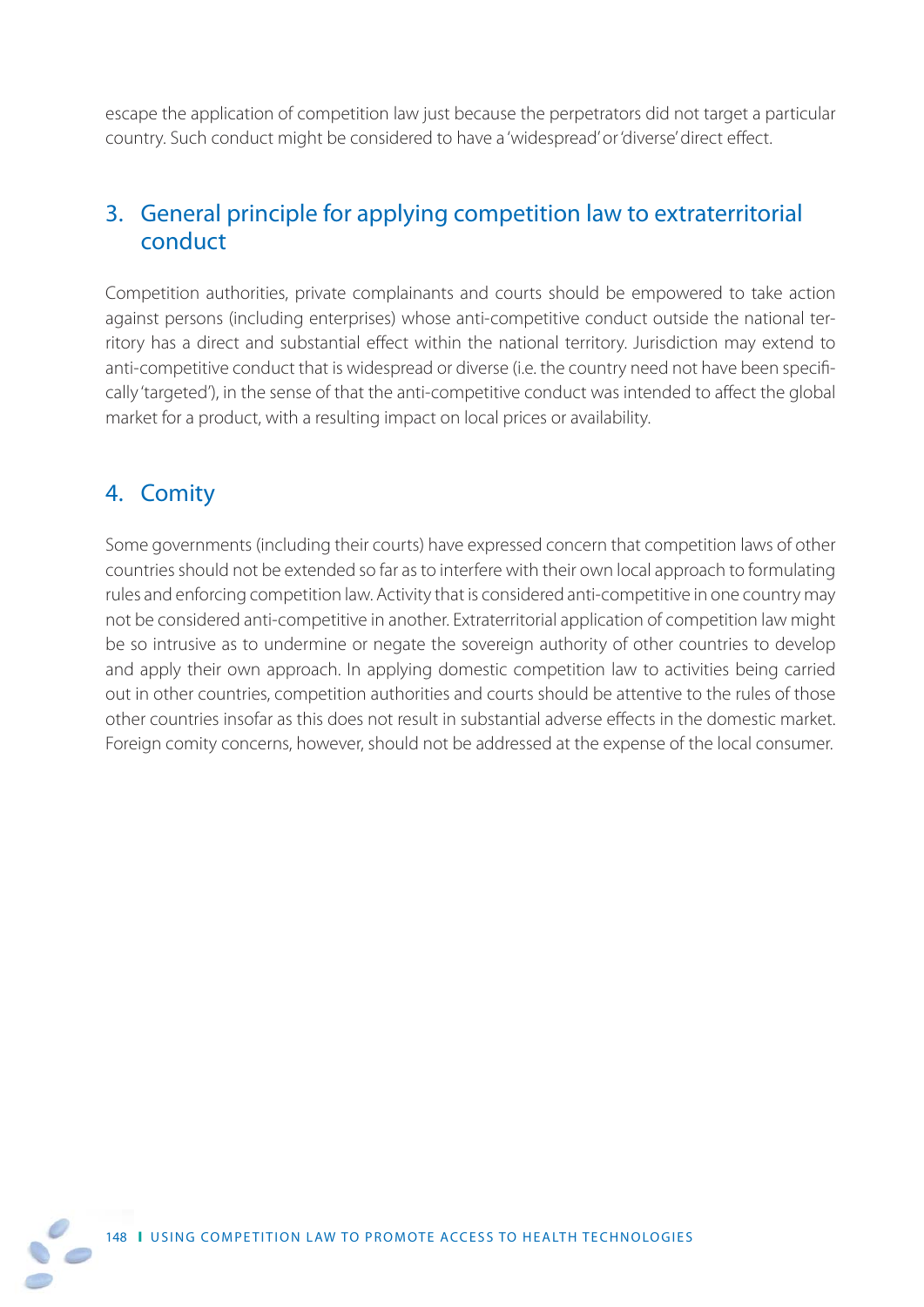# Remedies to address generic pathway-related abuse

A number of countries have adopted legislation that 'links' approval by the drug regulatory authority (DRA) to market a generic drug to the claimed patent status of the originator version of such drug. Such legislation may allow a patent owner to block DRA marketing approval of a generic version pending a determination by a court or administrative body regarding whether a patent would be infringed by introduction of the generic.

As a consequence of such linkage, the entry to market of a generic medicine may be significantly delayed, including in circumstances where it is not clear whether the patent in question is valid or would be infringed. The litigation or administrative process that decides whether the patent is valid or invalid, or would be infringed, may last for well over a year, during which time the public is deprived of access to the lower-cost competitor products, and the generic producer is deprived of sales opportunities.

Aside from linkage, there are several other ways in which patent holders may unfairly obstruct entry to market of generic competitors. These are discussed in more detail in Chapter 3. Although the discussion that follows is primarily concerned with addressing anti-competitive abuses connected with linkage mechanisms, these remedial measures may also be relevant to other forms of anti-competitive activity.

#### 1. Recovery of damages

To protect the public from overpaying and to deter patent owners from securing and seeking to enforce weak patents, if a linkage mechanism is adopted, it should include a means to recover from the patent owner the damages that are suffered by the public and the generic producer from delay occasioned by a wrongly invoked patent. Such a damage recovery system may take the form of an obligation imposed on the patent owner to pay any costs or losses that may have been sustained should the court or administrative body determine that such blocking was unwarranted. In the absence of such a damage recovery mechanism, pharmaceutical patent owners are encouraged to engage in the practice of 'evergreening'.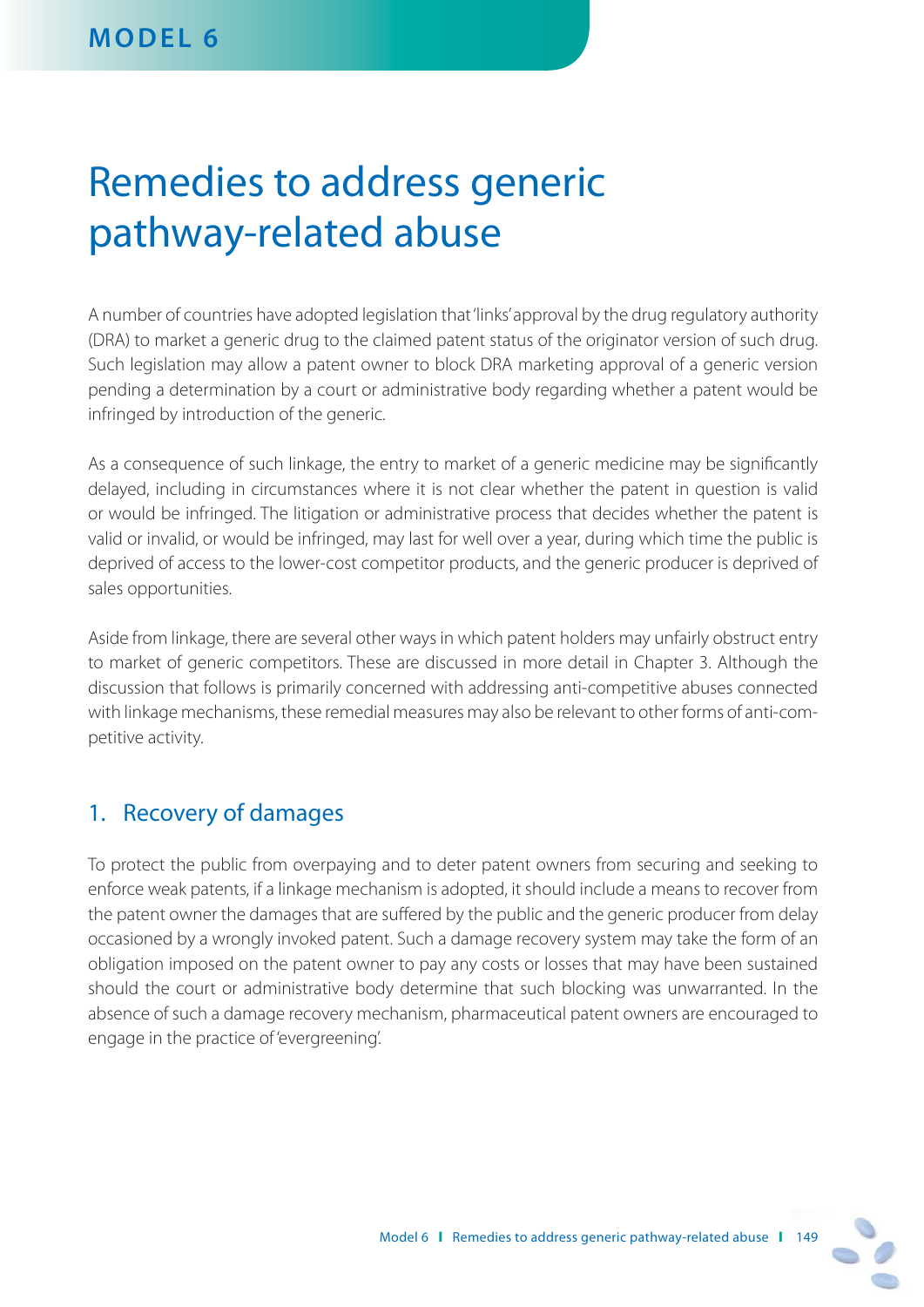## 2. Fines

In addition to such a mechanism, competition authorities should have the power to impose fines on pharmaceutical companies that abuse their patents or dominant position on the market to hinder the entry of generic products. Such fines should be sufficient to deter future abuses.

### 3. Equitable remedies, including access to regulatory data and technology

Courts and administrative authorities should have substantial discretion to impose equitable remedies to redress harms caused by anti-competitive conduct inhibiting the use of generic products. For example, as a remedy for abusive practices that block generic market entry, courts and administrative authorities may order pharmaceutical patent owners to allow generic producers to rely on confidential drug regulatory files for the purpose of accelerating DRA approval of generic drugs. Courts and administrative authorities may also order patent owners to provide access to manufacturing process technologies that will accelerate generic entry.

## 4. Preclusion of patent challenge buyouts

A linkage mechanism typically permits the generic producer seeking market entry to challenge the validity of a patent, or to assert non-infringement, to overcome the blocking of DRA approval. Linkage legislation should expressly preclude patent owners and generic producers from settling generic challenges to the validity or infringement of patents (sometimes known as 'pay for delay' or 'buyout' agreements). Such settlements enrich patent owners and generic producers at the expense of the public.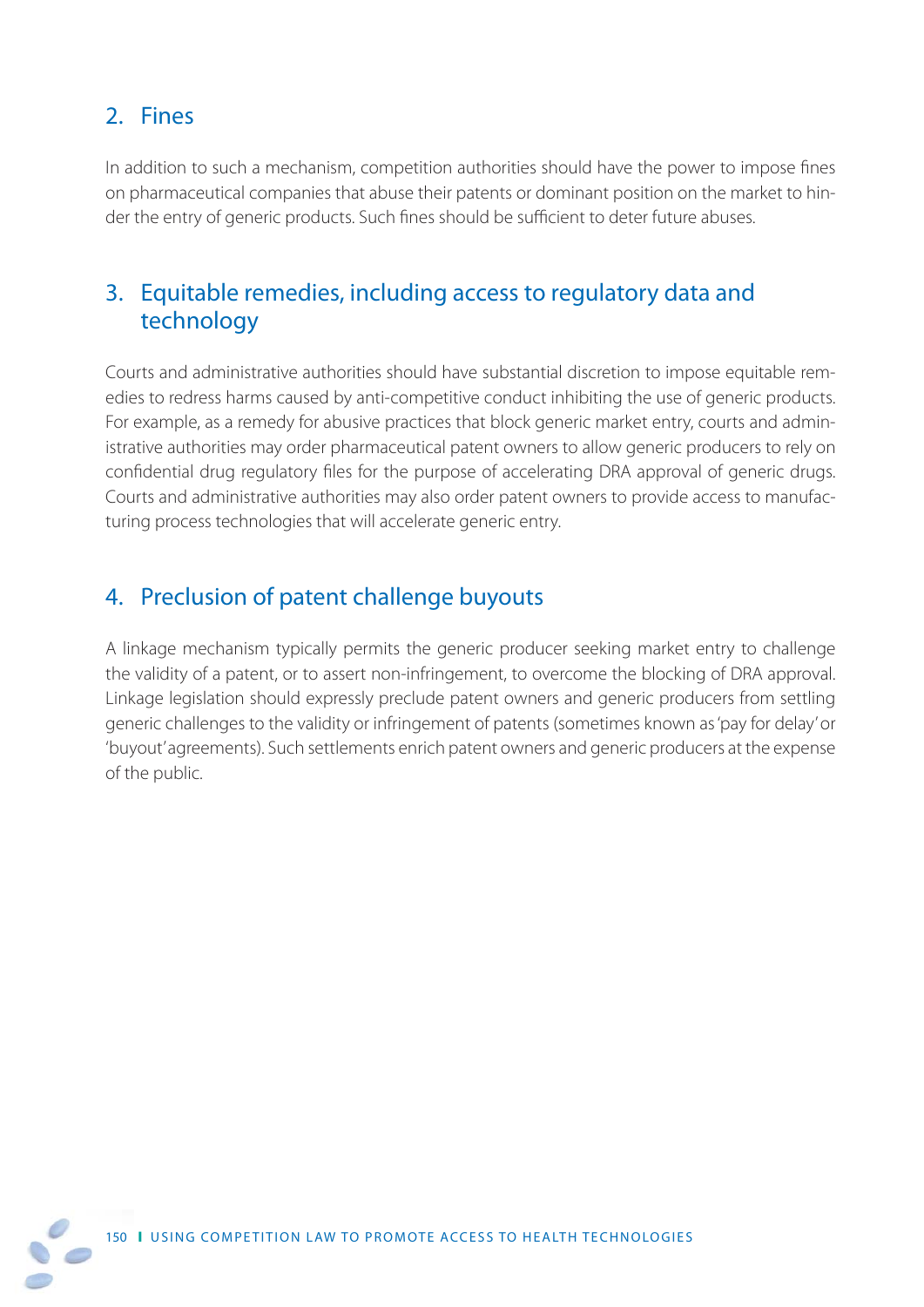# Model provisions of competition-related **TRIPS flexibilities**

#### **Article 6: Exhaustion of rights**

The principle of international exhaustion of rights may be incorporated into patent laws,<sup>1</sup> consistently with Article 6 of the TRIPS Agreement, with the following formulation:

The rights conferred by a patent shall not extend to acts in respect of Articles which have been put on the market in any country by the patentee or with his consent, or by any other authorized party.

This formulation would allow parallel imports of products commercialized by the patentee or its voluntary licensees, as well as by compulsory licensees.2

#### **Article 8: Measures to prevent abuses of IPRs**

Abuses of IP rights would ordinarily be subject to competition laws. However, IP laws may contain provisions dealing with different types of misconduct, such as restrictive practices in licensing agreements, fraud in the prosecution of patent applications, legally baseless requests for interlocutory injunctions and other abuses of enforcement measures. Some examples of provisions to deal with IP abuses are the following:

- The clauses in licensing agreements that adversely affect the technological development of the licensee, impose exclusive grant-back conditions, prevent any challenge to validity or impose mandatory joint licences will be deemed null and void.<sup>3</sup>
- The omission or misrepresentation by the patent applicant of information known to him that would render one or more claims invalid will be deemed fraud and cause the patentee to lose the right to enforce the patent.<sup>4</sup>

<sup>4.</sup> This proposal is in line with the 'inequitable conduct doctrine' developed in the United States. See, for example, C. Cotropia, 'Fraud Before the United States Patent and Trademark Office and the Copyright Office: Basic Elements and Recent Developments', American Intellectual Property Law Association, Arlington, VA, 2007, http://www.aipla.org/learningcenter/library/ papers/am/AM08Materials/Documents/Cotropia-paper.pdf.



<sup>1.</sup> Similar provisions may be included in other IP laws.

<sup>2.</sup> There are differing approaches among countries about whether the right owner's consent is required to consider that his rights have been exhausted. The TRIPS Agreement does not give a definitive position on the issue, thus leaving scope for countries to interpret exhaustion as set out in this model law. The implementation of the principle of exhaustion of rights is not subject to dispute settlement in accordance with Article 6 of the TRIPS Agreement.

<sup>3.</sup> Partially based on Article 38 of the Argentine Patent Law No. 24.481.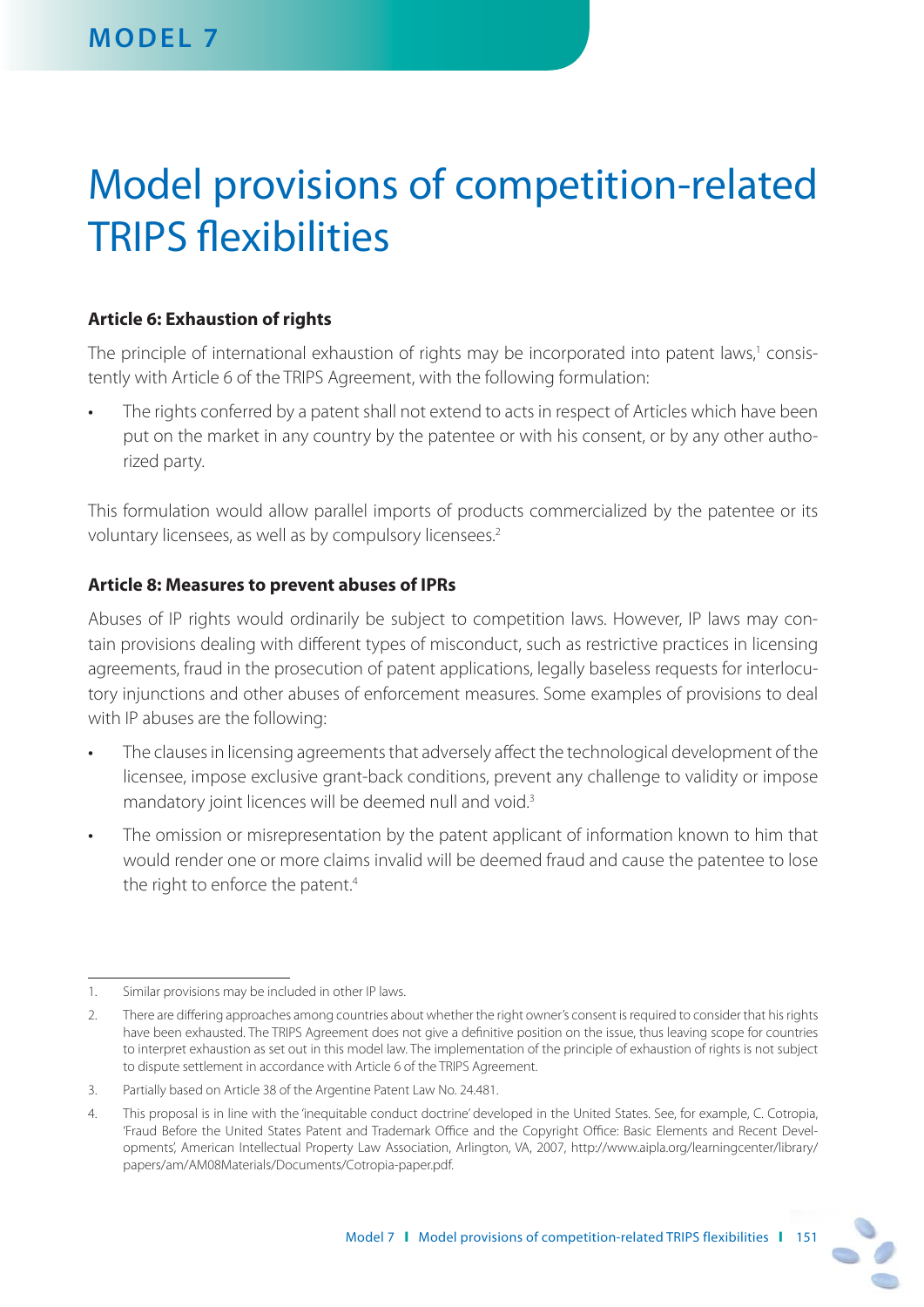• An interlocutory injunction for the alleged violation of a patent related to pharmaceuticals shall not be granted unless the patentee has first notified the Attorney-General in writing of the application. The Attorney-General shall be deemed to be a party to the proceedings unless he gives written notice to the court that he does not desire to be a party.

If an interlocutory injunction is granted and:

- (a) the patentee subsequently discontinues the principal proceedings without the consent of the other parties thereto; or
- (b) the principal proceedings are dismissed; and in either case the court declares that: (i) the patentee did not have reasonable grounds, in all the circumstances known to the patentee or which ought reasonably have been known to the patentee to believe that it would be granted final relief, or that each of the claims, in respect of which infringement is alleged, would have a reasonable prospect of being held to be valid if challenged by the defendant; or (ii) that the application for the interlocutory injunction was otherwise vexatious or not reasonably made or pursued,

 the court may, in addition to any other relief which it believes should be granted to any person, award a compensation to the defendant, to other affected parties and to the State for any damages sustained, or costs incurred, as a result of the grant of the interlocutory injunction.5 (Regarding this type of relief, see also Model 6 regarding potential remedies for wrongly invoked patents.)

• A party at whose request measures were taken and who has abused enforcement procedures shall provide to the party wrongfully enjoined or restrained adequate compensation for the injury suffered because of such abuse, including defendant expenses and appropriate attorneys' fees.6

#### **Article 31 (k): Compulsory licences as remedy for IP abuses**

Compulsory licences to remedy anti-competitive practices may be granted by competition authorities (even in the absence of specific provisions allowing for them) or by other authorities under IP or other legislation. The following is an example of a possible provision:

The competent national authority shall, either ex officio or at the request of a party, grant compulsory licences where anti-competitive practices, including excessive pricing, are determined to exist, especially where they constitute an abuse by the right owner of a dominant position in the market. No prior negotiation with the right-holder will be required.

 The need to correct anti-competitive practices shall be taken into account in determining the amount of remuneration to be paid in such cases.

The competent national office shall refuse termination of a compulsory licence if and when the conditions which led to the granting of the licence are likely to recur.

<sup>5.</sup> Based on Australia's Therapeutic Goods Act 1989, Section 26d, as amended.

<sup>6.</sup> Based on Article 48.1 of the TRIPS Agreement.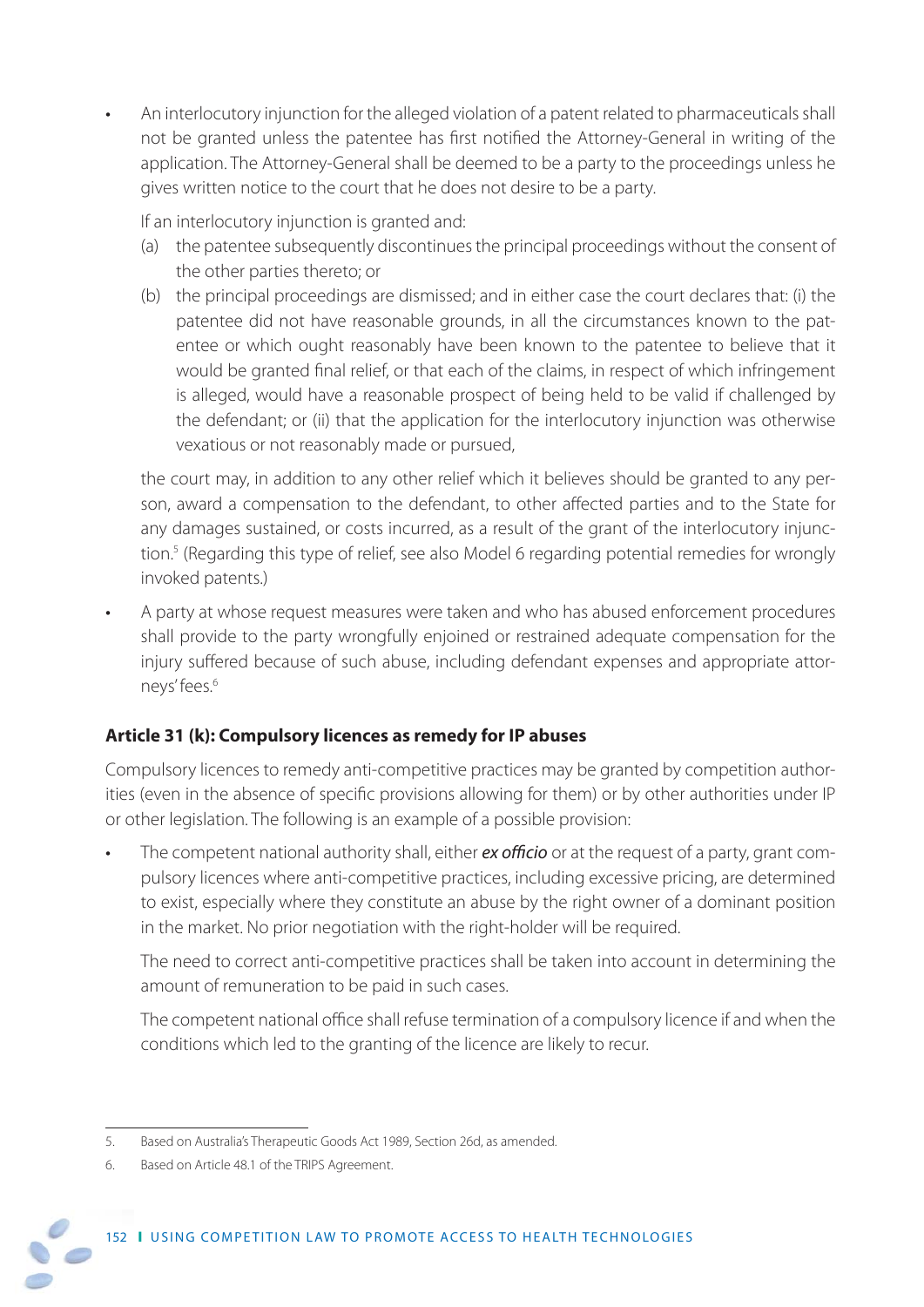# Examples of price reductions achieved through use of competition law and use of compulsory licensing

Table A.1: Examples of TRIPS flexibility (compulsory licensing) actions in the pharmaceutical sector

| <b>Country and</b><br>date of Issue | <b>Type of licence</b>                                                                | Type or name of<br>medicine                                     | <b>Impact of compulsory licence</b>                                     |
|-------------------------------------|---------------------------------------------------------------------------------------|-----------------------------------------------------------------|-------------------------------------------------------------------------|
| India<br>February 2012              | Compulsory licence to<br>manufacture generic version                                  | Sorafenib (kidney cancer<br>treatment)                          | Resulted in price reduction of 97%                                      |
| Ecuador<br>April 2010               | Compulsory licence to import<br>and, if necessary, locally<br>produce generic version | Ritonavir (ARV)                                                 | Resulted in patent holder reducing<br>price of brand medicine by<br>70% |
| Thailand<br>January 2008            | Government use licence to<br>import generic version                                   | Letrozole (Breast cancer<br>treatment)                          | Projected price reductions of 97%<br>expected                           |
| <b>Brazil</b><br>May 2007           | Compulsory licence to import<br>generic version                                       | Efavirenz (ARV)                                                 | Resulted in a 72% price reduction                                       |
| Thailand<br>January 2007            | Government use licence to<br>import or locally produce<br>generic version             | Lopinavir/Ritonavir<br>(ARV)                                    | Projected price reductions of 80%<br>expected                           |
| Indonesia<br>October 2004           | Government use licence to<br>locally produce generic version                          | Lamivudine/Nevirapine<br>(ARV)                                  | Resulted in price reduction of 53%                                      |
| Malaysia<br>November 2003           | Government use licence to<br>locally produce generic version                          | Combination of<br>Stavudine, Didonasine<br>and Nevirapine (ARV) | Resulted in price reduction of 83%                                      |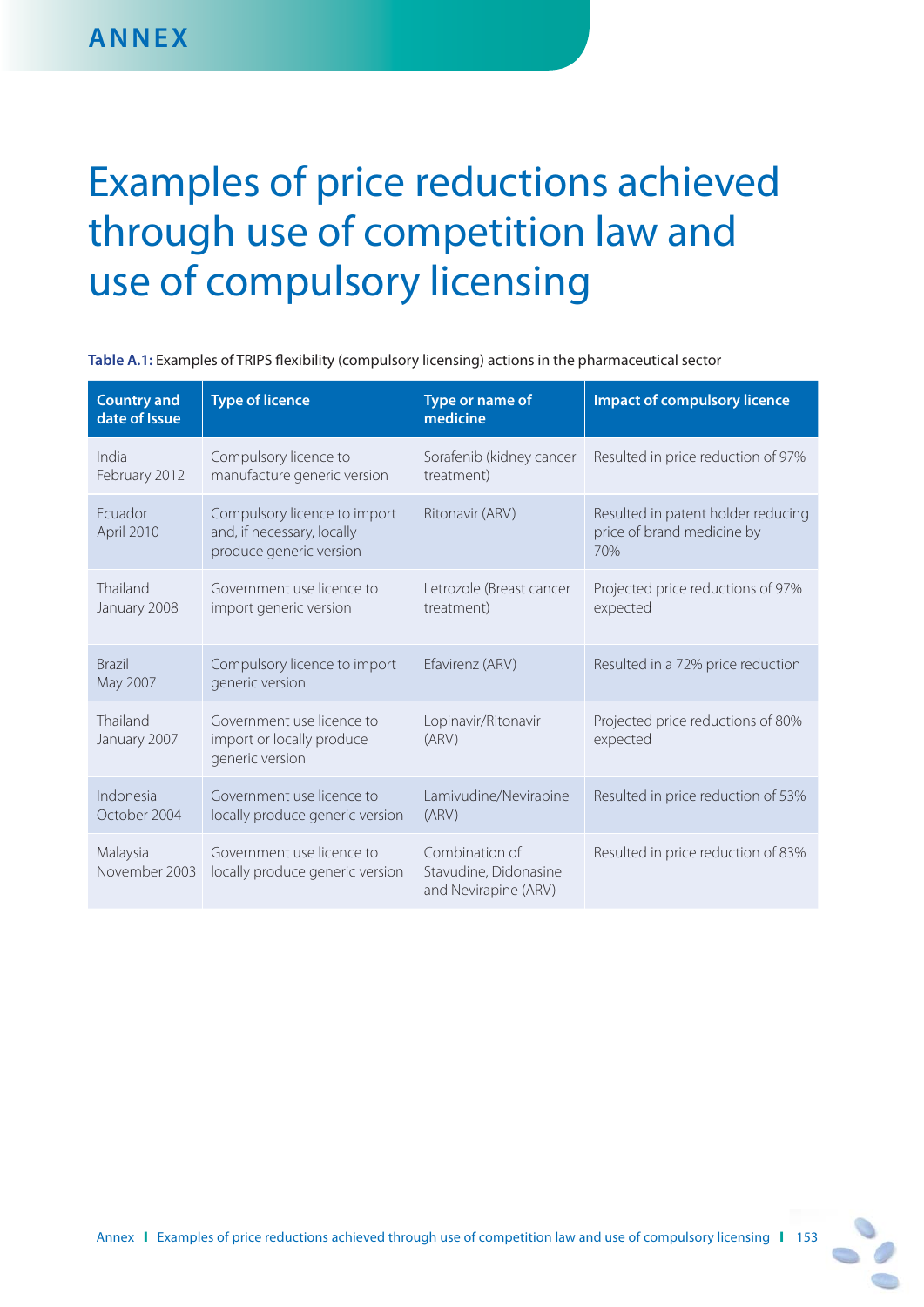| <b>Country and</b><br>date of action | <b>Description of action</b>                                                                                                                                                                                                  | <b>Pharmaceutical product</b>                                                             | Impact                                                                                                                                                                                                 |
|--------------------------------------|-------------------------------------------------------------------------------------------------------------------------------------------------------------------------------------------------------------------------------|-------------------------------------------------------------------------------------------|--------------------------------------------------------------------------------------------------------------------------------------------------------------------------------------------------------|
| France<br>2013                       | Following complaint by Teva,<br>French Competition Authority<br>found that Sanofi-Aventis abused<br>dominant position with strategy<br>to denigrate generic versions of<br>its branded drug, Plavix                           | clopidogrel                                                                               | Fine of €40.600 million<br>imposed on Sanofi-Aventis                                                                                                                                                   |
| European Union<br>2012               | European Court of Justice<br>affirmed Commission finding<br>of abuse of dominant position<br>by AstraZeneca by providing<br>misleading information to patent<br>offices and deregistering product<br>to inhibit generic entry | Losec                                                                                     | Fine of €52.5 million<br>imposed on AstraZeneca                                                                                                                                                        |
| Colombia<br>2009                     | Finding less than three<br>homogenous products on the<br>market, the National Medicines<br>Pricing Commission regulated<br>price of medicine <sup>1</sup> sold by Abbott<br>Laboratories                                      | Lopinavir and Ritonavir                                                                   | Average reduction of price<br>between 54% and 68% per<br>person per year                                                                                                                               |
| Italy<br>2007                        | Competition authority initiated<br>investigation into abuse of<br>dominant position by Merck                                                                                                                                  | API Finastertide                                                                          | Defendant agreed to grant<br>free licences to allow<br>manufacture and sale of API<br>prior to expiration of patent<br>term                                                                            |
| South Africa<br>2003                 | Finding by Competition<br>Commission of excessive pricing<br>and denying a competitor an<br>essential facility against two<br>pharmaceutical companies<br>following complaint from activist<br>groups                         | AZT, lamivudine and<br>nevirapine and fixed dose<br>combinations containing<br>these ARVs | Led to voluntary<br>settlement agreements<br>with GlaxoSmithKline and<br>Boehringer Ingelheim<br>providing for licensing of<br>patents to a total of seven<br>generic companies based on<br>5% royalty |
| <b>United States</b><br>2000         | <b>Federal Trade Commission</b><br>charged generic producers with<br>restraint of trade and conspiracy<br>to monopolize markets for two<br>generic drugs; settlement agreed                                                   | Lorazepam and<br>Clorazepate                                                              | Lead defendant (Mylan)<br>placed \$100 million<br>into escrow account for<br>distribution to purchasers<br>of relevant drugs during<br>time period covered by<br>settlement                            |

**Table A.2:** Examples of competition law actions in the pharmaceutical sector

<sup>1.</sup> National Commission on the Price of Medicines, 'Circular No. 2', National Commission on the Price of Medicines, Bogotà, 2008.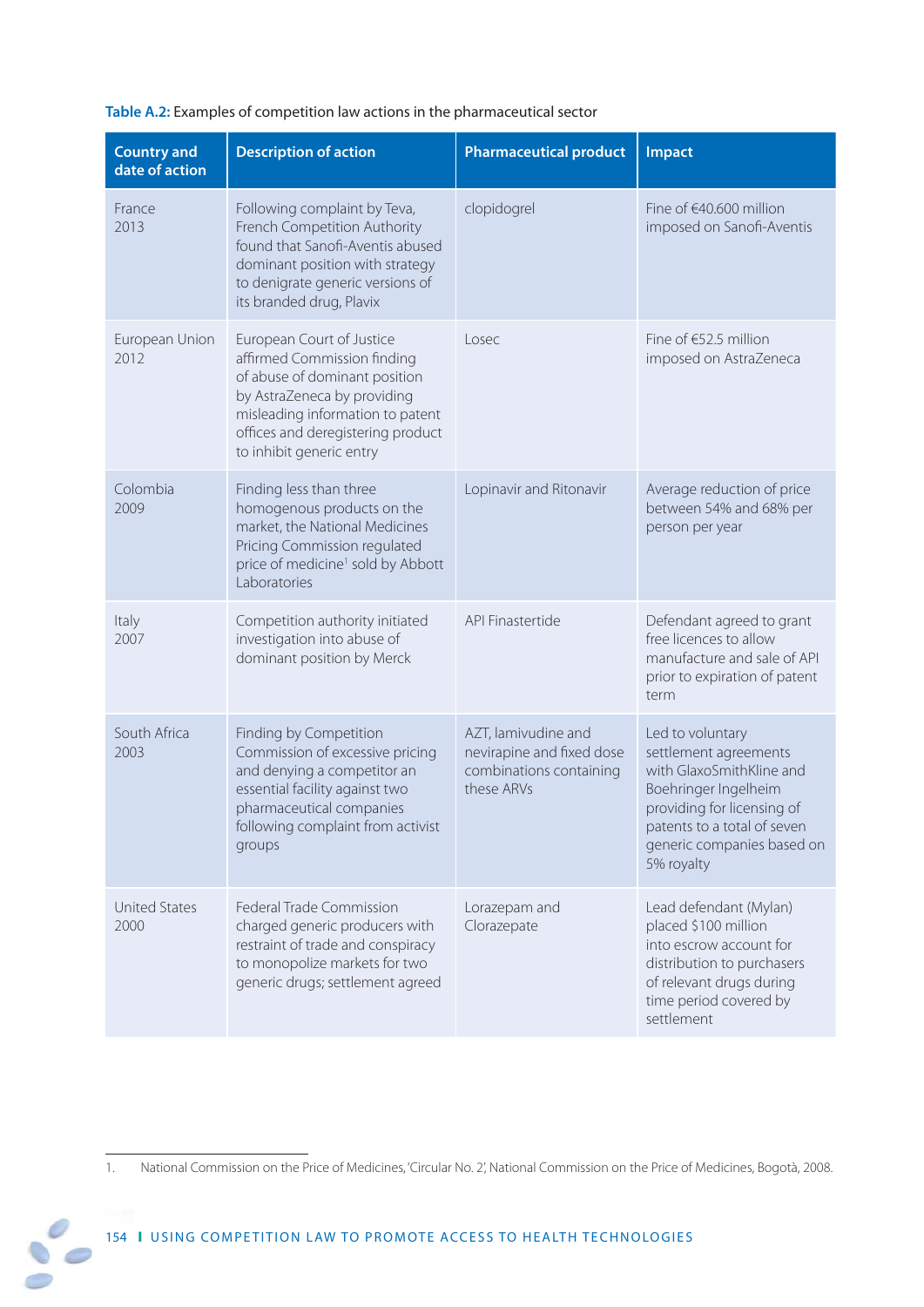**Discussion—Competition law and compulsory licences: When might it be more useful to pursue one over the other; when are they useful when pursued in conjunction?** 

### Compulsory licensing

A compulsory patent licence authorizes a party or parties other than the patent owner to make use of the technology covered by the relevant patent. A compulsory licence may be ordered as a remedy in a competition law proceeding. However, compulsory licensing is not limited to remedying anti-competitive practices. As confirmed by paragraph 5(b) of the Doha Declaration on the TRIPS Agreement on Public Health, "Each [WTO] Member has the right to grant compulsory licences and the freedom to determine the grounds upon which such licences are granted."

A compulsory licence, including a government use licence, may be issued on grounds such as 'the public interest'. While the potential grounds for granting a compulsory licence are much broader than only to address anti-competitive practices, there are certain procedural steps that should be followed in granting such licences according to the TRIPS Agreement. Some of these steps—for example, prior negotiation with the patent holder—may be waived for government use licences or emergencies (TRIPS Agreement, art. 31(b)), and the requirement of prior negotiation is also waived when a compulsory licence is issued to remedy anti-competitive practices (TRIPS Agreement, art. 31(k)).

The objective of a compulsory patent licence is to remove or reduce the monopoly control that the patent owner otherwise exercises over the patented technology. In the health technologies context, on the grant of the compulsory licence the originator/patent owner no longer has the exclusive right to make and sell the specific pharmaceutical product. The generic licensee(s) may enter the market with the same product and compete with the patent owner. While the WTO TRIPS Agreement generally provides that compulsory licensees (that is, generic producers) should pay adequate remuneration in the circumstances of the case, there is an exception for compulsory licences issued as a remedy in competition law proceedings, where "[t]he need to correct anti-competitive practices may be taken into account in determining the amount of remuneration in such cases" (TRIPS Agreement, art. 31(k)). In addition, it is important to note that when compulsory licences are issued to address anti-competitive practices, there is no restriction on exporting the product made available under compulsory licence. Specifically, the restriction of Article 31(f) that otherwise limits compulsory licensing to predominantly supplying the domestic market does not apply, and there is no need to follow the procedures prescribed under the 30 August 2003 Waiver Decision authorizing compulsory licensing for export (or Article 31bis of the TRIPS Agreement when it enters into force).

It is well known that the introduction of generic competition, particularly when there are multiple generic competitors, typically results in very significant price reductions. It is not uncommon that the generic price for a medicine is only 20 percent or less of the previous patented price (i.e. price reductions of 80 percent or more) once several generic producers have entered the market. As Table A.1 indicates, substantial price reductions have followed compulsory licences issued in the pharmaceutical sector.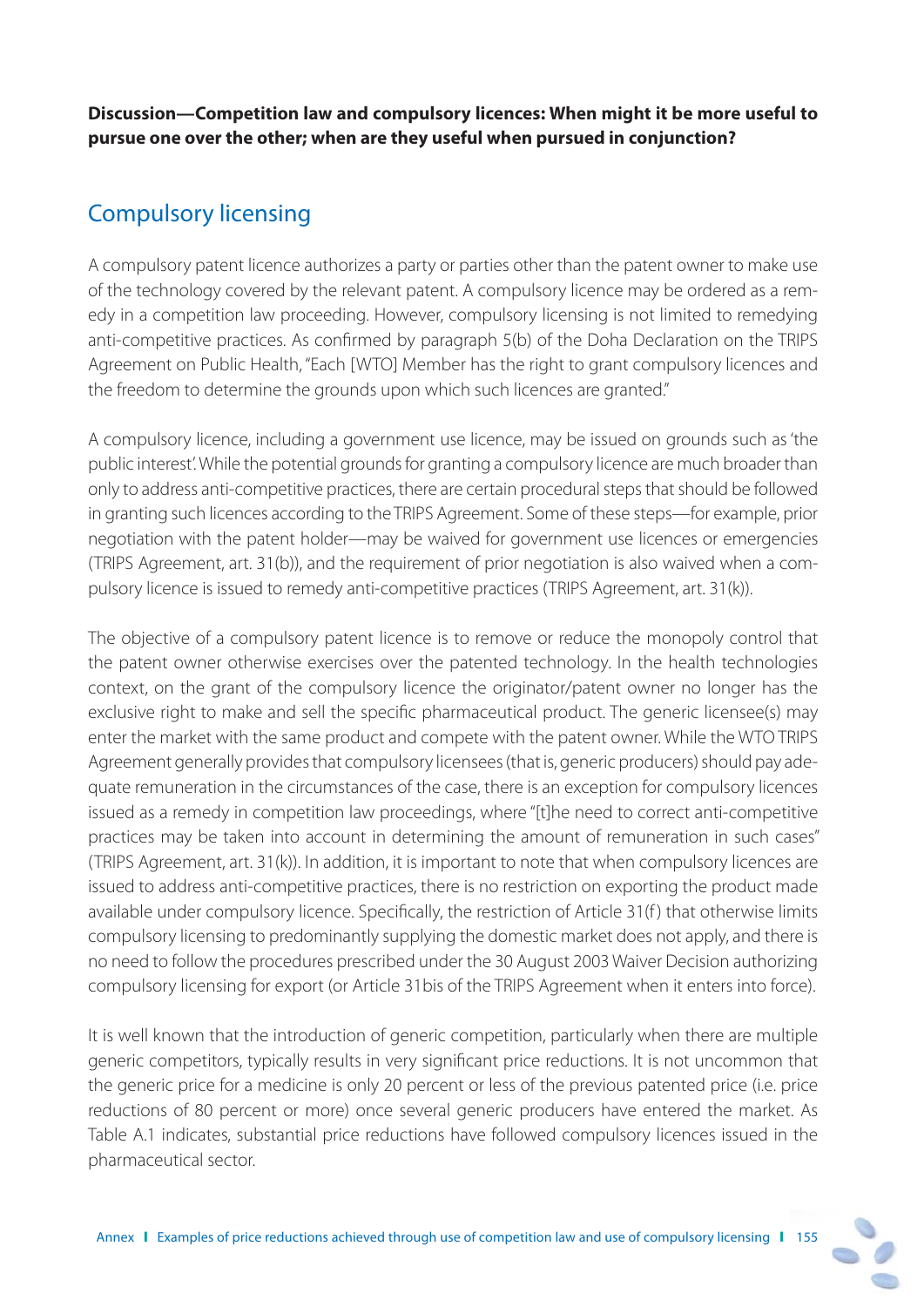### Competition law remedies

Competition law remedies are potentially much broader than the grant of compulsory patent licences. Courts and administrative authorities typically order the competition law violator to cease its offending conduct (that is, issue an injunction against the violator). Competition law remedies also typically include the assessment of damages for injuries that have already occurred. This may, for example, allow the government to recover excess payments that have been made in pharmaceutical procurement. Awards of damages may be quite substantial and may serve to deter future abusive conduct. Because competition law generally gives the courts broad powers to impose 'equitable remedies', the courts may impose specific pricing commitments on competition law violators. By issuing orders to prevent patent owners from 'buying out' patent challenges by generic producers, courts and administrative authorities may accelerate the entry of generic products onto the market. In the merger and acquisition context, courts may order that an acquiring company divest a portion of the portfolio of health technologies that would otherwise be controlled by the acquiring company, thereby enhancing competition. The courts may also order that research projects on certain new health technologies be divested, to promote competition in R&D.

Compulsory patent licensing standing alone may provide the most straightforward means for accelerating price reductions for specific patented health technologies. The grounds may be as straightforward as 'in the public interest', and, as noted above, for a government use licence the requirement of prior negotiation with the patent owner is waived. It may be worth considering, however, that the grant of compulsory licences on health technologies 'standing alone' has tended to generate political reaction from the home countries of the patent owners. Granting a compulsory licence after finding that the patent owner has engaged in anti-competitive conduct may well be less politically charged. The practice of remedying anti-competitive conduct is well accepted in the advanced economies that are usually the home of the patent owners.

Because of the substantially broad range of remedial actions that may be taken in competition law actions, it is difficult to compare the price and/or access effects of compulsory licensing standing alone, on the one side, and the remedies for competition law violations more broadly. Imposing a substantial financial penalty on a patent owner for inhibiting the introduction of generic competition may deter the patent owner from engaging in such conduct in the future, but it may be difficult to establish a direct correlation to the price of a particular medicine. Similarly, assessing damages for competition violations that affect procurement may aid the government in purchasing additional health technologies, but it may be difficult to correlate that to a particular pharmaceutical price. The foundation of competition law is the idea that creating and maintaining competitive market conditions will benefit consumers. It is not only the effect in an individual case that is important, but also in establishing the conditions for doing business more broadly.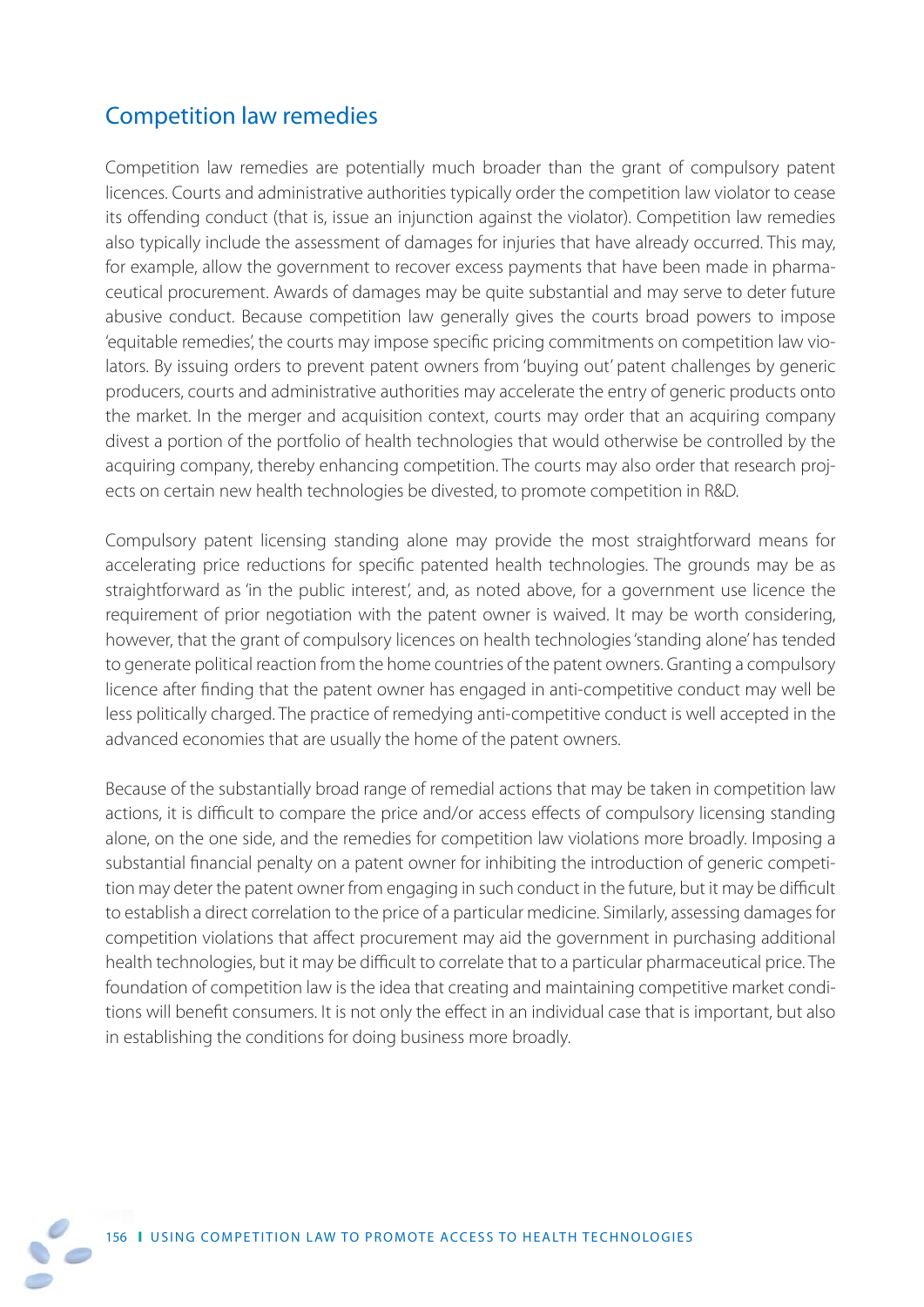#### Primary sources

AstraZenecav. Commission, as yet unreported decision of the ECJ (First Chamber) in Case no. C-457/10 P (6 December 2012)

Bayer Schering Pharma AG v. Sandoz, Inc., 813 F.Supp.2d 569 (S.D.N.Y. 2011).

Brown Shoe Co., Inc. v. United States, 370 U.S. 294 (1962).

Commission Notice on the Definition of Relevant Market for the Purposes of Community Competition Law, [1997] OJ C 372/03.

Commission Regulation (EC) No 772/2004 of 27 April 2004 on the Application of Article 81(3) of the Treaty to Categories of Technology Transfer Agreements, [2004] OJ L 123/11.

Competition Act, R.S.C. 1985, c. C-34 § 2 (Can.), http://www.laws.justice.gc.ca/eng/acts/C-34/FullText. html.

Department of Justice, 'Report Concerning the Manufacture, Distribution and Sale of Drugs', Restrictive Trade Practices Commission Series, No. 24, Department of Justice, Ottawa, 1963.

Department of Trade and Industry, 'Proposed Guidelines for Competition Policy: A Framework for Competition, Competitiveness and Development', Department of Trade and Industry, Pretoria, 1997.

European Commission, 'Pharmaceutical Sector Inquiry, Final Report', European Commission, Brussels, 2009.

FTC v. Lundbeck, Inc., 650 F.3d 1236 (8th Cir. 2011), affirming FTC v. Lundbeck, Inc., 2010 U.S. Dist. LEXIS 95365 (D. Minn. Aug. 31, 2010).

FTC v. Actavis, U.S. Sup. Ct., 526 U. S. 756 (2013).

Government of India, Planning Commission, 'Report of the Working Group on Competition Policy', Government of India, New Delhi, 2007.

Guidelines on the Application of Article 81 of the EC Treaty to Technology Transfer Agreements [2004] OJ C 101/2.

Image Technical Services, Inc. v. Eastman Kodak Co., 125 F.3d 1195 (9th Cir. 1997).

In re Indep. Serv. Organizations Antitrust Litig., 85 F. Supp. 2d 1130 (D. Kan. 2000).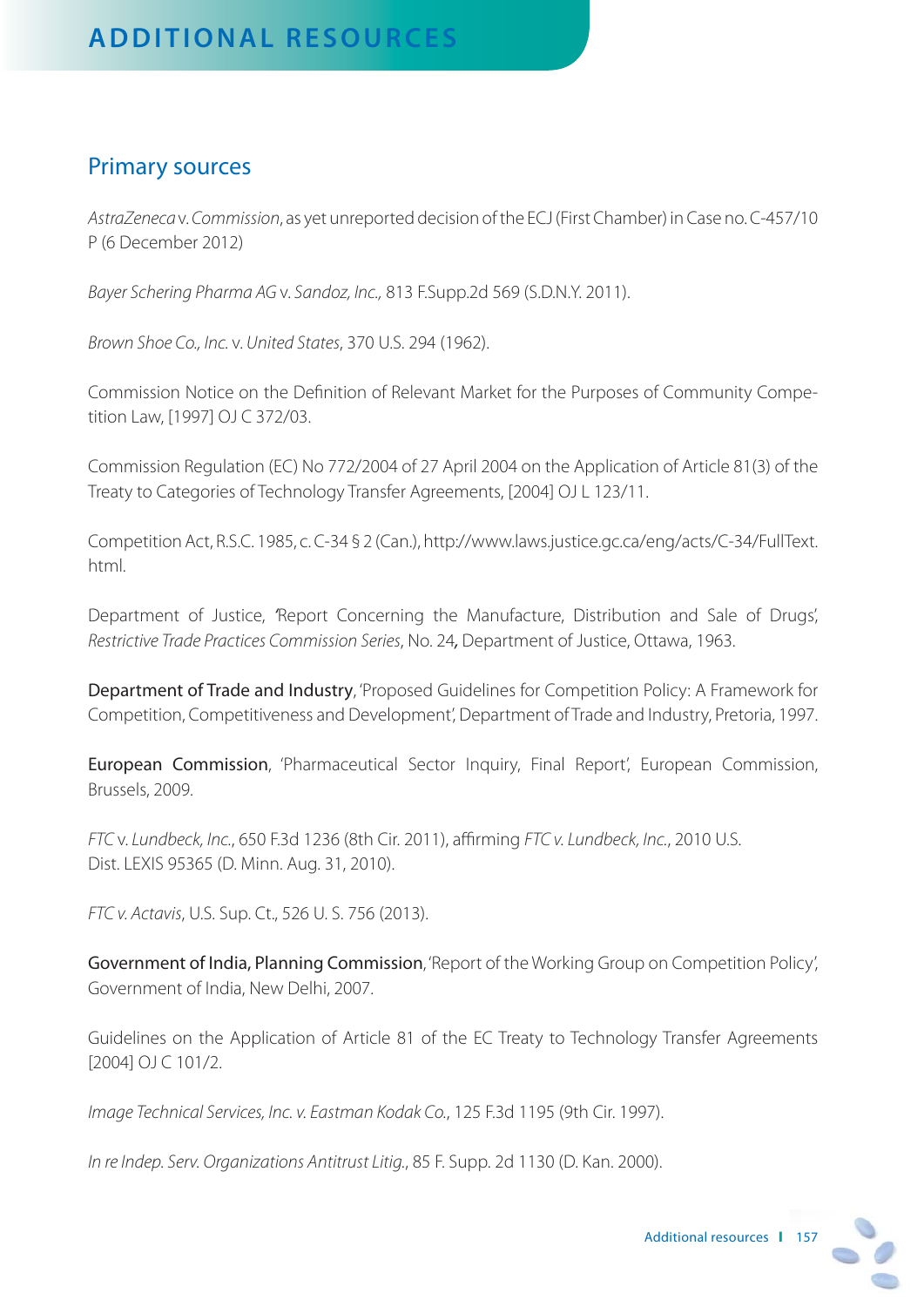Istitutio Chemioterapico Italiano S.p.A. and Commercial Solvents Corporation v. Commission of the European Communities, [1974] E.C.R. 223.

Motion Picture Patents Co. v. Universal Film Mfg., 243 U.S. 502 (1917).

N. Pac. Ry. Co. v. United States, 356 U.S. 1 (1958).

Office of Fair Trading, 'Market Definition: Understanding Competition Law', Office of Fair Trading, London, 2004.

Oscar Bronner GmbH & Co. KG v. Mediaprint, [1998] ECR I-7791.

Parke Davis & Co. v. Probel [1968] ECR 55.

SCM Corp. v. Xerox, 645 F.2d 1195 (2d Cir. 1981).

Takeda/Nycomed (Case No COMP/M.6278) [2011] OJ C 196.

Teva/Barr (Case No COMP/M.5295).

Teva/Ratiopharm (Case No COMP/M.5865).

UK Commission on Intellectual Property Rights, 'Integrating Intellectual Property Rights and Development Policy', Commission on Intellectual Property Rights, London, 2002: 32–33, http://www. iprcommission.org/papers/pdfs/final\_report/ciprfullfinal.pdf.

United Nations Conference on Restrictive Business Practices. 1980. Set of Multilaterally Agreed Equitable Principles and Rules for the Control of Restrictive Business Practices.

United Nations Conference on Trade and Development Secretariat, 'Competition Policy and the Exercise of Intellectual Property Rights', UN Doc. TD/B/COM.2/CLP/22/Rev.1, UNCTAD, Geneva, 9 April 2002.

United Nations Conference on Trade and Development Secretariat, 'Competition Policy and the Exercise of Intellectual Property Rights', UN Doc. TD/B/COM.2/CLP/68, UNCTAD, Geneva, 15 May 2008.

United Nations Development Programme, 'Human Development Report', UNDP, New York, 2001.

United States v. Continental Can Co., 378 U.S. 441 (1964).

US Department of Justice, 'Chapter II, Statutory Provisions and Guidelines of the Antitrust Division', Antitrust Division Manual, US Department of Justice, Washington, DC, 2012.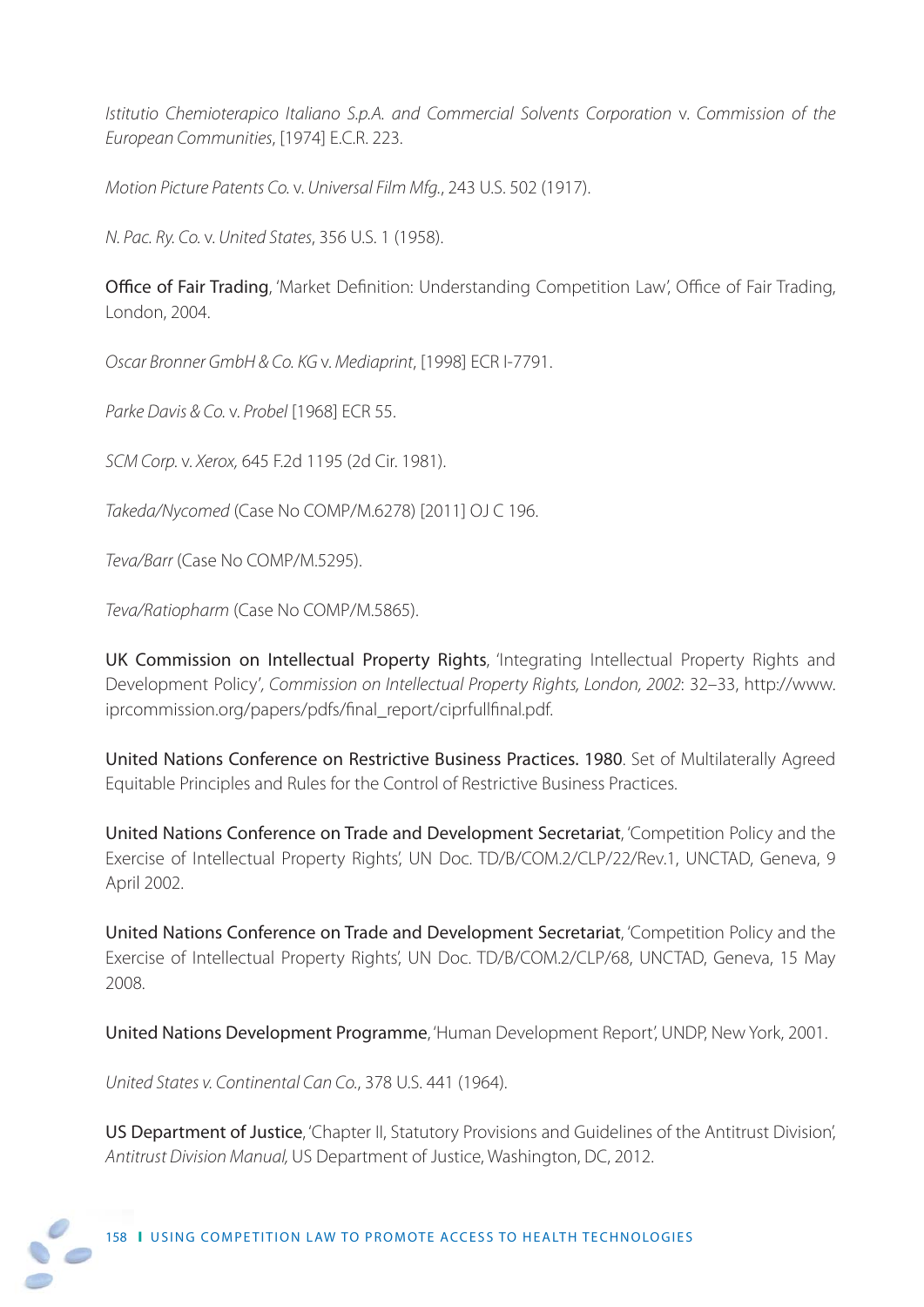US Department of Justice and Federal Trade Commission, 'Antitrust Guidelines for the Licensing of Intellectual Property', US Department of Justice and Federal Trade Commission, Washington, DC, 1995.

US Department of Justice and Federal Trade Commission, 'Antitrust Enforcement and Intellectual Property Rights: Promoting Innovation and Competition', US Department of Justice and Federal Trade Commission, Washington, DC, 2007.

US Department of Justice and Federal Trade Commission, 'Horizontal Merger Guidelines', US Department of Justice and Federal Trade Commission, Washington, DC, 2010.

US Federal Trade Commission, 'Complaint. Submission in In the Matter of Ciba-Geigy Limited, Ciba-Geigy Corporation, Chiron Corporation, Sandoz Ltd., Sandoz Corporation, and Novartis AG', Docket No. C-3725, Federal Trade Commission, Washington, DC, 1997, http://www.ftc.gov/os/1997/04/ c3725cmp.htm.

US Federal Trade Commission, 'Complaint. Submission in In the Matter of Baxter International', Docket No.C-3726, Federal Trade Commission, Washington, DC, 1997, http://www.ftc.gov/os/1997/03/ c3726cmp.htm.

US Federal Trade Commission, 'Complaint. Submission in FTC v. Mylan Laboratories, Inc., Cambrex Corporation, Profarmaco S.R.I., and Gyma Laboratories of America, Inc.', FTC File No. X990015 (District for the District of Columbia), Federal Trade Commission, Washington, DC, 1999, http://www.ftc.gov/ os/1999/02/mylanamencmp.htm.

US Federal Trade Commission, 'Complaint. Submission in In the Matter of Abbott Laboratories and Geneva Pharmaceuticals, Inc.', Docket No. C-3946, Federal Trade Commission, Washington, DC, 2000, http://www.ftc.gov/os/2000/03/abbottcmp.htm.

US Federal Trade Commission, 'Complaint. Submission in In the Matter of Hoechst Marion Rousell, Inc., Carderm Capital L.P., and Andrx Corporation', Docket No. 9293, Federal Trade Commission, Washington, DC, 2000, http://www.ftc.gov/os/2000/03/hoechstandrxcomplaint.htm.

US Federal Trade Commission, 'Complaint. Submission in In the Matter of Asahi Chemical Industry Co., Ltd.', Federal Trade Commission, Washington, DC, 2000, http://www.ftc.gov/os/2000/12/fmcasahicomplaint.htm.

US Federal Trade Commission, 'Complaint. Submission in In the Matter of Glaxo Wellcome plc, and SmithKline Beecham plc', Docket No. C-3990, Federal Trade Commission, Washington, DC, 2000, http://www.ftc.gov/os/2000/12/glaxosmithklinecmp.pdf.

US Federal Trade Commission, 'Complaint. Submission in In the Matter of Schering-Plough Corporation, Upsher-Smith Laboratories, and American Home Products Corporation', Docket No. 9297, Federal Trade Commission, Washington, DC, 2001, www.ftc.gov/os/2001/04/scheringpart3cmp.pdf.

Additional resources **l** 159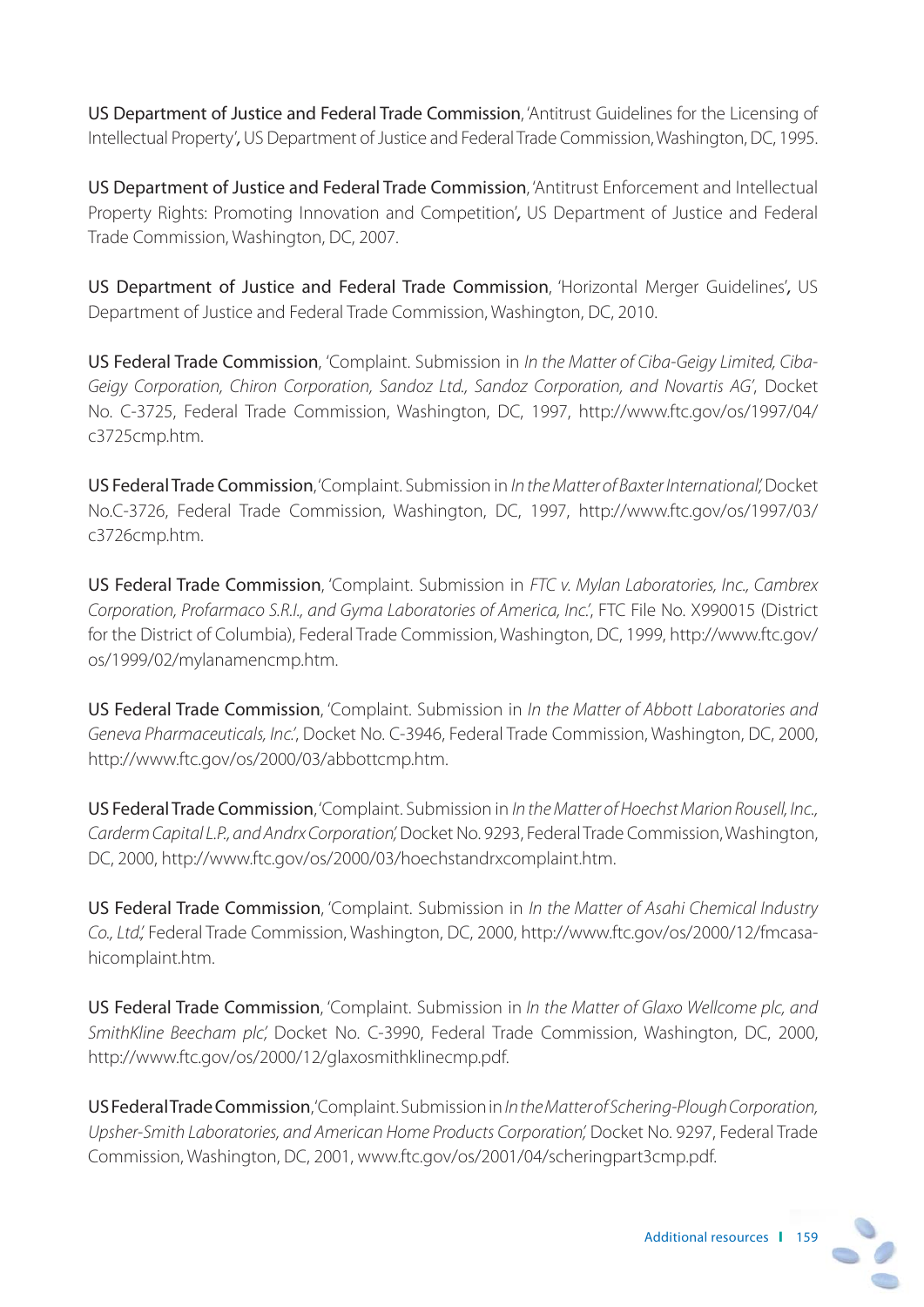US Federal Trade Commission, 'Generic Drug Entry Prior to Patent Expiration: An FTC Study', Federal Trade Commission, Washington, DC, 2002.

US Federal Trade Commission, 'Complaint. Submission in In the Matter of Biovail Corporation', Docket No. C-4060, Federal Trade Commission, Washington, DC, 2002, http://www.ftc.gov/os/2002/04/biovailcomplaint.htm.

US Federal Trade Commission, 'Complaint. Submission in In the Matter of Baxter International Inc., and Wyeth', Docket No. C-4068, Federal Trade Commission, Washington, DC, 2002, http://www.ftc. gov/os/2002/12/baxter\_wyethcomplaint.pdf.

US Federal Trade Commission, 'Complaint. Submission in In the Matter of Amgen Inc. and Immunex Corporation', Docket No. C-4056, Federal Trade Commission, Washington, DC, 2002, http://www.ftc. gov/os/2002/07/amgencomplaint.pdf.

US Federal Trade Commission, 'Complaint. Submission in In the Matter of Pfizer Inc., and Pharmacia Corporation', Docket No. C-4075, Federal Trade Commission, Washington, DC, 2002, http://www.ftc. gov/os/2003/04/pfizercmp.htm.

US Federal Trade Commission, 'Complaint. Submission in In the Matter of Bristol-Myers Squibb Company', Docket No. C-4076, Federal Trade Commission, Washington, DC, 2003, http://www.ftc. gov/os/caselist/bristolmyerscmp.pdf.

US Federal Trade Commission, 'An FTC Guide to the Antitrust Laws', Federal Trade Commission, Washington, DC, 2010.

US Federal Trade Commission Bureau of Competition, Health Care Division, 'Overview of FTC Antitrust Actions in Health Care Services and Products', Federal Trade Commission, Washington, DC, 2013.

Volvo v. Erik Veng, [1988] E.C.R. 6211.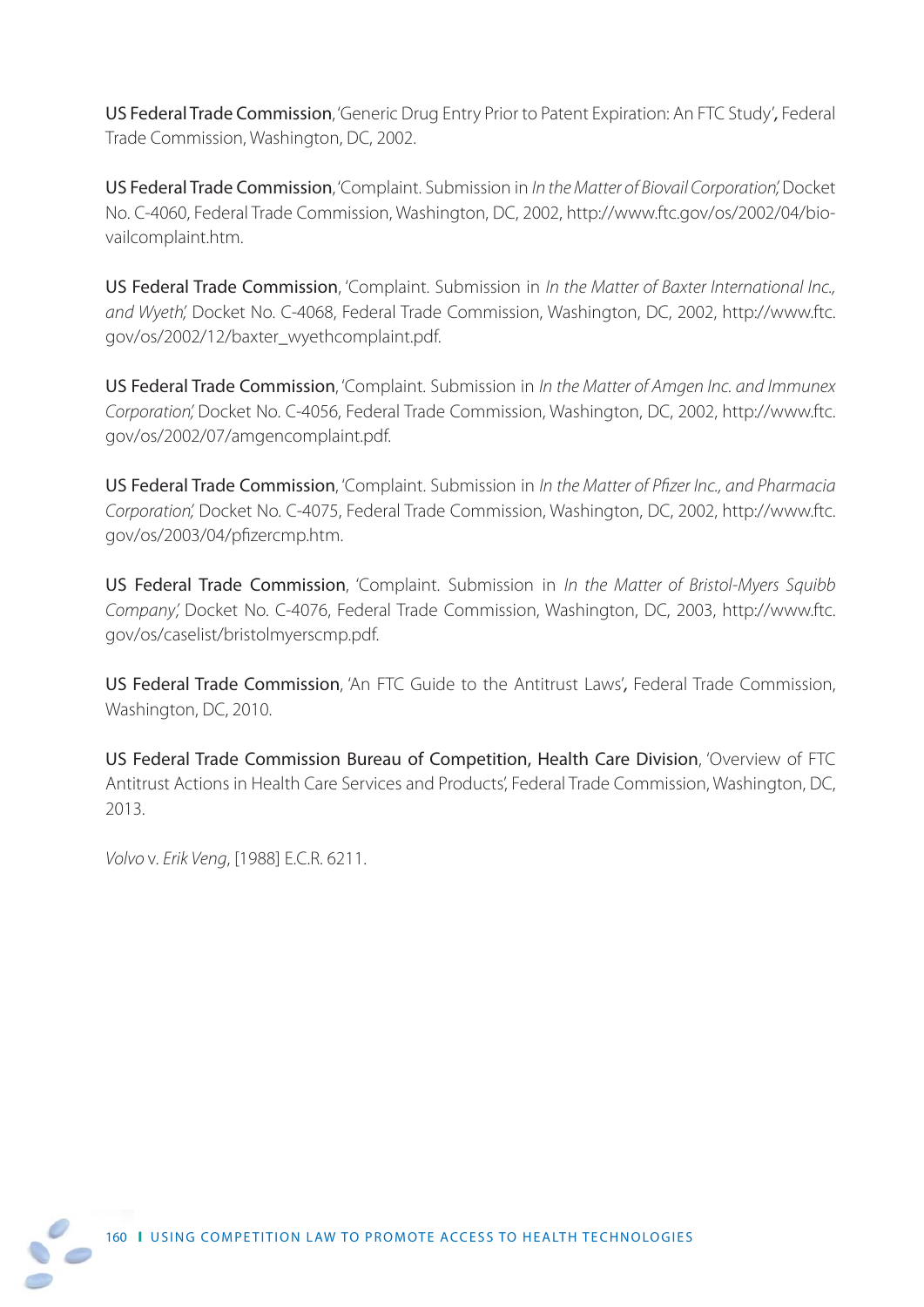### Secondary sources

Abbott, Frederick M., 'The "Rule of Reason" and the Right to Health: Integrating Human Rights and Competition Principles in the Context of TRIPS', in T. Cottier, J. Pauwelyn and E. Bürgi (eds), Human Rights and International Trade, Oxford University Press, Oxford, 2003: 279.

Anderman, Steven D., EC Competition Law and Intellectual Property Rights: The Regulation of Innovation. Oxford University Press, Oxford, 1998.

Avafia, Tenu, Jonathan Berger and Trudi Hartzenberg, 'The Ability of Select Sub-Saharan African Countries to Utilize Trips Flexibilities and Competition Law to Ensure a Sustainable Supply of Essential Medicines: A Study of Producing and Importing Countries', Working Paper, No. 12, Trade Law Centre for South Africa, Stellenbosch, 2006.

Berger, Jonathan, 'Litigating for Social Justice in Post-Apartheid South Africa: a Focus on Health and Education', in Varun Gauri and Daniel M. Brinks (eds), Courting Social Justice: Judicial Enforcement of Social and Economic Rights in the Developing World, Cambridge University Press, New York, 2008.

Competition Commission of South Africa, 'The Competition Act: An Introduction', Competition Commission, Pretoria, 2001, http://www.compcom.co.za/assets/Uploads/AttachedFiles/MyDocum ents/Nov-01-The-Competition-Act-An-Introduction-Book1.pdf.

Correa, Carlos, 'A Competition Approach to Intellectual Property Protection', International Centre for Trade and Sustainable Development, Geneva, 2007, http://ictsd.org/i/news/bridges/3149/.

Correa, Carlos, 'Intellectual Property and Competition Law: Exploring Some Issues of Relevance to Developing Countries', Issue Paper, No. 21, International Centre for Trade and Sustainable Development, Programme on IPRs and Sustainable Development, Geneva, 2007.

Flynn, Sean, Aidan Hollis and Mike Palmedo, 'An Economic Justification for Open Access to Essential Medicine Patents in Developing Countries', Journal of Law, Medicine & Ethics, 2009, 37 (2): 184.

Fox, Eleanor M., 'Equality, Discrimination, and Competition Law: Lessons from and for South Africa and Indonesia', Harvard International Law Journal, 2000, 41 (2): 579.

Gilbert, Richard and Carl Shapiro, 'Antitrust Issues in the Licensing of Intellectual Property: The Nine No-No's Meet the Nineties', Brookings Papers on Economic Activity: Microeconomics, 1997, 28: 283–349.

Hovenkamp, Herbert J., 'United States, Antitrust Policy in an Age of IP Expansion', Research Paper, No. 04-03, University of Iowa Legal Studies, Iowa City, 2004.

Hovenkamp, Herbert J., 'IP and Antitrust Policy: A Brief Historical Overview', Research Paper, No. 05-31, University Iowa Legal Studies, Iowa City, 2005.

Additional resources **l** 161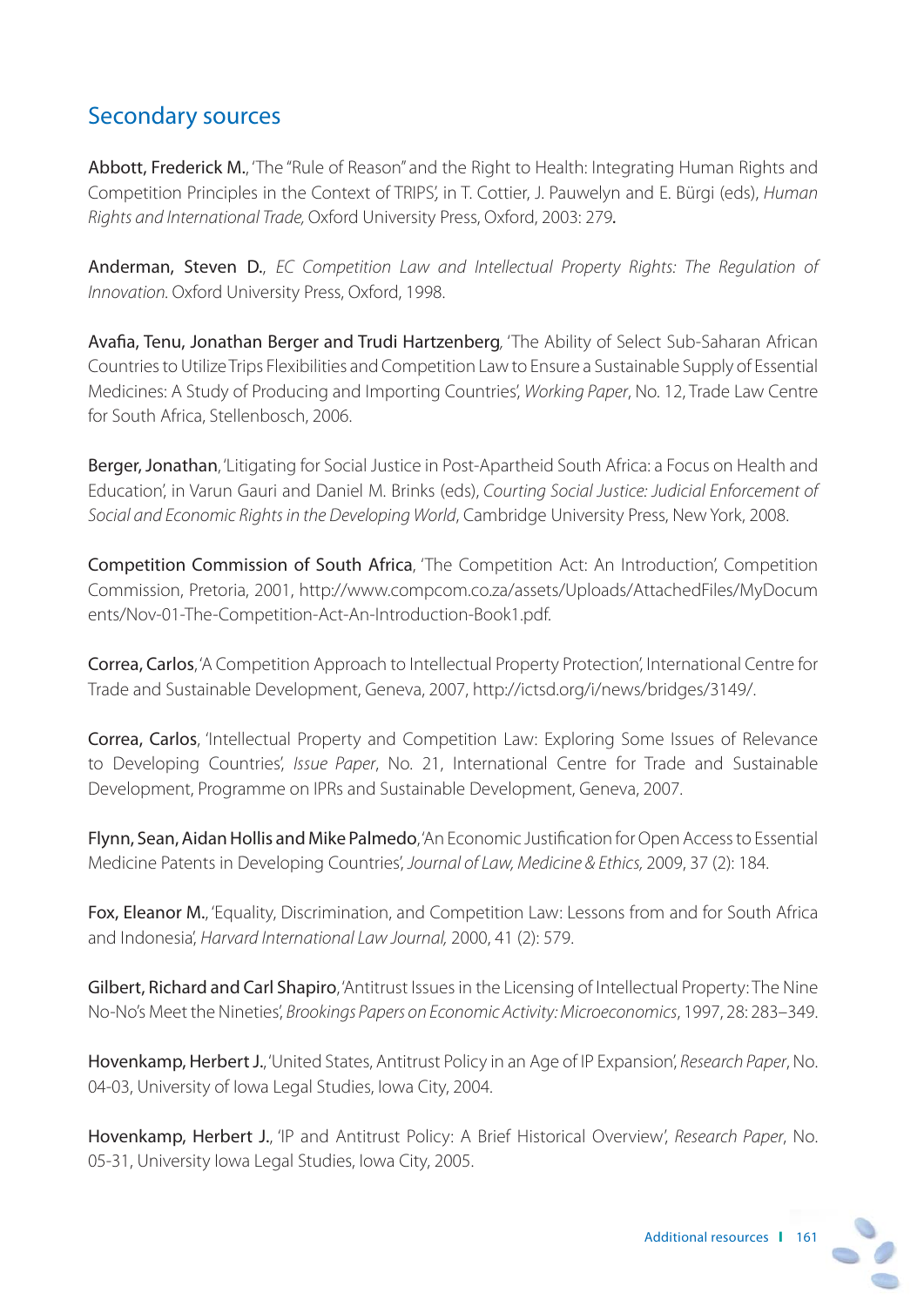Hovenkamp, Herbert J., 'Response: Markets in IP and Antitrust', Georgetown Law Journal, 2012, 100 (6): 2133.

Hovenkamp, Herbert J., 'Implementing Antitrust's Welfare Goals', Research Paper, No. 12-39, University of Iowa Legal Studies, Iowa City, 2013.

Hovenkamp, Herbert J., Mark D. Janis and Mark A. Lemley, 'Unilateral Refusals to License in the U.S.', Stanford Law and Economics Olin Working Paper, No. 303, Stanford University, Stanford, CA, 2005.

Hovenkamp, Herbert et al., IP and Antitrust: An Analysis of Antitrust Principles Applied to Intellectual Property Law, 2nd Ed., Wolters Kluwer, New York, 2010 and 2012.

Kaplow, Louis, 'The Patent-Antitrust Intersection: A Reappraisal', The Harvard Law Review, 1984, 97 (8): 1813.

Lemley, Mark A., 'A New Balance Between IP and Antitrust', Southwestern Journal of Law and Trade in the Americas, 2007, 13 (2): 237.

Lemley, Mark A. and Mark P. McKenna, 'Is Pepsi Really a Substitute for Coke? Market Definition in Antitrust and IP', Georgetown Law Journal, 2012, 100 (6): 2055.

Lévêque, François, 'Innovation, Leveraging and Essential Facilities: Interoperability Licensing in the EU Microsoft Case', in Francois Lévêque and Howard A. Shelanski (eds), Antitrust, Patents and Copyright: EU and US Perspectives, Edward Elgar Publishing, Cheltenham, 2005.

Mehta, Pradeep S. and Rijit Sengupta, 'Did We Make Any Difference?, Reforming Competition Law Regimes in the Developing World Through the 7Up Programme', CUTS International, Jaipur, India, 2012.

Reichman, Jerome H. and Catherine Hasenzahl, 'Non-Voluntary Licensing of Patented Inventions: The Canadian Experience', Issue Paper, No. 5, International Centre for Trade and Sustainable Development, Geneva, 2002.

Scherer, F.M., 'Global Welfare in Pharmaceutical Patent Policy', Working Paper, No. 03-11, Federal Reserve Bank of Philadelphia, Philadelphia, 2003, http://www.phil.frb.org/research-and-data/publications/working-papers/2003/wp03-11.pdf.

Shah, Anup, 'Poverty Facts and Stats', Global Issues, 7 January 2013, http://www.globalissues.org/ article/26/poverty-facts-and-stats.

Whish, Richard and David Bailey, Competition Law, 7th Ed., Oxford University Press, Oxford, 2012.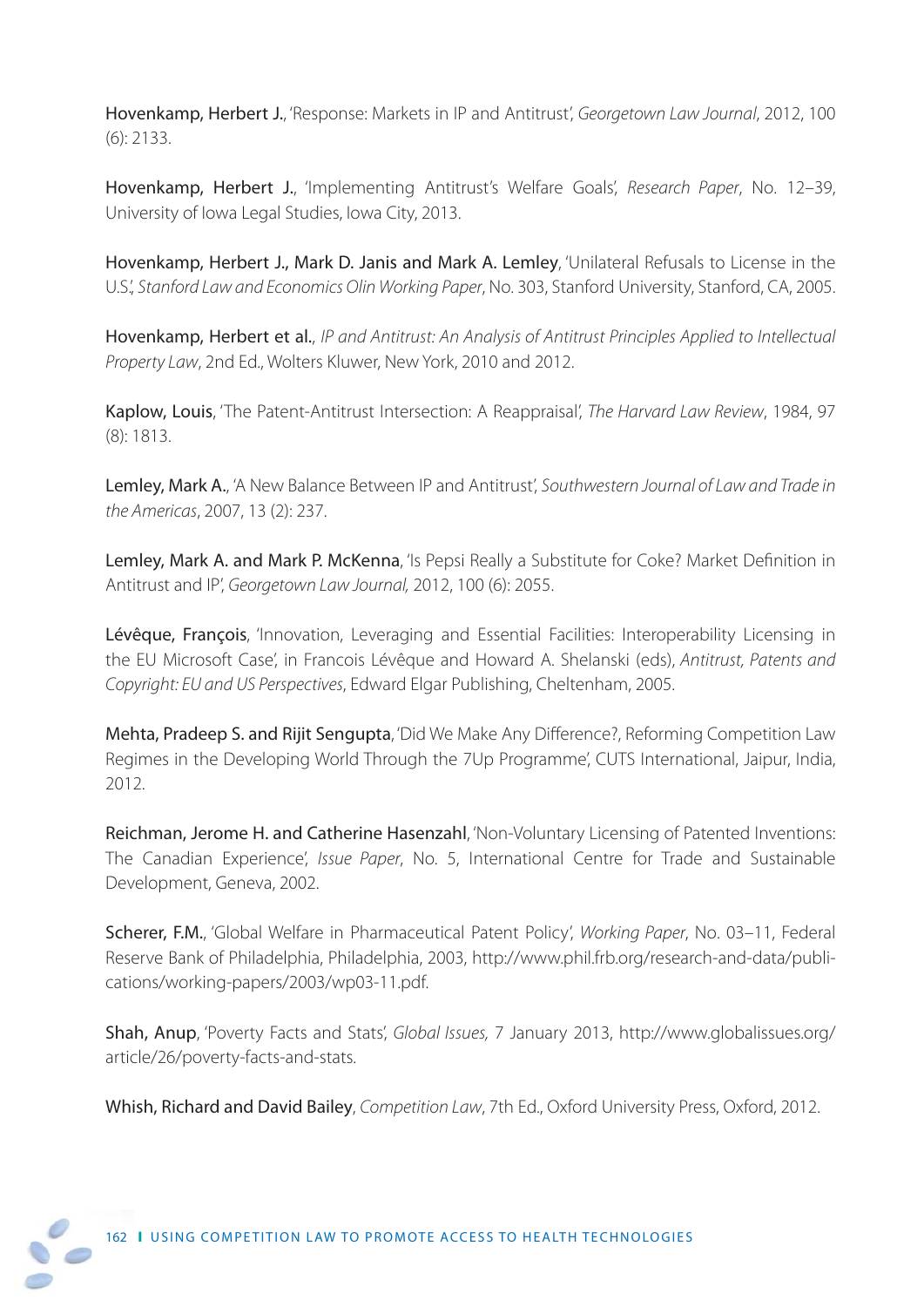## Websites<sup>1</sup>

| APEC Competition Law and Policy Database:<br>http://www.apeccp.org.tw/                                                                                                      |
|-----------------------------------------------------------------------------------------------------------------------------------------------------------------------------|
| Other Competition Policy Sites of Interest:<br>http://www.apeccp.org.tw/related.htm                                                                                         |
| Australian Competition and Consumer Commission:<br>http://www.accc.gov.au/                                                                                                  |
| Barbados Fair Trading Commission:<br>http://www.ftc.gov.bb/                                                                                                                 |
| Brazil Administrative Council for Economic Defence (Portuguese):<br>http://www.cade.gov.br/                                                                                 |
| Canada Competition Bureau:<br>http://www.competitionbureau.gc.ca/eic/site/cb-bc.nsf/eng/home                                                                                |
| CARICOM Secretariat, Competition Commission:<br>http://www.caricom.org/jsp/community/competition_commission.jsp                                                             |
| Chile National Economic Prosecutor (Spanish):<br>http://www.fne.cl/                                                                                                         |
| <b>COMESA Competition Commission:</b><br>http://www.comesacompetition.org/                                                                                                  |
| European Union Directorate-General for Competition:<br>http://ec.europa.eu/dgs/competition/index_en.htm                                                                     |
| Pharmaceuticals Sector Inquiry:<br>http://ec.europa.eu/competition/sectors/pharmaceuticals/inquiry/index.html                                                               |
| The Gambia Competition Commission:<br>http://www.gcc.gm/                                                                                                                    |
| Honduras Competition Commission:<br>http://www.cdpc.hn/                                                                                                                     |
| India, Competition Commission of India:<br>http://www.cci.gov.in/<br>Make note of: 3rd BRICS International Competition Conference 2013 in New Delhi,<br>20-22 November 2013 |
| Indonesia Commission for the Supervision of Business Competition:<br>http://eng.kppu.go.id/                                                                                 |

<sup>1.</sup> For non-English websites, Google translate often provides usable instantaneous webpage translation.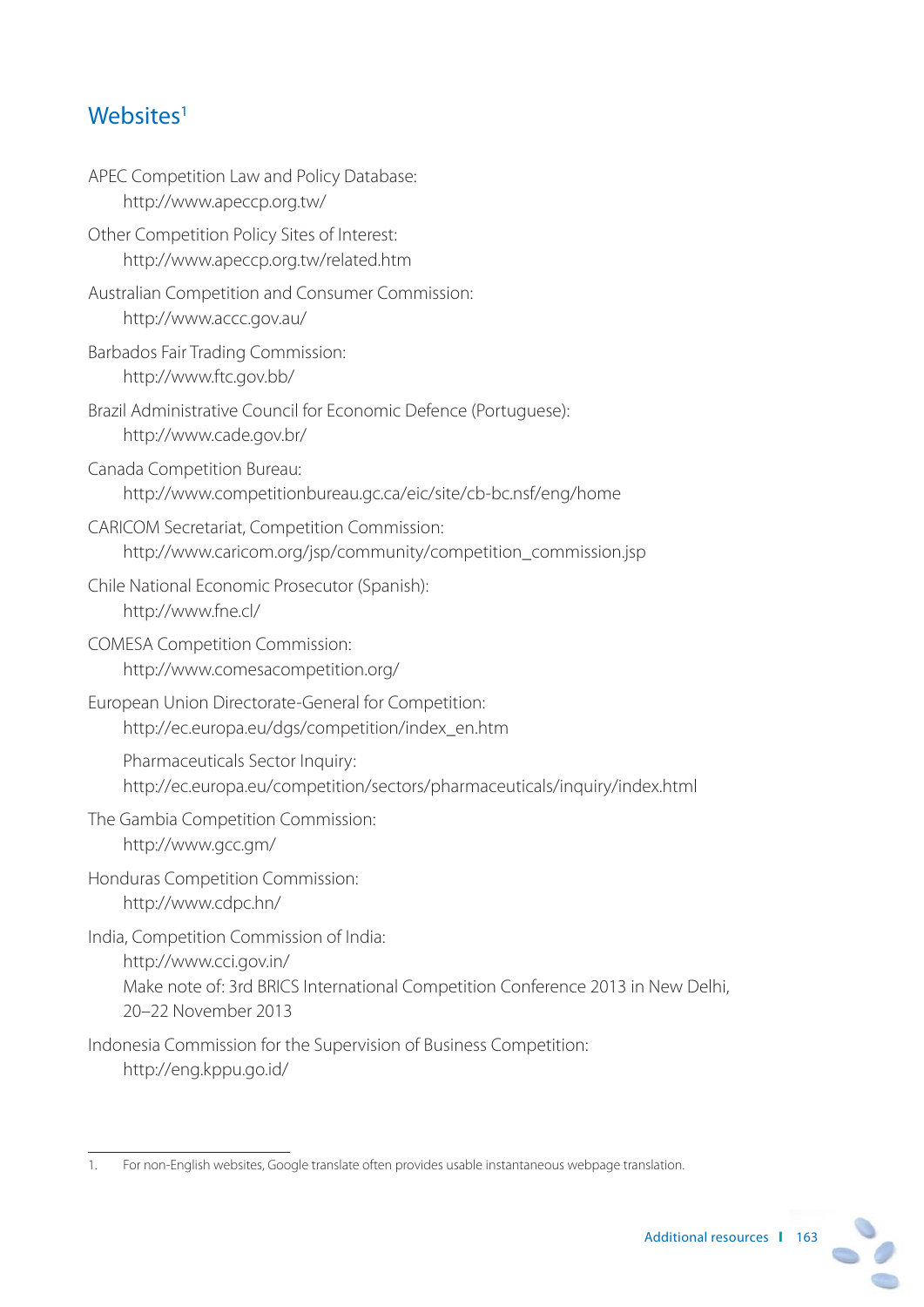International Competition Network: http://www.internationalcompetitionnetwork.org/

ICN Work Products Catalogue 2012: http://www.internationalcompetitionnetwork.org/uploads/library/doc770.pdf

Jamaica Fair Trade Commission: http://www.jftc.com/home.aspx

The Fair Competition Act: A Guide to Anti-competitive Practices: http://www.jftc.com/Libraries/Pamphlets\_Advisories/The\_Fair\_Competition\_Act\_-\_A\_Guide\_ to\_Anti-Competitive\_Practices\_-\_2002.sflb.ashx

Kenya, Competition Authority: http://www.cak.go.ke/ Note: Website relatively sparse

Republic of Korea Fair Trade Commission:

 http://eng.ftc.go.kr A Case of Unfairly Luring Customers by 17 Pharmaceutical Companies, KFTC Decision No. 2009–117

Malaysia Competition Commission:

 http://www.mycc.gov.my/ Guidelines: http://www.mycc.gov.my/guideline.asp

Mexico, Federal Competition Commission:

http://www.cfc.gob.mx/

#### OECD Competition:

http://www.oecd.org/daf/competition/

 International Cooperation and Competition: http://www.oecd.org/daf/competition/internationalco-operationandcompetition.htm

 Recommendation of the Council on Fighting Bid Rigging in Public Procurement: http://acts.oecd.org/Instruments/ShowInstrumentView.aspx?InstrumentID=284&InstrumentPI D=299&Lang=en&Book=False

Pakistan, Competition Commission: http://www.cc.gov.pk/

Panama, Authority for Consumer Protection and Defensive Competition (Spanish): http://www.autoridaddelconsumidor.gob.pa/

Peru, National Institute for the Defense of Competition and Protection of Intellectual Property (INDECOPI):

http://www.indecopi.gob.pe/0/home.aspx?PFL=1

Seychelles, Fair Trading Commission: http://www.ftc.sc/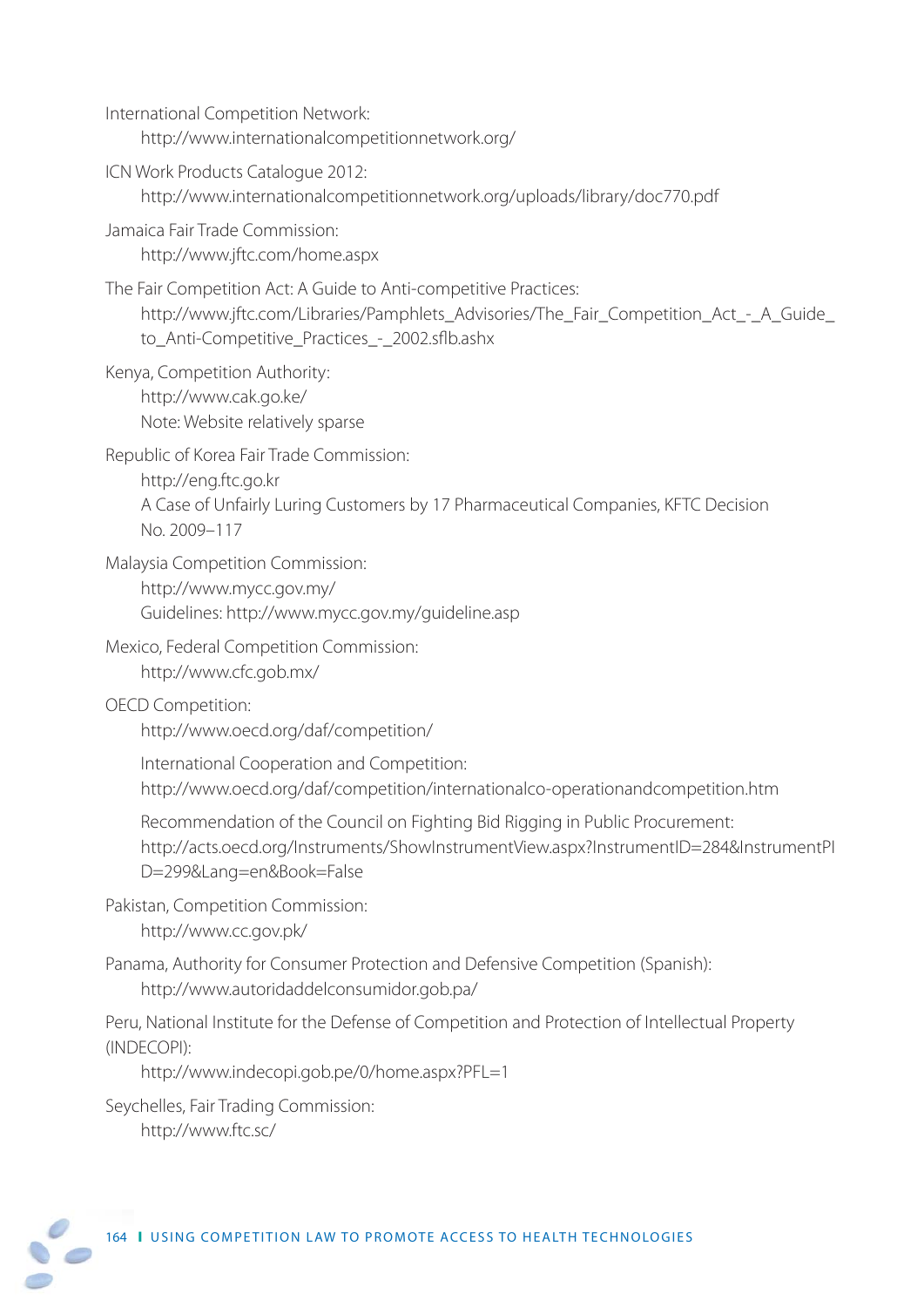| South Africa, Competition Commission: |
|---------------------------------------|
| http://www.compcom.co.za/             |

 Competition Tribunal: http://www.comptrib.co.za/

- Sri Lanka, Consumer Affairs Authority: http://www.caa.gov.lk/web/index.php?lang=en
- Swaziland, Competition Commission: http://www.compco.co.sz/Index.html
- Tanzania, Fair Competition Commission: http://www.competition.or.tz/index.php
- United States Federal Trade Commission Bureau of Competition: http://www.ftc.gov/bc/

 Health Care Competition: http://www.ftc.gov/bc/healthcare/index.htm

United States Department of Justice Antitrust Division: http://www.justice.gov/atr/

List of Antitrust Sites Worldwide: http://www.justice.gov/atr/contact/otheratr.html

- Viet Nam, Competition Authority: http://www.vca.gov.vn/web/default.aspx?lang=en-US
- WTO, Interaction between Trade and Competition Policy: http://www.wto.org/english/tratop\_e/comp\_e/comp\_e.htm